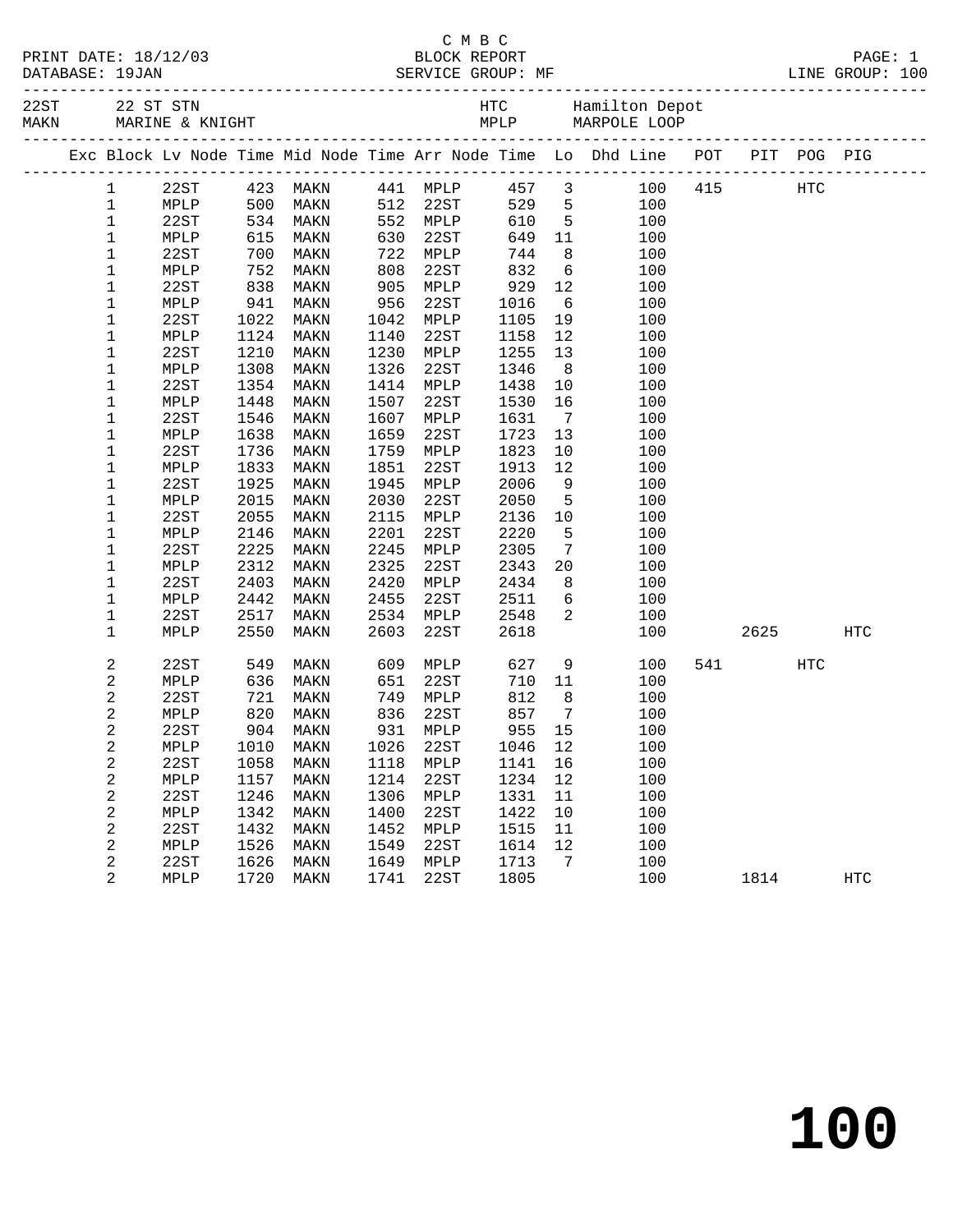### C M B C<br>BLOCK REPORT SERVICE GROUP: MF

**100**

|  |                |      |      |          |      |                 |      |                 | Exc Block Lv Node Time Mid Node Time Arr Node Time Lo Dhd Line POT |     |      | PIT POG PIG |     |
|--|----------------|------|------|----------|------|-----------------|------|-----------------|--------------------------------------------------------------------|-----|------|-------------|-----|
|  | 3              | MAKN |      | 453 MAKN |      | 453 MPLP        | 509  | $4\overline{4}$ | 100                                                                | 433 |      | HTC         |     |
|  | 3              | MPLP | 513  | MAKN     | 525  | 22ST            | 542  | 13              | 100                                                                |     |      |             |     |
|  | $\mathsf 3$    | 22ST | 555  | MAKN     |      | 615 MPLP        | 636  | $7\overline{ }$ | 100                                                                |     |      |             |     |
|  | 3              | MPLP | 643  | MAKN     | 658  | 22ST            | 717  | 11              | 100                                                                |     |      |             |     |
|  | 3              | 22ST | 728  | MAKN     | 756  | MPLP            | 819  | 8 <sup>8</sup>  | 100                                                                |     |      |             |     |
|  | 3              | MPLP | 827  | MAKN     | 843  | 22ST            | 904  | 11              | 100                                                                |     |      |             |     |
|  | 3              | 22ST | 915  | MAKN     | 942  | MPLP            | 1006 | 16              | 100                                                                |     |      |             |     |
|  | 3              | MPLP | 1022 | MAKN     | 1038 | 22ST            | 1058 | 12              | 100                                                                |     |      |             |     |
|  | 3              | 22ST | 1110 | MAKN     | 1130 | MPLP            | 1153 | 16              | 100                                                                |     |      |             |     |
|  | $\mathfrak{Z}$ | MPLP | 1209 | MAKN     | 1226 | 22ST            | 1246 | 12              | 100                                                                |     |      |             |     |
|  | $\mathfrak{Z}$ | 22ST | 1258 | MAKN     | 1318 | MPLP            | 1342 | 10              | 100                                                                |     |      |             |     |
|  | 3              | MPLP | 1352 | MAKN     | 1410 | 22ST            | 1430 | 12              | 100                                                                |     |      |             |     |
|  | $\mathfrak{Z}$ | 22ST | 1442 | MAKN     | 1502 | MPLP            | 1525 | 8 <sup>8</sup>  | 100                                                                |     |      |             |     |
|  | 3              | MPLP | 1533 | MAKN     | 1556 | 22ST            | 1621 | 12              | 100                                                                |     |      |             |     |
|  | 3              | 22ST | 1633 | MAKN     | 1656 | MPLP            | 1720 | $7\overline{ }$ | 100                                                                |     |      |             |     |
|  | 3              | MPLP | 1727 | MAKN     | 1748 | 22ST            | 1811 |                 | 100                                                                |     | 1820 |             | HTC |
|  |                |      |      |          |      |                 |      |                 |                                                                    |     |      |             |     |
|  | $\overline{4}$ | MAKN | 513  | MAKN     | 513  | MPLP            | 529  | $\overline{4}$  | 100                                                                | 453 |      | <b>HTC</b>  |     |
|  | 4              | MPLP | 533  | MAKN     | 545  | 22ST            | 602  | 5               | 100                                                                |     |      |             |     |
|  | 4              | 22ST | 607  | MAKN     | 627  | MPLP            | 648  | 9               | 100                                                                |     |      |             |     |
|  | 4              | MPLP | 657  | MAKN     | 712  | 22ST            | 732  | 7               | 100                                                                |     |      |             |     |
|  | 4              | 22ST | 739  | MAKN     | 809  | MPLP            | 833  | 8               | 100                                                                |     |      |             |     |
|  | 4              | MPLP | 841  | MAKN     | 857  | 22ST            | 918  | 12              | 100                                                                |     |      |             |     |
|  | $\overline{4}$ | 22ST | 930  | MAKN     | 954  | MPLP            | 1016 | 18              | 100                                                                |     |      |             |     |
|  | 4              | MPLP | 1034 | MAKN     | 1050 | 22ST            | 1110 | 12              | 100                                                                |     |      |             |     |
|  | 4              | 22ST | 1122 | MAKN     | 1142 | MPLP            | 1205 | 16              | 100                                                                |     |      |             |     |
|  | $\overline{4}$ | MPLP | 1221 | MAKN     | 1238 | 22ST            | 1258 | 12              | 100                                                                |     |      |             |     |
|  | 4              | 22ST | 1310 | MAKN     | 1330 | MPLP            | 1354 | 8               | 100                                                                |     |      |             |     |
|  | 4              | MPLP | 1402 | MAKN     | 1420 | 22ST            | 1440 | 10              | 100                                                                |     |      |             |     |
|  | $\overline{4}$ | 22ST | 1450 | MAKN     | 1510 | MPLP            | 1533 | $7\overline{ }$ | 100                                                                |     |      |             |     |
|  | 4              | MPLP | 1540 | MAKN     | 1603 | 22ST            | 1628 | 12              | 100                                                                |     |      |             |     |
|  | $\overline{4}$ | 22ST | 1640 | MAKN     | 1703 | $\texttt{MPLP}$ | 1727 | $\overline{7}$  | 100                                                                |     |      |             |     |
|  | 4              | MPLP | 1734 | MAKN     | 1755 | 22ST            | 1818 | $10 \,$         | 100                                                                |     |      |             |     |
|  | 4              | 22ST | 1828 | MAKN     | 1851 | MPLP            | 1913 | 8 <sup>8</sup>  | 100                                                                |     |      |             |     |
|  | 4              | MPLP | 1921 | MAKN     | 1936 | 22ST            | 1956 | 14              | 100                                                                |     |      |             |     |
|  | 4              | 22ST | 2010 | MAKN     | 2030 | MPLP            | 2051 | 14              | 100                                                                |     |      |             |     |
|  | 4              | MPLP | 2105 | MAKN     | 2120 | 22ST            | 2139 | 16              | 100                                                                |     |      |             |     |
|  | 4              | 22ST | 2155 | MAKN     | 2215 | MPLP            | 2235 | 12              | 100                                                                |     |      |             |     |
|  | 4              | MPLP | 2247 | MAKN     | 2301 | 22ST            | 2320 | 5               | 100                                                                |     |      |             |     |
|  | 4              | 22ST | 2325 | MAKN     | 2345 | MPLP            | 2401 | $6\overline{6}$ | 100                                                                |     |      |             |     |
|  | 4              | MPLP | 2407 | MAKN     | 2420 | 22ST            | 2437 | $\overline{3}$  | 100                                                                |     |      |             |     |
|  | 4              | 22ST | 2440 | MAKN     | 2457 | MPLP            | 2511 | 2               | 100                                                                |     |      |             |     |
|  | 4              | MPLP | 2513 | MAKN     | 2526 | 22ST            | 2541 |                 | 100                                                                |     | 2548 |             | HTC |
|  |                |      |      |          |      |                 |      |                 |                                                                    |     |      |             |     |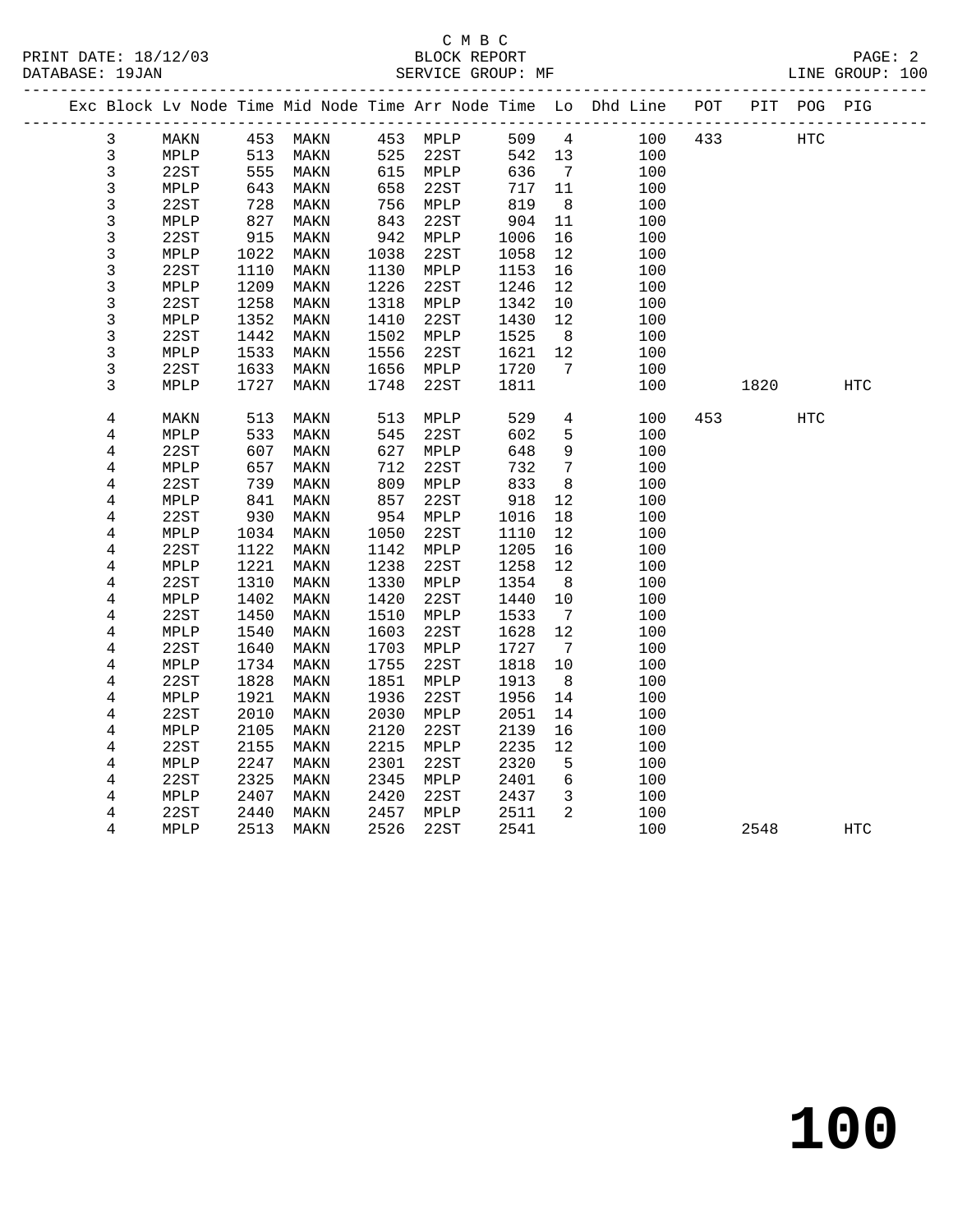|  |        |                 |              |                 |              |                 |              |                         | Exc Block Lv Node Time Mid Node Time Arr Node Time Lo Dhd Line POT |     | PIT  | POG PIG |                   |
|--|--------|-----------------|--------------|-----------------|--------------|-----------------|--------------|-------------------------|--------------------------------------------------------------------|-----|------|---------|-------------------|
|  | 5      | 22ST            | 528          | MAKN            |              | 546 MPLP        | 604          | $6\overline{6}$         | 100                                                                | 520 |      | HTC     |                   |
|  | 5      | MPLP            | 610          | MAKN            | 623          | 22ST            | 642          | 11                      | 100                                                                |     |      |         |                   |
|  | 5      | 22ST            | 653          | MAKN            |              | 715 MPLP        | 737          | 8                       | 100                                                                |     |      |         |                   |
|  | 5      | MPLP            | 745          | MAKN            | 801          | 22ST            | 823          | $6\overline{6}$         | 100                                                                |     |      |         |                   |
|  | 5      | 22ST            | 829          | MAKN            | 858          | MPLP            | 922          | 10                      | 100                                                                |     |      |         |                   |
|  | 5      | MPLP            | 932          | MAKN            | 947          | 22ST            | 1007         | $\overline{\mathbf{3}}$ | 100                                                                |     |      |         |                   |
|  | 5      | 22ST            | 1010         | MAKN            | 1030         | MPLP            | 1053         | 19                      | 100                                                                |     |      |         |                   |
|  | 5      | MPLP            | 1112         | MAKN            | 1128         | 22ST            | 1146         | 12                      | 100                                                                |     |      |         |                   |
|  | 5      | 22ST            | 1158         | MAKN            | 1218         | MPLP            | 1243         | 13                      | 100                                                                |     |      |         |                   |
|  | 5      | MPLP            | 1256         | MAKN            | 1314         | 22ST            | 1334         | 12                      | 100                                                                |     |      |         |                   |
|  | 5      | 22ST            | 1346         | MAKN            | 1406         | MPLP            | 1430         | 11                      | 100                                                                |     |      |         |                   |
|  | 5      | MPLP            | 1441         | MAKN            | 1459         | 22ST            | 1524         | 15                      | 100                                                                |     |      |         |                   |
|  | 5      | 22ST            | 1539         | MAKN            | 1600         | MPLP            | 1624         | $\overline{7}$          | 100                                                                |     |      |         |                   |
|  | 5      | MPLP            | 1631         | $\texttt{MAXN}$ | 1652         | 22ST            | 1716         | 13                      | 100                                                                |     |      |         |                   |
|  | 5      | 22ST            | 1729         | MAKN            | 1752         | MPLP            | 1816         | 7                       | 100                                                                |     |      |         |                   |
|  | 5      | MPLP            | 1823         | MAKN            | 1842         | 22ST            | 1904         | 6                       | 100                                                                |     |      |         |                   |
|  | 5      | 22ST            | 1910         | MAKN            | 1930         | MPLP            | 1951         | 9                       | 100                                                                |     |      |         |                   |
|  | 5      | MPLP            | 2000         | MAKN            | 2015         | 22ST            | 2035         |                         | 100                                                                |     | 2042 |         | <b>HTC</b>        |
|  | 6      | 22ST            | 543          | MAKN            | 603          | MPLP            | 621          | 8                       | 100                                                                | 535 |      | HTC     |                   |
|  | 6      | MPLP            | 629          | MAKN            | 644          | 22ST            | 703          | 5                       | 100                                                                |     |      |         |                   |
|  | 6      | 22ST            | 708          | MAKN            | 736          | MPLP            | 758          | 8                       | 100                                                                |     |      |         |                   |
|  | 6      | MPLP            | 806          | MAKN            | 822          | 22ST            | 843          | 11                      | 100                                                                |     |      |         |                   |
|  | 6      | 22ST            | 854          | MAKN            | 921          | MPLP            | 945          | 15                      | 100                                                                |     |      |         |                   |
|  | 6      | MPLP            | 1000         | MAKN            | 1016         | 22ST            | 1036         | 10                      | 100                                                                |     |      |         |                   |
|  | 6      | 22ST            | 1046         | MAKN            | 1106         | MPLP            | 1129         | 14                      | 100                                                                |     |      |         |                   |
|  | б      | MPLP            | 1143         | MAKN            | 1200         | 22ST            | 1222         | 12                      | 100                                                                |     |      |         |                   |
|  | 6      | 22ST            | 1234         | MAKN            | 1254         | MPLP            | 1319         | 13                      | 100                                                                |     |      |         |                   |
|  | 6      | MPLP            | 1332         | MAKN            | 1350         | 22ST            | 1410         | 12                      | 100                                                                |     |      |         |                   |
|  | 6      | 22ST            | 1422         | MAKN            | 1444         | MPLP            | 1511         | $\overline{7}$          | 100                                                                |     |      |         |                   |
|  | 6      | MPLP            | 1518<br>1619 | MAKN            | 1542         | 22ST            | 1607         | 12                      | 100                                                                |     |      |         |                   |
|  | 6      | 22ST<br>MPLP    | 1713         | MAKN<br>MAKN    | 1642<br>1734 | MPLP<br>22ST    | 1706<br>1800 | $\overline{7}$<br>16    | 100<br>100                                                         |     |      |         |                   |
|  | 6<br>6 | 22ST            | 1816         | MAKN            | 1839         | MPLP            | 1903         | $6\overline{6}$         | 100                                                                |     |      |         |                   |
|  | 6      | MPLP            | 1909         | MAKN            | 1924         | 22ST            | 1944         | 11                      | 100                                                                |     |      |         |                   |
|  | 6      | 22ST            | 1955         | MAKN            | 2015         | MPLP            | 2036         | 9                       | 100                                                                |     |      |         |                   |
|  | 6      | MPLP            | 2045         | MAKN            | 2100         | 22ST            | 2119         | 16                      | 100                                                                |     |      |         |                   |
|  | 6      | 22ST            | 2135         | MAKN            | 2155         | MPLP            | 2216         | 10                      | 100                                                                |     |      |         |                   |
|  | 6      | MPLP            | 2226         | MAKN            | 2240         | 22ST            | 2300         |                         | 100                                                                |     | 2307 |         | HTC               |
|  |        |                 |              |                 |              |                 |              |                         |                                                                    |     |      |         |                   |
|  | 7      | 22ST            | 517          | MAKN            | 535          | MPLP            | 553          | 3                       | 100                                                                | 509 |      | HTC     |                   |
|  | 7      | MPLP            | 556          | MAKN            | 609          | 22ST            | 628          | 5                       | 100                                                                |     |      |         |                   |
|  | 7      | 22ST            | 633          | MAKN            | 655          | MPLP            | 716          | 8                       | 100                                                                |     |      |         |                   |
|  | 7      | MPLP            | 724          | MAKN            | 740          | 22ST            | 802          | 6                       | 100                                                                |     |      |         |                   |
|  | 7      | 22ST            | 808          | MAKN            | 837          | $\texttt{MPLP}$ | 901          | 10                      | 100                                                                |     |      |         |                   |
|  | 7      | MPLP            | 911          | MAKN            | 926          | 22ST            | 948          | 10                      | 100                                                                |     |      |         |                   |
|  | 7<br>7 | 22ST            | 958          | MAKN            | 1018         | MPLP<br>22ST    | 1041         | 17<br>12                | 100<br>100                                                         |     |      |         |                   |
|  | 7      | MPLP<br>22ST    | 1058<br>1146 | MAKN<br>MAKN    | 1114<br>1206 | MPLP            | 1134<br>1229 | 15                      | 100                                                                |     |      |         |                   |
|  | 7      | MPLP            | 1244         | MAKN            | 1302         | 22ST            | 1324         | 13                      | 100                                                                |     |      |         |                   |
|  | 7      | 22ST            | 1337         | MAKN            | 1357         | MPLP            | 1421         | 11                      | 100                                                                |     |      |         |                   |
|  | 7      | MPLP            | 1432         | MAKN            | 1450         | 22ST            | 1511         | 14                      | 100                                                                |     |      |         |                   |
|  | 7      | 22ST            | 1525         | MAKN            | 1546         | MPLP            | 1610         | 7                       | 100                                                                |     |      |         |                   |
|  | 7      | $\texttt{MPLP}$ | 1617         | MAKN            | 1638         | 22ST            | 1704         | 11                      | 100                                                                |     |      |         |                   |
|  | 7      | 22ST            | 1715         | MAKN            | 1738         | $\texttt{MPLP}$ | 1802         | 10                      | 100                                                                |     |      |         |                   |
|  | 7      | MPLP            | 1812         | MAKN            | 1831         | 22ST            | 1853         |                         | 100                                                                |     | 1902 |         | $_{\mathrm{HTC}}$ |
|  |        |                 |              |                 |              |                 |              |                         |                                                                    |     |      |         |                   |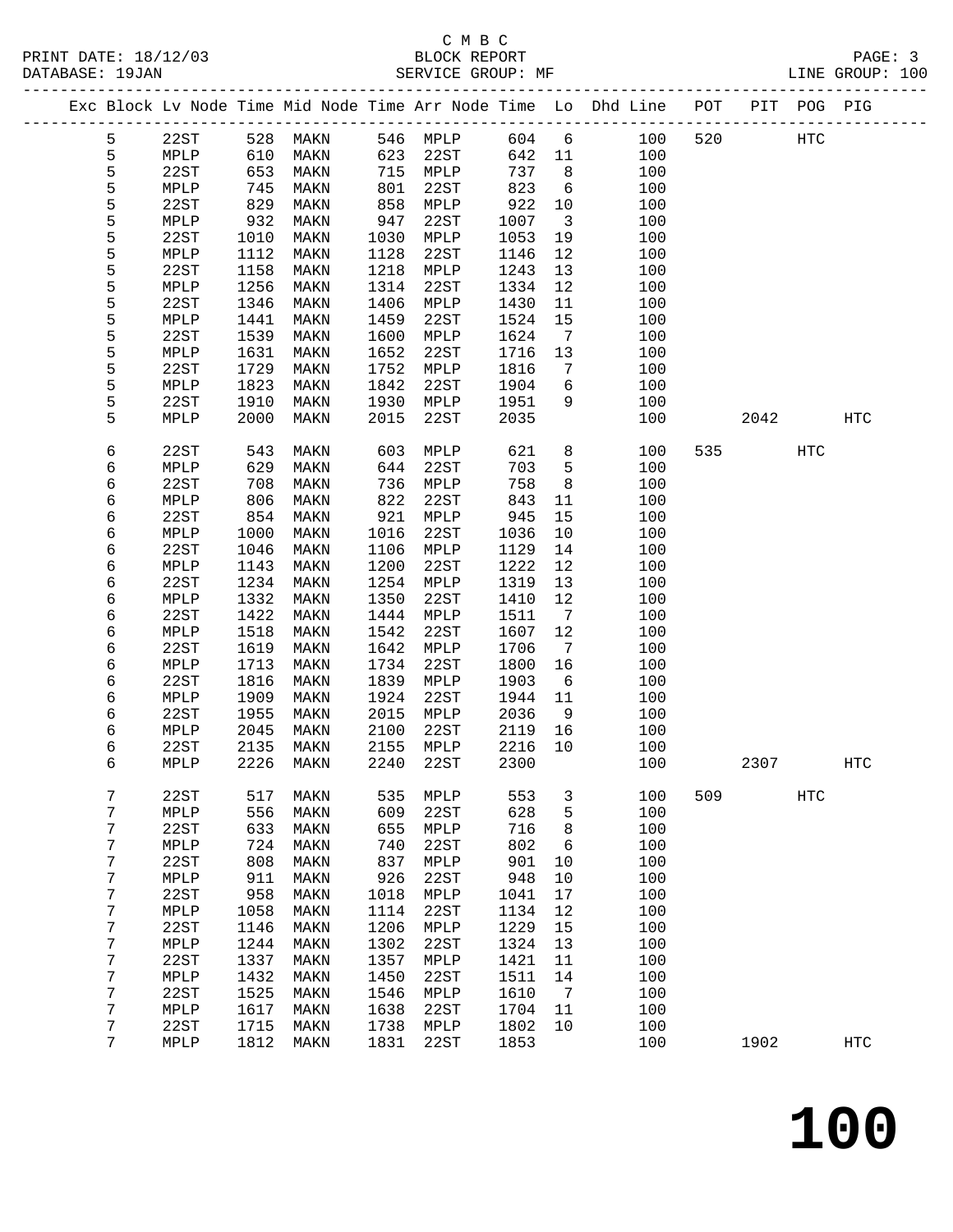|  |    |      |      |           |      |           |        |                   | Exc Block Lv Node Time Mid Node Time Arr Node Time Lo Dhd Line POT |      |      | PIT POG PIG |                   |
|--|----|------|------|-----------|------|-----------|--------|-------------------|--------------------------------------------------------------------|------|------|-------------|-------------------|
|  | 8  | 22ST | 502  | MAKN      | 520  | MPLP      | 538    | 5                 | 100                                                                | 454  |      | HTC         |                   |
|  | 8  | MPLP | 543  | MAKN      | 555  | 22ST      | 614    | $\overline{4}$    | 100                                                                |      |      |             |                   |
|  | 8  | 22ST | 618  | MAKN      | 640  | MPLP      | 702    | 9                 | 100                                                                |      |      |             |                   |
|  | 8  | MPLP | 711  | MAKN      | 726  | 22ST      | 746    | 9                 | 100                                                                |      |      |             |                   |
|  | 8  | 22ST | 755  | MAKN      | 823  | MPLP      | 847    | 19                | 100                                                                |      |      |             |                   |
|  | 8  | MPLP | 906  | MAKN      | 921  | 22ST      | 941    | 5                 | 100                                                                |      |      |             |                   |
|  | 8  | 22ST | 946  | MAKN      | 1006 | MPLP      | 1029   | 17                | 100                                                                |      |      |             |                   |
|  | 8  | MPLP | 1046 | MAKN      | 1102 | 22ST      | 1122   | 10                | 100                                                                |      |      |             |                   |
|  | 8  | 22ST | 1132 | MAKN      | 1152 | MPLP      | 1215   | 17                | 100                                                                |      |      |             |                   |
|  | 8  | MPLP | 1232 | MAKN      | 1250 | 22ST      | 1310   | 9                 | 100                                                                |      |      |             |                   |
|  | 8  | 22ST | 1319 | MAKN      | 1339 | MPLP      | 1403   | 9                 | 100                                                                |      |      |             |                   |
|  | 8  | MPLP | 1412 | MAKN      | 1430 | 22ST      | 1450   | 15                | 100                                                                |      |      |             |                   |
|  | 8  | 22ST | 1505 | MAKN      | 1525 | MPLP      | 1548   | 8                 | 100                                                                |      |      |             |                   |
|  | 8  | MPLP | 1556 | MAKN      | 1617 | 22ST      | 1641   | 13                | 100                                                                |      |      |             |                   |
|  | 8  | 22ST | 1654 | MAKN      | 1717 | MPLP      | 1741   | $7\phantom{.0}\,$ | 100                                                                |      |      |             |                   |
|  | 8  | MPLP | 1748 | MAKN      | 1809 | 22ST      | 1832   | 11                | 100                                                                |      |      |             |                   |
|  | 8  | 22ST | 1843 | MAKN      | 1903 | MPLP      | 1925   | 8                 | 100                                                                |      |      |             |                   |
|  | 8  | MPLP | 1933 | MAKN      | 1948 | 22ST      | 2009   |                   | 100                                                                |      | 2016 |             | HTC               |
|  | 9  | 22ST | 540  | MAKN      | 558  | MPLP      | 616    | 8                 | 100                                                                | 532  |      | HTC         |                   |
|  | 9  | MPLP | 624  | MAKN      | 637  | 22ST      | 656    | 11                | 100                                                                |      |      |             |                   |
|  | 9  | 22ST | 707  | MAKN      | 729  | MPLP      | 751    | 8                 | 100                                                                |      |      |             |                   |
|  | 9  | MPLP | 759  | MAKN      | 815  | 22ST      | 836    | 10                | 100                                                                |      |      |             |                   |
|  | 9  | 22ST | 846  | MAKN      | 913  | MPLP      | 937    | 11                | 100                                                                |      |      |             |                   |
|  | 9  | MPLP | 948  | MAKN      | 1004 | 22ST      | 1026   | 8                 | 100                                                                |      |      |             |                   |
|  | 9  | 22ST | 1034 | MAKN      | 1054 | MPLP      | 1117   | 19                | 100                                                                |      |      |             |                   |
|  | 9  | MPLP | 1136 | MAKN      | 1152 | 22ST      | 1210   | 12                | 100                                                                |      |      |             |                   |
|  | 9  | 22ST | 1222 | MAKN      | 1242 | MPLP      | 1307   | 13                | 100                                                                |      |      |             |                   |
|  | 9  | MPLP | 1320 | MAKN      | 1338 | 22ST      | 1358   | 13                | 100                                                                |      |      |             |                   |
|  | 9  | 22ST | 1411 | MAKN      | 1433 | MPLP      | 1500   | 11                | 100                                                                |      |      |             |                   |
|  | 9  | MPLP | 1511 | MAKN      | 1535 | 22ST      | 1600   | 12                | 100                                                                |      |      |             |                   |
|  | 9  | 22ST | 1612 | MAKN      | 1635 | MPLP      | 1659   | $7\phantom{.0}$   | 100                                                                |      |      |             |                   |
|  | 9  | MPLP | 1706 | MAKN      | 1727 | 22ST      | 1751   | 13                | 100                                                                |      |      |             |                   |
|  | 9  | 22ST | 1804 | MAKN      | 1827 | MPLP      | 1851   | 7                 | 100                                                                |      |      |             |                   |
|  | 9  | MPLP | 1858 | MAKN      | 1913 | 22ST      | 1934   | 6                 | 100                                                                |      |      |             |                   |
|  | 9  | 22ST | 1940 | MAKN      | 2000 | MPLP      | 2021   | 9                 | 100                                                                |      |      |             |                   |
|  | 9  | MPLP | 2030 | MAKN      | 2045 | 22ST      | 2105   | 10                | 100                                                                |      |      |             |                   |
|  | 9  | 22ST | 2115 | MAKN      | 2135 | MPLP      | 2156   | 10                | 100                                                                |      |      |             |                   |
|  | 9  | MPLP | 2206 | MAKN      | 2220 | 22ST      | 2239   | 16                | 100                                                                |      |      |             |                   |
|  | 9  | 22ST |      | 2255 MAKN |      | 2315 MPLP | 2331 6 |                   | 100                                                                |      |      |             |                   |
|  | 9  | MPLP | 2337 | MAKN      | 2350 | 22ST      | 2409   |                   | 100                                                                |      | 2416 |             | HTC               |
|  | 10 | 22ST | 1511 | MAKN      | 1532 | MPLP      | 1556   | 7                 | 100                                                                | 1455 |      | HTC         |                   |
|  | 10 | MPLP | 1603 | MAKN      | 1624 | 22ST      | 1648   | 13                | 100                                                                |      |      |             |                   |
|  | 10 | 22ST | 1701 | MAKN      | 1724 | MPLP      | 1748   | 7                 | 100                                                                |      |      |             |                   |
|  | 10 | MPLP | 1755 | MAKN      | 1816 | 22ST      | 1839   |                   | 100                                                                |      | 1848 |             | $_{\mathrm{HTC}}$ |
|  | 11 | 22ST | 646  | MAKN      | 708  | MPLP      | 730    | 8                 | 100                                                                | 634  |      | HTC         |                   |
|  | 11 | MPLP | 738  | MAKN      | 754  | 22ST      | 816    | 6                 | 100                                                                |      |      |             |                   |
|  | 11 | 22ST | 822  | MAKN      | 851  | MPLP      | 915    | 11                | 100                                                                |      |      |             |                   |
|  | 11 | MPLP | 926  | MAKN      | 941  | 22ST      | 1001   |                   | 100                                                                |      | 1010 |             | <b>HTC</b>        |
|  | 12 | MAKN | 503  | MAKN      | 503  | MPLP      | 519    | 4                 | 100                                                                | 443  |      | HTC         |                   |
|  | 12 | MPLP | 523  | MAKN      | 535  | 22ST      | 552    | 8                 | 100                                                                |      |      |             |                   |
|  | 12 | 22ST | 600  | MAKN      | 620  | MPLP      | 641    | 9                 | 100                                                                |      |      |             |                   |
|  | 12 | MPLP | 650  | MAKN      | 705  | 22ST      | 725    | 9                 | 100                                                                |      |      |             |                   |
|  |    |      |      |           |      |           |        |                   |                                                                    |      |      |             |                   |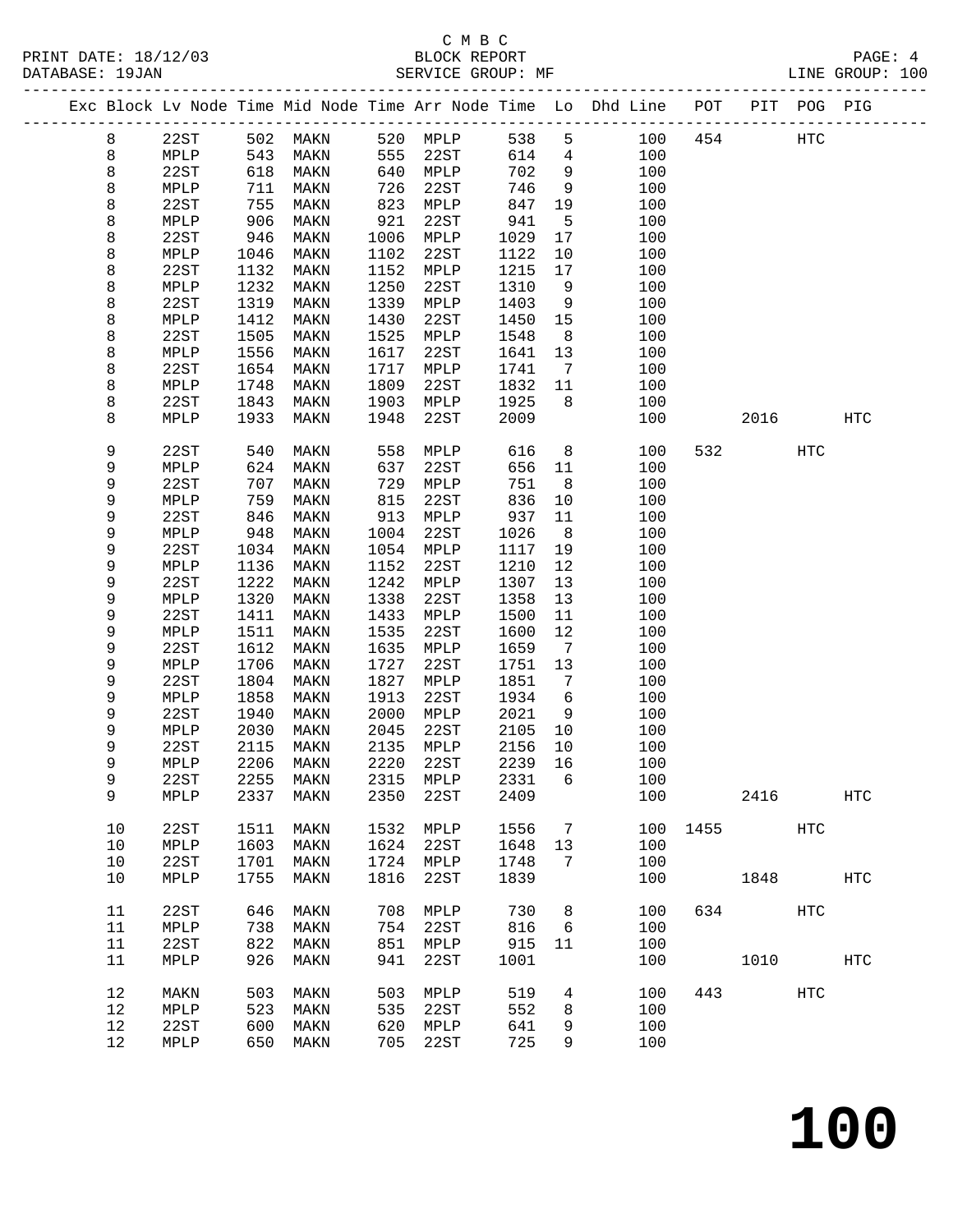|  |    |      |      |                               |      |          |      |                 | Exc Block Lv Node Time Mid Node Time Arr Node Time Lo Dhd Line POT |             |      | PIT POG PIG |                   |
|--|----|------|------|-------------------------------|------|----------|------|-----------------|--------------------------------------------------------------------|-------------|------|-------------|-------------------|
|  | 12 | 22ST |      | 734 MAKN                      | 802  | MPLP     | 826  | 8               | 100                                                                |             |      |             |                   |
|  | 12 | MPLP | 834  | MAKN                          | 850  | 22ST     | 911  |                 | 100                                                                |             | 920  |             | HTC               |
|  |    |      |      |                               |      |          |      |                 |                                                                    |             |      |             |                   |
|  | 13 | MAKN | 528  | MAKN                          | 528  | MPLP     | 546  | $4\overline{ }$ | 100                                                                | 508         |      | HTC         |                   |
|  | 13 | MPLP | 550  | MAKN                          | 602  | 22ST     | 619  | $7\phantom{.0}$ | 100                                                                |             |      |             |                   |
|  | 13 | 22ST | 626  | MAKN                          | 648  | MPLP     | 709  | 8               | 100                                                                |             |      |             |                   |
|  | 13 | MPLP | 717  | MAKN                          | 733  | 22ST     | 755  | 6               | 100                                                                |             |      |             |                   |
|  | 13 | 22ST | 801  | MAKN                          | 830  | MPLP     | 854  | $\mathbf{3}$    | 100                                                                |             |      |             |                   |
|  | 13 | MPLP | 857  | MAKN                          | 913  | 22ST     | 934  |                 | 100                                                                |             | 943  |             | <b>HTC</b>        |
|  |    |      |      |                               |      |          |      |                 |                                                                    |             |      |             |                   |
|  | 14 | 22ST | 1408 | MAKN                          | 1430 | MPLP     | 1457 | $\overline{4}$  | 100                                                                | 1356 139    |      | HTC         |                   |
|  | 14 | MPLP | 1501 | MAKN                          | 1521 | 22ST     | 1544 | 14              | 100                                                                |             |      |             |                   |
|  | 14 | 22ST | 1558 | MAKN                          | 1621 | MPLP     | 1645 | $\overline{7}$  | 100                                                                |             |      |             |                   |
|  | 14 | MPLP | 1652 | MAKN                          | 1713 | 22ST     | 1739 | 13              | 100                                                                |             |      |             |                   |
|  | 14 | 22ST | 1752 |                               | 1815 | MPLP     | 1839 | 10              |                                                                    |             |      |             |                   |
|  |    |      |      | MAKN                          |      |          |      |                 | 100                                                                |             |      |             |                   |
|  | 14 | MPLP | 1849 | MAKN                          | 1904 | 22ST     | 1924 |                 | 100                                                                |             | 1931 |             | HTC               |
|  |    |      |      |                               |      |          |      |                 |                                                                    |             |      |             |                   |
|  | 15 | 22ST | 1328 | MAKN                          | 1348 | MPLP     | 1412 | 10              | 100                                                                |             | 1316 | HTC         |                   |
|  | 15 | MPLP | 1422 | MAKN                          | 1440 | 22ST     | 1500 | 18              | 100                                                                |             |      |             |                   |
|  | 15 | 22ST | 1518 | MAKN                          | 1539 | MPLP     | 1603 | $\overline{7}$  | 100                                                                |             |      |             |                   |
|  | 15 | MPLP | 1610 | MAKN                          | 1631 | 22ST     | 1657 | 11              | 100                                                                |             |      |             |                   |
|  | 15 | 22ST | 1708 | MAKN                          | 1731 | MPLP     | 1755 | 7               | 100                                                                |             |      |             |                   |
|  | 15 | MPLP | 1802 | MAKN                          | 1823 | 22ST     | 1846 | 9               | 100                                                                |             |      |             |                   |
|  | 15 | 22ST | 1855 | MAKN                          | 1915 | MPLP     | 1937 | 8               | 100                                                                |             |      |             |                   |
|  | 15 | MPLP | 1945 | MAKN                          | 2000 | 22ST     | 2020 | 5               | 100                                                                |             |      |             |                   |
|  | 15 | 22ST | 2025 | MAKN                          | 2045 | MPLP     | 2106 | 19              | 100                                                                |             |      |             |                   |
|  | 15 | MPLP | 2125 | MAKN                          | 2140 | 22ST     | 2200 |                 | 100                                                                |             | 2207 |             | HTC               |
|  |    |      |      |                               |      |          |      |                 |                                                                    |             |      |             |                   |
|  | 16 | 22ST | 612  | MAKN                          | 634  | MPLP     | 655  | 9               | 100                                                                | 600         |      | HTC         |                   |
|  | 16 | MPLP | 704  | MAKN                          | 719  | 22ST     | 739  | 7               | 100                                                                |             |      |             |                   |
|  | 16 | 22ST | 746  | MAKN                          | 816  | MPLP     | 840  | 10              | 100                                                                |             |      |             |                   |
|  | 16 | MPLP | 850  | MAKN                          | 905  | 22ST     | 925  |                 | 100                                                                |             | 934  |             | <b>HTC</b>        |
|  |    |      |      |                               |      |          |      |                 |                                                                    |             |      |             |                   |
|  | 17 | 22ST | 1415 | MAKN                          | 1437 | MPLP     | 1504 | $4\overline{ }$ | 100                                                                |             | 1403 | HTC         |                   |
|  | 17 | MPLP | 1508 | MAKN                          | 1528 | 22ST     | 1553 | 12              | 100                                                                |             |      |             |                   |
|  | 17 | 22ST | 1605 | MAKN                          | 1628 | MPLP     | 1652 | $\overline{7}$  | 100                                                                |             |      |             |                   |
|  | 17 | MPLP | 1659 | MAKN                          | 1720 | 22ST     | 1744 |                 | 100                                                                |             | 1753 |             | HTC               |
|  |    |      |      |                               |      |          |      |                 |                                                                    |             |      |             |                   |
|  | 18 | 22ST |      | 715 MAKN                      |      | 743 MPLP | 805  |                 | 8<br>100                                                           |             | 700  | HTC         |                   |
|  |    |      |      | 18 MPLP 813 MAKN 829 22ST 850 |      |          |      |                 |                                                                    | 100 902 HTC |      |             |                   |
|  |    |      |      |                               |      |          |      |                 |                                                                    |             |      |             |                   |
|  | 19 | 22ST | 522  | MAKN                          | 540  | MPLP     | 558  | 5               | 100                                                                | 514         |      | <b>HTC</b>  |                   |
|  | 19 | MPLP | 603  | MAKN                          | 616  | 22ST     | 635  | 4               | 100                                                                |             |      |             |                   |
|  | 19 | 22ST | 639  | MAKN                          | 701  | MPLP     | 723  | 8               | 100                                                                |             |      |             |                   |
|  | 19 | MPLP | 731  | MAKN                          | 747  | 22ST     | 809  | 6               | 100                                                                |             |      |             |                   |
|  | 19 | 22ST | 815  | MAKN                          | 844  | MPLP     | 908  | 12              | 100                                                                |             |      |             |                   |
|  | 19 | MPLP | 920  | MAKN                          | 935  | 22ST     | 955  |                 | 100                                                                |             | 1004 |             | $_{\mathrm{HTC}}$ |
|  |    |      |      |                               |      |          |      |                 |                                                                    |             |      |             |                   |
|  | 20 | 22ST | 1457 | MAKN                          | 1517 | MPLP     | 1540 | 7               | 100                                                                | 1441        |      | HTC         |                   |
|  | 20 | MPLP | 1547 | MAKN                          | 1610 | 22ST     | 1637 | 10              | 100                                                                |             |      |             |                   |
|  | 20 | 22ST | 1647 | MAKN                          | 1710 | MPLP     | 1734 | 7               | 100                                                                |             |      |             |                   |
|  | 20 | MPLP | 1741 | MAKN                          | 1802 | 22ST     | 1827 |                 | 100                                                                |             | 1836 |             | <b>HTC</b>        |
|  |    |      |      |                               |      |          |      |                 |                                                                    |             |      |             |                   |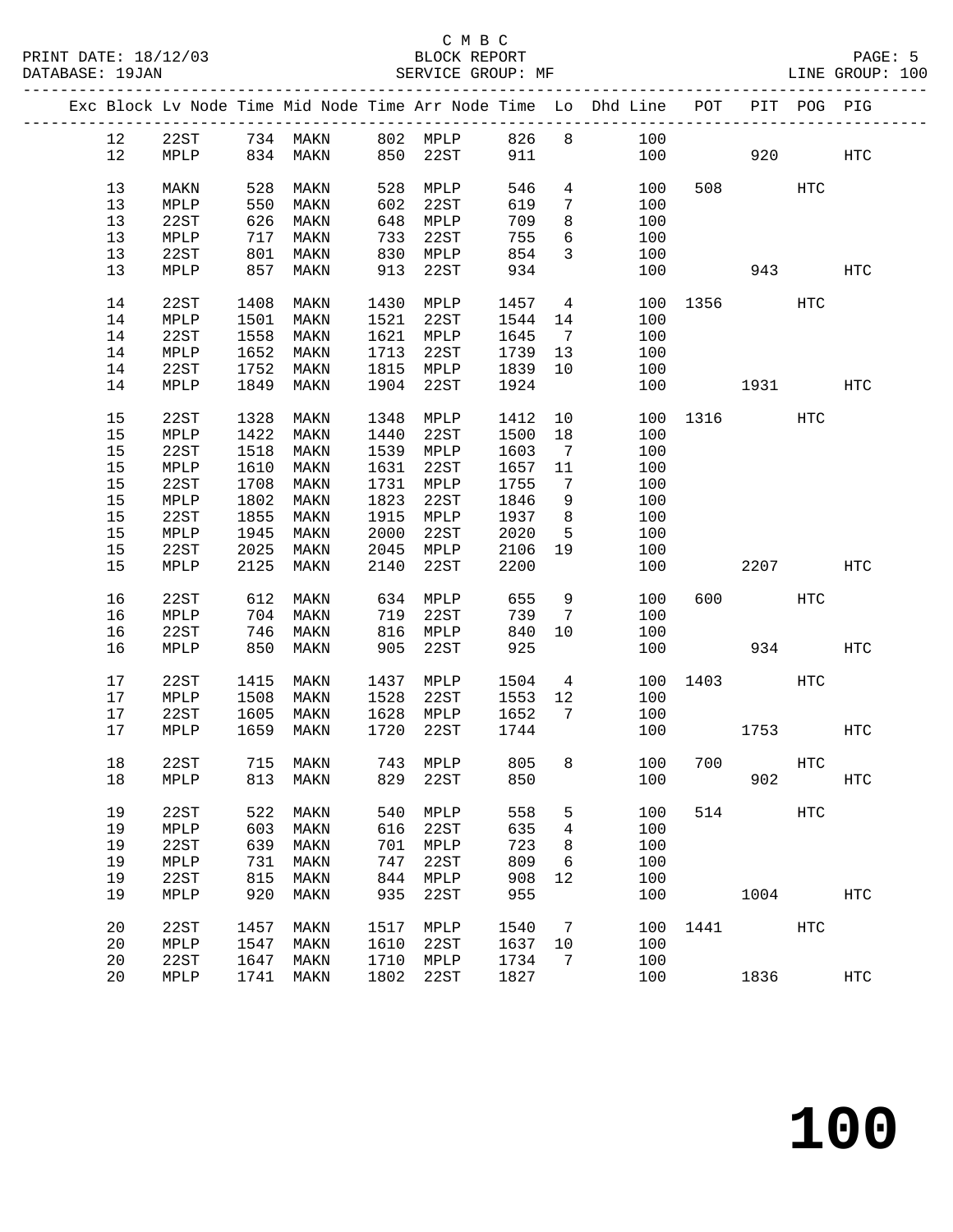|       |    |      |      |      |      |      |      |    | Exc Block Ly Node Time Mid Node Time Arr Node Time Lo Dhd Line | POT  | PIT  | POG | PIG        |
|-------|----|------|------|------|------|------|------|----|----------------------------------------------------------------|------|------|-----|------------|
|       | 21 | 22ST | 1403 | MAKN | 1423 | MPLP | 1447 | 8  | 100                                                            | 1351 |      | HTC |            |
|       | 21 | MPLP | 1455 | MAKN | 1514 | 22ST | 1537 | 16 | 100                                                            |      |      |     |            |
|       | 21 | 22ST | 1553 | MAKN | 1614 | MPLP | 1638 | 7  | 100                                                            |      |      |     |            |
|       | 21 | MPLP | 1645 | MAKN | 1706 | 22ST | 1730 | 13 | 100                                                            |      |      |     |            |
|       | 21 | 22ST | 1743 | MAKN | 1806 | MPLP | 1830 | 10 | 100                                                            |      |      |     |            |
|       | 21 | MPLP | 1840 | MAKN | 1859 | 22ST | 1921 |    | 100                                                            |      | 1928 |     | HTC        |
|       |    |      |      |      |      |      |      |    |                                                                |      |      |     |            |
|       | 22 | 22ST | 1532 | MAKN | 1553 | MPLP | 1617 | -7 | 100                                                            | 1516 |      | HTC |            |
|       | 22 | MPLP | 1624 | MAKN | 1645 | 22ST | 1709 | 13 | 100                                                            |      |      |     |            |
|       | 22 | 22ST | 1722 | MAKN | 1745 | MPLP | 1809 | 8  | 100                                                            |      |      |     |            |
|       | 22 | MPLP | 1817 | MAKN | 1838 | 22ST | 1901 |    | 100                                                            |      | 1908 |     | <b>HTC</b> |
|       |    |      |      |      |      |      |      |    |                                                                |      |      |     |            |
| NY 93 |    | 22ST | 2545 | MAKN | 2602 | MPLP | 2616 | 4  | 100                                                            | 2213 |      | HTC |            |
| NY 93 |    | MPLP | 2620 | MAKN | 2633 | 22ST | 2648 | 2  | 100                                                            |      |      |     |            |
| NY 93 |    | 22ST | 2650 | MAKN | 2707 | MPLP | 2721 | 4  | 100                                                            |      |      |     |            |
| NY 93 |    | MPLP | 2725 | MAKN | 2738 | 22ST | 2753 |    | 100                                                            |      | 2854 |     | HTC        |
|       |    |      |      |      |      |      |      |    |                                                                |      |      |     |            |
| NY 94 |    | 22ST | 2615 | MAKN | 2632 | MPLP | 2646 | 4  | 100                                                            | 2213 |      | HTC |            |
| NY 94 |    | MPLP | 2650 | MAKN | 2703 | 22ST | 2718 |    | 100                                                            |      | 2854 |     | HTC        |
|       |    |      |      |      |      |      |      |    |                                                                |      |      |     |            |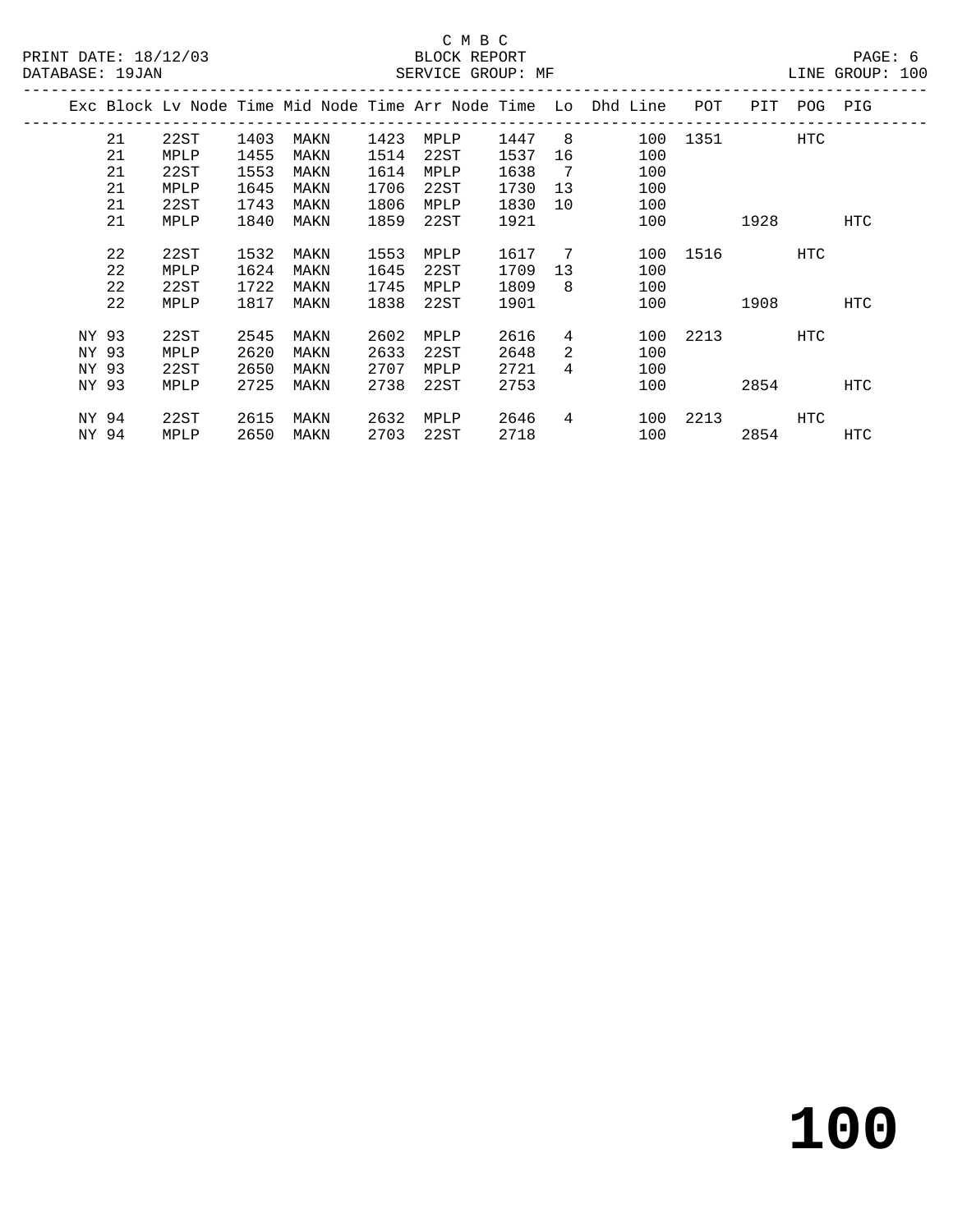| 22ST<br>$6\&6S$ 6 AV & 6 ST<br>BW04 BRENTWOOD STN BAY4<br>CL-W CANADA WAY & LEDGER-WEST<br>EDST EDMONDS STN<br>EDST<br>FN37 NORTH FRASER WAY AT<br>HTC Hamilton Depot<br>LKST LAKE CITY STATION<br>MTST METROTOWN STATION<br>PAST PATTERSON STN<br>SPST SPERLING STN |                                                                                                                                                                                                                            | 22 ST STN                                                                                                                                                                   |                                                                                                                                        |                                                                                                                                                                                       |                                                                                                                                        |                                                                                                                                                                                   |                                                                                                                                                              |                                                                                                                                                                                                                                               | 6&6N 6 AV & 6 ST<br>BW02 BRENTWOOD STN BAY2<br>CL-E CANADA WAY & LEDGER-EAST<br>CANADA WAY & LEDGER-WEST<br>CANADA WAY & LEDGER-WEST<br>EDMONDS STN<br>NORTH FRASER WAY AT 3700 BLOCK<br>Hamilton Depot<br>LAKE CITY STATION<br>LAKE CITY STATION<br>LAKE CITY STATION<br>LAKE CITY STATION<br>METROTOWN STATION<br>PATTERSON STN<br><br>WLCW WILLINGDON & CANADA WAY - NORTH |              |     |  |
|----------------------------------------------------------------------------------------------------------------------------------------------------------------------------------------------------------------------------------------------------------------------|----------------------------------------------------------------------------------------------------------------------------------------------------------------------------------------------------------------------------|-----------------------------------------------------------------------------------------------------------------------------------------------------------------------------|----------------------------------------------------------------------------------------------------------------------------------------|---------------------------------------------------------------------------------------------------------------------------------------------------------------------------------------|----------------------------------------------------------------------------------------------------------------------------------------|-----------------------------------------------------------------------------------------------------------------------------------------------------------------------------------|--------------------------------------------------------------------------------------------------------------------------------------------------------------|-----------------------------------------------------------------------------------------------------------------------------------------------------------------------------------------------------------------------------------------------|-------------------------------------------------------------------------------------------------------------------------------------------------------------------------------------------------------------------------------------------------------------------------------------------------------------------------------------------------------------------------------|--------------|-----|--|
|                                                                                                                                                                                                                                                                      |                                                                                                                                                                                                                            |                                                                                                                                                                             |                                                                                                                                        |                                                                                                                                                                                       |                                                                                                                                        |                                                                                                                                                                                   |                                                                                                                                                              |                                                                                                                                                                                                                                               | Exc Block Lv Node Time Mid Node Time Arr Node Time Lo Dhd Line POT PIT POG PIG                                                                                                                                                                                                                                                                                                |              |     |  |
|                                                                                                                                                                                                                                                                      | 1<br>$\mathbf{1}$<br>$\mathbf 1$<br>$\mathbf 1$                                                                                                                                                                            | EDST<br>NWST<br>EDST                                                                                                                                                        |                                                                                                                                        | 724 6&6S      738   NWST<br>757   6&6N       805   EDST<br>825   6&6S        840   NWST                                                                                               |                                                                                                                                        |                                                                                                                                                                                   | 823<br>848                                                                                                                                                   |                                                                                                                                                                                                                                               | NWST 658 6&6N 706 EDST 722 2 106 643 HTC<br>746 11 106<br>$\begin{array}{ccc} 2 & \hspace{1.5mm} 106 \\ 9 & \hspace{1.5mm} 106 \end{array}$                                                                                                                                                                                                                                   |              |     |  |
|                                                                                                                                                                                                                                                                      | 1<br>$\overline{c}$                                                                                                                                                                                                        | NWST                                                                                                                                                                        | 533                                                                                                                                    | 857 CL-W                                                                                                                                                                              |                                                                                                                                        | 919 BW04                                                                                                                                                                          | 933<br>554                                                                                                                                                   |                                                                                                                                                                                                                                               |                                                                                                                                                                                                                                                                                                                                                                               | 123 1005     | HTC |  |
|                                                                                                                                                                                                                                                                      | 2<br>2<br>$\overline{c}$<br>2<br>2<br>$\overline{a}$<br>2<br>$\overline{c}$<br>$\overline{c}$<br>2<br>2<br>2<br>2<br>$\overline{c}$<br>$\overline{c}$<br>2<br>2<br>2<br>$\overline{c}$<br>$\overline{c}$<br>$\overline{c}$ | EDST<br>NWST<br>EDST<br>NWST<br>EDST<br>NWST<br>EDST<br>NWST<br>EDST<br>NWST<br>EDST<br>NWST<br>EDST<br>NWST<br>EDST<br>NWST<br><b>EDST</b><br>NWST<br>EDST<br>NWST<br>EDST | 556<br>628<br>720<br>747<br>850<br>928<br>1000<br>1038<br>1109<br>1148<br>1219<br>1258<br>1329<br>1408<br>1439<br>1519<br>1553<br>1632 | 6&6S<br>6&6N<br>651 6&6S<br>6&6N<br>6&6S<br>$821$ $666N$<br>6&6S<br>6&6N<br>6&6S<br>6&6N<br>6&6S<br>6&6N<br>6&6S<br>6&6N<br>6&6S<br>6&6N<br>6&6S<br>6&6N<br>6&6S<br>6&6N<br>1707 6&6S | 635<br>728<br>802<br>830<br>905<br>937<br>1015<br>1048<br>1125<br>1158<br>1235<br>1308<br>1345<br>1418<br>1459<br>1531<br>1613<br>1645 | 606 NWST<br>EDST<br>704 NWST<br>EDST<br>NWST<br>EDST<br>NWST<br>EDST<br>NWST<br>EDST<br>NWST<br>EDST<br>NWST<br>EDST<br>NWST<br>EDST<br>NWST<br>EDST<br>NWST<br>EDST<br>1725 NWST | 612<br>649<br>711<br>745<br>810<br>848<br>913<br>956<br>1023<br>1105<br>1133<br>1215<br>1243<br>1325<br>1353<br>1435<br>1507<br>1549<br>1621<br>1703<br>1733 | $\overline{2}$<br>9<br>$\overline{2}$<br>11<br>$\overline{2}$<br>15<br>$\overline{4}$<br>15<br>$\overline{4}$<br>15<br>$\overline{4}$<br>15<br>$\overline{4}$<br>15<br>$\overline{4}$<br>12<br>$4\overline{4}$<br>11<br>$4\overline{4}$<br>14 | $\begin{array}{ccc} 2 & \hspace{1.5cm} 106 \\ 16 & \hspace{1.5cm} 106 \end{array}$<br>106<br>106<br>106<br>106<br>106<br>106<br>106<br>106<br>106<br>106<br>106<br>106<br>106<br>106<br>106<br>106<br>106<br>106<br>106<br>106                                                                                                                                                |              |     |  |
|                                                                                                                                                                                                                                                                      | 2<br>$\overline{a}$                                                                                                                                                                                                        | NWST<br>EDST                                                                                                                                                                | 1747<br>1820                                                                                                                           | 6&6N<br>6&6S                                                                                                                                                                          | 1837                                                                                                                                   | 1759 EDST<br>NWST                                                                                                                                                                 | 1816<br>1845                                                                                                                                                 | $\overline{4}$                                                                                                                                                                                                                                | 106                                                                                                                                                                                                                                                                                                                                                                           | 106 1859 HTC |     |  |

C M B C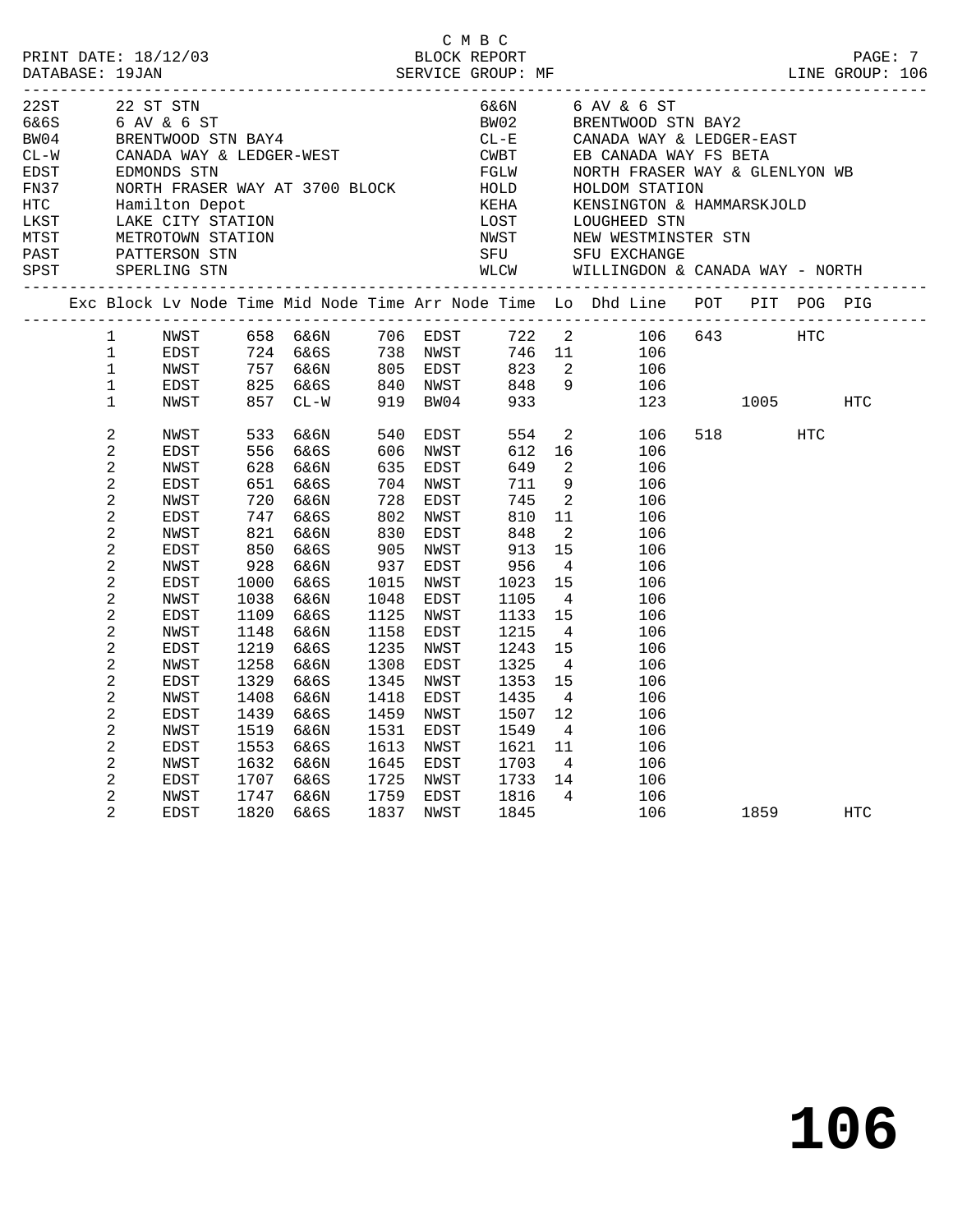# C M B C<br>BLOCK REPORT

| PRINT DATE: 18/12/03 | BLOCK REPORT      | PAGE: 8         |  |
|----------------------|-------------------|-----------------|--|
| DATABASE: 19JAN      | SERVICE GROUP: MF | LINE GROUP: 106 |  |

|  |   |      |      |      |      |      |      |                | Exc Block Lv Node Time Mid Node Time Arr Node Time Lo Dhd Line | POT |      | PIT POG PIG |            |
|--|---|------|------|------|------|------|------|----------------|----------------------------------------------------------------|-----|------|-------------|------------|
|  | 3 | NWST | 608  | 6&6N | 615  | EDST | 629  | -2             | 106                                                            | 553 |      | HTC         |            |
|  | 3 | EDST | 631  | 6&6S | 643  | NWST | 650  | 15             | 106                                                            |     |      |             |            |
|  | 3 | NWST | 705  | 6&6N | 713  | EDST | 729  | 2              | 106                                                            |     |      |             |            |
|  | 3 | EDST | 731  | 6&6S | 745  | NWST | 753  | 12             | 106                                                            |     |      |             |            |
|  | 3 | NWST | 805  | 6&6N | 814  | EDST | 832  | 2              | 106                                                            |     |      |             |            |
|  | 3 | EDST | 834  | 6&6S | 849  | NWST | 857  | 5              | 106                                                            |     |      |             |            |
|  | 3 | NWST | 902  | 6&6N | 911  | EDST | 929  | 4              | 106                                                            |     |      |             |            |
|  | 3 | EDST | 933  | 6&6S | 948  | NWST | 956  | 12             | 106                                                            |     |      |             |            |
|  | 3 | NWST | 1008 | 6&6N | 1018 | EDST | 1035 | $\overline{4}$ | 106                                                            |     |      |             |            |
|  | 3 | EDST | 1039 | 6&6S | 1054 | NWST | 1102 | 16             | 106                                                            |     |      |             |            |
|  | 3 | NWST | 1118 | 6&6N | 1128 | EDST | 1145 | $\overline{4}$ | 106                                                            |     |      |             |            |
|  | 3 | EDST | 1149 | 6&6S | 1205 | NWST | 1213 | 15             | 106                                                            |     |      |             |            |
|  | 3 | NWST | 1228 | 6&6N | 1238 | EDST | 1255 | $\overline{4}$ | 106                                                            |     |      |             |            |
|  | 3 | EDST | 1259 | 6&6S | 1315 | NWST | 1323 | 15             | 106                                                            |     |      |             |            |
|  | 3 | NWST | 1338 | 6&6N | 1348 | EDST | 1405 | 4              | 106                                                            |     |      |             |            |
|  | 3 | EDST | 1409 | 6&6S | 1428 | NWST | 1436 | 12             | 106                                                            |     |      |             |            |
|  | 3 | NWST | 1448 | 6&6N | 1458 | EDST | 1518 | 4              | 106                                                            |     |      |             |            |
|  | 3 | EDST | 1522 | 6&6S | 1542 | NWST | 1550 | 12             | 106                                                            |     |      |             |            |
|  | 3 | NWST | 1602 | 6&6N | 1615 | EDST | 1633 | $\overline{4}$ | 106                                                            |     |      |             |            |
|  | 3 | EDST | 1637 | 6&6S | 1657 | NWST | 1705 | 12             | 106                                                            |     |      |             |            |
|  | 3 | NWST | 1717 | 6&6N | 1730 | EDST | 1748 | 4              | 106                                                            |     |      |             |            |
|  | 3 | EDST | 1752 | 6&6S | 1810 | NWST | 1818 |                | 106                                                            |     | 1832 |             | <b>HTC</b> |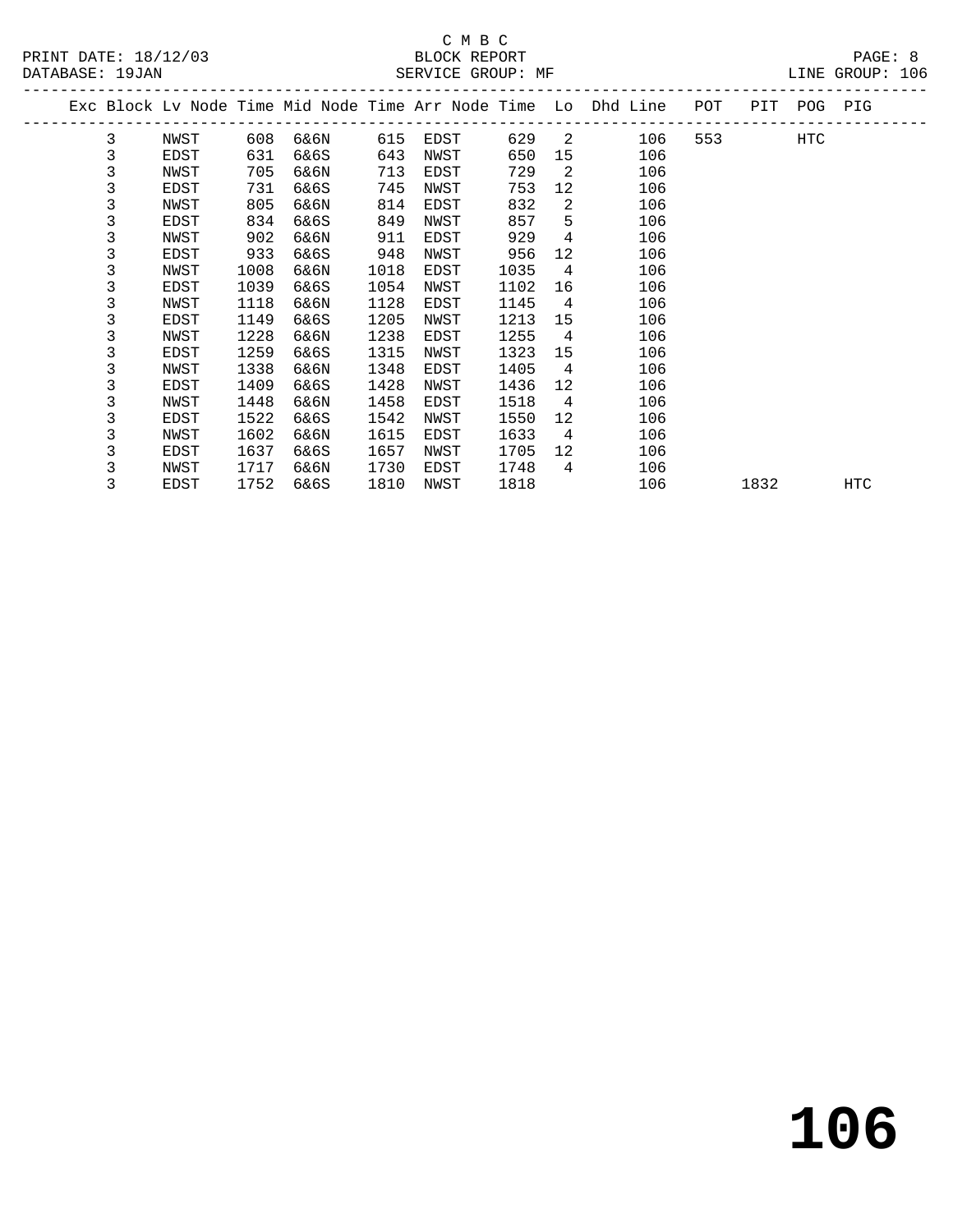|                |             |      |      |      |          |      |                | Exc Block Lv Node Time Mid Node Time Arr Node Time Lo Dhd Line POT |     |      | PIT POG PIG |     |  |
|----------------|-------------|------|------|------|----------|------|----------------|--------------------------------------------------------------------|-----|------|-------------|-----|--|
| $\overline{4}$ | NWST        | 618  | 6&6N |      | 625 EDST | 639  | $\overline{2}$ | 106                                                                | 603 |      | HTC         |     |  |
| 4              | EDST        | 641  | 6&6S | 653  | NWST     | 700  | 13             | 106                                                                |     |      |             |     |  |
| 4              | NWST        | 713  | 6&6N | 721  | EDST     | 737  | $\overline{2}$ | 106                                                                |     |      |             |     |  |
| 4              | EDST        | 739  | 6&6S | 753  | NWST     | 801  | 11             | 106                                                                |     |      |             |     |  |
| 4              | NWST        | 812  | 6&6N | 821  | EDST     | 839  | 2              | 106                                                                |     |      |             |     |  |
| 4              | <b>EDST</b> | 841  | 6&6S | 856  | NWST     | 904  | 14             | 106                                                                |     |      |             |     |  |
| 4              | NWST        | 918  | 6&6N | 927  | EDST     | 946  | 4              | 106                                                                |     |      |             |     |  |
| $\,4$          | EDST        | 950  | 6&6S | 1005 | NWST     | 1013 | 15             | 106                                                                |     |      |             |     |  |
| 4              | NWST        | 1028 | 6&6N | 1038 | EDST     | 1055 | $\overline{4}$ | 106                                                                |     |      |             |     |  |
| 4              | EDST        | 1059 | 6&6S | 1114 | NWST     | 1122 | 16             | 106                                                                |     |      |             |     |  |
| 4              | NWST        | 1138 | 6&6N | 1148 | EDST     | 1205 | $\overline{4}$ | 106                                                                |     |      |             |     |  |
| 4              | <b>EDST</b> | 1209 | 6&6S | 1225 | NWST     | 1233 | 15             | 106                                                                |     |      |             |     |  |
| 4              | NWST        | 1248 | 6&6N | 1258 | EDST     | 1315 | 4              | 106                                                                |     |      |             |     |  |
| 4              | EDST        | 1319 | 6&6S | 1335 | NWST     | 1343 | 15             | 106                                                                |     |      |             |     |  |
| 4              | NWST        | 1358 | 6&6N | 1408 | EDST     | 1425 | $\overline{4}$ | 106                                                                |     |      |             |     |  |
| 4              | EDST        | 1429 | 6&6S | 1448 | NWST     | 1456 | 13             | 106                                                                |     |      |             |     |  |
| 4              | NWST        | 1509 | 6&6N | 1521 | EDST     | 1539 | $\overline{4}$ | 106                                                                |     |      |             |     |  |
| 4              | EDST        | 1543 | 6&6S | 1603 | NWST     | 1611 | 14             | 106                                                                |     |      |             |     |  |
| 4              | NWST        | 1625 | 6&6N | 1638 | EDST     | 1656 | $\overline{4}$ | 106                                                                |     |      |             |     |  |
| $\overline{4}$ | EDST        | 1700 | 6&6S | 1718 | NWST     | 1726 | 13             | 106                                                                |     |      |             |     |  |
| 4              | NWST        | 1739 | 6&6N | 1751 | EDST     | 1808 | $\overline{4}$ | 106                                                                |     |      |             |     |  |
| 4              | <b>EDST</b> | 1812 | 6&6S | 1829 | NWST     | 1837 | 12             | 106                                                                |     |      |             |     |  |
| 4              | NWST        | 1849 | 6&6N | 1858 | EDST     | 1914 | 4              | 106                                                                |     |      |             |     |  |
| 4              | <b>EDST</b> | 1918 | 6&6S | 1933 | NWST     | 1941 | 8              | 106                                                                |     |      |             |     |  |
| 4              | NWST        | 1949 | 6&6N | 1958 | EDST     | 2012 | 2              | 106                                                                |     |      |             |     |  |
| 4              | <b>EDST</b> | 2014 | 6&6S | 2029 | NWST     | 2036 | 13             | 106                                                                |     |      |             |     |  |
| 4              | NWST        | 2049 | 6&6N | 2057 | EDST     | 2111 | 2              | 106                                                                |     |      |             |     |  |
| 4              | <b>EDST</b> | 2113 | 6&6S | 2128 | NWST     | 2135 | 14             | 106                                                                |     |      |             |     |  |
| 4              | NWST        | 2149 | 6&6N | 2157 | EDST     | 2211 | 2              | 106                                                                |     |      |             |     |  |
| 4              | <b>EDST</b> | 2213 | 6&6S | 2226 | NWST     | 2232 | 17             | 106                                                                |     |      |             |     |  |
| 4              | NWST        | 2249 | 6&6N | 2256 | EDST     | 2308 | 2              | 106                                                                |     |      |             |     |  |
| 4              | EDST        | 2310 | 6&6S | 2322 | NWST     | 2328 | 19             | 106                                                                |     |      |             |     |  |
| 4              | NWST        | 2347 | 6&6N | 2353 | EDST     | 2405 | 2              | 106                                                                |     |      |             |     |  |
| 4              | <b>EDST</b> | 2407 | 6&6S | 2418 | NWST     | 2424 | 23             | 106                                                                |     |      |             |     |  |
| 4              | NWST        | 2447 | 6&6N | 2453 | EDST     | 2505 | 2              | 106                                                                |     |      |             |     |  |
| 4              | EDST        | 2507 | 6&6S | 2518 | NWST     | 2524 | 29             | 106                                                                |     |      |             |     |  |
| 4              | NWST        | 2553 | 6&6N | 2559 | EDST     | 2610 | 2              | 106                                                                |     |      |             |     |  |
| 4              | <b>EDST</b> | 2612 | 6&6S | 2623 | NWST     | 2629 |                | 106                                                                |     | 2641 |             | HTC |  |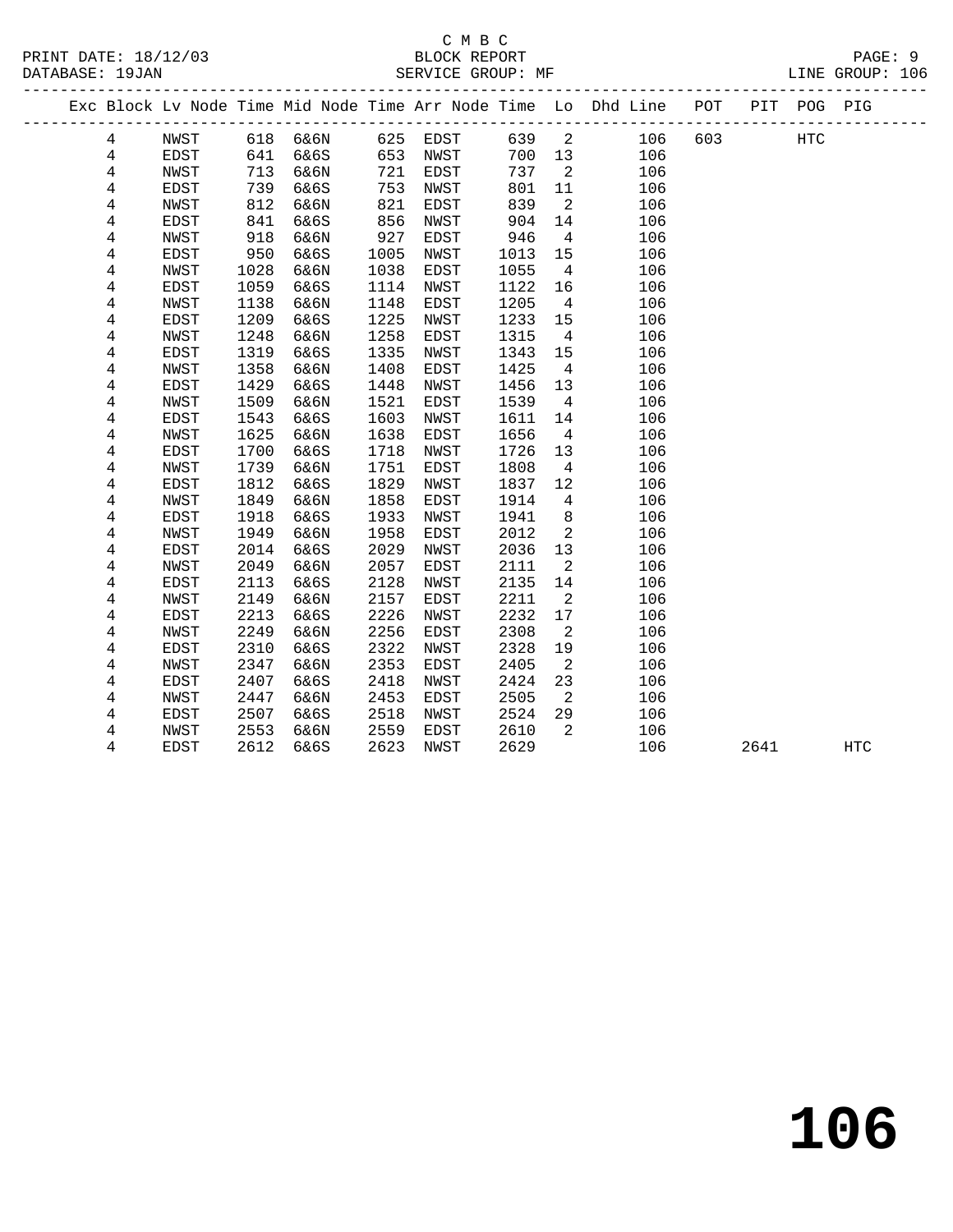PRINT DATE: 18/12/03 BLOCK REPORT BATABASE: 19JAN BLOCK REPORT

# C M B C<br>BLOCK REPORT

PAGE: 10<br>LINE GROUP: 106

|  |        |              |              | Exc Block Lv Node Time Mid Node Time Arr Node Time Lo Dhd Line POT |              |                     |                 |                          |            |     |      | PIT POG PIG |     |  |
|--|--------|--------------|--------------|--------------------------------------------------------------------|--------------|---------------------|-----------------|--------------------------|------------|-----|------|-------------|-----|--|
|  | 5      | NWST         | 638          | 6&6N                                                               | 645          | EDST                | 659             | $\overline{\mathbf{c}}$  | 106        | 623 |      | HTC         |     |  |
|  | 5      | EDST         | 701          | 6&6S                                                               | 714          | NWST                | 721             | 14                       | 106        |     |      |             |     |  |
|  | 5      | NWST         | 735          | 6&6N                                                               | 743          | EDST                | 801             | $\overline{2}$           | 106        |     |      |             |     |  |
|  | 5      | EDST         | 803          | 6&6S                                                               | 818          | NWST                | 826             | 12                       | 106        |     |      |             |     |  |
|  | 5      | NWST         | 838          | 6&6N                                                               | 847          | EDST                | 905             | $\overline{\phantom{a}}$ | 106        |     |      |             |     |  |
|  | 5      | EDST         | 907          | 6&6S                                                               | 922          | NWST                | 930             | 18                       | 106        |     |      |             |     |  |
|  | 5      | NWST         | 948          | 6&6N                                                               | 958          | EDST                | 1016            | $\overline{4}$           | 106        |     |      |             |     |  |
|  | 5      | EDST         | 1020         | 6&6S                                                               | 1035         | NWST                | 1043            | 15                       | 106        |     |      |             |     |  |
|  | 5      | NWST         | 1058         | 6&6N                                                               | 1108         | EDST                | 1125            | $\overline{4}$           | 106        |     |      |             |     |  |
|  | 5      | EDST         | 1129         | 6&6S                                                               | 1145         | NWST                | 1153            | 15                       | 106        |     |      |             |     |  |
|  | 5      | NWST         | 1208         | 6&6N                                                               | 1218         | EDST                | 1235            | $\overline{4}$           | 106        |     |      |             |     |  |
|  | 5      | EDST         | 1239         | 6&6S                                                               | 1255         | NWST                | 1303            | 15                       | 106        |     |      |             |     |  |
|  | 5      | NWST         | 1318         | 6&6N                                                               | 1328         | EDST                | 1345            | $\overline{4}$           | 106        |     |      |             |     |  |
|  | 5      | EDST         | 1349         | 6&6S                                                               | 1405         | NWST                | 1413            | 15                       | 106        |     |      |             |     |  |
|  | 5      | NWST         | 1428         | 6&6N                                                               | 1438         | EDST                | 1455            | $\overline{4}$           | 106        |     |      |             |     |  |
|  | 5      | EDST         | 1459         | 6&6S                                                               | 1519         | NWST                | 1527            | 12                       | 106        |     |      |             |     |  |
|  | 5      | NWST         | 1539         | 6&6N                                                               | 1551         | EDST                | 1609            | 4                        | 106        |     |      |             |     |  |
|  | 5      | EDST         | 1613         | 6&6S                                                               | 1633         | NWST                | 1641            | 14                       | 106        |     |      |             |     |  |
|  | 5      | NWST         | 1655         | 6&6N                                                               | 1708         | EDST                | 1726            | $\overline{4}$           | 106        |     |      |             |     |  |
|  | 5      | EDST         | 1730         | 6&6S                                                               | 1748         | NWST                | 1757            | 10                       | 106        |     |      |             |     |  |
|  | 5      | NWST         | 1807         | 6&6N                                                               | 1819         | EDST                | 1836            | 4                        | 106        |     |      |             |     |  |
|  | 5      | <b>EDST</b>  | 1840         | 6&6S                                                               | 1856         | NWST                | 1904            |                          | 106        |     | 1916 |             | HTC |  |
|  |        |              |              |                                                                    |              |                     |                 |                          |            |     |      |             |     |  |
|  | 6      | BW04         | 436          | $CL - E$                                                           | 445          | NWST                | 500             | $\overline{4}$           | 123        | 401 |      | HTC         |     |  |
|  | 6      | NWST         | 504          | 6&6N                                                               | 511          | EDST                | 525             | 2                        | 106        |     |      |             |     |  |
|  | 6      | EDST         | 527          | 6&6S                                                               | 537          | NWST                | 543             | 15                       | 106        |     |      |             |     |  |
|  | 6      | NWST         | 558          | 6&6N                                                               | 605          | EDST                | 619             | 4                        | 106        |     |      |             |     |  |
|  | 6      | EDST         | 623          | 6&6S                                                               | 634          | NWST                | 641             | 7                        | 106        |     |      |             |     |  |
|  | 6      | NWST         | 648          | 6&6N                                                               | 656          | EDST                | 712             | 2                        | 106        |     |      |             |     |  |
|  | 6      | EDST         | 714          | 6&6S                                                               | 727          | NWST                | 734             | 15                       | 106        |     |      |             |     |  |
|  | 6      | NWST         | 749          | 6&6N                                                               | 757          | EDST                | 815             | 2                        | 106        |     |      |             |     |  |
|  | 6      | EDST         | 817          | 6&6S                                                               | 832          | NWST                | 840             | 14                       | 106        |     |      |             |     |  |
|  | 6      | NWST         | 854          | 6&6N                                                               | 903          | EDST                | 921             | 2                        | 106        |     |      |             |     |  |
|  | 6      | EDST         | 923          | 6&6S                                                               | 938          | NWST                | 946             | 12                       | 106        |     |      |             |     |  |
|  | 6      | NWST         | 958          | 6&6N                                                               | 1008         | EDST                | 1026            | $\overline{4}$           | 106        |     |      |             |     |  |
|  | 6      | EDST         | 1030         | 6&6S                                                               | 1045         | NWST                | 1053            | 15                       | 106        |     |      |             |     |  |
|  | 6      | NWST         | 1108         | 6&6N                                                               | 1118         | EDST                | 1135            | $\overline{4}$           | 106        |     |      |             |     |  |
|  | 6<br>6 | EDST         | 1139         | 6&6S                                                               | 1155         | NWST<br>EDST        | 1203            | 15                       | 106        |     |      |             |     |  |
|  |        | NWST         | 1218         | 6&6N                                                               | 1228         |                     | 1245<br>1313 15 | $\overline{4}$           | 106        |     |      |             |     |  |
|  | 6      | EDST         | 1249         | 6&6S                                                               | 1305         | NWST                |                 |                          | 106        |     |      |             |     |  |
|  | 6      | NWST         | 1328<br>1359 | 6&6N<br>6&6S                                                       | 1338<br>1415 | EDST                | 1355<br>1423    | 4                        | 106<br>106 |     |      |             |     |  |
|  | 6      | EDST         |              |                                                                    | 1448         | NWST<br><b>EDST</b> | 1505            | 15                       |            |     |      |             |     |  |
|  | 6      | NWST         | 1438         | 6&6N<br>6&6S                                                       | 1530         |                     | 1538            | 5                        | 106<br>106 |     |      |             |     |  |
|  | 6<br>6 | EDST<br>NWST | 1510<br>1548 | 6&6N                                                               | 1600         | NWST<br>EDST        | 1618            | 10<br>4                  | 106        |     |      |             |     |  |
|  | 6      | EDST         | 1622         | 6&6S                                                               | 1642         | NWST                | 1650            | 12                       | 106        |     |      |             |     |  |
|  | 6      | NWST         | 1702         | 6&6N                                                               | 1715         | EDST                | 1733            | 4                        | 106        |     |      |             |     |  |
|  | 6      | EDST         | 1737         | 6&6S                                                               | 1755         | NWST                | 1804            |                          | 106        |     | 1818 |             | HTC |  |
|  |        |              |              |                                                                    |              |                     |                 |                          |            |     |      |             |     |  |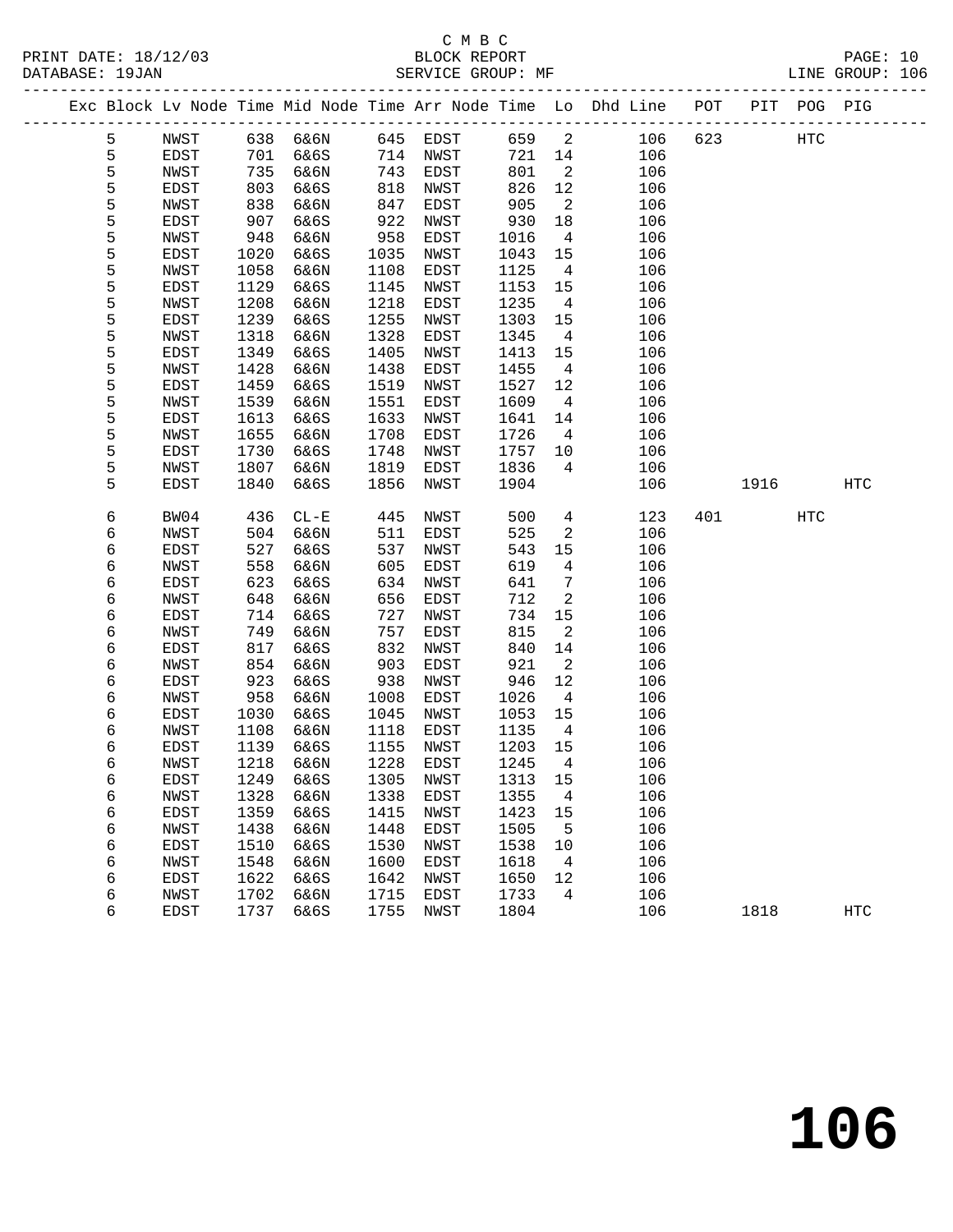| PRINT DATE: 18/12/03<br>DATABASE: 19JAN |   |             |      | C M B C<br>BLOCK REPORT<br>SERVICE GROUP: MF                                   |      | C M B C     |                   |                            |                                |                            |         |      | PAGE: 11   |  |
|-----------------------------------------|---|-------------|------|--------------------------------------------------------------------------------|------|-------------|-------------------|----------------------------|--------------------------------|----------------------------|---------|------|------------|--|
|                                         |   |             |      | Exc Block Lv Node Time Mid Node Time Arr Node Time Lo Dhd Line POT PIT POG PIG |      |             |                   |                            |                                | __________________________ |         |      |            |  |
|                                         | 7 | NWST        |      | 728 6&6N 736 EDST 753 2 106                                                    |      |             |                   |                            |                                |                            | 711 HTC |      |            |  |
|                                         | 7 | EDST        |      |                                                                                |      |             |                   |                            |                                | 106                        |         |      |            |  |
|                                         | 7 | NWST        |      |                                                                                |      |             | 818  11<br>856  2 |                            |                                | 106                        |         |      |            |  |
|                                         | 7 | EDST        | 858  | 6&6S                                                                           | 913  | NWST        | 921               | 17                         |                                | 106                        |         |      |            |  |
|                                         | 7 | NWST        | 938  | 6&6N                                                                           | 947  | EDST        | 1006              | $\overline{4}$             |                                | 106                        |         |      |            |  |
|                                         | 7 | EDST        | 1010 | 6&6S                                                                           | 1025 | NWST        | 1033              | 15                         |                                | 106                        |         |      |            |  |
|                                         | 7 | NWST        | 1048 | 6&6N                                                                           | 1058 | EDST        | 1115              | $\overline{4}$             |                                | 106                        |         |      |            |  |
|                                         | 7 | EDST        | 1119 | 6&6S                                                                           | 1135 | NWST        | 1143              | 15                         |                                | 106                        |         |      |            |  |
|                                         | 7 | NWST        | 1158 | 6&6N                                                                           | 1208 | EDST        | 1225              | $\overline{4}$             |                                | 106                        |         |      |            |  |
|                                         | 7 | EDST        | 1229 | 6&6S                                                                           | 1245 | NWST        | 1253              | 15                         |                                | 106                        |         |      |            |  |
|                                         | 7 | NWST        | 1308 | 6&6N                                                                           | 1318 | EDST        | 1335              | $\overline{4}$             |                                | 106                        |         |      |            |  |
|                                         | 7 | <b>EDST</b> | 1339 | 6&6S                                                                           | 1355 | NWST        | 1403              | 15                         |                                | 106                        |         |      |            |  |
|                                         | 7 | NWST        | 1418 | 6&6N                                                                           | 1428 | EDST        | 1445              | $\overline{4}$             |                                | 106                        |         |      |            |  |
|                                         | 7 | EDST        | 1449 | 6&6S                                                                           | 1509 | NWST        | 1517              | 12                         |                                | 106                        |         |      |            |  |
|                                         | 7 | NWST        | 1529 | 6&6N                                                                           | 1541 | EDST        | 1559              | $4\overline{4}$            |                                | 106                        |         |      |            |  |
|                                         | 7 | <b>EDST</b> | 1603 | 6&6S                                                                           | 1623 | NWST        | 1631              | 9                          |                                | 106                        |         |      |            |  |
|                                         | 7 | NWST        | 1640 | 6&6N                                                                           | 1653 | EDST        | 1711              | $\overline{4}$             |                                | 106                        |         |      |            |  |
|                                         | 7 | EDST        | 1715 | 6&6S                                                                           | 1733 | NWST        | 1741              | 14                         |                                | 106                        |         |      |            |  |
|                                         | 7 | NWST        | 1755 | 6&6N                                                                           | 1807 | EDST        | 1824              | $4\overline{4}$            |                                | 106                        |         |      |            |  |
|                                         | 7 | EDST        | 1828 | 6&6S                                                                           | 1845 | NWST        | 1853              | 11                         |                                | 106                        |         |      |            |  |
|                                         | 7 | NWST        | 1904 | 6&6N                                                                           | 1913 | EDST        | 1928              | $\overline{4}$             |                                | 106                        |         |      |            |  |
|                                         | 7 | EDST        | 1932 | 6&6S                                                                           | 1947 | NWST        | 1955              | 9                          |                                | 106                        |         |      |            |  |
|                                         | 7 | NWST        | 2004 | 6&6N                                                                           | 2012 | EDST        | 2026              | 2                          |                                | 106                        |         |      |            |  |
|                                         | 7 | EDST        | 2028 | 6&6S                                                                           | 2043 | <b>NWST</b> | 2050              | 14                         |                                | 106                        |         |      |            |  |
|                                         | 7 | NWST        | 2104 | 6&6N                                                                           | 2112 | EDST        | 2126              | 2                          |                                | 106                        |         |      |            |  |
|                                         | 7 | EDST        | 2128 | 6&6S                                                                           | 2143 | NWST        | 2150              | 10                         |                                | 106                        |         |      |            |  |
|                                         | 7 | NWST        | 2200 | 6&6N                                                                           | 2207 | EDST        | 2221              | 4                          |                                | 106                        |         |      |            |  |
|                                         | 7 | EDST        | 2225 | 6&6S                                                                           | 2238 | NWST        | 2244              | 6                          | 10 106                         |                            |         |      |            |  |
|                                         | 7 | 22ST        | 2300 | 6&6N                                                                           | 2309 | LOST        | 2329              | 21                         |                                | 101                        |         |      |            |  |
|                                         | 7 | LOST        | 2350 | HOLD                                                                           | 2416 | BW02        | 2421              | 9                          |                                | 136                        |         |      |            |  |
|                                         | 7 | BW02        | 2430 | SPST                                                                           | 2450 | LKST        | 2459              |                            |                                | 134                        |         | 2526 | <b>HTC</b> |  |
|                                         | 8 | NWST        | 742  | 6&6N                                                                           | 750  | EDST        | 808               |                            | $2 \left( \frac{1}{2} \right)$ | 106                        | 725     | HTC  |            |  |
|                                         | 8 | <b>EDST</b> | 810  | 6&6S                                                                           | 825  | NWST        | 833               | 13                         |                                | 106                        |         |      |            |  |
|                                         | 8 | NWST        | 846  | 6&6N                                                                           | 855  | EDST        | 913               | $\overline{\phantom{0}}^2$ |                                | 106                        |         |      |            |  |

8 EDST 915 6&6S 930 NWST 938 106 952 HTC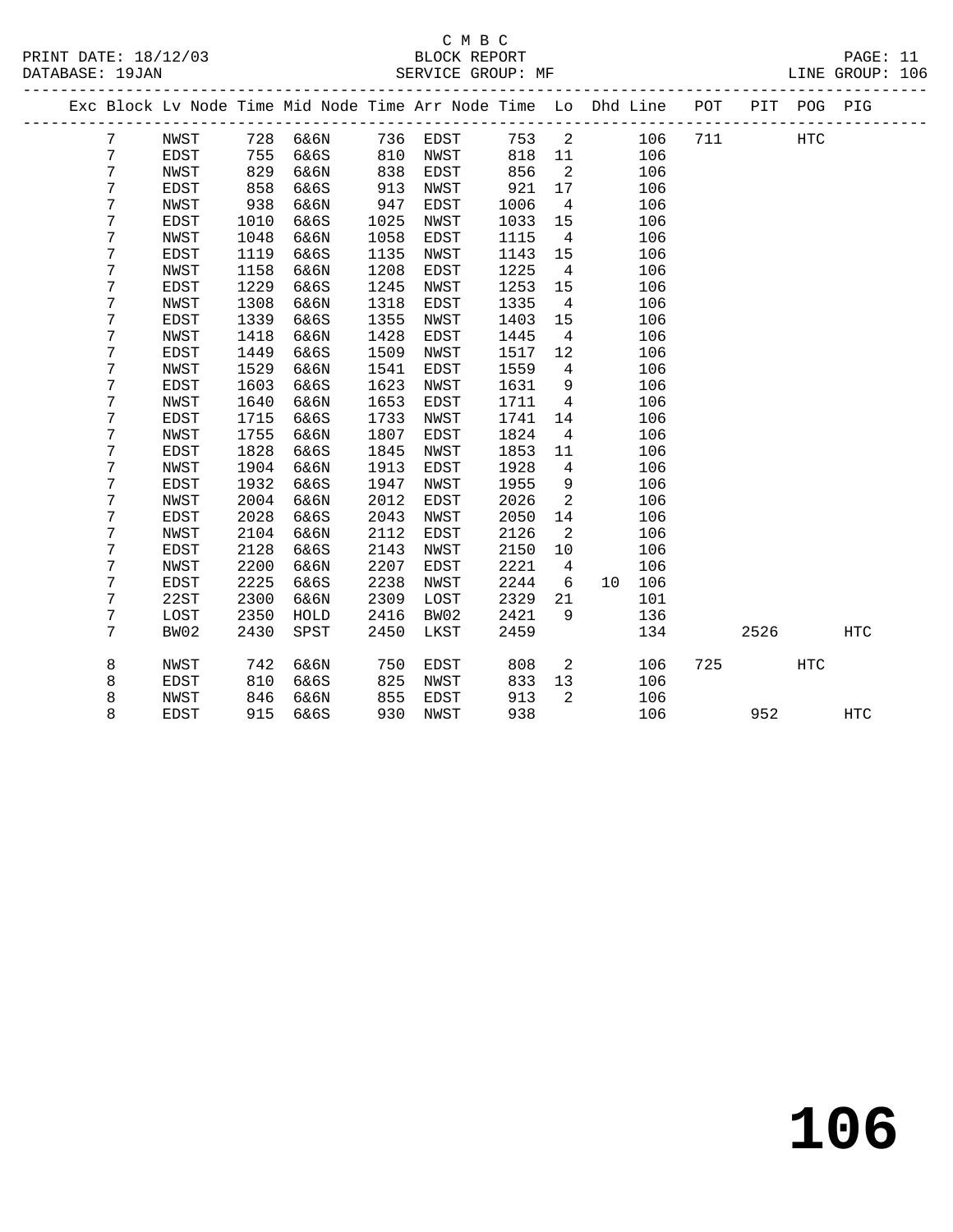#### C M B C<br>BLOCK REPORT SERVICE GROUP: MF

|                 |    |             |      | Exc Block Lv Node Time Mid Node Time Arr Node Time Lo Dhd Line POT |      |             |        |                 |                 |          |          | PIT POG PIG |            |
|-----------------|----|-------------|------|--------------------------------------------------------------------|------|-------------|--------|-----------------|-----------------|----------|----------|-------------|------------|
| SD 9            |    | KEHA        | 1514 |                                                                    |      | LKST        | 1531 2 |                 | 22 134          |          | 1429 HTC |             |            |
| SD <sub>9</sub> |    | NWST        | 1555 | 6&6N                                                               | 1607 | EDST        | 1625   | $4\overline{ }$ | 106             |          |          |             |            |
| $#SD$ 9         |    | NWST        | 1555 | 6&6N                                                               | 1607 | EDST        | 1625   | $\overline{4}$  | 106             |          | 1538 HTC |             |            |
|                 | 9  | EDST        | 1629 | 6&6S                                                               | 1649 | NWST        | 1657   | 12 <sup>°</sup> | 106             |          |          |             |            |
|                 | 9  | NWST        | 1709 | 6&6N                                                               | 1722 | EDST        | 1740   | $4\overline{ }$ | 106             |          |          |             |            |
|                 | 9  | EDST        | 1744 | 6&6S                                                               | 1802 | NWST        | 1811   | 8               | 106             |          |          |             |            |
|                 | 9  | <b>NWST</b> | 1819 | 6&6N                                                               | 1829 | EDST        | 1846   | $\overline{4}$  | 106             |          |          |             |            |
|                 | 9  | EDST        | 1850 | 6&6S                                                               | 1906 | NWST        | 1914   | 5               | 106             |          |          |             |            |
|                 | 9  | NWST        | 1919 | 6&6N                                                               | 1928 | EDST        | 1943   | $\overline{4}$  | 106             |          |          |             |            |
|                 | 9  | EDST        | 1947 | 6&6S                                                               | 2002 | NWST        | 2010   | 9               | 106             |          |          |             |            |
|                 | 9  | NWST        | 2019 | 6&6N                                                               | 2027 | EDST        | 2041   | 2               | 106             |          |          |             |            |
|                 | 9  | EDST        | 2043 | 6&6S                                                               | 2058 | NWST        | 2105   | 14              | 106             |          |          |             |            |
|                 | 9  | NWST        | 2119 | 6&6N                                                               | 2127 | EDST        | 2141   | 2               | 106             |          |          |             |            |
|                 | 9  | <b>EDST</b> | 2143 | 6&6S                                                               | 2158 | NWST        | 2205   | 14              | 106             |          |          |             |            |
|                 | 9  | NWST        | 2219 | 6&6N                                                               | 2226 | EDST        | 2238   | 2               | 106             |          |          |             |            |
|                 | 9  | EDST        | 2240 | 6&6S                                                               | 2253 | NWST        | 2259   | 20              | 106             |          |          |             |            |
|                 | 9  | NWST        | 2319 | 6&6N                                                               | 2325 | <b>EDST</b> | 2337   | 2               | 106             |          |          |             |            |
|                 | 9  | EDST        | 2339 | 6&6S                                                               | 2351 | NWST        | 2357   | 20              | 106             |          |          |             |            |
|                 | 9  | NWST        | 2417 | 6&6N                                                               | 2423 | <b>EDST</b> | 2435   | 2               | 106             |          |          |             |            |
|                 | 9  | <b>EDST</b> | 2437 | 6&6S                                                               | 2448 | NWST        | 2454   | 25              | 106             |          |          |             |            |
|                 | 9  | NWST        | 2519 | 6&6N                                                               | 2525 | EDST        | 2536   | 2               | 106             |          |          |             |            |
|                 | 9  | <b>EDST</b> | 2538 | 6&6S                                                               | 2549 | NWST        | 2555   |                 | 106             |          | 2607     |             | <b>HTC</b> |
|                 | 10 | NWST        | 1617 | 6&6N                                                               | 1630 | EDST        | 1648   |                 | $4\overline{ }$ | 106 1600 |          | HTC         |            |
|                 | 10 | <b>EDST</b> | 1652 | 6&6S                                                               | 1712 | NWST        | 1720   | 12              | 106             |          |          |             |            |
|                 |    |             |      |                                                                    |      |             |        |                 |                 |          |          |             |            |

10 EDST 1805 6&6S 1822 NWST 1830 106 1844 HTC

 11 NWST 1647 6&6N 1700 EDST 1718 4 106 1623 HTC 11 EDST 1722 6&6S 1740 NWST 1748 106 1802 HTC

10 NWST 1732 6&6N 1744 EDST 1801 4 106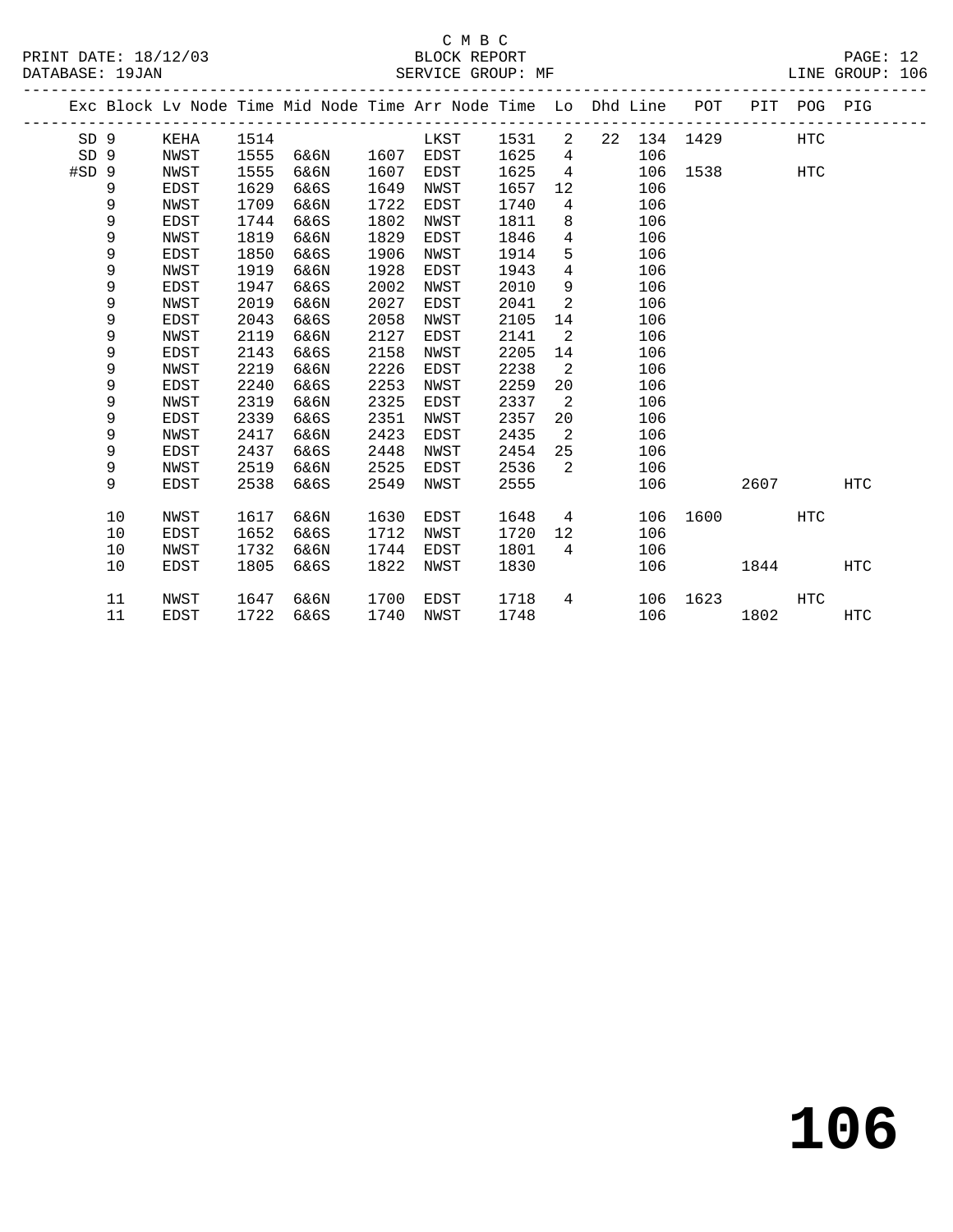#### C M B C<br>BLOCK REPORT PRINT DATE: 18/12/03 BLOCK REPORT PAGE: 13

-------------------------------------------------------------------------------------------------

LINE GROUP: 106

|  | 3/12/03 |  |  |  |  |  |  |
|--|---------|--|--|--|--|--|--|
|--|---------|--|--|--|--|--|--|

| Exc Block Lv Node Time Mid Node Time Arr Node Time Lo Dhd Line |              |      |  |             |      |                 |     | POT |      | PIT POG PIG |            |  |
|----------------------------------------------------------------|--------------|------|--|-------------|------|-----------------|-----|-----|------|-------------|------------|--|
| 12                                                             | MTST         | 532  |  | EDST        | 545  | 4               | 119 | 507 |      | <b>HTC</b>  |            |  |
| 12                                                             | EDST         | 549  |  | MTST        | 607  | $\overline{9}$  | 119 |     |      |             |            |  |
| $12$                                                           | MTST         | 616  |  | EDST        | 630  | $\overline{c}$  | 119 |     |      |             |            |  |
| 12                                                             | EDST         | 632  |  | MTST        | 652  | $\,8\,$         | 119 |     |      |             |            |  |
| $12$                                                           | MTST         | 700  |  | EDST        | 716  | $\mathbf{2}$    | 119 |     |      |             |            |  |
| 12                                                             | EDST         | 718  |  | MTST        | 739  | 8               | 119 |     |      |             |            |  |
| 12                                                             | MTST         | 747  |  | EDST        | 804  | 2               | 119 |     |      |             |            |  |
| $12$                                                           | EDST         | 806  |  | MTST        | 829  | 5               | 119 |     |      |             |            |  |
| 12                                                             | MTST         | 834  |  | EDST        | 852  | 2               | 119 |     |      |             |            |  |
| 12                                                             | EDST         | 854  |  | MTST        | 918  | 4               | 119 |     |      |             |            |  |
| 12                                                             | MTST         | 922  |  | EDST        | 940  | 2               | 119 |     |      |             |            |  |
| 12                                                             | EDST         | 942  |  | MTST        | 1006 | 11              | 119 |     |      |             |            |  |
| 12                                                             | MTST         | 1017 |  | EDST        | 1037 | 2               | 119 |     |      |             |            |  |
| 12                                                             | EDST         | 1039 |  | MTST        | 1103 | 13              | 119 |     |      |             |            |  |
| 12                                                             | MTST         | 1116 |  | EDST        | 1138 | 2               | 119 |     |      |             |            |  |
| 12                                                             | EDST         | 1140 |  | MTST        | 1205 | 13              | 119 |     |      |             |            |  |
| 12                                                             | MTST         | 1218 |  | <b>EDST</b> | 1239 | 2               | 119 |     |      |             |            |  |
| 12                                                             | EDST         | 1241 |  | MTST        | 1307 | 12              | 119 |     |      |             |            |  |
| 12                                                             | MTST         | 1319 |  | <b>EDST</b> | 1340 | 2               | 119 |     |      |             |            |  |
| $12$                                                           | EDST         | 1342 |  | MTST        | 1408 | 11              | 119 |     |      |             |            |  |
| $12$                                                           | MTST         | 1419 |  | EDST        | 1440 | 2               | 119 |     |      |             |            |  |
| 12                                                             | <b>EDST</b>  | 1442 |  | MTST        | 1508 | 10              | 119 |     |      |             |            |  |
| $12$                                                           | MTST         | 1518 |  | EDST        | 1538 | $\overline{2}$  | 119 |     |      |             |            |  |
| 12                                                             | EDST         | 1540 |  | MTST        | 1606 | 12              | 119 |     |      |             |            |  |
| 12                                                             | MTST         | 1618 |  | EDST        | 1639 | 2               | 119 |     |      |             |            |  |
| 12                                                             | EDST         | 1641 |  | MTST        | 1706 | 12              | 119 |     |      |             |            |  |
| 12                                                             | MTST         | 1718 |  | EDST        | 1739 | 2               | 119 |     |      |             |            |  |
| 12                                                             | EDST         | 1741 |  | MTST        | 1805 | 12              | 119 |     |      |             |            |  |
| 12                                                             | MTST         | 1817 |  | EDST        | 1836 | 2               | 119 |     |      |             |            |  |
| 12                                                             | EDST         | 1838 |  | MTST        | 1900 | 16              | 119 |     |      |             |            |  |
| 12                                                             | MTST         | 1916 |  | EDST        | 1935 | 2               | 119 |     |      |             |            |  |
| 12                                                             | EDST         | 1937 |  | MTST        | 1959 | 11              | 119 |     |      |             |            |  |
| 12                                                             | ${\tt MTST}$ | 2010 |  | EDST        | 2030 | 2               | 119 |     |      |             |            |  |
| 12                                                             | EDST         | 2032 |  | MTST        | 2053 | $\mathbf{3}$    | 119 |     |      |             |            |  |
| $12$                                                           | MTST         | 2056 |  | EDST        | 2115 | $\sqrt{2}$      | 119 |     |      |             |            |  |
| 12                                                             | EDST         | 2117 |  | MTST        | 2137 | $\mathbf{3}$    | 119 |     |      |             |            |  |
| $12$                                                           | MTST         | 2140 |  | EDST        | 2159 | 2               | 119 |     |      |             |            |  |
| 12                                                             | <b>EDST</b>  | 2201 |  | MTST        | 2219 | 14              | 119 |     |      |             |            |  |
| $12$                                                           | MTST         | 2233 |  | EDST        | 2251 | $7\phantom{.0}$ | 119 |     |      |             |            |  |
| 12                                                             | EDST         | 2258 |  | MTST        | 2316 | 19              | 119 |     |      |             |            |  |
| 12                                                             | MTST         | 2335 |  | EDST        | 2350 | 7               | 119 |     |      |             |            |  |
| 12                                                             | EDST         | 2357 |  | MTST        | 2413 | 22              | 119 |     |      |             |            |  |
| 12                                                             | MTST         | 2435 |  | EDST        | 2449 | 7               | 119 |     |      |             |            |  |
| 12                                                             | <b>EDST</b>  | 2456 |  | MTST        | 2512 |                 | 119 |     | 2530 |             | <b>HTC</b> |  |
|                                                                |              |      |  |             |      |                 |     |     |      |             |            |  |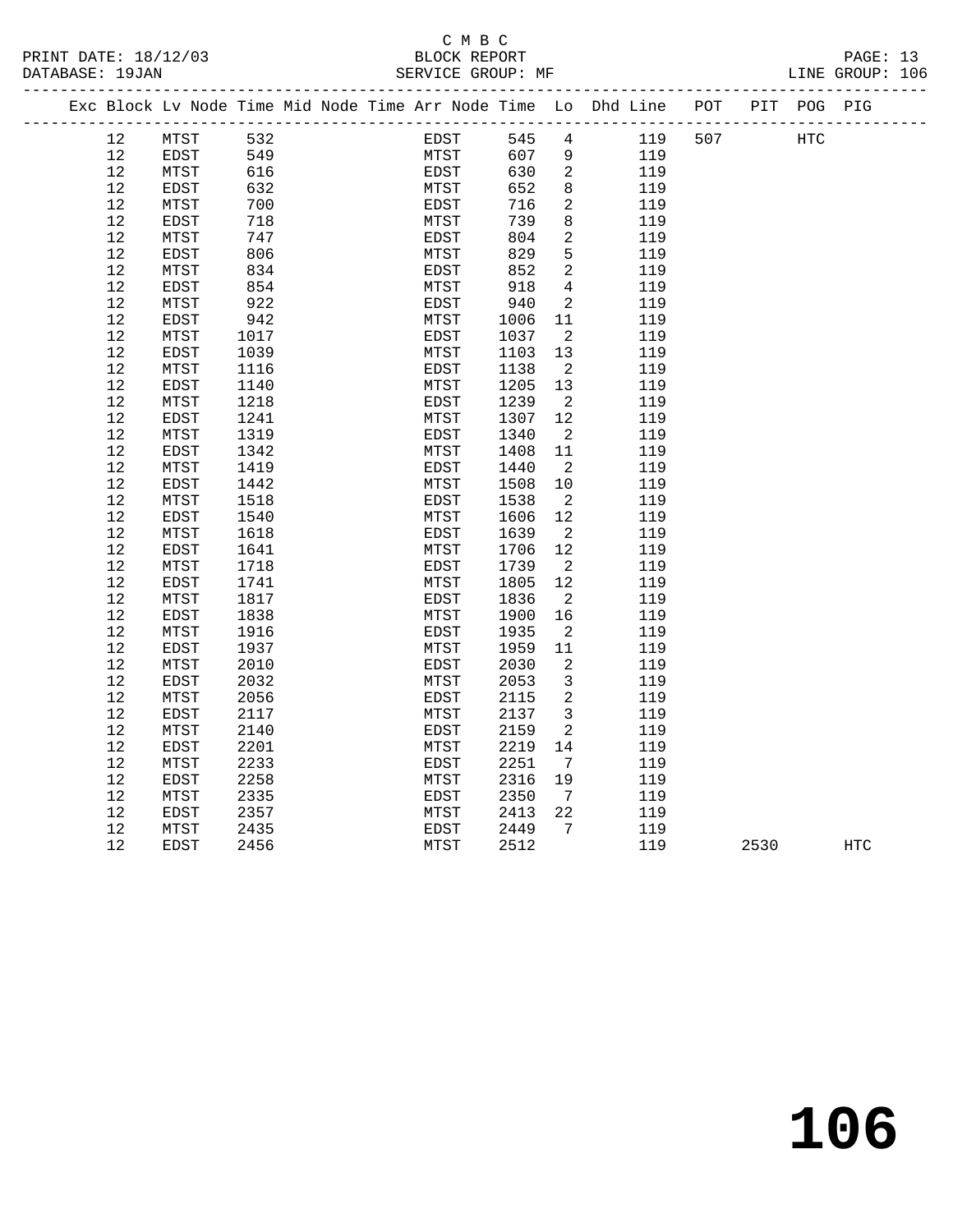## C M B C

| DATABASE: 19JAN |                                                                                |        |  |      | SERVICE GROUP: MF |                 |     |     |      |            | LINE GROUP: 106 |  |
|-----------------|--------------------------------------------------------------------------------|--------|--|------|-------------------|-----------------|-----|-----|------|------------|-----------------|--|
|                 | Exc Block Lv Node Time Mid Node Time Arr Node Time Lo Dhd Line POT PIT POG PIG |        |  |      |                   |                 |     |     |      |            |                 |  |
| 13              | MTST                                                                           | 708    |  | EDST | 724               | $\overline{a}$  | 119 | 643 |      | HTC        |                 |  |
| 13              | EDST                                                                           | 726    |  | MTST | 747               | 8               | 119 |     |      |            |                 |  |
| 13              | MTST                                                                           | 755    |  | EDST | 812               | $\overline{c}$  | 119 |     |      |            |                 |  |
| 13              | EDST                                                                           | 814    |  | MTST | 837               | 5               | 119 |     |      |            |                 |  |
| 13              | MTST                                                                           | 842    |  | EDST | 900               | 2               | 119 |     |      |            |                 |  |
| 13              | EDST                                                                           | 902    |  | MTST | 926               | 4               | 119 |     |      |            |                 |  |
| 13              | MTST                                                                           | 930    |  | EDST | 948               | $\overline{a}$  | 119 |     |      |            |                 |  |
| 13              | EDST                                                                           | 950    |  | MTST | 1014              | 13              | 119 |     |      |            |                 |  |
| 13              | MTST                                                                           | 1027   |  | EDST | 1047              | 2               | 119 |     |      |            |                 |  |
| 13              | EDST                                                                           | 1049   |  | MTST | 1113              | 15              | 119 |     |      |            |                 |  |
| 13              | MTST                                                                           | 1128   |  | EDST | 1148              | $\overline{a}$  | 119 |     |      |            |                 |  |
| 13              | EDST                                                                           | 1150   |  | MTST | 1215              | 13              | 119 |     |      |            |                 |  |
| 13              | MTST                                                                           | 1228   |  | EDST | 1249              | 2               | 119 |     |      |            |                 |  |
| 13              | EDST                                                                           | 1251   |  | MTST | 1317              | 12              | 119 |     |      |            |                 |  |
| 13              | MTST                                                                           | 1329   |  | EDST | 1350              | 2               | 119 |     |      |            |                 |  |
| 13              | EDST                                                                           | 1352   |  | MTST | 1418              | 11              | 119 |     |      |            |                 |  |
| 13              | MTST                                                                           | 1429   |  | EDST | 1450              | $\overline{c}$  | 119 |     |      |            |                 |  |
| 13              | EDST                                                                           | 1452   |  | MTST | 1518              | 8               | 119 |     |      |            |                 |  |
| 13              | MTST                                                                           | 1526   |  | EDST | 1546              | 2               | 119 |     |      |            |                 |  |
| 13              | EDST                                                                           | 1548   |  | MTST | 1614              | 12              | 119 |     |      |            |                 |  |
| 13              | MTST                                                                           | 1626   |  | EDST | 1647              | $\overline{a}$  | 119 |     |      |            |                 |  |
| 13              | EDST                                                                           | 1649   |  | MTST | 1714              | 13              | 119 |     |      |            |                 |  |
| 13              | MTST                                                                           | 1727   |  | EDST | 1747              | 2               | 119 |     |      |            |                 |  |
| 13              |                                                                                | 1749   |  | MTST | 1813              | 14              | 119 |     |      |            |                 |  |
| 13              | EDST                                                                           |        |  |      | 1846              | $\overline{c}$  |     |     |      |            |                 |  |
|                 | MTST                                                                           | 1827   |  | EDST |                   |                 | 119 |     |      |            |                 |  |
| 13              | EDST                                                                           | 1848   |  | MTST | 1910              |                 | 119 |     | 1928 |            | <b>HTC</b>      |  |
| 14              | MTST                                                                           | 724    |  | EDST | 740               | 2               | 119 | 659 |      | <b>HTC</b> |                 |  |
| 14              | EDST                                                                           | 742    |  | MTST | 803               | $6\overline{6}$ | 119 |     |      |            |                 |  |
| 14              | MTST                                                                           | 809    |  | EDST | 828               | $\overline{a}$  | 119 |     |      |            |                 |  |
| 14              | EDST                                                                           | 830    |  | MTST | 854               | 4               | 119 |     |      |            |                 |  |
| 14              | MTST                                                                           | 858    |  | EDST | 916               | $\overline{c}$  | 119 |     |      |            |                 |  |
| 14              | EDST                                                                           | 918    |  | MTST | 942               | 5               | 119 |     |      |            |                 |  |
| 14              | MTST                                                                           | 947    |  | EDST | 1007              | $\overline{a}$  | 119 |     |      |            |                 |  |
| 14              | EDST                                                                           | 1009   |  | MTST | 1033              | 13              | 119 |     |      |            |                 |  |
| 14              | MTST                                                                           | 1046   |  | EDST | 1107              | 2               | 119 |     |      |            |                 |  |
| 14              | EDST                                                                           | 1109   |  | MTST | 1134              | 15              | 119 |     |      |            |                 |  |
| 14              | MTST                                                                           | 1149   |  | EDST | 1209              | 2               | 119 |     |      |            |                 |  |
| 14              | EDST                                                                           | 1211   |  | MTST | 1237              | 12              | 119 |     |      |            |                 |  |
| 14              | MTST                                                                           | 1249   |  | EDST | 1310              | 2               | 119 |     |      |            |                 |  |
| 14              | EDST                                                                           | 1312   |  | MTST | 1338              | 11              | 119 |     |      |            |                 |  |
| 14              | MTST                                                                           | 1349   |  | EDST | 1410              | $\overline{a}$  | 119 |     |      |            |                 |  |
| 1 <sub>1</sub>  | יחס חים                                                                        | $1112$ |  | MTCT | 1 1 2 2 2 1 1     |                 | 110 |     |      |            |                 |  |

| 14 | MTST | 1249 | EDST | 1310 | 2  | 119 |      |            |
|----|------|------|------|------|----|-----|------|------------|
| 14 | EDST | 1312 | MTST | 1338 | 11 | 119 |      |            |
| 14 | MTST | 1349 | EDST | 1410 | 2  | 119 |      |            |
| 14 | EDST | 1412 | MTST | 1438 | 11 | 119 |      |            |
| 14 | MTST | 1449 | EDST | 1510 | 2  | 119 |      |            |
| 14 | EDST | 1512 | MTST | 1538 | 9  | 119 |      |            |
| 14 | MTST | 1547 | EDST | 1608 | 2  | 119 |      |            |
| 14 | EDST | 1610 | MTST | 1635 | 13 | 119 |      |            |
| 14 | MTST | 1648 | EDST | 1709 | 2  | 119 |      |            |
| 14 | EDST | 1711 | MTST | 1736 | 12 | 119 |      |            |
| 14 | MTST | 1748 | EDST | 1808 | 2  | 119 |      |            |
| 14 | EDST | 1810 | MTST | 1834 | 12 | 119 |      |            |
| 14 | MTST | 1846 | EDST | 1905 | 2  | 119 |      |            |
| 14 | EDST | 1907 | MTST | 1929 | 13 | 119 |      |            |
| 14 | MTST | 1942 | EDST | 2001 | 2  | 119 |      |            |
| 14 | EDST | 2003 | MTST | 2024 |    | 119 | 2042 | <b>HTC</b> |
|    |      |      |      |      |    |     |      |            |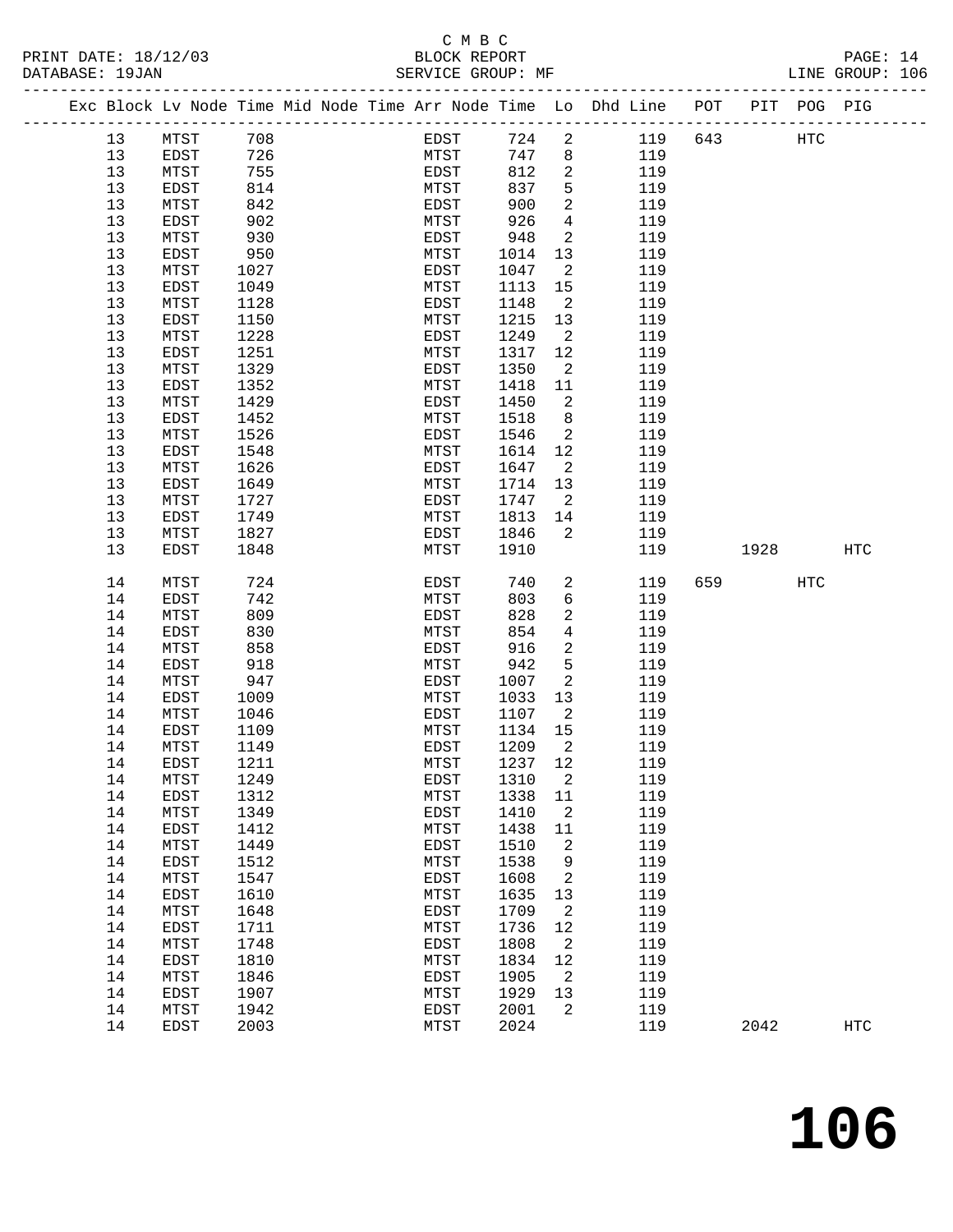PRINT DATE: 18/12/03 BLOCK REPORT BATABASE: 19JAN BLOCK REPORT

## C M B C<br>BLOCK REPORT

PAGE: 15<br>LINE GROUP: 106

|  |    | Exc Block Lv Node Time Mid Node Time Arr Node Time Lo Dhd Line |      |      |           |      |      |                |     | POT |      | PIT POG PIG |            |
|--|----|----------------------------------------------------------------|------|------|-----------|------|------|----------------|-----|-----|------|-------------|------------|
|  | 15 | MTST                                                           | 547  |      |           | EDST | 600  | $\overline{4}$ | 119 | 522 |      | <b>HTC</b>  |            |
|  | 15 | EDST                                                           | 604  |      |           | MTST | 622  | $\overline{9}$ | 119 |     |      |             |            |
|  | 15 | MTST                                                           | 631  |      |           | EDST | 646  | 2              | 119 |     |      |             |            |
|  | 15 | EDST                                                           | 648  |      |           | MTST | 708  | 8              | 119 |     |      |             |            |
|  | 15 | MTST                                                           | 716  |      |           | EDST | 732  | 2              | 119 |     |      |             |            |
|  | 15 | EDST                                                           | 734  |      |           | MTST | 755  | 6              | 119 |     |      |             |            |
|  | 15 | MTST                                                           | 801  |      |           | EDST | 820  | 2              | 119 |     |      |             |            |
|  | 15 | EDST                                                           | 822  |      |           | MTST | 845  | 5              | 119 |     |      |             |            |
|  | 15 | MTST                                                           | 850  |      |           | EDST | 908  | $\overline{a}$ | 119 |     |      |             |            |
|  | 15 | EDST                                                           | 910  |      |           | MTST | 934  | 5              | 119 |     |      |             |            |
|  | 15 | MTST                                                           | 939  |      |           | EDST | 957  | 5              | 119 |     |      |             |            |
|  | 15 | EDST                                                           | 1002 |      |           | MTST | 1026 | 11             | 119 |     |      |             |            |
|  | 15 | MTST                                                           | 1037 |      |           | EDST | 1057 | 2              | 119 |     |      |             |            |
|  | 15 | EDST                                                           | 1059 |      |           | MTST | 1123 | 16             | 119 |     |      |             |            |
|  | 15 | MTST                                                           | 1139 |      |           | EDST | 1159 | $\overline{2}$ | 119 |     |      |             |            |
|  | 15 | <b>EDST</b>                                                    | 1201 |      |           | MTST | 1227 | 12             | 119 |     |      |             |            |
|  | 15 | MTST                                                           | 1239 |      |           | EDST | 1300 | $\overline{2}$ | 119 |     |      |             |            |
|  | 15 | EDST                                                           | 1302 |      |           | MTST | 1328 | 11             | 119 |     |      |             |            |
|  | 15 | MTST                                                           | 1339 |      |           | EDST | 1400 | $\overline{2}$ | 119 |     |      |             |            |
|  | 15 | EDST                                                           | 1402 |      |           | MTST | 1428 | 11             | 119 |     |      |             |            |
|  | 15 | MTST                                                           | 1439 |      |           | EDST | 1500 | $\overline{2}$ | 119 |     |      |             |            |
|  | 15 | EDST                                                           | 1502 |      |           | MTST | 1528 | 12             | 119 |     |      |             |            |
|  | 15 | MTST                                                           | 1540 |      |           | EDST | 1601 | $\overline{2}$ | 119 |     |      |             |            |
|  | 15 | <b>EDST</b>                                                    | 1603 |      |           | MTST | 1628 | 13             | 119 |     |      |             |            |
|  | 15 | MTST                                                           | 1641 |      |           | EDST | 1702 | 2              | 119 |     |      |             |            |
|  | 15 | EDST                                                           | 1704 |      |           | MTST | 1729 | 13             | 119 |     |      |             |            |
|  | 15 | MTST                                                           | 1742 |      |           | EDST | 1802 | 2              | 119 |     |      |             |            |
|  | 15 | EDST                                                           | 1804 |      |           | MTST | 1828 | 8              | 119 |     |      |             |            |
|  | 15 | MTST                                                           | 1836 |      |           | EDST | 1855 | 2              | 119 |     |      |             |            |
|  | 15 | EDST                                                           | 1857 |      |           | MTST | 1919 | 10             | 119 |     |      |             |            |
|  | 15 | MTST                                                           | 1929 |      |           | EDST | 1948 | 2              | 119 |     |      |             |            |
|  | 15 | EDST                                                           | 1950 |      |           | MTST | 2012 | 13             | 119 |     |      |             |            |
|  | 15 | MTST                                                           | 2025 |      |           | EDST | 2045 | $\overline{2}$ | 119 |     |      |             |            |
|  | 15 | <b>EDST</b>                                                    | 2047 |      |           | MTST | 2108 | 2              | 119 |     |      |             |            |
|  | 15 | MTST                                                           | 2110 |      |           | EDST | 2129 | 2              | 119 |     |      |             |            |
|  | 15 | EDST                                                           | 2131 |      |           | MTST | 2151 | 12             | 119 |     |      |             |            |
|  | 15 | MTST                                                           | 2203 |      |           | EDST | 2221 | 2              | 119 |     |      |             |            |
|  | 15 | EDST                                                           | 2223 |      |           | MTST | 2241 | 24             | 119 |     |      |             |            |
|  | 15 | MTST                                                           | 2305 |      |           | EDST | 2320 | 7              | 119 |     |      |             |            |
|  | 15 | EDST                                                           | 2327 |      |           | MTST | 2343 | 2              | 119 |     |      |             |            |
|  | 15 | MTST                                                           | 2345 | SPST | 2404 LOST |      | 2421 | 4              | 110 |     |      |             |            |
|  | 15 | LOST                                                           | 2425 | SPST | 2441 MTST |      | 2500 | 4              | 110 |     |      |             |            |
|  | 15 | MTST                                                           | 2504 |      |           | EDST | 2518 | 8              | 119 |     |      |             |            |
|  | 15 | <b>EDST</b>                                                    | 2526 |      |           | MTST | 2541 |                | 119 |     | 2559 |             | <b>HTC</b> |
|  |    |                                                                |      |      |           |      |      |                |     |     |      |             |            |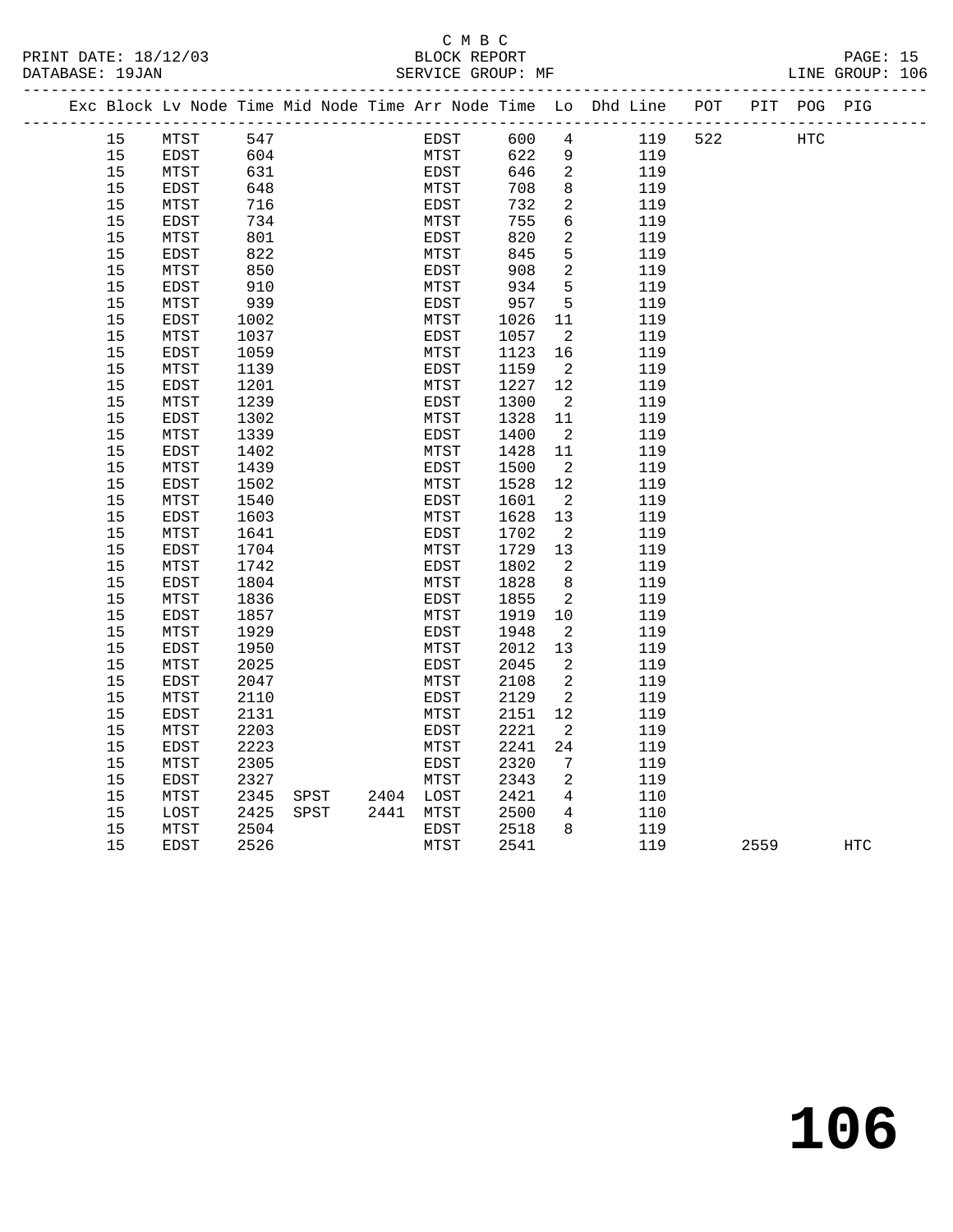PRINT DATE: 18/12/03 BLOCK REPORT BATABASE: 19JAN BLOCK REPORT

# C M B C<br>BLOCK REPORT

PAGE: 16<br>LINE GROUP: 106

|  |    |      |      |      |      |      |      |                   | Exc Block Lv Node Time Mid Node Time Arr Node Time Lo Dhd Line | POT PIT POG PIG          |      |     |     |
|--|----|------|------|------|------|------|------|-------------------|----------------------------------------------------------------|--------------------------|------|-----|-----|
|  | 16 | MTST | 548  | SPST | 606  | LOST | 626  |                   | 14<br>110                                                      | 523 and $\overline{523}$ |      | HTC |     |
|  | 16 | LOST | 640  | SPST | 701  | MTST | 724  |                   | 15<br>110                                                      |                          |      |     |     |
|  | 16 | MTST | 739  |      |      | EDST | 756  | 2                 | 119                                                            |                          |      |     |     |
|  | 16 | EDST | 758  |      |      | MTST | 821  | 5                 | 119                                                            |                          |      |     |     |
|  | 16 | MTST | 826  |      |      | EDST | 844  | $\overline{a}$    | 119                                                            |                          |      |     |     |
|  | 16 | EDST | 846  |      |      | MTST | 910  | $\overline{4}$    | 119                                                            |                          |      |     |     |
|  | 16 | MTST | 914  |      |      | EDST | 932  | $\overline{2}$    | 119                                                            |                          |      |     |     |
|  | 16 | EDST | 934  |      |      | MTST | 958  | 9                 | 119                                                            |                          |      |     |     |
|  | 16 | MTST | 1007 |      |      | EDST | 1027 | 2                 | 119                                                            |                          |      |     |     |
|  | 16 | EDST | 1029 |      |      | MTST | 1053 | 14                | 119                                                            |                          |      |     |     |
|  | 16 | MTST | 1107 |      |      | EDST | 1128 | 2                 | 119                                                            |                          |      |     |     |
|  | 16 | EDST | 1130 |      |      | MTST | 1155 | 14                | 119                                                            |                          |      |     |     |
|  | 16 | MTST | 1209 |      |      | EDST | 1229 | 2                 | 119                                                            |                          |      |     |     |
|  | 16 | EDST | 1231 |      |      | MTST | 1257 | $12 \overline{ }$ | 119                                                            |                          |      |     |     |
|  | 16 | MTST | 1309 |      |      | EDST | 1330 | $\overline{2}$    | 119                                                            |                          |      |     |     |
|  | 16 | EDST | 1332 |      |      | MTST | 1358 | 11                | 119                                                            |                          |      |     |     |
|  | 16 | MTST | 1409 |      |      | EDST | 1430 | 2                 | 119                                                            |                          |      |     |     |
|  | 16 | EDST | 1432 |      |      | MTST | 1458 | 13                | 119                                                            |                          |      |     |     |
|  | 16 | MTST | 1511 |      |      | EDST | 1531 | 2                 | 119                                                            |                          |      |     |     |
|  | 16 | EDST | 1533 |      |      | MTST | 1559 | 11                | 119                                                            |                          |      |     |     |
|  | 16 | MTST | 1610 |      |      | EDST | 1631 | $\overline{2}$    | 119                                                            |                          |      |     |     |
|  | 16 | EDST | 1633 |      |      | MTST | 1658 | 12 <sup>°</sup>   | 119                                                            |                          |      |     |     |
|  | 16 | MTST | 1710 |      |      | EDST | 1731 | $\overline{1}$    | 119                                                            |                          |      |     |     |
|  | 16 | EDST | 1732 |      |      | MTST | 1756 | 14                | 119                                                            |                          |      |     |     |
|  | 16 | MTST | 1810 | FN37 | 1824 | EDST | 1846 | $\overline{1}$    | 116                                                            |                          |      |     |     |
|  | 16 | EDST | 1847 | FGLW | 1904 | MTST | 1923 |                   | 116                                                            |                          | 1941 |     | HTC |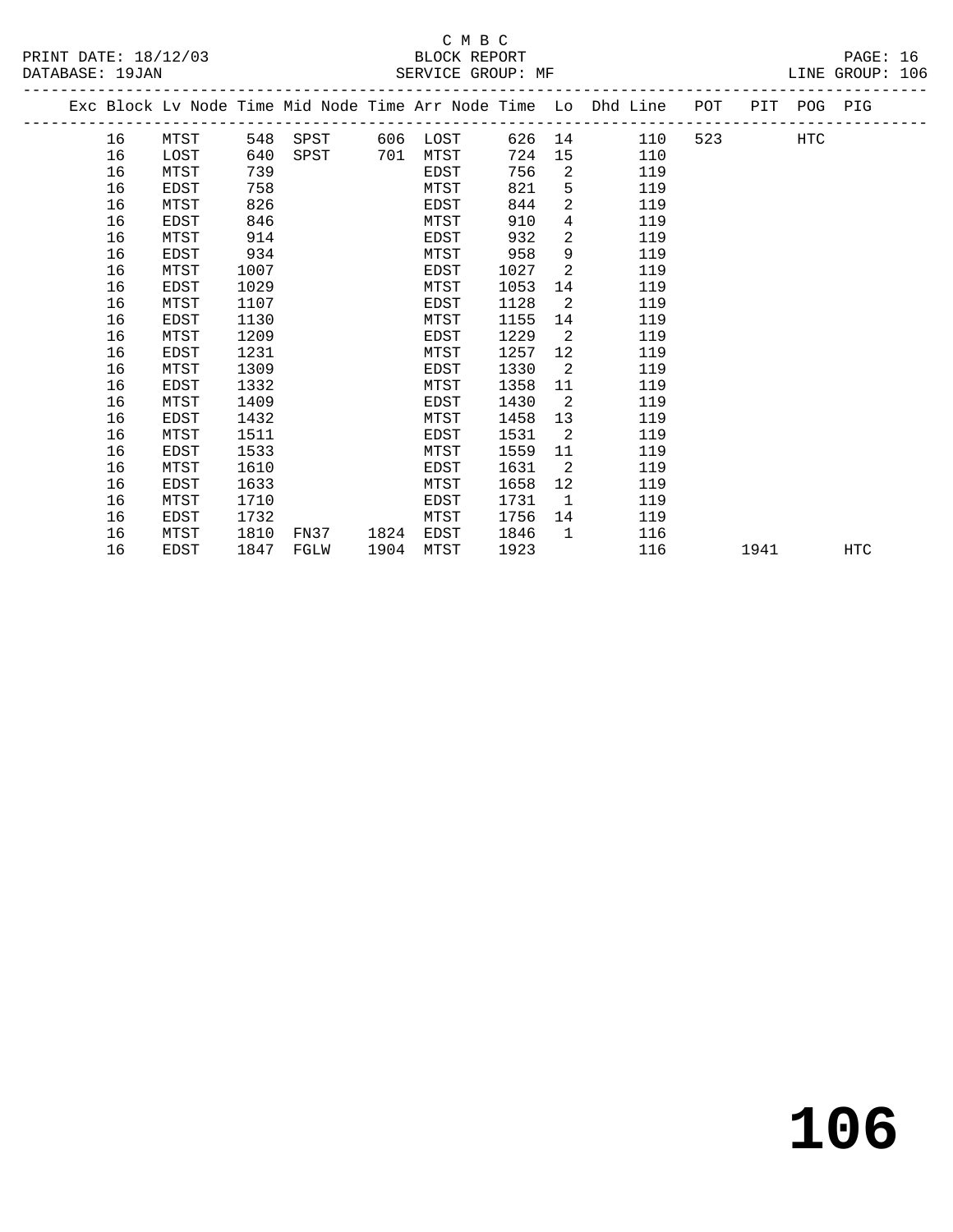#### C M B C<br>
PRINT DATE: 18/12/03 BLOCK REPOR PAGE: 17<br>
PAGE: 17<br>
SERVICE GROUP: MF<br>
LINE GROUP: 106

| TRINI DAID' IO/IZ/09<br>DATABASE: 19JAN |      |      |      |      |      | DAOCH HAI OILI<br>SERVICE GROUP: MF |        |                            |                                                                                |     |            | LINE GROUP: 106 |  |
|-----------------------------------------|------|------|------|------|------|-------------------------------------|--------|----------------------------|--------------------------------------------------------------------------------|-----|------------|-----------------|--|
|                                         |      |      |      |      |      |                                     |        |                            | Exc Block Lv Node Time Mid Node Time Arr Node Time Lo Dhd Line POT PIT POG PIG |     |            |                 |  |
|                                         | 17   | MTST | 512  |      |      | EDST                                | 525 4  |                            | 119                                                                            | 447 | <b>HTC</b> |                 |  |
|                                         | 17   | EDST | 529  |      |      | MTST                                | 547 15 |                            | 119                                                                            |     |            |                 |  |
|                                         | 17   | MTST | 602  |      |      | EDST                                | 615    | $\overline{4}$             | 119                                                                            |     |            |                 |  |
|                                         | 17   | EDST | 619  |      |      | MTST                                | 637    | 8                          | 119                                                                            |     |            |                 |  |
|                                         | 17   | MTST | 645  |      |      | EDST                                | 700    | 2                          | 119                                                                            |     |            |                 |  |
|                                         | 17   | EDST | 702  |      |      | MTST                                | 722    | $\mathsf 9$                | 119                                                                            |     |            |                 |  |
|                                         | 17   | MTST | 731  |      |      | EDST                                | 748    | 2                          | 119                                                                            |     |            |                 |  |
|                                         | 17   | EDST | 750  |      |      | MTST                                | 813    | 5                          | 119                                                                            |     |            |                 |  |
|                                         | 17   | MTST | 818  |      |      | EDST                                | 836    | $\overline{a}$             | 119                                                                            |     |            |                 |  |
|                                         | 17   | EDST | 838  |      |      | MTST                                | 902    | $\overline{4}$             | 119                                                                            |     |            |                 |  |
|                                         | 17   | MTST | 906  |      |      | EDST                                | 924    | $\mathbf{2}$               | 119                                                                            |     |            |                 |  |
|                                         | 17   | EDST | 926  |      |      | MTST                                | 950    | 7                          | 119                                                                            |     |            |                 |  |
|                                         | 17   | MTST | 957  |      |      | EDST                                | 1017   | 2                          | 119                                                                            |     |            |                 |  |
|                                         | 17   | EDST | 1019 |      |      | MTST                                | 1043   | 13                         | 119                                                                            |     |            |                 |  |
|                                         | 17   | MTST | 1056 |      |      | EDST                                | 1117   | 2                          | 119                                                                            |     |            |                 |  |
|                                         | 17   | EDST | 1119 |      |      | MTST                                | 1144   | 15                         | 119                                                                            |     |            |                 |  |
|                                         | 17   | MTST | 1159 |      |      | EDST                                | 1219   | 2                          | 119                                                                            |     |            |                 |  |
|                                         | 17   | EDST | 1221 |      |      | MTST                                | 1247   | 12                         | 119                                                                            |     |            |                 |  |
|                                         | 17   | MTST | 1259 |      |      | EDST                                | 1320   | 2                          | 119                                                                            |     |            |                 |  |
|                                         | 17   | EDST | 1322 |      |      | MTST                                | 1348   | 11                         | 119                                                                            |     |            |                 |  |
|                                         | 17   | MTST | 1359 |      |      | EDST                                | 1420   | $\sqrt{2}$                 | 119                                                                            |     |            |                 |  |
|                                         | 17   | EDST | 1422 |      |      | MTST                                | 1448   | 9                          | 119                                                                            |     |            |                 |  |
|                                         | $17$ | MTST | 1457 |      |      | EDST                                | 1517   | 2                          | 119                                                                            |     |            |                 |  |
|                                         | 17   | EDST | 1519 |      |      | MTST                                | 1545   | 10                         | 119                                                                            |     |            |                 |  |
|                                         | 17   | MTST | 1555 |      |      | EDST                                | 1616   | $\overline{2}$             | 119                                                                            |     |            |                 |  |
|                                         | $17$ | EDST | 1618 |      |      | MTST                                | 1643   | 13                         | 119                                                                            |     |            |                 |  |
|                                         | 17   | MTST | 1656 |      |      | EDST                                | 1717   | $\overline{\phantom{0}}^2$ | 119                                                                            |     |            |                 |  |
|                                         | 17   | EDST | 1719 |      |      | MTST                                | 1744   | 12                         | 119                                                                            |     |            |                 |  |
|                                         | 17   | MTST | 1756 |      |      | EDST                                | 1816   | 2                          | 119                                                                            |     |            |                 |  |
|                                         | 17   | EDST | 1818 |      |      | MTST                                | 1841   | 15                         | 119                                                                            |     |            |                 |  |
|                                         | 17   | MTST | 1856 |      |      | EDST                                | 1915   | 2                          | 119                                                                            |     |            |                 |  |
|                                         | 17   | EDST | 1917 |      |      | MTST                                | 1939   | 8                          | 119                                                                            |     |            |                 |  |
|                                         | 17   | MTST | 1947 | SPST | 2009 | LOST                                | 2030   | 10                         | 110                                                                            |     |            |                 |  |
|                                         | 17   | LOST | 2040 | SPST | 2101 | MTST                                | 2124   | 20                         | 110                                                                            |     |            |                 |  |
|                                         | 17   | MTST | 2144 | SPST | 2205 | LOST                                | 2223   | $\overline{a}$             | 110                                                                            |     |            |                 |  |
|                                         | $17$ | LOST | 2225 | SPST | 2243 | MTST                                | 2303   | $7\phantom{.0}$            | 110                                                                            |     |            |                 |  |
|                                         | 17   | MTST | 2310 | SPST | 2332 | SFU                                 | 2350   | 4                          | 144                                                                            |     |            |                 |  |
|                                         | 17   | SFU  | 2354 | SPST | 2414 | MTST                                | 2435   | 10                         | 144                                                                            |     |            |                 |  |
|                                         | 17   |      |      |      |      |                                     | 2521   | $\overline{4}$             |                                                                                |     |            |                 |  |
|                                         |      | MTST | 2445 | SPST | 2504 | LOST                                |        |                            | 110                                                                            |     |            |                 |  |

|            |            |      |      | _ _ v |    |          |      | ∸~~         |      | ັ∸ ~ |      | . <i>.</i> | - ' |  |
|------------|------------|------|------|-------|----|----------|------|-------------|------|------|------|------------|-----|--|
|            |            |      |      | 110   |    | 12       | 2600 | MTST        | 2541 | SPST | 2525 | LOST       | 17  |  |
| <b>HTC</b> |            | 2636 |      | 119   |    |          | 2626 | EDST        |      |      | 2612 | MTST       | 17  |  |
|            |            |      |      |       |    |          |      |             |      |      |      |            |     |  |
|            | HTC        |      | 1433 | 119   |    | 2        | 1523 | <b>EDST</b> |      |      | 1503 | MTST       | 18  |  |
|            |            |      |      | 119   |    | 11       | 1551 | MTST        |      |      | 1525 | EDST       | 18  |  |
|            |            |      |      | 119   |    | 2        | 1623 | <b>EDST</b> |      |      | 1602 | MTST       | 18  |  |
|            |            |      |      | 119   |    | 12       | 1650 | MTST        |      |      | 1625 | EDST       | 18  |  |
|            |            |      |      | 119   |    |          | 1723 | <b>EDST</b> |      |      | 1702 | MTST       | 18  |  |
| HTC        |            | 1811 |      | 119   |    |          | 1749 | MTST        |      |      | 1724 | EDST       | 18  |  |
|            |            |      |      |       |    |          |      |             |      |      |      |            |     |  |
|            | HTC        |      | 701  | 125   | 12 | 5        | 737  | <b>CWBT</b> |      |      | 725  | PAST       | 61  |  |
|            |            |      |      | 125   | 12 | $\Omega$ | 807  | <b>CWBT</b> |      |      | 754  | PAST       | 61  |  |
|            |            |      |      | 125   | 12 | 5.       | 832  | <b>CWBT</b> |      |      | 819  | PAST       | 61  |  |
| HTC        |            | 929  |      | 125   |    |          | 859  | <b>CWBT</b> |      |      | 849  | PAST       | 61  |  |
|            |            |      |      |       |    |          |      |             |      |      |      |            |     |  |
|            | <b>HTC</b> |      | 709  | 125   | 12 | 3        | 745  | <b>CWBT</b> |      |      | 733  | PAST       | 62  |  |
|            |            |      |      | 125   | 12 | $\Omega$ | 813  | <b>CWBT</b> |      |      | 800  | PAST       | 62  |  |
|            |            |      |      |       |    |          |      |             |      |      |      |            |     |  |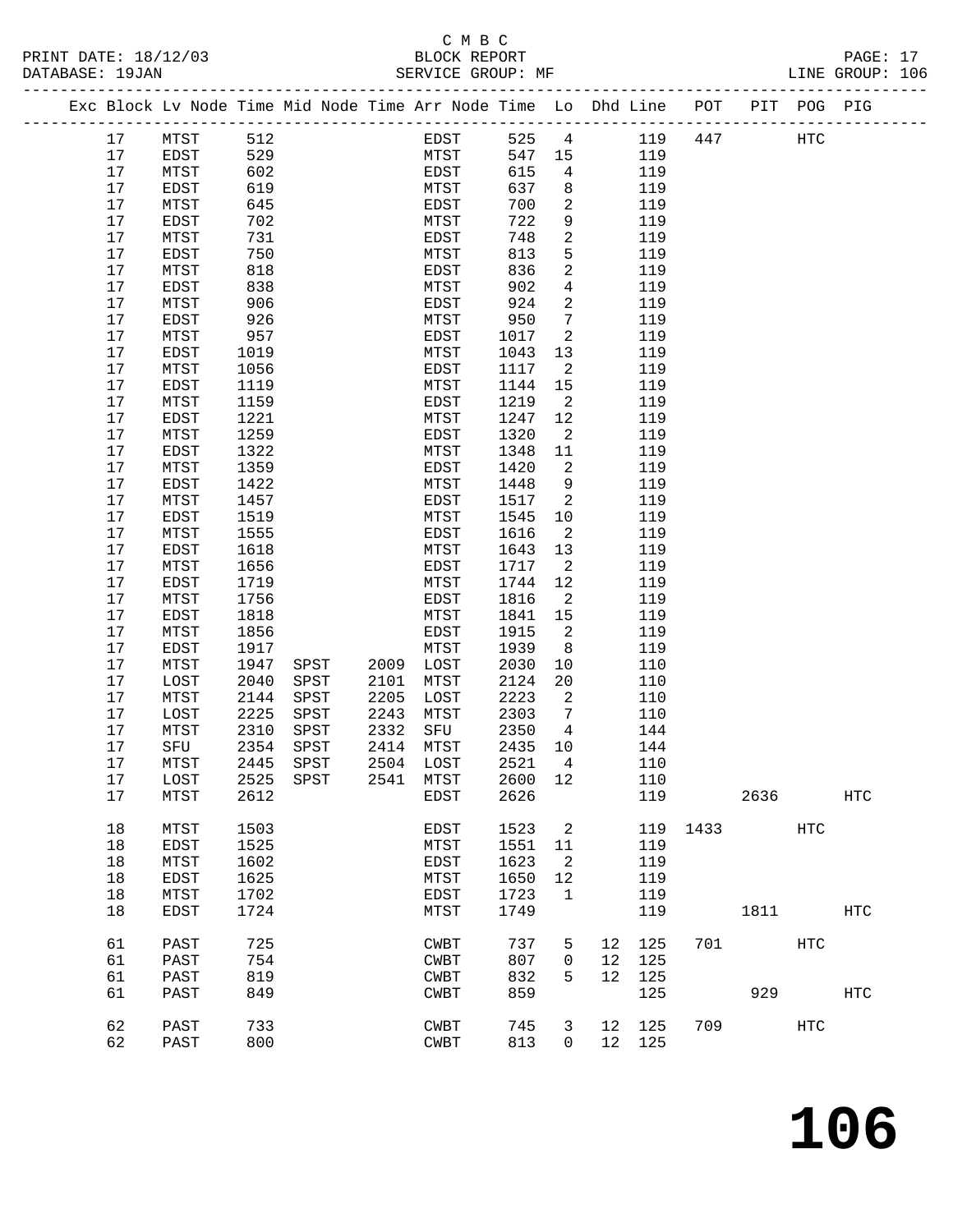|  |       | Exc Block Lv Node Time Mid Node Time Arr Node Time Lo Dhd Line POT |      |           |                |      |      |              |                 |              |                 |             | PIT POG PIG  |            |
|--|-------|--------------------------------------------------------------------|------|-----------|----------------|------|------|--------------|-----------------|--------------|-----------------|-------------|--------------|------------|
|  | 62    | PAST                                                               | 825  |           |                |      | CWBT |              |                 | 838 7 12 125 |                 |             |              |            |
|  | 62    | PAST                                                               | 857  |           |                |      | CWBT | 907          |                 |              | 125             |             | 937          | HTC        |
|  | 63    | PAST                                                               | 741  |           |                |      | CWBT | 754          | 1               | 12 125       |                 | 717         | <b>HTC</b>   |            |
|  | 63    | PAST                                                               | 807  |           |                |      | CWBT | 820          | $\mathbf{1}$    | 12 125       |                 |             |              |            |
|  | 63    | PAST                                                               | 833  |           |                | CWBT |      | 843          |                 | 125          |                 |             | 913          | HTC        |
|  | 64    | PAST                                                               | 748  |           |                |      | CWBT | 801          | $\overline{0}$  | 12 125       |                 | 724         | $_{\rm HTC}$ |            |
|  | 64    | PAST                                                               | 813  |           |                |      | CWBT | 826          | 3               | 12 125       |                 |             |              |            |
|  | 64    | PAST                                                               | 841  |           |                | CWBT |      | 851          |                 | 125          |                 |             | 921 72       | HTC        |
|  | 71    | WLCW                                                               | 1525 |           |                |      | PAST | 1537         | 7               |              | 12 125 1445     |             | <b>HTC</b>   |            |
|  | 71    | WLCW                                                               | 1556 |           |                |      | PAST | 1608         | $4\overline{ }$ | 12 125       |                 |             |              |            |
|  | 71    | WLCW                                                               | 1624 |           |                | PAST |      | 1636         | $4\overline{ }$ | 12 125       |                 |             |              |            |
|  | 71    | <b>WLCW</b>                                                        | 1652 |           |                | PAST |      | 1704         | $\overline{4}$  | 12 125       |                 |             |              |            |
|  | 71    | WLCW                                                               | 1720 |           |                | PAST |      | 1732         | 8               | 12 125       |                 |             |              |            |
|  | 71    | WLCW                                                               | 1752 |           |                |      | PAST | 1804         |                 | 125          |                 | 1825 - 1820 |              | <b>HTC</b> |
|  | 72    | <b>WLCW</b>                                                        | 1534 |           |                |      | PAST | 1546         | 5 <sup>5</sup>  |              | 12 125 1454 HTC |             |              |            |
|  | 72    | <b>WLCW</b>                                                        | 1603 |           |                | PAST |      | 1615         | $4\overline{ }$ | 12 125       |                 |             |              |            |
|  | 72    | WLCW                                                               | 1631 |           |                | PAST |      | 1643         | $4\overline{ }$ | 12 125       |                 |             |              |            |
|  | 72    | <b>WLCW</b>                                                        | 1659 |           |                |      | PAST | 1711         | $\overline{3}$  | 12 125       |                 |             |              |            |
|  | 72    | WLCW                                                               | 1726 |           |                |      | PAST | 1738         |                 |              | 125 1759        |             |              | HTC        |
|  | 73    | <b>WLCW</b>                                                        | 1542 |           |                | PAST |      | 1554         | 4               |              | 12 125 1502     |             | HTC          |            |
|  | 73    | WLCW                                                               | 1610 |           |                | PAST |      | 1622         | 4               | 12 125       |                 |             |              |            |
|  | 73    | <b>WLCW</b>                                                        | 1638 |           |                | PAST |      | 1650         | 4               | 12 125       |                 |             |              |            |
|  | 73    | WLCW                                                               | 1706 |           |                | PAST |      | 1718         | 4               | 12 125       |                 |             |              |            |
|  | 73    | <b>WLCW</b>                                                        | 1734 |           |                | PAST |      | 1746         |                 | 125          |                 | 1807        |              | HTC        |
|  | 74    | <b>WLCW</b>                                                        | 1549 |           |                |      | PAST | 1601         | 4               |              | 12 125 1509     |             | HTC          |            |
|  | 74    | <b>WLCW</b>                                                        | 1617 |           |                | PAST |      | 1629         | $4\overline{ }$ | 12 125       |                 |             |              |            |
|  | 74    | WLCW                                                               | 1645 |           |                | PAST |      | 1657         | $4\overline{ }$ | 12 125       |                 |             |              |            |
|  | 74    | <b>WLCW</b>                                                        | 1713 |           |                | PAST |      | 1725         | 6               | 12 125       |                 |             |              |            |
|  | 74    | <b>WLCW</b>                                                        | 1743 |           |                | PAST |      | 1755         |                 | 125          |                 | 1816        |              | <b>HTC</b> |
|  | NY 90 | NWST                                                               | 2625 |           | 6&6N 2631 EDST |      |      | 2642<br>2659 | $\overline{0}$  |              | 106 2213 HTC    |             |              |            |
|  | NY 90 | EDST                                                               |      | 2642 6&6S | 2653 NWST      |      |      |              | $\mathbf{1}$    | 106          |                 |             |              |            |
|  | NY 90 | NWST                                                               |      | 2700 6&6N | 2706 EDST      |      |      | 2717         |                 |              | 106             | 2854        |              | HTC        |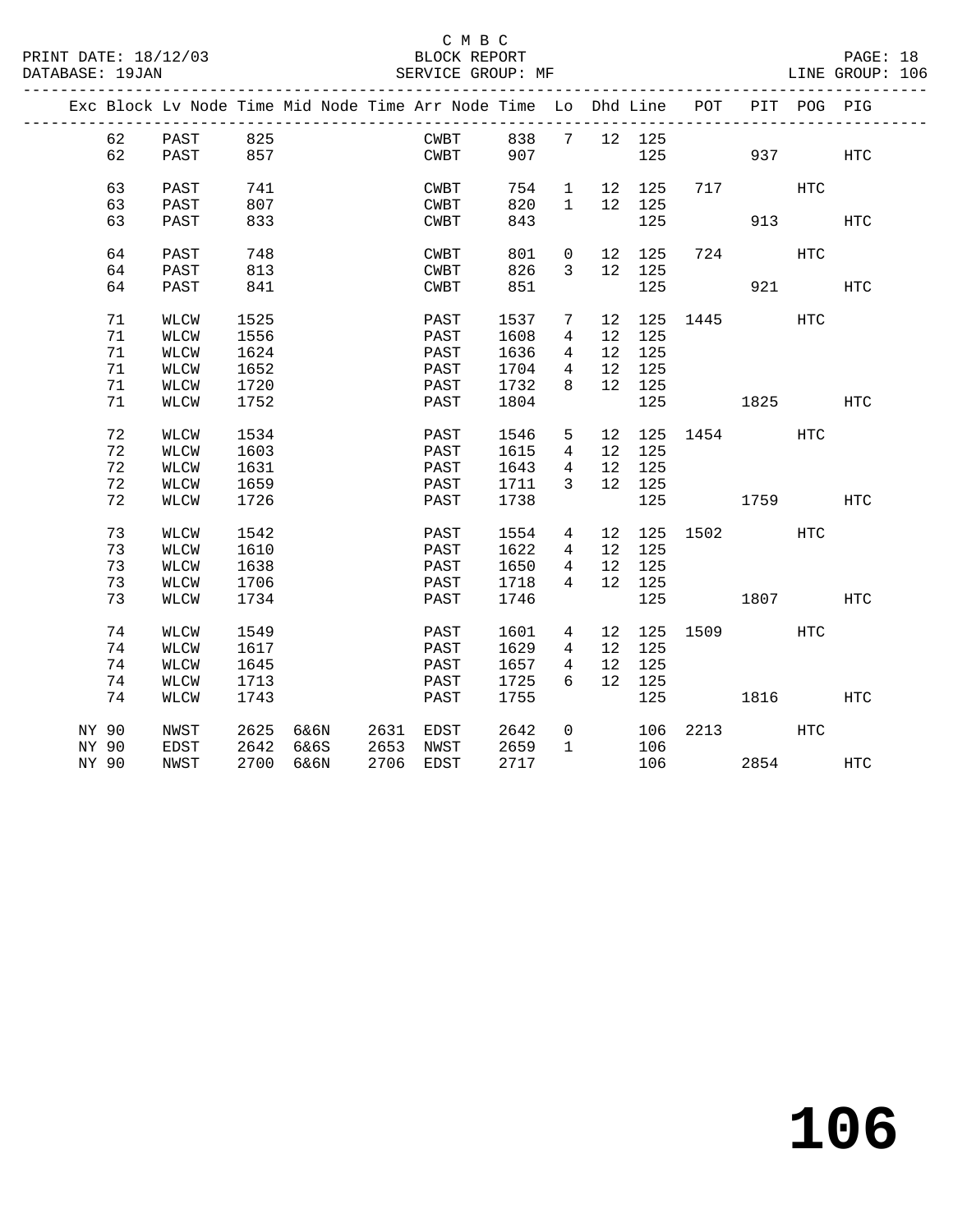| PRINT DATE: 18/12/03<br>DATABASE: 19JAN |                                |      |                        |          |             | C M B C<br>BLOCK REPORT |                            | -----------------------------                                                  |  | PAGE: 19<br>LINE GROUP: 123 |  |
|-----------------------------------------|--------------------------------|------|------------------------|----------|-------------|-------------------------|----------------------------|--------------------------------------------------------------------------------|--|-----------------------------|--|
| 22ST                                    | 22 ST STN                      |      |                        |          |             |                         |                            | 49CE $49 \text{ AV} \& \text{CAMBIE}$                                          |  |                             |  |
| 6&6N                                    |                                |      |                        |          |             | 6&6S                    |                            | 6 AV & 6 ST                                                                    |  |                             |  |
| 6&6W                                    | 6 AV & 6 ST<br>6 ST & 6 AV     |      |                        |          |             |                         |                            | ARCW ARMSTRONG & COQUITLAM                                                     |  |                             |  |
| BCHL                                    | BURNABY CITY HALL              |      |                        |          |             | <b>BUMT</b>             |                            | BURNABY MTN SCHOOL                                                             |  |                             |  |
| BW02                                    | BRENTWOOD STN BAY2             |      |                        |          |             | <b>BW03</b>             |                            | BRENTWOOD STN BAY3                                                             |  |                             |  |
| BW04                                    | BRENTWOOD STN BAY4             |      |                        |          |             | BWEX                    |                            | BRENTWOOD STN                                                                  |  |                             |  |
| BYLK                                    | BROADWAY AND LAKE CITY         |      |                        |          |             | $CL-E$                  |                            | CANADA WAY & LEDGER-EAST                                                       |  |                             |  |
| $CL - W$                                | CANADA WAY & LEDGER-WEST       |      |                        |          |             | <b>CLFO</b>             |                            | CLIVEDEN & FOSTERS                                                             |  |                             |  |
| CW12                                    | NB CANADA WAY FS 12 AVE        |      |                        |          |             | <b>DLCW</b>             |                            | DEER LAKE & CANADA WAY                                                         |  |                             |  |
| DU41                                    | DUNBAR & 41 AV                 |      |                        |          |             | EDST                    |                            | EDMONDS STN                                                                    |  |                             |  |
| FGLW                                    | NORTH FRASER WAY & GLENLYON WB |      |                        |          |             | <b>FN37</b>             |                            | NORTH FRASER WAY AT 3700 BLOCK                                                 |  |                             |  |
| GIST                                    | GILMORE STATION                |      |                        |          |             | HOLD                    |                            | HOLDOM STATION                                                                 |  |                             |  |
| HTC                                     | Hamilton Depot                 |      |                        |          |             | KEHA                    |                            | KENSINGTON & HAMMARSKJOLD                                                      |  |                             |  |
| KY10                                    | KINGSWAY & 10 AV               |      |                        |          |             | KYBD                    |                            | KINGSWAY & BOUNDARY-WEST                                                       |  |                             |  |
| LKST                                    | LAKE CITY STATION              |      |                        |          |             | LOST                    |                            | LOUGHEED STN                                                                   |  |                             |  |
| MTST                                    | METROTOWN STATION              |      |                        |          |             |                         |                            | NWST NEW WESTMINSTER STN                                                       |  |                             |  |
| PAST                                    | PATTERSON STN                  |      |                        |          |             |                         |                            | PEWI PENDER & WILLINGDON                                                       |  |                             |  |
| PROD                                    | PRODUCTION STN                 |      |                        |          |             |                         |                            |                                                                                |  |                             |  |
| SFU                                     | SFU EXCHANGE                   |      |                        |          |             |                         |                            | QU-S       SB HOWES ST FS HOWES ST RAMP<br>SPST       SPERLING STN             |  |                             |  |
| WLDL                                    | WILLINGDON & DEER LK PLACE     |      |                        |          |             |                         |                            |                                                                                |  |                             |  |
|                                         |                                |      |                        |          |             |                         |                            | Exc Block Lv Node Time Mid Node Time Arr Node Time Lo Dhd Line POT PIT POG PIG |  |                             |  |
|                                         |                                |      |                        |          |             |                         |                            |                                                                                |  |                             |  |
|                                         | $\mathbf{1}$                   |      | BW04 522 CL-E 531 NWST |          |             |                         |                            | 546 9 123 447 HTC                                                              |  |                             |  |
|                                         | $\mathbf{1}$<br>NWST           |      | 555 CL-W 610 BW04      |          |             |                         |                            | 620 8 123                                                                      |  |                             |  |
|                                         | $\mathbf{1}$<br>BW04           |      | 628 CL-E<br>709 CL-W   | 638 NWST |             |                         | 655 14                     | 123                                                                            |  |                             |  |
|                                         | $\mathbf 1$<br>NWST            |      |                        |          | 728 BW04    | 742                     | 9                          | 123                                                                            |  |                             |  |
|                                         | $\mathbf 1$<br>BW04            | 751  | $CL - E$               | 804 NWST |             | 825                     | 8 <sup>8</sup>             | 123                                                                            |  |                             |  |
|                                         | 1<br>NWST                      | 833  | CL-W 855 BW04          |          |             | 909                     |                            | 9 123                                                                          |  |                             |  |
|                                         | 1<br>BW04                      | 918  | CL-E 931 NWST          |          |             | 951                     | 14                         | 123                                                                            |  |                             |  |
|                                         | 1<br>NWST                      | 1005 |                        |          | EDST        | 1022                    |                            | $\overline{2}$<br>112                                                          |  |                             |  |
|                                         | 1<br>EDST                      | 1024 |                        |          | NWST        | 1041                    |                            | 112<br>9                                                                       |  |                             |  |
|                                         | 1<br>NWST                      | 1050 |                        |          | EDST        | 1107                    | $\overline{\mathbf{2}}$    | 112                                                                            |  |                             |  |
|                                         | 1<br>EDST                      | 1109 |                        |          | NWST        | 1126                    |                            | 9<br>112                                                                       |  |                             |  |
|                                         | 1<br>NWST                      | 1135 |                        |          | EDST        | 1152                    |                            | $\overline{2}$<br>112                                                          |  |                             |  |
|                                         | 1<br>EDST                      | 1154 |                        |          | NWST        | 1211                    | 9                          | 112                                                                            |  |                             |  |
|                                         | 1<br>NWST                      | 1220 |                        |          | EDST        | 1238                    | $\overline{\phantom{a}}^2$ | 112                                                                            |  |                             |  |
|                                         | 1<br>EDST                      | 1240 |                        |          | NWST        | 1257                    | 8                          | 112                                                                            |  |                             |  |
|                                         | 1<br>NWST                      | 1305 |                        |          |             | EDST 1323 2             |                            | 112                                                                            |  |                             |  |
|                                         | 1<br>EDST                      | 1325 |                        |          | NWST        | 1342                    | 8                          | 112                                                                            |  |                             |  |
|                                         | 1<br>NWST                      | 1350 |                        |          | <b>EDST</b> | 1408                    | 2                          | 112                                                                            |  |                             |  |
|                                         | 1<br>EDST                      | 1410 |                        |          | NWST        | 1428                    | 7                          | 112                                                                            |  |                             |  |
|                                         | 1<br>NWST                      | 1435 |                        |          | EDST        | 1454                    | 2                          | 112                                                                            |  |                             |  |
|                                         | 1<br>EDST                      | 1456 |                        |          | NWST        | 1514                    | 6                          | 112                                                                            |  |                             |  |
|                                         | 1<br>NWST                      | 1520 |                        |          | EDST        | 1539                    | 19                         | 112                                                                            |  |                             |  |
|                                         | 1<br>EDST                      | 1558 | <b>BCHL</b>            |          | HOLD        | 1627                    | 0                          | 133                                                                            |  |                             |  |
|                                         | $1\,$<br>HOLD                  | 1627 | GIST                   | 1649     | PAST        | 1713                    | 5                          | 129                                                                            |  |                             |  |
|                                         | $1\,$<br>PAST                  | 1718 | GIST                   | 1738     | HOLD        | 1759                    | 0                          | 129                                                                            |  |                             |  |
|                                         | 1<br>HOLD                      | 1759 | <b>BCHL</b>            |          | EDST        | 1827                    | 8                          | 133                                                                            |  |                             |  |
|                                         | 1<br>EDST                      | 1835 |                        |          | NWST        | 1852                    | 9                          | 112                                                                            |  |                             |  |
|                                         | 1<br>NWST                      | 1901 |                        |          | EDST        | 1919                    | 16                         | 112                                                                            |  |                             |  |
|                                         | $1\,$<br>EDST                  | 1935 |                        |          | NWST        | 1952                    | 10                         | 112                                                                            |  |                             |  |
|                                         | 1<br>NWST                      | 2002 |                        |          | EDST        | 2018                    | 17                         | 112                                                                            |  |                             |  |
|                                         | 1<br>EDST                      | 2035 |                        |          | NWST        | 2049                    | 11                         | 112                                                                            |  |                             |  |
|                                         | 1<br>NWST                      | 2100 |                        |          | EDST        | 2116                    | 7                          | 112                                                                            |  |                             |  |
|                                         | 1<br>EDST                      | 2123 | <b>BCHL</b>            | 2141     | HOLD        | 2149                    | $\mathbf 0$                | 133                                                                            |  |                             |  |
|                                         |                                | 2149 | GIST                   | 2205     | PAST        | 2222                    |                            | 129                                                                            |  |                             |  |
|                                         | 1<br>HOLD                      |      |                        |          |             |                         | 8                          |                                                                                |  |                             |  |
|                                         | 1<br>PAST                      | 2230 | GIST                   | 2244     | HOLD        | 2259                    | 0                          | 129                                                                            |  |                             |  |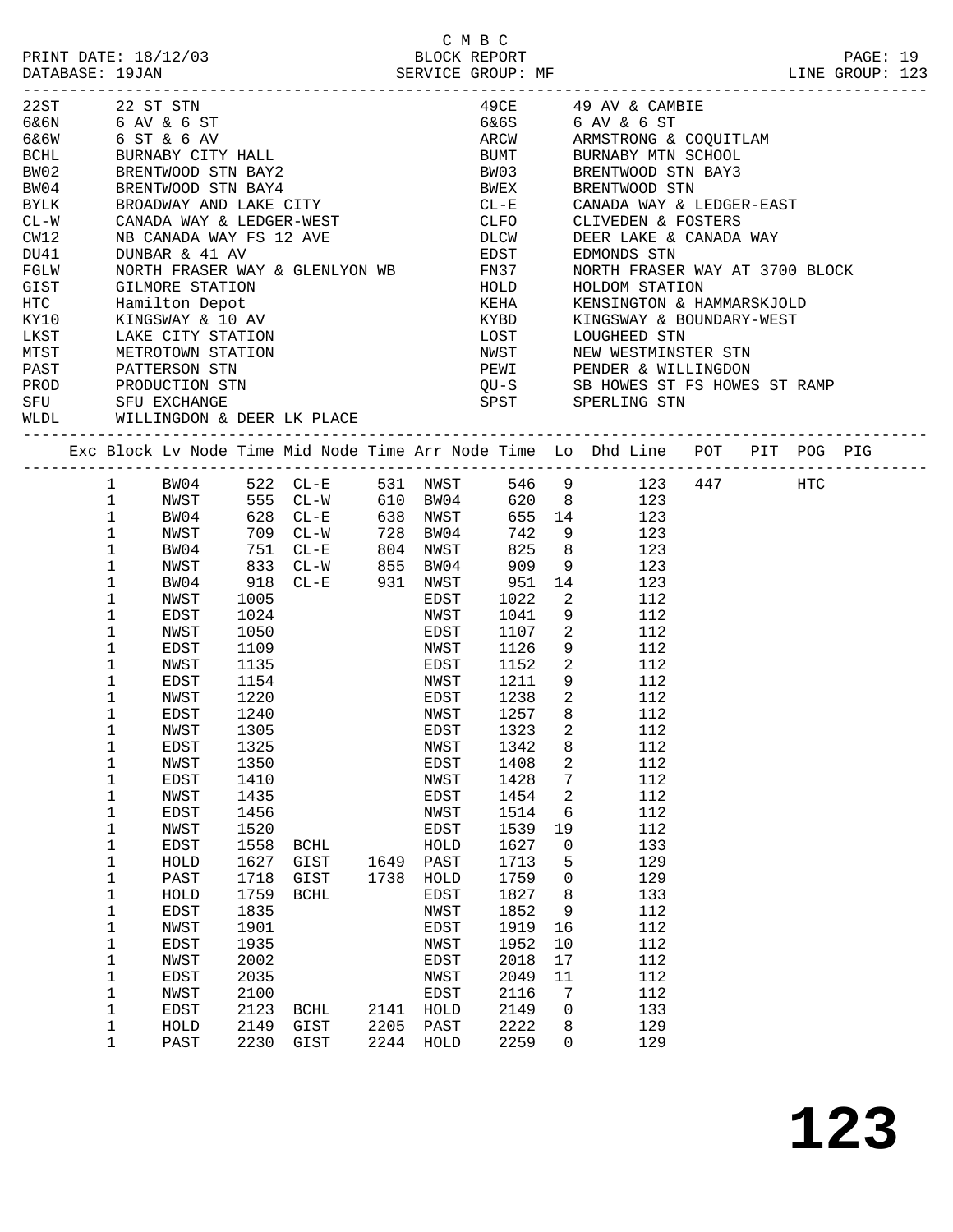### C M B C<br>
PRINT DATE: 18/12/03 BLOCK REPOR

| DATABASE: 19JAN |              |             |      | SERVICE GROUP: MF   |      |           |         |                 |                                                                                |      |            | LINE GROUP: 123 |
|-----------------|--------------|-------------|------|---------------------|------|-----------|---------|-----------------|--------------------------------------------------------------------------------|------|------------|-----------------|
|                 |              |             |      |                     |      |           |         |                 | Exc Block Lv Node Time Mid Node Time Arr Node Time Lo Dhd Line POT PIT POG PIG |      |            |                 |
|                 | $\mathbf{1}$ | HOLD        |      | 2259 BCHL 2308 EDST |      |           | 2324 20 |                 | 133                                                                            |      |            |                 |
|                 | $\mathbf 1$  | <b>EDST</b> | 2344 |                     |      | NWST      | 2357    | $\overline{2}$  | 112                                                                            |      |            |                 |
|                 | 1            | NWST        | 2359 |                     |      | EDST      | 2413    | 10 <sup>°</sup> | 112                                                                            |      |            |                 |
|                 | 1            | EDST        | 2423 | BCHL                | 2439 | HOLD      | 2447    | $\Omega$        | 133                                                                            |      |            |                 |
|                 | 1            | HOLD        | 2447 | GIST                | 2501 | PAST      | 2517    |                 | 129                                                                            | 2535 |            | HTC             |
|                 | 3            | CW12        | 556  | $CL-W$              | 604  | BW04      | 616     | 0               | 123                                                                            | 544  | <b>HTC</b> |                 |
|                 | 3            | BW04        | 616  | $CL - E$            | 626  | NWST      | 643     | 6               | 123                                                                            |      |            |                 |
|                 | 3            | NWST        | 649  | $CL-W$              | 708  | BW04      | 722     | б               | 123                                                                            |      |            |                 |
|                 | 3            | BW04        | 728  | $CL - E$            | 741  | NWST      | 802     | 7               | 123                                                                            |      |            |                 |
|                 | 3            | NWST        | 809  | $CL-W$              | 833  | BW04      | 847     | 17              | 123                                                                            |      |            |                 |
|                 | 3            | BW04        | 904  | $CL - E$            | 917  | NWST      | 937     | 13              | 123                                                                            |      |            |                 |
|                 | 3            | NWST        | 950  |                     |      | EDST      | 1007    | 2               | 112                                                                            |      |            |                 |
|                 | 3            | EDST        | 1009 |                     |      | NWST      | 1026    | 9               | 112                                                                            |      |            |                 |
|                 | 3            | NWST        | 1035 |                     |      | EDST      | 1052    | $\overline{a}$  | 112                                                                            |      |            |                 |
|                 | 3            | EDST        | 1054 |                     |      | NWST      | 1111    | 9               | 112                                                                            |      |            |                 |
|                 | 3            | NWST        | 1120 |                     |      | EDST      | 1137    | $\overline{a}$  | 112                                                                            |      |            |                 |
|                 | 3            | EDST        | 1139 |                     |      | NWST      | 1156    | 9               | 112                                                                            |      |            |                 |
|                 | 3            | <b>NWST</b> | 1205 |                     |      | EDST      | 1223    | $\overline{c}$  | 112                                                                            |      |            |                 |
|                 | 3            | <b>EDST</b> | 1225 |                     |      | NWST      | 1242    | 8               | 112                                                                            |      |            |                 |
|                 | 3            | NWST        | 1250 |                     |      | EDST      | 1308    | $\overline{a}$  | 112                                                                            |      |            |                 |
|                 | 3            | <b>EDST</b> | 1310 |                     |      | NWST      | 1327    | 8               | 112                                                                            |      |            |                 |
|                 | 3            | NWST        | 1335 |                     |      | EDST      | 1353    | $\overline{c}$  | 112                                                                            |      |            |                 |
|                 | 3            | EDST        | 1355 |                     |      | NWST      | 1412    | 8               | 112                                                                            |      |            |                 |
|                 | 3            | NWST        | 1420 |                     |      | EDST      | 1439    | 2               | 112                                                                            |      |            |                 |
|                 | 3            | EDST        | 1441 |                     |      | NWST      | 1459    | 6               | 112                                                                            |      |            |                 |
|                 | 3            | NWST        | 1505 |                     |      | EDST      | 1524    | 2               | 112                                                                            |      |            |                 |
|                 | 3            | EDST        | 1526 |                     |      | NWST      | 1546    | 4               | 112                                                                            |      |            |                 |
|                 | 3            | NWST        | 1550 |                     |      | EDST      | 1609    | $\overline{a}$  | 112                                                                            |      |            |                 |
|                 | 3            | EDST        | 1611 |                     |      | NWST      | 1631    | 4               | 112                                                                            |      |            |                 |
|                 | 3            | NWST        | 1635 |                     |      | EDST      | 1656    | 2               | 112                                                                            |      |            |                 |
|                 | 3            | EDST        | 1658 |                     |      | NWST      | 1718    | 12              | 112                                                                            |      |            |                 |
|                 | 3            | NWST        | 1730 | $CL-W$              |      | 1754 BW04 | 1806    | 14              | 123                                                                            |      |            |                 |
|                 | 3            | BW04        | 1820 | $CL - E$            | 1836 | NWST      | 1857    |                 | 123                                                                            | 1911 |            | HTC             |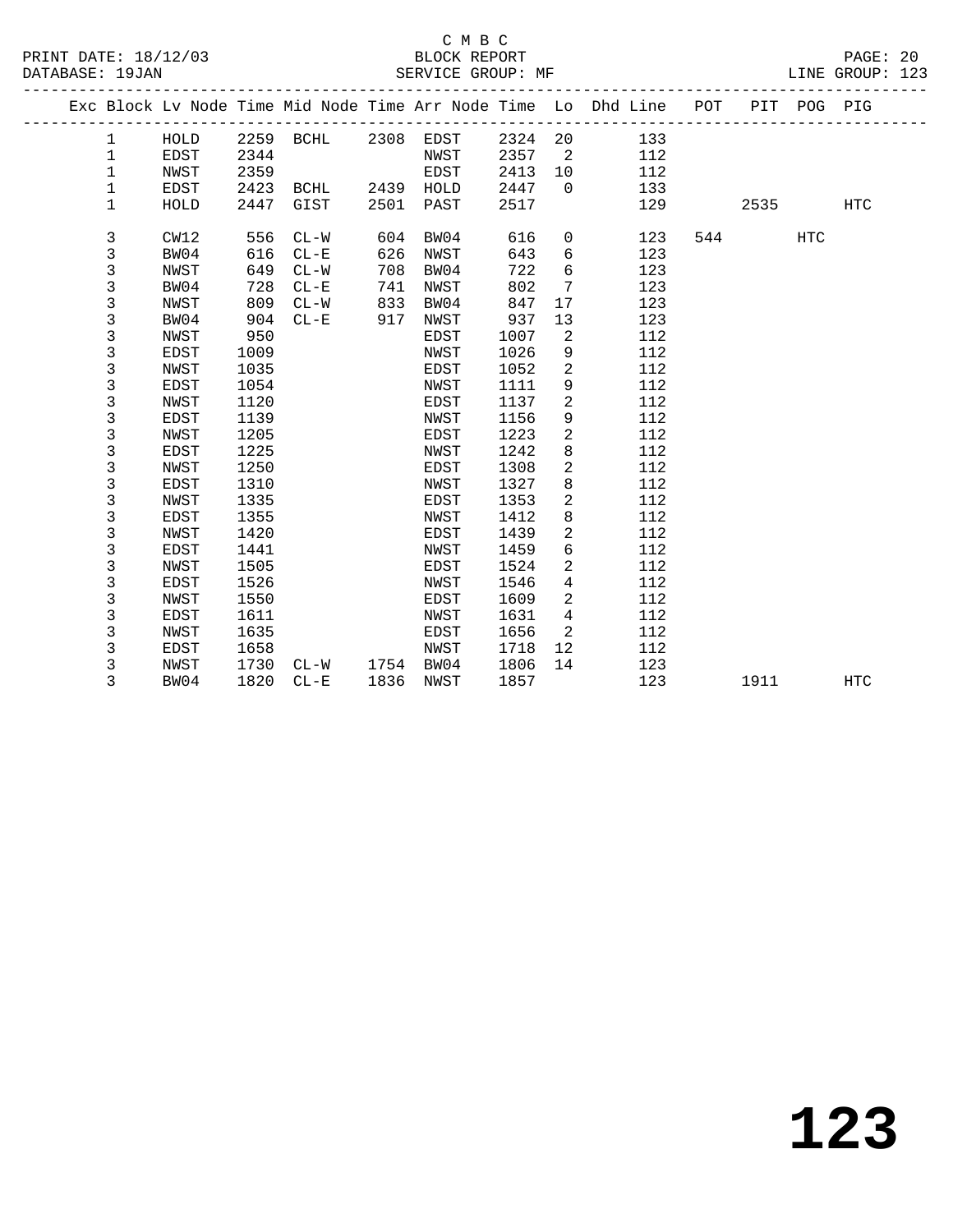### C M B C<br>BLOCK REPORT SERVICE GROUP: MF

PRINT DATE: 18/12/03 BLOCK REPORT PAGE: 21

|  |        | Exc Block Lv Node Time Mid Node Time Arr Node Time Lo Dhd Line |              |      |      |              |              |                |            | POT |      | PIT POG PIG |            |
|--|--------|----------------------------------------------------------------|--------------|------|------|--------------|--------------|----------------|------------|-----|------|-------------|------------|
|  | 4      | NWST                                                           | 635          |      |      | EDST         | 653          | 2              | 112        | 620 |      | HTC         |            |
|  | 4      | EDST                                                           | 655          |      |      | NWST         | 710          | 10             | 112        |     |      |             |            |
|  | 4      | NWST                                                           | 720          |      |      | EDST         | 740          | 2              | 112        |     |      |             |            |
|  | 4      | EDST                                                           | 742          |      |      | NWST         | 758          | 7              | 112        |     |      |             |            |
|  | 4      | NWST                                                           | 805          |      |      | EDST         | 825          | 2              | 112        |     |      |             |            |
|  | 4      | EDST                                                           | 827          |      |      | NWST         | 843          | $\overline{7}$ | 112        |     |      |             |            |
|  | 4      | NWST                                                           | 850          |      |      | EDST         | 908          | 2              | 112        |     |      |             |            |
|  | 4      | EDST                                                           | 910          |      |      | NWST         | 927          | 8              | 112        |     |      |             |            |
|  | 4      | NWST                                                           | 935          |      |      | EDST         | 952          | 2              | 112        |     |      |             |            |
|  | 4      | EDST                                                           | 954          |      |      | NWST         | 1011         | 9              | 112        |     |      |             |            |
|  | 4      | NWST                                                           | 1020         |      |      | EDST         | 1037         | 2              | 112        |     |      |             |            |
|  | 4      | EDST                                                           | 1039         |      |      | NWST         | 1056         | 9              | 112        |     |      |             |            |
|  | 4      | NWST                                                           | 1105         |      |      | EDST         | 1122         | $\overline{a}$ | 112        |     |      |             |            |
|  | 4      | EDST                                                           | 1124         |      |      | NWST         | 1141         | 9              | 112        |     |      |             |            |
|  | 4      | NWST                                                           | 1150         |      |      | EDST         | 1208         | 2              | 112<br>112 |     |      |             |            |
|  | 4<br>4 | EDST<br>NWST                                                   | 1210<br>1235 |      |      | NWST<br>EDST | 1227<br>1253 | 8<br>2         | 112        |     |      |             |            |
|  | 4      | EDST                                                           | 1255         |      |      | NWST         | 1312         | 8              | 112        |     |      |             |            |
|  | 4      | NWST                                                           | 1320         |      |      | EDST         | 1338         | 2              | 112        |     |      |             |            |
|  | 4      | EDST                                                           | 1340         |      |      | NWST         | 1357         | 8              | 112        |     |      |             |            |
|  | 4      | NWST                                                           | 1405         |      |      | EDST         | 1423         | 2              | 112        |     |      |             |            |
|  | 4      | EDST                                                           | 1425         |      |      | NWST         | 1443         | 7              | 112        |     |      |             |            |
|  | 4      | NWST                                                           | 1450         |      |      | EDST         | 1509         | 2              | 112        |     |      |             |            |
|  | 4      | EDST                                                           | 1511         |      |      | NWST         | 1529         | 6              | 112        |     |      |             |            |
|  | 4      | NWST                                                           | 1535         |      |      | EDST         | 1554         | 2              | 112        |     |      |             |            |
|  | 4      | EDST                                                           | 1556         |      |      | NWST         | 1616         | 4              | 112        |     |      |             |            |
|  | 4      | NWST                                                           | 1620         |      |      | EDST         | 1641         | 2              | 112        |     |      |             |            |
|  | 4      | EDST                                                           | 1643         |      |      | NWST         | 1703         | 7              | 112        |     |      |             |            |
|  | 4      | NWST                                                           | 1710         |      |      | EDST         | 1731         | 2              | 112        |     |      |             |            |
|  | 4      | EDST                                                           | 1733         |      |      | NWST         | 1753         | 2              | 112        |     |      |             |            |
|  | 4      | NWST                                                           | 1755         |      |      | EDST         | 1814         | 2              | 112        |     |      |             |            |
|  | 4      | EDST                                                           | 1816         |      |      | NWST         | 1836         | 4              | 112        |     |      |             |            |
|  | 4      | NWST                                                           | 1840         |      |      | EDST         | 1858         | 7              | 112        |     |      |             |            |
|  | 4      | EDST                                                           | 1905         |      |      | NWST         | 1922         | 5              | 112        |     |      |             |            |
|  | 4      | NWST                                                           | 1927         |      |      | EDST         | 1945         | 20             | 112        |     |      |             |            |
|  | 4      | EDST                                                           | 2005         |      |      | NWST         | 2019         | 11             | 112        |     |      |             |            |
|  | 4      | NWST                                                           | 2030         |      |      | EDST         | 2046         | 19             | 112        |     |      |             |            |
|  | 4      | EDST                                                           | 2105         |      |      | NWST         | 2119         | 6              | 112        |     |      |             |            |
|  | 4      | NWST                                                           | 2125         |      |      | EDST         | 2141         | $\overline{3}$ | 112        |     |      |             |            |
|  | 4      | EDST                                                           | 2144         |      |      | NWST         | 2158         | $\mathbf 2$    | 112        |     |      |             |            |
|  | 4      | NWST                                                           | 2200         |      |      | EDST         | 2214         | 0              | 112        |     |      |             |            |
|  | 4      | EDST                                                           | 2214         |      |      | NWST         | 2227         | 2              | 112        |     |      |             |            |
|  | 4      | NWST                                                           | 2229         |      |      | EDST         | 2243         | 1              | 112        |     |      |             |            |
|  | 4      | EDST                                                           | 2244         |      |      | NWST         | 2257         | 2              | 112        |     |      |             |            |
|  | 4      | NWST                                                           | 2259         |      |      | EDST         | 2313         | 10             | 112        |     |      |             |            |
|  | 4      | EDST                                                           | 2323         | BCHL | 2339 | HOLD         | 2347         | 0              | 133        |     |      |             |            |
|  | 4      | HOLD                                                           | 2347         | GIST | 2401 | PAST         | 2417         |                | 129        |     | 2435 |             | <b>HTC</b> |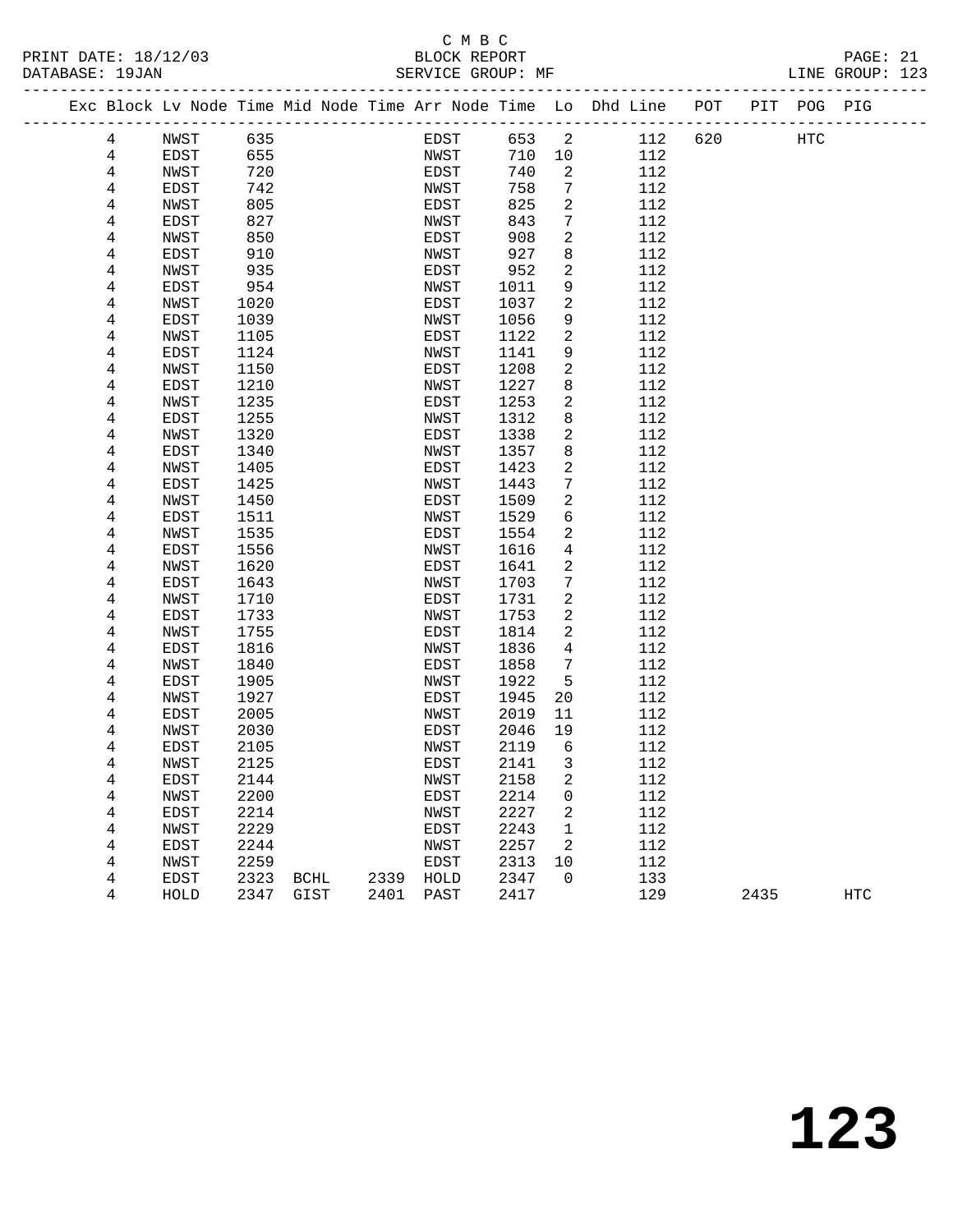|                |                     |              |                    |              |              |              |                              | Exc Block Lv Node Time Mid Node Time Arr Node Time Lo Dhd Line POT PIT POG PIG |     |      |            |            |
|----------------|---------------------|--------------|--------------------|--------------|--------------|--------------|------------------------------|--------------------------------------------------------------------------------|-----|------|------------|------------|
| $7\phantom{.}$ | EDST                |              | 718 FGLW           |              | 737 MTST     | 757          | 8                            | 116                                                                            | 658 |      | HTC        |            |
| 7              | MTST                | 805          | SPST               | 833          | LOST         | 856          | 9                            | 110                                                                            |     |      |            |            |
| 7              | LOST                | 905          | SPST               | 928          | MTST         | 955          | 15                           | 110                                                                            |     |      |            |            |
| 7              | MTST                | 1010         | SPST               | 1034         | LOST         | 1054         | 11                           | 110                                                                            |     |      |            |            |
| 7              | LOST                | 1105         | SPST               | 1128         | MTST         | 1156         | 14                           | 110                                                                            |     |      |            |            |
| 7              | MTST                | 1210         | SPST               | 1234         | LOST         | 1256         | 9                            | 110                                                                            |     |      |            |            |
| 7              | LOST                | 1305         | SPST               | 1329         | MTST         | 1358         | 12                           | 110                                                                            |     |      |            |            |
| 7              | MTST                | 1410         | SPST               | 1435         | LOST         | 1457         | 8 <sup>8</sup>               | 110                                                                            |     |      |            |            |
| 7              | LOST                | 1505         | SPST               | 1529         | MTST         | 1600         | 5                            | 110                                                                            |     |      |            |            |
| 7              | MTST                | 1605         | FN37               | 1619         | EDST         | 1643         | 10                           | 116                                                                            |     |      |            |            |
| 7              | EDST                | 1653         | FGLW               | 1710         | MTST         | 1732         | $\mathbf{3}$                 | 116                                                                            |     |      |            |            |
| 7              | MTST                | 1735         | FN37               | 1749         | EDST         | 1811         | 9                            | 116                                                                            |     |      |            |            |
| 7              | EDST                | 1820         | FGLW               | 1837         | MTST         | 1856         |                              | 116                                                                            |     | 1918 |            | HTC        |
| 9              | PROD                | 520          | SPST               | 529          | MTST         | 550          | 20                           | 110                                                                            |     | 447  | <b>HTC</b> |            |
| 9              | MTST                | 610          | SPST               | 631          | LOST         | 651          | $5\overline{5}$              | 110                                                                            |     |      |            |            |
| 9              | LOST                | 656          | SPST               | 718          | MTST         | 742          | $\overline{\mathbf{3}}$      | 110                                                                            |     |      |            |            |
| 9              | MTST                | 745          | SPST               | 813          | SFU          | 833          | 10                           | 144                                                                            |     |      |            |            |
| 9              | SFU                 | 843          | SPST               | 905          | MTST         | 935          | 12                           | 144                                                                            |     |      |            |            |
| 9              | MTST                | 947          | SPST               | 1012         | SFU          | 1032         | $7\phantom{.0}\phantom{.0}7$ | 144                                                                            |     |      |            |            |
| 9              | SFU                 | 1039         | SPST               | 1100         | MTST         | 1127         | 18                           | 144                                                                            |     |      |            |            |
| 9              | MTST                | 1145         | SPST               | 1211         | SFU          | 1231         | 8                            | 144                                                                            |     |      |            |            |
| 9              | SFU                 | 1239         | SPST               | 1300         | MTST         | 1329         | 18                           | 144                                                                            |     |      |            |            |
| 9              | MTST                | 1347         | SPST               | 1412         | SFU          | 1432         | 16                           | 144                                                                            |     |      |            |            |
| 9              | SFU                 | 1448         | SPST               | 1509         | MTST         | 1542         | 8                            | 144                                                                            |     |      |            |            |
| 9              | MTST                | 1550         | SPST               | 1619         | LOST         | 1644         | 6                            | 110                                                                            |     |      |            |            |
| 9              | LOST                | 1650         | SPST               | 1714         | MTST         | 1743         | $7\phantom{.0}$              | 110                                                                            |     |      |            |            |
| 9              | MTST                | 1750         | SPST               | 1817         | LOST         | 1839         | $\mathbf{1}$                 | 110                                                                            |     |      |            |            |
| 9              | LOST                | 1840         | SPST               | 1901         | MTST         | 1925         | 10                           | 110                                                                            |     |      |            |            |
| 9              | MTST                | 1935         | SPST               | 2002         | SFU          | 2022         | 2                            | 144                                                                            |     |      |            |            |
| 9              | SFU                 | 2024         | SPST               | 2047         | MTST         | 2110         | 25                           | 144                                                                            |     |      |            |            |
| 9              | MTST                | 2135         | SPST               | 2159         | SFU          | 2217         | $7\phantom{.0}\,$            | 144                                                                            |     |      |            |            |
| 9              | SFU                 | 2224         | SPST               | 2245         | MTST         | 2308         | 6                            | 144                                                                            |     |      |            |            |
| 9<br>9         | MTST                | 2314         | SPST               | 2333<br>2420 | LOST         | 2350         | 10                           | 110<br>101                                                                     |     |      |            | HTC        |
|                | LOST                | 2400         | 6&6W               |              | 22ST         | 2428         |                              |                                                                                |     | 2435 |            |            |
| 12             | MTST                | 655          | SPST               | 718          | SFU          | 735          | 8 <sup>8</sup>               | 144                                                                            | 630 |      | HTC        |            |
| 12             | SFU                 | 743          | SPST               |              | 804 MTST     | 836          | 9                            | 144                                                                            |     |      |            |            |
| 12             | MTST                | 845          | SPST               |              | 911 SFU      | 931          | 11                           | 144                                                                            |     |      |            |            |
| $12\,$         | SFU                 |              | 942 SPST 1003 MTST |              |              | 1031 9       |                              | 144                                                                            |     |      |            |            |
| 12             | MTST                | 1040         | SPST               | 1104         | LOST         | 1124         | 11                           | 110                                                                            |     |      |            |            |
| 12             | LOST                | 1135         | SPST               | 1158         | MTST         | 1226         | 14                           | 110                                                                            |     |      |            |            |
| 12             | MTST                | 1240         | SPST               | 1304         | LOST         | 1326         | 9                            | 110                                                                            |     |      |            |            |
| 12             | LOST                | 1335         | SPST               | 1359         | MTST         | 1428         | 12                           | 110                                                                            |     |      |            |            |
| 12             | MTST                | 1440         | SPST               | 1507         | LOST         | 1533         | 15                           | 110                                                                            |     |      |            |            |
| 12             | LOST                | 1548         | SPST               | 1612         | MTST         | 1641         | 17                           | 110                                                                            |     |      |            |            |
| 12             | MTST                | 1658         | SPST               | 1729         | SFU          | 1749         | 5                            | 144                                                                            |     |      |            |            |
| 12             | SFU                 | 1754         | SPST               | 1817         | MTST         | 1847         | 13                           | 144                                                                            |     |      |            |            |
| 12<br>12       | MTST<br><b>EDST</b> | 1900         | FN37               | 1913<br>2002 | EDST<br>MTST | 1932<br>2018 | 13<br>12                     | 116                                                                            |     |      |            |            |
| 12             | MTST                | 1945<br>2030 | FGLW<br>FN37       | 2042         | EDST         | 2059         |                              | 116<br>116                                                                     |     | 2109 |            | <b>HTC</b> |
|                |                     |              |                    |              |              |              |                              |                                                                                |     |      |            |            |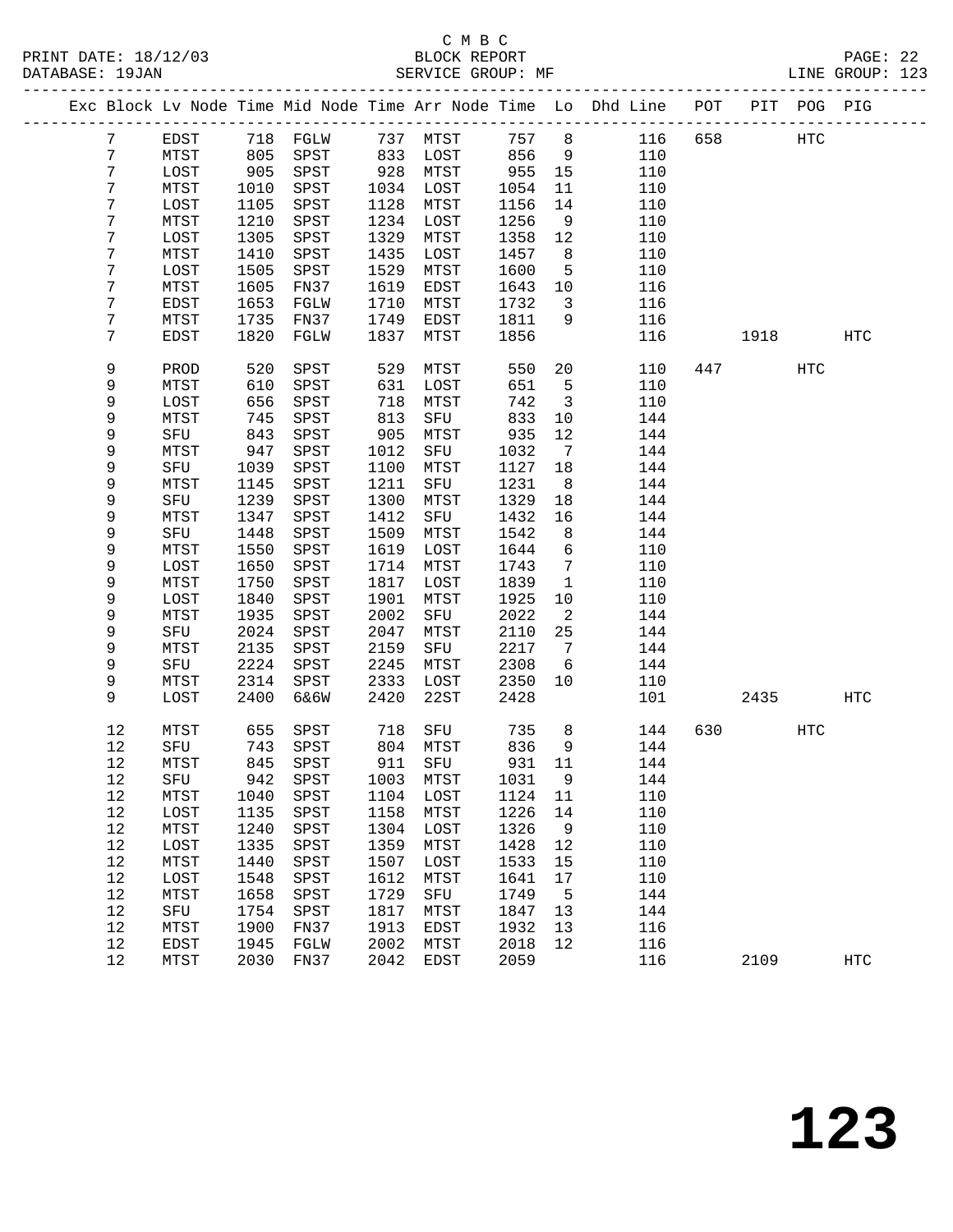|          |       |             |            | Exc Block Lv Node Time Mid Node Time Arr Node Time Lo Dhd Line POT PIT POG PIG |            |                        |             |                 |        |             |           |     |                   |
|----------|-------|-------------|------------|--------------------------------------------------------------------------------|------------|------------------------|-------------|-----------------|--------|-------------|-----------|-----|-------------------|
|          | 13    |             |            | EDST 537 FGLW 554 MTST 610 3                                                   |            |                        |             |                 |        | 116 522     | HTC       |     |                   |
|          | 13    | MTST        |            | 613 FN37 626 EDST                                                              |            |                        | 645         | 9               | 116    |             |           |     |                   |
|          | 13    | EDST        |            | 654 FGLW                                                                       |            | 711 MTST               | 731 12      |                 | 116    |             |           |     |                   |
|          | 13    | MTST        | 743        | FN37                                                                           |            | ـدسمبر 757<br>843 MTST | 819         | $5^{\circ}$     | 116    |             |           |     |                   |
|          | 13    | EDST        | 824        | FGLW                                                                           |            |                        | 903         | $7\overline{ }$ | 116    |             |           |     |                   |
|          | 13    | MTST        | 910        | SPST                                                                           |            | 934 LOST               | 954         | 11              | 110    |             |           |     |                   |
|          | 13    | LOST        | 1005       | SPST                                                                           |            | 1028 MTST              | 1054        | 21              | 110    |             |           |     |                   |
|          | 13    | MTST        | 1115       | SPST                                                                           |            | 1141 SFU               | 1201        | 8 <sup>8</sup>  | 144    |             |           |     |                   |
|          | 13    | SFU         | 1209       | SPST                                                                           |            | 1230 MTST              | 1259 18     |                 | 144    |             |           |     |                   |
|          | 13    | MTST        | 1317       | SPST                                                                           |            | 1341 SFU               | 1401        | 8 <sup>8</sup>  | 144    |             |           |     |                   |
|          | 13    | SFU         | 1409       | SPST                                                                           | 1430       | MTST                   | 1501        | 16              | 144    |             |           |     |                   |
|          | 13    | MTST        | 1517       | SPST                                                                           | 1548       | SFU                    | 1608        | 12              | 144    |             |           |     |                   |
|          | 13    | SFU         | 1620       | SPST                                                                           | 1643       | MTST                   | 1716        | 6               | 144    |             |           |     |                   |
|          | 13    | MTST        | 1722       | SPST                                                                           | 1752       | SFU                    | 1812        | 8 <sup>8</sup>  | 144    |             |           |     |                   |
|          | 13    | SFU         | 1820       | SPST                                                                           | 1843       | MTST                   | 1911        | 6               | 144    |             |           |     |                   |
|          | 13    | MTST        | 1917       | SPST                                                                           | 1940       | LOST                   | 2001        | 9               | 110    |             |           |     |                   |
|          | 13    | LOST        | 2010       | SPST                                                                           | 2031       | MTST                   |             | 20              | 110    |             |           |     |                   |
|          | 13    | MTST        |            | 2114 SPST                                                                      |            | 2135 LOST              | $20 - 2153$ | $7\overline{ }$ | 110    |             |           |     |                   |
|          | 13    | LOST        | 2200       | 6&6W                                                                           | 2220       | 22ST                   | 2228        |                 | 101    |             | 2235      |     | HTC               |
|          |       |             |            |                                                                                |            |                        |             |                 |        |             |           |     |                   |
|          | SD 14 | DU41        | 1503       | 49CE                                                                           |            | 1522 MTST              | 1556        | 7               |        | 10 049 1421 |           | HTC |                   |
|          | SD 14 | EDST        | 1613       | BCHL                                                                           |            | HOLD                   | 1642        | $\overline{0}$  | 133    |             |           |     |                   |
| $#SD$ 14 |       | EDST        | 1613       | <b>BCHL</b>                                                                    |            | HOLD                   | 1642        | $\overline{0}$  |        | 133 1553    |           | HTC |                   |
|          | 14    | HOLD        | 1642       | GIST 1705 PAST                                                                 |            |                        | 1729        | $\overline{4}$  | 129    |             |           |     |                   |
|          | 14    | PAST        |            | 1733 GIST 1752 HOLD                                                            |            |                        | 1812        | $\overline{0}$  | 129    |             |           |     |                   |
|          | 14    | HOLD        |            | 1812 BCHL                                                                      |            | EDST                   | 1837        |                 |        | 133         | 1851 1880 |     | HTC               |
|          |       |             |            |                                                                                |            |                        |             |                 |        |             |           |     |                   |
|          | SD 15 | BCHL        | 1510       | SPST                                                                           |            | <b>MTST</b>            | 1532 14     |                 |        | 110 1435    |           | HTC |                   |
|          | SD 15 | MTST        | 1546       | SPST                                                                           |            | 1615 SFU               | 1635        | $5\overline{)}$ | 144    |             |           |     |                   |
| $#SD$ 15 |       | MTST        | 1546       | SPST                                                                           |            | 1615 SFU               | 1635        | $5^{\circ}$     |        | 144 1516    |           | HTC |                   |
|          | 15    | SFU         | 1640       | SPST                                                                           |            | 1703 MTST              | 1736 10     |                 | 144    |             |           |     |                   |
|          | 15    | MTST        | 1746       | SPST                                                                           | 1816       | SFU                    | 1836        |                 |        | 144         | 1916      |     | <b>HTC</b>        |
|          |       |             |            |                                                                                |            |                        |             |                 |        |             |           |     |                   |
|          | 16    | LOST        | 720<br>815 | SPST                                                                           |            |                        |             | 5 <sup>5</sup>  | 110    |             | 649       | HTC |                   |
|          | 16    | MTST        |            | SPST                                                                           | 742<br>845 | MTST 810<br>SFU 905    |             | 13              | 144    |             |           |     |                   |
|          | 16    | SFU         | 918        | SPST                                                                           |            | 940 MTST               | 1008        | $7\phantom{0}$  | 144    |             |           |     |                   |
|          | 16    | MTST        | 1015       | SPST                                                                           |            | 1040 SFU<br>1120 MTST  | 1100        | 9               | 144    |             |           |     |                   |
|          | 16    | SFU         | 1109       | SPST                                                                           |            | 1130 MTST              | 1159 17     |                 | 144    |             |           |     |                   |
|          | 16    | MTST        |            | 1216 SPST                                                                      |            | 1242 SFU               | 1302        | $\overline{7}$  | 144    |             |           |     |                   |
|          |       |             |            | 16 SFU 1309 SPST 1330 MTST 1359 18 144                                         |            |                        |             |                 |        |             |           |     |                   |
|          | 16    | MTST        | 1417       | SPST                                                                           | 1444       | SFU                    | 1504 16     |                 | 144    |             |           |     |                   |
|          | 16    | SFU         | 1520       | SPST                                                                           | 1543       | MTST                   | 1616        | 6               | 144    |             |           |     |                   |
|          | 16    | MTST        | 1622       | SPST                                                                           | 1651       | SFU                    | 1711        | 9               | 144    |             |           |     |                   |
|          | 16    | SFU         | 1720       | SPST                                                                           | 1743       | MTST                   | 1814        |                 | 144    |             | 1836      |     | $_{\mathrm{HTC}}$ |
|          | 17    | 22ST        | 614        | $QU-S$                                                                         | 620        | <b>CLFO</b>            | 639         | $\mathbf{1}$    | 104    | 602         |           | HTC |                   |
|          | 17    | <b>CLFO</b> | 640        |                                                                                |            | 22ST                   | 702         | 13              | 104    |             |           |     |                   |
|          | 17    | 22ST        | 715        | $OU-S$                                                                         |            | 723 CLFO               | 743         | $\mathbf 0$     | 104    |             |           |     |                   |
|          | 17    | <b>CLFO</b> | 743        |                                                                                |            | 22ST                   | 807         | 8               | 15 104 |             |           |     |                   |
|          | 17    | MTST        | 830        | SPST                                                                           |            | 856 SFU                | 916         |                 | 144    |             | 956       |     | $_{\mathrm{HTC}}$ |
|          |       |             |            |                                                                                |            |                        |             |                 |        |             |           |     |                   |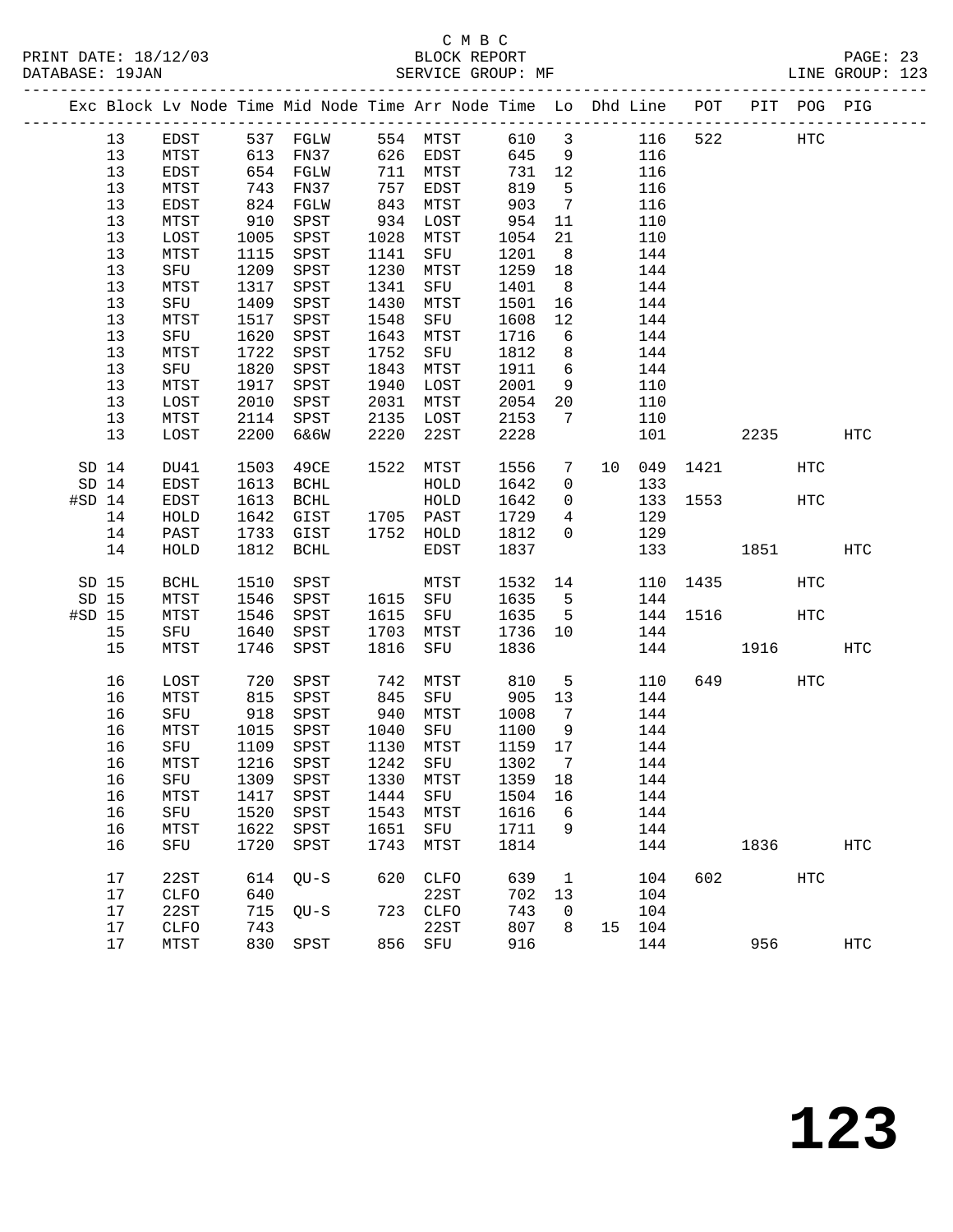| PRINT DATE: 18/12/03 |    |      |            |                                  |      | C M B C<br>BLOCK REPORT |         |                 |                                                                                |          |      |            | PAGE: 24<br>LINE GROUP: 123 |  |
|----------------------|----|------|------------|----------------------------------|------|-------------------------|---------|-----------------|--------------------------------------------------------------------------------|----------|------|------------|-----------------------------|--|
|                      |    |      |            |                                  |      |                         |         |                 | Exc Block Lv Node Time Mid Node Time Arr Node Time Lo Dhd Line POT PIT POG PIG |          |      |            |                             |  |
|                      | 19 | SPST |            | 550 PROD                         |      | 559 LOST                |         |                 | 608 12<br>110                                                                  | 522      |      | HTC        |                             |  |
|                      | 19 | LOST |            | SPST 641 MTST                    |      |                         |         |                 | 704 11<br>110                                                                  |          |      |            |                             |  |
|                      | 19 | MTST |            |                                  |      | 641 MTST<br>740 SFU     | 800     | $7\overline{ }$ | 144                                                                            |          |      |            |                             |  |
|                      | 19 | SFU  |            | 620 SPST<br>715 SPST<br>807 SPST |      | 829 MTST                | 905     | $5^{\circ}$     | 144                                                                            |          |      |            |                             |  |
|                      | 19 | MTST | 910        | SPST                             | 935  | SFU 955                 |         | 14              | 144                                                                            |          |      |            |                             |  |
|                      | 19 | SFU  | 1009       | SPST                             | 1030 | MTST                    | 1057    | 13              | 144                                                                            |          |      |            |                             |  |
|                      | 19 | MTST | 1110       | SPST                             |      | 1134 LOST               | 1155    | 10              | 110                                                                            |          |      |            |                             |  |
|                      | 19 | LOST | 1205       | SPST                             | 1228 | MTST                    | 1256    | 14              | 110                                                                            |          |      |            |                             |  |
|                      | 19 | MTST | 1310       | SPST                             | 1335 | LOST                    | 1357    | 8 <sup>8</sup>  | 110                                                                            |          |      |            |                             |  |
|                      | 19 | LOST | 1405       | SPST                             | 1429 | MTST                    | 1458    | 12              | 110                                                                            |          |      |            |                             |  |
|                      | 19 | MTST | 1510       | SPST                             | 1539 | LOST                    | 1604    | $6\overline{6}$ | 110                                                                            |          |      |            |                             |  |
|                      | 19 | LOST | 1610       | SPST                             | 1634 | MTST                    | 1703    | $7\overline{ }$ | 110                                                                            |          |      |            |                             |  |
|                      | 19 | MTST | 1710       | SPST                             | 1740 | LOST                    | 1804    | $6\overline{6}$ | 110                                                                            |          |      |            |                             |  |
|                      | 19 | LOST | 1810       | SPST                             | 1832 | MTST                    | 1858    |                 | 110                                                                            |          | 1920 |            | <b>HTC</b>                  |  |
|                      | 20 | NWST | 1500       | $CL - W$                         | 1525 | BW04                    | 1540    |                 | 10                                                                             | 123 1443 |      | HTC        |                             |  |
|                      | 20 | BW04 | 1550       | $CL - E$                         |      | 1606 NWST               | 1630    | 10              | 123                                                                            |          |      |            |                             |  |
|                      | 20 | NWST | 1640       | $CL-W$                           | 1707 | BW04                    | 1722    | 8 <sup>8</sup>  | 123                                                                            |          |      |            |                             |  |
|                      | 20 | BW04 | 1730       | $CL - E$                         | 1746 | NWST                    | 1809    | 14              | 123                                                                            |          |      |            |                             |  |
|                      | 20 | NWST | 1823       | $CL - W$                         | 1846 | BW04                    | 1858    | $\overline{4}$  | 123                                                                            |          |      |            |                             |  |
|                      | 20 | BW04 | 1902       | $CL - E$                         | 1915 | NWST                    | 1934    | 6               | 123                                                                            |          |      |            |                             |  |
|                      | 20 | NWST | 1940       | $CL - W$                         | 2000 | BW04                    | 2011    | $\overline{4}$  | 123                                                                            |          |      |            |                             |  |
|                      | 20 | BW04 | 2015       | $CL - E$                         | 2027 | NWST                    | 2044    | 11              | 123                                                                            |          |      |            |                             |  |
|                      | 20 | NWST | 2055       | $CL - W$                         | 2113 | BW02                    | 2124    |                 | 123                                                                            |          |      | 2149       | HTC                         |  |
|                      | 21 | MTST | 554        | SPST                             | 614  | SFU                     | 630     | 5 <sup>5</sup>  | 144                                                                            | 529      |      | <b>HTC</b> |                             |  |
|                      | 21 | SFU  | 635<br>725 | SPST                             | 655  | MTST                    | 720     | 5               | 144                                                                            |          |      |            |                             |  |
|                      | 21 | MTST |            | SPST                             | 750  | SFU                     | 810     | 9               | 144                                                                            |          |      |            |                             |  |
|                      | 21 | SFU  | 819        | SPST                             | 841  | MTST                    | 913     | 9               | 144                                                                            |          |      |            |                             |  |
|                      | 21 | MTST | 922        | SPST                             | 947  | SFU                     | 1007    | 17              | 144                                                                            |          |      |            |                             |  |
|                      | 21 | SFU  | 1024       | SPST                             | 1045 | MTST                    | 1112    | 18              | 144                                                                            |          |      |            |                             |  |
|                      | 21 | MTST | 1130       | SPST                             | 1156 | SFU                     | 1216    | 8 <sup>8</sup>  | 144                                                                            |          |      |            |                             |  |
|                      | 21 | SFU  |            | 1224 SPST                        | 1245 | MTST                    | 1314 18 |                 | 144                                                                            |          |      |            |                             |  |
|                      | 21 | MTST | 1332       | SPST                             | 1357 | SFU                     | 1417    | $\overline{7}$  | 144                                                                            |          |      |            |                             |  |
|                      | 21 | SFU  | 1424       | SPST                             | 1445 | MTST                    | 1516 17 |                 | 144                                                                            |          |      |            |                             |  |
|                      | 21 | MTST | 1533       | SPST                             | 1602 | SFU                     | 1622    | 8 <sup>8</sup>  | 144                                                                            |          |      |            |                             |  |
|                      | 21 |      |            | SFU 1630 SPST 1653 MTST 1726 8   |      |                         |         |                 | 144                                                                            |          |      |            |                             |  |
|                      | 21 | MTST | 1734       | SPST                             | 1804 | SFU                     | 1824 10 |                 | 144                                                                            |          |      |            |                             |  |
|                      | 21 | SFU  | 1834       | SPST                             | 1857 | MTST                    | 1925    | 5               | 144                                                                            |          |      |            |                             |  |
|                      | 21 | MTST | 1930       | FN37                             | 1943 | EDST                    | 2000    | 15              | 116                                                                            |          |      |            |                             |  |
|                      | 21 | EDST | 2015       | FGLW                             | 2032 | MTST                    | 2048    | 17              | 116                                                                            |          |      |            |                             |  |
|                      | 21 | MTST | 2105       | SPST                             | 2129 | SFU                     | 2147    | 7               | 144                                                                            |          |      |            |                             |  |
|                      | 21 | SFU  | 2154       | SPST                             | 2215 | MTST                    | 2238    | 6               | 144                                                                            |          |      |            |                             |  |
|                      | 21 | MTST | 2244       | SPST                             | 2304 | LOST                    | 2322    | 3               | 110                                                                            |          |      |            |                             |  |
|                      | 21 | LOST | 2325       | SPST                             | 2341 | MTST                    | 2400    | 5               | 110                                                                            |          |      |            |                             |  |
|                      | 21 | MTST | 2405       |                                  |      | EDST                    | 2419    | 7               | 119                                                                            |          |      |            |                             |  |
|                      | 21 | EDST | 2426       |                                  |      | MTST                    | 2442    |                 | 119                                                                            |          | 2500 |            | <b>HTC</b>                  |  |

22 MTST 1505 FN37 1519 EDST 1542 7 116 1435 HTC

 22 EDST 1549 FGLW 1606 MTST 1627 7 116 22 MTST 1634 SPST 1705 SFU 1725 5 144 22 SFU 1730 SPST 1753 MTST 1823 12 144 22 MTST 1835 SPST 1903 SFU 1923 3 144

 22 SFU 1926 SPST 1949 MTST 2017 18 144 22 MTST 2035 SPST 2102 SFO 2122 2<br>22 SFU 2124 SPST 2145 MTST 2208 144

**123**

2226 HTC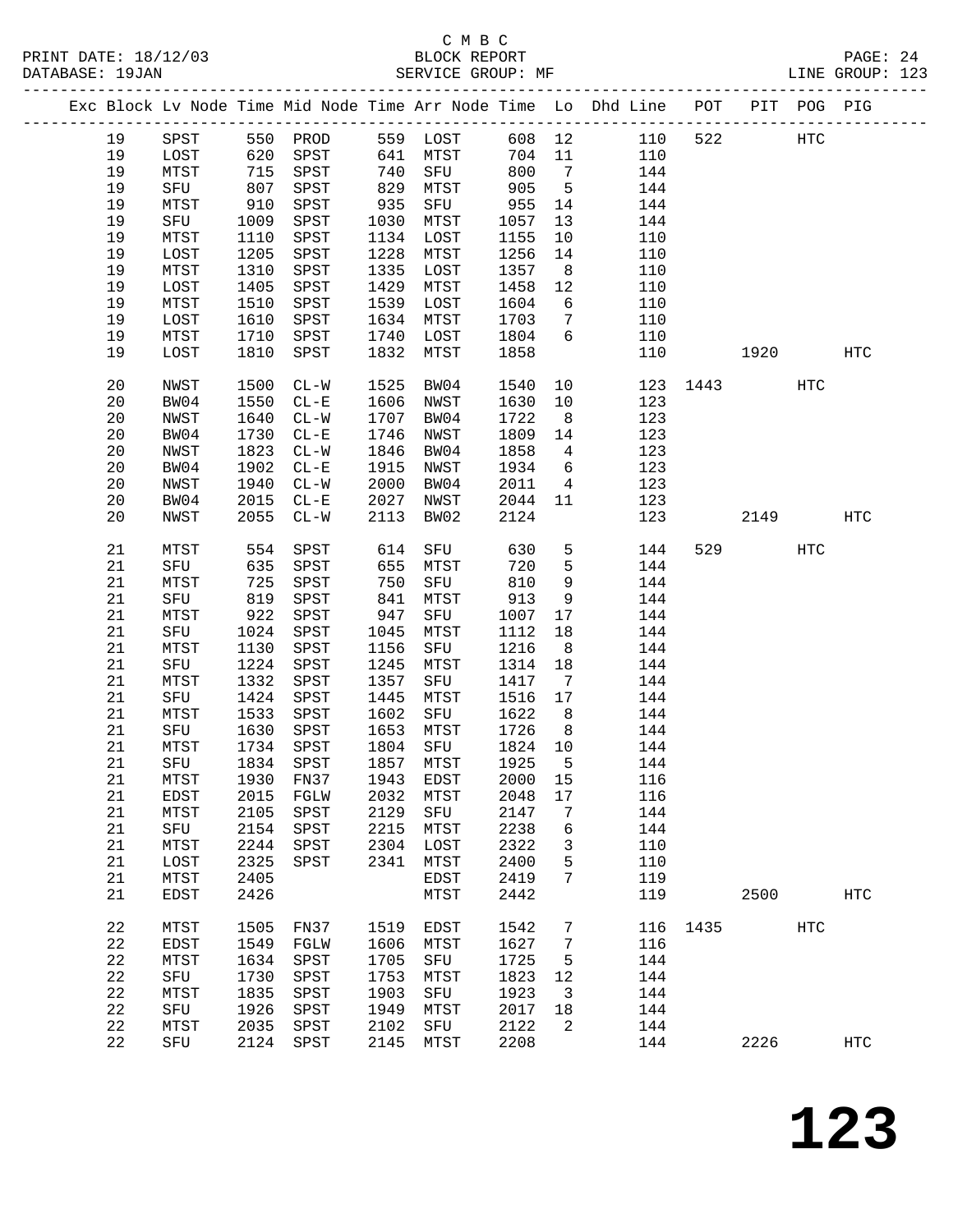|                  |         |      |      | Exc Block Lv Node Time Mid Node Time Arr Node Time Lo Dhd Line POT |      |      |         |                 |           |             |      | PIT POG PIG |                   |
|------------------|---------|------|------|--------------------------------------------------------------------|------|------|---------|-----------------|-----------|-------------|------|-------------|-------------------|
|                  | 24      | LOST |      |                                                                    |      |      |         |                 | 641 4 110 | 529         |      | HTC         |                   |
|                  | 24      | MTST |      |                                                                    |      |      | 725     | $5^{\circ}$     | 144       |             |      |             |                   |
|                  | 24      | SFU  | 730  | SPST                                                               | 751  | MTST | 823 12  |                 | 144       |             |      |             |                   |
|                  | 24      | MTST | 835  | SPST                                                               | 901  | SFU  | 921     | 9               | 144       |             |      |             |                   |
|                  | 24      | SFU  | 930  | SPST                                                               | 951  | MTST | 1019    | 11              | 144       |             |      |             |                   |
|                  | 24      | MTST | 1030 | SPST                                                               | 1055 | SFU  | 1115    | 9               | 144       |             |      |             |                   |
|                  | 24      | SFU  | 1124 | SPST                                                               | 1145 | MTST | 1214    | 17              | 144       |             |      |             |                   |
|                  | 24      | MTST | 1231 | SPST                                                               | 1257 | SFU  | 1317    | $\overline{7}$  | 144       |             |      |             |                   |
|                  | 24      | SFU  | 1324 | SPST                                                               | 1345 | MTST | 1416    | 16              | 144       |             |      |             |                   |
|                  | 24      | MTST | 1432 | SPST                                                               | 1502 | SFU  | 1522    | 8 <sup>8</sup>  | 144       |             |      |             |                   |
|                  | 24      | SFU  | 1530 | SPST                                                               | 1553 | MTST | 1626    | $\overline{4}$  | 144       |             |      |             |                   |
|                  | 24      | MTST | 1630 | SPST                                                               | 1700 | LOST | 1724    | 6               | 110       |             |      |             |                   |
|                  | 24      | LOST | 1730 | SPST                                                               | 1752 | MTST | 1818    | 12              | 110       |             |      |             |                   |
|                  | 24      | MTST | 1830 | FN37                                                               | 1844 | EDST | 1904    | 11              | 116       |             |      |             |                   |
|                  | 24      | EDST | 1915 | FGLW                                                               | 1932 | MTST | 1951    | 14              | 116       |             |      |             |                   |
|                  | 24      | MTST | 2005 | SPST                                                               | 2032 | SFU  | 2052    | $\overline{2}$  | 144       |             |      |             |                   |
|                  | 24      | SFU  | 2054 | SPST                                                               | 2116 | MTST | 2139    | 26              | 144       |             |      |             |                   |
|                  | 24      | MTST | 2205 | SPST                                                               | 2229 | SFU  | 2247    | $\overline{7}$  | 144       |             |      |             |                   |
|                  | 24      | SFU  | 2254 | SPST                                                               | 2315 | MTST | 2338    | $\overline{2}$  | 144       |             |      |             |                   |
|                  | 24      | MTST | 2340 | SPST                                                               | 2402 | SFU  | 2420    | 10              | 144       |             |      |             |                   |
|                  | 24      | SFU  | 2430 | SPST                                                               | 2450 | MTST | 2511    | 25              | 144       |             |      |             |                   |
|                  | 24      | MTST | 2536 |                                                                    |      | EDST | 2550    | 7               | 119       |             |      |             |                   |
|                  | 24      | EDST | 2557 |                                                                    |      | MTST | 2612    | 18              | 119       |             |      |             |                   |
|                  | 24      | MTST | 2630 |                                                                    |      | NWST | 2649    |                 | 112       |             | 2701 |             | <b>HTC</b>        |
| SD 25            |         | LOST | 1500 | SPST 1523                                                          |      | SPST | 1523    | 9               | 18 110    | 1429        |      | <b>HTC</b>  |                   |
| SD 25            |         | SFU  | 1550 | SPST                                                               | 1613 | MTST | 1646    | $\overline{4}$  | 144       |             |      |             |                   |
| #SD 25           |         | SFU  | 1550 | SPST                                                               | 1613 | MTST | 1646    | $4\overline{ }$ |           | 144 1505    |      | HTC         |                   |
|                  | 25      | MTST | 1650 | SPST                                                               | 1720 | LOST | 1744    | 6               | 110       |             |      |             |                   |
|                  | 25      | LOST | 1750 | ${\tt SPST}$                                                       | 1812 | MTST | 1838    | 9               | 110       |             |      |             |                   |
|                  | 25      | MTST | 1847 | SPST                                                               | 1910 | LOST | 1931    | 9               | 110       |             |      |             |                   |
|                  | 25      | LOST | 1940 | ${\tt SPST}$                                                       | 2001 | MTST | 2024    | 36              | 110       |             |      |             |                   |
|                  | 25      | MTST | 2100 | FN37                                                               | 2112 | EDST | 2129    | 16              | 116       |             |      |             |                   |
|                  | 25      | EDST | 2145 | FGLW                                                               | 2202 | MTST | 2218    | 19              | 116       |             |      |             |                   |
|                  | 25      | MTST | 2237 | SPST                                                               | 2301 | SFU  | 2319    | $5^{\circ}$     | 144       |             |      |             |                   |
|                  | 25      | SFU  | 2324 | SPST                                                               | 2344 | MTST | 2405 15 |                 | 144       |             |      |             |                   |
|                  | 25      | MTST | 2420 | SPST                                                               | 2442 | SFU  | 2500    |                 |           | 144         | 2533 |             | HTC               |
|                  |         |      |      |                                                                    |      |      |         |                 |           |             |      |             |                   |
| SD <sub>26</sub> |         | WLDL |      | 1514 BWEX                                                          |      | PEWI | 1534 21 |                 |           | 15 130 1442 |      | HTC         |                   |
|                  | $SD$ 26 |      |      | SFU 1610 SPST 1633 MTST 1706 4 144                                 |      |      |         |                 |           |             |      |             |                   |
| $#SD$ 26         |         | SFU  | 1610 | SPST                                                               | 1633 | MTST | 1706    | 4               |           | 144 1525    |      | HTC         |                   |
|                  | 26      | MTST | 1710 | SPST                                                               | 1741 | SFU  | 1801    | 6               | 144       |             |      |             |                   |
|                  | 26      | SFU  | 1807 | SPST                                                               | 1830 | MTST | 1858    | 7               | 144       |             |      |             |                   |
|                  | 26      | MTST | 1905 | SPST                                                               | 1932 | SFU  | 1952    | 2               | 144       |             |      |             |                   |
|                  | 26      | SFU  | 1954 | SPST                                                               | 2017 | MTST | 2040    | 9               | 144       |             |      |             |                   |
|                  | 26      | MTST | 2049 | SPST                                                               | 2111 | LOST | 2132    | 12              | 110       |             |      |             |                   |
|                  | 26      | LOST | 2144 | SPST                                                               | 2203 | MTST | 2224    |                 | 110       |             | 2242 |             | $_{\mathrm{HTC}}$ |
|                  | 27      | SFU  | 1650 | SPST                                                               | 1713 | MTST | 1747    | 11              |           | 144 1605    |      | <b>HTC</b>  |                   |
|                  | 27      | MTST | 1758 | SPST                                                               | 1828 | SFU  | 1848    | $6\overline{6}$ | 144       |             |      |             |                   |
|                  | 27      | SFU  | 1854 | SPST                                                               | 1917 | MTST | 1945    | 15              | 144       |             |      |             |                   |
|                  | 27      | MTST | 2000 | FN37                                                               | 2013 | EDST | 2030    | 15              | 116       |             |      |             |                   |
|                  | 27      | EDST | 2045 | FGLW                                                               | 2102 | MTST | 2118    | 12              | 116       |             |      |             |                   |
|                  | 27      | MTST | 2130 | FN37                                                               | 2142 | EDST | 2159    | 16              | 116       |             |      |             |                   |
|                  | 27      | EDST |      | 2215 FGLW                                                          | 2232 | MTST | 2248    |                 | 116       |             | 2306 |             | <b>HTC</b>        |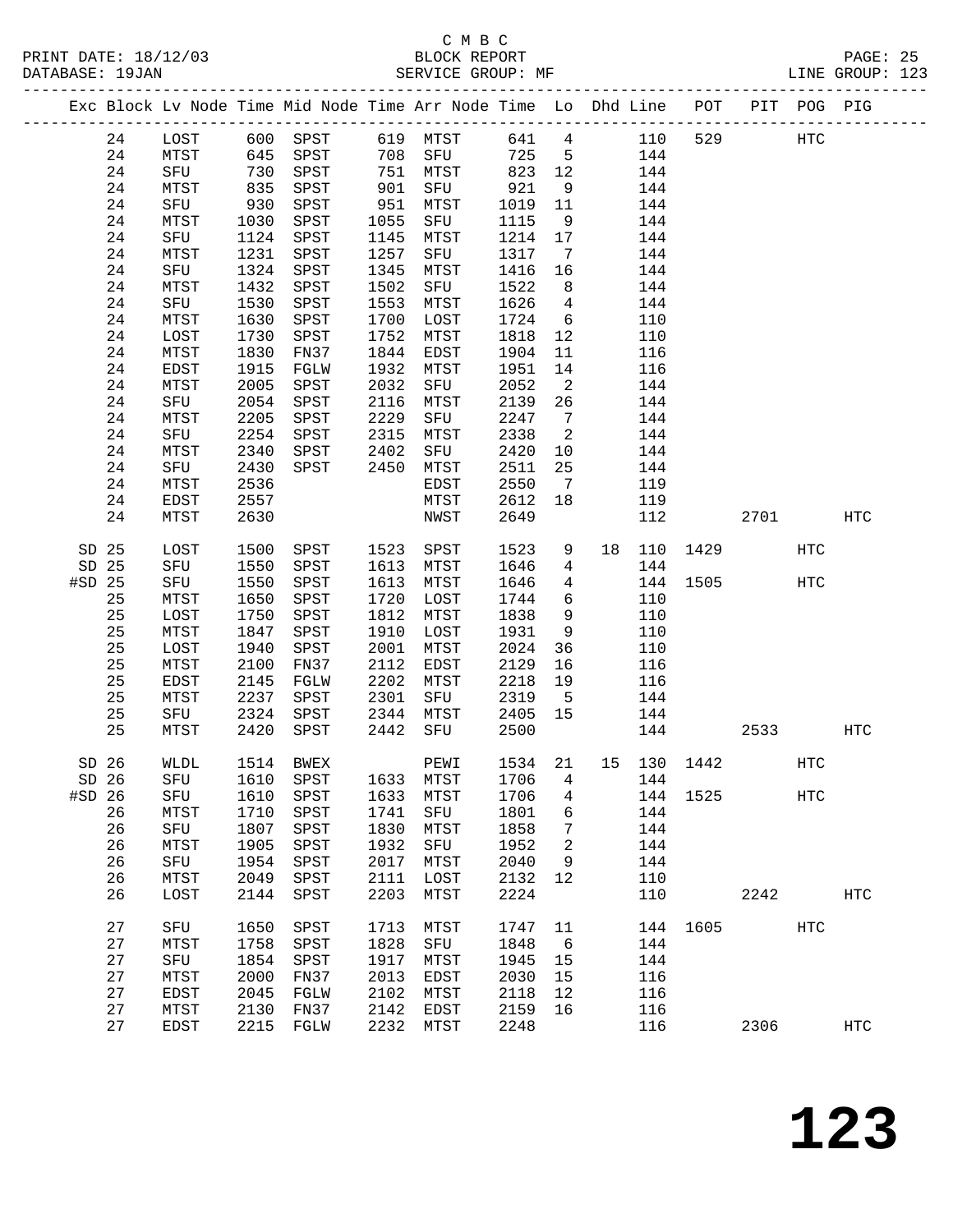|          |    |             |            | Exc Block Lv Node Time Mid Node Time Arr Node Time Lo Dhd Line POT |      |             |       |                            |    |     |          |      | PIT POG PIG       |                   |
|----------|----|-------------|------------|--------------------------------------------------------------------|------|-------------|-------|----------------------------|----|-----|----------|------|-------------------|-------------------|
|          | 28 | LOST        |            | 540 SPST                                                           |      | 559 MTST    | 621   | 9                          |    | 110 | 509      |      | $_{\mathrm{HTC}}$ |                   |
|          | 28 | MTST        |            | SPST                                                               |      | 651 SFU     | 707 4 |                            |    | 144 |          |      |                   |                   |
|          | 28 | SFU         | 630<br>711 | SPST                                                               |      | 732 MTST    | 802   | $\overline{\mathbf{3}}$    |    | 144 |          |      |                   |                   |
|          | 28 | MTST        | 805        | SPST                                                               | 833  | SFU         | 853   | 13                         |    | 144 |          |      |                   |                   |
|          | 28 | SFU         | 906        | SPST                                                               | 928  | MTST        | 956   | $\overline{4}$             |    | 144 |          |      |                   |                   |
|          | 28 | MTST        | 1000       | SPST                                                               | 1025 | SFU         | 1045  | 9                          |    | 144 |          |      |                   |                   |
|          | 28 | SFU         | 1054       | SPST                                                               | 1115 | MTST        | 1142  | 18                         |    | 144 |          |      |                   |                   |
|          | 28 | MTST        | 1200       | SPST                                                               | 1226 | SFU         | 1246  | 8 <sup>8</sup>             |    | 144 |          |      |                   |                   |
|          | 28 | SFU         | 1254       | SPST                                                               | 1315 | MTST        | 1344  | 18                         |    | 144 |          |      |                   |                   |
|          | 28 | MTST        | 1402       | SPST                                                               | 1429 | SFU         | 1449  | 11                         |    | 144 |          |      |                   |                   |
|          | 28 | SFU         | 1500       | SPST                                                               | 1522 | MTST        | 1555  | 15                         |    | 144 |          |      |                   |                   |
|          | 28 | MTST        | 1610       | SPST                                                               | 1639 | SFU         | 1659  | 11                         |    | 144 |          |      |                   |                   |
|          | 28 | SFU         | 1710       | SPST                                                               | 1733 | MTST        | 1807  |                            |    | 144 |          | 1829 |                   | HTC               |
|          | 29 | SFU         | 1510       | SPST                                                               | 1532 | MTST        | 1605  | $5^{\circ}$                |    |     | 144 1425 |      | <b>HTC</b>        |                   |
|          | 29 | MTST        | 1610       | SPST                                                               | 1640 | LOST        | 1704  | 16                         |    | 110 |          |      |                   |                   |
|          | 29 | LOST        | 1720       | 6&6W                                                               | 1749 | 22ST        | 1759  | 8 <sup>8</sup>             |    | 101 |          |      |                   |                   |
|          | 29 | 22ST        | 1807       | 6&6N                                                               | 1820 | LOST        | 1843  | $\overline{7}$             |    | 101 |          |      |                   |                   |
|          | 29 | LOST        | 1850       | HOLD                                                               | 1919 | BW02        | 1925  | $5^{\circ}$                |    | 136 |          |      |                   |                   |
|          | 29 | BW02        | 1930       | SPST                                                               | 1952 | LKST        | 2002  | 8 <sup>8</sup>             |    | 134 |          |      |                   |                   |
|          | 29 | LKST        | 2010       | SPST                                                               | 2017 | BW03        | 2037  | 13                         |    | 134 |          |      |                   |                   |
|          | 29 | BW03        | 2050       | PROD                                                               | 2111 | LOST        | 2118  | 2                          |    | 136 |          |      |                   |                   |
|          | 29 | LOST        | 2120       | HOLD                                                               | 2146 | BW02        | 2152  |                            |    | 136 |          | 2217 |                   | HTC               |
|          | 30 | PROD        | 452        | SPST                                                               | 501  | MTST        | 522   | 10                         |    | 110 |          | 419  | <b>HTC</b>        |                   |
|          | 30 | MTST        | 532        | SPST                                                               | 552  | SFU         | 608   | 7                          |    | 144 |          |      |                   |                   |
|          | 30 | SFU         | 615        | SPST                                                               | 635  | MTST        | 700   | 5                          |    | 144 |          |      |                   |                   |
|          | 30 | MTST        | 705        | SPST                                                               | 729  | SFU         | 749   | $6\overline{6}$            |    | 144 |          |      |                   |                   |
|          | 30 | SFU         | 755        | SPST                                                               | 817  | MTST        | 853   | $\overline{\phantom{a}}^2$ |    | 144 |          |      |                   |                   |
|          | 30 | MTST        | 855        | SPST                                                               | 921  | SFU         | 941   | 13                         |    | 144 |          |      |                   |                   |
|          | 30 | SFU         | 954        | SPST                                                               | 1015 | MTST        | 1043  | 17                         |    | 144 |          |      |                   |                   |
|          | 30 | MTST        | 1100       | SPST                                                               | 1126 | SFU         | 1146  | 8                          |    | 144 |          |      |                   |                   |
|          | 30 | SFU         | 1154       | SPST                                                               | 1215 | MTST        | 1244  | 17                         |    | 144 |          |      |                   |                   |
|          | 30 | MTST        | 1301       | SPST                                                               | 1325 | SFU         | 1345  | 9                          |    | 144 |          |      |                   |                   |
|          | 30 | SFU         | 1354       | SPST                                                               | 1415 | MTST        | 1446  | 15                         |    | 144 |          |      |                   |                   |
|          | 30 | MTST        | 1501       | SPST                                                               | 1532 | SFU         | 1552  | 8 <sup>8</sup>             |    | 144 |          |      |                   |                   |
|          | 30 | SFU         | 1600       | SPST                                                               | 1623 | MTST        | 1656  | 9                          |    | 144 |          |      |                   |                   |
|          | 30 | MTST        | 1705       | FN37                                                               | 1720 | EDST        | 1743  | 17                         |    | 116 |          |      |                   |                   |
|          | 30 | EDST        | 1800       | FGLW                                                               | 1817 | MTST        | 1836  |                            |    | 116 |          | 1858 |                   | HTC               |
| SD 31    |    | DLCW        | 1511       |                                                                    |      | NWST        | 1539  | 1                          |    | 123 | 1438     |      | HTC               |                   |
| SD 31    |    | NWST        | 1540       | $CL - W$                                                           | 1605 | BW04        | 1620  | 10                         |    | 123 |          |      |                   |                   |
| #SD 31   |    | NWST        | 1540       | $CL-W$                                                             | 1605 | BW04        | 1620  | 10                         |    | 123 | 1523     |      | HTC               |                   |
|          | 31 | BW04        | 1630       | $CL - E$                                                           | 1647 | NWST        | 1711  | 9                          |    | 123 |          |      |                   |                   |
|          | 31 | NWST        | 1720       | $CL-W$                                                             | 1745 | BW04        | 1758  | 12                         |    | 123 |          |      |                   |                   |
|          | 31 | BW04        | 1810       | $CL - E$                                                           | 1826 | NWST        | 1847  | 6                          |    | 123 |          |      |                   |                   |
|          | 31 | NWST        | 1853       | $CL-W$                                                             | 1916 | BW04        | 1927  | 3                          |    | 123 |          |      |                   |                   |
|          | 31 | BW04        | 1930       | $CL - E$                                                           | 1943 | <b>NWST</b> | 2002  | 8                          |    | 123 |          |      |                   |                   |
|          | 31 | NWST        | 2010       | $CL-W$                                                             | 2030 | BW04        | 2041  | 4                          |    | 123 |          |      |                   |                   |
|          | 31 | BW04        | 2045       | $CL - E$                                                           | 2057 | NWST        | 2114  |                            |    | 123 |          | 2126 |                   | $_{\mathrm{HTC}}$ |
| SD 32    |    | <b>BUMT</b> | 1513       | HOLD                                                               |      | BYLK        | 1527  | $7\phantom{.0}$            | 16 | 136 | 1435     |      | HTC               |                   |
| SD 32    |    | NWST        | 1550       | $CL - W$                                                           | 1615 | BW04        | 1630  | 10                         |    | 123 |          |      |                   |                   |
| $#SD$ 32 |    | NWST        | 1550       | $CL - W$                                                           | 1615 | BW04        | 1630  | 10                         |    | 123 | 1533     |      | HTC               |                   |
|          | 32 | BW04        | 1640       | $CL - E$                                                           | 1657 | NWST        | 1721  | 4                          |    | 123 |          |      |                   |                   |
|          | 32 | NWST        | 1725       |                                                                    |      | EDST        | 1746  | 2                          |    | 112 |          |      |                   |                   |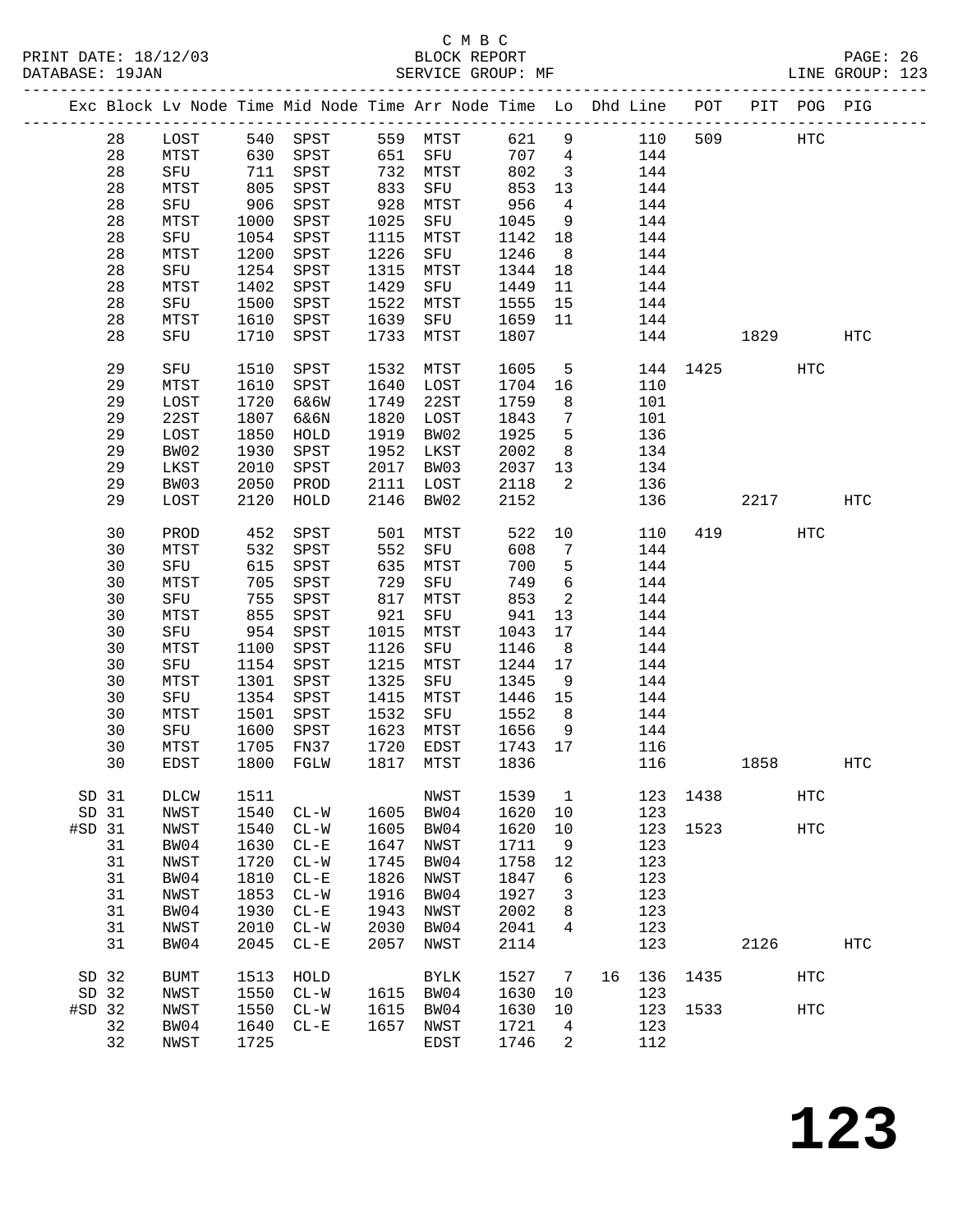#### C M B C<br>BLOCK REPORT PRINT DATE: 18/12/03 BLOCK REPORT PAGE: 27 SERVICE GROUP: MF

|  |    |             |      |          |      |      |      |                              | Exc Block Lv Node Time Mid Node Time Arr Node Time Lo Dhd Line POT PIT POG PIG<br>------------------------------------ |     |      |     |            |
|--|----|-------------|------|----------|------|------|------|------------------------------|------------------------------------------------------------------------------------------------------------------------|-----|------|-----|------------|
|  | 32 | EDST        | 1748 |          |      | NWST | 1808 | $\overline{2}$               | 112                                                                                                                    |     |      |     |            |
|  | 32 | NWST        | 1810 |          |      | EDST | 1829 |                              |                                                                                                                        | 112 | 1843 |     | <b>HTC</b> |
|  |    |             |      |          |      |      |      |                              |                                                                                                                        |     |      |     |            |
|  | 33 | KYBD        | 447  |          |      | NWST | 507  | $4\degree$                   | 112                                                                                                                    | 427 |      | HTC |            |
|  | 33 | <b>NWST</b> | 511  |          |      | EDST | 525  | $\overline{a}$               | 112                                                                                                                    |     |      |     |            |
|  | 33 | EDST        | 527  |          |      | NWST | 542  | $\mathbf{3}$                 | 112                                                                                                                    |     |      |     |            |
|  | 33 | <b>NWST</b> | 545  |          |      | EDST | 601  | $\overline{a}$               | 112                                                                                                                    |     |      |     |            |
|  | 33 | <b>EDST</b> | 603  |          |      | NWST | 618  | $\overline{a}$               | 112                                                                                                                    |     |      |     |            |
|  | 33 | NWST        | 620  |          |      | EDST | 638  | $\overline{a}$               | 112                                                                                                                    |     |      |     |            |
|  | 33 | EDST        | 640  |          |      | NWST | 655  | 10                           | 112                                                                                                                    |     |      |     |            |
|  | 33 | <b>NWST</b> | 705  |          |      | EDST | 723  | $\mathbf{2}$                 | 112                                                                                                                    |     |      |     |            |
|  | 33 | EDST        | 725  |          |      | NWST | 741  | 9                            | 112                                                                                                                    |     |      |     |            |
|  | 33 | <b>NWST</b> | 750  |          |      | EDST | 810  | 2                            | 112                                                                                                                    |     |      |     |            |
|  | 33 | EDST        | 812  |          |      | NWST | 828  | 7                            | 112                                                                                                                    |     |      |     |            |
|  | 33 | <b>NWST</b> | 835  |          |      | EDST | 853  | $\overline{2}$               | 112                                                                                                                    |     |      |     |            |
|  | 33 | EDST        | 855  |          |      | NWST | 912  | 8                            | 112                                                                                                                    |     |      |     |            |
|  | 33 | <b>NWST</b> | 920  |          |      | EDST | 937  | 2                            | 112                                                                                                                    |     |      |     |            |
|  | 33 | EDST        | 939  |          |      | NWST | 956  | 12                           | 112                                                                                                                    |     |      |     |            |
|  | 33 | <b>NWST</b> | 1008 | $CL - W$ | 1028 | BW04 | 1040 | 8                            | 123                                                                                                                    |     |      |     |            |
|  | 33 | BW04        | 1048 | $CL - E$ | 1101 | NWST | 1121 | 17                           | 123                                                                                                                    |     |      |     |            |
|  | 33 | NWST        | 1138 | $CL-W$   | 1200 | BW04 | 1212 | 6                            | 123                                                                                                                    |     |      |     |            |
|  | 33 | BW04        | 1218 | $CL - E$ | 1230 | NWST | 1250 | 18                           | 123                                                                                                                    |     |      |     |            |
|  | 33 | NWST        | 1308 | $CL-W$   | 1329 | BW04 | 1342 | $6\overline{6}$              | 123                                                                                                                    |     |      |     |            |
|  | 33 | BW04        | 1348 | $CL - E$ | 1403 | NWST | 1425 | 13                           | 123                                                                                                                    |     |      |     |            |
|  | 33 | <b>NWST</b> | 1438 | $CL-W$   | 1501 | BW04 | 1515 | 18                           | 123                                                                                                                    |     |      |     |            |
|  | 33 | BW04        | 1533 | $CL - E$ | 1549 | NWST | 1613 | $7\phantom{.0}\phantom{.0}7$ | 123                                                                                                                    |     |      |     |            |
|  | 33 | <b>NWST</b> | 1620 | $CL-W$   | 1645 | BW04 | 1700 | 10                           | 123                                                                                                                    |     |      |     |            |
|  | 33 | BW04        | 1710 | $CL-E$   | 1728 | NWST | 1752 | 18                           | 123                                                                                                                    |     |      |     |            |
|  | 33 | <b>NWST</b> | 1810 | $CL-W$   | 1833 | BW03 | 1845 | 5                            | 123                                                                                                                    |     |      |     |            |
|  | 33 | BW03        | 1850 | PROD     | 1914 | LOST | 1922 | 8                            | 136                                                                                                                    |     |      |     |            |
|  | 33 | LOST        | 1930 | 6&6W     | 1950 | 22ST | 1958 | 5                            | 101                                                                                                                    |     |      |     |            |
|  | 33 | 22ST        | 2003 | 6&6N     | 2013 | LOST | 2036 | 14                           | 101                                                                                                                    |     |      |     |            |
|  | 33 | LOST        | 2050 | HOLD     | 2116 | BW02 | 2122 | 8                            | 136                                                                                                                    |     |      |     |            |
|  | 33 | BW02        | 2130 | SPST     | 2152 | LKST | 2201 | 9                            | 134                                                                                                                    |     |      |     |            |
|  | 33 | LKST        | 2210 | SPST     | 2217 | BW03 | 2236 | 14                           | 134                                                                                                                    |     |      |     |            |
|  | 33 | BW03        | 2250 | PROD     | 2311 | LOST | 2318 |                              | 136                                                                                                                    |     | 2342 |     | <b>HTC</b> |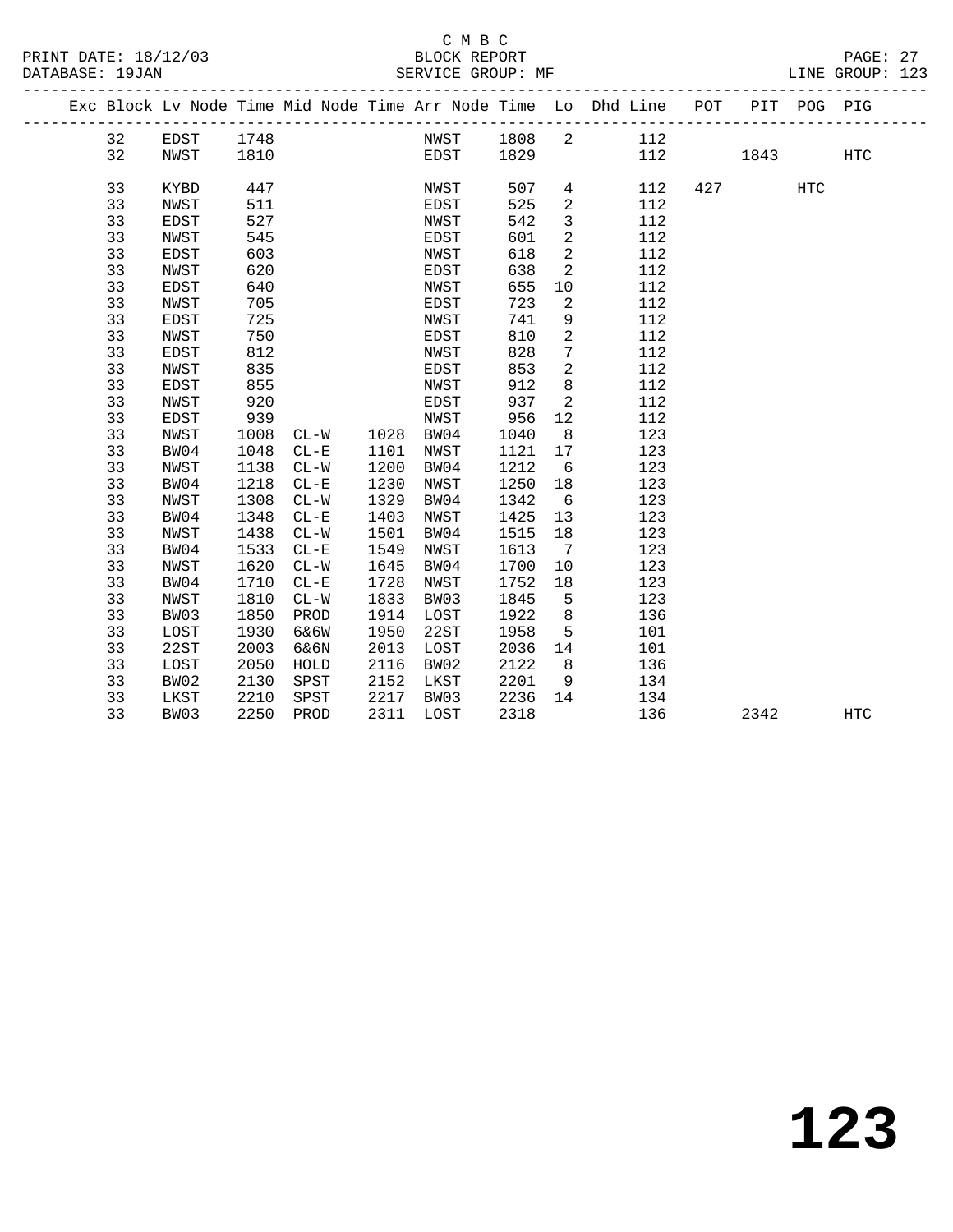|  |    |      |      | Exc Block Lv Node Time Mid Node Time Arr Node Time Lo Dhd Line POT |           |      |         |                 |     |     |      | PIT POG PIG |     |
|--|----|------|------|--------------------------------------------------------------------|-----------|------|---------|-----------------|-----|-----|------|-------------|-----|
|  | 34 | CW12 |      | 530 CL-W                                                           | 538 BW04  |      | 550     | $\overline{1}$  | 123 | 518 |      | HTC         |     |
|  | 34 | BW04 | 551  | $CL - E$                                                           | 600       | NWST | 615 14  |                 | 123 |     |      |             |     |
|  | 34 | NWST | 629  | $CL-W$                                                             | 646       | BW04 | 658     | $6\overline{6}$ | 123 |     |      |             |     |
|  | 34 | BW04 | 704  | $CL - E$                                                           | 716       | NWST | 733     | $6\overline{6}$ | 123 |     |      |             |     |
|  | 34 | NWST | 739  | $CL-W$                                                             | 800       | BW04 | 815     | 13              | 123 |     |      |             |     |
|  | 34 | BW04 | 828  | $CL - E$                                                           | 841       | NWST | 902     | 8               | 123 |     |      |             |     |
|  | 34 | NWST | 910  | 6&6N                                                               | 919       | EDST | 937     | $4\overline{4}$ | 106 |     |      |             |     |
|  | 34 | EDST | 941  | 6&6S                                                               | 956       | NWST | 1004    | 14              | 106 |     |      |             |     |
|  | 34 | NWST | 1018 | 6&6N                                                               | 1028      | EDST | 1045    | $\overline{4}$  | 106 |     |      |             |     |
|  | 34 | EDST | 1049 | 6&6S                                                               | 1104      | NWST | 1112    | 16              | 106 |     |      |             |     |
|  | 34 | NWST | 1128 | 6&6N                                                               | 1138      | EDST | 1155    | $\overline{4}$  | 106 |     |      |             |     |
|  | 34 | EDST | 1159 | 6&6S                                                               | 1215      | NWST | 1223    | 15              | 106 |     |      |             |     |
|  | 34 | NWST | 1238 | 6&6N                                                               | 1248      | EDST | 1305    | $\overline{4}$  | 106 |     |      |             |     |
|  | 34 | EDST | 1309 | 6&6S                                                               | 1325      | NWST | 1333    | 15              | 106 |     |      |             |     |
|  | 34 | NWST | 1348 | 6&6N                                                               | 1358      | EDST | 1415    | $\overline{4}$  | 106 |     |      |             |     |
|  | 34 | EDST | 1419 | 6&6S                                                               | 1438      | NWST | 1446    | 13              | 106 |     |      |             |     |
|  | 34 | NWST | 1459 | 6&6N                                                               | 1509      | EDST | 1529    | $\overline{4}$  | 106 |     |      |             |     |
|  | 34 | EDST | 1533 | 6&6S                                                               | 1553      | NWST | 1601    | 9               | 106 |     |      |             |     |
|  | 34 | NWST | 1610 | 6&6N                                                               | 1623      | EDST | 1641    | 4               | 106 |     |      |             |     |
|  | 34 | EDST | 1645 | 6&6S                                                               | 1705      | NWST | 1713    | 11              | 106 |     |      |             |     |
|  | 34 | NWST | 1724 | 6&6N                                                               | 1737      | EDST | 1755    | 4               | 106 |     |      |             |     |
|  | 34 | EDST | 1759 | 6&6S                                                               | 1817      | NWST | 1825    | 9               | 106 |     |      |             |     |
|  | 34 | NWST | 1834 | 6&6N                                                               | 1843      | EDST | 1859    | $\overline{4}$  | 106 |     |      |             |     |
|  | 34 | EDST | 1903 | 6&6S                                                               | 1918      | NWST | 1926    | 8               | 106 |     |      |             |     |
|  | 34 | NWST | 1934 | 6&6N                                                               | 1943      | EDST | 1957    | $\overline{a}$  | 106 |     |      |             |     |
|  | 34 | EDST | 1959 | 6&6S                                                               | 2014      | NWST | 2022    | 12              | 106 |     |      |             |     |
|  | 34 | NWST | 2034 | 6&6N                                                               | 2042      | EDST | 2056    | $\overline{2}$  | 106 |     |      |             |     |
|  | 34 | EDST | 2058 | 6&6S                                                               | 2113      | NWST | 2120    | 14              | 106 |     |      |             |     |
|  | 34 | NWST | 2134 | 6&6N                                                               | 2142      | EDST | 2156    | $\overline{a}$  | 106 |     |      |             |     |
|  | 34 | EDST | 2158 | 6&6S                                                               | 2212      | NWST | 2218    |                 | 106 |     | 2230 |             | HTC |
|  | 36 | NWST | 607  | $CL-W$                                                             | 623       | BW04 | 633     | 7               | 123 | 552 |      | <b>HTC</b>  |     |
|  | 36 | BW04 | 640  | $CL - E$                                                           | 652       | NWST | 709     | 10              | 123 |     |      |             |     |
|  | 36 | NWST | 719  | $CL-W$                                                             | 740       | BW04 | 755     | 8               | 123 |     |      |             |     |
|  | 36 | BW04 | 803  | $CL - E$                                                           | 816       | NWST | 837     | 8 <sup>8</sup>  | 123 |     |      |             |     |
|  | 36 | NWST | 845  | $CL-W$                                                             | 907       | BW04 | 921     | 12              | 123 |     |      |             |     |
|  | 36 | BW04 | 933  | $CL - E$                                                           | 946       | NWST | 1006    | 17              | 123 |     |      |             |     |
|  | 36 | NWST | 1023 | $CL - W$                                                           | 1043      | BW04 | 1055    | 8 <sup>8</sup>  | 123 |     |      |             |     |
|  | 36 | BW04 | 1103 | $CL - E$                                                           | 1116 NWST |      | 1136 17 |                 | 123 |     |      |             |     |
|  | 36 | NWST |      | 1153 CL-W 1215 BW04 1227 6                                         |           |      |         |                 | 123 |     |      |             |     |
|  | 36 | BW04 | 1233 | $CL - E$                                                           | 1245      | NWST | 1305    | 18              | 123 |     |      |             |     |
|  | 36 | NWST | 1323 | $CL - W$                                                           | 1344      | BW04 | 1357    | 6               | 123 |     |      |             |     |
|  | 36 | BW04 | 1403 | $CL - E$                                                           | 1418      | NWST | 1441    | 9               | 123 |     |      |             |     |
|  | 36 | NWST | 1450 | $CL-W$                                                             | 1513      | BW04 | 1527    | 13              | 123 |     |      |             |     |
|  | 36 | BW04 | 1540 | $CL-E$                                                             | 1556      | NWST | 1620    | 10              | 123 |     |      |             |     |
|  | 36 | NWST | 1630 | $CL-W$                                                             | 1657      | BW04 | 1712    | 8               | 123 |     |      |             |     |
|  | 36 | BW04 | 1720 | $CL - E$                                                           | 1737      | NWST | 1800    |                 | 123 |     | 1814 |             | HTC |
|  | 37 | NWST | 659  | $CL - W$                                                           | 718       | BW04 | 732     | 8               | 123 | 644 |      | HTC         |     |
|  | 37 | BW04 | 740  | $CL - E$                                                           | 753       | NWST | 814     | 7               | 123 |     |      |             |     |
|  | 37 | NWST | 821  | $CL - W$                                                           | 845       | BW04 | 859     |                 | 123 |     | 931  |             | HTC |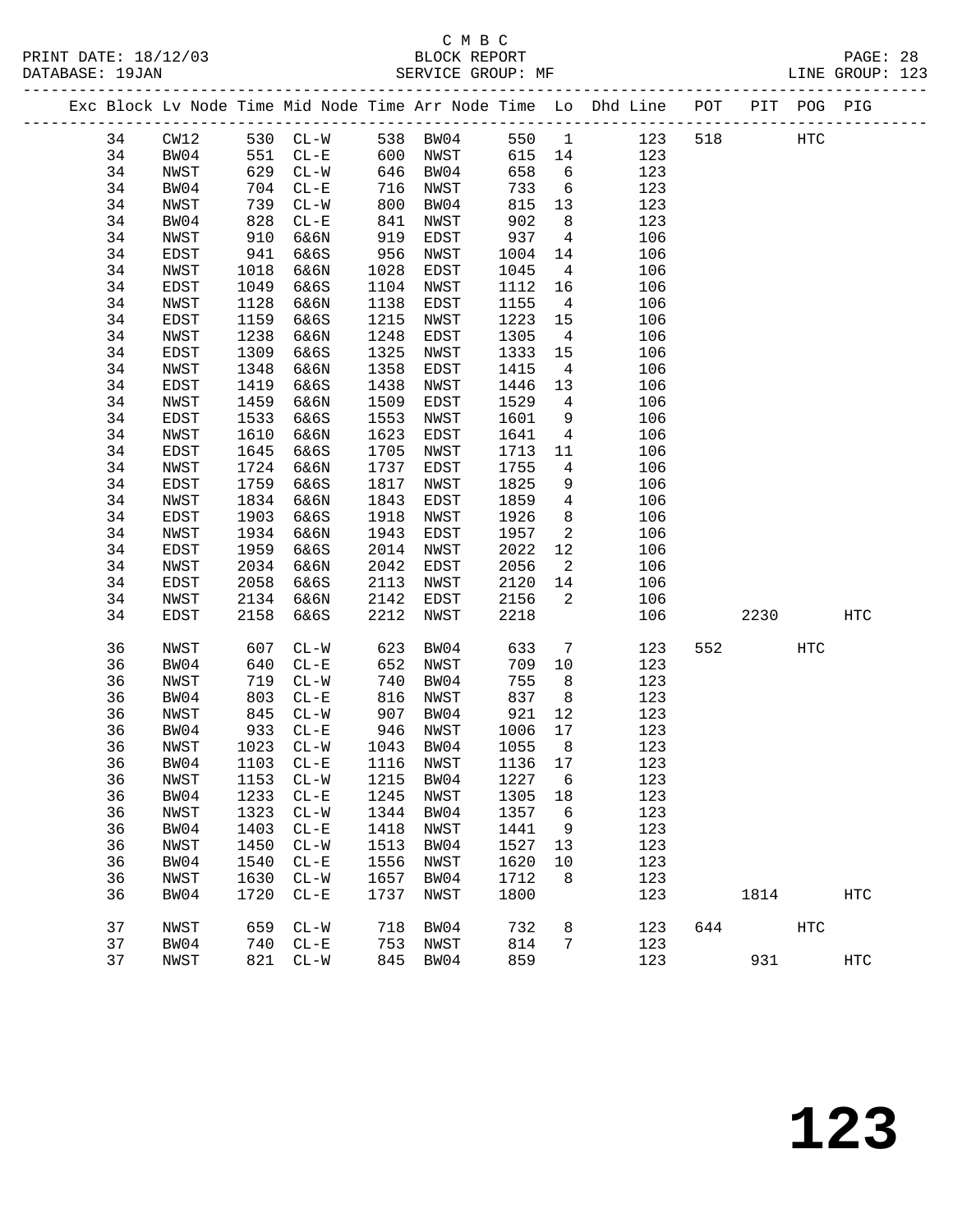|  |    |      |      |          |      |      |        |                 | Exc Block Lv Node Time Mid Node Time Arr Node Time Lo Dhd Line POT |     |      | PIT POG PIG |            |  |
|--|----|------|------|----------|------|------|--------|-----------------|--------------------------------------------------------------------|-----|------|-------------|------------|--|
|  | 38 | BW04 |      | 538 CL-E | 547  | NWST | 602 17 |                 | 123                                                                | 503 |      | <b>HTC</b>  |            |  |
|  | 38 | NWST | 619  | $CL-W$   | 636  | BW04 | 648    | $\overline{4}$  | 123                                                                |     |      |             |            |  |
|  | 38 | BW04 | 652  | $CL-E$   | 704  | NWST | 721    | 8 <sup>8</sup>  | 123                                                                |     |      |             |            |  |
|  | 38 | NWST | 729  | $CL-W$   | 750  | BW04 | 805    | 11              | 123                                                                |     |      |             |            |  |
|  | 38 | BW04 | 816  | $CL - E$ | 829  | NWST | 850    | 15              | 123                                                                |     |      |             |            |  |
|  | 38 | NWST | 905  |          |      | EDST | 923    | 2               | 112                                                                |     |      |             |            |  |
|  | 38 | EDST | 925  |          |      | NWST | 942    | 11              | 112                                                                |     |      |             |            |  |
|  | 38 | NWST | 953  | $CL - W$ | 1013 | BW04 | 1025   | 8               | 123                                                                |     |      |             |            |  |
|  | 38 | BW04 | 1033 | $CL - E$ | 1046 | NWST | 1106   | 17              | 123                                                                |     |      |             |            |  |
|  | 38 | NWST | 1123 | $CL-W$   | 1145 | BW04 | 1157   | $6\overline{6}$ | 123                                                                |     |      |             |            |  |
|  | 38 | BW04 | 1203 | $CL - E$ | 1215 | NWST | 1235   | 18              | 123                                                                |     |      |             |            |  |
|  | 38 | NWST | 1253 | $CL-W$   | 1314 | BW04 | 1327   | 6               | 123                                                                |     |      |             |            |  |
|  | 38 | BW04 | 1333 | $CL-E$   | 1348 | NWST | 1410   | 13              | 123                                                                |     |      |             |            |  |
|  | 38 | NWST | 1423 | $CL-W$   | 1444 | BW04 | 1457   | 6               | 123                                                                |     |      |             |            |  |
|  | 38 | BW04 | 1503 | $CL - E$ | 1519 | NWST | 1543   | 17              | 123                                                                |     |      |             |            |  |
|  | 38 | NWST | 1600 | $CL-W$   | 1625 | BW04 | 1640   | 10              | 123                                                                |     |      |             |            |  |
|  | 38 | BW04 | 1650 | $CL - E$ | 1708 | NWST | 1732   | 10              | 123                                                                |     |      |             |            |  |
|  | 38 | NWST | 1742 | $CL-W$   | 1806 | BW04 | 1818   | 12              | 123                                                                |     |      |             |            |  |
|  | 38 | BW04 | 1830 | $CL - E$ | 1843 | NWST | 1902   | 5               | 123                                                                |     |      |             |            |  |
|  | 38 | NWST | 1907 | $CL-W$   | 1930 | BW04 | 1941   | $4\overline{ }$ | 123                                                                |     |      |             |            |  |
|  | 38 | BW04 | 1945 | $CL-E$   | 1958 | NWST | 2017   | 8               | 123                                                                |     |      |             |            |  |
|  | 38 | NWST | 2025 | $CL-W$   | 2045 | BW04 | 2056   | $\overline{4}$  | 123                                                                |     |      |             |            |  |
|  | 38 | BW04 | 2100 | $CL - E$ | 2111 | NWST | 2127   | 15              | 123                                                                |     |      |             |            |  |
|  | 38 | NWST | 2142 | $CL - W$ | 2202 | BW04 | 2213   | $\mathbf{1}$    | 123                                                                |     |      |             |            |  |
|  | 38 | BW04 | 2214 | $CL - E$ | 2224 | NWST | 2239   | 7               | 123                                                                |     |      |             |            |  |
|  | 38 | NWST | 2246 | $CL - W$ | 2303 | BW04 | 2313   | 5               | 123                                                                |     |      |             |            |  |
|  | 38 | BW04 | 2318 | $CL - E$ | 2328 | NWST | 2343   | 7               | 123                                                                |     |      |             |            |  |
|  | 38 | NWST | 2350 | $CL-W$   | 2407 | BW04 | 2415   | 7               | 123                                                                |     |      |             |            |  |
|  | 38 | BW04 | 2422 | $CL-E$   | 2432 | NWST | 2447   | 7               | 123                                                                |     |      |             |            |  |
|  | 38 | NWST | 2454 | $CL-W$   | 2511 | BW04 | 2519   | 7               | 123                                                                |     |      |             |            |  |
|  | 38 | BW04 | 2526 | $CL - E$ | 2536 | NWST | 2551   | 7               | 123                                                                |     |      |             |            |  |
|  | 38 | NWST | 2558 | $CL-W$   | 2612 | BW04 | 2620   |                 | 123                                                                |     | 2645 |             | <b>HTC</b> |  |
|  |    |      |      |          |      |      |        |                 |                                                                    |     |      |             |            |  |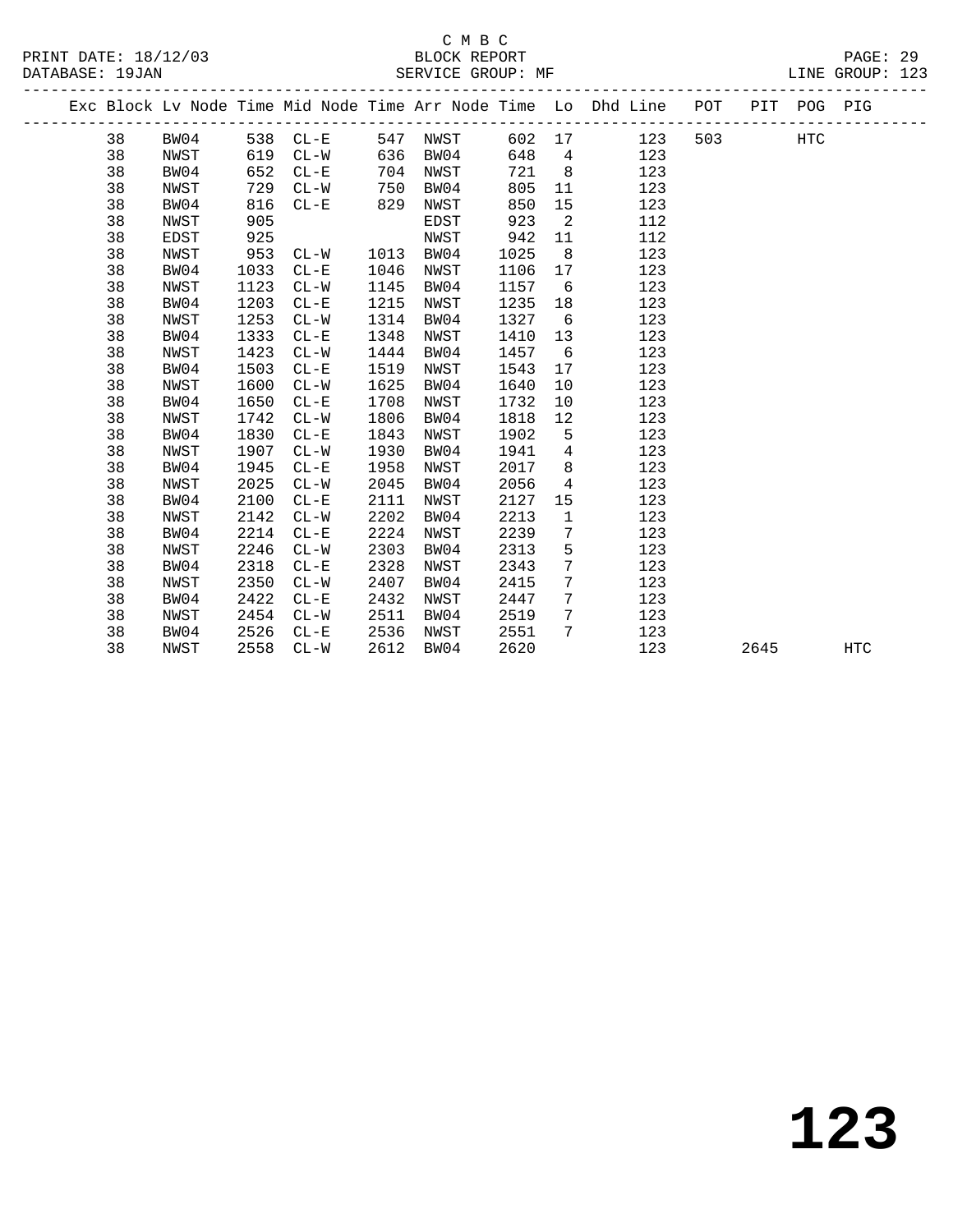|  |          | Exc Block Lv Node Time Mid Node Time Arr Node Time Lo Dhd Line |              |                                        |              |              |              |                   |            | POT |      | PIT POG PIG |                   |
|--|----------|----------------------------------------------------------------|--------------|----------------------------------------|--------------|--------------|--------------|-------------------|------------|-----|------|-------------|-------------------|
|  | 39       | BW04                                                           |              | 502 CL-E                               |              | 511 NWST     | 526          | $6\overline{6}$   | 123        | 427 |      | HTC         |                   |
|  | 39       | NWST                                                           | 532          | $CL-W$                                 | 547          | BW04         | 557          | 6                 | 123        |     |      |             |                   |
|  | 39       | BW04                                                           | 603          | $CL - E$                               | 613          | NWST         | 630          | 9                 | 123        |     |      |             |                   |
|  | 39       | NWST                                                           | 639          | $CL-W$                                 | 656          | BW04         | 710          | $\epsilon$        | 123        |     |      |             |                   |
|  | 39       | BW04                                                           | 716          | $CL - E$                               | 729          | NWST         | 750          | 9                 | 123        |     |      |             |                   |
|  | 39       | NWST                                                           | 759          | $CL - W$                               | 821          | BW04         | 836          | 16                | 123        |     |      |             |                   |
|  | 39       | BW04                                                           | 852          | $CL-E$                                 | 905          | NWST         | 926          | 12                | 123        |     |      |             |                   |
|  | 39       | NWST                                                           | 938          | $CL - W$                               | 958          | BW04         | 1010         | 8                 | 123        |     |      |             |                   |
|  | 39       | BW04                                                           | 1018         | $CL - E$                               | 1031         | NWST         | 1051         | 17                | 123        |     |      |             |                   |
|  | 39       | NWST                                                           | 1108         | $CL - W$                               | 1128         | BW04         | 1140         | 8 <sup>8</sup>    | 123        |     |      |             |                   |
|  | 39       | BW04                                                           | 1148         | $CL - E$                               | 1200         | NWST         | 1220         | 18                | 123        |     |      |             |                   |
|  | 39       | NWST                                                           | 1238         | $CL - W$                               | 1259         | BW04         | 1312         | $6\overline{6}$   | 123        |     |      |             |                   |
|  | 39       | BW04                                                           | 1318         | $CL - E$                               | 1333         | NWST         | 1355         | 13                | 123        |     |      |             |                   |
|  | 39       | NWST                                                           | 1408         | $CL-W$                                 | 1429         | BW04         | 1442         | 6                 | 123        |     |      |             |                   |
|  | 39       | BW04                                                           | 1448         | $\rm CL-E$                             | 1504         | NWST         | 1528         | 2                 | 123        |     |      |             |                   |
|  | 39       | NWST                                                           | 1530         | $CL-W$                                 | 1555         | BW04         | 1610         | 10                | 123        |     |      |             |                   |
|  | 39       | BW04                                                           | 1620         | $\rm CL-E$                             | 1637         | NWST         | 1701         | 9                 | 123        |     |      |             |                   |
|  | 39       | NWST                                                           | 1710         | $CL-W$                                 | 1737         | BW04         | 1752         | 8                 | 123        |     |      |             |                   |
|  | 39       | BW04                                                           | 1800         | $\rm CL-E$                             | 1816         | NWST         | 1837         | $\overline{4}$    | 123        |     |      |             |                   |
|  | 39       | NWST                                                           | 1841         | $CL-W$                                 | 1904         | BW04         | 1915         | $\mathbf{3}$<br>5 | 123        |     |      |             |                   |
|  | 39<br>39 | BW04                                                           | 1918<br>1955 | $\rm CL-E$<br>$\mathtt{CL-}\mathtt{W}$ | 1931<br>2015 | NWST         | 1950<br>2026 | $\overline{4}$    | 123<br>123 |     |      |             |                   |
|  | 39       | NWST<br>BW04                                                   | 2030         | $\rm CL-E$                             | 2042         | BW04<br>NWST | 2059         | 11                | 123        |     |      |             |                   |
|  | 39       | NWST                                                           | 2110         | $CL-W$                                 | 2130         | BW04         | 2141         | $\mathbf{1}$      | 123        |     |      |             |                   |
|  | 39       | BW04                                                           | 2142         | $CL - E$                               | 2153         | NWST         | 2209         | 5                 | 123        |     |      |             |                   |
|  | 39       | NWST                                                           | 2214         | $CL-W$                                 | 2234         | BW04         | 2245         | $\mathbf{1}$      | 123        |     |      |             |                   |
|  | 39       | BW04                                                           | 2246         | $CL - E$                               | 2256         | NWST         | 2311         | $7\phantom{.0}$   | 123        |     |      |             |                   |
|  | 39       | NWST                                                           | 2318         | $CL - W$                               | 2335         | BW04         | 2343         | $7\phantom{.0}$   | 123        |     |      |             |                   |
|  | 39       | BW04                                                           | 2350         | $CL - E$                               | 2400         | NWST         | 2415         | $7\phantom{.0}$   | 123        |     |      |             |                   |
|  | 39       | NWST                                                           | 2422         | $CL-W$                                 | 2439         | BW04         | 2447         | 7                 | 123        |     |      |             |                   |
|  | 39       | BW04                                                           | 2454         | $CL-E$                                 | 2504         | NWST         | 2519         | 7                 | 123        |     |      |             |                   |
|  | 39       | NWST                                                           | 2526         | $CL-W$                                 | 2540         | BW04         | 2548         |                   | 123        |     | 2613 |             | HTC               |
|  | 42       | NWST                                                           | 605          |                                        |              | EDST         | 621          | $\overline{a}$    | 112        | 550 |      | HTC         |                   |
|  | 42       | EDST                                                           | 623          |                                        |              | NWST         | 638          | 12                | 112        |     |      |             |                   |
|  | 42       | NWST                                                           | 650          |                                        |              | EDST         | 708          | 2                 | 112        |     |      |             |                   |
|  | 42       | EDST                                                           | 710          |                                        |              | NWST         | 725          | 10                | 112        |     |      |             |                   |
|  | 42       | NWST                                                           | 735          |                                        |              | EDST         | 755          | 2                 | 112        |     |      |             |                   |
|  | 42       | <b>EDST</b>                                                    | 757          |                                        |              | NWST         | 813          | 7                 | 112        |     |      |             |                   |
|  | 42       | NWST                                                           | 820          |                                        |              | EDST         | 840          | $\overline{a}$    | 112        |     |      |             |                   |
|  | 42       | EDST                                                           | 842          |                                        |              | NWST         | 859<br>942   | 11                | 112        |     |      |             |                   |
|  | 42<br>42 | NWST                                                           | 910<br>948   | $CL-W$<br>$CL-E$                       | 930<br>1001  | BW04         | 1021         | 6                 | 123<br>123 |     |      |             |                   |
|  | 42       | BW04<br>NWST                                                   | 1038         | $CL - W$                               | 1058         | NWST<br>BW04 | 1110         | 17<br>8           | 123        |     |      |             |                   |
|  | 42       | BW04                                                           | 1118         | $CL - E$                               | 1131         | NWST         | 1151         | 17                | 123        |     |      |             |                   |
|  | 42       | NWST                                                           | 1208         | $CL-W$                                 | 1229         | BW04         | 1242         | 6                 | 123        |     |      |             |                   |
|  | 42       | BW04                                                           | 1248         | $CL-E$                                 | 1302         | NWST         | 1322         | 16                | 123        |     |      |             |                   |
|  | 42       | NWST                                                           | 1338         | $CL-W$                                 | 1359         | BW04         | 1412         | 6                 | 123        |     |      |             |                   |
|  | 42       | BW04                                                           | 1418         | $CL-E$                                 | 1433         | NWST         | 1456         | 14                | 123        |     |      |             |                   |
|  | 42       | NWST                                                           | 1510         | $CL-W$                                 | 1535         | BW04         | 1550         | 10                | 123        |     |      |             |                   |
|  | 42       | BW04                                                           | 1600         | $CL - E$                               | 1617         | NWST         | 1641         | 9                 | 123        |     |      |             |                   |
|  | 42       | NWST                                                           | 1650         | $CL-W$                                 | 1717         | BW04         | 1732         | 8                 | 123        |     |      |             |                   |
|  | 42       | BW04                                                           | 1740         | $CL-E$                                 | 1756         | NWST         | 1819         |                   | 123        |     | 1833 |             | $_{\mathrm{HTC}}$ |
|  |          |                                                                |              |                                        |              |              |              |                   |            |     |      |             |                   |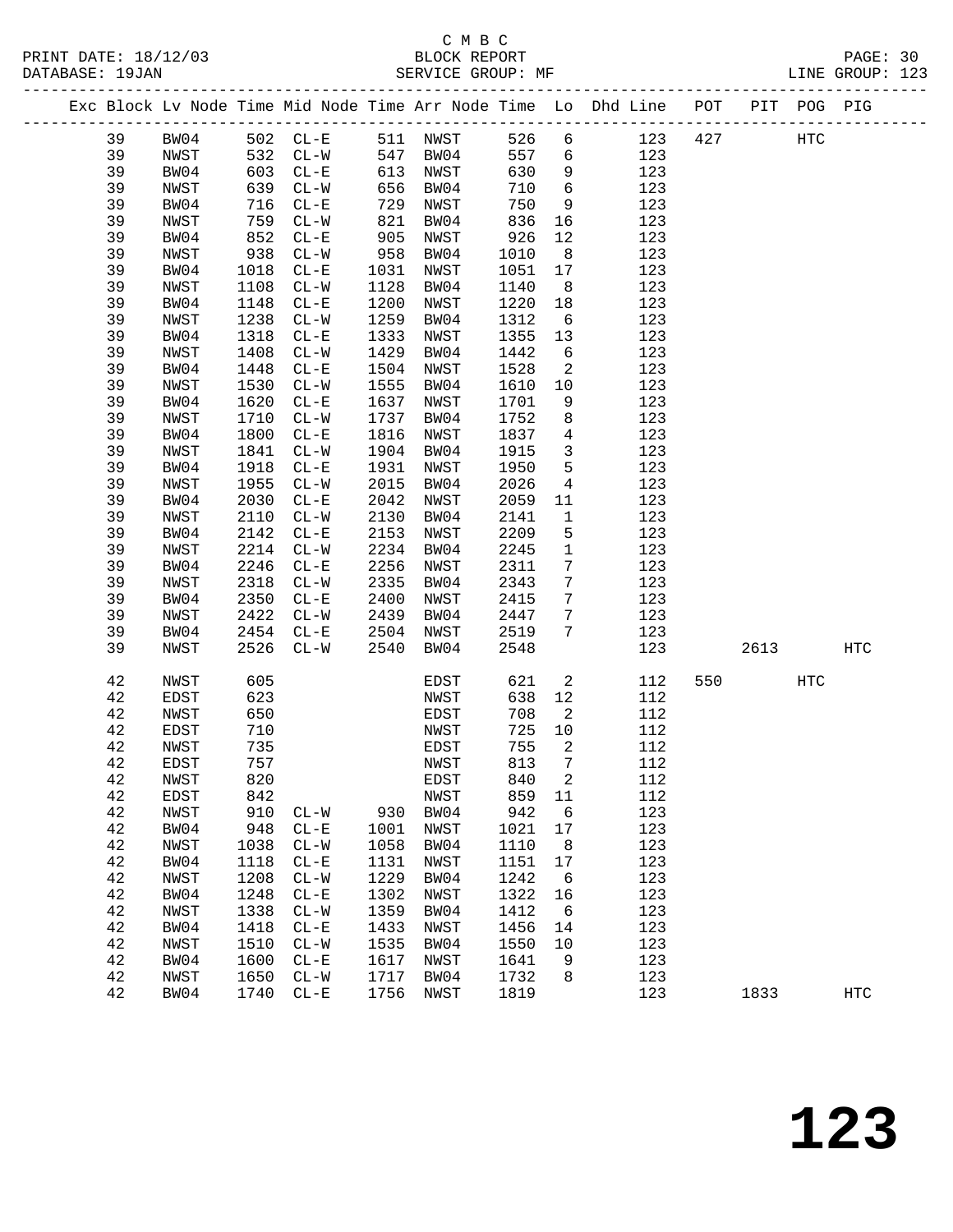| Exc Block Lv Node Time Mid Node Time Arr Node Time Lo Dhd Line POT<br>PIT POG PIG<br>44<br>749 CL-W<br>826 14<br>123<br>732<br>NWST<br>811 BW04<br>$\begin{array}{c} \n \stackrel{1}{\cancel{0}} \\ \n 840 \\ \n 33\n \end{array}$<br>$853$ $\begin{array}{c}\n\text{NWST} \\ \text{S1} \\ \text{S2} \\ \text{S3}\n\end{array}$<br>44<br>914<br>9<br>BW04<br>$CL - E$<br>123<br>943 BW04<br>1016 NWST<br>44<br>NWST<br>$923$ $CL-W$<br>955<br>8 <sup>8</sup><br>123<br>44<br>$CL - E$<br>BW04<br>1003<br>1036<br>17<br>123<br>44<br>NWST<br>1053<br>$CL-W$<br>1113 BW04<br>1125<br>8 <sup>8</sup><br>123<br>44<br>BW04<br>1133<br>$CL - E$<br>1145 NWST<br>1205<br>18<br>123<br>44<br>NWST<br>1223<br>$CL-W$<br>1244 BW04<br>1257<br>123<br>$6\overline{6}$<br>44<br>BW04<br>1303<br>$CL - E$<br>1318 NWST<br>1340<br>123<br>13<br>1414 BW04<br>44<br>1353<br>$CL-W$<br>1427<br>$6\overline{6}$<br>123<br>NWST<br>44<br>BW04<br>1433<br>$CL-E$<br>1449<br>NWST<br>1513<br>$\overline{7}$<br>123<br>1520<br>$CL-W$<br>1545 BW04<br>1600<br>123<br>44<br>NWST<br>10<br>1610<br>123<br>44<br>BW04<br>$CL - E$<br>1627<br>NWST<br>1651<br>9<br>44<br>1700<br>$CL-W$<br>1727<br>1742<br>8<br>123<br>NWST<br>BW04<br>BW04<br>1750<br>$CL-E$<br>1806<br>1829<br>123<br>44<br>NWST<br>1843<br>45<br>EDST<br>754<br>FGLW<br>813<br>MTST<br>833<br>$\overline{a}$<br>116<br>734<br>849<br>909<br>45<br>MTST<br>835<br>FN37<br>EDST<br>$4\overline{ }$<br>116<br>45<br>EDST<br>913<br>FGLW<br>930<br>MTST<br>949<br>116<br>11<br>45<br>MTST<br>1000<br>FN37<br>1014<br>1033<br>116<br>EDST<br>6<br>45<br>1039<br>1056<br>15<br>EDST<br>FGLW<br>MTST<br>1115<br>116<br>45<br>MTST<br>1130<br>FN37<br>1143<br>1201<br>EDST<br>8 <sup>8</sup><br>116<br>45<br>1209<br>1226<br>15<br>EDST<br>FGLW<br>1245<br>116<br>MTST<br>45<br>1313<br>MTST<br>1300<br>FN37<br>1331<br>116<br>EDST<br>8<br>45<br>1356<br>12<br>EDST<br>1339<br>FGLW<br>MTST<br>1415<br>116<br>45<br>1427<br>1440<br>MTST<br>FN37<br>1500<br>$\overline{7}$<br>116<br>EDST<br>45<br>1507<br>FGLW<br>1524<br>1545<br>$5^{\circ}$<br>116<br>EDST<br>MTST<br>45<br>MTST<br>1550<br>FN37<br>1604<br>EDST<br>1628<br>10<br>116<br>45<br>EDST<br>1638<br>FGLW<br>1655<br>1717<br>3<br>116<br>MTST<br>45<br>1720<br>FN37<br>1735<br>116<br>MTST<br>EDST<br>1758<br>1812<br>46<br>1620<br>6&6W<br>$4\overline{ }$<br>LOST<br>1649<br>22ST<br>1659<br>101<br>1542<br>22ST<br>1703<br>46<br>6&6N<br>1717<br>LOST<br>1741<br>101<br>1809<br>47<br>618<br>635<br>652<br>6<br>116<br>603<br>EDST<br>FGLW<br>MTST<br>730<br>47<br>MTST<br>658<br>FN37<br>711<br>12<br>116<br>EDST<br>821<br>$\overline{4}$<br>47<br>EDST<br>742<br>FGLW<br>801 MTST<br>116<br>47<br>825<br>851<br>LOST<br>914<br>110<br>942<br>MTST<br>SPST<br>48<br>6<br>700<br>MTST<br>725<br>SPST<br>750<br>LOST<br>814<br>110<br>820<br>MTST<br>910<br>110<br>932<br>48<br>LOST<br>SPST<br>843<br>SD 50<br>1513<br>SPST<br>1523<br>$\overline{a}$<br>10 134<br>1428<br>KEHA<br>1535<br>SD 50<br>LOST<br>SPST<br>1559 MTST<br>1630<br>5<br>110<br>1535<br>#SD 50<br>LOST<br>1559 MTST<br>1630<br>5<br>110<br>1504<br>SPST<br>MTST<br>1635<br>11<br>50<br>FN37<br>1650<br>EDST<br>1713<br>116<br>116<br>1724 FGLW |    |      |  |      |      |      |  |  |      |            |            |
|--------------------------------------------------------------------------------------------------------------------------------------------------------------------------------------------------------------------------------------------------------------------------------------------------------------------------------------------------------------------------------------------------------------------------------------------------------------------------------------------------------------------------------------------------------------------------------------------------------------------------------------------------------------------------------------------------------------------------------------------------------------------------------------------------------------------------------------------------------------------------------------------------------------------------------------------------------------------------------------------------------------------------------------------------------------------------------------------------------------------------------------------------------------------------------------------------------------------------------------------------------------------------------------------------------------------------------------------------------------------------------------------------------------------------------------------------------------------------------------------------------------------------------------------------------------------------------------------------------------------------------------------------------------------------------------------------------------------------------------------------------------------------------------------------------------------------------------------------------------------------------------------------------------------------------------------------------------------------------------------------------------------------------------------------------------------------------------------------------------------------------------------------------------------------------------------------------------------------------------------------------------------------------------------------------------------------------------------------------------------------------------------------------------------------------------------------------------------------------------------------------------------------------------------------------------------------------------------------------------------------------------------------------------------------------------------------------------------------------------------------------------------------------------------------------------------------------------------------------------------------------------------------------------------------------------------------------------------------------------------------------------------------------------------------------------------------------------------------------------------------------------------------------------------------------------------------------------------------|----|------|--|------|------|------|--|--|------|------------|------------|
|                                                                                                                                                                                                                                                                                                                                                                                                                                                                                                                                                                                                                                                                                                                                                                                                                                                                                                                                                                                                                                                                                                                                                                                                                                                                                                                                                                                                                                                                                                                                                                                                                                                                                                                                                                                                                                                                                                                                                                                                                                                                                                                                                                                                                                                                                                                                                                                                                                                                                                                                                                                                                                                                                                                                                                                                                                                                                                                                                                                                                                                                                                                                                                                                                          |    |      |  |      |      |      |  |  |      |            |            |
|                                                                                                                                                                                                                                                                                                                                                                                                                                                                                                                                                                                                                                                                                                                                                                                                                                                                                                                                                                                                                                                                                                                                                                                                                                                                                                                                                                                                                                                                                                                                                                                                                                                                                                                                                                                                                                                                                                                                                                                                                                                                                                                                                                                                                                                                                                                                                                                                                                                                                                                                                                                                                                                                                                                                                                                                                                                                                                                                                                                                                                                                                                                                                                                                                          |    |      |  |      |      |      |  |  |      | HTC        |            |
|                                                                                                                                                                                                                                                                                                                                                                                                                                                                                                                                                                                                                                                                                                                                                                                                                                                                                                                                                                                                                                                                                                                                                                                                                                                                                                                                                                                                                                                                                                                                                                                                                                                                                                                                                                                                                                                                                                                                                                                                                                                                                                                                                                                                                                                                                                                                                                                                                                                                                                                                                                                                                                                                                                                                                                                                                                                                                                                                                                                                                                                                                                                                                                                                                          |    |      |  |      |      |      |  |  |      |            |            |
|                                                                                                                                                                                                                                                                                                                                                                                                                                                                                                                                                                                                                                                                                                                                                                                                                                                                                                                                                                                                                                                                                                                                                                                                                                                                                                                                                                                                                                                                                                                                                                                                                                                                                                                                                                                                                                                                                                                                                                                                                                                                                                                                                                                                                                                                                                                                                                                                                                                                                                                                                                                                                                                                                                                                                                                                                                                                                                                                                                                                                                                                                                                                                                                                                          |    |      |  |      |      |      |  |  |      |            |            |
|                                                                                                                                                                                                                                                                                                                                                                                                                                                                                                                                                                                                                                                                                                                                                                                                                                                                                                                                                                                                                                                                                                                                                                                                                                                                                                                                                                                                                                                                                                                                                                                                                                                                                                                                                                                                                                                                                                                                                                                                                                                                                                                                                                                                                                                                                                                                                                                                                                                                                                                                                                                                                                                                                                                                                                                                                                                                                                                                                                                                                                                                                                                                                                                                                          |    |      |  |      |      |      |  |  |      |            |            |
|                                                                                                                                                                                                                                                                                                                                                                                                                                                                                                                                                                                                                                                                                                                                                                                                                                                                                                                                                                                                                                                                                                                                                                                                                                                                                                                                                                                                                                                                                                                                                                                                                                                                                                                                                                                                                                                                                                                                                                                                                                                                                                                                                                                                                                                                                                                                                                                                                                                                                                                                                                                                                                                                                                                                                                                                                                                                                                                                                                                                                                                                                                                                                                                                                          |    |      |  |      |      |      |  |  |      |            |            |
|                                                                                                                                                                                                                                                                                                                                                                                                                                                                                                                                                                                                                                                                                                                                                                                                                                                                                                                                                                                                                                                                                                                                                                                                                                                                                                                                                                                                                                                                                                                                                                                                                                                                                                                                                                                                                                                                                                                                                                                                                                                                                                                                                                                                                                                                                                                                                                                                                                                                                                                                                                                                                                                                                                                                                                                                                                                                                                                                                                                                                                                                                                                                                                                                                          |    |      |  |      |      |      |  |  |      |            |            |
|                                                                                                                                                                                                                                                                                                                                                                                                                                                                                                                                                                                                                                                                                                                                                                                                                                                                                                                                                                                                                                                                                                                                                                                                                                                                                                                                                                                                                                                                                                                                                                                                                                                                                                                                                                                                                                                                                                                                                                                                                                                                                                                                                                                                                                                                                                                                                                                                                                                                                                                                                                                                                                                                                                                                                                                                                                                                                                                                                                                                                                                                                                                                                                                                                          |    |      |  |      |      |      |  |  |      |            |            |
|                                                                                                                                                                                                                                                                                                                                                                                                                                                                                                                                                                                                                                                                                                                                                                                                                                                                                                                                                                                                                                                                                                                                                                                                                                                                                                                                                                                                                                                                                                                                                                                                                                                                                                                                                                                                                                                                                                                                                                                                                                                                                                                                                                                                                                                                                                                                                                                                                                                                                                                                                                                                                                                                                                                                                                                                                                                                                                                                                                                                                                                                                                                                                                                                                          |    |      |  |      |      |      |  |  |      |            |            |
|                                                                                                                                                                                                                                                                                                                                                                                                                                                                                                                                                                                                                                                                                                                                                                                                                                                                                                                                                                                                                                                                                                                                                                                                                                                                                                                                                                                                                                                                                                                                                                                                                                                                                                                                                                                                                                                                                                                                                                                                                                                                                                                                                                                                                                                                                                                                                                                                                                                                                                                                                                                                                                                                                                                                                                                                                                                                                                                                                                                                                                                                                                                                                                                                                          |    |      |  |      |      |      |  |  |      |            |            |
|                                                                                                                                                                                                                                                                                                                                                                                                                                                                                                                                                                                                                                                                                                                                                                                                                                                                                                                                                                                                                                                                                                                                                                                                                                                                                                                                                                                                                                                                                                                                                                                                                                                                                                                                                                                                                                                                                                                                                                                                                                                                                                                                                                                                                                                                                                                                                                                                                                                                                                                                                                                                                                                                                                                                                                                                                                                                                                                                                                                                                                                                                                                                                                                                                          |    |      |  |      |      |      |  |  |      |            |            |
|                                                                                                                                                                                                                                                                                                                                                                                                                                                                                                                                                                                                                                                                                                                                                                                                                                                                                                                                                                                                                                                                                                                                                                                                                                                                                                                                                                                                                                                                                                                                                                                                                                                                                                                                                                                                                                                                                                                                                                                                                                                                                                                                                                                                                                                                                                                                                                                                                                                                                                                                                                                                                                                                                                                                                                                                                                                                                                                                                                                                                                                                                                                                                                                                                          |    |      |  |      |      |      |  |  |      |            |            |
|                                                                                                                                                                                                                                                                                                                                                                                                                                                                                                                                                                                                                                                                                                                                                                                                                                                                                                                                                                                                                                                                                                                                                                                                                                                                                                                                                                                                                                                                                                                                                                                                                                                                                                                                                                                                                                                                                                                                                                                                                                                                                                                                                                                                                                                                                                                                                                                                                                                                                                                                                                                                                                                                                                                                                                                                                                                                                                                                                                                                                                                                                                                                                                                                                          |    |      |  |      |      |      |  |  |      |            |            |
|                                                                                                                                                                                                                                                                                                                                                                                                                                                                                                                                                                                                                                                                                                                                                                                                                                                                                                                                                                                                                                                                                                                                                                                                                                                                                                                                                                                                                                                                                                                                                                                                                                                                                                                                                                                                                                                                                                                                                                                                                                                                                                                                                                                                                                                                                                                                                                                                                                                                                                                                                                                                                                                                                                                                                                                                                                                                                                                                                                                                                                                                                                                                                                                                                          |    |      |  |      |      |      |  |  |      |            |            |
|                                                                                                                                                                                                                                                                                                                                                                                                                                                                                                                                                                                                                                                                                                                                                                                                                                                                                                                                                                                                                                                                                                                                                                                                                                                                                                                                                                                                                                                                                                                                                                                                                                                                                                                                                                                                                                                                                                                                                                                                                                                                                                                                                                                                                                                                                                                                                                                                                                                                                                                                                                                                                                                                                                                                                                                                                                                                                                                                                                                                                                                                                                                                                                                                                          |    |      |  |      |      |      |  |  |      |            | HTC        |
|                                                                                                                                                                                                                                                                                                                                                                                                                                                                                                                                                                                                                                                                                                                                                                                                                                                                                                                                                                                                                                                                                                                                                                                                                                                                                                                                                                                                                                                                                                                                                                                                                                                                                                                                                                                                                                                                                                                                                                                                                                                                                                                                                                                                                                                                                                                                                                                                                                                                                                                                                                                                                                                                                                                                                                                                                                                                                                                                                                                                                                                                                                                                                                                                                          |    |      |  |      |      |      |  |  |      | HTC        |            |
|                                                                                                                                                                                                                                                                                                                                                                                                                                                                                                                                                                                                                                                                                                                                                                                                                                                                                                                                                                                                                                                                                                                                                                                                                                                                                                                                                                                                                                                                                                                                                                                                                                                                                                                                                                                                                                                                                                                                                                                                                                                                                                                                                                                                                                                                                                                                                                                                                                                                                                                                                                                                                                                                                                                                                                                                                                                                                                                                                                                                                                                                                                                                                                                                                          |    |      |  |      |      |      |  |  |      |            |            |
|                                                                                                                                                                                                                                                                                                                                                                                                                                                                                                                                                                                                                                                                                                                                                                                                                                                                                                                                                                                                                                                                                                                                                                                                                                                                                                                                                                                                                                                                                                                                                                                                                                                                                                                                                                                                                                                                                                                                                                                                                                                                                                                                                                                                                                                                                                                                                                                                                                                                                                                                                                                                                                                                                                                                                                                                                                                                                                                                                                                                                                                                                                                                                                                                                          |    |      |  |      |      |      |  |  |      |            |            |
|                                                                                                                                                                                                                                                                                                                                                                                                                                                                                                                                                                                                                                                                                                                                                                                                                                                                                                                                                                                                                                                                                                                                                                                                                                                                                                                                                                                                                                                                                                                                                                                                                                                                                                                                                                                                                                                                                                                                                                                                                                                                                                                                                                                                                                                                                                                                                                                                                                                                                                                                                                                                                                                                                                                                                                                                                                                                                                                                                                                                                                                                                                                                                                                                                          |    |      |  |      |      |      |  |  |      |            |            |
|                                                                                                                                                                                                                                                                                                                                                                                                                                                                                                                                                                                                                                                                                                                                                                                                                                                                                                                                                                                                                                                                                                                                                                                                                                                                                                                                                                                                                                                                                                                                                                                                                                                                                                                                                                                                                                                                                                                                                                                                                                                                                                                                                                                                                                                                                                                                                                                                                                                                                                                                                                                                                                                                                                                                                                                                                                                                                                                                                                                                                                                                                                                                                                                                                          |    |      |  |      |      |      |  |  |      |            |            |
|                                                                                                                                                                                                                                                                                                                                                                                                                                                                                                                                                                                                                                                                                                                                                                                                                                                                                                                                                                                                                                                                                                                                                                                                                                                                                                                                                                                                                                                                                                                                                                                                                                                                                                                                                                                                                                                                                                                                                                                                                                                                                                                                                                                                                                                                                                                                                                                                                                                                                                                                                                                                                                                                                                                                                                                                                                                                                                                                                                                                                                                                                                                                                                                                                          |    |      |  |      |      |      |  |  |      |            |            |
|                                                                                                                                                                                                                                                                                                                                                                                                                                                                                                                                                                                                                                                                                                                                                                                                                                                                                                                                                                                                                                                                                                                                                                                                                                                                                                                                                                                                                                                                                                                                                                                                                                                                                                                                                                                                                                                                                                                                                                                                                                                                                                                                                                                                                                                                                                                                                                                                                                                                                                                                                                                                                                                                                                                                                                                                                                                                                                                                                                                                                                                                                                                                                                                                                          |    |      |  |      |      |      |  |  |      |            |            |
|                                                                                                                                                                                                                                                                                                                                                                                                                                                                                                                                                                                                                                                                                                                                                                                                                                                                                                                                                                                                                                                                                                                                                                                                                                                                                                                                                                                                                                                                                                                                                                                                                                                                                                                                                                                                                                                                                                                                                                                                                                                                                                                                                                                                                                                                                                                                                                                                                                                                                                                                                                                                                                                                                                                                                                                                                                                                                                                                                                                                                                                                                                                                                                                                                          |    |      |  |      |      |      |  |  |      |            |            |
|                                                                                                                                                                                                                                                                                                                                                                                                                                                                                                                                                                                                                                                                                                                                                                                                                                                                                                                                                                                                                                                                                                                                                                                                                                                                                                                                                                                                                                                                                                                                                                                                                                                                                                                                                                                                                                                                                                                                                                                                                                                                                                                                                                                                                                                                                                                                                                                                                                                                                                                                                                                                                                                                                                                                                                                                                                                                                                                                                                                                                                                                                                                                                                                                                          |    |      |  |      |      |      |  |  |      |            |            |
|                                                                                                                                                                                                                                                                                                                                                                                                                                                                                                                                                                                                                                                                                                                                                                                                                                                                                                                                                                                                                                                                                                                                                                                                                                                                                                                                                                                                                                                                                                                                                                                                                                                                                                                                                                                                                                                                                                                                                                                                                                                                                                                                                                                                                                                                                                                                                                                                                                                                                                                                                                                                                                                                                                                                                                                                                                                                                                                                                                                                                                                                                                                                                                                                                          |    |      |  |      |      |      |  |  |      |            |            |
|                                                                                                                                                                                                                                                                                                                                                                                                                                                                                                                                                                                                                                                                                                                                                                                                                                                                                                                                                                                                                                                                                                                                                                                                                                                                                                                                                                                                                                                                                                                                                                                                                                                                                                                                                                                                                                                                                                                                                                                                                                                                                                                                                                                                                                                                                                                                                                                                                                                                                                                                                                                                                                                                                                                                                                                                                                                                                                                                                                                                                                                                                                                                                                                                                          |    |      |  |      |      |      |  |  |      |            |            |
|                                                                                                                                                                                                                                                                                                                                                                                                                                                                                                                                                                                                                                                                                                                                                                                                                                                                                                                                                                                                                                                                                                                                                                                                                                                                                                                                                                                                                                                                                                                                                                                                                                                                                                                                                                                                                                                                                                                                                                                                                                                                                                                                                                                                                                                                                                                                                                                                                                                                                                                                                                                                                                                                                                                                                                                                                                                                                                                                                                                                                                                                                                                                                                                                                          |    |      |  |      |      |      |  |  |      |            |            |
|                                                                                                                                                                                                                                                                                                                                                                                                                                                                                                                                                                                                                                                                                                                                                                                                                                                                                                                                                                                                                                                                                                                                                                                                                                                                                                                                                                                                                                                                                                                                                                                                                                                                                                                                                                                                                                                                                                                                                                                                                                                                                                                                                                                                                                                                                                                                                                                                                                                                                                                                                                                                                                                                                                                                                                                                                                                                                                                                                                                                                                                                                                                                                                                                                          |    |      |  |      |      |      |  |  |      |            |            |
|                                                                                                                                                                                                                                                                                                                                                                                                                                                                                                                                                                                                                                                                                                                                                                                                                                                                                                                                                                                                                                                                                                                                                                                                                                                                                                                                                                                                                                                                                                                                                                                                                                                                                                                                                                                                                                                                                                                                                                                                                                                                                                                                                                                                                                                                                                                                                                                                                                                                                                                                                                                                                                                                                                                                                                                                                                                                                                                                                                                                                                                                                                                                                                                                                          |    |      |  |      |      |      |  |  |      |            | HTC        |
|                                                                                                                                                                                                                                                                                                                                                                                                                                                                                                                                                                                                                                                                                                                                                                                                                                                                                                                                                                                                                                                                                                                                                                                                                                                                                                                                                                                                                                                                                                                                                                                                                                                                                                                                                                                                                                                                                                                                                                                                                                                                                                                                                                                                                                                                                                                                                                                                                                                                                                                                                                                                                                                                                                                                                                                                                                                                                                                                                                                                                                                                                                                                                                                                                          |    |      |  |      |      |      |  |  |      | <b>HTC</b> |            |
|                                                                                                                                                                                                                                                                                                                                                                                                                                                                                                                                                                                                                                                                                                                                                                                                                                                                                                                                                                                                                                                                                                                                                                                                                                                                                                                                                                                                                                                                                                                                                                                                                                                                                                                                                                                                                                                                                                                                                                                                                                                                                                                                                                                                                                                                                                                                                                                                                                                                                                                                                                                                                                                                                                                                                                                                                                                                                                                                                                                                                                                                                                                                                                                                                          |    |      |  |      |      |      |  |  |      |            | <b>HTC</b> |
|                                                                                                                                                                                                                                                                                                                                                                                                                                                                                                                                                                                                                                                                                                                                                                                                                                                                                                                                                                                                                                                                                                                                                                                                                                                                                                                                                                                                                                                                                                                                                                                                                                                                                                                                                                                                                                                                                                                                                                                                                                                                                                                                                                                                                                                                                                                                                                                                                                                                                                                                                                                                                                                                                                                                                                                                                                                                                                                                                                                                                                                                                                                                                                                                                          |    |      |  |      |      |      |  |  |      | HTC        |            |
|                                                                                                                                                                                                                                                                                                                                                                                                                                                                                                                                                                                                                                                                                                                                                                                                                                                                                                                                                                                                                                                                                                                                                                                                                                                                                                                                                                                                                                                                                                                                                                                                                                                                                                                                                                                                                                                                                                                                                                                                                                                                                                                                                                                                                                                                                                                                                                                                                                                                                                                                                                                                                                                                                                                                                                                                                                                                                                                                                                                                                                                                                                                                                                                                                          |    |      |  |      |      |      |  |  |      |            |            |
|                                                                                                                                                                                                                                                                                                                                                                                                                                                                                                                                                                                                                                                                                                                                                                                                                                                                                                                                                                                                                                                                                                                                                                                                                                                                                                                                                                                                                                                                                                                                                                                                                                                                                                                                                                                                                                                                                                                                                                                                                                                                                                                                                                                                                                                                                                                                                                                                                                                                                                                                                                                                                                                                                                                                                                                                                                                                                                                                                                                                                                                                                                                                                                                                                          |    |      |  |      |      |      |  |  |      |            |            |
|                                                                                                                                                                                                                                                                                                                                                                                                                                                                                                                                                                                                                                                                                                                                                                                                                                                                                                                                                                                                                                                                                                                                                                                                                                                                                                                                                                                                                                                                                                                                                                                                                                                                                                                                                                                                                                                                                                                                                                                                                                                                                                                                                                                                                                                                                                                                                                                                                                                                                                                                                                                                                                                                                                                                                                                                                                                                                                                                                                                                                                                                                                                                                                                                                          |    |      |  |      |      |      |  |  |      |            | HTC        |
|                                                                                                                                                                                                                                                                                                                                                                                                                                                                                                                                                                                                                                                                                                                                                                                                                                                                                                                                                                                                                                                                                                                                                                                                                                                                                                                                                                                                                                                                                                                                                                                                                                                                                                                                                                                                                                                                                                                                                                                                                                                                                                                                                                                                                                                                                                                                                                                                                                                                                                                                                                                                                                                                                                                                                                                                                                                                                                                                                                                                                                                                                                                                                                                                                          |    |      |  |      |      |      |  |  |      | HTC        |            |
|                                                                                                                                                                                                                                                                                                                                                                                                                                                                                                                                                                                                                                                                                                                                                                                                                                                                                                                                                                                                                                                                                                                                                                                                                                                                                                                                                                                                                                                                                                                                                                                                                                                                                                                                                                                                                                                                                                                                                                                                                                                                                                                                                                                                                                                                                                                                                                                                                                                                                                                                                                                                                                                                                                                                                                                                                                                                                                                                                                                                                                                                                                                                                                                                                          |    |      |  |      |      |      |  |  |      |            | HTC        |
|                                                                                                                                                                                                                                                                                                                                                                                                                                                                                                                                                                                                                                                                                                                                                                                                                                                                                                                                                                                                                                                                                                                                                                                                                                                                                                                                                                                                                                                                                                                                                                                                                                                                                                                                                                                                                                                                                                                                                                                                                                                                                                                                                                                                                                                                                                                                                                                                                                                                                                                                                                                                                                                                                                                                                                                                                                                                                                                                                                                                                                                                                                                                                                                                                          |    |      |  |      |      |      |  |  |      | <b>HTC</b> |            |
|                                                                                                                                                                                                                                                                                                                                                                                                                                                                                                                                                                                                                                                                                                                                                                                                                                                                                                                                                                                                                                                                                                                                                                                                                                                                                                                                                                                                                                                                                                                                                                                                                                                                                                                                                                                                                                                                                                                                                                                                                                                                                                                                                                                                                                                                                                                                                                                                                                                                                                                                                                                                                                                                                                                                                                                                                                                                                                                                                                                                                                                                                                                                                                                                                          |    |      |  |      |      |      |  |  |      |            |            |
|                                                                                                                                                                                                                                                                                                                                                                                                                                                                                                                                                                                                                                                                                                                                                                                                                                                                                                                                                                                                                                                                                                                                                                                                                                                                                                                                                                                                                                                                                                                                                                                                                                                                                                                                                                                                                                                                                                                                                                                                                                                                                                                                                                                                                                                                                                                                                                                                                                                                                                                                                                                                                                                                                                                                                                                                                                                                                                                                                                                                                                                                                                                                                                                                                          |    |      |  |      |      |      |  |  |      | <b>HTC</b> |            |
|                                                                                                                                                                                                                                                                                                                                                                                                                                                                                                                                                                                                                                                                                                                                                                                                                                                                                                                                                                                                                                                                                                                                                                                                                                                                                                                                                                                                                                                                                                                                                                                                                                                                                                                                                                                                                                                                                                                                                                                                                                                                                                                                                                                                                                                                                                                                                                                                                                                                                                                                                                                                                                                                                                                                                                                                                                                                                                                                                                                                                                                                                                                                                                                                                          |    |      |  |      |      |      |  |  |      |            |            |
|                                                                                                                                                                                                                                                                                                                                                                                                                                                                                                                                                                                                                                                                                                                                                                                                                                                                                                                                                                                                                                                                                                                                                                                                                                                                                                                                                                                                                                                                                                                                                                                                                                                                                                                                                                                                                                                                                                                                                                                                                                                                                                                                                                                                                                                                                                                                                                                                                                                                                                                                                                                                                                                                                                                                                                                                                                                                                                                                                                                                                                                                                                                                                                                                                          | 50 | EDST |  | 1741 | MTST | 1803 |  |  | 1825 |            | <b>HTC</b> |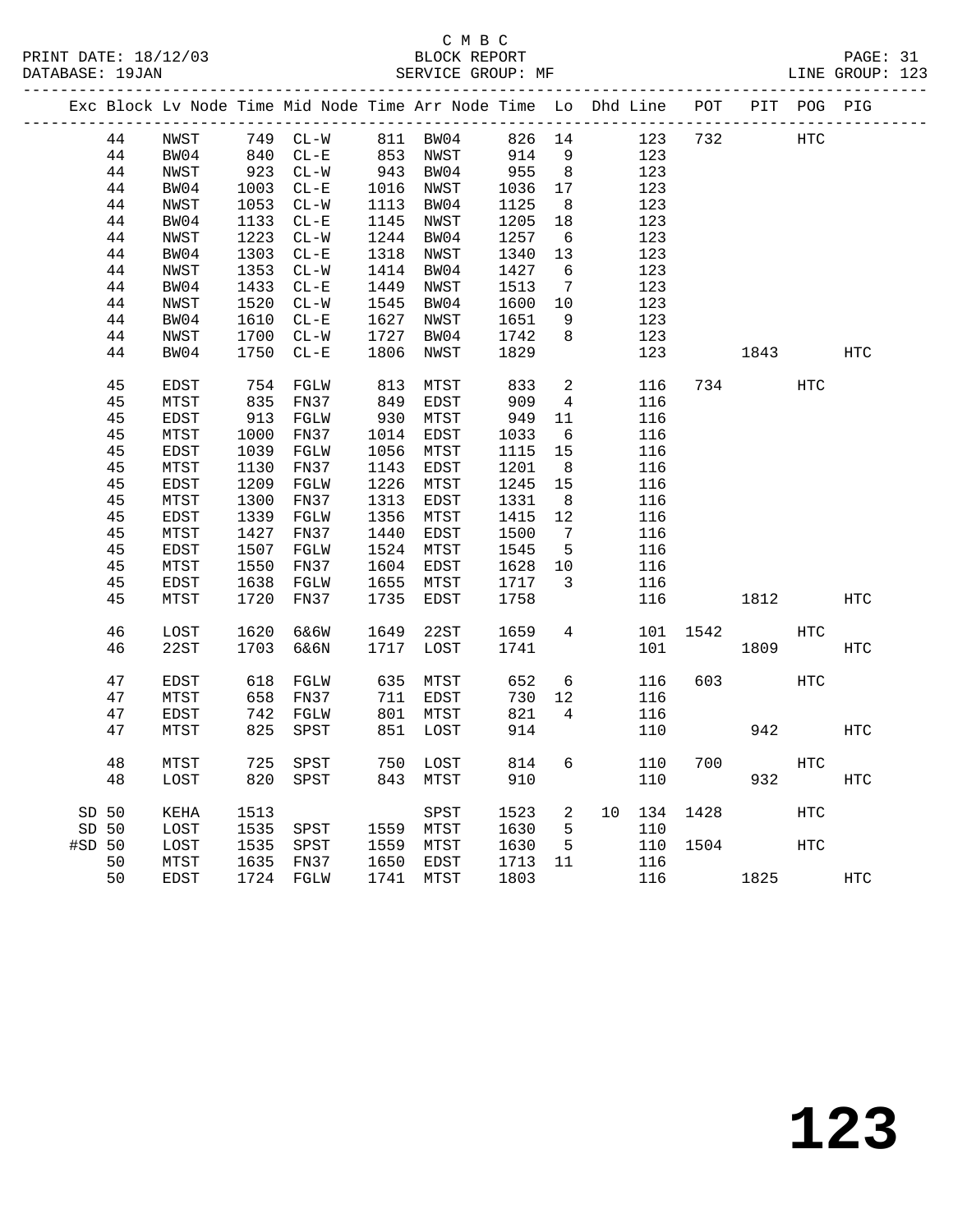#### C M B C<br>BLOCK REPORT PRINT DATE: 18/12/03 BLOCK REPORT PAGE: 32 SERVICE GROUP: MF

|          |          |              |              |                            |              |              |              |                            | Exc Block Lv Node Time Mid Node Time Arr Node Time Lo Dhd Line POT PIT POG PIG |          |         |     |            |
|----------|----------|--------------|--------------|----------------------------|--------------|--------------|--------------|----------------------------|--------------------------------------------------------------------------------|----------|---------|-----|------------|
|          | 51       | MTST         |              | 612 SPST 633 SFU           |              |              |              |                            | 649 6 144                                                                      | 547      |         | HTC |            |
|          | 51       | SFU          | 655          | SPST 716 MTST              |              |              | 745 13       |                            | 144                                                                            |          |         |     |            |
|          | 51       | MTST         | 758          | FN37                       |              | 812 EDST     | 832          | 14                         | 116                                                                            |          |         |     |            |
|          | 51       | EDST         | 846          | FGLW                       | 905<br>944   | MTST         | 924          | 6                          | 116                                                                            |          |         |     |            |
|          | 51       | MTST         | 930          | FN37                       |              | EDST         | 1003         | $6\overline{6}$            | 116                                                                            |          |         |     |            |
|          | 51       | EDST         | 1009         | FGLW                       | 1026         | MTST         | 1045         | 15                         | 116                                                                            |          |         |     |            |
|          | 51       | MTST         | 1100         | FN37                       | 1113         | EDST         | 1131         | 8 <sup>8</sup>             | 116                                                                            |          |         |     |            |
|          | 51       | EDST         | 1139         | FGLW                       | 1156         | MTST         | 1215         | 15                         | 116                                                                            |          |         |     |            |
|          | 51       | MTST         | 1230         | FN37                       | 1243         | EDST         | 1301         | 8 <sup>8</sup>             | 116                                                                            |          |         |     |            |
|          | 51       | EDST         | 1309         | FGLW                       | 1326         | MTST         | 1345         | 15                         | 116                                                                            |          |         |     |            |
|          | 51       | MTST         | 1400         | FN37                       | 1413         | EDST         | 1433         | $\overline{7}$             | 116                                                                            |          |         |     |            |
|          | 51<br>51 | EDST<br>MTST | 1440<br>1531 | FGLW<br>SPST               | 1457<br>1600 | MTST<br>LOST | 1518<br>1625 | 13<br>$5^{\circ}$          | 116<br>110                                                                     |          |         |     |            |
|          | 51       | LOST         | 1630         | SPST                       | 1654         | MTST         | 1723         | $\overline{7}$             | 110                                                                            |          |         |     |            |
|          | 51       | MTST         | 1730         | SPST                       | 1759         | LOST         | 1824         |                            | 110                                                                            |          | 1852    |     | <b>HTC</b> |
|          |          |              |              |                            |              |              |              |                            |                                                                                |          |         |     |            |
| SD 52    |          | BCHL         | 1520         | SPST                       |              | MTST         | 1545 13      |                            |                                                                                | 144 1445 |         | HTC |            |
| SD 52    |          | MTST         | 1558         | SPST 1627 SFU              |              |              | 1647         | 13                         | 144                                                                            |          |         |     |            |
| $#SD$ 52 |          | MTST         | 1558         | SPST                       | 1627         | SFU          | 1647         | 13                         |                                                                                | 144 1528 |         | HTC |            |
|          | 52       | SFU          | 1700         | SPST                       | 1723         | MTST         | 1756         | 10                         | 144                                                                            |          |         |     |            |
|          | 52       | MTST         | 1806         |                            |              | EDST         | 1826         | $\overline{\phantom{a}}^2$ | 119                                                                            |          |         |     |            |
|          | 52<br>52 | EDST         | 1828<br>1906 |                            |              | MTST         | 1851<br>1925 | 15<br>2                    | 119<br>119                                                                     |          |         |     |            |
|          | 52       | MTST<br>EDST | 1927         |                            |              | EDST<br>MTST | 1949         | $7\phantom{.0}$            | 119                                                                            |          |         |     |            |
|          | 52       | MTST         | 1956         |                            |              | EDST         | 2016         | $\overline{a}$             | 119                                                                            |          |         |     |            |
|          | 52       | EDST         | 2018         |                            |              | MTST         | 2039         | 2                          | 119                                                                            |          |         |     |            |
|          | 52       | MTST         | 2041         |                            |              | EDST         | 2100         | 2                          | 119                                                                            |          |         |     |            |
|          | 52       | EDST         | 2102         |                            |              | MTST         | 2122         | $\mathbf{3}$               | 119                                                                            |          |         |     |            |
|          | 52       | MTST         | 2125         |                            |              | EDST         | 2144         | 2                          | 119                                                                            |          |         |     |            |
|          | 52       | EDST         | 2146         |                            |              | MTST         | 2206         |                            | 119                                                                            |          | 2224    |     | HTC        |
|          |          |              |              |                            |              |              |              |                            |                                                                                |          |         |     |            |
|          | 55       | PAST         | 530          | GIST                       |              | 542 HOLD     | 558          | $\overline{0}$             | 129                                                                            |          | 506 700 | HTC |            |
|          | 55<br>55 | HOLD         | 558<br>637   | BCHL<br>BCHL               |              | EDST<br>HOLD | 622<br>700   | 15<br>$\overline{0}$       | 133                                                                            |          |         |     |            |
|          | 55       | EDST<br>HOLD | 700          | GIST                       |              | 718 PAST     | 739          | 12                         | 133<br>129                                                                     |          |         |     |            |
|          | 55       | PAST         | 751          | GIST                       |              | 809 HOLD     | 829          | $\overline{0}$             | 129                                                                            |          |         |     |            |
|          | 55       | HOLD         | 829          | BCHL                       |              | EDST         | 858          | 11                         | 133                                                                            |          |         |     |            |
|          | 55       | EDST         | 909          | BCHL                       |              | HOLD         | 936          | $\overline{0}$             | 133                                                                            |          |         |     |            |
|          | 55       | HOLD         |              | 936 GIST                   |              | 957 PAST     | 1019 14      |                            | 129                                                                            |          |         |     |            |
|          | 55       | PAST         |              | 1033 GIST 1050 HOLD 1110 0 |              |              |              |                            | 129                                                                            |          |         |     |            |
|          | 55       | HOLD         | 1110         | BCHL                       |              | EDST         | 1136         | 7                          | 133                                                                            |          |         |     |            |
|          | 55       | EDST         | 1143         | <b>BCHL</b>                |              | HOLD         | 1209         | $\mathbf 0$                | 133                                                                            |          |         |     |            |
|          | 55       | HOLD         | 1209         | GIST                       | 1229         | PAST         | 1251         | 12                         | 129                                                                            |          |         |     |            |
|          | 55       | PAST         | 1303         | GIST                       | 1322         | HOLD         | 1342         | 0                          | 129                                                                            |          |         |     |            |
|          | 55       | HOLD         | 1342         | <b>BCHL</b>                |              | EDST         | 1409         | 4                          | 133                                                                            |          |         |     |            |
|          | 55       | EDST         | 1413         | <b>BCHL</b>                |              | HOLD         | 1440         | 0                          | 133                                                                            |          |         |     |            |
|          | 55       | HOLD         | 1440         | GIST                       | 1504         | PAST         | 1527         | 6                          | 129                                                                            |          |         |     |            |
|          | 55       | PAST         | 1533         | GIST                       | 1553         | HOLD         | 1614         | 0                          | 129                                                                            |          |         |     |            |
|          | 55       | HOLD         | 1614         | BCHL                       |              | EDST         | 1644         | 14                         | 133                                                                            |          |         |     |            |
|          | 55       | EDST         | 1658         | <b>BCHL</b>                |              | HOLD         | 1727         | 0                          | 133                                                                            |          |         |     |            |
|          | 55       | HOLD         | 1727         | GIST                       |              | 1750 PAST    | 1813         |                            | 129                                                                            |          | 1834    |     | <b>HTC</b> |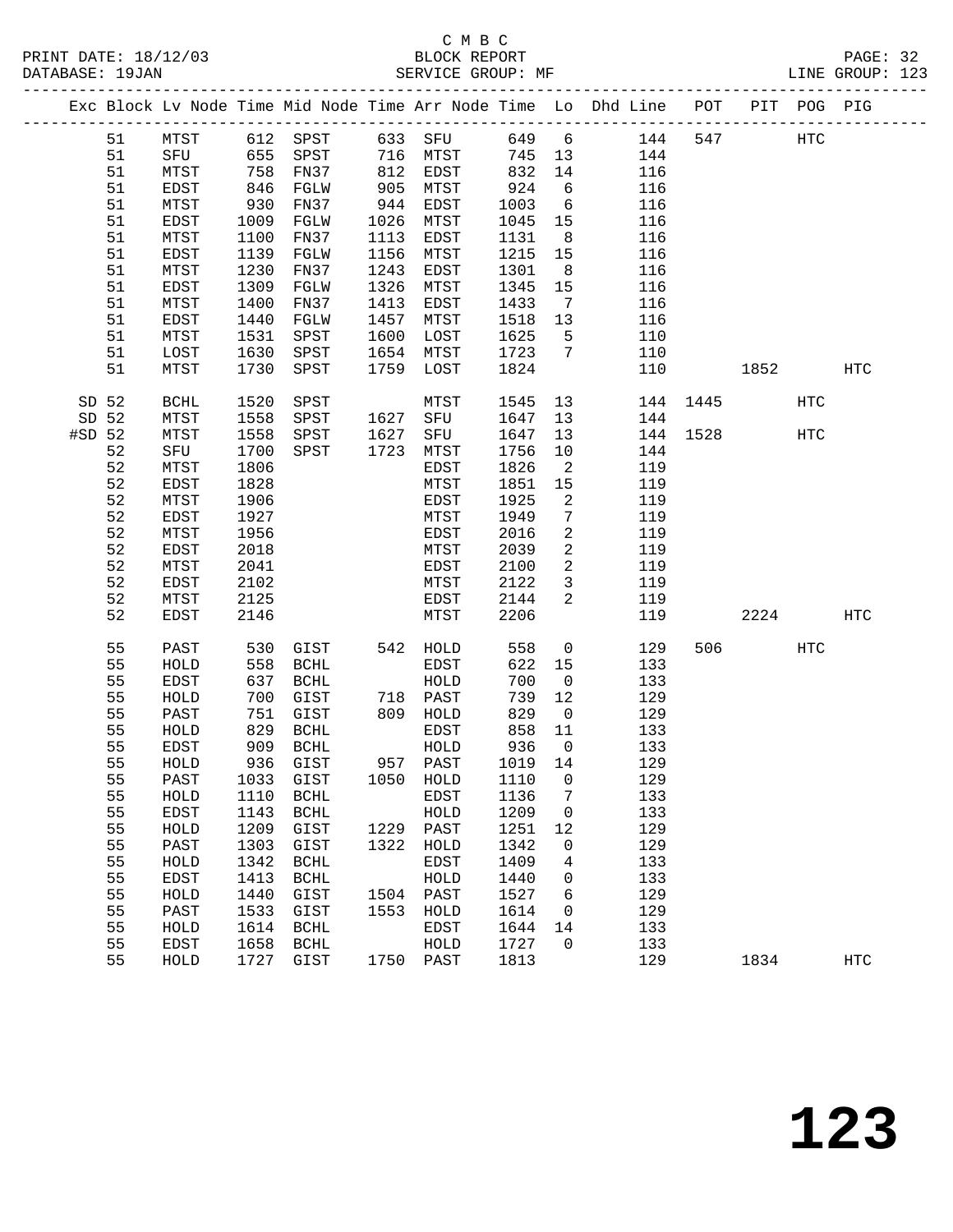# C M B C<br>BLOCK REPORT

PRINT DATE: 18/12/03 BLOCK REPORT PAGE: 33 SERVICE GROUP: MF -------------------------------------------------------------------------------------------------

|  |    |              |      | Exc Block Lv Node Time Mid Node Time Arr Node Time Lo |      |           |      |              | Dhd Line | POT | PIT  | POG        | PIG               |
|--|----|--------------|------|-------------------------------------------------------|------|-----------|------|--------------|----------|-----|------|------------|-------------------|
|  | 57 | PAST         | 559  | GIST                                                  | 611  | HOLD      | 627  | $\mathbf 0$  | 129      | 535 |      | <b>HTC</b> |                   |
|  | 57 | HOLD         | 627  | <b>BCHL</b>                                           |      | EDST      | 651  | 16           | 133      |     |      |            |                   |
|  | 57 | EDST         | 707  | <b>BCHL</b>                                           |      | HOLD      | 733  | 0            | 133      |     |      |            |                   |
|  | 57 | HOLD         | 733  | GIST                                                  |      | 754 PAST  | 815  | 6            | 129      |     |      |            |                   |
|  | 57 | PAST         | 821  | GIST                                                  | 839  | HOLD      | 859  | 0            | 129      |     |      |            |                   |
|  | 57 | HOLD         | 859  | <b>BCHL</b>                                           |      | EDST      | 925  | 18           | 133      |     |      |            |                   |
|  | 57 | EDST         | 943  | <b>BCHL</b>                                           |      | HOLD      | 1008 | 0            | 133      |     |      |            |                   |
|  | 57 | HOLD         | 1008 | GIST                                                  | 1028 | PAST      | 1050 | 13           | 129      |     |      |            |                   |
|  | 57 | PAST         | 1103 | GIST                                                  | 1120 | HOLD      | 1140 | 0            | 129      |     |      |            |                   |
|  | 57 | HOLD         | 1140 | <b>BCHL</b>                                           |      | EDST      | 1206 | 7            | 133      |     |      |            |                   |
|  | 57 | EDST         | 1213 | <b>BCHL</b>                                           |      | HOLD      | 1239 | 0            | 133      |     |      |            |                   |
|  | 57 | HOLD         | 1239 | GIST                                                  | 1300 | PAST      | 1322 | 11           | 129      |     |      |            |                   |
|  | 57 | PAST         | 1333 | GIST                                                  | 1352 | HOLD      | 1413 | $\mathsf{O}$ | 129      |     |      |            |                   |
|  | 57 | HOLD         | 1413 | <b>BCHL</b>                                           |      | EDST      | 1443 | 15           | 133      |     |      |            |                   |
|  | 57 | EDST         | 1458 | <b>BCHL</b>                                           |      | HOLD      | 1527 | 0            | 133      |     |      |            |                   |
|  | 57 | ${\tt HOLD}$ | 1527 | GIST                                                  | 1551 | PAST      | 1614 | 4            | 129      |     |      |            |                   |
|  | 57 | PAST         | 1618 | GIST                                                  | 1638 | HOLD      | 1659 | 0            | 129      |     |      |            |                   |
|  | 57 | ${\tt HOLD}$ | 1659 | <b>BCHL</b>                                           |      | EDST      | 1731 | 12           | 133      |     |      |            |                   |
|  | 57 | EDST         | 1743 | <b>BCHL</b>                                           |      | HOLD      | 1811 | 0            | 133      |     |      |            |                   |
|  | 57 | HOLD         | 1811 | GIST                                                  | 1832 | PAST      | 1854 | 6            | 129      |     |      |            |                   |
|  | 57 | PAST         | 1900 | GIST                                                  | 1918 | HOLD      | 1936 | 0            | 129      |     |      |            |                   |
|  | 57 | HOLD         | 1936 | $\operatorname{BCHL}$                                 | 1945 | EDST      | 2001 | 22           | 133      |     |      |            |                   |
|  | 57 | <b>EDST</b>  | 2023 | <b>BCHL</b>                                           | 2041 | HOLD      | 2049 | 0            | 133      |     |      |            |                   |
|  | 57 | HOLD         | 2049 | GIST                                                  | 2105 | PAST      | 2122 | 8            | 129      |     |      |            |                   |
|  | 57 | PAST         | 2130 | GIST                                                  | 2145 | HOLD      | 2201 | 0            | 129      |     |      |            |                   |
|  | 57 | HOLD         | 2201 | <b>BCHL</b>                                           | 2210 | EDST      | 2226 |              | 133      |     | 2236 |            | $_{\mathrm{HTC}}$ |
|  | 58 | EDST         | 607  | <b>BCHL</b>                                           |      | HOLD      | 629  | 0            | 133      | 552 |      | <b>HTC</b> |                   |
|  | 58 | HOLD         | 629  | GIST                                                  | 645  | PAST      | 706  | 15           | 129      |     |      |            |                   |
|  | 58 | PAST         | 721  | GIST                                                  | 738  | HOLD      | 756  | 0            | 129      |     |      |            |                   |
|  | 58 | HOLD         | 756  | <b>BCHL</b>                                           |      | EDST      | 825  | 12           | 133      |     |      |            |                   |
|  | 58 | EDST         | 837  | <b>BCHL</b>                                           |      | HOLD      | 904  | 0            | 133      |     |      |            |                   |
|  | 58 | HOLD         | 904  | GIST                                                  | 925  | PAST      | 947  | 16           | 129      |     |      |            |                   |
|  | 58 | PAST         | 1003 | GIST                                                  | 1021 | HOLD      | 1041 | 0            | 129      |     |      |            |                   |
|  | 58 | HOLD         | 1041 | <b>BCHL</b>                                           |      | EDST      | 1107 | 6            | 133      |     |      |            |                   |
|  | 58 | EDST         | 1113 | $\operatorname{BCHL}$                                 |      | HOLD      | 1138 | 0            | 133      |     |      |            |                   |
|  | 58 | HOLD         | 1138 | GIST                                                  | 1158 | PAST      | 1220 | 13           | 129      |     |      |            |                   |
|  | 58 | PAST         | 1233 | GIST                                                  | 1251 | HOLD      | 1311 | 0            | 129      |     |      |            |                   |
|  | 58 | HOLD         | 1311 | $\operatorname{BCHL}$                                 |      | EDST      | 1337 | 6            | 133      |     |      |            |                   |
|  | 58 | EDST         | 1343 | $\operatorname{BCHL}$                                 |      | HOLD      | 1410 | 0            | 133      |     |      |            |                   |
|  | 58 | ${\tt HOLD}$ | 1410 | GIST                                                  |      | 1434 PAST | 1457 | 6            | 129      |     |      |            |                   |
|  | 58 | PAST         | 1503 | GIST                                                  | 1523 | HOLD      | 1544 | 0            | 129      |     |      |            |                   |
|  | 58 | HOLD         | 1544 | <b>BCHL</b>                                           |      | EDST      | 1614 | 14           | 133      |     |      |            |                   |
|  | 58 | EDST         | 1628 | <b>BCHL</b>                                           |      | HOLD      | 1657 | 0            | 133      |     |      |            |                   |
|  | 58 | HOLD         | 1657 | GIST                                                  | 1720 | PAST      | 1744 | 4            | 129      |     |      |            |                   |
|  | 58 | PAST         | 1748 | GIST                                                  | 1807 | HOLD      | 1827 | 0            | 129      |     |      |            |                   |
|  | 58 | HOLD         | 1827 | <b>BCHL</b>                                           |      | EDST      | 1852 |              | 133      |     | 1906 |            | $_{\mathrm{HTC}}$ |
|  | 59 | PAST         | 618  | GIST                                                  | 632  | HOLD      | 648  | 0            | 129      | 554 |      | <b>HTC</b> |                   |
|  | 59 | HOLD         | 648  | <b>BCHL</b>                                           |      | EDST      | 715  | 7            | 133      |     |      |            |                   |
|  | 59 | EDST         | 722  | <b>BCHL</b>                                           |      | HOLD      | 748  | 0            | 133      |     |      |            |                   |
|  | 59 | HOLD         | 748  | GIST                                                  | 809  | PAST      | 830  | 6            | 129      |     |      |            |                   |
|  | 59 | PAST         | 836  | GIST                                                  | 854  | HOLD      | 914  | 0            | 129      |     |      |            |                   |
|  | 59 | HOLD         | 914  | <b>BCHL</b>                                           |      | EDST      | 940  |              | 133      |     | 954  |            | <b>HTC</b>        |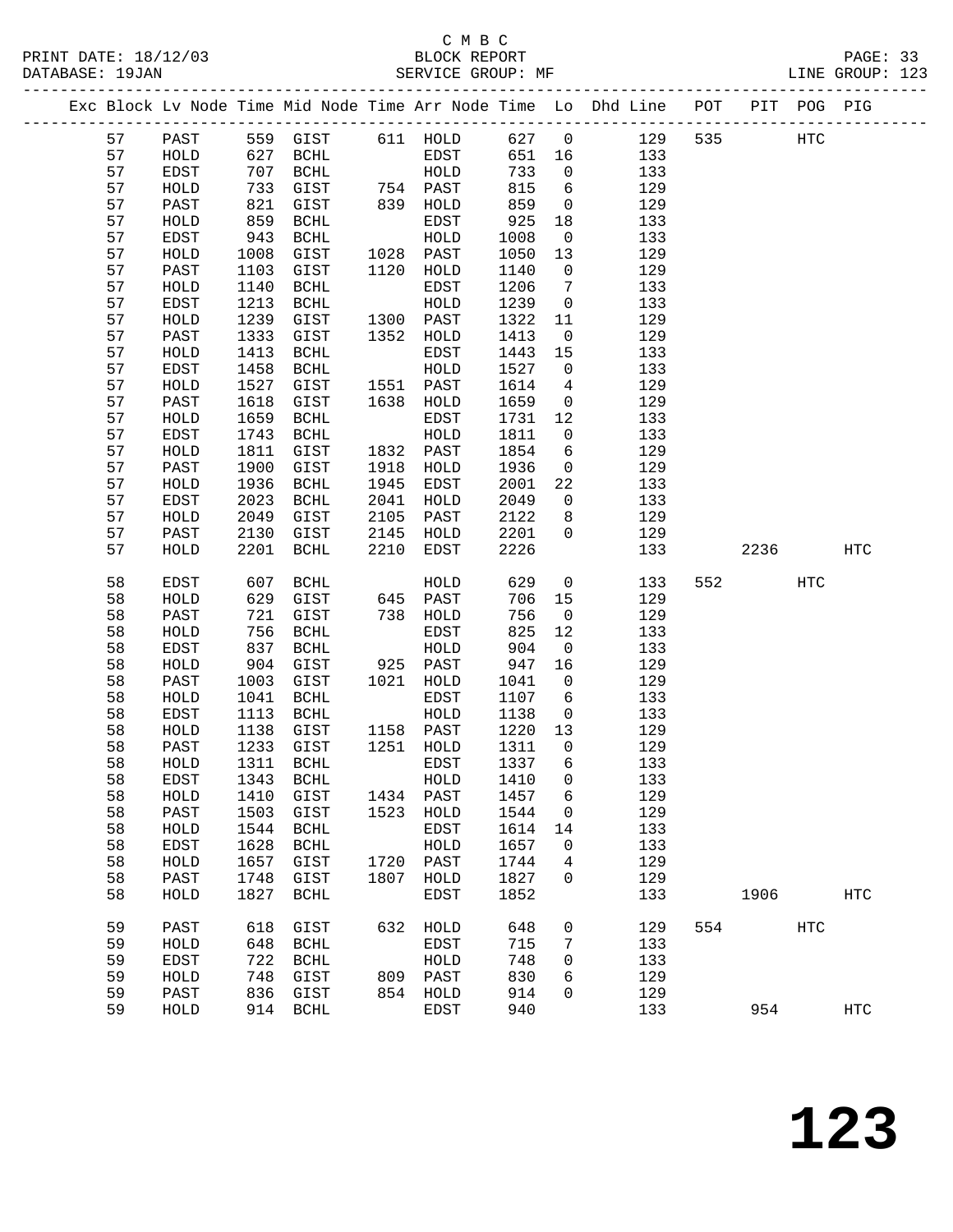|  |    |      |      |                       |      |                      |      |                | Exc Block Lv Node Time Mid Node Time Arr Node Time Lo Dhd Line POT |      |       | PIT POG PIG |                   |
|--|----|------|------|-----------------------|------|----------------------|------|----------------|--------------------------------------------------------------------|------|-------|-------------|-------------------|
|  | 60 | EDST |      | 622 BCHL              |      | HOLD                 | 644  | $\overline{0}$ | 133                                                                | 607  |       | <b>HTC</b>  |                   |
|  | 60 | HOLD |      | 644 GIST              |      |                      | 721  | 15             | 129                                                                |      |       |             |                   |
|  | 60 | PAST |      | 736 GIST              |      | 700 PAST<br>754 HOLD | 814  | $\mathsf{O}$   | 129                                                                |      |       |             |                   |
|  | 60 | HOLD | 814  | BCHL                  |      | EDST                 | 843  | 9              | 133                                                                |      |       |             |                   |
|  | 60 | EDST | 852  | BCHL                  |      | HOLD                 | 919  | $\mathbf{0}$   | 133                                                                |      |       |             |                   |
|  | 60 | HOLD | 919  | GIST                  |      | 940 PAST             | 1002 |                | 129                                                                |      | 1023  |             | HTC               |
|  |    |      |      |                       |      |                      |      |                |                                                                    |      |       |             |                   |
|  | 61 | PAST | 635  | GIST                  | 649  | HOLD                 | 705  | $\mathsf{O}$   | 129                                                                |      | 611 7 | HTC         |                   |
|  | 61 | HOLD | 705  | $\operatorname{BCHL}$ |      | EDST                 | 732  | 5              | 133                                                                |      |       |             |                   |
|  | 61 | EDST | 737  | BCHL                  |      | HOLD                 | 805  | $\mathbf 0$    | 133                                                                |      |       |             |                   |
|  | 61 | HOLD | 805  | GIST                  |      | 827 PAST             | 849  | 2              | 129                                                                |      |       |             |                   |
|  | 61 | PAST | 851  | GIST                  |      | 909 HOLD             | 929  | $\mathsf{O}$   | 129                                                                |      |       |             |                   |
|  | 61 | HOLD | 929  | BCHL                  |      | EDST                 | 955  | 18             | 133                                                                |      |       |             |                   |
|  | 61 | EDST | 1013 | BCHL                  |      | HOLD                 | 1038 | $\overline{0}$ | 133                                                                |      |       |             |                   |
|  | 61 | HOLD | 1038 | GIST                  |      | 1058 PAST            | 1120 | 13             | 129                                                                |      |       |             |                   |
|  | 61 | PAST | 1133 | GIST                  | 1150 | HOLD                 | 1210 | $\overline{0}$ | 129                                                                |      |       |             |                   |
|  | 61 | HOLD | 1210 | $\operatorname{BCHL}$ |      | EDST                 | 1236 | 7              | 133                                                                |      |       |             |                   |
|  | 61 | EDST | 1243 | BCHL                  |      | HOLD                 | 1310 | $\mathbf 0$    | 133                                                                |      |       |             |                   |
|  | 61 | HOLD | 1310 | GIST                  |      | 1331 PAST            | 1353 | 10             | 129                                                                |      |       |             |                   |
|  | 61 | PAST | 1403 | GIST                  |      | 1422 HOLD            | 1443 | $\mathsf{O}$   | 129                                                                |      |       |             |                   |
|  | 61 | HOLD | 1443 | BCHL                  |      | EDST                 | 1513 | $\mathbf 0$    | 133                                                                |      |       |             |                   |
|  | 61 | EDST | 1513 | BCHL                  |      | HOLD                 | 1542 | $\mathbf 0$    | 133                                                                |      |       |             |                   |
|  | 61 | HOLD | 1542 | GIST                  |      | 1604 PAST            | 1628 | 5              | 129                                                                |      |       |             |                   |
|  | 61 | PAST | 1633 | GIST                  |      | 1653 HOLD            | 1714 | $\overline{0}$ | 129                                                                |      |       |             |                   |
|  | 61 | HOLD | 1714 | BCHL                  |      | EDST                 | 1746 | 12             | 133                                                                |      |       |             |                   |
|  | 61 | EDST | 1758 | BCHL                  |      | HOLD                 | 1824 | $\overline{0}$ | 133                                                                |      |       |             |                   |
|  | 61 | HOLD | 1824 | GIST                  |      | 1844 PAST            | 1904 |                | 129                                                                |      | 1922  |             | HTC               |
|  |    |      |      |                       |      |                      |      |                |                                                                    |      |       |             |                   |
|  | 62 | EDST | 652  | BCHL                  |      | HOLD                 | 715  | $\mathsf{O}$   | 133                                                                | 637  |       | HTC         |                   |
|  | 62 | HOLD | 715  | GIST                  |      | 733 PAST             | 754  | 12             | 129                                                                |      |       |             |                   |
|  | 62 | PAST | 806  | GIST                  |      | 824 HOLD             | 844  | $\Omega$       | 129                                                                |      |       |             |                   |
|  | 62 | HOLD | 844  | BCHL                  |      | EDST                 | 913  |                | 133                                                                |      | 927   |             | <b>HTC</b>        |
|  |    |      |      |                       |      |                      |      |                |                                                                    |      |       |             |                   |
|  | 63 | EDST | 630  | FGLW                  | 647  | MTST                 | 704  | 9              | 116                                                                | 615  |       | <b>HTC</b>  |                   |
|  | 63 | MTST | 713  | FN37                  | 726  | EDST                 | 745  | 7              | 116                                                                |      |       |             |                   |
|  | 63 | EDST | 752  | BCHL                  |      | HOLD                 | 820  | $\mathbf 0$    | 133                                                                |      |       |             |                   |
|  | 63 | HOLD | 820  | GIST                  |      | 844 PAST             | 906  | 3              | 129                                                                |      |       |             |                   |
|  | 63 | PAST | 909  | GIST                  | 927  | HOLD                 | 947  | $\Omega$       | 129                                                                |      |       |             |                   |
|  | 63 | HOLD | 947  | BCHL                  |      | EDST                 | 1013 |                | 133                                                                |      | 1027  |             | HTC               |
|  | 64 | EDST | 1428 | BCHL                  |      | HOLD                 | 1455 | 0              | 133                                                                | 1408 |       | HTC         |                   |
|  | 64 | HOLD | 1455 | GIST                  | 1519 | PAST                 | 1542 | 6              | 129                                                                |      |       |             |                   |
|  | 64 | PAST | 1548 | GIST                  | 1608 | HOLD                 | 1629 | 0              | 129                                                                |      |       |             |                   |
|  | 64 | HOLD | 1629 | <b>BCHL</b>           |      | EDST                 | 1659 | 14             | 133                                                                |      |       |             |                   |
|  | 64 | EDST | 1713 | <b>BCHL</b>           |      | ${\tt HOLD}$         | 1741 | 0              | 133                                                                |      |       |             |                   |
|  | 64 | HOLD | 1741 | GIST                  | 1804 | PAST                 | 1827 | 3              | 129                                                                |      |       |             |                   |
|  | 64 | PAST | 1830 | GIST                  | 1848 | ${\tt HOLD}$         | 1906 | 0              | 129                                                                |      |       |             |                   |
|  | 64 | HOLD | 1906 | <b>BCHL</b>           | 1915 | EDST                 | 1931 | 22             | 133                                                                |      |       |             |                   |
|  | 64 | EDST | 1953 | <b>BCHL</b>           | 2011 | HOLD                 | 2019 | 0              | 133                                                                |      |       |             |                   |
|  | 64 | HOLD | 2019 | GIST                  | 2035 | PAST                 | 2052 | 8              | 129                                                                |      |       |             |                   |
|  | 64 | PAST | 2100 | GIST                  | 2115 | HOLD                 | 2131 | 0              | 129                                                                |      |       |             |                   |
|  | 64 | HOLD | 2131 | <b>BCHL</b>           | 2140 | EDST                 | 2156 | 27             | 133                                                                |      |       |             |                   |
|  | 64 | EDST | 2223 | <b>BCHL</b>           | 2239 | HOLD                 | 2247 | 0              | 133                                                                |      |       |             |                   |
|  | 64 | HOLD | 2247 | GIST                  | 2301 | $\texttt{PAST}$      | 2317 |                | 129                                                                |      | 2335  |             | $_{\mathrm{HTC}}$ |
|  |    |      |      |                       |      |                      |      |                |                                                                    |      |       |             |                   |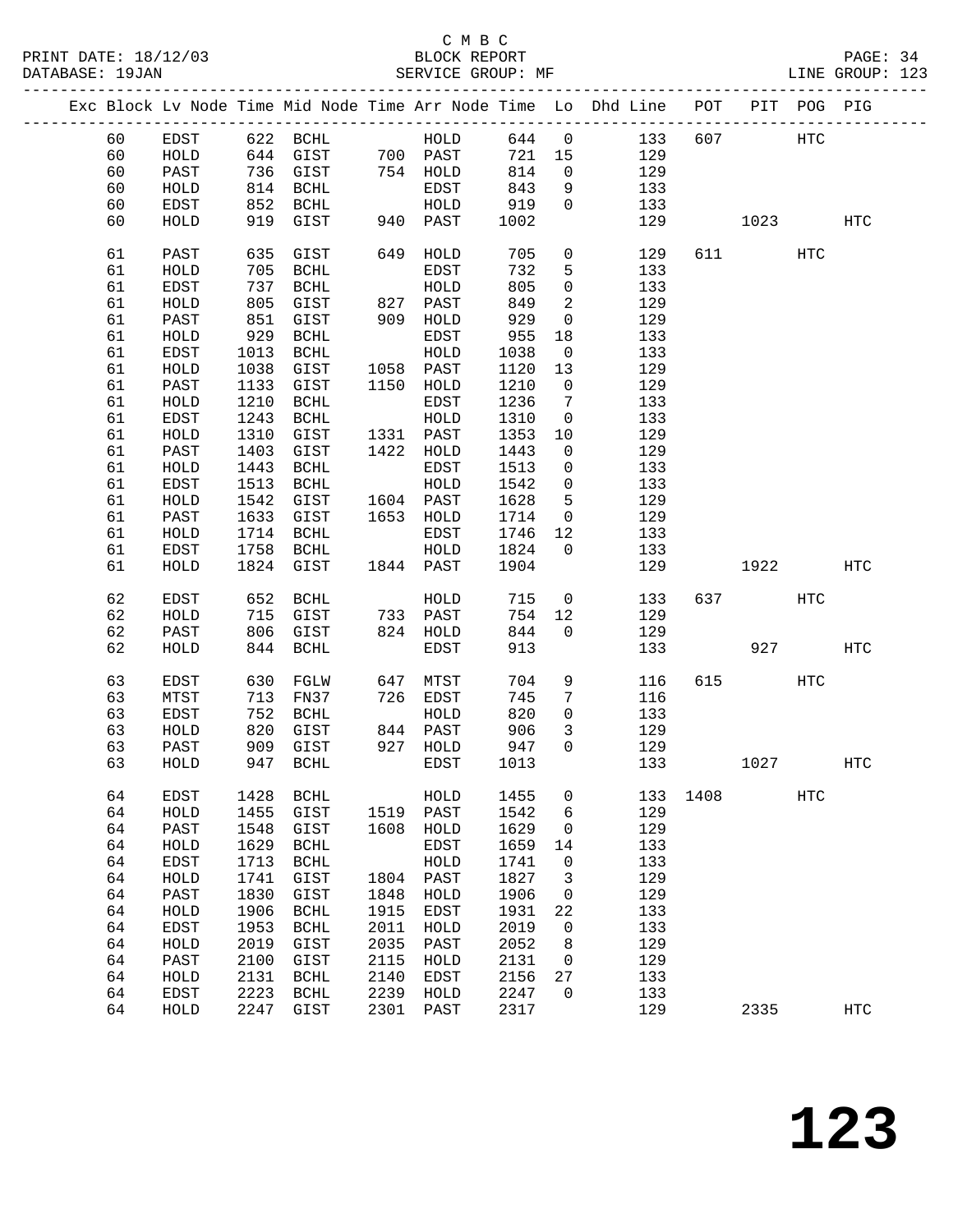|  |    |             |      |                                            |      |           |      |                 | Exc Block Lv Node Time Mid Node Time Arr Node Time Lo Dhd Line POT PIT POG PIG |          |          |            |                   |
|--|----|-------------|------|--------------------------------------------|------|-----------|------|-----------------|--------------------------------------------------------------------------------|----------|----------|------------|-------------------|
|  | 65 | EDST        |      | 1443 BCHL                                  |      | HOLD      | 1512 | $\overline{0}$  | 133 1423                                                                       |          |          | <b>HTC</b> |                   |
|  | 65 | HOLD        |      | 1512 GIST 1536 PAST<br>1603 GIST 1623 HOLD |      |           | 1559 | $\overline{4}$  | 129                                                                            |          |          |            |                   |
|  | 65 | PAST        |      |                                            |      |           | 1644 | $\overline{0}$  | 129                                                                            |          |          |            |                   |
|  | 65 | HOLD        | 1644 | BCHL                                       |      | EDST      | 1716 | 11              | 133                                                                            |          |          |            |                   |
|  | 65 | <b>EDST</b> | 1727 | BCHL                                       |      | HOLD      | 1755 | $\overline{0}$  | 133                                                                            |          |          |            |                   |
|  | 65 | HOLD        | 1755 | GIST                                       |      | 1816 PAST | 1838 |                 | 129                                                                            |          | 1859     |            | HTC               |
|  | 67 | PAST        | 1518 | GIST                                       |      | 1538 HOLD | 1559 | $\overline{0}$  |                                                                                | 129 1446 |          | HTC        |                   |
|  | 67 | HOLD        | 1559 | BCHL                                       |      | EDST      | 1629 | 14              | 133                                                                            |          |          |            |                   |
|  | 67 | EDST        | 1643 | BCHL                                       |      | HOLD      | 1712 | $\mathsf{O}$    | 133                                                                            |          |          |            |                   |
|  | 67 | HOLD        | 1712 | GIST                                       |      | 1735 PAST | 1759 | $\overline{4}$  | 129                                                                            |          |          |            |                   |
|  | 67 | PAST        | 1803 | GIST                                       |      | 1821 HOLD | 1839 | $\overline{0}$  | 129                                                                            |          |          |            |                   |
|  | 67 | HOLD        | 1839 | $\operatorname{BCHL}$                      |      | EDST      | 1903 | 20              | 133                                                                            |          |          |            |                   |
|  | 67 | EDST        | 1923 | $\operatorname{BCHL}$                      | 1942 | HOLD      | 1950 | $\mathbf 0$     | 133                                                                            |          |          |            |                   |
|  | 67 | HOLD        | 1950 | GIST                                       | 2007 | PAST      | 2026 | $\overline{4}$  | 129                                                                            |          |          |            |                   |
|  | 67 | PAST        | 2030 | GIST                                       | 2045 | HOLD      | 2101 | $\overline{0}$  | 129                                                                            |          |          |            |                   |
|  | 67 | HOLD        | 2101 | BCHL                                       | 2110 | EDST      | 2126 | 27              | 133                                                                            |          |          |            |                   |
|  | 67 | <b>EDST</b> | 2153 | BCHL                                       | 2211 | HOLD      | 2219 | $\overline{0}$  | 133                                                                            |          |          |            |                   |
|  | 67 | HOLD        | 2219 | GIST                                       | 2233 | PAST      | 2249 | 11              | 129                                                                            |          |          |            |                   |
|  | 67 | PAST        | 2300 | GIST                                       | 2314 | HOLD      | 2329 | $\overline{0}$  | 129                                                                            |          |          |            |                   |
|  | 67 | HOLD        | 2329 | BCHL                                       | 2338 | EDST      | 2354 | 20              | 133                                                                            |          |          |            |                   |
|  | 67 | EDST        | 2414 |                                            |      | NWST      | 2427 | 2               | 112                                                                            |          |          |            |                   |
|  | 67 | NWST        | 2429 |                                            |      | EDST      | 2443 | $\mathbf{1}$    | 112                                                                            |          |          |            |                   |
|  | 67 | EDST        | 2444 |                                            |      | NWST      | 2457 | $\overline{2}$  | 112                                                                            |          |          |            |                   |
|  | 67 | NWST        | 2459 |                                            |      | EDST      | 2511 |                 | 112                                                                            |          | 2521     |            | $_{\mathrm{HTC}}$ |
|  | 68 | MTST        | 628  | FN37                                       | 641  | EDST      | 700  | $6\overline{6}$ | 116                                                                            | 603      |          | <b>HTC</b> |                   |
|  | 68 | <b>EDST</b> | 706  | FGLW                                       | 725  | MTST      | 745  | 10              | 116                                                                            |          |          |            |                   |
|  | 68 | MTST        | 755  | SPST                                       | 823  | SFU       | 843  | 12              | 144                                                                            |          |          |            |                   |
|  | 68 | SFU         | 855  | SPST                                       | 917  | MTST      | 945  |                 | 144                                                                            |          | 1007 100 |            | HTC               |
|  | 70 | MTST        | 1520 | FN37                                       | 1534 | EDST      | 1557 | 11              | 116                                                                            |          | 1450     | <b>HTC</b> |                   |
|  | 70 | EDST        | 1608 | FGLW                                       | 1625 | MTST      | 1646 | $\overline{4}$  | 116                                                                            |          |          |            |                   |
|  | 70 | MTST        | 1650 | FN37                                       | 1705 | EDST      | 1728 | 11              | 116                                                                            |          |          |            |                   |
|  | 70 | EDST        | 1739 | FGLW                                       | 1756 | MTST      | 1818 | $\overline{2}$  | 116                                                                            |          |          |            |                   |
|  | 70 | MTST        | 1820 | SPST                                       | 1845 | LOST      | 1906 | $\overline{4}$  | 110                                                                            |          |          |            |                   |
|  | 70 | LOST        | 1910 | ${\tt SPST}$                               | 1931 | MTST      | 1954 | 23              | 110                                                                            |          |          |            |                   |
|  | 70 | MTST        | 2017 | SPST                                       | 2039 | LOST      | 2100 | 10              | 110                                                                            |          |          |            |                   |
|  | 70 | LOST        | 2110 | SPST                                       | 2129 | MTST      | 2150 | 24              | 110                                                                            |          |          |            |                   |
|  | 70 | MTST        | 2214 | SPST                                       | 2234 | LOST      | 2252 | 8               | 110                                                                            |          |          |            |                   |
|  | 70 | LOST        | 2300 | 6&6W                                       | 2320 | 22ST      | 2328 |                 | 101                                                                            |          | 2335     |            | HTC               |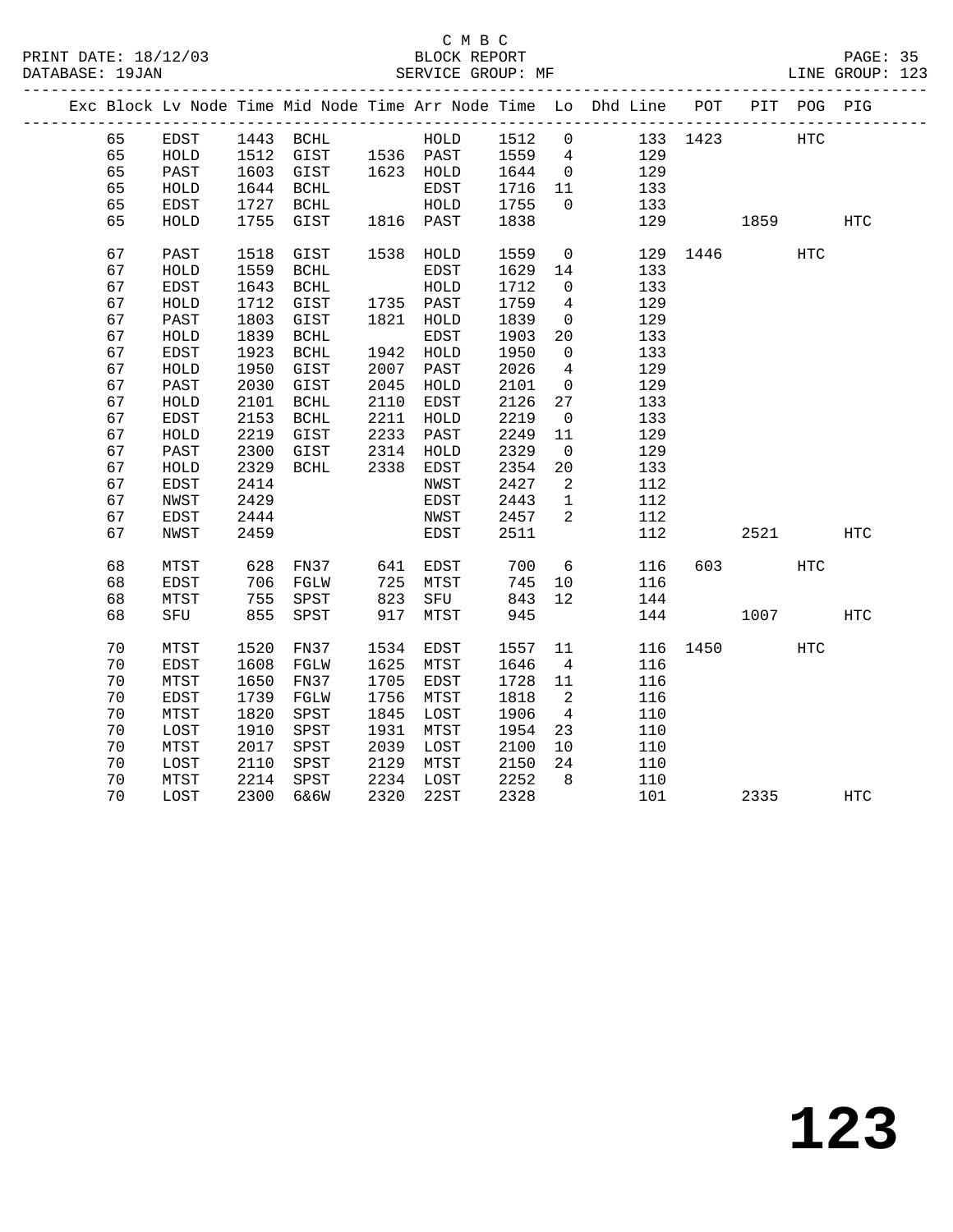|  |    |             |      |                   |      |      |         |                         | Exc Block Lv Node Time Mid Node Time Arr Node Time Lo Dhd Line POT |          |        | PIT POG PIG |            |
|--|----|-------------|------|-------------------|------|------|---------|-------------------------|--------------------------------------------------------------------|----------|--------|-------------|------------|
|  | 71 | MTST        |      | 557 FN37 610 EDST |      |      |         |                         | 629 13 116                                                         | 532      |        | HTC         |            |
|  | 71 | <b>EDST</b> | 642  | FGLW              | 659  | MTST | 716     | 12                      | 116                                                                |          |        |             |            |
|  | 71 | MTST        | 728  | FN37              | 742  | EDST | 803     | $\overline{\mathbf{3}}$ | 116                                                                |          |        |             |            |
|  | 71 | EDST        | 806  | FGLW              | 825  | MTST | 845     | 15                      | 116                                                                |          |        |             |            |
|  | 71 | MTST        | 900  | FN37              | 914  | EDST | 934     | 5                       | 116                                                                |          |        |             |            |
|  | 71 | EDST        | 939  | FGLW              | 956  | MTST | 1015    | 15                      | 116                                                                |          |        |             |            |
|  | 71 | MTST        | 1030 | FN37              | 1044 | EDST | 1103    | 6                       | 116                                                                |          |        |             |            |
|  | 71 | EDST        | 1109 | FGLW              | 1126 | MTST | 1145    | 15                      | 116                                                                |          |        |             |            |
|  | 71 | MTST        | 1200 | FN37              | 1213 | EDST | 1231    | 8 <sup>8</sup>          | 116                                                                |          |        |             |            |
|  | 71 | EDST        | 1239 | FGLW              | 1256 | MTST | 1315    | 15                      | 116                                                                |          |        |             |            |
|  | 71 | MTST        | 1330 | FN37              | 1343 | EDST | 1401    | 8 <sup>8</sup>          | 116                                                                |          |        |             |            |
|  | 71 | EDST        | 1409 | FGLW              | 1426 | MTST | 1445    | $5^{\circ}$             | 116                                                                |          |        |             |            |
|  | 71 | MTST        | 1450 | FN37              | 1504 | EDST | 1527    | $\overline{\mathbf{3}}$ | 116                                                                |          |        |             |            |
|  | 71 | EDST        | 1530 | FGLW              | 1547 | MTST | 1608    | 12                      | 116                                                                |          |        |             |            |
|  | 71 | MTST        | 1620 | FN37              | 1634 | EDST | 1658    | 10                      | 116                                                                |          |        |             |            |
|  | 71 | EDST        | 1708 | FGLW              | 1725 | MTST | 1747    | $\overline{\mathbf{3}}$ | 116                                                                |          |        |             |            |
|  | 71 | MTST        | 1750 | FN37              | 1804 | EDST | 1826    |                         | 116                                                                |          | 1840   |             | <b>HTC</b> |
|  |    |             |      |                   |      |      |         |                         |                                                                    |          |        |             |            |
|  | 73 | MTST        | 535  | FN37              | 546  | EDST | 602     | $4\overline{4}$         | 116                                                                |          | 510 72 | HTC         |            |
|  | 73 | EDST        | 606  | FGLW              | 623  | MTST | 639     | 6                       | 116                                                                |          |        |             |            |
|  | 73 | MTST        | 645  | SPST              | 706  | LOST | 726     | 14                      | 110                                                                |          |        |             |            |
|  | 73 | LOST        | 740  | SPST              | 804  | MTST | 832     | 13                      | 110                                                                |          |        |             |            |
|  | 73 | MTST        | 845  | SPST              | 909  | LOST | 930     | $5^{\circ}$             | 110                                                                |          |        |             |            |
|  | 73 | LOST        | 935  | SPST              | 958  | MTST | 1024    | 21                      | 110                                                                |          |        |             |            |
|  | 73 | MTST        | 1045 | SPST              | 1110 | SFU  | 1130    | 9                       | 144                                                                |          |        |             |            |
|  | 73 | SFU         | 1139 | SPST              | 1200 | MTST | 1229    | 17                      | 144                                                                |          |        |             |            |
|  | 73 | MTST        | 1246 | SPST              | 1312 | SFU  | 1332    | $\overline{7}$          | 144                                                                |          |        |             |            |
|  | 73 | SFU         | 1339 | SPST              | 1400 | MTST | 1431    | 14                      | 144                                                                |          |        |             |            |
|  | 73 | MTST        | 1445 | SPST              | 1515 | SFU  | 1535    | 5                       | 144                                                                |          |        |             |            |
|  | 73 | SFU         | 1540 | SPST              | 1603 | MTST | 1636    | 10                      | 144                                                                |          |        |             |            |
|  | 73 | MTST        | 1646 | SPST              | 1717 | SFU  | 1737    | $5^{\circ}$             | 144                                                                |          |        |             |            |
|  | 73 | SFU         | 1742 | SPST              | 1805 | MTST | 1835    |                         |                                                                    | 144      | 1857   |             | HTC        |
|  | 77 | SFU         | 1436 | SPST              | 1457 | MTST | 1530    | $5^{\circ}$             |                                                                    | 144 1351 |        | HTC         |            |
|  | 77 | MTST        | 1535 | FN37              | 1549 | EDST | 1612 11 |                         | 116                                                                |          |        |             |            |
|  | 77 | <b>EDST</b> |      | 1623 FGLW         | 1640 | MTST | 1702    |                         |                                                                    | 116      | 1724   |             | <b>HTC</b> |
|  |    |             |      |                   |      |      |         |                         |                                                                    |          |        |             |            |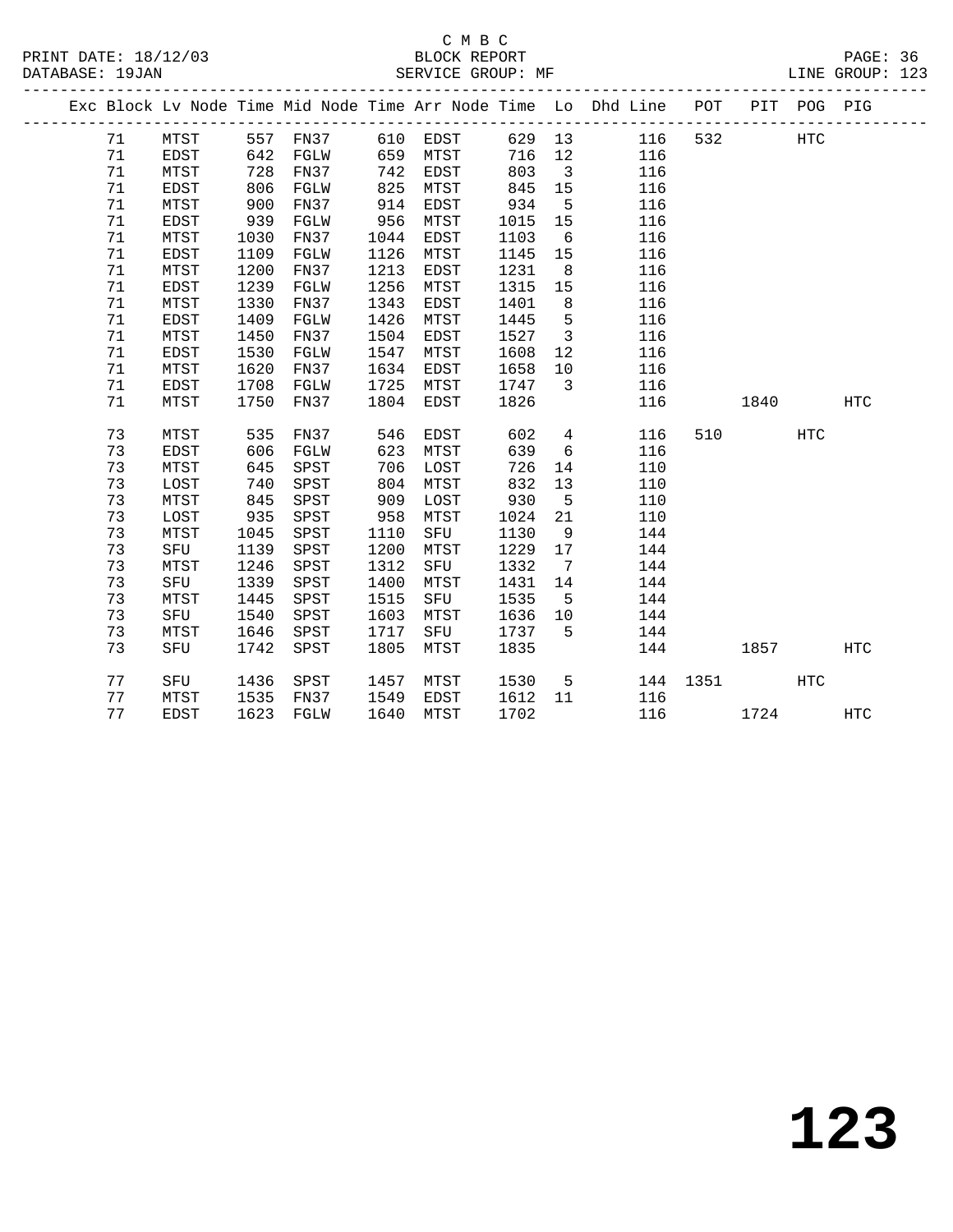### C M B C<br>BLOCK REPORT SERVICE GROUP: MF

PRINT DATE: 18/12/03 BLOCK REPORT PAGE: 37

|    |                                                                                                                                                                                                                                                                                                  |                                                                                                                                                                                                                                                                                                                                                     |                                                                                                                         |                                                                                                                                                                                                                                                                                                                                                                                                                                                                                                                                        |                           |                                                                                                                                                                                                                                                                                                                                                                                                                                                                                                                     |                                                                                                                                                                                                                                                                                                                              |                                                                                                                                                                                                                                                                                                                                                                                                                                                     |                                                                                                                                                                                                                                                                                                     |                                        |                                    | HTC                                                                                                                             |
|----|--------------------------------------------------------------------------------------------------------------------------------------------------------------------------------------------------------------------------------------------------------------------------------------------------|-----------------------------------------------------------------------------------------------------------------------------------------------------------------------------------------------------------------------------------------------------------------------------------------------------------------------------------------------------|-------------------------------------------------------------------------------------------------------------------------|----------------------------------------------------------------------------------------------------------------------------------------------------------------------------------------------------------------------------------------------------------------------------------------------------------------------------------------------------------------------------------------------------------------------------------------------------------------------------------------------------------------------------------------|---------------------------|---------------------------------------------------------------------------------------------------------------------------------------------------------------------------------------------------------------------------------------------------------------------------------------------------------------------------------------------------------------------------------------------------------------------------------------------------------------------------------------------------------------------|------------------------------------------------------------------------------------------------------------------------------------------------------------------------------------------------------------------------------------------------------------------------------------------------------------------------------|-----------------------------------------------------------------------------------------------------------------------------------------------------------------------------------------------------------------------------------------------------------------------------------------------------------------------------------------------------------------------------------------------------------------------------------------------------|-----------------------------------------------------------------------------------------------------------------------------------------------------------------------------------------------------------------------------------------------------------------------------------------------------|----------------------------------------|------------------------------------|---------------------------------------------------------------------------------------------------------------------------------|
|    | <b>BCHL</b>                                                                                                                                                                                                                                                                                      | 1509                                                                                                                                                                                                                                                                                                                                                |                                                                                                                         |                                                                                                                                                                                                                                                                                                                                                                                                                                                                                                                                        | EDST                      | 1528                                                                                                                                                                                                                                                                                                                                                                                                                                                                                                                | $\mathsf{O}$                                                                                                                                                                                                                                                                                                                 |                                                                                                                                                                                                                                                                                                                                                                                                                                                     |                                                                                                                                                                                                                                                                                                     |                                        | <b>HTC</b>                         |                                                                                                                                 |
|    | EDST                                                                                                                                                                                                                                                                                             | 1528                                                                                                                                                                                                                                                                                                                                                | BCHL                                                                                                                    |                                                                                                                                                                                                                                                                                                                                                                                                                                                                                                                                        | HOLD                      | 1557                                                                                                                                                                                                                                                                                                                                                                                                                                                                                                                | $\mathsf{O}$                                                                                                                                                                                                                                                                                                                 | 133                                                                                                                                                                                                                                                                                                                                                                                                                                                 |                                                                                                                                                                                                                                                                                                     |                                        |                                    |                                                                                                                                 |
|    | EDST                                                                                                                                                                                                                                                                                             | 1528                                                                                                                                                                                                                                                                                                                                                | BCHL                                                                                                                    |                                                                                                                                                                                                                                                                                                                                                                                                                                                                                                                                        | HOLD                      | 1557                                                                                                                                                                                                                                                                                                                                                                                                                                                                                                                | $\overline{0}$                                                                                                                                                                                                                                                                                                               | 133                                                                                                                                                                                                                                                                                                                                                                                                                                                 | 1508                                                                                                                                                                                                                                                                                                |                                        | HTC                                |                                                                                                                                 |
| 79 | HOLD                                                                                                                                                                                                                                                                                             |                                                                                                                                                                                                                                                                                                                                                     | GIST                                                                                                                    |                                                                                                                                                                                                                                                                                                                                                                                                                                                                                                                                        |                           | 1643                                                                                                                                                                                                                                                                                                                                                                                                                                                                                                                | 5                                                                                                                                                                                                                                                                                                                            | 129                                                                                                                                                                                                                                                                                                                                                                                                                                                 |                                                                                                                                                                                                                                                                                                     |                                        |                                    |                                                                                                                                 |
| 79 | PAST                                                                                                                                                                                                                                                                                             |                                                                                                                                                                                                                                                                                                                                                     | GIST                                                                                                                    |                                                                                                                                                                                                                                                                                                                                                                                                                                                                                                                                        | HOLD                      | 1729                                                                                                                                                                                                                                                                                                                                                                                                                                                                                                                | $\mathbf 0$                                                                                                                                                                                                                                                                                                                  | 129                                                                                                                                                                                                                                                                                                                                                                                                                                                 |                                                                                                                                                                                                                                                                                                     |                                        |                                    |                                                                                                                                 |
| 79 | HOLD                                                                                                                                                                                                                                                                                             |                                                                                                                                                                                                                                                                                                                                                     | BCHL                                                                                                                    |                                                                                                                                                                                                                                                                                                                                                                                                                                                                                                                                        | EDST                      | 1801                                                                                                                                                                                                                                                                                                                                                                                                                                                                                                                |                                                                                                                                                                                                                                                                                                                              | 133                                                                                                                                                                                                                                                                                                                                                                                                                                                 |                                                                                                                                                                                                                                                                                                     | 1815                                   |                                    | HTC                                                                                                                             |
|    |                                                                                                                                                                                                                                                                                                  |                                                                                                                                                                                                                                                                                                                                                     |                                                                                                                         |                                                                                                                                                                                                                                                                                                                                                                                                                                                                                                                                        |                           |                                                                                                                                                                                                                                                                                                                                                                                                                                                                                                                     |                                                                                                                                                                                                                                                                                                                              |                                                                                                                                                                                                                                                                                                                                                                                                                                                     |                                                                                                                                                                                                                                                                                                     |                                        |                                    |                                                                                                                                 |
|    |                                                                                                                                                                                                                                                                                                  |                                                                                                                                                                                                                                                                                                                                                     |                                                                                                                         |                                                                                                                                                                                                                                                                                                                                                                                                                                                                                                                                        |                           |                                                                                                                                                                                                                                                                                                                                                                                                                                                                                                                     |                                                                                                                                                                                                                                                                                                                              |                                                                                                                                                                                                                                                                                                                                                                                                                                                     |                                                                                                                                                                                                                                                                                                     |                                        |                                    |                                                                                                                                 |
|    |                                                                                                                                                                                                                                                                                                  |                                                                                                                                                                                                                                                                                                                                                     |                                                                                                                         |                                                                                                                                                                                                                                                                                                                                                                                                                                                                                                                                        |                           |                                                                                                                                                                                                                                                                                                                                                                                                                                                                                                                     |                                                                                                                                                                                                                                                                                                                              |                                                                                                                                                                                                                                                                                                                                                                                                                                                     |                                                                                                                                                                                                                                                                                                     |                                        |                                    |                                                                                                                                 |
|    |                                                                                                                                                                                                                                                                                                  |                                                                                                                                                                                                                                                                                                                                                     |                                                                                                                         |                                                                                                                                                                                                                                                                                                                                                                                                                                                                                                                                        |                           |                                                                                                                                                                                                                                                                                                                                                                                                                                                                                                                     | 11                                                                                                                                                                                                                                                                                                                           | 144                                                                                                                                                                                                                                                                                                                                                                                                                                                 |                                                                                                                                                                                                                                                                                                     |                                        |                                    |                                                                                                                                 |
|    |                                                                                                                                                                                                                                                                                                  |                                                                                                                                                                                                                                                                                                                                                     |                                                                                                                         |                                                                                                                                                                                                                                                                                                                                                                                                                                                                                                                                        |                           |                                                                                                                                                                                                                                                                                                                                                                                                                                                                                                                     |                                                                                                                                                                                                                                                                                                                              |                                                                                                                                                                                                                                                                                                                                                                                                                                                     |                                                                                                                                                                                                                                                                                                     |                                        |                                    |                                                                                                                                 |
|    |                                                                                                                                                                                                                                                                                                  |                                                                                                                                                                                                                                                                                                                                                     |                                                                                                                         |                                                                                                                                                                                                                                                                                                                                                                                                                                                                                                                                        |                           |                                                                                                                                                                                                                                                                                                                                                                                                                                                                                                                     |                                                                                                                                                                                                                                                                                                                              |                                                                                                                                                                                                                                                                                                                                                                                                                                                     |                                                                                                                                                                                                                                                                                                     |                                        |                                    | HTC                                                                                                                             |
|    |                                                                                                                                                                                                                                                                                                  |                                                                                                                                                                                                                                                                                                                                                     |                                                                                                                         |                                                                                                                                                                                                                                                                                                                                                                                                                                                                                                                                        |                           |                                                                                                                                                                                                                                                                                                                                                                                                                                                                                                                     |                                                                                                                                                                                                                                                                                                                              |                                                                                                                                                                                                                                                                                                                                                                                                                                                     |                                                                                                                                                                                                                                                                                                     |                                        |                                    |                                                                                                                                 |
|    |                                                                                                                                                                                                                                                                                                  |                                                                                                                                                                                                                                                                                                                                                     |                                                                                                                         |                                                                                                                                                                                                                                                                                                                                                                                                                                                                                                                                        |                           |                                                                                                                                                                                                                                                                                                                                                                                                                                                                                                                     |                                                                                                                                                                                                                                                                                                                              |                                                                                                                                                                                                                                                                                                                                                                                                                                                     |                                                                                                                                                                                                                                                                                                     |                                        |                                    |                                                                                                                                 |
|    |                                                                                                                                                                                                                                                                                                  |                                                                                                                                                                                                                                                                                                                                                     |                                                                                                                         |                                                                                                                                                                                                                                                                                                                                                                                                                                                                                                                                        |                           |                                                                                                                                                                                                                                                                                                                                                                                                                                                                                                                     |                                                                                                                                                                                                                                                                                                                              |                                                                                                                                                                                                                                                                                                                                                                                                                                                     |                                                                                                                                                                                                                                                                                                     |                                        |                                    |                                                                                                                                 |
|    |                                                                                                                                                                                                                                                                                                  |                                                                                                                                                                                                                                                                                                                                                     |                                                                                                                         |                                                                                                                                                                                                                                                                                                                                                                                                                                                                                                                                        |                           |                                                                                                                                                                                                                                                                                                                                                                                                                                                                                                                     |                                                                                                                                                                                                                                                                                                                              |                                                                                                                                                                                                                                                                                                                                                                                                                                                     |                                                                                                                                                                                                                                                                                                     |                                        |                                    |                                                                                                                                 |
|    |                                                                                                                                                                                                                                                                                                  |                                                                                                                                                                                                                                                                                                                                                     |                                                                                                                         |                                                                                                                                                                                                                                                                                                                                                                                                                                                                                                                                        |                           |                                                                                                                                                                                                                                                                                                                                                                                                                                                                                                                     |                                                                                                                                                                                                                                                                                                                              |                                                                                                                                                                                                                                                                                                                                                                                                                                                     |                                                                                                                                                                                                                                                                                                     |                                        |                                    |                                                                                                                                 |
|    |                                                                                                                                                                                                                                                                                                  |                                                                                                                                                                                                                                                                                                                                                     |                                                                                                                         |                                                                                                                                                                                                                                                                                                                                                                                                                                                                                                                                        |                           |                                                                                                                                                                                                                                                                                                                                                                                                                                                                                                                     |                                                                                                                                                                                                                                                                                                                              |                                                                                                                                                                                                                                                                                                                                                                                                                                                     |                                                                                                                                                                                                                                                                                                     |                                        |                                    | <b>HTC</b>                                                                                                                      |
|    |                                                                                                                                                                                                                                                                                                  |                                                                                                                                                                                                                                                                                                                                                     |                                                                                                                         |                                                                                                                                                                                                                                                                                                                                                                                                                                                                                                                                        |                           |                                                                                                                                                                                                                                                                                                                                                                                                                                                                                                                     |                                                                                                                                                                                                                                                                                                                              |                                                                                                                                                                                                                                                                                                                                                                                                                                                     |                                                                                                                                                                                                                                                                                                     |                                        |                                    |                                                                                                                                 |
|    | MTST                                                                                                                                                                                                                                                                                             | 643                                                                                                                                                                                                                                                                                                                                                 | FN37                                                                                                                    |                                                                                                                                                                                                                                                                                                                                                                                                                                                                                                                                        | EDST                      |                                                                                                                                                                                                                                                                                                                                                                                                                                                                                                                     | 15                                                                                                                                                                                                                                                                                                                           |                                                                                                                                                                                                                                                                                                                                                                                                                                                     | 618                                                                                                                                                                                                                                                                                                 |                                        | HTC                                |                                                                                                                                 |
|    | EDST                                                                                                                                                                                                                                                                                             |                                                                                                                                                                                                                                                                                                                                                     | FGLW                                                                                                                    |                                                                                                                                                                                                                                                                                                                                                                                                                                                                                                                                        | MTST                      |                                                                                                                                                                                                                                                                                                                                                                                                                                                                                                                     | 6                                                                                                                                                                                                                                                                                                                            |                                                                                                                                                                                                                                                                                                                                                                                                                                                     |                                                                                                                                                                                                                                                                                                     |                                        |                                    |                                                                                                                                 |
|    | MTST                                                                                                                                                                                                                                                                                             |                                                                                                                                                                                                                                                                                                                                                     | FN37                                                                                                                    |                                                                                                                                                                                                                                                                                                                                                                                                                                                                                                                                        | EDST                      |                                                                                                                                                                                                                                                                                                                                                                                                                                                                                                                     |                                                                                                                                                                                                                                                                                                                              |                                                                                                                                                                                                                                                                                                                                                                                                                                                     |                                                                                                                                                                                                                                                                                                     |                                        |                                    | HTC                                                                                                                             |
| 84 | MTST                                                                                                                                                                                                                                                                                             |                                                                                                                                                                                                                                                                                                                                                     |                                                                                                                         |                                                                                                                                                                                                                                                                                                                                                                                                                                                                                                                                        | LOST                      | 751                                                                                                                                                                                                                                                                                                                                                                                                                                                                                                                 | 9                                                                                                                                                                                                                                                                                                                            | 110                                                                                                                                                                                                                                                                                                                                                                                                                                                 | 640                                                                                                                                                                                                                                                                                                 |                                        | HTC                                |                                                                                                                                 |
|    | 78<br>78<br>78<br>78<br>78<br>78<br>78<br>78<br>78<br>78<br>78<br>78<br>78<br>78<br>78<br>78<br>78<br>78<br>78<br>78<br>78<br>78<br>78<br>78<br>78<br>78<br>78<br>78<br>78<br>78<br>SD 79<br>SD 79<br>#SD 79<br>80<br>80<br>80<br>80<br>80<br>82<br>82<br>82<br>82<br>82<br>82<br>83<br>83<br>83 | EDST<br>HOLD<br>PAST<br>HOLD<br>EDST<br>HOLD<br>PAST<br>HOLD<br>EDST<br>${\tt HOLD}$<br>PAST<br>HOLD<br>EDST<br>HOLD<br>PAST<br>HOLD<br>EDST<br>${\tt HOLD}$<br>PAST<br>HOLD<br>EDST<br>HOLD<br>PAST<br>HOLD<br>EDST<br>HOLD<br>PAST<br>HOLD<br>EDST<br>NWST<br>MTST<br>EDST<br>MTST<br>SFU<br>MTST<br>EDST<br>HOLD<br>PAST<br>HOLD<br>EDST<br>HOLD | 1241<br>1313<br>1514<br>1546<br>1744<br>1824<br>2006<br>2053<br>2229<br>2314<br>2329<br>653<br>735<br>935<br>552<br>815 | 542 BCHL<br>651<br>GIST<br>724<br>BCHL<br>807<br>BCHL<br>835<br>GIST<br>933<br>GIST<br>1011<br>BCHL<br>1043<br>BCHL<br>1108<br>GIST<br>1203<br>GIST<br>BCHL<br>BCHL<br>1340<br>GIST<br>1433<br>GIST<br>BCHL<br>BCHL<br>1615<br>GIST<br>1703<br>GIST<br>BCHL<br>BCHL<br>1850<br>GIST<br>1930<br>GIST<br>BCHL<br>BCHL<br>2119<br>GIST<br>2200<br>GIST<br>BCHL<br>1557<br>1648<br>1729<br>710<br>SPST<br>831<br>SPST<br>SPST<br>BCHL<br>614<br>GIST<br>706<br>GIST<br>740<br><b>BCHL</b><br>822<br>BCHL<br>850<br>GIST<br>730<br>705 SPST | 800<br>853<br>1000<br>829 | 604 GIST 620 PAST<br>707 HOLD<br>EDST<br>HOLD<br>859 PAST<br>951<br>HOLD<br>EDST<br>HOLD<br>1128 PAST<br>1221<br>HOLD<br>EDST<br>HOLD<br>1401 PAST<br>1452<br>HOLD<br>EDST<br>HOLD<br>1637 PAST<br>1723<br>HOLD<br>EDST<br>HOLD<br>1910 PAST<br>1948<br>HOLD<br>2015<br>EDST<br>2111<br>HOLD<br>2135<br>PAST<br>2214<br>HOLD<br>2238<br>EDST<br>NWST<br>EDST<br>1619 PAST<br>1708<br>EDST<br>MTST<br>SFU<br>MTST<br>SFU<br>HOLD<br>PAST<br>630<br>722 HOLD<br>EDST<br>${\tt HOLD}$<br>914 PAST<br>656<br>749<br>727 | HOLD<br>724<br>750<br>835<br>921<br>1011<br>1037<br>1108<br>1150<br>1241<br>1307<br>1340<br>1423<br>1514<br>1544<br>1615<br>1701<br>1744<br>1813<br>1850<br>1930<br>2006<br>2031<br>2119<br>2152<br>2229<br>2254<br>2327<br>2343<br>708<br>820<br>923<br>1020<br>614<br>651<br>740<br>809<br>850<br>936<br>715<br>809<br>849 | 604 0<br>641 10<br>$\overline{0}$<br>17<br>$\overline{0}$<br>12<br>$\overline{0}$<br>6<br>$\overline{0}$<br>13<br>$\overline{0}$<br>6<br>$\overline{0}$<br>10<br>$\overline{0}$<br>$\overline{a}$<br>$\mathsf{O}$<br>2<br>$\mathsf{O}$<br>11<br>$\mathsf{O}$<br>$\mathbf 0$<br>$\overline{0}$<br>22<br>$\mathsf{O}$<br>8 <sup>8</sup><br>$\overline{0}$<br>20<br>2<br>2<br>730<br>12<br>$\overline{0}$<br>15<br>$\overline{0}$<br>13<br>$\mathbf 0$ | 129<br>129<br>133<br>133<br>129<br>129<br>133<br>133<br>129<br>129<br>133<br>133<br>129<br>129<br>133<br>133<br>129<br>129<br>133<br>133<br>129<br>129<br>133<br>133<br>129<br>129<br>133<br>112<br>112<br>$5^{\circ}$<br>144<br>144<br>133<br>129<br>129<br>133<br>133<br>129<br>116<br>116<br>116 | 133<br>527<br>133<br>119<br>628<br>119 | 2353<br>1434<br>1100<br>957<br>903 | Exc Block Lv Node Time Mid Node Time Arr Node Time Lo Dhd Line POT PIT POG PIG<br>HTC<br>HTC<br>537 and $\overline{537}$<br>HTC |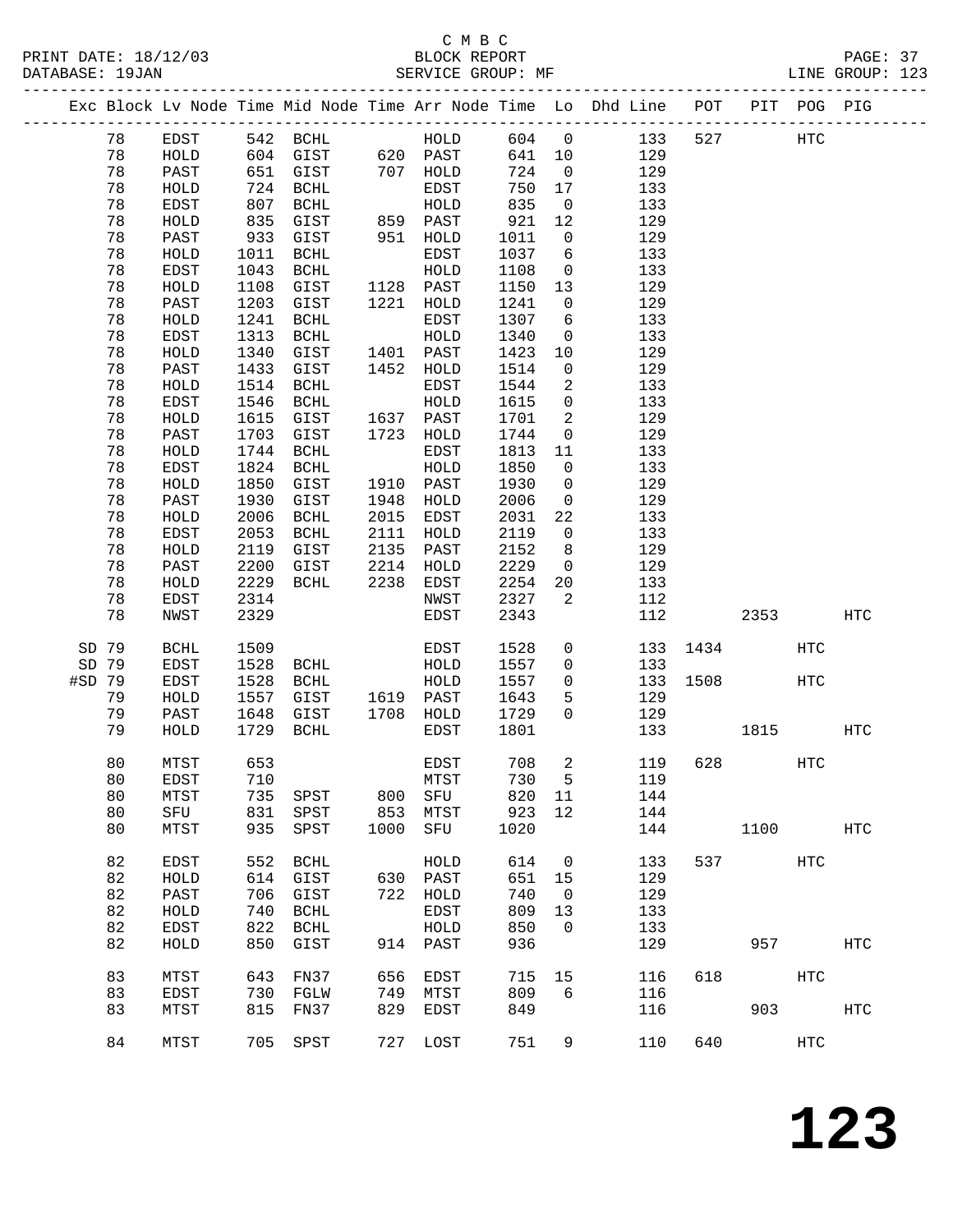## C M B C<br>BLOCK REPORT

LINE GROUP: 123

|        |    |             |      |             |      | Exc Block Lv Node Time Mid Node Time Arr Node Time Lo Dhd Line |      |                |    |     | POT  | PIT  | POG PIG    |            |
|--------|----|-------------|------|-------------|------|----------------------------------------------------------------|------|----------------|----|-----|------|------|------------|------------|
|        | 84 | LOST        | 800  | SPST        | 823  | MTST                                                           | 853  |                |    | 110 |      | 915  |            | <b>HTC</b> |
| SD 90  |    | KY10        | 1445 |             |      | EDST                                                           | 1455 | 5              | 15 | 112 | 1429 |      | <b>HTC</b> |            |
| SD     | 90 | ARCW        | 1515 |             |      | EDST                                                           | 1537 | 4              |    | 101 |      |      |            |            |
| SD     | 90 | EDST        | 1541 |             |      | NWST                                                           | 1601 | 4              |    | 112 |      |      |            |            |
| #SD 90 |    | EDST        | 1541 |             |      | NWST                                                           | 1601 | 4              |    | 112 | 1521 |      | HTC        |            |
|        | 90 | NWST        | 1605 |             |      | EDST                                                           | 1624 | $\overline{2}$ |    | 112 |      |      |            |            |
|        | 90 | EDST        | 1626 |             |      | NWST                                                           | 1646 | 4              |    | 112 |      |      |            |            |
|        | 90 | NWST        | 1650 |             |      | EDST                                                           | 1711 | 2              |    | 112 |      |      |            |            |
|        | 90 | EDST        | 1713 |             |      | NWST                                                           | 1733 | 8              |    | 112 |      |      |            |            |
|        | 90 | NWST        | 1741 |             |      | EDST                                                           | 1800 | 2              |    | 112 |      |      |            |            |
|        | 90 | EDST        | 1802 |             |      | NWST                                                           | 1822 | 3              |    | 112 |      |      |            |            |
|        | 90 | NWST        | 1825 |             |      | EDST                                                           | 1843 | 10             |    | 112 |      |      |            |            |
|        | 90 | EDST        | 1853 | BCHL        | 1912 | HOLD                                                           | 1920 | $\mathbf 0$    |    | 133 |      |      |            |            |
|        | 90 | HOLD        | 1920 | GIST        | 1937 | PAST                                                           | 1956 | 4              |    | 129 |      |      |            |            |
|        | 90 | PAST        | 2000 | GIST        | 2015 | HOLD                                                           | 2032 | $\overline{0}$ |    | 129 |      |      |            |            |
|        | 90 | HOLD        | 2032 | <b>BCHL</b> | 2041 | EDST                                                           | 2057 | 18             |    | 133 |      |      |            |            |
|        | 90 | <b>EDST</b> | 2115 | FGLW        | 2132 | MTST                                                           | 2148 | 12             |    | 116 |      |      |            |            |
|        | 90 | MTST        | 2200 | FN37        | 2211 | EDST                                                           | 2228 | 20             |    | 116 |      |      |            |            |
|        | 90 | EDST        | 2248 | BCHL        | 2304 | HOLD                                                           | 2312 | $\overline{0}$ |    | 133 |      |      |            |            |
|        | 90 | HOLD        | 2312 | GIST        | 2326 | PAST                                                           | 2342 | 18             |    | 129 |      |      |            |            |
|        | 90 | PAST        | 2400 | GIST        | 2414 | HOLD                                                           | 2429 | $\overline{0}$ |    | 129 |      |      |            |            |
|        | 90 | HOLD        | 2429 | <b>BCHL</b> | 2438 | EDST                                                           | 2454 | 17             | 9  | 133 |      |      |            |            |
|        | 90 | NWST        | 2520 |             |      | EDST                                                           | 2532 | 7              |    | 112 |      |      |            |            |
|        | 90 | EDST        | 2539 |             |      | NWST                                                           | 2548 |                |    | 112 |      | 2600 |            | <b>HTC</b> |
|        |    |             |      |             |      |                                                                |      |                |    |     |      |      |            |            |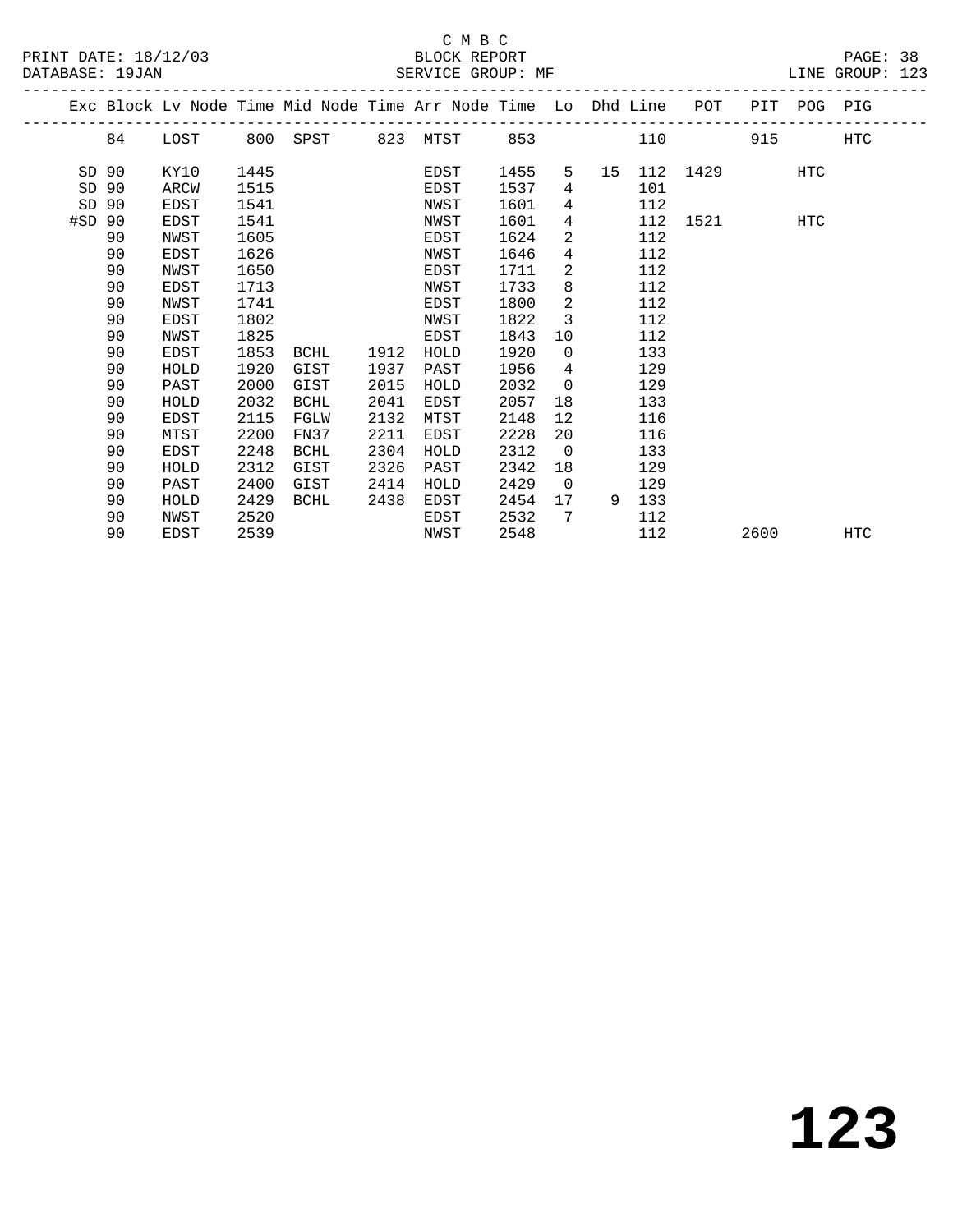| 22ST 22 ST STN                                                   |                        |      |      |                                                                                                |           |            |                 |                 | 6&6N 6 AV & 6 ST                                                                                                                                                                                                                                                                                                                                                                                                                                                                          |      |     |  |
|------------------------------------------------------------------|------------------------|------|------|------------------------------------------------------------------------------------------------|-----------|------------|-----------------|-----------------|-------------------------------------------------------------------------------------------------------------------------------------------------------------------------------------------------------------------------------------------------------------------------------------------------------------------------------------------------------------------------------------------------------------------------------------------------------------------------------------------|------|-----|--|
| 6 & 6 W<br>6 & 6 W<br>8 & 8 ST & 8 AV<br>ADBS ANDERSON & BUSWELL |                        |      |      |                                                                                                |           |            |                 |                 | 8 & 8 E 8 ST & 8 AV-E                                                                                                                                                                                                                                                                                                                                                                                                                                                                     |      |     |  |
|                                                                  |                        |      |      |                                                                                                |           | 8&8W       |                 |                 | 8 ST & 8 AV<br>BHST BRIGHOUSE STATION                                                                                                                                                                                                                                                                                                                                                                                                                                                     |      |     |  |
| BOGE WB BOYD ST FS GIFFORD<br>BRST BRAID STN                     |                        |      |      |                                                                                                |           |            |                 |                 |                                                                                                                                                                                                                                                                                                                                                                                                                                                                                           |      |     |  |
|                                                                  |                        |      |      |                                                                                                |           |            |                 |                 | BOGW EB BOYD FS GIFFORD ST<br>BW02 BRENTWOOD STN BAY2                                                                                                                                                                                                                                                                                                                                                                                                                                     |      |     |  |
|                                                                  |                        |      |      |                                                                                                |           |            |                 |                 |                                                                                                                                                                                                                                                                                                                                                                                                                                                                                           |      |     |  |
| BW03                                                             |                        |      |      |                                                                                                |           |            |                 |                 |                                                                                                                                                                                                                                                                                                                                                                                                                                                                                           |      |     |  |
| $CL - E$                                                         |                        |      |      | --- ---<br>BRENTWOOD STN BAY3<br>CANADA WAY & LEDGER-EAST<br>CLIVEDEN & FOSTERS<br>EDMONDS STN |           |            |                 |                 | BW04<br>CL-W CANADA WAY & LEDGER-WEST<br>CM#6 WB CAMBIE RD FS NO.6 RD                                                                                                                                                                                                                                                                                                                                                                                                                     |      |     |  |
| CLFO                                                             |                        |      |      |                                                                                                |           |            |                 |                 |                                                                                                                                                                                                                                                                                                                                                                                                                                                                                           |      |     |  |
| EDST                                                             |                        |      |      |                                                                                                |           |            |                 |                 | EDMONDS STN<br>HOLDOM STATION<br>EB WESTMINSTER HWY NS BOUNDARY R<br>EB WESTMINSTER HWY NS BOUNDARY R<br>HTCW WB WESTMINSTER HWY FS BOUNDARY R                                                                                                                                                                                                                                                                                                                                            |      |     |  |
| HOLD                                                             |                        |      |      |                                                                                                |           |            |                 |                 |                                                                                                                                                                                                                                                                                                                                                                                                                                                                                           |      |     |  |
| HTCE                                                             |                        |      |      |                                                                                                |           |            |                 |                 |                                                                                                                                                                                                                                                                                                                                                                                                                                                                                           |      |     |  |
|                                                                  |                        |      |      |                                                                                                |           |            |                 |                 |                                                                                                                                                                                                                                                                                                                                                                                                                                                                                           |      |     |  |
|                                                                  |                        |      |      |                                                                                                |           |            |                 |                 |                                                                                                                                                                                                                                                                                                                                                                                                                                                                                           |      |     |  |
|                                                                  |                        |      |      |                                                                                                |           |            |                 |                 |                                                                                                                                                                                                                                                                                                                                                                                                                                                                                           |      |     |  |
|                                                                  |                        |      |      |                                                                                                |           |            |                 |                 |                                                                                                                                                                                                                                                                                                                                                                                                                                                                                           |      |     |  |
|                                                                  |                        |      |      |                                                                                                |           |            |                 |                 | $\begin{tabular}{lllllllllllllllllllll} $\multicolumn{4}{c}{\multicolumn{4}{c}{\multicolumn{4}{c}{\multicolumn{4}{c}{\multicolumn{4}{c}{\multicolumn{4}{c}{\multicolumn{4}{c}{\multicolumn{4}{c}{\multicolumn{4}{c}{\multicolumn{4}{c}{\multicolumn{4}{c}{\multicolumn{4}{c}{\multicolumn{4}{c}{\multicolumn{4}{c}{\multicolumn{4}{c}{\multicolumn{4}{c}{\multicolumn{4}{c}{\multicolumn{4}{c}{\multicolumn{4}{c}{\multicolumn{4}{c}{\multicolumn{4}{c}{\multicolumn{4}{c}{\multicolumn{$ |      |     |  |
|                                                                  |                        |      |      |                                                                                                |           |            |                 |                 | Exc Block Lv Node Time Mid Node Time Arr Node Time Lo Dhd Line POT PIT POG PIG                                                                                                                                                                                                                                                                                                                                                                                                            |      |     |  |
|                                                                  | $1 \quad \blacksquare$ |      |      |                                                                                                |           |            |                 |                 | HTCW 429 BHST ADBS 500 0 410 428 HTC<br>ADBS 500 BHST 22ST 542 7 410<br>22ST 549 CM#6 610 ADBS 636 4 410                                                                                                                                                                                                                                                                                                                                                                                  |      |     |  |
|                                                                  | $\frac{1}{1}$          |      |      |                                                                                                |           |            |                 |                 |                                                                                                                                                                                                                                                                                                                                                                                                                                                                                           |      |     |  |
|                                                                  | $\mathbf{1}$           |      |      |                                                                                                |           |            |                 |                 |                                                                                                                                                                                                                                                                                                                                                                                                                                                                                           |      |     |  |
|                                                                  | $\mathbf 1$            | ADBS |      |                                                                                                |           | 723<br>830 | 723 10          |                 | 410                                                                                                                                                                                                                                                                                                                                                                                                                                                                                       |      |     |  |
|                                                                  | $\mathbf 1$            | 22ST |      |                                                                                                |           |            |                 | $4\overline{4}$ | 410                                                                                                                                                                                                                                                                                                                                                                                                                                                                                       |      |     |  |
|                                                                  | $\mathbf 1$            | ADBS |      | 834 BHST 22ST<br>939 CM#6 1004 ADBS<br>1040 BHST 22ST                                          |           | 928        |                 | 11              | 410                                                                                                                                                                                                                                                                                                                                                                                                                                                                                       |      |     |  |
|                                                                  | $\mathbf{1}$           | 22ST |      |                                                                                                |           | 1030       |                 | 10              | 410                                                                                                                                                                                                                                                                                                                                                                                                                                                                                       |      |     |  |
|                                                                  | $\mathbf 1$            | ADBS |      |                                                                                                |           | 1129       |                 |                 | 10 0<br>410                                                                                                                                                                                                                                                                                                                                                                                                                                                                               |      |     |  |
|                                                                  | $\mathbf 1$            | 22ST | 1139 | CM#6                                                                                           | 1204 ADBS | 1230       |                 | 10              | 410                                                                                                                                                                                                                                                                                                                                                                                                                                                                                       |      |     |  |
|                                                                  | $\mathbf 1$            | ADBS | 1240 | BHST                                                                                           | 22ST      | 1331       |                 | 6               | 410                                                                                                                                                                                                                                                                                                                                                                                                                                                                                       |      |     |  |
|                                                                  | $\mathbf 1$            | 22ST | 1337 | CM#6                                                                                           | 1403 ADBS | 1430       |                 | 10              | 410                                                                                                                                                                                                                                                                                                                                                                                                                                                                                       |      |     |  |
|                                                                  | $\mathbf 1$            | ADBS | 1440 | BHST                                                                                           | 22ST      | 1533       |                 | 11              | 410                                                                                                                                                                                                                                                                                                                                                                                                                                                                                       |      |     |  |
|                                                                  | $\mathbf 1$            | 22ST | 1544 | CM#6                                                                                           | 1617 ADBS | 1645       |                 | $7\overline{ }$ | 410                                                                                                                                                                                                                                                                                                                                                                                                                                                                                       |      |     |  |
|                                                                  | $\mathbf 1$            | ADBS | 1652 | BHST                                                                                           | 22ST      | 1755       | 10              |                 | 410                                                                                                                                                                                                                                                                                                                                                                                                                                                                                       |      |     |  |
|                                                                  | 1                      | 22ST | 1805 | CM#6                                                                                           | 1833 ADBS | 1900       | $7\overline{ }$ |                 | 410                                                                                                                                                                                                                                                                                                                                                                                                                                                                                       |      |     |  |
|                                                                  | $\mathbf 1$            | ADBS | 1907 | BHST                                                                                           | 22ST      | 1954       |                 | 9               | 410                                                                                                                                                                                                                                                                                                                                                                                                                                                                                       |      |     |  |
|                                                                  | 1                      | 22ST | 2003 | CM#6                                                                                           | 2023 ADBS | 2045       |                 | $7\overline{ }$ | 410                                                                                                                                                                                                                                                                                                                                                                                                                                                                                       |      |     |  |
|                                                                  | $\mathbf 1$            | ADBS | 2052 | BHST                                                                                           | 22ST      | 2132       |                 | 6               | 410                                                                                                                                                                                                                                                                                                                                                                                                                                                                                       |      |     |  |
|                                                                  | 1                      | 22ST | 2138 | CM#6 2158 ADBS                                                                                 |           | 2220       |                 |                 | 10 0<br>410                                                                                                                                                                                                                                                                                                                                                                                                                                                                               |      |     |  |
|                                                                  | 1                      | ADBS | 2230 | <b>BHST</b>                                                                                    | 22ST      | 2312       |                 | $7\overline{ }$ | 410                                                                                                                                                                                                                                                                                                                                                                                                                                                                                       |      |     |  |
|                                                                  | 1                      | 22ST |      | 2319 CM#6                                                                                      | 2338 ADBS | 2400       |                 |                 | $\frac{1}{10}$<br>410                                                                                                                                                                                                                                                                                                                                                                                                                                                                     |      |     |  |
|                                                                  | $\mathbf 1$            | ADBS | 2410 | <b>BHST</b>                                                                                    | 22ST      | 2446       |                 |                 | 14 410                                                                                                                                                                                                                                                                                                                                                                                                                                                                                    |      |     |  |
|                                                                  | $\mathbf 1$            | 22ST | 2500 | 6&6N                                                                                           | 2509 LOST | 2528       |                 |                 | 101                                                                                                                                                                                                                                                                                                                                                                                                                                                                                       | 2552 | HTC |  |

C M B C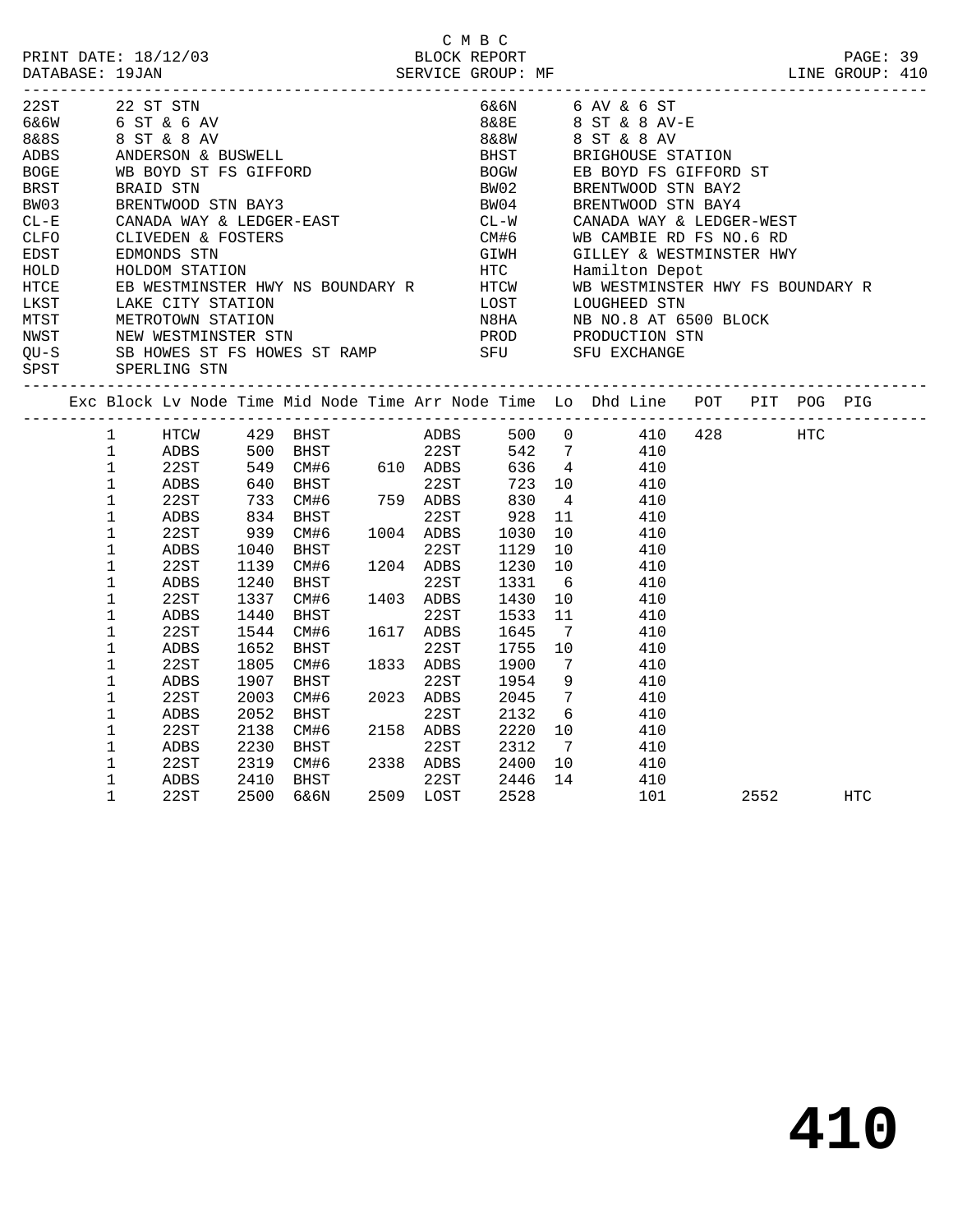|                         |              |      |              |      |          |        |                 | Exc Block Lv Node Time Mid Node Time Arr Node Time Lo Dhd Line POT |     |      | PIT POG PIG |                   |
|-------------------------|--------------|------|--------------|------|----------|--------|-----------------|--------------------------------------------------------------------|-----|------|-------------|-------------------|
| $\overline{a}$          | LKST         | 510  | SPST         |      | 517 BW03 | 538 11 |                 | 134                                                                | 434 |      | <b>HTC</b>  |                   |
| $\overline{a}$          | BW03         | 549  | PROD         | 613  | LOST     | 620    | $\mathsf{O}$    | 136                                                                |     |      |             |                   |
| $\mathbf{2}$            | LOST         | 620  | ${\tt HOLD}$ | 648  | BW02     | 655    | 5               | 136                                                                |     |      |             |                   |
| $\overline{c}$          | BW02         | 700  | SPST         | 725  | LKST     | 736    | $\overline{4}$  | 134                                                                |     |      |             |                   |
| $\sqrt{2}$              | LKST         | 740  | SPST         | 749  | BW03     | 816    | 4               | 134                                                                |     |      |             |                   |
| $\mathbf{2}$            | BW03         | 820  | PROD         | 847  | LOST     | 856    | $\overline{4}$  | 136                                                                |     |      |             |                   |
| $\sqrt{2}$              | LOST         | 900  | 6&6W         | 923  | 22ST     | 936    | 4               | 101                                                                |     |      |             |                   |
| $\overline{c}$          | 22ST         | 940  | 6&6N         | 950  | LOST     | 1013   | $7\phantom{.0}$ | 101                                                                |     |      |             |                   |
| $\sqrt{2}$              | LOST         | 1020 | HOLD         | 1048 | BW02     | 1054   | 6               | 136                                                                |     |      |             |                   |
| $\sqrt{2}$              | BW02         | 1100 | SPST         | 1124 | LKST     | 1135   | 5               | 134                                                                |     |      |             |                   |
| $\sqrt{2}$              | LKST         | 1140 | SPST         | 1147 | BW03     | 1211   | 9               | 134                                                                |     |      |             |                   |
| $\sqrt{2}$              | BW03         | 1220 | PROD         | 1245 | LOST     | 1254   | 6               | 136                                                                |     |      |             |                   |
| $\sqrt{2}$              | LOST         | 1300 | 6&6W         | 1324 | 22ST     | 1334   | 6               | 101                                                                |     |      |             |                   |
| $\sqrt{2}$              | 22ST         | 1340 | 6&6N         | 1351 | LOST     | 1416   | 4               | 101                                                                |     |      |             |                   |
| 2                       | LOST         | 1420 | HOLD         | 1449 | BW02     | 1455   | 3               | 136                                                                |     |      |             |                   |
| 2                       | BW02         | 1458 | SPST         | 1528 | LKST     | 1539   | $\overline{2}$  | 134                                                                |     |      |             |                   |
| $\sqrt{2}$              | LKST         | 1541 | SPST         | 1548 | BW03     | 1616   | 2               | 134                                                                |     |      |             |                   |
| 2                       | BW03         | 1618 | PROD         | 1647 | LOST     | 1657   | 13              | 136                                                                |     |      |             |                   |
| $\mathbf{2}$            | LOST         | 1710 | SPST         | 1733 | MTST     | 1800   | 15              | 110                                                                |     |      |             |                   |
| $\overline{c}$          | MTST         | 1815 | SPST         | 1843 | SFU      | 1903   |                 | 144                                                                |     | 1936 |             | HTC               |
| 3                       | BW02         | 510  | SPST         | 530  | LKST     | 540    | $\mathsf{O}$    | 134                                                                | 435 |      | <b>HTC</b>  |                   |
| 3                       | LKST         | 540  | SPST         | 547  | BW03     | 608    | 12              | 134                                                                |     |      |             |                   |
| 3                       | BW03         | 620  | PROD         | 646  | LOST     | 654    | 6               | 136                                                                |     |      |             |                   |
| 3                       | LOST         | 700  | 6&6W         | 724  | 22ST     | 737    | $\mathbf{3}$    | 101                                                                |     |      |             |                   |
| 3                       | 22ST         | 740  | 6&6N         | 749  | LOST     | 812    | 8               | 101                                                                |     |      |             |                   |
| 3                       | LOST         | 820  | 6&6W         | 846  | 22ST     | 900    | 10              | 101                                                                |     |      |             |                   |
| 3                       | 22ST         | 910  | 6&6N         | 920  | LOST     | 943    | 7               | 101                                                                |     |      |             |                   |
| 3                       | LOST         | 950  | HOLD         | 1018 | BW02     | 1024   | 6               | 136                                                                |     |      |             |                   |
| 3                       | BW02         | 1030 | SPST         | 1054 | LKST     | 1105   | 5               | 134                                                                |     |      |             |                   |
| 3                       | LKST         | 1110 | SPST         | 1117 | BW03     | 1141   | 9               | 134                                                                |     |      |             |                   |
| 3                       | BW03         | 1150 | PROD         | 1215 | LOST     | 1224   | 6               | 136                                                                |     |      |             |                   |
| 3                       | LOST         | 1230 | 6&6W         | 1254 | 22ST     | 1304   | 6               | 101                                                                |     |      |             |                   |
| 3                       | 22ST         | 1310 | 6&6N         | 1320 | LOST     | 1343   | $7\phantom{.0}$ | 101                                                                |     |      |             |                   |
| 3                       | LOST         | 1350 | HOLD         | 1418 | BW02     | 1424   | 6               | 136                                                                |     |      |             |                   |
| 3                       | BW02         | 1430 | SPST         | 1458 | LKST     | 1509   | $\mathbf{1}$    | 134                                                                |     |      |             |                   |
| 3                       | LKST         | 1510 | SPST         | 1517 | BW03     | 1545   | 5               | 134                                                                |     |      |             |                   |
| 3                       | BW03         | 1550 | PROD         | 1619 | LOST     | 1629   | 21              | 136                                                                |     |      |             |                   |
| 3                       | LOST         | 1650 | HOLD         | 1721 | BW02     | 1729   | $\mathbf{1}$    | 136                                                                |     |      |             |                   |
| 3                       | BW02         | 1730 | SPST         | 1756 | LKST     | 1807   | 6               | 134                                                                |     |      |             |                   |
| 3                       | LKST         | 1813 | SPST         | 1820 | BW03     | 1845   |                 | 134                                                                |     | 1917 |             | HTC               |
| 4                       | 22ST         | 605  | CM#6         | 627  | ADBS     | 654    | 4               | 410                                                                | 553 |      | HTC         |                   |
| 4                       | ADBS         | 658  | <b>BHST</b>  |      | 22ST     | 743    | 14              | 410                                                                |     |      |             |                   |
| 4                       | 22ST         | 757  | CM#6         | 823  | ADBS     | 854    | 4               | 410                                                                |     |      |             |                   |
| $\overline{\mathbf{4}}$ | ADBS         | 858  | <b>BHST</b>  |      | 22ST     | 952    | 7               | 410                                                                |     |      |             |                   |
| 4                       | 22ST         | 959  | CM#6         | 1024 | ADBS     | 1050   | 10              | 410                                                                |     |      |             |                   |
| 4                       | ${\tt ADBS}$ | 1100 | <b>BHST</b>  |      | 22ST     | 1149   | 10              | 410                                                                |     |      |             |                   |
| $\overline{\mathbf{4}}$ | 22ST         | 1159 | CM#6         | 1224 | ADBS     | 1250   | 10              | 410                                                                |     |      |             |                   |
| 4                       | ADBS         | 1300 | <b>BHST</b>  |      | 22ST     | 1351   | 6               | 410                                                                |     |      |             |                   |
| 4                       | 22ST         | 1357 | CM#6         | 1423 | ADBS     | 1450   | 10              | 410                                                                |     |      |             |                   |
| 4                       | ADBS         | 1500 | <b>BHST</b>  |      | 22ST     | 1600   | 4               | 410                                                                |     |      |             |                   |
| 4                       | 22ST         | 1604 | CM#6         | 1638 | ADBS     | 1707   | 8               | 410                                                                |     |      |             |                   |
| 4                       | ADBS         | 1715 | <b>BHST</b>  |      | 22ST     | 1816   | 13              | 410                                                                |     |      |             |                   |
| 4                       | 22ST         | 1829 | CM#6         | 1855 | ADBS     | 1922   | 8               | 410                                                                |     |      |             |                   |
| 4                       | ADBS         | 1930 | <b>BHST</b>  |      | 22ST     | 2015   |                 | 410                                                                |     | 2022 |             | $_{\mathrm{HTC}}$ |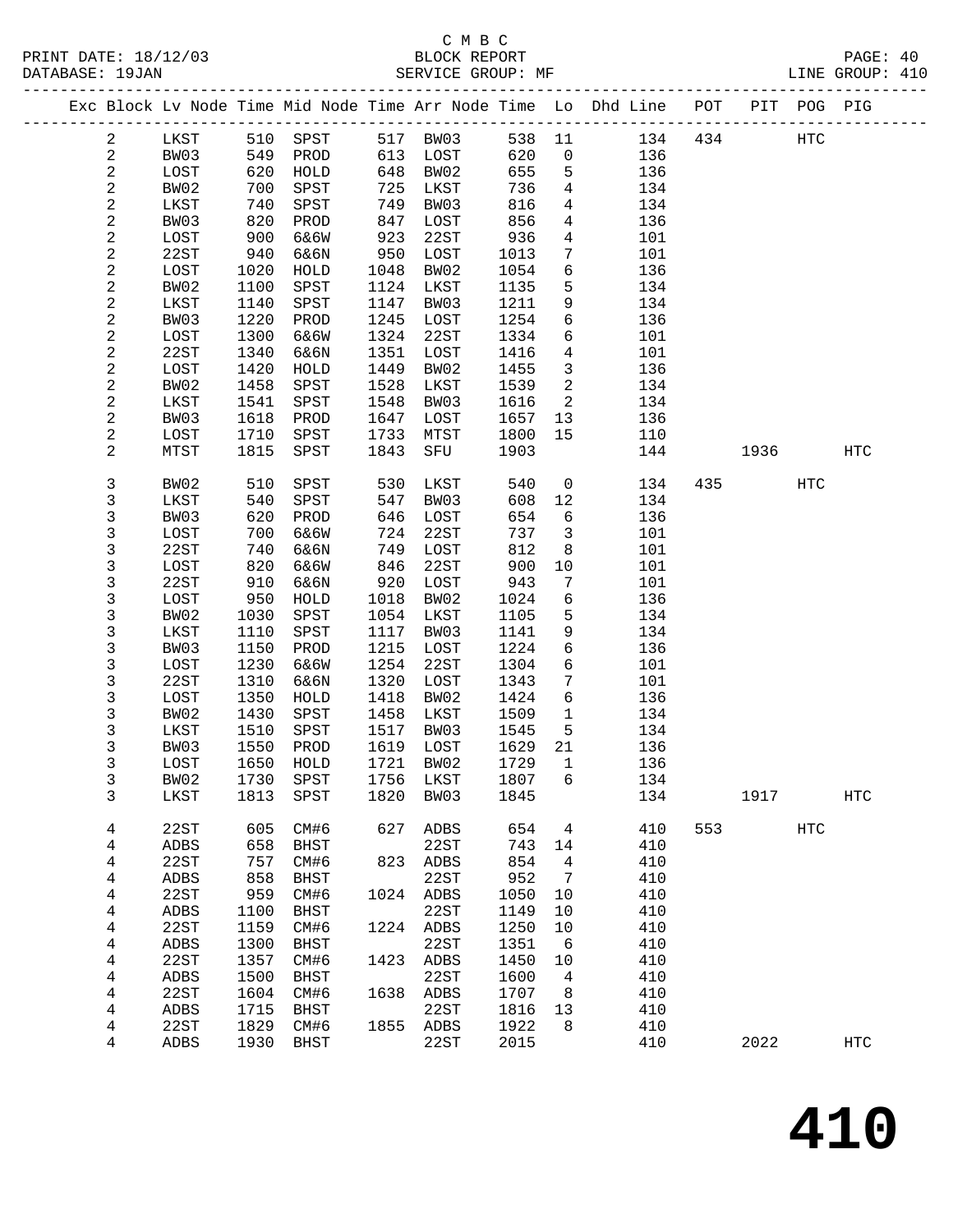|       |   |             |      |             |      |      |      |                   | Exc Block Lv Node Time Mid Node Time Arr Node Time Lo Dhd Line POT |     | PIT  | POG PIG    |            |
|-------|---|-------------|------|-------------|------|------|------|-------------------|--------------------------------------------------------------------|-----|------|------------|------------|
| SD 5  |   | BW03        | 735  | PROD        | 803  | LOST | 811  | 9                 | 136                                                                | 700 |      | <b>HTC</b> |            |
| SD 5  |   | LOST        | 820  | HOLD        | 853  | BW02 | 900  | $\mathbf 0$       | 136                                                                |     |      |            |            |
| #SD 5 |   | LOST        | 820  | HOLD        | 853  | BW02 | 900  | $\mathsf{O}$      | 136                                                                | 749 |      | <b>HTC</b> |            |
|       | 5 | BW02        | 900  | SPST        | 924  | LKST | 935  | 5                 | 134                                                                |     |      |            |            |
|       | 5 | LKST        | 940  | SPST        | 947  | BW03 | 1011 | 9                 | 134                                                                |     |      |            |            |
|       | 5 | BW03        | 1020 | PROD        | 1046 | LOST | 1053 | 7                 | 136                                                                |     |      |            |            |
|       | 5 | LOST        | 1100 | 6&6W        | 1122 | 22ST | 1132 | 8                 | 101                                                                |     |      |            |            |
|       | 5 | 22ST        | 1140 | 6&6N        | 1150 | LOST | 1211 | 9                 | 101                                                                |     |      |            |            |
|       | 5 | LOST        | 1220 | HOLD        | 1248 | BW02 | 1254 | $6\overline{6}$   | 136                                                                |     |      |            |            |
|       | 5 | BW02        | 1300 | SPST        | 1324 | LKST | 1335 | 5                 | 134                                                                |     |      |            |            |
|       | 5 | LKST        | 1340 | SPST        | 1347 | BW03 | 1411 | 9                 | 134                                                                |     |      |            |            |
|       | 5 | BW03        | 1420 | PROD        | 1447 | LOST | 1457 | $\mathbf{3}$      | 136                                                                |     |      |            |            |
|       | 5 | LOST        | 1500 | 6&6W        | 1530 | 22ST | 1541 | $\overline{3}$    | 101                                                                |     |      |            |            |
|       | 5 | 22ST        | 1544 | 6&6N        | 1557 | LOST | 1623 | 17                | 101                                                                |     |      |            |            |
|       | 5 | LOST        | 1640 | 6&6W        | 1709 | 22ST | 1719 | $\overline{4}$    | 101                                                                |     |      |            |            |
|       | 5 | 22ST        | 1723 | 6&6N        | 1737 | LOST | 1801 | 19                | 101                                                                |     |      |            |            |
|       | 5 | LOST        | 1820 | HOLD        | 1851 | BW02 | 1859 | $\overline{1}$    | 136                                                                |     |      |            |            |
|       | 5 | BW02        | 1900 | SPST        | 1924 | LKST | 1934 | 6                 | 134                                                                |     |      |            |            |
|       | 5 | LKST        | 1940 | SPST        | 1947 | BW03 | 2010 | 10                | 134                                                                |     |      |            |            |
|       | 5 | BW03        | 2020 | PROD        | 2041 | LOST | 2048 | $12 \overline{ }$ | 136                                                                |     |      |            |            |
|       | 5 | LOST        | 2100 | 6&6W        | 2120 | 22ST | 2128 |                   | 101                                                                |     | 2135 |            | <b>HTC</b> |
|       | 7 | BW03        | 530  | PROD        | 554  | LOST | 601  | 9                 | 136                                                                | 455 |      | <b>HTC</b> |            |
|       | 7 | LOST        | 610  | 6&6W        | 630  | 22ST | 641  | 14                | 101                                                                |     |      |            |            |
|       | 7 | 22ST        | 655  | CM#6        | 719  | ADBS | 748  | $\overline{4}$    | 410                                                                |     |      |            |            |
|       | 7 | ADBS        | 752  | <b>BHST</b> |      | 22ST | 844  | 7                 | 410                                                                |     |      |            |            |
|       | 7 | 22ST        | 851  | CM#6        | 917  | ADBS | 948  | $\overline{4}$    | 410                                                                |     |      |            |            |
|       | 7 | <b>ADBS</b> | 952  | <b>BHST</b> |      | 22ST | 1041 | 8                 | 410                                                                |     |      |            |            |
|       | 7 | 22ST        | 1049 | CM#6        | 1114 | ADBS | 1140 | 10                | 410                                                                |     |      |            |            |
|       | 7 | <b>ADBS</b> | 1150 | <b>BHST</b> |      | 22ST | 1239 | 10                | 410                                                                |     |      |            |            |
|       | 7 | 22ST        | 1249 | CM#6        | 1314 | ADBS | 1340 | 10                | 410                                                                |     |      |            |            |
|       | 7 | ADBS        | 1350 | <b>BHST</b> |      | 22ST | 1441 | 11                | 410                                                                |     |      |            |            |
|       | 7 | 22ST        | 1452 | CM#6        | 1525 | ADBS | 1553 | 7                 | 410                                                                |     |      |            |            |
|       | 7 | ADBS        | 1600 | <b>BHST</b> |      | 22ST | 1702 | $7\phantom{.0}$   | 410                                                                |     |      |            |            |
|       | 7 | 22ST        | 1709 | CM#6        | 1743 | ADBS | 1815 | $7\phantom{.0}$   | 410                                                                |     |      |            |            |
|       | 7 | <b>ADBS</b> | 1822 | <b>BHST</b> |      | 22ST | 1922 |                   | 410                                                                |     | 1929 |            | <b>HTC</b> |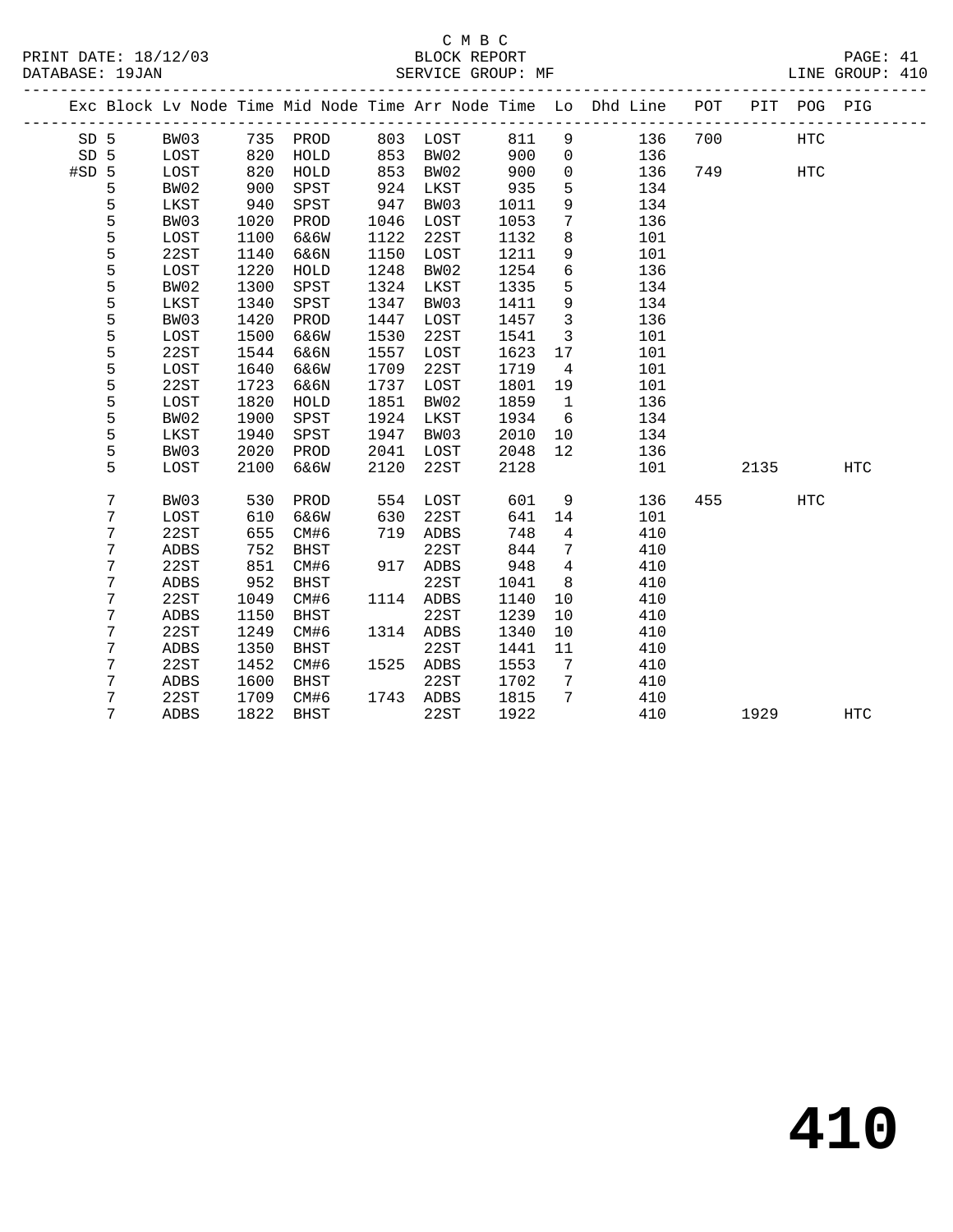|  |   |      |      |          |      |      |       |                 | Exc Block Lv Node Time Mid Node Time Arr Node Time Lo Dhd Line POT |     |      | PIT POG PIG |            |
|--|---|------|------|----------|------|------|-------|-----------------|--------------------------------------------------------------------|-----|------|-------------|------------|
|  | 8 | BRST | 517  |          |      | 22ST | 536 1 |                 | 155                                                                | 456 |      | HTC         |            |
|  | 8 | 22ST | 537  |          |      | N8HA | 557   | $\overline{0}$  | 418                                                                |     |      |             |            |
|  | 8 | N8HA | 557  |          |      | 22ST | 616   | 11              | 418                                                                |     |      |             |            |
|  | 8 | 22ST | 627  | BHST     |      | GIWH | 639   | 6               | 410                                                                |     |      |             |            |
|  | 8 | GIWH | 645  |          |      | 22ST | 657   | 8               | 410                                                                |     |      |             |            |
|  | 8 | 22ST | 705  |          |      | N8HA | 727   | $\overline{0}$  | 418                                                                |     |      |             |            |
|  | 8 | N8HA | 727  |          |      | 22ST | 749   | 11              | 418                                                                |     |      |             |            |
|  | 8 | 22ST | 800  | 6&6N 810 |      | LOST | 834   | 16              | 101                                                                |     |      |             |            |
|  | 8 | LOST | 850  | HOLD     | 920  | BW02 | 927   | $\mathbf{3}$    | 136                                                                |     |      |             |            |
|  | 8 | BW02 | 930  | SPST     | 954  | LKST | 1005  | 5               | 134                                                                |     |      |             |            |
|  | 8 | LKST | 1010 | SPST     | 1017 | BW03 | 1041  | 9               | 134                                                                |     |      |             |            |
|  | 8 | BW03 | 1050 | PROD     | 1116 | LOST | 1123  | $7\overline{ }$ | 136                                                                |     |      |             |            |
|  | 8 | LOST | 1130 | 6&6W     | 1152 | 22ST | 1202  | 8               | 101                                                                |     |      |             |            |
|  | 8 | 22ST | 1210 | 6&6N     | 1220 | LOST | 1243  | $7\overline{ }$ | 101                                                                |     |      |             |            |
|  | 8 | LOST | 1250 | HOLD     | 1318 | BW02 | 1324  | 6               | 136                                                                |     |      |             |            |
|  | 8 | BW02 | 1330 | SPST     | 1355 | LKST | 1406  | $\overline{4}$  | 134                                                                |     |      |             |            |
|  | 8 | LKST | 1410 | SPST     | 1417 | BW03 | 1442  | $\mathbf{1}$    | 134                                                                |     |      |             |            |
|  | 8 | BW03 | 1443 | PROD     | 1510 | LOST | 1520  | 5               | 136                                                                |     |      |             |            |
|  | 8 | LOST | 1525 | HOLD     | 1554 | BW02 | 1600  | $\mathsf{O}$    | 136                                                                |     |      |             |            |
|  | 8 | BW02 | 1600 | SPST     | 1628 | LKST | 1639  | $\mathbf{1}$    | 134                                                                |     |      |             |            |
|  | 8 | LKST | 1640 | SPST     | 1647 | BW03 | 1715  | 5               | 134                                                                |     |      |             |            |
|  | 8 | BW03 | 1720 | PROD     | 1748 | LOST | 1758  | $\overline{2}$  | 136                                                                |     |      |             |            |
|  | 8 | LOST | 1800 | 6&6W     | 1825 | 22ST | 1835  | 8               | 101                                                                |     |      |             |            |
|  | 8 | 22ST | 1843 | 6&6N     | 1853 | LOST | 1916  | $\overline{4}$  | 101                                                                |     |      |             |            |
|  | 8 | LOST | 1920 | HOLD     | 1946 | BW02 | 1952  | 8               | 136                                                                |     |      |             |            |
|  | 8 | BW02 | 2000 | SPST     | 2022 | LKST | 2031  | 9               | 134                                                                |     |      |             |            |
|  | 8 | LKST | 2040 | SPST     | 2047 | BW03 | 2107  | 13              | 134                                                                |     |      |             |            |
|  | 8 | BW03 | 2120 | PROD     | 2141 | LOST | 2148  | 2               | 136                                                                |     |      |             |            |
|  | 8 | LOST | 2150 | HOLD     | 2216 | BW02 | 2222  | 8 <sup>8</sup>  | 136                                                                |     |      |             |            |
|  | 8 | BW02 | 2230 | SPST     | 2250 | LKST | 2259  | 11              | 134                                                                |     |      |             |            |
|  | 8 | LKST | 2310 | SPST     | 2317 | BW03 | 2336  | 14              | 134                                                                |     |      |             |            |
|  | 8 | BW03 | 2350 | PROD     | 2411 | LOST | 2418  | 22              | 136                                                                |     |      |             |            |
|  | 8 | LOST | 2440 | HOLD     | 2503 | BW02 | 2508  |                 | 136                                                                |     | 2533 |             | <b>HTC</b> |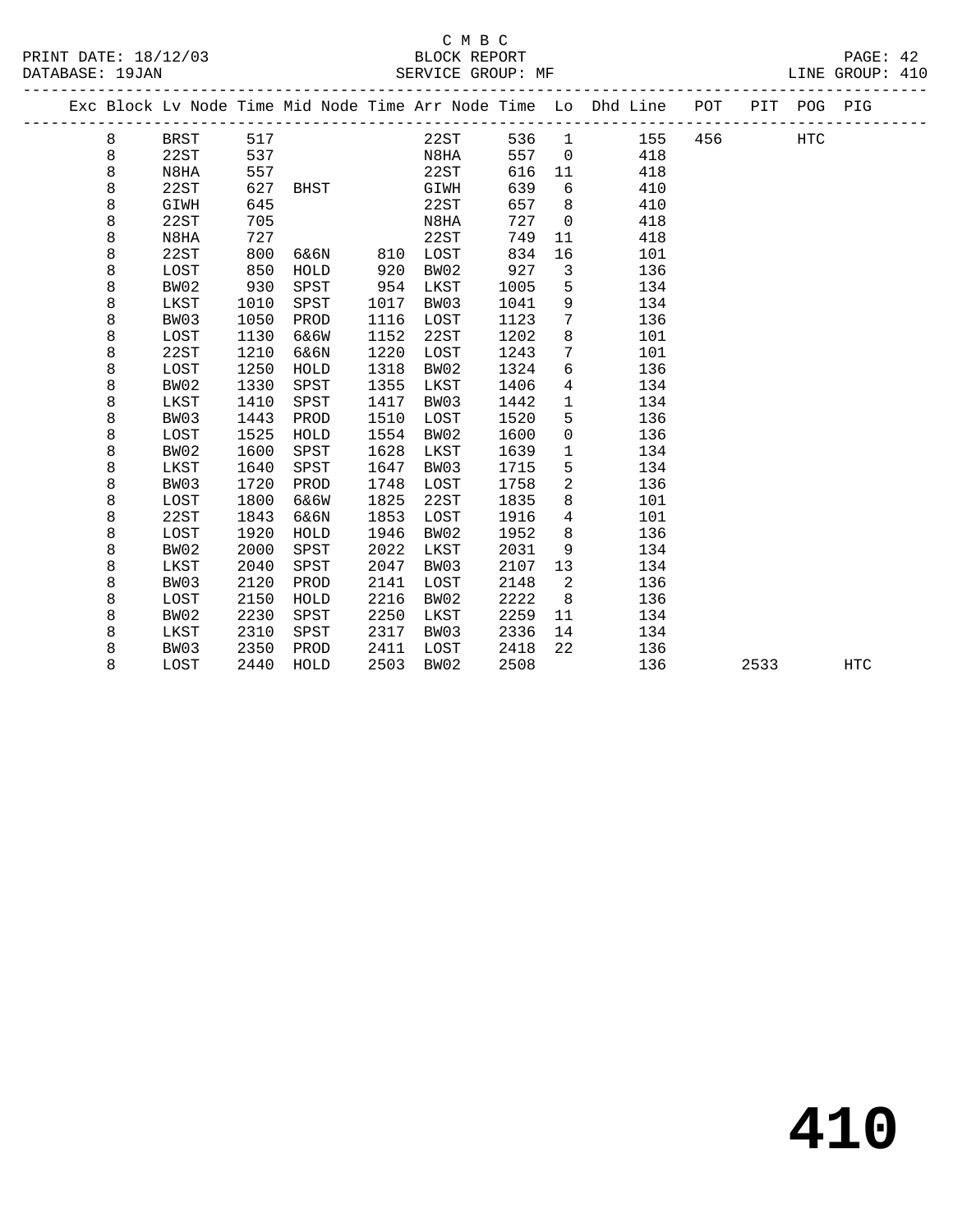| PRINT DATE: 18/12/03 |    |             |      |          |      | C M B C<br>BLOCK REPORT |      |                |                                                                    |     |      |             | PAGE: 43        |  |
|----------------------|----|-------------|------|----------|------|-------------------------|------|----------------|--------------------------------------------------------------------|-----|------|-------------|-----------------|--|
| DATABASE: 19JAN      |    |             |      |          |      | SERVICE GROUP: MF       |      |                |                                                                    |     |      |             | LINE GROUP: 410 |  |
|                      |    |             |      |          |      |                         |      |                | Exc Block Lv Node Time Mid Node Time Arr Node Time Lo Dhd Line POT |     |      | PIT POG PIG |                 |  |
|                      | 9  | LOST        |      | 520 HOLD | 547  | BW02                    | 554  | 6              | 136                                                                | 449 |      | HTC         |                 |  |
|                      | 9  | BW02        | 600  | SPST     | 620  | LKST                    | 630  | 10             | 134                                                                |     |      |             |                 |  |
|                      | 9  | LKST        | 640  | SPST     | 647  | BW03                    | 711  | 9              | 134                                                                |     |      |             |                 |  |
|                      | 9  | BW03        | 720  | PROD     | 748  | LOST                    | 756  | 4              | 136                                                                |     |      |             |                 |  |
|                      | 9  | LOST        | 800  | 6&6W     | 826  | 22ST                    | 840  | 9              | 101                                                                |     |      |             |                 |  |
|                      | 9  | 22ST        | 849  | $QU-S$   | 855  | <b>CLFO</b>             | 913  | $\mathsf{O}$   | 104                                                                |     |      |             |                 |  |
|                      | 9  | <b>CLFO</b> | 913  |          |      | 22ST                    | 935  | 8              | 104                                                                |     |      |             |                 |  |
|                      | 9  | 22ST        | 943  | $OU-S$   | 949  | <b>CLFO</b>             | 1008 | $\mathsf{O}$   | 104                                                                |     |      |             |                 |  |
|                      | 9  | <b>CLFO</b> | 1008 |          |      | 22ST                    | 1030 | 10             | 104                                                                |     |      |             |                 |  |
|                      | 9  | 22ST        | 1040 | $OU-S$   | 1046 | <b>CLFO</b>             | 1105 | $\mathbf 0$    | 104                                                                |     |      |             |                 |  |
|                      | 9  | <b>CLFO</b> | 1105 |          |      | 22ST                    | 1127 | 13             | 104                                                                |     |      |             |                 |  |
|                      | 9  | 22ST        | 1140 | $OU-S$   | 1146 | <b>CLFO</b>             | 1205 | $\overline{0}$ | 104                                                                |     |      |             |                 |  |
|                      | 9  | <b>CLFO</b> | 1205 |          |      | 22ST                    | 1227 | 13             | 104                                                                |     |      |             |                 |  |
|                      | 9  | 22ST        | 1240 | OU-S     | 1246 | <b>CLFO</b>             | 1305 | $\overline{0}$ | 104                                                                |     |      |             |                 |  |
|                      | 9  | <b>CLFO</b> | 1305 |          |      | 22ST                    | 1327 | 13             | 104                                                                |     |      |             |                 |  |
|                      | 9  | 22ST        | 1340 | OU-S     | 1346 | <b>CLFO</b>             | 1407 | $\overline{0}$ | 104                                                                |     |      |             |                 |  |
|                      | 9  | <b>CLFO</b> | 1407 |          |      | 22ST                    | 1429 | 11             | 104                                                                |     |      |             |                 |  |
|                      | 9  | 22ST        | 1440 | OU-S     | 1446 | <b>CLFO</b>             | 1507 | $\overline{0}$ | 104                                                                |     |      |             |                 |  |
|                      | 9  | <b>CLFO</b> | 1507 |          |      | 22ST                    | 1533 | 12             | 104                                                                |     |      |             |                 |  |
|                      | 9  | 22ST        | 1545 | OU-S     | 1552 | CLFO                    | 1613 | $\overline{0}$ | 104                                                                |     |      |             |                 |  |
|                      | 9  | <b>CLFO</b> | 1613 |          |      | 22ST                    | 1642 | 10             | 104                                                                |     |      |             |                 |  |
|                      | 9  | 22ST        | 1652 | $OU-S$   | 1658 | <b>CLFO</b>             | 1718 | $\Omega$       | 104                                                                |     |      |             |                 |  |
|                      | 9  | <b>CLFO</b> | 1718 |          |      | 22ST                    | 1743 | 10             | 104                                                                |     |      |             |                 |  |
|                      | 9  | 22ST        | 1753 | $OU-S$   | 1759 | <b>CLFO</b>             | 1817 | $\overline{0}$ | 104                                                                |     |      |             |                 |  |
|                      | 9  | <b>CLFO</b> | 1817 |          |      | 22ST                    | 1839 | 4              | 104                                                                |     |      |             |                 |  |
|                      | 9  | 22ST        | 1843 | $OU-S$   | 1849 | CLFO                    | 1906 | $\Omega$       | 104                                                                |     |      |             |                 |  |
|                      | 9  | <b>CLFO</b> | 1906 |          |      | 22ST                    | 1928 |                | 104                                                                |     | 1935 |             | <b>HTC</b>      |  |
|                      | 10 | 22ST        | 638  | CM#6     | 701  | ADBS                    | 730  | 4              | 410                                                                | 626 |      | <b>HTC</b>  |                 |  |
|                      | 10 | <b>ADBS</b> | 734  | BHST     |      | 22ST                    | 825  | 8              | 410                                                                |     |      |             |                 |  |

10 ADBS 934 BHST 22ST 1023 410 1032 HTC

10 22ST 833 CM#6 859 ADBS 930 4 410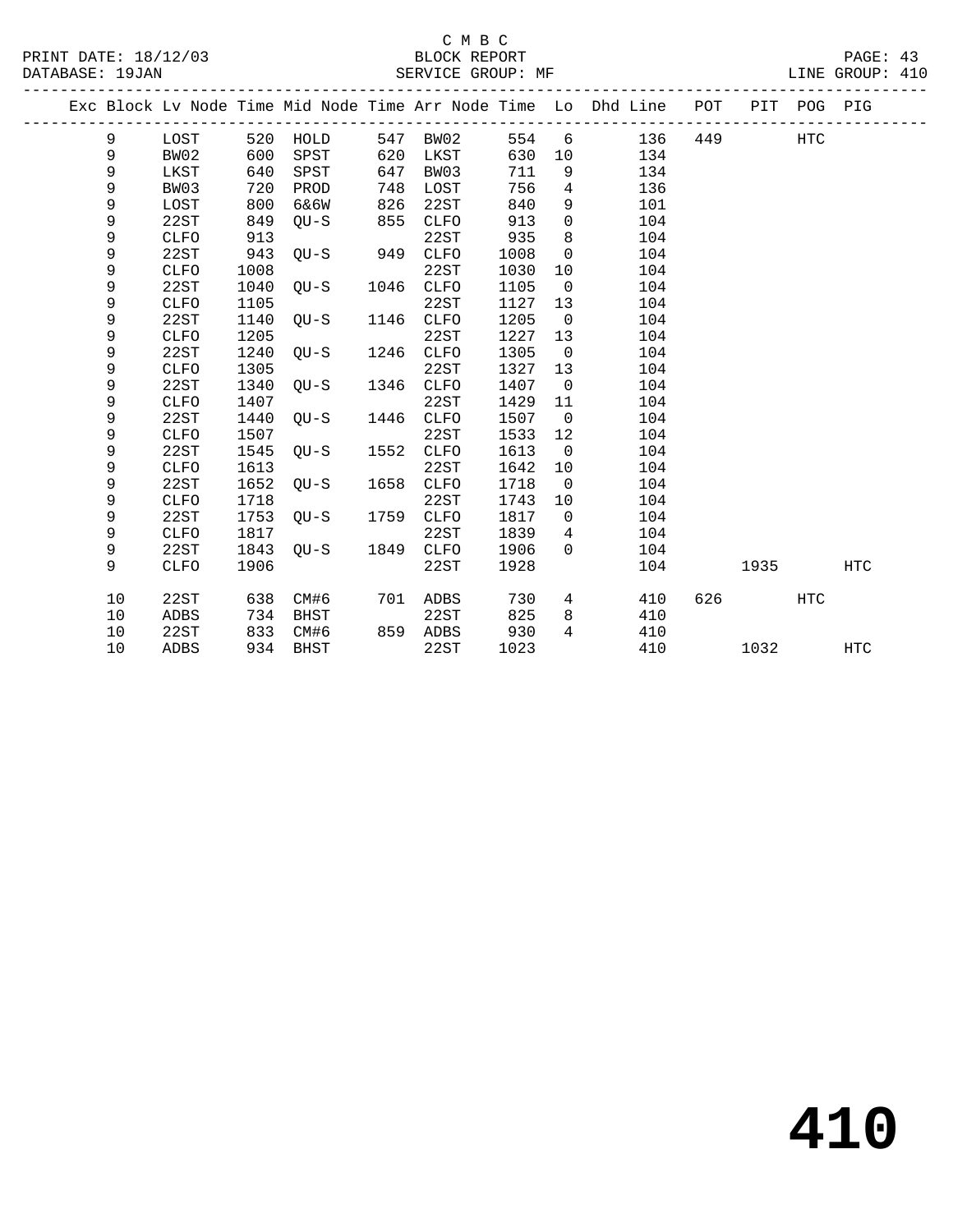## C M B C<br>BLOCK REPORT

| PRINT DATE: 18/12/03 |    |                                                                                |      |  | 2/03<br>BLOCK REPORT<br>SERVICE GROUP: MF |              |                         |                 |     |                        |      | PAGE: 44        |  |
|----------------------|----|--------------------------------------------------------------------------------|------|--|-------------------------------------------|--------------|-------------------------|-----------------|-----|------------------------|------|-----------------|--|
| DATABASE: 19JAN      |    |                                                                                |      |  |                                           |              |                         |                 |     |                        |      | LINE GROUP: 410 |  |
|                      |    | Exc Block Lv Node Time Mid Node Time Arr Node Time Lo Dhd Line POT PIT POG PIG |      |  |                                           |              |                         |                 |     |                        |      |                 |  |
|                      |    | 11 8&8W 529                                                                    |      |  |                                           |              |                         |                 |     | 22ST 538 2 128 509 HTC |      |                 |  |
|                      | 11 |                                                                                |      |  |                                           |              |                         | BRST 558 12 128 |     |                        |      |                 |  |
|                      | 11 |                                                                                |      |  |                                           |              |                         | 629 14 128      |     |                        |      |                 |  |
|                      | 11 |                                                                                |      |  | 22ST<br>BRST                              | 701 9        |                         |                 | 128 |                        |      |                 |  |
|                      | 11 | 22ST 540<br>BRST 540<br>22ST 643<br>BRST 710                                   |      |  | 22ST                                      | 732 11       |                         | 128             |     |                        |      |                 |  |
|                      | 11 | 22ST                                                                           | 743  |  | BRST                                      | 803          | $\overline{7}$          | 128             |     |                        |      |                 |  |
|                      | 11 | <b>BRST</b>                                                                    | 810  |  | 22ST<br>BRST                              | 833 7        |                         |                 | 128 |                        |      |                 |  |
|                      | 11 | 22ST                                                                           | 840  |  |                                           | 900 5        |                         |                 | 128 |                        |      |                 |  |
|                      | 11 | BRST                                                                           | 905  |  | 22ST 924 11                               |              |                         |                 | 128 |                        |      |                 |  |
|                      | 11 | 22ST                                                                           | 935  |  | BRST                                      | 955          | 10                      |                 | 128 |                        |      |                 |  |
|                      | 11 | <b>BRST</b>                                                                    | 1005 |  | 22ST                                      | 1024<br>1055 | 11                      |                 | 128 |                        |      |                 |  |
|                      | 11 | 22ST                                                                           | 1035 |  | BRST                                      | 1055         | 10                      |                 | 128 |                        |      |                 |  |
|                      | 11 | BRST                                                                           | 1105 |  | 22ST                                      | 1124 11      |                         |                 | 128 |                        |      |                 |  |
|                      | 11 | 22ST                                                                           | 1135 |  | BRST                                      | 1155         | 10                      |                 | 128 |                        |      |                 |  |
|                      | 11 | <b>BRST</b>                                                                    | 1205 |  | 22ST                                      | 1226 6       |                         |                 | 128 |                        |      |                 |  |
|                      | 11 | 22ST                                                                           | 1232 |  | BRST                                      | 1252 13      |                         |                 | 128 |                        |      |                 |  |
|                      | 11 | <b>BRST</b>                                                                    | 1305 |  | 22ST                                      | 1326         | 9                       |                 | 128 |                        |      |                 |  |
|                      | 11 | 22ST                                                                           | 1335 |  | BRST                                      | 1355 10      |                         |                 | 128 |                        |      |                 |  |
|                      | 11 | <b>BRST</b>                                                                    | 1405 |  | 22ST                                      | 1428         | $7\overline{ }$         |                 | 128 |                        |      |                 |  |
|                      | 11 | 22ST                                                                           | 1435 |  | BRST                                      | 1458         | 13                      |                 | 128 |                        |      |                 |  |
|                      | 11 | <b>BRST</b>                                                                    | 1511 |  | 22ST                                      | 1534         | 21                      |                 | 128 |                        |      |                 |  |
|                      | 11 | 22ST                                                                           | 1555 |  | BRST                                      | 1621         | 11                      |                 | 128 |                        |      |                 |  |
|                      | 11 | <b>BRST</b>                                                                    | 1632 |  | 22ST                                      | 1655         | 20                      |                 | 128 |                        |      |                 |  |
|                      | 11 | 22ST                                                                           | 1715 |  | BRST                                      | 1741 8       |                         |                 | 128 |                        |      |                 |  |
|                      | 11 | <b>BRST</b>                                                                    | 1749 |  | 22ST                                      | 1811         | 9                       |                 | 128 |                        |      |                 |  |
|                      | 11 | 22ST                                                                           | 1820 |  | BRST                                      | 1841         | 8 <sup>8</sup>          |                 | 128 |                        |      |                 |  |
|                      | 11 | <b>BRST</b>                                                                    | 1849 |  | 22ST                                      | 1908         | 19                      |                 | 128 |                        |      |                 |  |
|                      | 11 | 22ST                                                                           | 1927 |  | BRST                                      | 1945         | $\overline{\mathbf{3}}$ |                 | 128 |                        |      |                 |  |
|                      | 11 | <b>BRST</b>                                                                    | 1948 |  | 22ST                                      | 2007         | 20                      |                 | 128 |                        |      |                 |  |
|                      | 11 | 22ST                                                                           | 2027 |  | BRST                                      | 2045         | $\overline{\mathbf{3}}$ |                 | 128 |                        |      |                 |  |
|                      | 11 | <b>BRST</b>                                                                    | 2048 |  | 22ST                                      | 2106         | 24                      |                 | 128 |                        |      |                 |  |
|                      | 11 | 22ST                                                                           | 2130 |  | BRST                                      | 2148         | 17                      |                 | 128 |                        |      |                 |  |
|                      | 11 | <b>BRST</b>                                                                    | 2205 |  | 22ST                                      | 2226         | $\overline{4}$          |                 | 155 |                        |      |                 |  |
|                      | 11 | 22ST                                                                           | 2230 |  | BRST                                      | 2248 17      |                         |                 | 128 |                        |      |                 |  |
|                      | 11 | <b>BRST</b>                                                                    | 2305 |  | 22ST                                      | 2326         | $4\overline{4}$         |                 | 155 |                        |      |                 |  |
|                      | 11 | 22ST                                                                           | 2330 |  | BRST                                      | 2347 18      |                         | 128             |     |                        |      |                 |  |
|                      | 11 | <b>BRST</b>                                                                    | 2405 |  | 22ST                                      | 2426         | $\overline{4}$          | 155             |     |                        |      |                 |  |
|                      | 11 | 22ST                                                                           | 2430 |  | <b>BRST</b>                               | 2446         |                         |                 | 128 |                        | 2507 | <b>HTC</b>      |  |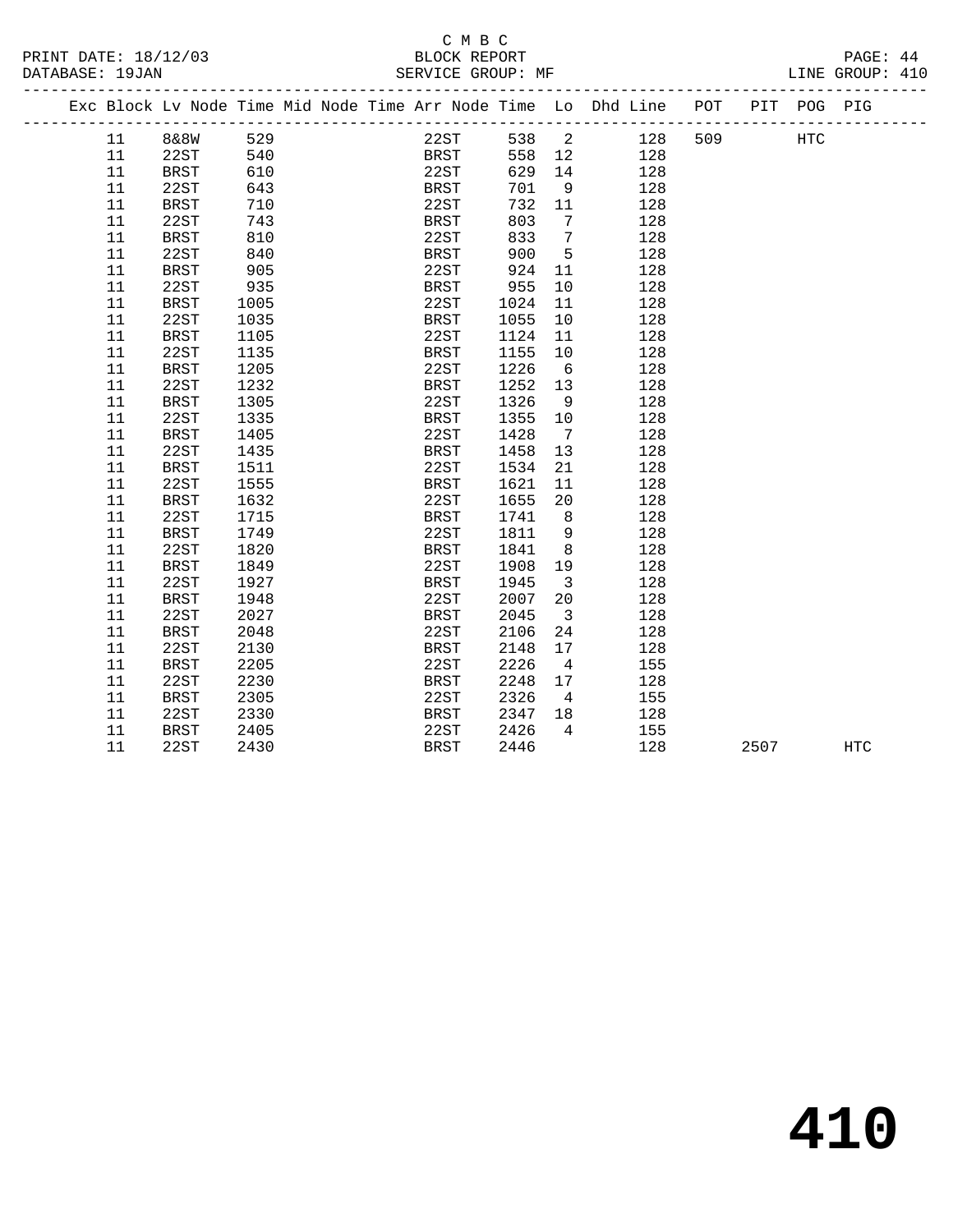|  |          |                     |              |              |      |                   |              |                         | Exc Block Lv Node Time Mid Node Time Arr Node Time Lo Dhd Line POT PIT POG PIG |     |      |     |             |
|--|----------|---------------------|--------------|--------------|------|-------------------|--------------|-------------------------|--------------------------------------------------------------------------------|-----|------|-----|-------------|
|  | 12       | 8&8S 530 6&6N       |              |              |      | 533 LOST          | 550          | $\overline{\mathbf{3}}$ | 101 518                                                                        |     | HTC  |     |             |
|  | 12       | LOST                |              | 553 HOLD     |      | 620 BW02          | 627 3        |                         | 136                                                                            |     |      |     |             |
|  | 12       | BW02                | 630          | SPST         |      | 653 LKST          | 703          | $\overline{7}$          | 134                                                                            |     |      |     |             |
|  | 12       | LKST                | 710          | SPST         |      | 717 BW03          | 741          | 9                       | 134                                                                            |     |      |     |             |
|  | 12       | BW03                | 750          | PROD         |      | 820 LOST          | 829          | 11                      | 136                                                                            |     |      |     |             |
|  | 12       | LOST                | 840          | 6&6W         |      | 906 22ST          | 920          | 18                      | 101                                                                            |     |      |     |             |
|  | 12       | 22ST                | 938          |              |      | BRST              | 1000         | 10                      | 155                                                                            |     |      |     |             |
|  | $12$     | BRST                | 1010         |              |      | 22ST              | 1034         | $\overline{4}$          | 155                                                                            |     |      |     |             |
|  | 12       | 22ST                | 1038         |              |      | BRST              | 1100         | 10                      | 155                                                                            |     |      |     |             |
|  | 12       | BRST                | 1110         |              |      | 22ST              | 1134         | $\overline{4}$          | 155                                                                            |     |      |     |             |
|  | 12       | 22ST                | 1138         |              |      | BRST              | 1200         | 10                      | 155                                                                            |     |      |     |             |
|  | 12       | BRST                | 1210         |              |      | 22ST              | 1234         | $\overline{4}$          | 155                                                                            |     |      |     |             |
|  | 12       | 22ST                | 1238         |              |      | BRST              | 1301         | 9                       | 155                                                                            |     |      |     |             |
|  | 12       | <b>BRST</b>         | 1310         |              |      | 22ST              | 1334         | $\overline{4}$          | 155                                                                            |     |      |     |             |
|  | 12       | 22ST                | 1338         |              |      | BRST              | 1402         | 8                       | 155                                                                            |     |      |     |             |
|  | $12$     | BRST                | 1410         |              |      | 22ST              | 1435         | $\overline{3}$          | 155                                                                            |     |      |     |             |
|  | 12       | 22ST                | 1438         |              |      | BRST              | 1505         | $5^{\circ}$             | 155                                                                            |     |      |     |             |
|  | 12       | <b>BRST</b>         | 1510         |              |      | 22ST              | 1537         | 9                       | 155                                                                            |     |      |     |             |
|  | 12       | 22ST                | 1546         |              |      | BRST              | 1615         | 15                      | 155                                                                            |     |      |     |             |
|  | 12       | BRST                | 1630         |              |      | 22ST              | 1657         | 9                       | 155                                                                            |     |      |     |             |
|  | 12       | 22ST                | 1706         |              |      | BRST              | 1736         | 14                      | 155                                                                            |     |      |     |             |
|  | 12       | <b>BRST</b>         | 1750         |              |      | 22ST              | 1813         | 12                      | 155                                                                            |     |      |     |             |
|  | 12       | 22ST                | 1825         |              |      | BRST              | 1850         | 11                      | 155                                                                            |     |      |     |             |
|  | 12       | BRST                | 1901         |              |      | 22ST              | 1924         | 15                      | 155                                                                            |     |      |     |             |
|  | 12       | 22ST                | 1939         |              |      | BRST              | 2001         | $\overline{4}$          | 155                                                                            |     |      |     |             |
|  | 12       | BRST                | 2005         |              |      | 22ST              | 2026         | 13                      | 155                                                                            |     |      |     |             |
|  | 12       | 22ST                | 2039         |              |      | BRST              | 2100         | $5^{\circ}$             | 155                                                                            |     |      |     |             |
|  | 12       | BRST                | 2105         |              |      | 22ST              | 2126         |                         | 155                                                                            |     | 2133 |     | HTC         |
|  |          |                     |              |              |      |                   |              |                         |                                                                                |     |      |     |             |
|  | 13       | HTCW                | 509          | BHST         |      | ADBS              | 540          | $\overline{0}$          | 410                                                                            | 508 |      | HTC |             |
|  | 13       | ADBS                | 540          | BHST         |      | 22ST              | 622          | 6                       | 410                                                                            |     |      |     |             |
|  | 13       | 22ST                | 628          | CM#6         |      | 650 ADBS          | 718          | $\overline{4}$          | 410                                                                            |     |      |     |             |
|  | 13       | ADBS                | 722          | BHST         |      | 22ST              | 812          | 9                       | 410                                                                            |     |      |     |             |
|  | 13       | 22ST                | 821          | CM#6         |      | 847 ADBS          | 918          | $4\overline{4}$         | 410                                                                            |     |      |     |             |
|  | 13       | ADBS                | 922          | BHST         |      | 22ST              | 1011         | 18                      | 410                                                                            |     |      |     |             |
|  | 13       | 22ST                | 1029         | CM#6         |      | 1054 ADBS         | 1120         | 10                      | 410                                                                            |     |      |     |             |
|  | 13       | ADBS                | 1130         | BHST         |      | 22ST              | 1219         | 10                      | 410                                                                            |     |      |     |             |
|  | 13       | 22ST<br><b>ADBS</b> | 1229         | CM#6         |      | 1254 ADBS         | 1320         | 10                      | 410                                                                            |     |      |     |             |
|  | 13       |                     | 1330         | BHST         |      | 22ST              | 1421         | 6                       | 410                                                                            |     |      |     |             |
|  | 13       | 22ST                |              | 1427 CM#6    |      | 1453 ADBS 1520 10 |              |                         | 410                                                                            |     |      |     |             |
|  | 13<br>13 | ADBS<br>22ST        | 1530<br>1638 | BHST         |      | 22ST              | 1630         | 8                       | 410<br>410                                                                     |     |      |     |             |
|  | 13       | ADBS                | 1752         | CM#6<br>BHST |      | 1712 ADBS<br>22ST | 1745<br>1852 | 7<br>10                 | 410                                                                            |     |      |     |             |
|  | 13       | 22ST                | 1902         | CM#6         | 1926 | ADBS              | 1952         | 8                       | 410                                                                            |     |      |     |             |
|  | 13       | ADBS                | 2000         | BHST         |      | 22ST              | 2042         |                         | 410                                                                            |     | 2049 |     | <b>HTC</b>  |
|  |          |                     |              |              |      |                   |              |                         |                                                                                |     |      |     |             |
|  | 14       | 22ST                | 516          | CM#6         |      | 536 ADBS          | 600          | 0                       | 410                                                                            | 508 |      | HTC |             |
|  | 14       | ADBS                | 600          | BHST         |      | 22ST              | 642          | 8                       | 410                                                                            |     |      |     |             |
|  | 14       | 22ST                | 650          | CM#6         |      | 713 ADBS          | 742          | 4                       | 410                                                                            |     |      |     |             |
|  | 14       | ADBS                | 746          | BHST         |      | 22ST              | 838          | 7                       | 410                                                                            |     |      |     |             |
|  | 14       | 22ST                | 845          | CM#6         |      | 911 ADBS          | 942          | 4                       | 410                                                                            |     |      |     |             |
|  | 14       | ADBS                |              | 946 BHST     |      | 22ST              | 1035         |                         | 410                                                                            |     | 1044 |     | ${\tt HTC}$ |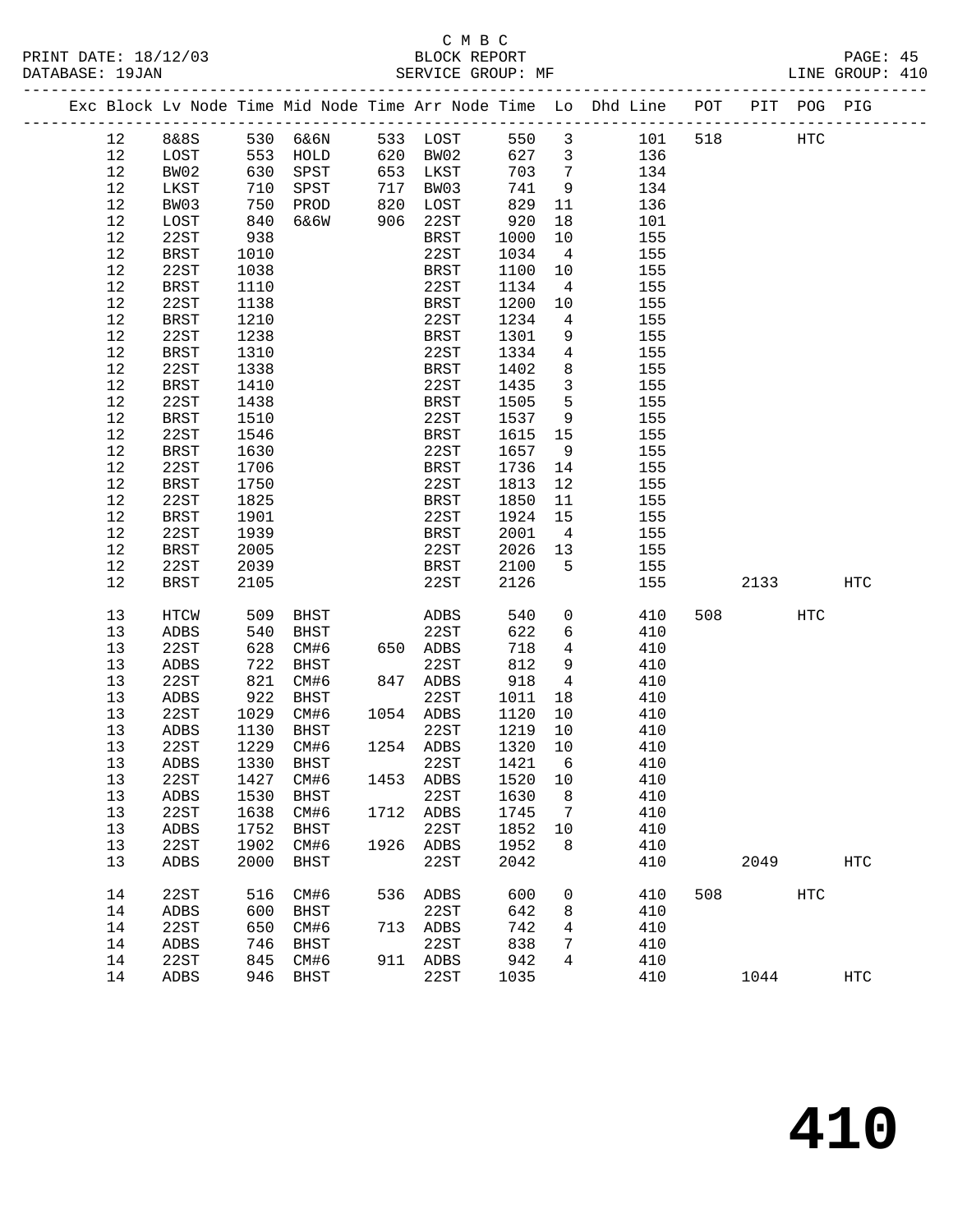#### C M B C<br>BLOCK REPORT PRINT DATE: 18/12/03 BLOCK REPORT PAGE: 46 SERVICE GROUP: MF

|  |    | Exc Block Lv Node Time Mid Node Time Arr Node Time Lo Dhd Line |      |      |  |             |        |                         |     | POT |      | PIT POG PIG |            |
|--|----|----------------------------------------------------------------|------|------|--|-------------|--------|-------------------------|-----|-----|------|-------------|------------|
|  | 15 | BRST                                                           | 545  |      |  | 22ST        | 604 19 |                         | 128 | 524 |      | <b>HTC</b>  |            |
|  | 15 | 22ST                                                           | 623  |      |  | BRST        | 641    | 9                       | 128 |     |      |             |            |
|  | 15 | BRST                                                           | 650  |      |  | 22ST        | 712 11 |                         | 128 |     |      |             |            |
|  | 15 | 22ST                                                           | 723  |      |  | <b>BRST</b> | 743    | $\overline{7}$          | 128 |     |      |             |            |
|  | 15 | BRST                                                           | 750  |      |  | 22ST        | 813    | 7                       | 128 |     |      |             |            |
|  | 15 | 22ST                                                           | 820  |      |  | <b>BRST</b> | 840    | $-5$                    | 128 |     |      |             |            |
|  | 15 | <b>BRST</b>                                                    | 845  |      |  | 22ST        | 907    | 8 <sup>8</sup>          | 128 |     |      |             |            |
|  | 15 | 22ST                                                           | 915  |      |  | <b>BRST</b> | 935    | 10                      | 128 |     |      |             |            |
|  | 15 | <b>BRST</b>                                                    | 945  |      |  | 22ST        | 1004   | 11                      | 128 |     |      |             |            |
|  | 15 | 22ST                                                           | 1015 |      |  | <b>BRST</b> | 1035   | 10                      | 128 |     |      |             |            |
|  | 15 | BRST                                                           | 1045 |      |  | 22ST        | 1104   | 11                      | 128 |     |      |             |            |
|  | 15 | 22ST                                                           | 1115 |      |  | BRST        | 1135   | 10                      | 128 |     |      |             |            |
|  | 15 | BRST                                                           | 1145 |      |  | 22ST        | 1206   | - 9                     | 128 |     |      |             |            |
|  | 15 | 22ST                                                           | 1215 |      |  | BRST        | 1235   | 10                      | 128 |     |      |             |            |
|  | 15 | <b>BRST</b>                                                    | 1245 |      |  | 22ST        | 1306   | - 9                     | 128 |     |      |             |            |
|  | 15 | 22ST                                                           | 1315 |      |  | BRST        | 1335   | 10                      | 128 |     |      |             |            |
|  | 15 | <b>BRST</b>                                                    | 1345 |      |  | 22ST        | 1406   | 9                       | 128 |     |      |             |            |
|  | 15 | 22ST                                                           | 1415 |      |  | <b>BRST</b> | 1438   | $7\phantom{.0}$         | 128 |     |      |             |            |
|  | 15 | <b>BRST</b>                                                    | 1445 |      |  | 22ST        | 1508   | $\overline{7}$          | 128 |     |      |             |            |
|  | 15 | 22ST                                                           | 1515 |      |  | BRST        | 1541   | $10 \,$                 | 128 |     |      |             |            |
|  | 15 | BRST                                                           | 1551 |      |  | 22ST        | 1614   | 21                      | 128 |     |      |             |            |
|  | 15 | 22ST                                                           | 1635 |      |  | <b>BRST</b> | 1702   | 7                       | 128 |     |      |             |            |
|  | 15 | BRST                                                           | 1709 |      |  | 22ST        | 1732   | $\overline{\mathbf{3}}$ | 128 |     |      |             |            |
|  | 15 | 22ST                                                           | 1735 |      |  | <b>BRST</b> | 1801   | 8                       | 128 |     |      |             |            |
|  | 15 | <b>BRST</b>                                                    | 1809 |      |  | 22ST        | 1831   | 22                      | 128 |     |      |             |            |
|  | 15 | 22ST                                                           | 1853 |      |  | <b>BRST</b> | 1912   | $\overline{\mathbf{3}}$ | 128 |     |      |             |            |
|  | 15 | BRST                                                           | 1915 |      |  | 22ST        | 1934   | 23                      | 128 |     |      |             |            |
|  | 15 | 22ST                                                           | 1957 |      |  | BRST        | 2015   | $\overline{\mathbf{3}}$ | 128 |     |      |             |            |
|  | 15 | <b>BRST</b>                                                    | 2018 |      |  | 22ST        | 2036   | 21                      | 128 |     |      |             |            |
|  | 15 | 22ST                                                           | 2057 |      |  | <b>BRST</b> | 2115   | 23                      | 128 |     |      |             |            |
|  | 15 | <b>BRST</b>                                                    | 2138 |      |  | 22ST        | 2156   | $\overline{\mathbf{3}}$ | 128 |     |      |             |            |
|  | 15 | 22ST                                                           | 2159 |      |  | BRST        | 2219   | 18                      | 155 |     |      |             |            |
|  | 15 | <b>BRST</b>                                                    | 2237 |      |  | 22ST        | 2253   | 8 <sup>8</sup>          | 128 |     |      |             |            |
|  | 15 | 22ST                                                           | 2301 |      |  | BRST        | 2320   | 17                      | 155 |     |      |             |            |
|  | 15 | BRST                                                           | 2337 |      |  | 22ST        | 2353   | - 8                     | 128 |     |      |             |            |
|  | 15 | 22ST                                                           | 2401 |      |  | BRST        | 2420   | 17                      | 155 |     |      |             |            |
|  | 15 | BRST                                                           | 2437 |      |  | 22ST        | 2452   | 8                       | 128 |     |      |             |            |
|  | 15 | 22ST                                                           | 2500 |      |  | <b>BRST</b> | 2515   | 2                       | 128 |     |      |             |            |
|  | 15 | BRST                                                           | 2517 |      |  | 22ST        | 2532   | 6                       | 128 |     |      |             |            |
|  | 15 | 22ST                                                           | 2538 |      |  | <b>BRST</b> | 2553   |                         | 128 |     | 2614 |             | <b>HTC</b> |
|  |    |                                                                |      |      |  |             |        |                         |     |     |      |             |            |
|  | 16 | 22ST                                                           | 527  | CM#6 |  | 547 ADBS    | 611    | 5                       | 410 | 519 |      | HTC         |            |
|  | 16 | ADBS                                                           | 616  | BHST |  | 22ST        | 658    | 8                       | 410 |     |      |             |            |
|  | 16 | 22ST                                                           | 706  | CM#6 |  | 730 ADBS    | 800    | 4                       | 410 |     |      |             |            |
|  | 16 | <b>ADBS</b>                                                    | 804  | BHST |  | 22ST        | 859    |                         | 410 |     | 911  |             | <b>HTC</b> |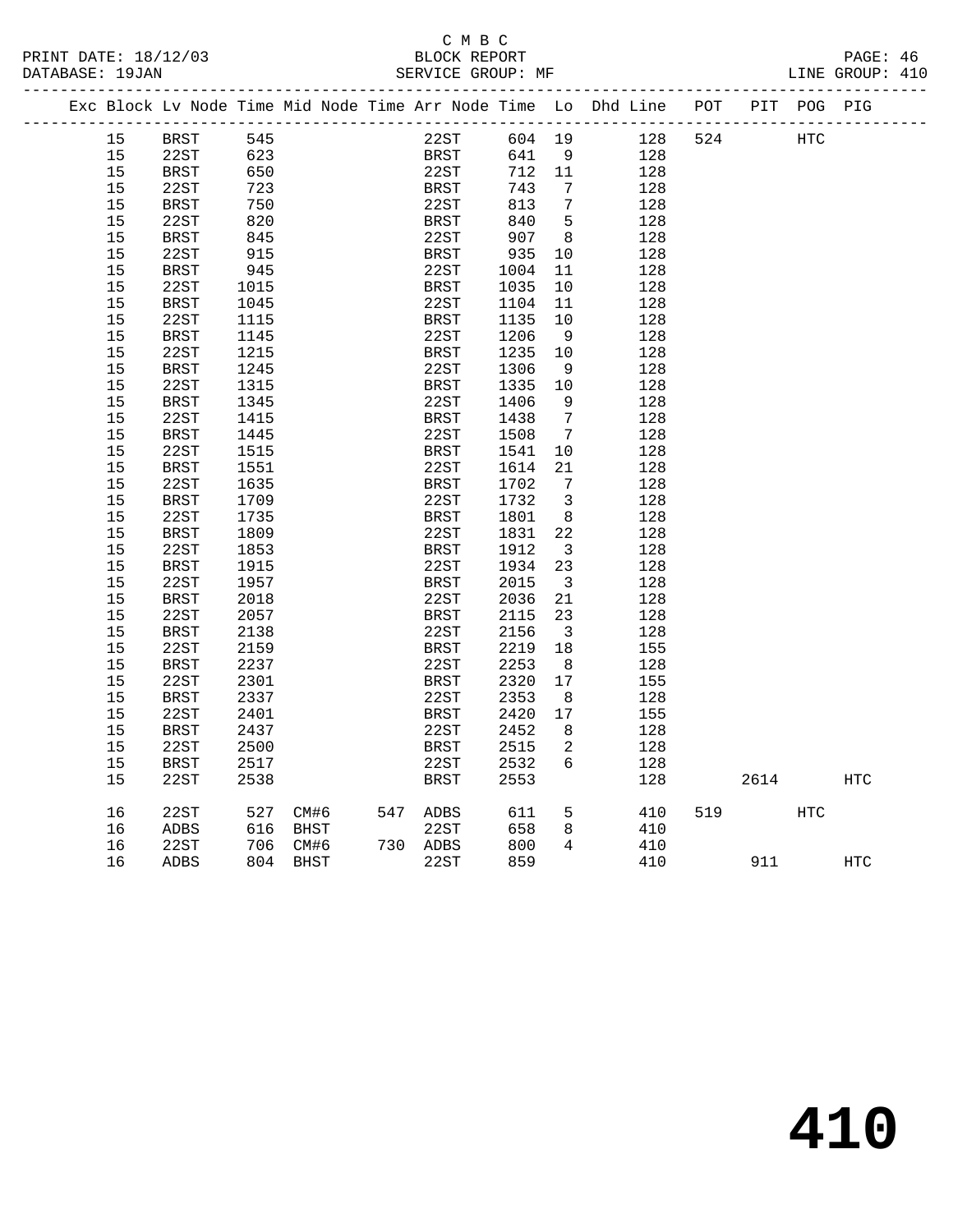|  |                 |              |      |                   |      |             |        |                         | Exc Block Lv Node Time Mid Node Time Arr Node Time Lo Dhd Line POT PIT POG PIG |     |      |     |                   |
|--|-----------------|--------------|------|-------------------|------|-------------|--------|-------------------------|--------------------------------------------------------------------------------|-----|------|-----|-------------------|
|  | 17              | 22ST         |      | 537 QU-S 543 CLFO |      |             | 602 0  |                         | 104                                                                            | 529 |      | HTC |                   |
|  | 17              | CLFO         | 602  |                   |      | <b>22ST</b> | 624 14 |                         | 104                                                                            |     |      |     |                   |
|  | 17              | 22ST         |      | 638 QU-S          |      | 644 CLFO    | 704    | $\overline{0}$          | 104                                                                            |     |      |     |                   |
|  | 17              | CLFO         | 704  |                   |      | 22ST        | 728    | 11                      | 104                                                                            |     |      |     |                   |
|  | 17              | 22ST         | 739  | $QU-S$            |      | 747 CLFO    | 807    | $\overline{0}$          | 104                                                                            |     |      |     |                   |
|  | 17              | CLFO         | 807  |                   |      | 22ST        | 831    | 9                       | 104                                                                            |     |      |     |                   |
|  | 17              | 22ST         | 840  | 6&6N              |      | 850 LOST    | 914    | $6\overline{6}$         | 101                                                                            |     |      |     |                   |
|  | 17              | LOST         | 920  | HOLD              | 949  | BW02        | 955    | 5                       | 136                                                                            |     |      |     |                   |
|  | 17              | BW02         | 1000 | SPST              |      | 1024 LKST   | 1035   | 5                       | 134                                                                            |     |      |     |                   |
|  | 17              | LKST         | 1040 | SPST              | 1047 | BW03        | 1111   | 9                       | 134                                                                            |     |      |     |                   |
|  | 17              | BW03         | 1120 | PROD              |      | 1146 LOST   | 1153   | 7                       | 136                                                                            |     |      |     |                   |
|  | 17              | LOST         | 1200 | 6&6W              | 1224 | 22ST        | 1234   | 6                       | 101                                                                            |     |      |     |                   |
|  | 17              | 22ST         | 1240 | 6&6N              | 1250 | LOST        | 1313   | $7\phantom{.0}$         | 101                                                                            |     |      |     |                   |
|  | 17              | LOST         | 1320 | HOLD              | 1348 | BW02        | 1354   | 6                       | 136                                                                            |     |      |     |                   |
|  | 17              | BW02         | 1400 | SPST              | 1428 | LKST        | 1439   | $\overline{1}$          | 134                                                                            |     |      |     |                   |
|  | 17              | LKST         | 1440 | SPST              | 1447 | BW03        | 1515   | $\mathbf{3}$            | 134                                                                            |     |      |     |                   |
|  | 17              | BW03         | 1518 | PROD              | 1547 | LOST        | 1557   | $\overline{\mathbf{3}}$ | 136                                                                            |     |      |     |                   |
|  | 17              | LOST         | 1600 | 6&6W              | 1629 | 22ST        | 1639   | $\overline{4}$          | 101                                                                            |     |      |     |                   |
|  | 17              | 22ST         | 1643 | 6&6N              | 1657 | LOST        | 1723   | 17                      | 101                                                                            |     |      |     |                   |
|  | 17              | LOST         | 1740 | 6&6W              | 1809 | 22ST        | 1819   | $7\phantom{.0}$         | 101                                                                            |     |      |     |                   |
|  | 17              | 22ST         | 1826 | 6&6N              | 1836 | LOST        | 1859   | $\overline{1}$          | 101                                                                            |     |      |     |                   |
|  | 17              | LOST         | 1900 | 6&6W              | 1922 | 22ST        | 1930   | $\overline{\mathbf{3}}$ | 101                                                                            |     |      |     |                   |
|  | 17              | 22ST         | 1933 | 6&6N              | 1943 | LOST        | 2006   | 14                      | 101                                                                            |     |      |     |                   |
|  | 17              | LOST         | 2020 | HOLD              | 2046 | BW02        | 2052   | 8                       | 136                                                                            |     |      |     |                   |
|  | 17              | BW02         | 2100 | SPST              | 2122 | LKST        | 2131   |                         | 134                                                                            |     | 2158 |     | HTC               |
|  |                 |              |      |                   |      |             |        |                         |                                                                                |     |      |     |                   |
|  | 18              | 22ST         | 538  | CM#6              |      | 558 ADBS    | 622    | 6                       | 410                                                                            |     | 530  | HTC |                   |
|  | 18              | ADBS         | 628  | BHST              |      | 22ST        | 710    | 8                       | 410                                                                            |     |      |     |                   |
|  | 18              | 22ST         | 718  | CM#6              |      | 742 ADBS    | 812    | $\overline{4}$          | 410                                                                            |     |      |     |                   |
|  | 18              | ADBS         | 816  | BHST              |      | 22ST        | 909    |                         | 410                                                                            |     | 918  |     | HTC               |
|  |                 |              |      |                   |      |             |        |                         |                                                                                |     |      |     |                   |
|  | 19              | LKST         | 610  | SPST              | 617  | BW03        | 641    | 9                       | 134                                                                            | 534 |      | HTC |                   |
|  | 19              | BW03         | 650  | PROD              | 718  | LOST        | 726    | 14                      | 136                                                                            |     |      |     |                   |
|  | 19              | LOST         | 740  | 6&6W              | 806  | 22ST        | 819    | 1                       | 101                                                                            |     |      |     |                   |
|  | 19              | 22ST         | 820  | 6&6N              | 830  | LOST        | 855    |                         | 101                                                                            |     | 923  |     | HTC               |
|  | 20              | 22ST         | 522  | CM#6              |      | 542 ADBS    | 606    | $4\overline{ }$         | 410                                                                            |     | 514  | HTC |                   |
|  | 20              | ADBS         | 610  | BHST              |      | 22ST        | 652    | 9                       | 410                                                                            |     |      |     |                   |
|  | 20              | 22ST         |      | 701 CM#6          |      | 725 ADBS    | 754    | $\overline{4}$          | 410                                                                            |     |      |     |                   |
|  | 20 <sub>o</sub> | ADBS         |      | 758 BHST          |      | 22ST        |        |                         | 850 19 410                                                                     |     |      |     |                   |
|  | 20              | 22ST         | 909  | CM#6              |      | 934 ADBS    | 1000   | 10                      | 410                                                                            |     |      |     |                   |
|  | 20              | ${\tt ADBS}$ | 1010 | BHST              |      | 22ST        | 1059   | 10                      | 410                                                                            |     |      |     |                   |
|  | 20              | 22ST         | 1109 | CM#6              |      | 1134 ADBS   | 1200   | 10                      | 410                                                                            |     |      |     |                   |
|  | 20              | ADBS         | 1210 | <b>BHST</b>       |      | 22ST        | 1259   | 10                      | 410                                                                            |     |      |     |                   |
|  | 20              | 22ST         | 1309 | CM#6              | 1334 | ADBS        | 1400   | 10                      | 410                                                                            |     |      |     |                   |
|  | 20              | ${\tt ADBS}$ | 1410 | <b>BHST</b>       |      | 22ST        | 1503   | 11                      | 410                                                                            |     |      |     |                   |
|  | 20              | 22ST         | 1514 | CM#6              | 1547 | ADBS        | 1615   | $\overline{7}$          | 410                                                                            |     |      |     |                   |
|  | 20              | ADBS         | 1622 | <b>BHST</b>       |      | 22ST        | 1725   | 10                      | 410                                                                            |     |      |     |                   |
|  | 20              | 22ST         | 1735 | CM#6              | 1807 | ADBS        | 1837   | 8                       | 410                                                                            |     |      |     |                   |
|  | 20              | ADBS         | 1845 | BHST              |      | 22ST        | 1943   | 12                      | 410                                                                            |     |      |     |                   |
|  | 20              | 22ST         | 1955 | CM#6              |      | 2015 ADBS   | 2037   | 8                       | 410                                                                            |     |      |     |                   |
|  | 20              | ADBS         | 2045 | <b>BHST</b>       |      | 22ST        | 2125   |                         | 410                                                                            |     | 2132 |     | $_{\mathrm{HTC}}$ |
|  |                 |              |      |                   |      |             |        |                         |                                                                                |     |      |     |                   |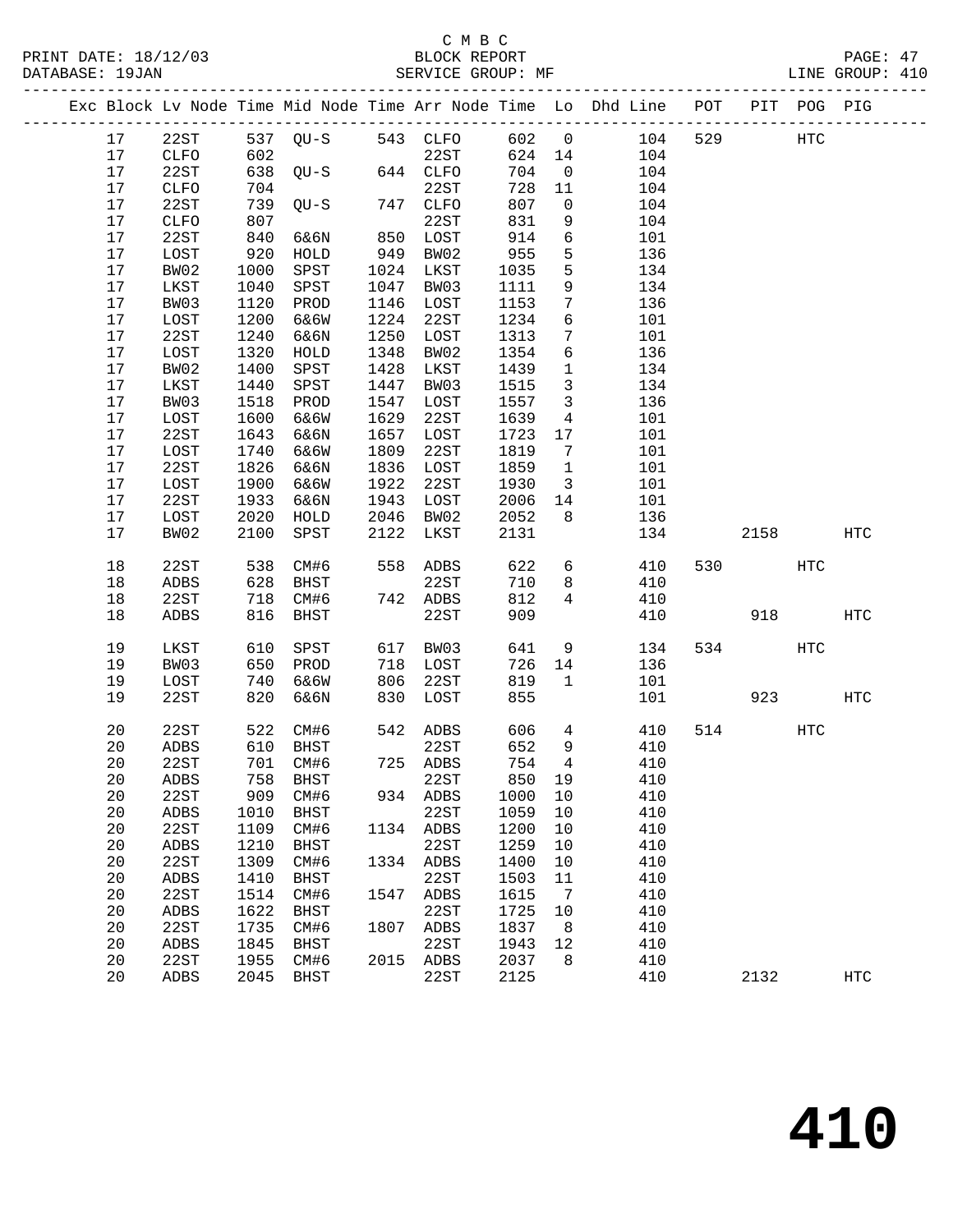#### C M B C<br>BLOCK REPORT PRINT DATE: 18/12/03 BLOCK REPORT PAGE: 48 SERVICE GROUP: MF

|  |          |              |            |                                  |     |                                                    |             |                         | Exc Block Lv Node Time Mid Node Time Arr Node Time Lo Dhd Line POT |     |           | PIT POG PIG |            |
|--|----------|--------------|------------|----------------------------------|-----|----------------------------------------------------|-------------|-------------------------|--------------------------------------------------------------------|-----|-----------|-------------|------------|
|  | 21       | 22ST         |            |                                  |     | 543 CM#6 604 ADBS                                  |             |                         | 630 4 410                                                          | 535 |           | <b>HTC</b>  |            |
|  | 21       | ADBS         |            |                                  |     |                                                    |             |                         | 717 10 410                                                         |     |           |             |            |
|  | 21       | 22ST         |            | 634 BHST<br>727 CM#6<br>828 BHST | 753 | ---<br>22ST 717<br><sup>2DBS</sup> 824<br>753 ADBS |             | $\overline{4}$          | 410                                                                |     |           |             |            |
|  | 21       | ADBS         |            |                                  |     | 22ST                                               | 921         | 8 <sup>8</sup>          | 410                                                                |     |           |             |            |
|  | 21       | 22ST         | 929        | CM#6                             |     | 954 ADBS                                           | 1020        | 10                      | 410                                                                |     |           |             |            |
|  | 21       | ADBS         | 1030       | BHST                             |     | 22ST                                               | 1119        | 10                      | 410                                                                |     |           |             |            |
|  | 21       | 22ST         | 1129       | CM#6                             |     | 1154 ADBS                                          | 1220        | 10                      | 410                                                                |     |           |             |            |
|  | 21       | ADBS         | 1230       | BHST                             |     | 22ST                                               | 1321        | 8 <sup>8</sup>          | 410                                                                |     |           |             |            |
|  | 21       | 22ST         | 1329       | CM#6                             |     | 1354 ADBS                                          | 1420        | 10                      | 410                                                                |     |           |             |            |
|  | 21       | ADBS         | 1430       | BHST                             |     | 22ST                                               | 1523        | $\overline{4}$          | 410                                                                |     |           |             |            |
|  | 21       | 22ST         | 1527       |                                  |     | BRST                                               | 1554        | 16                      | 155                                                                |     |           |             |            |
|  | 21       | <b>BRST</b>  | 1610       |                                  |     | 22ST                                               | 1637        | 9                       | 155                                                                |     |           |             |            |
|  | 21       | 22ST         | 1646       |                                  |     | <b>BRST</b>                                        | 1718        | 12                      | 155                                                                |     |           |             |            |
|  | 21       | <b>BRST</b>  | 1730       |                                  |     | 22ST                                               | 1756        | 9                       | 155                                                                |     |           |             |            |
|  | 21       | 22ST         | 1805       |                                  |     | BRST                                               | 1830        | 8 <sup>8</sup>          | 155                                                                |     |           |             |            |
|  | 21       | <b>BRST</b>  | 1838       |                                  |     | 22ST                                               | 1901        | 8 <sup>8</sup>          | 155                                                                |     |           |             |            |
|  | 21       | 22ST         | 1909       |                                  |     | <b>BRST</b>                                        | 1934        |                         | 155                                                                |     | 1955 1990 |             | HTC        |
|  |          |              |            |                                  |     |                                                    |             |                         |                                                                    |     |           |             |            |
|  | 22       | 22ST         | 533        | CM#6 553 ADBS                    |     |                                                    | 617         |                         | $5^{\circ}$<br>410                                                 |     | 525       | HTC         |            |
|  | 22       | ADBS         | 622<br>712 | BHST                             |     | 22ST                                               | 704         | 8 <sup>8</sup>          | 410                                                                |     |           |             |            |
|  | 22       | 22ST         |            | CM#6                             |     | 736 ADBS                                           | 806         | $\overline{4}$          | 410                                                                |     |           |             |            |
|  | 22<br>22 | ADBS<br>22ST | 810<br>919 | BHST<br>CM#6                     |     | 22ST<br>944 ADBS                                   | 905<br>1010 | 14<br>10                | 410<br>410                                                         |     |           |             |            |
|  | 22       | ADBS         | 1020       | <b>BHST</b>                      |     | 22ST                                               | 1109        | 10                      | 410                                                                |     |           |             |            |
|  | 22       | 22ST         | 1119       | CM#6                             |     | 1144 ADBS                                          | 1210        | 10                      | 410                                                                |     |           |             |            |
|  | 22       | ADBS         | 1220       | BHST                             |     | 22ST                                               | 1309        | 10                      | 410                                                                |     |           |             |            |
|  | 22       | 22ST         | 1319       | CM#6                             |     | 1344 ADBS                                          | 1410        | 10                      | 410                                                                |     |           |             |            |
|  | 22       | ADBS         | 1420       | BHST                             |     | 22ST                                               | 1513        | 16                      | 410                                                                |     |           |             |            |
|  | 22       | 22ST         | 1529       | CM#6                             |     | 1602 ADBS                                          | 1630        | $\overline{7}$          | 410                                                                |     |           |             |            |
|  | 22       | ADBS         | 1637       | BHST                             |     | 22ST                                               | 1740        | 8 <sup>8</sup>          | 410                                                                |     |           |             |            |
|  | 22       | 22ST         | 1748       | CM#6                             |     | 1818 ADBS                                          | 1845        | $\overline{7}$          | 410                                                                |     |           |             |            |
|  | 22       | ADBS         | 1852       | BHST                             |     | 22ST                                               | 1950        |                         | 410                                                                |     | 1957      |             | HTC        |
|  |          |              |            |                                  |     |                                                    |             |                         |                                                                    |     |           |             |            |
|  | 23       | <b>BRST</b>  | 602        |                                  |     | 22ST                                               | 622         | 8 <sup>8</sup>          | 155                                                                |     | 541 7     | HTC         |            |
|  | 23       | 22ST         | 630        |                                  |     | BRST                                               | 650         | 12                      | 155                                                                |     |           |             |            |
|  | 23       | <b>BRST</b>  | 702        |                                  |     | 22ST                                               | 728         | $\overline{\mathbf{2}}$ | 155                                                                |     |           |             |            |
|  | 23       | 22ST         | 730        |                                  |     | <b>BRST</b>                                        | 752         | 13                      | 155                                                                |     |           |             |            |
|  | 23       | <b>BRST</b>  | 805        |                                  |     | 22ST                                               | 832         | 14                      | 155                                                                |     |           |             |            |
|  | 23       | 22ST         | 846        |                                  |     | <b>BRST</b>                                        | 908         | $\overline{2}$          | 155                                                                |     |           |             |            |
|  | 23       | <b>BRST</b>  | 910        |                                  |     | 22ST                                               | 934         |                         | 155                                                                |     | 943       |             | <b>HTC</b> |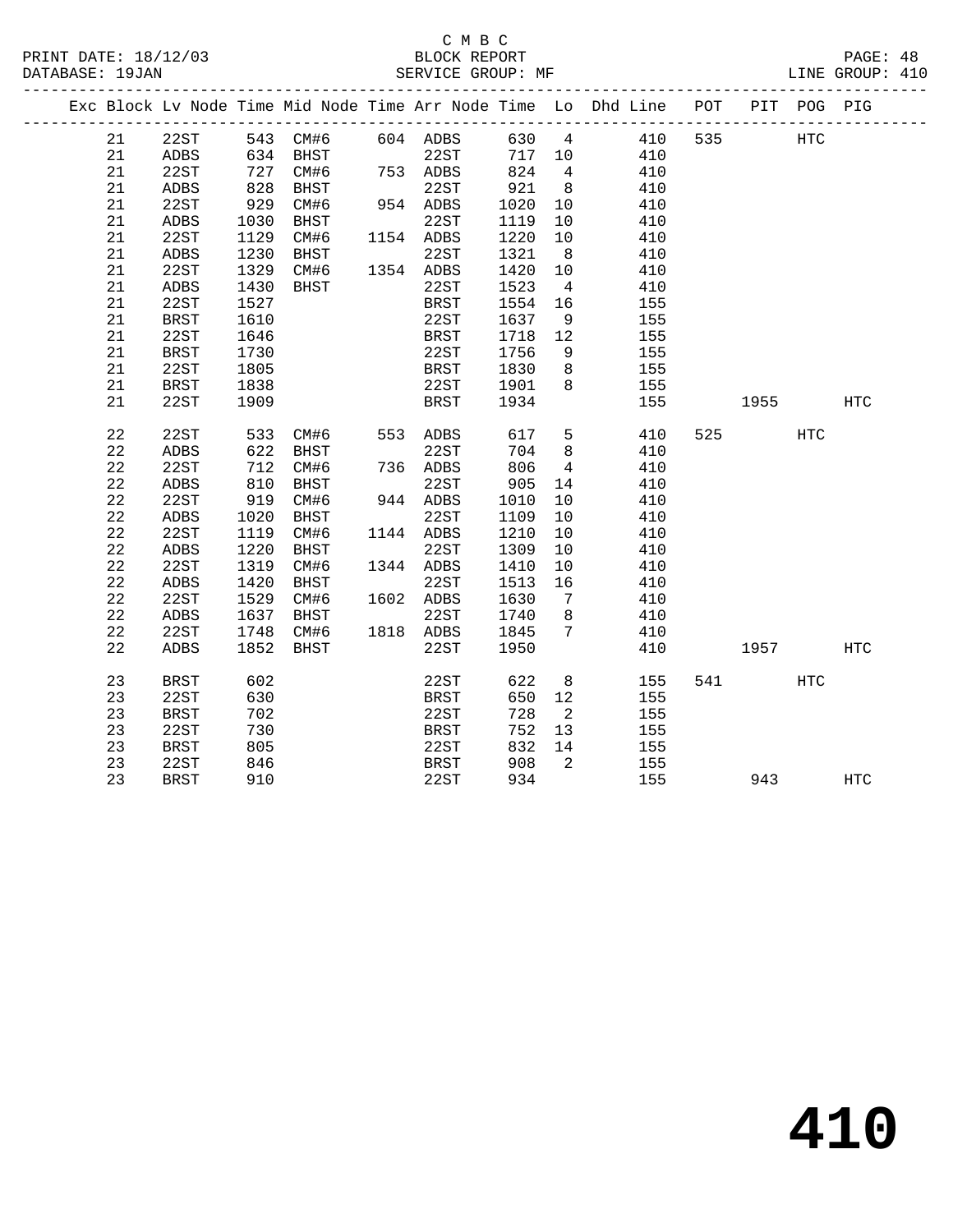### C M B C<br>BLOCK REPORT SERVICE GROUP: MF

|  |    |             |      |                |                   |        |                 | Exc Block Lv Node Time Mid Node Time Arr Node Time Lo Dhd Line POT |     |      | PIT POG PIG |            |
|--|----|-------------|------|----------------|-------------------|--------|-----------------|--------------------------------------------------------------------|-----|------|-------------|------------|
|  | 24 | 22ST        |      |                | 551 QU-S 557 CLFO | 616 0  |                 | 104                                                                | 543 |      | <b>HTC</b>  |            |
|  | 24 | <b>CLFO</b> | 616  |                | 22ST              | 638 13 |                 | 104                                                                |     |      |             |            |
|  | 24 | 22ST        | 651  | $QU-S$ 657     | 657 CLFO          | 717    | $\overline{0}$  | 104                                                                |     |      |             |            |
|  | 24 | <b>CLFO</b> | 717  |                | 22ST              | 741    | 10              | 104                                                                |     |      |             |            |
|  | 24 | 22ST        | 751  | OU-S           | 757 CLFO          | 817    | $\overline{0}$  | 104                                                                |     |      |             |            |
|  | 24 | <b>CLFO</b> | 817  |                | 22ST              | 841    | 22              | 104                                                                |     |      |             |            |
|  | 24 | 22ST        | 903  | CM#6           | 928 ADBS          | 954    | 6               | 410                                                                |     |      |             |            |
|  | 24 | <b>ADBS</b> | 1000 | BHST           | 22ST              | 1049   | 10              | 410                                                                |     |      |             |            |
|  | 24 | 22ST        | 1059 | CM#6           | 1124 ADBS         | 1150   | 10              | 410                                                                |     |      |             |            |
|  | 24 | ADBS        | 1200 | BHST           | 22ST              | 1249   | 10              | 410                                                                |     |      |             |            |
|  | 24 | 22ST        | 1259 | CM#6           | 1324 ADBS         | 1350   | 10              | 410                                                                |     |      |             |            |
|  | 24 | <b>ADBS</b> | 1400 | BHST           | 22ST              | 1453   | 6               | 410                                                                |     |      |             |            |
|  | 24 | 22ST        | 1459 | CM#6           | 1532 ADBS         | 1600   | $\overline{7}$  | 410                                                                |     |      |             |            |
|  | 24 | <b>ADBS</b> | 1607 | <b>BHST</b>    | 22ST              | 1709   | 6               | 410                                                                |     |      |             |            |
|  | 24 | 22ST        | 1715 |                | N8HA              | 1737   | $\overline{0}$  | 418                                                                |     |      |             |            |
|  | 24 | N8HA        | 1737 |                | 22ST              | 1804   | 11              | 418                                                                |     |      |             |            |
|  | 24 | 22ST        | 1815 |                | N8HA              | 1837   | $\overline{0}$  | 418                                                                |     |      |             |            |
|  | 24 | N8HA        | 1837 |                | 22ST              | 1856   | 2               | 418                                                                |     |      |             |            |
|  | 24 | 22ST        | 1858 |                | <b>BOGW</b>       | 1904   |                 | 418                                                                |     | 1905 |             | <b>HTC</b> |
|  | 25 | 22ST        | 555  | CM#6 616 ADBS  |                   | 642    | $4\overline{4}$ | 410                                                                |     | 547  | HTC         |            |
|  | 25 | ADBS        | 646  | BHST           | 22ST              | 731    | 17              | 410                                                                |     |      |             |            |
|  | 25 | 22ST        | 748  |                | BRST              | 810    | 15              | 155                                                                |     |      |             |            |
|  | 25 | <b>BRST</b> | 825  |                | 22ST              | 852    | 16              | 155                                                                |     |      |             |            |
|  | 25 | 22ST        | 908  |                | <b>BRST</b>       | 930    | 10              | 155                                                                |     |      |             |            |
|  | 25 | BRST        | 940  |                | 22ST              | 1004   | $\overline{4}$  | 155                                                                |     |      |             |            |
|  | 25 | 22ST        | 1008 |                | <b>BRST</b>       | 1030   | 10              | 155                                                                |     |      |             |            |
|  | 25 | <b>BRST</b> | 1040 |                | 22ST              | 1104   | $\overline{4}$  | 155                                                                |     |      |             |            |
|  | 25 | 22ST        | 1108 |                | BRST              | 1130   | 10              | 155                                                                |     |      |             |            |
|  | 25 | <b>BRST</b> | 1140 |                | 22ST              | 1204   | $\overline{4}$  | 155                                                                |     |      |             |            |
|  | 25 | 22ST        | 1208 |                | BRST              | 1230   | 10              | 155                                                                |     |      |             |            |
|  | 25 | <b>BRST</b> | 1240 |                | 22ST              | 1304   | $\overline{4}$  | 155                                                                |     |      |             |            |
|  | 25 | 22ST        | 1308 |                | BRST              | 1331   | 9               | 155                                                                |     |      |             |            |
|  | 25 | <b>BRST</b> | 1340 |                | 22ST              | 1404   | $4\overline{4}$ | 155                                                                |     |      |             |            |
|  | 25 | 22ST        | 1408 |                | <b>BRST</b>       | 1432   | 8               | 155                                                                |     |      |             |            |
|  | 25 | <b>BRST</b> | 1440 |                | 22ST              | 1507   | 14              | 155                                                                |     |      |             |            |
|  | 25 | 22ST        | 1521 | CM#6 1554 ADBS |                   | 1622   | 8 <sup>8</sup>  | 410                                                                |     |      |             |            |
|  | 25 | ADBS        | 1630 | BHST           | 22ST              | 1733   | 22              | 410                                                                |     |      |             |            |
|  | 25 | 22ST        | 1755 | CM#6           | 1825 ADBS         | 1852   | 8               | 410                                                                |     |      |             |            |

25 ADBS 1900 BHST 22ST 1951 410 1958 HTC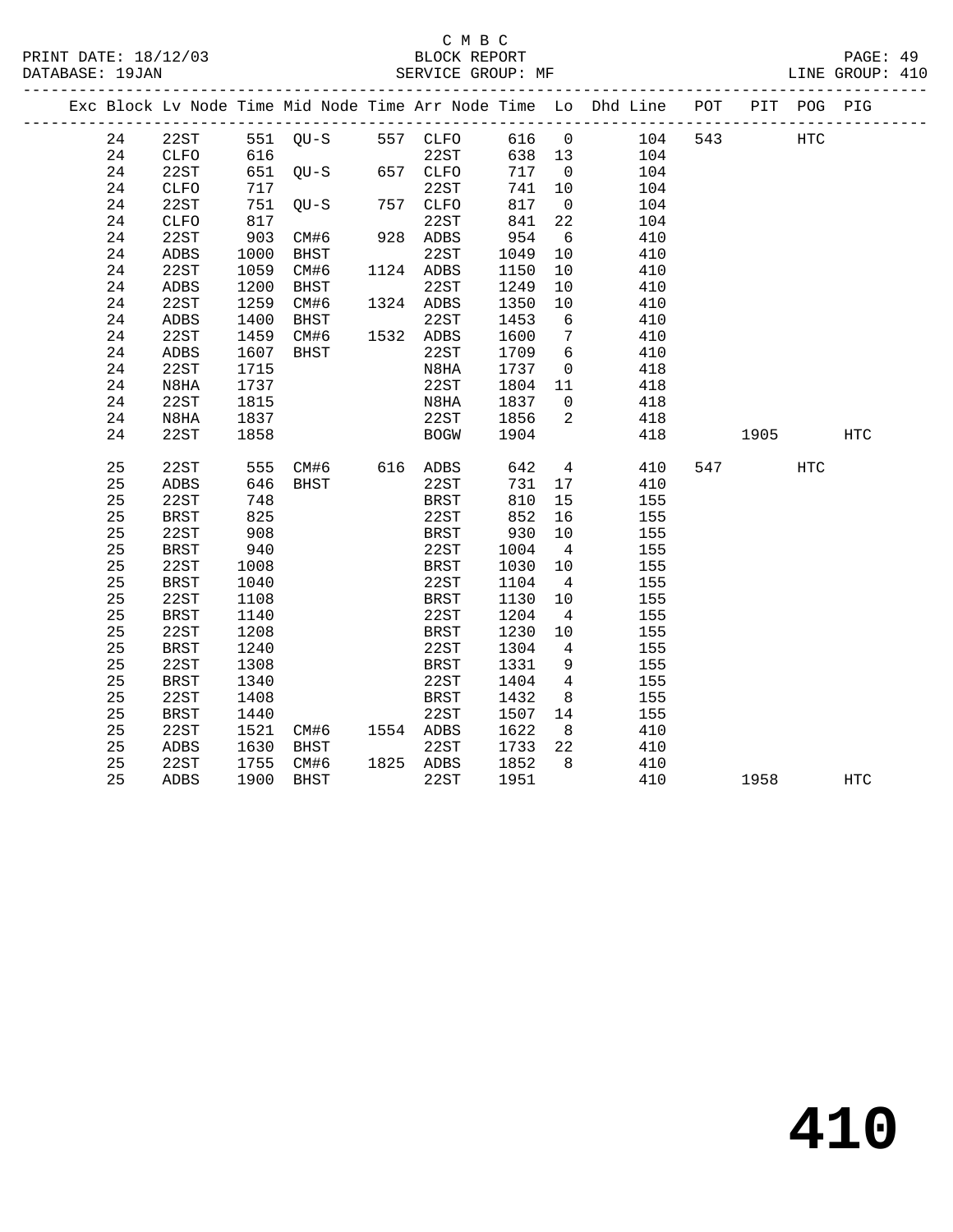|  |    |              |      |             |      |             |      |                 | Exc Block Lv Node Time Mid Node Time Arr Node Time Lo Dhd Line | POT | PIT  | POG PIG |     |
|--|----|--------------|------|-------------|------|-------------|------|-----------------|----------------------------------------------------------------|-----|------|---------|-----|
|  | 26 | LOST         | 530  | 6&6W        | 550  | 22ST        | 559  | 2               | 101                                                            | 459 |      | HTC     |     |
|  | 26 | 22ST         | 601  | $OU-S$      | 607  | <b>CLFO</b> | 626  | $\mathbf 0$     | 104                                                            |     |      |         |     |
|  | 26 | <b>CLFO</b>  | 626  |             |      | 22ST        | 648  | 15              | 104                                                            |     |      |         |     |
|  | 26 | 22ST         | 703  | $OU-S$      | 709  | <b>CLFO</b> | 729  | $\overline{0}$  | 104                                                            |     |      |         |     |
|  | 26 | <b>CLFO</b>  | 729  |             |      | 22ST        | 753  | 15              | 104                                                            |     |      |         |     |
|  | 26 | 22ST         | 808  | $OU-S$      | 814  | <b>CLFO</b> | 834  | $\overline{0}$  | 104                                                            |     |      |         |     |
|  | 26 | <b>CLFO</b>  | 834  |             |      | 22ST        | 858  | 17              | 104                                                            |     |      |         |     |
|  | 26 | 22ST         | 915  | $OU-S$      | 921  | <b>CLFO</b> | 940  | $\mathbf 0$     | 104                                                            |     |      |         |     |
|  | 26 | <b>CLFO</b>  | 940  |             |      | 22ST        | 1002 | 8               | 104                                                            |     |      |         |     |
|  | 26 | 22ST         | 1010 | $OU-S$      | 1016 | <b>CLFO</b> | 1035 | $\mathbf 0$     | 104                                                            |     |      |         |     |
|  | 26 | <b>CLFO</b>  | 1035 |             |      | 22ST        | 1057 | 13              | 104                                                            |     |      |         |     |
|  | 26 | 22ST         | 1110 | $OU-S$      | 1116 | <b>CLFO</b> | 1135 | $\mathbf 0$     | 104                                                            |     |      |         |     |
|  | 26 | <b>CLFO</b>  | 1135 |             |      | 22ST        | 1157 | 13              | 104                                                            |     |      |         |     |
|  | 26 | 22ST         | 1210 | $OU-S$      | 1216 | <b>CLFO</b> | 1235 | $\overline{0}$  | 104                                                            |     |      |         |     |
|  | 26 | ${\tt CLFO}$ | 1235 |             |      | 22ST        | 1257 | 13              | 104                                                            |     |      |         |     |
|  | 26 | 22ST         | 1310 | $OU-S$      | 1316 | CLFO        | 1335 | $\mathbf 0$     | 104                                                            |     |      |         |     |
|  | 26 | ${\tt CLFO}$ | 1335 |             |      | 22ST        | 1357 | 12              | 104                                                            |     |      |         |     |
|  | 26 | 22ST         | 1409 | $QU-S$      | 1415 | CLFO        | 1436 | $\overline{0}$  | 104                                                            |     |      |         |     |
|  | 26 | ${\tt CLFO}$ | 1436 |             |      | 22ST        | 1501 | 11              | 104                                                            |     |      |         |     |
|  | 26 | 22ST         | 1512 | OU-S        | 1518 | <b>CLFO</b> | 1540 | $\mathbf 0$     | 104                                                            |     |      |         |     |
|  | 26 | ${\tt CLFO}$ | 1540 |             |      | 22ST        | 1608 | $7\phantom{.0}$ | 104                                                            |     |      |         |     |
|  | 26 | 22ST         | 1615 |             |      | <b>BRST</b> | 1642 | $\mathsf 9$     | 128                                                            |     |      |         |     |
|  | 26 | <b>BRST</b>  | 1651 |             |      | 22ST        | 1714 | $\overline{a}$  | 128                                                            |     |      |         |     |
|  | 26 | 22ST         | 1716 | CM#6        | 1750 | ADBS        | 1822 | 10              | 410                                                            |     |      |         |     |
|  | 26 | ADBS         | 1832 | <b>BHST</b> |      | 22ST        | 1930 | 6               | 410                                                            |     |      |         |     |
|  | 26 | 22ST         | 1936 | CM#6        | 1958 | ADBS        | 2022 | 8               | 410                                                            |     |      |         |     |
|  | 26 | ADBS         | 2030 | <b>BHST</b> |      | 22ST        | 2110 | 8               | 410                                                            |     |      |         |     |
|  | 26 | 22ST         | 2118 | CM#6        | 2138 | <b>ADBS</b> | 2200 | 10              | 410                                                            |     |      |         |     |
|  | 26 | <b>ADBS</b>  | 2210 | <b>BHST</b> |      | 22ST        | 2252 | 7               | 410                                                            |     |      |         |     |
|  | 26 | 22ST         | 2259 | CM#6        | 2318 | ADBS        | 2340 | 10              | 410                                                            |     |      |         |     |
|  | 26 | ADBS         | 2350 | <b>BHST</b> |      | 22ST        | 2426 | 23              | 410                                                            |     |      |         |     |
|  | 26 | 22ST         | 2449 | CM#6        | 2508 | ADBS        | 2530 | $\Omega$        | 410                                                            |     |      |         |     |
|  | 26 | ADBS         | 2530 | <b>BHST</b> |      | 22ST        | 2606 |                 | 410                                                            |     | 2613 |         | HTC |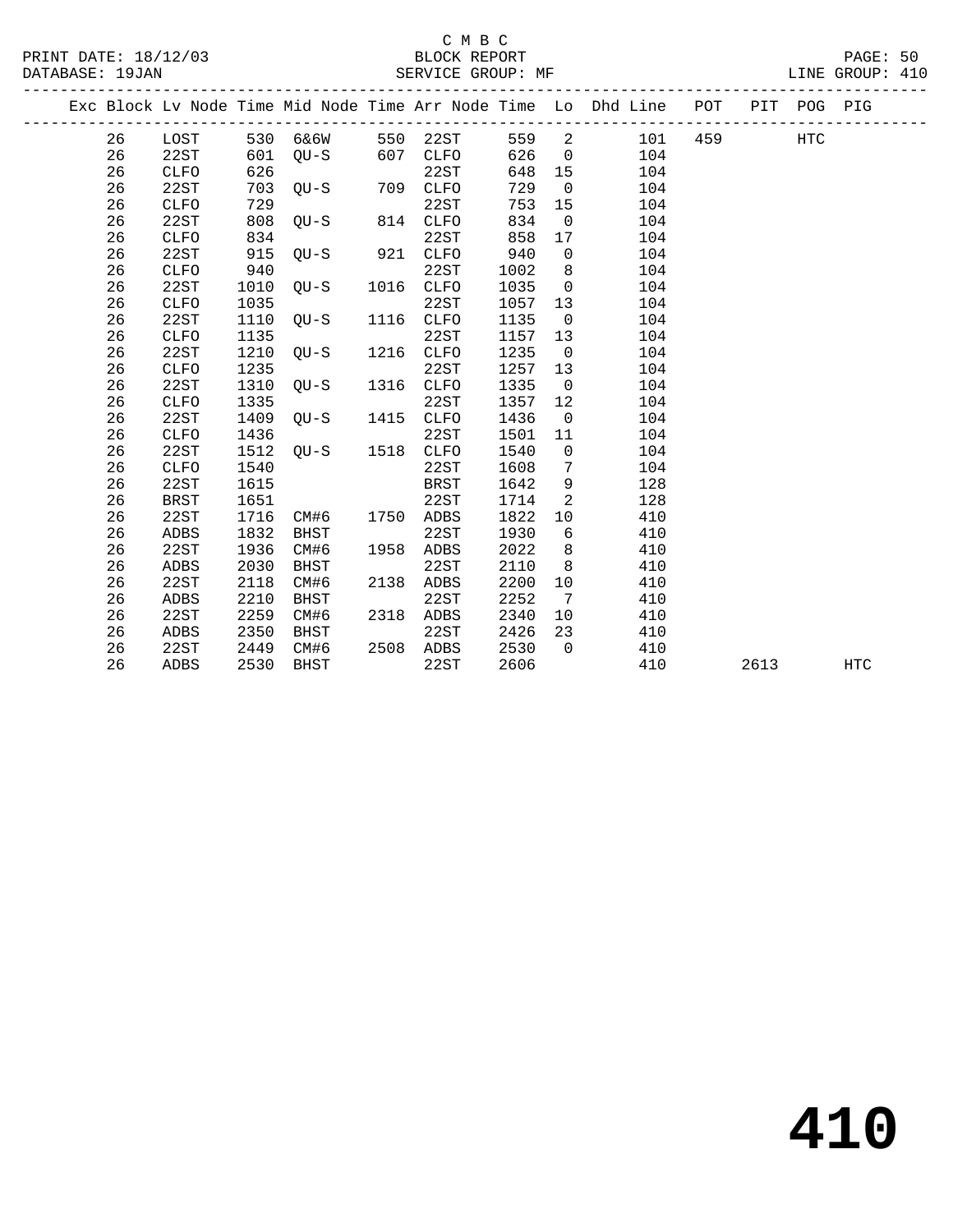# C M B C<br>BLOCK REPORT

| PRINT DATE: 18/12/03<br>DATABASE: 19JAN                                        | BLOCK REPORT<br>SERVICE GROUP: MF |  |  | PAGE: 51<br>LINE GROUP: 410 |  |
|--------------------------------------------------------------------------------|-----------------------------------|--|--|-----------------------------|--|
| Fre Block Ly Node Time Mid Node Time Arr Node Time Lo Dhd Line DOT DIT DOC DIC |                                   |  |  |                             |  |

|  |          |              |              |              |              |              |              |                 | Exc Block Lv Node Time Mid Node Time Arr Node Time Lo Dhd Line | POT | PIT  | POG PIG    |     |
|--|----------|--------------|--------------|--------------|--------------|--------------|--------------|-----------------|----------------------------------------------------------------|-----|------|------------|-----|
|  | 27       | 22ST         | 603          |              |              | BRST         | 621          | 9               | 128                                                            | 551 |      | HTC        |     |
|  | 27       | BRST         | 630          |              |              | 22ST         | 650          | 13              | 128                                                            |     |      |            |     |
|  | 27       | 22ST         | 703          |              |              | <b>BRST</b>  | 723          | $\overline{7}$  | 128                                                            |     |      |            |     |
|  | 27       | <b>BRST</b>  | 730          |              |              | 22ST         | 753          | $\overline{7}$  | 128                                                            |     |      |            |     |
|  | 27       | 22ST         | 800          |              |              | <b>BRST</b>  | 820          | 5               | 128                                                            |     |      |            |     |
|  | 27       | <b>BRST</b>  | 825          |              |              | 22ST         | 848          | $7\phantom{.0}$ | 128                                                            |     |      |            |     |
|  | 27       | 22ST         | 855          |              |              | <b>BRST</b>  | 915          | 10              | 128                                                            |     |      |            |     |
|  | 27       | <b>BRST</b>  | 925          |              |              | 22ST         | 944          | 11              | 128                                                            |     |      |            |     |
|  | 27       | 22ST         | 955          |              |              | BRST         | 1015         | 10              | 128                                                            |     |      |            |     |
|  | 27       | BRST         | 1025         |              |              | 22ST         | 1044         | 11              | 128                                                            |     |      |            |     |
|  | 27       | 22ST         | 1055         |              |              | <b>BRST</b>  | 1115         | 10              | 128                                                            |     |      |            |     |
|  | 27       | <b>BRST</b>  | 1125         |              |              | 22ST         | 1144         | 11              | 128                                                            |     |      |            |     |
|  | 27       | 22ST         | 1155         |              |              | <b>BRST</b>  | 1215         | 10              | 128                                                            |     |      |            |     |
|  | 27       | BRST         | 1225         |              |              | 22ST         | 1246         | 9               | 128                                                            |     |      |            |     |
|  | 27       | 22ST         | 1255         |              |              | <b>BRST</b>  | 1315         | 10              | 128                                                            |     |      |            |     |
|  | 27       | <b>BRST</b>  | 1325         |              |              | 22ST         | 1346         | 9               | 128                                                            |     |      |            |     |
|  | 27       | 22ST         | 1355         |              |              | <b>BRST</b>  | 1415         | 10              | 128                                                            |     |      |            |     |
|  | 27       | <b>BRST</b>  | 1425         |              |              | 22ST         | 1448         | 7               | 128                                                            |     |      |            |     |
|  | 27       | 22ST         | 1455         |              |              | <b>BRST</b>  | 1521         | 10              | 128                                                            |     |      |            |     |
|  | 27       | <b>BRST</b>  | 1531         |              |              | 22ST         | 1554         | 5               | 128                                                            |     |      |            |     |
|  | 27       | 22ST         | 1559         | $QU-S$       | 1606         | <b>CLFO</b>  | 1627         | 0               | 104                                                            |     |      |            |     |
|  | 27       | CLFO         | 1627         |              |              | 22ST         | 1656         | 9               | 104                                                            |     |      |            |     |
|  | 27       | 22ST         | 1705         | $OU-S$       | 1713         | <b>CLFO</b>  | 1732         | $\mathbf 0$     | 104                                                            |     |      |            |     |
|  | 27       | CLFO         | 1732         |              |              | 22ST         | 1757         | 10              | 104                                                            |     |      |            |     |
|  | 27       | 22ST         | 1807         | $QU-S$       | 1813         | CLFO         | 1831         | $\mathbf 0$     | 104                                                            |     |      |            |     |
|  | 27       | ${\tt CLFO}$ | 1831         |              |              | 22ST         | 1853         | 10              | 104                                                            |     |      |            |     |
|  | 27       | 22ST         | 1903         | $QU-S$       | 1909         | CLFO         | 1928         | 0               | 104                                                            |     |      |            |     |
|  | 27       | CLFO         | 1928         |              |              | 22ST         | 1950         |                 | 104                                                            |     | 1957 |            | HTC |
|  |          |              |              |              |              |              |              |                 |                                                                |     |      |            |     |
|  | 28       | 22ST         | 559          | CM#6         | 621          | ADBS         | 648          | 4               | 410                                                            | 551 |      | <b>HTC</b> |     |
|  | 28       | ADBS         | 652          | BHST         |              | 22ST         | 737          | 8               | 410                                                            |     |      |            |     |
|  | 28       | 22ST         | 745          | CM#6         | 811          | ADBS         | 842          | 4               | 410                                                            |     |      |            |     |
|  | 28       | ADBS         | 846          | <b>BHST</b>  |              | 22ST         | 940          | 9               | 410                                                            |     |      |            |     |
|  | 28       | 22ST         | 949          | CM#6         | 1014         | ADBS         | 1040         | 10              | 410                                                            |     |      |            |     |
|  | 28       | ADBS         | 1050         | BHST         |              | 22ST         | 1139         | 10              | 410                                                            |     |      |            |     |
|  | 28       | 22ST         | 1149         | CM#6         |              | 1214 ADBS    | 1240         | 10              | 410                                                            |     |      |            |     |
|  | 28       | ADBS         | 1250         | <b>BHST</b>  |              | 22ST         | 1341         | 6               | 410                                                            |     |      |            |     |
|  | 28       | 22ST         | 1347         | CM#6         | 1413         | ADBS         | 1440         | 10              | 410                                                            |     |      |            |     |
|  | 28       | ADBS         | 1450         | <b>BHST</b>  |              | 22ST         | 1550         | 7               | 410                                                            |     |      |            |     |
|  | 28       | 22ST         | 1557         | CM#6         |              | 1631 ADBS    | 1700         | 7               | 410                                                            |     |      |            |     |
|  | 28       | ADBS         | 1707         | BHST         |              | 22ST         | 1808 14      |                 | 410                                                            |     |      |            |     |
|  | 28       | 22ST         | 1822         | CM#6         |              | 1848 ADBS    | 1915         | $\overline{7}$  | 410                                                            |     |      |            |     |
|  | 28       | ${\tt ADBS}$ | 1922         | BHST         |              | 22ST         | 2009         | 9               | 410                                                            |     |      |            |     |
|  | 28       | 22ST         | 2018         | CM#6         |              | 2038 ADBS    | 2100         | 10              | 410                                                            |     |      |            |     |
|  | 28       | ADBS         | 2110         | BHST         |              | 22ST         | 2150         | 10              | 410                                                            |     |      |            |     |
|  | 28       | 22ST         | 2200         | 6&6N         | 2209         | LOST         | 2229         | 21              | 101                                                            |     |      |            |     |
|  | 28       | LOST         | 2250         | HOLD         | 2316         | BW02         | 2321         | 9               | 136                                                            |     |      |            |     |
|  | 28<br>28 | BW02<br>LKST | 2330<br>2410 | SPST<br>SPST | 2350<br>2417 | LKST<br>BW03 | 2359<br>2436 | 11              | 134<br>134                                                     |     | 2501 |            | HTC |
|  |          |              |              |              |              |              |              |                 |                                                                |     |      |            |     |
|  | 29       | 22ST         | 751          | CM#6         | 817          | ADBS         | 848          | 4               | 410                                                            | 736 |      | HTC        |     |
|  | 29       | ADBS         |              | 852 BHST     |              | 22ST         | 946          |                 | 410                                                            |     | 955  |            | HTC |
|  |          |              |              |              |              |              |              |                 |                                                                |     |      |            |     |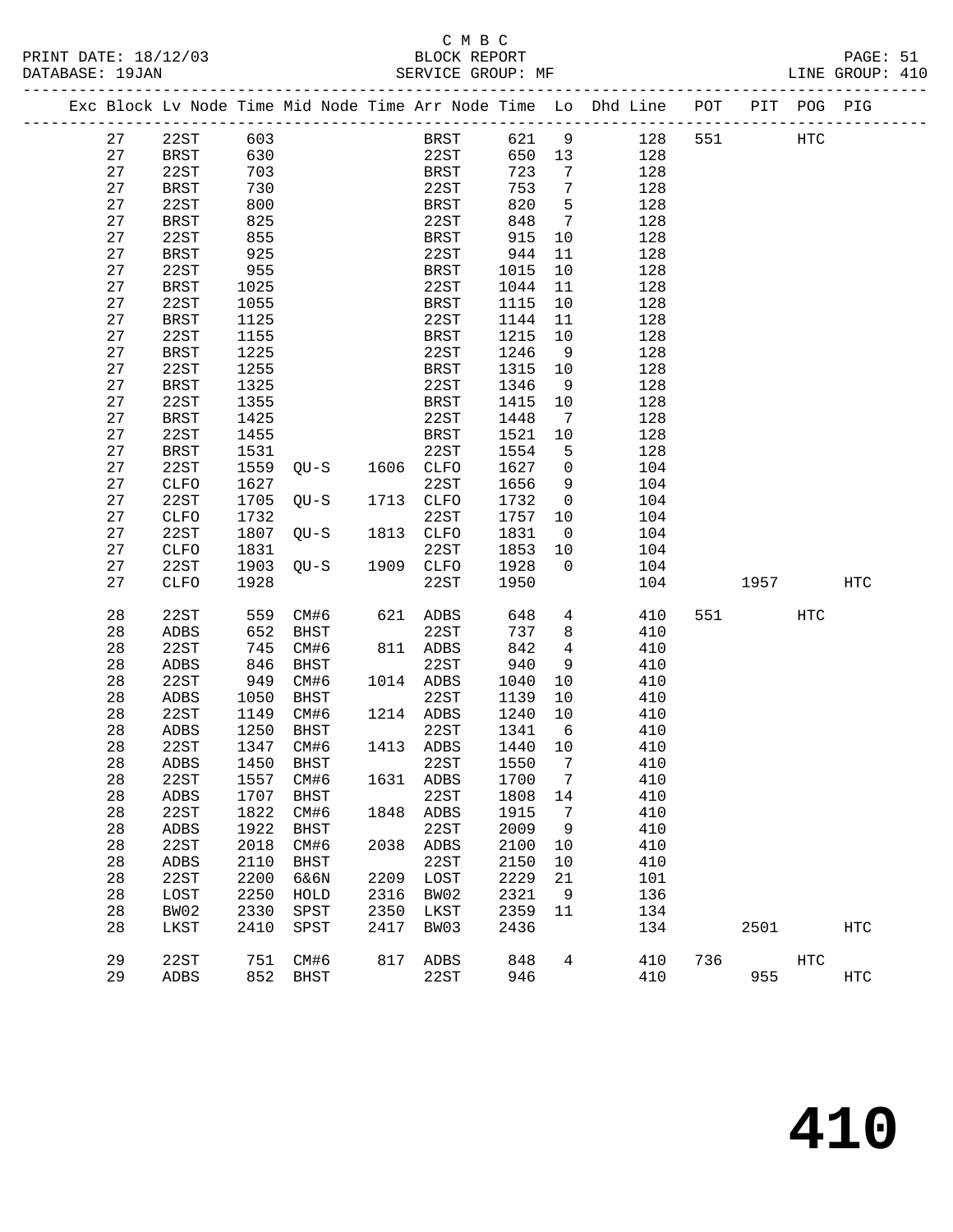|  |    |               |                                     |               |      |                               |         |                         | Exc Block Lv Node Time Mid Node Time Arr Node Time Lo Dhd Line POT |     |           | PIT POG PIG |            |
|--|----|---------------|-------------------------------------|---------------|------|-------------------------------|---------|-------------------------|--------------------------------------------------------------------|-----|-----------|-------------|------------|
|  | 30 | <b>BOGE</b>   | 602                                 |               |      | 22ST                          | 609     | $\overline{0}$          | 418                                                                | 601 | HTC       |             |            |
|  | 30 | 22ST          |                                     |               |      | N <sub>8</sub> H <sub>A</sub> | 629 0   |                         | 418                                                                |     |           |             |            |
|  | 30 | N8HA          | د60<br>629                          |               |      | 22ST                          | 648     | 12                      | 418                                                                |     |           |             |            |
|  | 30 | 22ST          | 700                                 | 6&6N 709 LOST |      |                               | 732     | 18                      | 101                                                                |     |           |             |            |
|  | 30 | LOST          | $\frac{7}{830}$<br>$\frac{930}{10}$ | HOLD          |      | 823 BW02<br>857 LKST          | 830     | $\overline{0}$          | 136                                                                |     |           |             |            |
|  | 30 | BW02          |                                     | SPST          |      |                               | 908     | $\overline{a}$          | 134                                                                |     |           |             |            |
|  | 30 | LKST          | 910                                 | SPST          | 918  | BW03                          | 944     | 6                       | 134                                                                |     |           |             |            |
|  | 30 | BW03          | 950                                 | PROD          |      | 1016 LOST                     | 1023    | $7\phantom{.0}$         | 136                                                                |     |           |             |            |
|  | 30 | LOST          | 1030                                | 6&6W          |      | 1052 22ST                     | 1102    | 8                       | 101                                                                |     |           |             |            |
|  | 30 | 22ST          | 1110                                | 6&6N          |      | 1120 LOST                     | 1141    | 9                       | 101                                                                |     |           |             |            |
|  | 30 | LOST          | 1150                                | HOLD          | 1217 | BW02                          | 1223    | $7\phantom{.0}$         | 136                                                                |     |           |             |            |
|  | 30 | BW02          | 1230                                | SPST          | 1254 | LKST                          | 1305    | 5                       | 134                                                                |     |           |             |            |
|  | 30 | LKST          | 1310                                | ${\tt SPST}$  | 1317 | BW03                          | 1341    | 9                       | 134                                                                |     |           |             |            |
|  | 30 | BW03          | 1350                                | PROD          | 1415 | LOST                          | 1424    | $6\overline{6}$         | 136                                                                |     |           |             |            |
|  | 30 | LOST          | 1430                                | 6&6W          | 1457 | 22ST                          | 1507    | 15                      | 101                                                                |     |           |             |            |
|  | 30 | 22ST          | 1522                                | 6&6N          | 1535 | LOST                          | 1601    | 19                      | 101                                                                |     |           |             |            |
|  | 30 | LOST          | 1620                                | HOLD          | 1651 | BW02                          | 1659    | $\overline{1}$          | 136                                                                |     |           |             |            |
|  | 30 | BW02          | 1700                                | SPST          |      | 1726 LKST                     | 1737    | $\overline{\mathbf{3}}$ | 134                                                                |     |           |             |            |
|  | 30 | LKST          | 1740                                | SPST          |      | 1747 BW03                     | 1813    | 7                       | 134                                                                |     |           |             |            |
|  | 30 | BW03          | 1820                                | PROD          |      | 1845 LOST                     | 1853    |                         | 136                                                                |     | 1921 1920 |             | <b>HTC</b> |
|  | 31 | <b>BRST</b>   | 622                                 |               |      | 22ST                          | 646     | 5 <sub>5</sub>          | 155                                                                |     | 601 700   | HTC         |            |
|  | 31 | 22ST          | 651                                 |               |      | BRST                          | 711 11  |                         | 155                                                                |     |           |             |            |
|  | 31 | $_{\rm BRST}$ | 722                                 |               |      | 22ST                          | 751     | 15                      | 155                                                                |     |           |             |            |
|  | 31 | 22ST          | 806                                 |               |      | BRST                          | 828     | 12                      | 155                                                                |     |           |             |            |
|  | 31 | <b>BRST</b>   | 840                                 |               |      | 22ST                          | 907     |                         | 155                                                                |     |           | 916 70      | <b>HTC</b> |
|  | 32 | HTCW          | 449                                 | <b>BHST</b>   |      | ADBS                          | 520     | $\overline{0}$          | 410                                                                |     | 448       | HTC         |            |
|  | 32 | ADBS          | 520                                 | BHST          |      |                               | 602     | 9                       | 410                                                                |     |           |             |            |
|  | 32 | 22ST          | 611                                 | CM#6          |      | 22ST<br>633 ADBS              | 700     | $\overline{4}$          | 410                                                                |     |           |             |            |
|  | 32 | ADBS          | 704                                 | BHST          |      | 22ST                          | 749     | 14                      | 410                                                                |     |           |             |            |
|  | 32 | 22ST          | 803                                 | CM#6          |      | 829 ADBS                      | 900     | $\overline{4}$          | 410                                                                |     |           |             |            |
|  | 32 | ADBS          | 904                                 | BHST          |      | 22ST                          | 956     | 13                      | 410                                                                |     |           |             |            |
|  | 32 | 22ST          | 1009                                | CM#6          |      | 1034 ADBS                     | 1100    | 10                      | 410                                                                |     |           |             |            |
|  | 32 | ADBS          | 1110                                | BHST          |      | 22ST                          | 1159    | 10                      | 410                                                                |     |           |             |            |
|  | 32 | 22ST          | 1209                                | CM#6          |      | 1234 ADBS                     | 1300    | 10                      | 410                                                                |     |           |             |            |
|  | 32 | ADBS          | 1310                                | BHST          |      | 22ST                          | 1401    | 6                       | 410                                                                |     |           |             |            |
|  | 32 | 22ST          | 1407                                | CM#6          |      | 1433 ADBS                     | 1500    | 10                      | 410                                                                |     |           |             |            |
|  | 32 | ADBS          | 1510                                | BHST          |      | 22ST                          | 1610    | 6                       | 410                                                                |     |           |             |            |
|  | 32 | 22ST          | 1616                                | CM#6          |      | 1649 ADBS                     | 1722    | 8 <sup>8</sup>          | 410                                                                |     |           |             |            |
|  | 32 | ADBS          | 1730                                | BHST          |      | 22ST                          | 1830 15 |                         | 410                                                                |     |           |             |            |
|  | 32 | 22ST          | 1845                                |               |      | N8HA                          | 1907    | $\overline{0}$          | 418                                                                |     |           |             |            |
|  | 32 | N8HA          | 1907                                |               |      | 22ST                          | 1924    |                         | 418                                                                |     | 1931      |             | HTC        |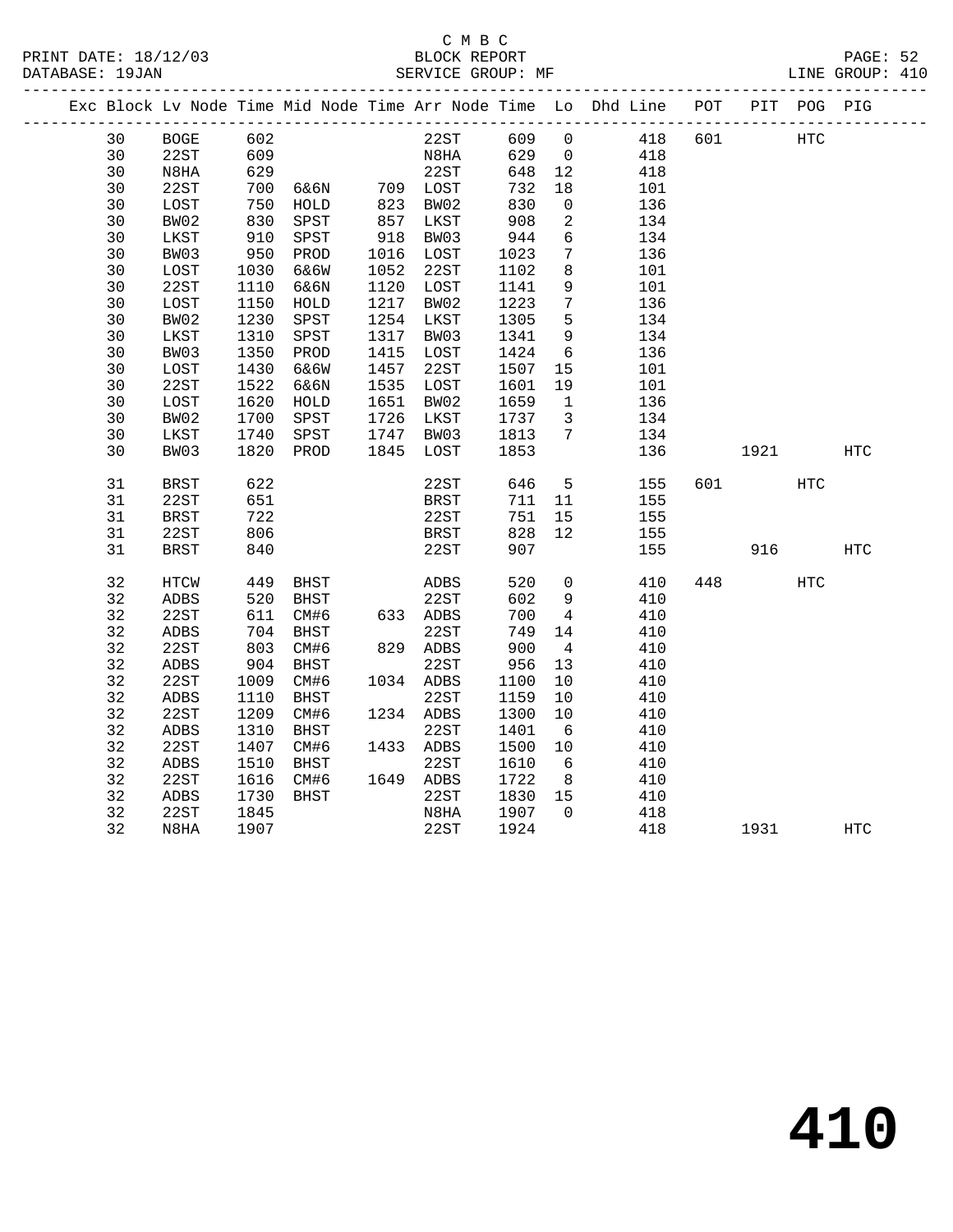|  |          |              |            |                   |      |                  |            |                 | Exc Block Lv Node Time Mid Node Time Arr Node Time Lo Dhd Line POT |     |       | PIT POG PIG       |                   |
|--|----------|--------------|------------|-------------------|------|------------------|------------|-----------------|--------------------------------------------------------------------|-----|-------|-------------------|-------------------|
|  | 33       | 22ST         |            | 525 QU-S 531 CLFO |      |                  | 550        | $\mathsf{O}$    | 104                                                                | 517 |       | HTC               |                   |
|  | 33       | CLFO         | 550        |                   |      | 22ST             | 612        | 8               | 104                                                                |     |       |                   |                   |
|  | 33       | 22ST         | 620        | 6&6N              |      | 629 LOST         | 649        | $\mathbf{1}$    | 101                                                                |     |       |                   |                   |
|  | 33       | LOST         | 650        | HOLD              | 720  | BW02             | 727        | $\mathbf{3}$    | 136                                                                |     |       |                   |                   |
|  | 33       | BW02         | 730        | SPST              | 757  | LKST             | 808        | 2               | 134                                                                |     |       |                   |                   |
|  | 33       | LKST         | 810        | SPST              | 818  | BW03             | 847        | $\mathbf{3}$    | 134                                                                |     |       |                   |                   |
|  | 33       | BW03         | 850        | PROD              | 916  | LOST             | 925        | 5               | 136                                                                |     |       |                   |                   |
|  | 33       | LOST         | 930        | 6&6W              | 952  | 22ST             | 1002       | 8               | 101                                                                |     |       |                   |                   |
|  | 33       | 22ST         | 1010       | 6&6N              | 1020 | LOST             | 1041       | 9               | 101                                                                |     |       |                   |                   |
|  | 33       | LOST         | 1050       | HOLD              | 1117 | BW02             | 1123       | $7\phantom{.0}$ | 136                                                                |     |       |                   |                   |
|  | 33       | BW02         | 1130       | SPST              | 1154 | LKST             | 1205       | 5               | 134                                                                |     |       |                   |                   |
|  | 33       | LKST         | 1210       | SPST              | 1217 | BW03             | 1241       | 9               | 134                                                                |     |       |                   |                   |
|  | 33       | BW03         | 1250       | PROD              | 1315 | LOST             | 1324       | 6               | 136                                                                |     |       |                   |                   |
|  | 33       | LOST         | 1330       | 6&6W              | 1354 | 22ST             | 1404       | 6               | 101                                                                |     |       |                   |                   |
|  | 33       | 22ST         | 1410       | 6&6N              | 1422 | LOST             | 1447       | $\mathbf{3}$    | 101                                                                |     |       |                   |                   |
|  | 33       | LOST         | 1450       | HOLD              | 1519 | BW02             | 1525       | 5               | 136                                                                |     |       |                   |                   |
|  | 33       | BW02         | 1530       | SPST              | 1558 | LKST             | 1609       | $\mathbf{1}$    | 134                                                                |     |       |                   |                   |
|  | 33       | LKST         | 1610       | SPST              | 1617 | BW03             | 1645       | $5^{\circ}$     | 134                                                                |     |       |                   |                   |
|  | 33       | BW03         | 1650       | PROD              | 1719 | LOST             | 1729       | 21              | 136                                                                |     |       |                   |                   |
|  | 33       | LOST         | 1750       | HOLD              | 1821 | BW02             | 1829       | $\mathbf{1}$    | 136                                                                |     |       |                   |                   |
|  | 33       | BW02         | 1830       | SPST              | 1854 | LKST             | 1904       | $6\overline{6}$ | 134                                                                |     |       |                   |                   |
|  | 33       | LKST         | 1910       | SPST              | 1917 | BW03             | 1940       | 10              | 134                                                                |     |       |                   |                   |
|  | 33       | BW03         | 1950       | PROD              | 2013 | LOST             | 2020       |                 | 136                                                                |     | 2044  |                   | HTC               |
|  | 34       | 22ST         | 623        | CM#6              | 645  | ADBS             | 712        | $4\overline{ }$ | 410                                                                |     | 611 7 | <b>HTC</b>        |                   |
|  | 34       | ADBS         | 716        | BHST              |      | 22ST             | 806        | 9               | 410                                                                |     |       |                   |                   |
|  | 34       | 22ST         | 815        | CM#6              |      | 841 ADBS         | 912        | $4\overline{4}$ | 410                                                                |     |       |                   |                   |
|  | 34       | ADBS         | 916        | BHST              |      | 22ST             | 1005       | 14              | 410                                                                |     |       |                   |                   |
|  | 34       | 22ST         | 1019       | CM#6              |      | 1044 ADBS        | 1110       | 10              | 410                                                                |     |       |                   |                   |
|  | 34       | ADBS         | 1120       | BHST              |      | 22ST             | 1209       | 10              | 410                                                                |     |       |                   |                   |
|  | 34       | 22ST         | 1219       | CM#6              |      | 1244 ADBS        | 1310       | 10              | 410                                                                |     |       |                   |                   |
|  | 34       | ADBS         | 1320       | BHST              |      | 22ST             | 1411       | 6               | 410                                                                |     |       |                   |                   |
|  | 34       | 22ST         | 1417       | CM#6              |      | 1443 ADBS        | 1510       | 10              | 410                                                                |     |       |                   |                   |
|  | 34       | ADBS         | 1520       | BHST              |      | 22ST             | 1620       | 10              | 410                                                                |     |       |                   |                   |
|  | 34       | 22ST         | 1630       | CM#6              |      | 1704 ADBS        | 1737       | 8 <sup>8</sup>  | 410                                                                |     |       |                   |                   |
|  | 34       | ADBS         | 1745       | BHST              |      | 22ST             | 1845       | 10              | 410                                                                |     |       |                   |                   |
|  | 34       | 22ST         | 1855       | CM#6              |      | 1919 ADBS        | 1945       | $\overline{7}$  | 410                                                                |     |       |                   |                   |
|  | 34       | ADBS         | 1952       | BHST              |      | 22ST             | 2037       |                 | 410                                                                |     | 2044  |                   | HTC               |
|  |          |              |            |                   |      |                  |            |                 |                                                                    |     |       |                   |                   |
|  | 35       | 22ST         |            |                   |      |                  |            |                 | 629 QU-S 635 CLFO 656 0 104 617                                    |     |       | HTC               |                   |
|  | 35       | <b>CLFO</b>  | 656        |                   |      | 22ST             | 720        | 7               | 104                                                                |     |       |                   |                   |
|  | 35       | 22ST         | 727        | $QU-S$            | 735  | CLFO             | 755        | 0               | 104                                                                |     |       |                   |                   |
|  | 35<br>35 | CLFO<br>22ST | 755<br>824 |                   |      | 22ST<br>832 CLFO | 819<br>851 | 5<br>0          | 104<br>104                                                         |     |       |                   |                   |
|  | 35       | CLFO         | 851        | $QU-S$            |      | 22ST             | 913        |                 | 104                                                                |     | 922   |                   | $_{\mathrm{HTC}}$ |
|  |          |              |            |                   |      |                  |            |                 |                                                                    |     |       |                   |                   |
|  | 36       | 22ST         | 634        | CM#6              | 656  | ADBS             | 724        | 4               | 410                                                                | 622 |       | $_{\mathrm{HTC}}$ |                   |
|  | 36       | ADBS         | 728        | BHST              |      | 22ST             | 818        | 9               | 410                                                                |     |       |                   |                   |
|  | 36       | 22ST         | 827        | CM#6              |      | 853 ADBS         | 924        | 4               | 410                                                                |     |       |                   |                   |
|  | 36       | ADBS         | 928        | BHST              |      | 22ST             | 1017       |                 | 410                                                                |     | 1026  |                   | <b>HTC</b>        |
|  | 37       | <b>BOGE</b>  | 626        |                   |      | 22ST             | 633        | 2               | 418                                                                | 625 |       | HTC               |                   |
|  | 37       | 22ST         | 635        |                   |      | N8HA             | 655        | 2               | 418                                                                |     |       |                   |                   |
|  | 37       | N8HA         | 657        |                   |      | 22ST             | 716        | 19              | 418                                                                |     |       |                   |                   |
|  | 37       | 22ST         | 735        |                   |      | N8HA             | 757        | 0               | 418                                                                |     |       |                   |                   |
|  | 37       | N8HA         | 757        |                   |      | 22ST             | 819        | 16              | 418                                                                |     |       |                   |                   |
|  |          |              |            |                   |      |                  |            |                 |                                                                    |     |       |                   |                   |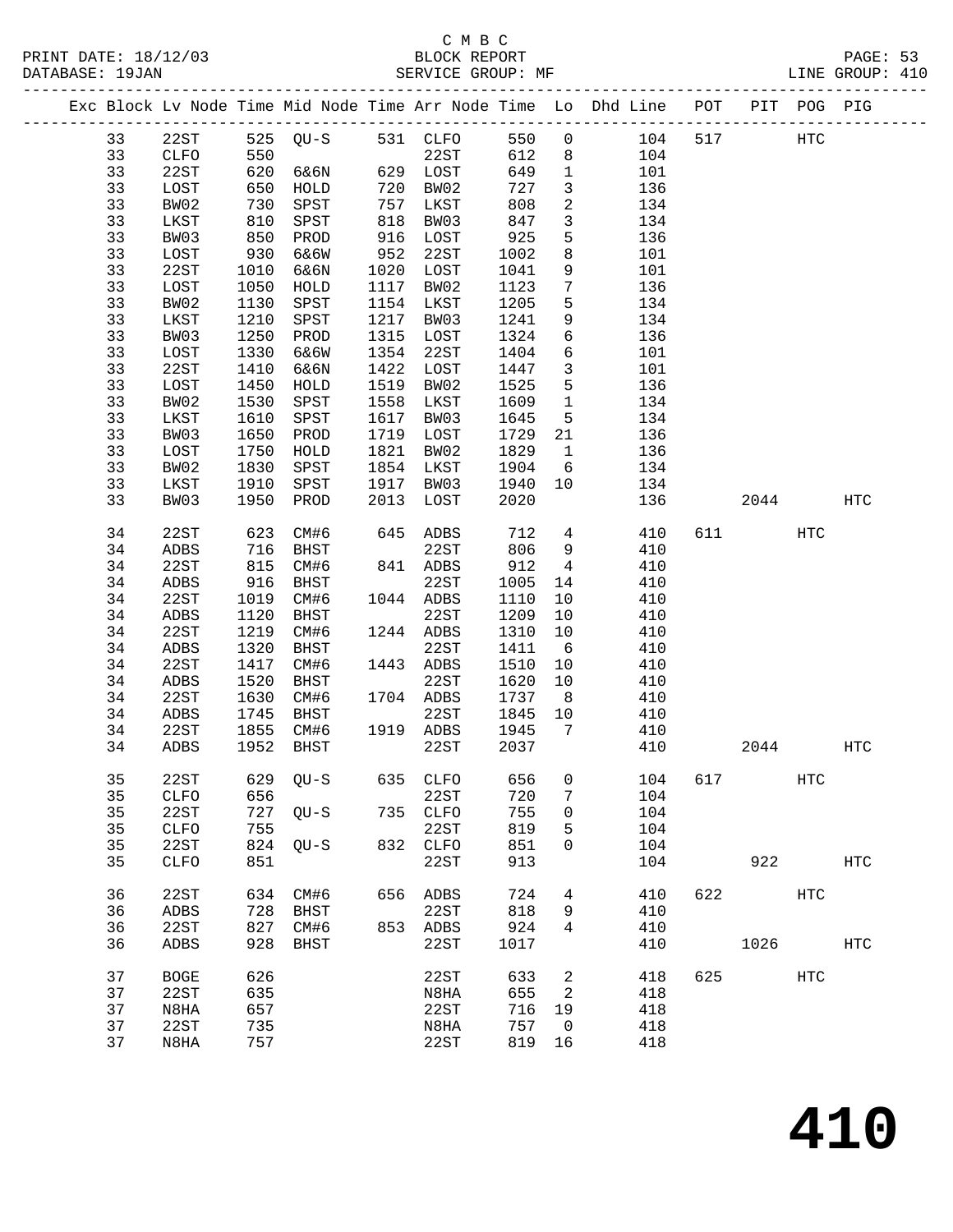#### C M B C PRINT DATE: 18/12/03 BLOCK REPORT BATABASE: 19JAN

|          |              |              |                   |      |                   |                                                                  |                 | Exc Block Lv Node Time Mid Node Time Arr Node Time Lo Dhd Line POT PIT POG PIG |     |          |                   |                   |  |
|----------|--------------|--------------|-------------------|------|-------------------|------------------------------------------------------------------|-----------------|--------------------------------------------------------------------------------|-----|----------|-------------------|-------------------|--|
| 37       | 22ST         | 835          |                   |      |                   |                                                                  |                 | N8HA 856 0 418                                                                 |     |          |                   |                   |  |
| 37       | N8HA         | 856          |                   |      | HTCE              |                                                                  |                 | 908 418                                                                        |     |          | 909 — 100         | HTC               |  |
| 38       | 22ST         |              | 640 6&6N 649 LOST |      |                   | 709                                                              |                 | 11 101                                                                         |     | 628 3    | HTC               |                   |  |
| 38       | LOST         | 720          | HOLD              |      | 752 BW02          | 759                                                              |                 | $\mathbf 1$<br>136                                                             |     |          |                   |                   |  |
| 38       | BW02         | 800<br>840   | SPST              |      | 827 LKST          | 838                                                              |                 | $\overline{a}$<br>134                                                          |     |          |                   |                   |  |
| 38       | LKST         |              | SPST              | 848  | BW03              | 914                                                              | $6\overline{}$  | 134                                                                            |     |          |                   |                   |  |
| 38       | BW03         | 920          | PROD              |      | 946 LOST          | 953                                                              | $7\overline{ }$ | 136                                                                            |     |          |                   |                   |  |
| 38       | LOST         | 1000         | 6&6W              |      | 1022 22ST         | 1032                                                             | 8               | 101                                                                            |     |          |                   |                   |  |
| 38       | 22ST         | 1040         | 6&6N              | 1050 | LOST              | 1111                                                             | 9               | 101                                                                            |     |          |                   |                   |  |
| 38       | LOST         | 1120         | HOLD              |      | 1147 BW02         | 1153                                                             | $7\overline{ }$ | 136                                                                            |     |          |                   |                   |  |
| 38<br>38 | BW02<br>LKST | 1200<br>1240 | SPST              | 1247 | 1224 LKST         | 1235<br>1311                                                     | 5 <sup>5</sup>  | 134<br>9 134                                                                   |     |          |                   |                   |  |
| 38       | BW03         | 1320         | SPST<br>PROD      | 1345 | BW03<br>LOST      | 1354                                                             |                 |                                                                                |     |          |                   |                   |  |
| 38       | LOST         | 1400         | 6&6W              | 1424 | 22ST              | 1434                                                             |                 | 6 136<br>101                                                                   |     |          |                   |                   |  |
| 38       | 22ST         | 1440         | 6&6N              | 1453 | LOST              | 1518                                                             |                 | $\begin{array}{c} 6 \\ 22 \end{array}$<br>101                                  |     |          |                   |                   |  |
| 38       | LOST         | 1540         | 6&6W              | 1609 | 22ST              | 1620                                                             | $4\overline{4}$ | 101                                                                            |     |          |                   |                   |  |
| 38       | 22ST         | 1624         | 6&6N              | 1638 | LOST              | 1704                                                             | 16              | 101                                                                            |     |          |                   |                   |  |
| 38       | LOST         | 1720         | HOLD              | 1751 | BW02              | 1759                                                             | 1               | 136                                                                            |     |          |                   |                   |  |
| 38       | BW02         | 1800         | SPST              | 1826 | LKST              | $\begin{array}{ccc}\n1837 & 3 \\ \hline\n1225 & & \n\end{array}$ |                 | 134                                                                            |     |          |                   |                   |  |
| 38       | LKST         | 1840         | SPST              | 1847 | BW03              | 1910                                                             |                 | 10 134                                                                         |     |          |                   |                   |  |
| 38       | BW03         | 1920         | PROD              | 1943 | LOST              | 1950                                                             |                 | 10<br>136                                                                      |     |          |                   |                   |  |
| 38       | LOST         | 2000         | 6&6W              | 2020 | 22ST              | 2028                                                             |                 | 101                                                                            |     | 2035 HTC |                   |                   |  |
| 39       | 22ST         | 644          | CM#6              |      | 707 ADBS          | 736                                                              |                 | $4\overline{ }$<br>410                                                         |     | 632      | HTC               |                   |  |
| 39       | ADBS         | 740          | BHST              |      | 22ST              |                                                                  |                 | 831 8 410                                                                      |     |          |                   |                   |  |
| 39       | 22ST         | 839          | CM#6              |      | 905 ADBS          | 936                                                              |                 | $4\overline{ }$<br>410                                                         |     |          |                   |                   |  |
| 39       | ADBS         | 940          | BHST              |      | 22ST              | 1029                                                             | 10              | 410                                                                            |     |          |                   |                   |  |
| 39       | 22ST         | 1039         | CM#6              |      | 1104 ADBS         | 1130                                                             | 10              | 410                                                                            |     |          |                   |                   |  |
| 39       | ADBS         | 1140         | BHST              |      | 22ST              | 1229                                                             | 10              | 410                                                                            |     |          |                   |                   |  |
| 39       | 22ST         | 1239         | CM#6              |      | 1304 ADBS         | 1330                                                             | 10              | 410                                                                            |     |          |                   |                   |  |
| 39       | ADBS         | 1340         | BHST              |      | 22ST              | 1431                                                             | 6               | 410<br>410                                                                     |     |          |                   |                   |  |
| 39       | 22ST         | 1437         | CM#6              |      | 1503 ADBS         | 1530                                                             | 8 <sup>8</sup>  |                                                                                |     |          |                   |                   |  |
| 39       | ADBS         | 1538         | <b>BHST</b>       |      | 22ST              | 1638                                                             |                 | 7 410                                                                          |     |          |                   |                   |  |
| 39       | 22ST         | 1645         | CM#6              |      | 1719 ADBS         | 1752                                                             |                 | 8 410                                                                          |     |          |                   |                   |  |
| 39<br>39 | ADBS<br>22ST | 1800         | BHST<br>1914 CM#6 |      | 22ST<br>1936 ADBS | 1900 14<br>2000                                                  |                 | $\begin{array}{ccccc}\n14 & & & 410 \\ 7 & & & 410\n\end{array}$               |     |          |                   |                   |  |
| 39       |              | 2007         | <b>BHST</b>       |      | 22ST              | 2049                                                             | 11              | 410                                                                            |     |          |                   |                   |  |
| 39       | ADBS<br>22ST | 2100         | 6&6N              | 2109 | LOST              | 2129                                                             |                 | 101                                                                            |     | 2153     |                   | <b>HTC</b>        |  |
|          |              |              |                   |      |                   |                                                                  |                 |                                                                                |     |          |                   |                   |  |
| 40       | LOST         | 720          | 6&6W              | 746  | 22ST              | 759                                                              | 6               | 101                                                                            | 649 |          | $_{\mathrm{HTC}}$ |                   |  |
| 40       | 22ST         | 805          |                   |      | N8HA              | 827                                                              | $\mathbf 0$     | 418                                                                            |     |          |                   |                   |  |
| 40       | N8HA         | 827          |                   |      | 22ST              | 850                                                              | 15              | 418                                                                            |     |          |                   |                   |  |
| 40       | 22ST         | 905          |                   |      | N8HA              | 926                                                              | $\mathbf 0$     | 418                                                                            |     |          |                   |                   |  |
| 40       | N8HA         | 926          |                   |      | HTCE              | 938                                                              |                 | 418                                                                            |     | 939      |                   | ${\tt HTC}$       |  |
| 41       | <b>BRST</b>  | 542          |                   |      | 22ST              | 601                                                              | 9               | 155                                                                            | 521 |          | HTC               |                   |  |
| 41       | 22ST         | 610          |                   |      | <b>BRST</b>       | 630                                                              | 12              | 155                                                                            |     |          |                   |                   |  |
| 41       | <b>BRST</b>  | 642          |                   |      | 22ST              | 707                                                              | 5               | 155                                                                            |     |          |                   |                   |  |
| 41       | 22ST         | 712          |                   |      | <b>BRST</b>       | 734                                                              | 11              | 155                                                                            |     |          |                   |                   |  |
| 41       | <b>BRST</b>  | 745          |                   |      | 22ST              | 812                                                              | 16              | 155                                                                            |     |          |                   |                   |  |
| 41       | 22ST         | 828          |                   |      | <b>BRST</b>       | 850                                                              | 5               | 155                                                                            |     |          |                   |                   |  |
| 41       | <b>BRST</b>  | 855          |                   |      | 22ST              | 922                                                              |                 | 155                                                                            |     | 931      |                   | $_{\mathrm{HTC}}$ |  |
| 42       | 22ST         | 721          | CM#6              | 747  | ADBS              | 818                                                              | 4               | 410                                                                            | 706 |          | HTC               |                   |  |
| 42       | ADBS         | 822          | BHST              |      | 22ST              | 915                                                              |                 | 410                                                                            |     | 924      |                   | HTC               |  |
|          |              |              |                   |      |                   |                                                                  |                 |                                                                                |     |          |                   |                   |  |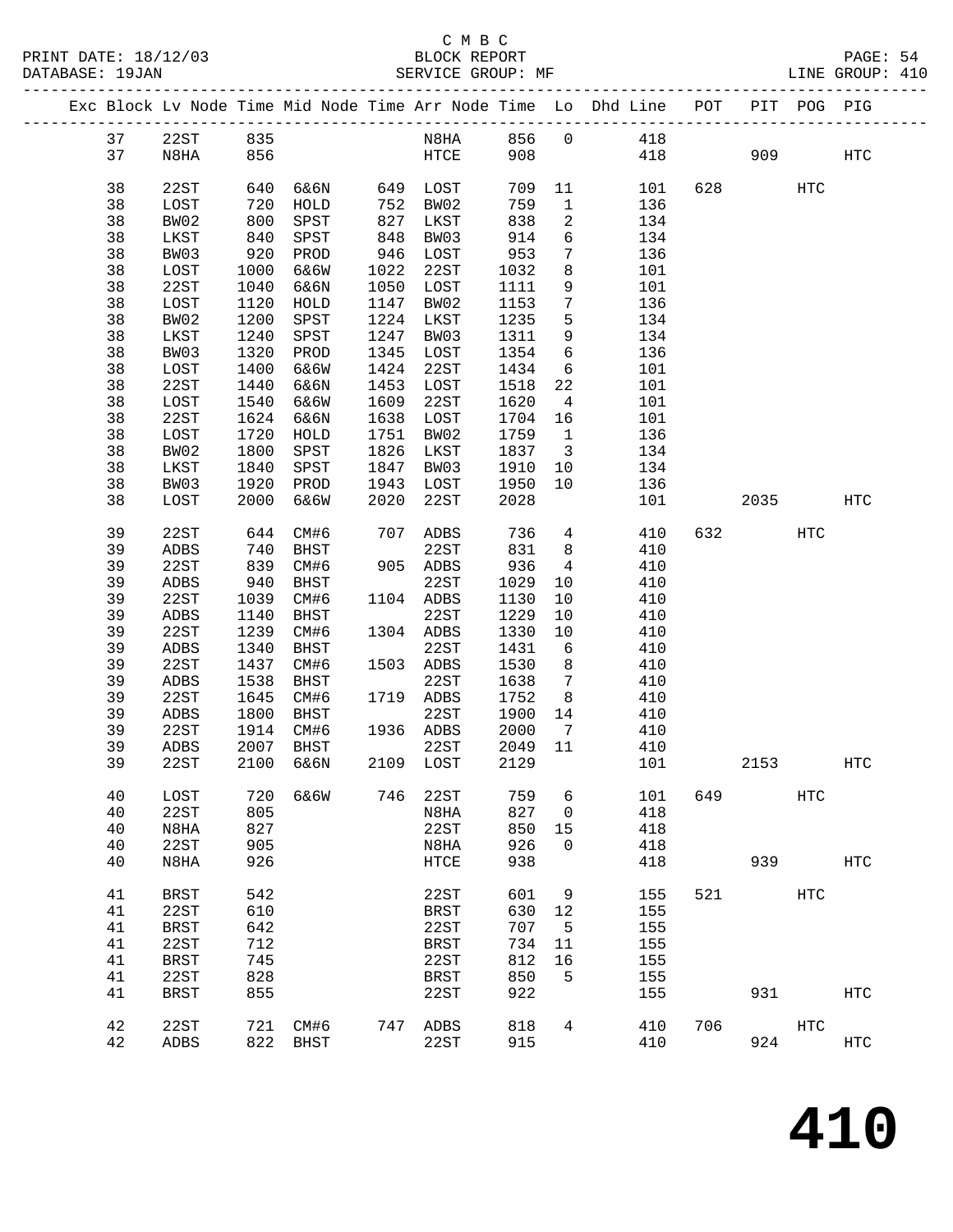|  |    |              |      |             |      |           |       |                              | Exc Block Lv Node Time Mid Node Time Arr Node Time Lo Dhd Line | POT |        | PIT POG PIG |            |
|--|----|--------------|------|-------------|------|-----------|-------|------------------------------|----------------------------------------------------------------|-----|--------|-------------|------------|
|  | 43 | MTST         |      | 745 SPST    |      | 812 LOST  | 836 4 |                              | 110                                                            | 720 |        | HTC         |            |
|  | 43 | LOST         | 840  | SPST        |      | 903 MTST  | 930   | 10                           | 110                                                            |     |        |             |            |
|  | 43 | MTST         | 940  | SPST        |      | 1004 LOST | 1024  | 11                           | 110                                                            |     |        |             |            |
|  | 43 | LOST         | 1035 | SPST        | 1058 | MTST      | 1124  | 16                           | 110                                                            |     |        |             |            |
|  | 43 | MTST         | 1140 | SPST        | 1204 | LOST      | 1226  | - 9                          | 110                                                            |     |        |             |            |
|  | 43 | LOST         | 1235 | SPST        | 1258 | MTST      | 1326  | 14                           | 110                                                            |     |        |             |            |
|  | 43 | MTST         | 1340 | SPST        | 1405 | LOST      | 1427  | $7\phantom{.0}\phantom{.0}7$ | 110                                                            |     |        |             |            |
|  | 43 | LOST         | 1434 | SPST        | 1458 | MTST      | 1529  | $\overline{4}$               | 110                                                            |     |        |             |            |
|  | 43 | MTST         | 1533 |             |      | EDST      | 1553  | $\overline{a}$               | 119                                                            |     |        |             |            |
|  | 43 | EDST         | 1555 |             |      | MTST      | 1621  | 12                           | 119                                                            |     |        |             |            |
|  | 43 | MTST         | 1633 |             |      | EDST      | 1654  | $\overline{\phantom{a}}^2$   | 119                                                            |     |        |             |            |
|  | 43 | EDST         | 1656 |             |      | MTST      | 1721  | 13                           | 119                                                            |     |        |             |            |
|  | 43 | MTST         | 1734 |             |      | EDST      | 1754  | 2                            | 119                                                            |     |        |             |            |
|  | 43 | EDST         | 1756 |             |      | MTST      | 1820  |                              | 119                                                            |     | 1842   |             | HTC        |
|  |    |              |      |             |      |           |       |                              |                                                                |     |        |             |            |
|  | 44 | 22ST         | 739  | CM#6        | 805  | ADBS      | 836   | $\overline{4}$               | 410                                                            | 724 |        | HTC         |            |
|  | 44 | <b>ADBS</b>  | 840  | BHST        |      | 22ST      | 934   |                              | 410                                                            |     | 943    |             | <b>HTC</b> |
|  | 45 | 22ST         | 617  | CM#6        |      | 639 ADBS  | 706   | $\overline{4}$               | 410                                                            | 605 |        | HTC         |            |
|  | 45 | ADBS         | 710  | BHST        |      | 22ST      | 755   | 14                           | 410                                                            |     |        |             |            |
|  | 45 | 22ST         | 809  | CM#6        |      | 835 ADBS  | 906   | 4                            | 410                                                            |     |        |             |            |
|  | 45 | ADBS         | 910  | BHST        |      | 22ST      | 1002  |                              | 410                                                            |     | 1011   |             | HTC        |
|  |    |              |      |             |      |           |       |                              |                                                                |     |        |             |            |
|  | 46 | 22ST         | 1443 | CM#6        |      | 1509 ADBS | 1536  | 9                            | 410                                                            |     | 1427   | HTC         |            |
|  | 46 | ADBS         | 1545 | BHST        |      | 22ST      | 1645  | 9                            | 410                                                            |     |        |             |            |
|  | 46 | 22ST         | 1654 | CM#6        |      | 1728 ADBS | 1800  | 7                            | 410                                                            |     |        |             |            |
|  | 46 | ADBS         | 1807 | BHST        |      | 22ST      | 1907  | 14                           | 410                                                            |     |        |             |            |
|  | 46 | 22ST         | 1921 | CM#6        |      | 1943 ADBS | 2007  | 8 <sup>8</sup>               | 410                                                            |     |        |             |            |
|  | 46 | ADBS         | 2015 | BHST        |      | 22ST      | 2057  | $6\overline{6}$              | 410                                                            |     |        |             |            |
|  | 46 | 22ST         | 2103 | CM#6        |      | 2123 ADBS | 2145  | 10                           | 410                                                            |     |        |             |            |
|  | 46 | ADBS         | 2155 | BHST        |      | 22ST      | 2235  |                              | 410                                                            |     | 2242   |             | HTC        |
|  | 47 | 22ST         | 1447 | CM#6        |      | 1520 ADBS | 1548  | $4\overline{ }$              | 410                                                            |     | 1431 \ | HTC         |            |
|  | 47 | ADBS         | 1552 | BHST        |      | 22ST      | 1652  | 9                            | 410                                                            |     |        |             |            |
|  | 47 | 22ST         | 1701 | CM#6        |      | 1735 ADBS | 1807  | 8 <sup>8</sup>               | 410                                                            |     |        |             |            |
|  | 47 | ADBS         | 1815 | BHST        |      | 22ST      | 1915  | 14                           | 410                                                            |     |        |             |            |
|  | 47 | 22ST         | 1929 | CM#6        |      | 1951 ADBS | 2015  | 7                            | 410                                                            |     |        |             |            |
|  | 47 | ADBS         | 2022 | BHST        |      | 22ST      | 2104  |                              | 410                                                            |     | 2111   |             | HTC        |
|  | 48 | 22ST         |      |             |      |           |       |                              | 1452 QU-S 1458 CLFO 1519 0 104 1436                            |     |        | HTC         |            |
|  | 48 | CLFO         | 1519 |             |      | 22ST      | 1547  | 4                            | 104                                                            |     |        |             |            |
|  | 48 | 22ST         | 1551 | CM#6        | 1624 | ADBS      | 1652  | 10                           | 410                                                            |     |        |             |            |
|  | 48 | ${\tt ADBS}$ | 1702 | BHST        |      | 22ST      | 1803  | 9                            | 410                                                            |     |        |             |            |
|  | 48 | 22ST         | 1812 | CM#6        | 1840 | ADBS      | 1907  | 8                            | 410                                                            |     |        |             |            |
|  | 48 | ADBS         | 1915 | BHST        |      | 22ST      | 2002  | 8                            | 410                                                            |     |        |             |            |
|  | 48 | 22ST         | 2010 | CM#6        | 2030 | ADBS      | 2052  | 9                            | 410                                                            |     |        |             |            |
|  | 48 | ADBS         | 2101 | <b>BHST</b> |      | 22ST      | 2141  | 17                           | 410                                                            |     |        |             |            |
|  | 48 | 22ST         | 2158 | CM#6        | 2218 | ADBS      | 2240  | 10                           | 410                                                            |     |        |             |            |
|  | 48 | ${\tt ADBS}$ | 2250 | <b>BHST</b> |      | 22ST      | 2330  | 19                           | 410                                                            |     |        |             |            |
|  | 48 | 22ST         | 2349 | CM#6        | 2408 | ADBS      | 2430  | 10                           | 410                                                            |     |        |             |            |
|  | 48 | ADBS         | 2440 | <b>BHST</b> |      | 22ST      | 2516  |                              | 410                                                            |     | 2523   |             | HTC        |
|  |    |              |      |             |      |           |       |                              |                                                                |     |        |             |            |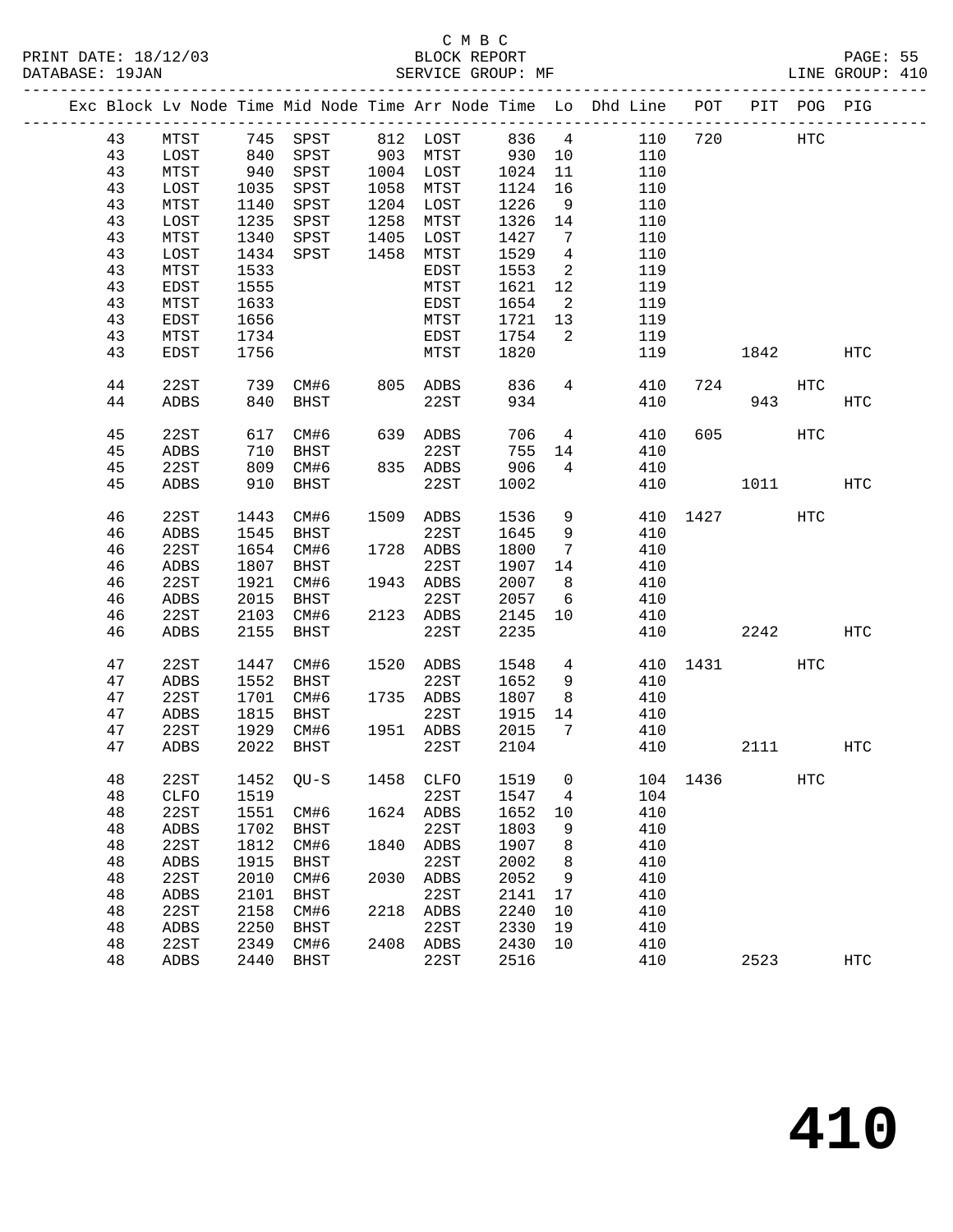|          |          |              |              |                          |      |                   |              |                          | Exc Block Lv Node Time Mid Node Time Arr Node Time Lo Dhd Line POT PIT POG PIG |          |          |     |            |
|----------|----------|--------------|--------------|--------------------------|------|-------------------|--------------|--------------------------|--------------------------------------------------------------------------------|----------|----------|-----|------------|
|          | 49       | BW04         |              |                          |      |                   |              |                          | 1518 CL-E 1534 NWST 1558 12 123 1438 HTC                                       |          |          |     |            |
|          | 49       | NWST         |              | 1610 CL-W 1635 BW04 1650 |      |                   |              | 10                       | 123                                                                            |          |          |     |            |
|          | 49       | BW04         |              | 1700 CL-E                |      | 1718 NWST         | 1742         | 12                       | 123                                                                            |          |          |     |            |
|          | 49       | NWST         | 1754         | $CL-W$                   |      | 1818 BW04         | 1830         | 15                       | 123                                                                            |          |          |     |            |
|          | 49       | BW04         | 1845         | $CL - E$                 |      | 1858 NWST         | 1917         | 8 <sup>8</sup>           | 123                                                                            |          |          |     |            |
|          |          |              |              |                          |      |                   |              |                          |                                                                                |          |          |     |            |
|          | 49       | NWST         |              | 1925 CL-W                |      | 1948 BW04         | 1959         | $\overline{1}$           | 123                                                                            |          |          |     |            |
|          | 49       | BW04         | 2000         | $CL - E$                 |      | 2012 NWST         | 2029         | 11                       | 123                                                                            |          |          |     |            |
|          | 49       | NWST         | 2040         | $CL-W$                   |      | 2100 BW04         | 2111         | $\overline{4}$           | 123                                                                            |          |          |     |            |
|          | 49       | BW04         | 2115         | $CL - E$                 |      | 2126 NWST         | 2142         |                          |                                                                                | 123      | 2154     |     | HTC        |
|          | 50       | 22ST         | 1500         | 6&6N                     | 1513 | LOST              | 1539         |                          | 11                                                                             |          | 101 1444 | HTC |            |
|          | 50       | LOST         | 1550         | HOLD                     |      | 1619 BW02         | 1625         | 5                        | 136                                                                            |          |          |     |            |
|          | 50       | BW02         | 1630         | SPST                     |      | 1657 LKST         | 1708         | $\overline{2}$           | 134                                                                            |          |          |     |            |
|          |          |              |              |                          |      |                   |              |                          |                                                                                |          |          |     |            |
|          | 50       | LKST         | 1710         | SPST                     |      | 1717 BW03         | 1745         | $5^{\circ}$              | 134                                                                            |          |          |     |            |
|          | 50       | BW03         | 1750         | PROD                     |      | 1818 LOST         | 1826         | $4\overline{ }$          | 136                                                                            |          |          |     |            |
|          | 50       | LOST         | 1830         | 6&6W                     |      | 1855 22ST         | 1903         |                          |                                                                                | 101 1910 |          |     | <b>HTC</b> |
|          | 51       | 22ST         | 1502         |                          |      | BRST              | 1529         | $\overline{1}$           |                                                                                |          | 155 1446 | HTC |            |
|          | 51       | BRST         | 1530         |                          |      | 22ST              | 1557         | 9                        | 155                                                                            |          |          |     |            |
|          | 51       | 22ST         | 1606         |                          |      | BRST              | 1636         | 14                       | 155                                                                            |          |          |     |            |
|          |          |              |              |                          |      |                   |              |                          |                                                                                |          |          |     |            |
|          | 51       | <b>BRST</b>  | 1650         |                          |      | 22ST              | 1717         | $\overline{\mathbf{3}}$  | 155                                                                            |          |          |     |            |
|          | 51       | 22ST         | 1720         |                          |      | BRST              | 1748         |                          |                                                                                |          | 155 1809 |     | HTC        |
| SD 52    |          | 8&8E         | 1513         |                          |      | BRST              | 1531         | 19                       |                                                                                | 128 1448 |          | HTC |            |
| SD 52    |          | <b>BRST</b>  | 1550         |                          |      | 22ST              | 1617         | 9                        | 155                                                                            |          |          |     |            |
| $#SD$ 52 |          | BRST         | 1550         |                          |      | 22ST              | 1617         | 9                        |                                                                                | 155 1529 |          | HTC |            |
|          | 52       | 22ST         | 1626         |                          |      | BRST              | 1656         | 14                       | 155                                                                            |          |          |     |            |
|          |          |              |              |                          |      |                   |              |                          |                                                                                |          |          |     |            |
|          | 52       | BRST         | 1710         |                          |      | 22ST              | 1738         | $\overline{7}$           | 155                                                                            |          |          |     |            |
|          | 52       | 22ST         | 1745         |                          |      | BRST              | 1810         | $\overline{\mathbf{3}}$  | 155                                                                            |          |          |     |            |
|          | 52       | <b>BRST</b>  | 1813         |                          |      | 22ST              | 1836         | 9                        | 155                                                                            |          |          |     |            |
|          | 52       | 22ST         | 1845         |                          |      | BRST              | 1910         | 20                       | 155                                                                            |          |          |     |            |
|          | 52       | BRST         | 1930         |                          |      | 22ST              | 1951         | 18                       | 155                                                                            |          |          |     |            |
|          | 52       | 22ST         | 2009         |                          |      | BRST              | 2031         | $\overline{4}$           | 155                                                                            |          |          |     |            |
|          | 52       | BRST         | 2035         |                          |      | 22ST              | 2056         | 13                       | 155                                                                            |          |          |     |            |
|          | 52       | 22ST         | 2109         |                          |      | BRST              | 2130         |                          | 155                                                                            |          | 2151     |     | HTC        |
|          |          |              |              |                          |      |                   |              |                          |                                                                                |          |          |     |            |
|          | 53       | 22ST         |              | 1504 QU-S 1510 CLFO      |      |                   | 1532         | $\overline{0}$           |                                                                                |          | 104 1448 | HTC |            |
|          | 53       | CLFO         | 1532         |                          |      | 22ST              | 1600 15      |                          | 104                                                                            |          |          |     |            |
|          | 53       | 22ST         |              | 1615 QU-S 1622 CLFO      |      |                   | 1643         | $\overline{0}$           | 104                                                                            |          |          |     |            |
|          |          |              |              |                          |      |                   |              |                          | 53 CLFO 1643 22ST 1711 12 104                                                  |          |          |     |            |
|          | 53       | 22ST         | 1723         | QU-S                     |      | 1729 CLFO         | 1747         | $\overline{\phantom{0}}$ | 104                                                                            |          |          |     |            |
|          | 53       | ${\tt CLFO}$ | 1747         |                          |      | 22ST              | 1812         | 13                       | 104                                                                            |          |          |     |            |
|          |          |              |              |                          | 1831 |                   |              |                          |                                                                                |          |          |     |            |
|          | 53       | 22ST         | 1825         | QU-S                     |      | <b>CLFO</b>       | 1849         | $\overline{0}$           | 104                                                                            |          |          |     |            |
|          | 53       | CLFO         | 1849         |                          |      | 22ST              | 1911         | 24                       | 104                                                                            |          |          |     |            |
|          | 53       | 22ST         | 1935         | $QU-S$                   | 1941 | CLFO              | 2000         | $\overline{0}$           | 104                                                                            |          |          |     |            |
|          | 53       | ${\tt CLFO}$ | 2000         |                          |      | 22ST              | 2021         | 16                       | 104                                                                            |          |          |     |            |
|          | 53       | 22ST         | 2037         | $QU-S$                   | 2042 | CLFO              | 2059         | $\overline{0}$           | 104                                                                            |          |          |     |            |
|          | 53       | ${\tt CLFO}$ | 2059         |                          |      | 22ST              | 2120         | 17                       | 104                                                                            |          |          |     |            |
|          | 53       | 22ST         | 2137         | QU-S                     | 2142 | CLFO              | 2159         | $\overline{0}$           | 104                                                                            |          |          |     |            |
|          |          |              |              |                          |      |                   |              |                          |                                                                                |          |          |     |            |
|          |          | ${\tt CLFO}$ | 2159         |                          |      | 22ST              | 2220         | 17                       | 104                                                                            |          |          |     |            |
|          | 53       |              | 2237         | $QU-S$                   | 2242 | CLFO              | 2259         | $\overline{0}$           | 104                                                                            |          |          |     |            |
|          | 53       | 22ST         |              |                          |      |                   |              |                          |                                                                                |          |          |     |            |
|          | 53       | ${\tt CLFO}$ | 2259         |                          |      | 22ST              | 2320         | 17                       | 104                                                                            |          |          |     |            |
|          | 53       | 22ST         | 2337         | $QU-S$                   | 2342 | CLFO              | 2359         | $\overline{0}$           | 104                                                                            |          |          |     |            |
|          |          |              |              |                          |      |                   |              |                          |                                                                                |          |          |     |            |
|          | 53<br>53 | CLFO<br>22ST | 2359<br>2437 | $QU-S$                   |      | 22ST<br>2442 CLFO | 2420<br>2459 | 17<br>$\overline{0}$     | 104<br>104                                                                     |          |          |     |            |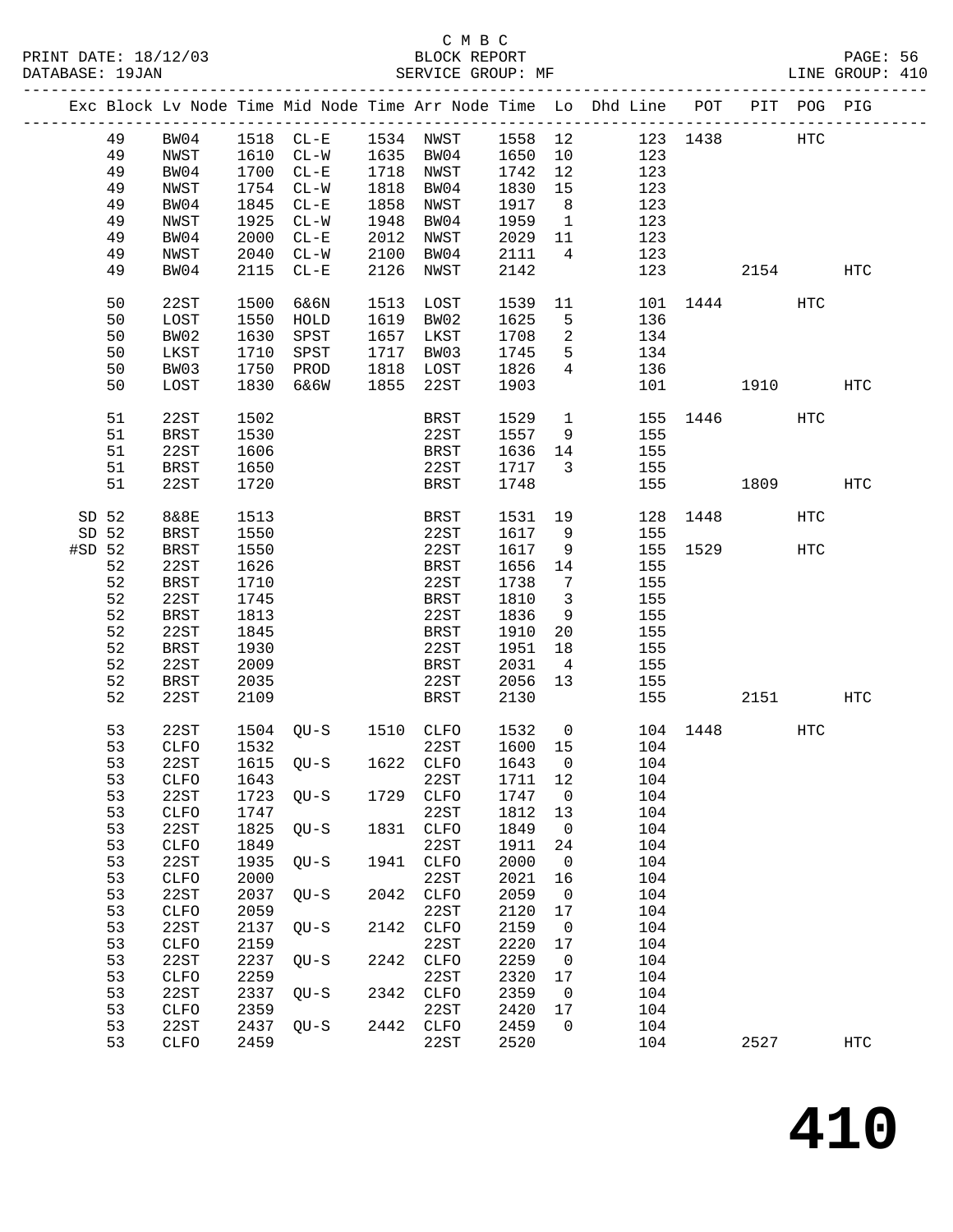|        |        |             |      |                |      | Exc Block Lv Node Time Mid Node Time Arr Node Time Lo Dhd Line POT PIT POG PIG |         |                            |                 |     |             |           |            |                   |
|--------|--------|-------------|------|----------------|------|--------------------------------------------------------------------------------|---------|----------------------------|-----------------|-----|-------------|-----------|------------|-------------------|
|        | 54     | HTCW        | 1449 |                |      | N8HA 1504 3 418 1448 HTC                                                       |         |                            |                 |     |             |           |            |                   |
|        | 54     | N8HA        | 1507 |                |      | 22ST 1534 11                                                                   |         |                            |                 | 418 |             |           |            |                   |
|        | 54     | 22ST        | 1545 |                |      | N8HA                                                                           | 1607    | $\overline{0}$             |                 | 418 |             |           |            |                   |
|        | 54     | N8HA        | 1607 |                |      | 22ST                                                                           | 1637    | 8                          |                 | 418 |             |           |            |                   |
|        | 54     | 22ST        | 1645 |                |      | N8HA                                                                           | 1707    | $\overline{0}$             |                 | 418 |             |           |            |                   |
|        | 54     | N8HA        | 1707 |                |      | 22ST                                                                           | 1734 11 |                            |                 | 418 |             |           |            |                   |
|        | 54     | 22ST        | 1745 |                |      | N8HA                                                                           | 1807    | $\overline{0}$             |                 | 418 |             |           |            |                   |
|        | 54     | N8HA        | 1807 |                |      | 22ST                                                                           | 1829    | $\overline{a}$             |                 | 418 |             |           |            |                   |
|        | 54     | 22ST        | 1831 |                |      | BOGW                                                                           | 1837    |                            |                 |     | 418         | 1838      |            | HTC               |
|        |        |             |      |                |      |                                                                                |         |                            |                 |     |             |           |            |                   |
|        | 55     | LOST        | 1520 | 6&6W 1549      |      | 22ST                                                                           | 1600    |                            | $4\overline{ }$ |     | 101 1449    |           | HTC        |                   |
|        | 55     | 22ST        | 1604 | 6&6N           |      | 1618 LOST                                                                      | 1644 16 |                            |                 | 101 |             |           |            |                   |
|        | 55     | LOST        | 1700 | 6&6W           |      | 1729 22ST                                                                      | 1739    | 6                          |                 | 101 |             |           |            |                   |
|        | 55     | 22ST        |      | 1745 6&6N      |      | 1759 LOST                                                                      | 1823    |                            |                 |     | 101 000     | 1851 1890 |            | HTC               |
| SD 56  |        | 8&8W        | 1515 |                |      | 22ST                                                                           | 1524    | 11                         |                 |     | 128 1450    |           | <b>HTC</b> |                   |
| SD 56  |        | 22ST        | 1535 |                |      | BRST                                                                           | 1601    | 11                         |                 | 128 |             |           |            |                   |
| #SD 56 |        | 22ST        | 1535 |                |      | BRST                                                                           | 1601    | 11                         |                 |     |             | 128 1519  | HTC        |                   |
|        | 56     | BRST        | 1612 |                |      | 22ST                                                                           | 1635    | 20                         |                 | 128 |             |           |            |                   |
|        | 56     | 22ST        | 1655 |                |      | BRST                                                                           | 1722    | $6\overline{6}$            |                 | 128 |             |           |            |                   |
|        | 56     | <b>BRST</b> | 1728 |                |      | 22ST                                                                           | 1751    | 6                          |                 | 128 |             |           |            |                   |
|        | 56     | 22ST        | 1757 |                |      | <b>BRST</b>                                                                    | 1821    | 8 <sup>8</sup>             |                 | 128 |             |           |            |                   |
|        | 56     | BRST        | 1829 |                |      | 22ST                                                                           | 1851    | 12                         |                 | 128 |             |           |            |                   |
|        | 56     | 22ST        | 1903 | 6&6N 1913 LOST |      |                                                                                | 1936    | 14                         |                 | 101 |             |           |            |                   |
|        | 56     | LOST        | 1950 | HOLD           | 2016 | BW02                                                                           | 2022    | 8 <sup>8</sup>             |                 | 136 |             |           |            |                   |
|        | 56     | BW02        | 2030 | SPST           |      | 2052 LKST                                                                      | 2101    | 9                          |                 | 134 |             |           |            |                   |
|        | 56     | LKST        | 2110 | SPST           |      | 2117 BW03                                                                      | 2137 13 |                            |                 | 134 |             |           |            |                   |
|        | 56     | BW03        | 2150 | PROD           | 2211 | LOST                                                                           | 2218    | $\overline{\phantom{a}}^2$ |                 | 136 |             |           |            |                   |
|        | 56     | LOST        | 2220 | HOLD           |      | 2246 BW02                                                                      | 2251    |                            |                 |     |             | 136 2316  |            | HTC               |
|        | 57     | 22ST        | 1506 | CM#6           |      | 1539 ADBS                                                                      | 1607    | 8 <sup>8</sup>             |                 | 410 | 1450        |           | HTC        |                   |
|        | 57     | ADBS        | 1615 | BHST           |      | 22ST                                                                           | 1718    | 10                         |                 | 410 |             |           |            |                   |
|        | 57     | 22ST        | 1728 | CM#6           |      | 1800 ADBS                                                                      | 1830    | - 9                        |                 | 410 |             |           |            |                   |
|        | 57     | ADBS        | 1839 | BHST           |      | 22ST                                                                           | 1937    | 11                         |                 | 410 |             |           |            |                   |
|        | 57     | 22ST        |      | 1948 CM#6      |      | 2008 ADBS                                                                      | 2030    | $\overline{7}$             |                 | 410 |             |           |            |                   |
|        | 57     | ADBS        | 2037 | BHST           |      | 22ST                                                                           | 2117    |                            |                 | 410 |             | 2124      |            | HTC               |
|        |        |             |      |                |      |                                                                                |         |                            |                 |     |             |           |            |                   |
| SD 58  |        | 22ST        | 1533 | BHST           |      | GIWH                                                                           | 1546 11 |                            |                 |     | 12 410 1517 |           | HTC        |                   |
|        | SD 58  | 22ST        |      | 1609 CM#6      |      | 1642 ADBS                                                                      | 1715    | $7\phantom{0}$             |                 | 410 |             |           |            |                   |
|        | #SD 58 |             |      |                |      | 22ST 1609 CM#6 1642 ADBS 1715 7 410 1557                                       |         |                            |                 |     |             |           | HTC        |                   |
|        | 58     | ADBS        |      | 1722 BHST      |      | 22ST                                                                           | 1823    |                            |                 | 410 |             | 1832      |            | <b>HTC</b>        |
|        | 59     | HTCW        | 1519 |                |      | N8HA                                                                           | 1534    | 3                          |                 |     | 418 1518    |           | <b>HTC</b> |                   |
|        | 59     | N8HA        | 1537 |                |      | 22ST                                                                           | 1607    | 8                          |                 | 418 |             |           |            |                   |
|        | 59     | 22ST        | 1615 |                |      | N8HA                                                                           | 1637    | 0                          |                 | 418 |             |           |            |                   |
|        | 59     | N8HA        | 1637 |                |      | 22ST                                                                           | 1707    |                            |                 | 418 |             | 1716      |            | HTC               |
|        | 60     | 22ST        | 1536 | CM#6           | 1609 | ADBS                                                                           | 1637    | 8                          |                 |     | 410 1520    |           | HTC        |                   |
|        | 60     | ADBS        |      | 1645 BHST      |      | 22ST                                                                           | 1748    |                            |                 | 410 |             | 1757      |            | $_{\mathrm{HTC}}$ |
|        |        |             |      |                |      |                                                                                |         |                            |                 |     |             |           |            |                   |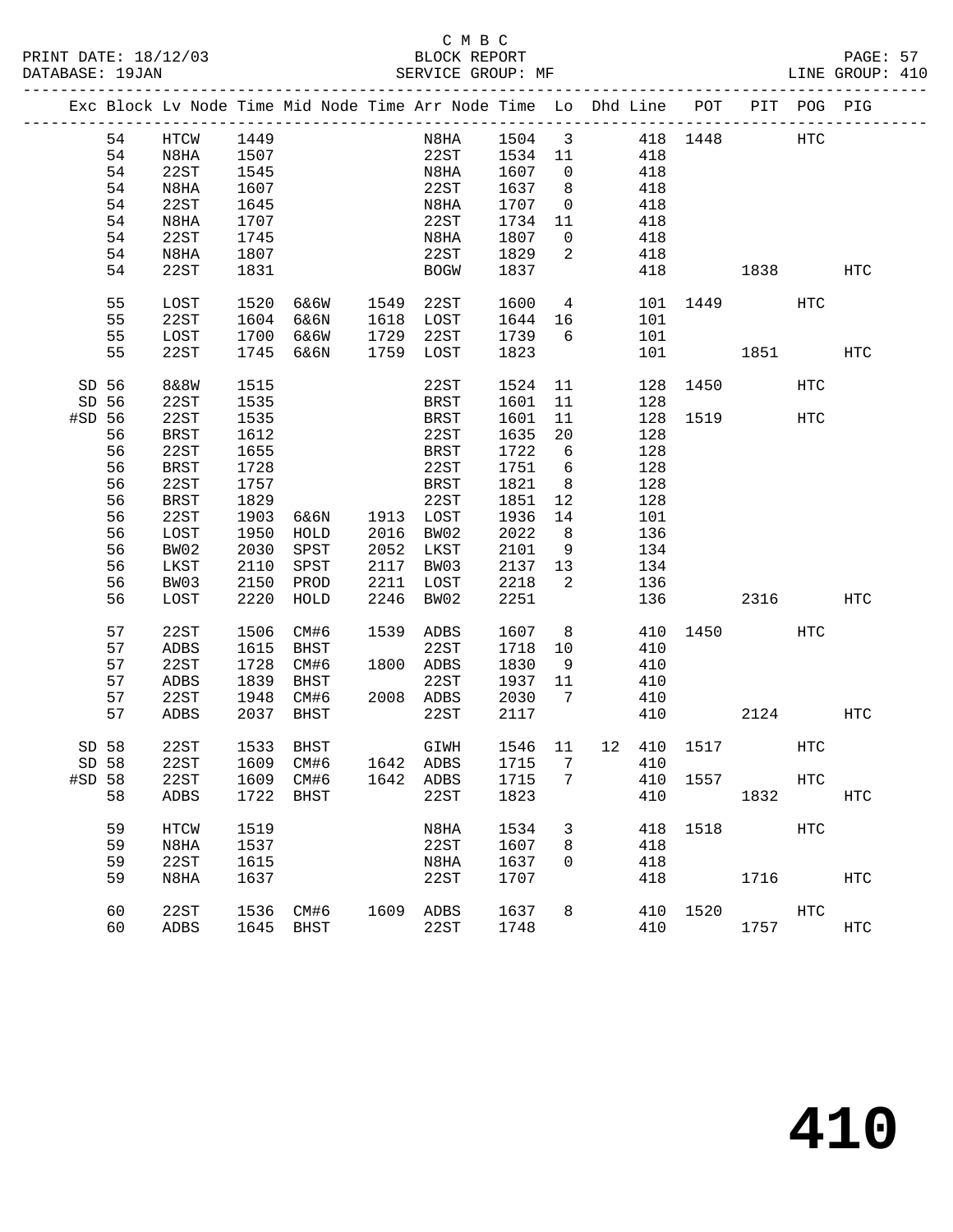|          |                  |              |      |             |      |           |      |                 | Exc Block Lv Node Time Mid Node Time Arr Node Time Lo Dhd Line POT |          |      | PIT POG PIG |            |
|----------|------------------|--------------|------|-------------|------|-----------|------|-----------------|--------------------------------------------------------------------|----------|------|-------------|------------|
|          | 61               | 22ST         |      | 1623 CM#6   |      | 1657 ADBS | 1730 | 7               |                                                                    | 410 1611 |      | HTC         |            |
|          | 61               | ${\tt ADBS}$ | 1737 | <b>BHST</b> |      | 22ST      | 1837 | 9               | 410                                                                |          |      |             |            |
|          | 61               | 22ST         |      | 1846 CM#6   |      | 1911 ADBS | 1937 | 8               | 410                                                                |          |      |             |            |
|          | 61               | ADBS         | 1945 | BHST        |      | 22ST      | 2030 | 18              | 410                                                                |          |      |             |            |
|          | 61               | 22ST         | 2048 | CM#6        |      | 2108 ADBS | 2130 | $10\,$          | 410                                                                |          |      |             |            |
|          | 61               | ${\tt ADBS}$ | 2140 | BHST        |      | 22ST      | 2220 | 19              | 410                                                                |          |      |             |            |
|          | 61               | 22ST         | 2239 | CM#6        |      | 2258 ADBS | 2320 | 10              | 410                                                                |          |      |             |            |
|          | 61               | ADBS         | 2330 | BHST        |      | 22ST      | 2406 | 13              | 410                                                                |          |      |             |            |
|          | 61               | 22ST         | 2419 | CM#6        |      | 2438 ADBS | 2500 | $\overline{0}$  | 410                                                                |          |      |             |            |
|          | 61               | ADBS         | 2500 | BHST        |      | 22ST      | 2536 |                 | 410                                                                |          | 2543 |             | <b>HTC</b> |
|          |                  |              |      |             |      |           |      |                 |                                                                    |          |      |             |            |
|          | 62               | 22ST         | 1428 | $OU-S$      |      | 1434 CLFO | 1455 | $\overline{0}$  | 104                                                                | 1416     |      | <b>HTC</b>  |            |
|          | 62               | CLFO         | 1455 |             |      | 22ST      | 1520 | 13              | 104                                                                |          |      |             |            |
|          | 62               | 22ST         | 1533 | OU-S        |      | 1540 CLFO | 1602 | $\overline{0}$  | 104                                                                |          |      |             |            |
|          | 62               | <b>CLFO</b>  | 1602 |             |      | 22ST      | 1631 | 4               | 104                                                                |          |      |             |            |
|          | 62               | 22ST         | 1635 | QU-S        |      | 1642 CLFO | 1703 | $\overline{0}$  | 104                                                                |          |      |             |            |
|          | 62               | ${\tt CLFO}$ | 1703 |             |      | 22ST      | 1732 | 5               | 104                                                                |          |      |             |            |
|          | 62               | 22ST         | 1737 | OU-S        |      | 1743 CLFO | 1801 | $\overline{0}$  | 104                                                                |          |      |             |            |
|          | 62               | CLFO         | 1801 |             |      | 22ST      | 1823 | 12              | 104                                                                |          |      |             |            |
|          | 62               | 22ST         | 1835 | CM#6        |      | 1901 ADBS | 1928 | 9               | 410                                                                |          |      |             |            |
|          | 62               | ADBS         | 1937 | BHST        |      | 22ST      | 2022 | 11              | 410                                                                |          |      |             |            |
|          | 62               | 22ST         | 2033 | CM#6        |      | 2053 ADBS | 2115 | 10              | 410                                                                |          |      |             |            |
|          | 62               | ADBS         | 2125 | BHST        |      | 22ST      | 2205 | 13              | 410                                                                |          |      |             |            |
|          | 62               | 22ST         | 2218 | CM#6        |      | 2238 ADBS | 2300 | 10              | 410                                                                |          |      |             |            |
|          | 62               | ADBS         | 2310 | BHST        |      | 22ST      | 2346 | 14              | 410                                                                |          |      |             |            |
|          | 62               | 22ST         | 2400 | 6&6N        |      | 2409 LOST | 2428 |                 | 101                                                                |          | 2452 |             | HTC        |
|          |                  |              |      |             |      |           |      |                 |                                                                    |          |      |             |            |
|          | 63               | 22ST         | 600  | 6&6N        |      | 609 LOST  | 628  | 12              | 101                                                                | 548      |      | HTC         |            |
|          | 63               | LOST         | 640  | 6&6W        | 700  | 22ST      | 711  | 9               | 101                                                                |          |      |             |            |
|          | 63               | 22ST         | 720  | 6&6N        | 729  | LOST      | 752  |                 | 101                                                                |          | 820  |             | <b>HTC</b> |
|          |                  |              |      |             |      |           |      |                 |                                                                    |          |      |             |            |
| SD 64    |                  | MTST         | 714  | SPST        | 739  | LOST      | 803  | $7\overline{ }$ | 110                                                                | 649      |      | HTC         |            |
|          | SD <sub>64</sub> | LOST         | 810  | SPST        | 833  | MTST      | 903  |                 | 110                                                                |          | 925  |             | <b>HTC</b> |
| $#SD$ 64 |                  | LOST         | 810  | SPST        | 833  | MTST      | 903  |                 | 110                                                                | 739      | 925  | <b>HTC</b>  | <b>HTC</b> |
| NY 91    |                  | 22ST         | 2520 | CM#6        | 2539 | ADBS      | 2601 | $\mathbf 0$     | 410                                                                | 2213     |      | <b>HTC</b>  |            |
|          | NY 91            | ADBS         | 2601 | BHST        |      | 22ST      | 2637 | 3               | 410                                                                |          |      |             |            |
| NY 91    |                  | 22ST         | 2640 | CM#6        |      | 2659 ADBS | 2721 | $\overline{4}$  | 410                                                                |          |      |             |            |
| NY 91    |                  | <b>ADBS</b>  | 2725 | BHST        |      | 22ST      | 2801 |                 | 410                                                                |          | 2854 |             | <b>HTC</b> |
|          |                  |              |      |             |      |           |      |                 |                                                                    |          |      |             |            |
| NY 92    |                  | 22ST         | 2550 | CM#6        |      | 2609 ADBS | 2631 | $\overline{0}$  | 410                                                                |          | 2213 | HTC         |            |
| NY 92    |                  | ADBS         | 2631 | BHST        |      | 22ST      | 2707 | $\mathbf{3}$    | 410                                                                |          |      |             |            |
| NY 92    |                  | 22ST         | 2710 | CM#6        |      | 2729 ADBS | 2751 | $4\overline{ }$ | 410                                                                |          |      |             |            |
|          | NY 92            | ADBS         | 2755 | BHST        |      | 22ST      | 2831 |                 | 410                                                                |          | 2854 |             | HTC        |
|          |                  |              |      |             |      |           |      |                 |                                                                    |          |      |             |            |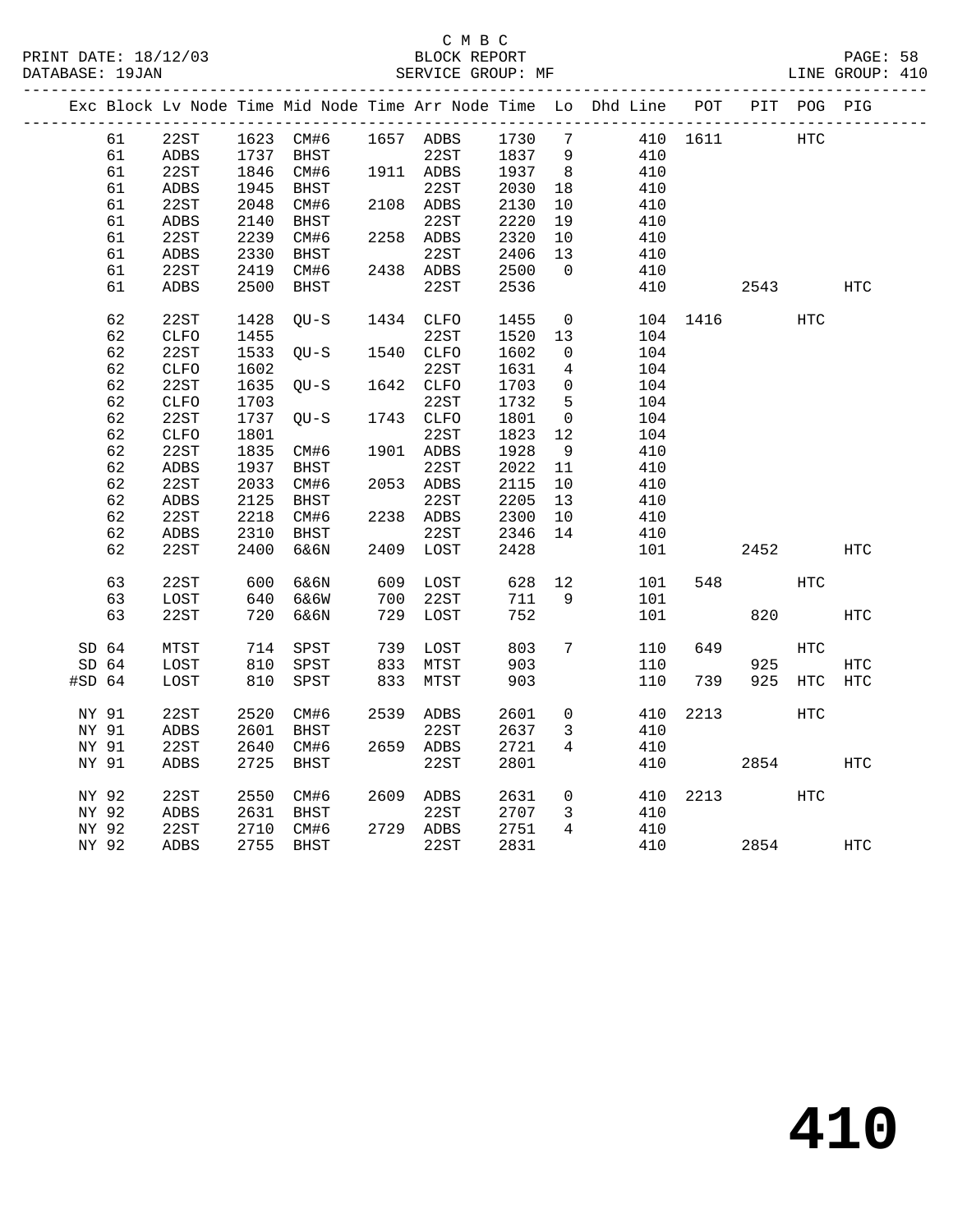|  | PRINT DATE: 18/12/03 |  |
|--|----------------------|--|
|  | $\cdots$             |  |

#### C M B C PAGE: 59<br>PAGE: 59<br>PAGE: 18/12/03 BLOCK REPORT PAGE: 59

| DATABASE: 19JAN  |              |              |                                                                   |              |              |              |                         |                                                                                |             |      |            |  |
|------------------|--------------|--------------|-------------------------------------------------------------------|--------------|--------------|--------------|-------------------------|--------------------------------------------------------------------------------|-------------|------|------------|--|
|                  |              |              |                                                                   |              |              |              |                         |                                                                                |             |      |            |  |
|                  |              |              |                                                                   |              |              |              |                         | Exc Block Lv Node Time Mid Node Time Arr Node Time Lo Dhd Line POT PIT POG PIG |             |      |            |  |
| $\mathbf{1}$     | MAKN         |              | 446 MAKN   446 MPLP<br>505 MAKN   517 22ST<br>541 MAKN   601 MPLP |              |              |              |                         | 503 2                                                                          | 100 431 HTC |      |            |  |
| $\mathbf{1}$     | MPLP         |              |                                                                   |              |              |              | 505<br>534 7            | 100                                                                            |             |      |            |  |
| $\mathbf 1$      | 22ST         |              | 505 MAKIN<br>541 MAKN                                             |              | 601 MPLP     | 618          | $7\overline{ }$         | 100                                                                            |             |      |            |  |
| $1\,$            | MPLP         | 625          | MAKN                                                              | 637          | 22ST         | 654          | $\overline{\mathbf{3}}$ | 100                                                                            |             |      |            |  |
| $\mathbf 1$      | 22ST         | 657          | MAKN                                                              | 716          | MPLP         | 733          | 12                      | 100                                                                            |             |      |            |  |
| 1                | MPLP         | 745<br>827   | MAKN                                                              | 758          | 22ST         | 815          | 12                      | 100                                                                            |             |      |            |  |
| $\mathbf 1$      | 22ST         |              | MAKN                                                              | 846          | MPLP         | 906          | 9                       | 100                                                                            |             |      |            |  |
| 1                | MPLP         | 915          | MAKN                                                              | 930          | 22ST         | 949          | 6                       | 100                                                                            |             |      |            |  |
| 1                | 22ST         | 955          | MAKN                                                              | 1016         | MPLP         | 1038         | $7\overline{ }$         | 100                                                                            |             |      |            |  |
| 1                | MPLP         | 1045         | MAKN                                                              | 1101         | 22ST         | 1120         | $5^{\circ}$             | 100                                                                            |             |      |            |  |
| $\mathbf 1$      | 22ST         | 1125         | MAKN                                                              | 1146         | MPLP         | 1212         | 14                      | 100                                                                            |             |      |            |  |
| 1                | MPLP         | 1226         | MAKN                                                              | 1243         | 22ST         | 1302         | 8                       | 100                                                                            |             |      |            |  |
| 1                | 22ST         | 1310         | MAKN                                                              | 1331         | MPLP         | 1359         | 12                      | 100                                                                            |             |      |            |  |
| 1                | MPLP         | 1411         | MAKN                                                              | 1428         | 22ST         | 1448         | $\overline{7}$          | 100                                                                            |             |      |            |  |
| $\mathbf 1$      | 22ST         | 1455         | MAKN                                                              | 1516         | MPLP         | 1544         | 11                      | 100                                                                            |             |      |            |  |
| 1                | MPLP<br>22ST | 1555<br>1639 | MAKN                                                              | 1613<br>1701 | 22ST         | 1635<br>1729 | $\overline{4}$          | 100<br>100                                                                     |             |      |            |  |
| 1                | MPLP         | 1740         | MAKN                                                              | 1758         | MPLP<br>22ST | 1819         | 11                      | 100                                                                            |             |      |            |  |
| 1<br>$1\,$       | 22ST         | 1826         | MAKN<br>MAKN                                                      | 1846         | MPLP         | 1910         | $\overline{7}$<br>17    | 100                                                                            |             |      |            |  |
| 1                | MPLP         | 1927         | MAKN                                                              | 1943         | 22ST         | 2003         | 8                       | 100                                                                            |             |      |            |  |
| $1\,$            | 22ST         | 2011         | MAKN                                                              | 2031         | MPLP         | 2053         | 6                       | 100                                                                            |             |      |            |  |
| 1                | MPLP         | 2059         | MAKN                                                              | 2113         | 22ST         | 2133         | 8                       | 100                                                                            |             |      |            |  |
| $1\,$            | 22ST         | 2141         | MAKN                                                              | 2201         | MPLP         | 2221         | 8 <sup>8</sup>          | 100                                                                            |             |      |            |  |
| 1                | MPLP         | 2229         | MAKN                                                              | 2243         | 22ST         | 2304         | 6                       | 100                                                                            |             |      |            |  |
| 1                | 22ST         | 2310         | MAKN                                                              | 2331         | MPLP         | 2349         | 10                      | 100                                                                            |             |      |            |  |
| 1                | MPLP         | 2359         | MAKN                                                              | 2412         | 22ST         | 2432         | 11                      | 100                                                                            |             |      |            |  |
| 1                | 22ST         | 2443         | MAKN                                                              | 2501         | MPLP         | 2519         | $\overline{2}$          | 100                                                                            |             |      |            |  |
| $\mathbf 1$      | MPLP         | 2521         |                                                                   |              | MAKN         | 2534         |                         | 100                                                                            |             | 2549 | <b>HTC</b> |  |
| 2                | MAKN         | 506          | MAKN                                                              | 506          | MPLP         | 523          | $\overline{a}$          | 100                                                                            |             | HTC  |            |  |
| $\mathbf 2$      | MPLP         | 525          | MAKN                                                              | 537          | 22ST         | 554          | 8                       | 100                                                                            |             |      |            |  |
| $\sqrt{2}$       | 22ST         | 602          | MAKN                                                              | 621          | MPLP         | 638          | $7\overline{ }$         | 100                                                                            |             |      |            |  |
| $\overline{c}$   | MPLP         | 645          | MAKN                                                              | 657          | 22ST         | 714          | 13                      | 100                                                                            |             |      |            |  |
| $\mathbf 2$      | 22ST         | 727          | MAKN                                                              | 746          | MPLP         | 806          | 9                       | 100                                                                            |             |      |            |  |
| $\overline{c}$   | MPLP         | 815          | MAKN                                                              | 828          | 22ST         | 847          | 8                       | 100                                                                            |             |      |            |  |
| $\sqrt{2}$       | 22ST         |              | 855 MAKN 916 MPLP 938 6                                           |              |              |              |                         | 100                                                                            |             |      |            |  |
| 2                | MPLP         | 944          | MAKN                                                              | 1000         | 22ST         | 1019         | 6                       | 100                                                                            |             |      |            |  |
| 2                | 22ST         | 1025         | MAKN                                                              | 1046         | MPLP         | 1108         | 7                       | 100                                                                            |             |      |            |  |
| 2                | MPLP         | 1115         | MAKN                                                              | 1131         | 22ST         | 1150         | 5                       | 100                                                                            |             |      |            |  |
| $\mathbf 2$      | 22ST         | 1155         | MAKN                                                              | 1216         | MPLP         | 1242         | 14                      | 100                                                                            |             |      |            |  |
| 2                | MPLP         | 1256         | MAKN                                                              | 1313         | 22ST         | 1334         | 5                       | 100                                                                            |             |      |            |  |
| $\boldsymbol{2}$ | 22ST         | 1339         | MAKN                                                              | 1401         | MPLP         | 1429         | 11                      | 100                                                                            |             |      |            |  |
| $\boldsymbol{2}$ | MPLP         | 1440         | MAKN                                                              | 1458         | 22ST         | 1518         | 7                       | 100                                                                            |             |      |            |  |
| $\sqrt{2}$       | <b>22ST</b>  | 1525         | MAKN                                                              | 1546         | MPLP         | 1614         | 11                      | 100                                                                            |             |      |            |  |
| $\boldsymbol{2}$ | MPLP         | 1625         | MAKN                                                              | 1643         | 22ST         | 1704         | 6                       | 100                                                                            |             |      |            |  |
| $\boldsymbol{2}$ | 22ST         | 1710         | MAKN                                                              | 1731         | MPLP         | 1757         | 13                      | 100                                                                            |             |      |            |  |
| 2                | MPLP         | 1810         | MAKN                                                              | 1828         | 22ST         | 1848         | 8                       | 100                                                                            |             |      |            |  |
| $\mathbf 2$      | <b>22ST</b>  | 1856         | MAKN                                                              | 1916         | MPLP         | 1938         | 6                       | 100                                                                            |             |      |            |  |
| $\sqrt{2}$       | MPLP         | 1944         | MAKN                                                              | 1958         | 22ST         | 2019         | 6                       | 100                                                                            |             |      |            |  |
| $\boldsymbol{2}$ | 22ST         | 2025         | MAKN                                                              | 2046         | MPLP         | 2108         | 2                       | 100                                                                            |             |      |            |  |
| 2                | MPLP         | 2110         |                                                                   |              | MAKN         | 2124         |                         | 100                                                                            | 2139        |      | HTC        |  |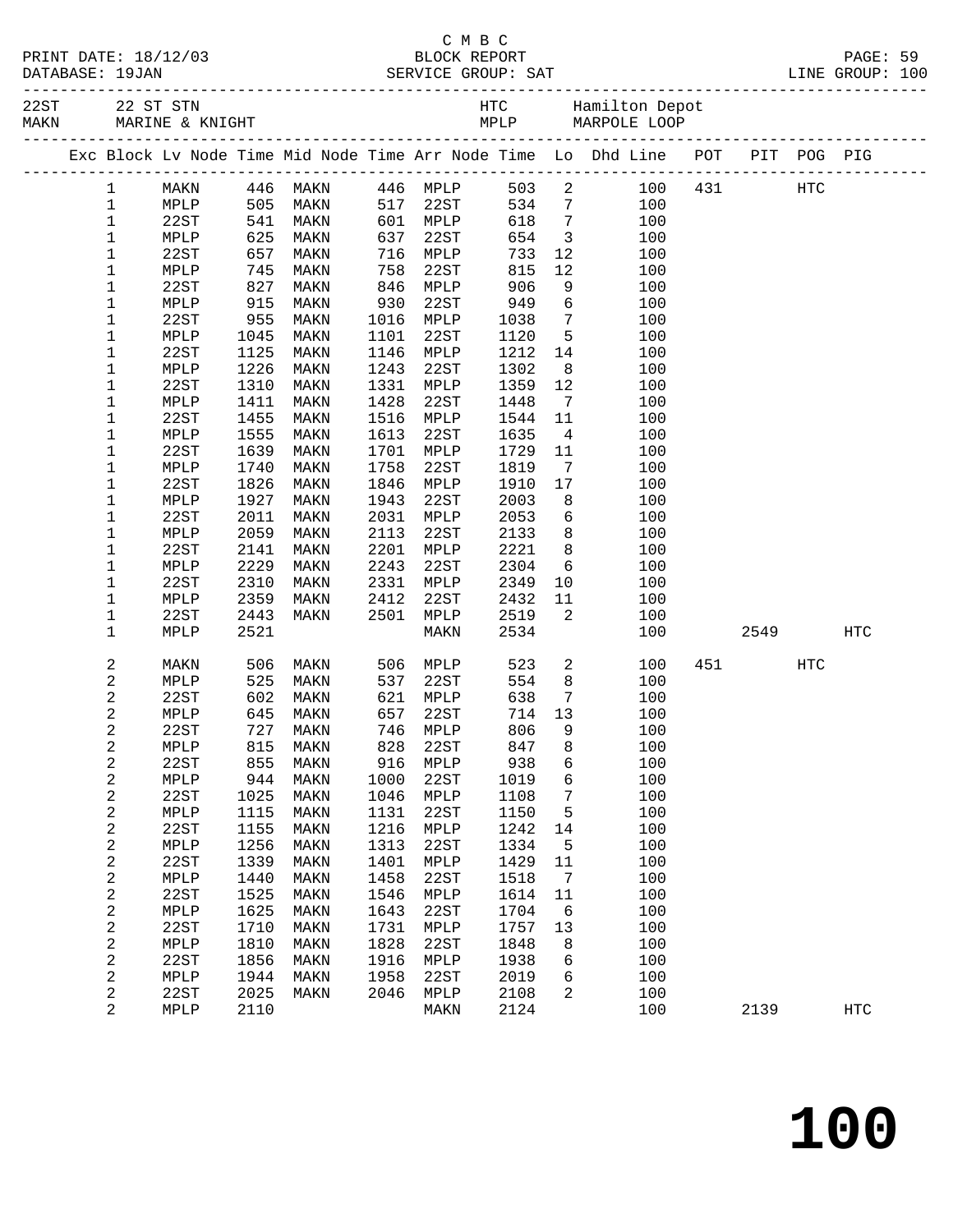|  |                         |                 |      |          |      |                 |        |                              | Exc Block Lv Node Time Mid Node Time Arr Node Time Lo Dhd Line POT |     |      | PIT POG PIG |                   |
|--|-------------------------|-----------------|------|----------|------|-----------------|--------|------------------------------|--------------------------------------------------------------------|-----|------|-------------|-------------------|
|  | $\mathsf{3}$            | 22ST            |      | 511 MAKN |      | 530 MPLP        | 547 18 |                              | 100                                                                | 503 |      | <b>HTC</b>  |                   |
|  | $\mathfrak{Z}$          | MPLP            | 605  | MAKN     | 617  | 22ST            | 635    | 6                            | 100                                                                |     |      |             |                   |
|  | $\mathsf 3$             | 22ST            | 641  | MAKN     |      | 701 MPLP        | 718    | 12                           | 100                                                                |     |      |             |                   |
|  | $\mathsf 3$             | MPLP            | 730  | MAKN     | 743  | 22ST            | 800    | 12                           | 100                                                                |     |      |             |                   |
|  | $\mathbf{3}$            | 22ST            | 812  | MAKN     | 831  | MPLP            | 851    | 9                            | 100                                                                |     |      |             |                   |
|  | 3                       | MPLP            | 900  | MAKN     | 913  | 22ST            | 933    | 6                            | 100                                                                |     |      |             |                   |
|  | 3                       | 22ST            | 939  | MAKN     | 1001 | MPLP            | 1023   | $7\phantom{.0}$              | 100                                                                |     |      |             |                   |
|  | 3                       | MPLP            | 1030 | MAKN     | 1046 | 22ST            | 1105   | 5                            | 100                                                                |     |      |             |                   |
|  | 3                       | 22ST            | 1110 | MAKN     | 1131 | MPLP            | 1157   | 14                           | 100                                                                |     |      |             |                   |
|  | 3                       | MPLP            | 1211 | MAKN     | 1228 | 22ST            | 1247   | 8                            | 100                                                                |     |      |             |                   |
|  | 3                       | 22ST            | 1255 | MAKN     | 1316 | $\texttt{MPLP}$ | 1344   | 12                           | 100                                                                |     |      |             |                   |
|  | $\mathsf{3}$            | MPLP            | 1356 | MAKN     | 1413 | 22ST            | 1434   | $5\overline{5}$              | 100                                                                |     |      |             |                   |
|  | 3                       | 22ST            | 1439 | MAKN     | 1501 | MPLP            | 1529   | 11                           | 100                                                                |     |      |             |                   |
|  | 3                       | $\texttt{MPLP}$ | 1540 | MAKN     | 1558 | 22ST            | 1618   | $7\phantom{.0}\phantom{.0}7$ | 100                                                                |     |      |             |                   |
|  | $\mathsf{3}$            | 22ST            | 1625 | MAKN     | 1646 | MPLP            | 1714   | 11                           | 100                                                                |     |      |             |                   |
|  | 3                       | MPLP            | 1725 | MAKN     | 1743 | 22ST            | 1804   | $7\phantom{.0}$              | 100                                                                |     |      |             |                   |
|  | 3                       | 22ST            | 1811 | MAKN     | 1831 | MPLP            | 1855   | 17                           | 100                                                                |     |      |             |                   |
|  | $\mathsf{3}$            | MPLP            | 1912 | MAKN     | 1928 | 22ST            | 1948   | 8                            | 100                                                                |     |      |             |                   |
|  | $\mathsf{3}$            | 22ST            | 1956 | MAKN     | 2016 | MPLP            | 2038   | 6                            | 100                                                                |     |      |             |                   |
|  | 3                       | MPLP            | 2044 | MAKN     | 2058 | 22ST            | 2118   | 7                            | 100                                                                |     |      |             |                   |
|  | 3                       | 22ST            | 2125 | MAKN     | 2146 | MPLP            | 2206   | 2                            | 100                                                                |     |      |             |                   |
|  | 3                       | MPLP            | 2208 |          |      | MAKN            | 2222   |                              | 100                                                                |     | 2237 |             | $_{\mathrm{HTC}}$ |
|  |                         |                 |      |          |      |                 |        |                              |                                                                    |     |      |             |                   |
|  | $\overline{4}$          | MAKN            | 526  | MAKN     | 526  | MPLP            | 543    | 2                            | 100                                                                | 511 |      | HTC         |                   |
|  | $\overline{\mathbf{4}}$ | MPLP            | 545  | MAKN     | 557  | 22ST            | 614    | 8                            | 100                                                                |     |      |             |                   |
|  | $\overline{4}$          | 22ST            | 622  | MAKN     | 641  | MPLP            | 658    | $\overline{c}$               | 100                                                                |     |      |             |                   |
|  | 4                       | MPLP            | 700  | MAKN     | 713  | 22ST            | 731    | 10                           | 100                                                                |     |      |             |                   |
|  | $\bf 4$                 | 22ST            | 741  | MAKN     | 801  | MPLP            | 821    | 9                            | 100                                                                |     |      |             |                   |
|  | 4                       | MPLP            | 830  | MAKN     | 843  | 22ST            | 902    | 8                            | 100                                                                |     |      |             |                   |
|  | 4                       | 22ST            | 910  | MAKN     | 931  | MPLP            | 953    | 10                           | 100                                                                |     |      |             |                   |
|  | 4                       | MPLP            | 1003 | MAKN     | 1018 | 22ST            | 1038   | $\mathbf{1}$                 | 100                                                                |     |      |             |                   |
|  | $\overline{4}$          | 22ST            | 1039 | MAKN     | 1101 | $\texttt{MPLP}$ | 1127   | 17                           | 100                                                                |     |      |             |                   |
|  | 4                       | MPLP            | 1144 | MAKN     | 1201 | 22ST            | 1220   | $\overline{5}$               | 100                                                                |     |      |             |                   |
|  | 4                       | 22ST            | 1225 | MAKN     | 1246 | MPLP            | 1314   | 12                           | 100                                                                |     |      |             |                   |
|  | 4                       | MPLP            | 1326 | MAKN     | 1343 | 22ST            | 1403   | $7\phantom{.0}$              | 100                                                                |     |      |             |                   |
|  | $\overline{\mathbf{4}}$ | 22ST            | 1410 | MAKN     | 1431 | MPLP            | 1459   | 11                           | 100                                                                |     |      |             |                   |
|  | 4                       | MPLP            | 1510 | MAKN     | 1528 | 22ST            | 1548   | $\overline{7}$               | 100                                                                |     |      |             |                   |
|  | 4                       | 22ST            | 1555 | MAKN     | 1616 | MPLP            | 1644   | 11                           | 100                                                                |     |      |             |                   |
|  | 4                       | MPLP            | 1655 | MAKN     | 1713 | 22ST            | 1734   | 5                            | 100                                                                |     |      |             |                   |
|  | $\,4$                   | 22ST            | 1739 | MAKN     | 1801 | MPLP            | 1827   | 15                           | 100                                                                |     |      |             |                   |
|  | 4                       | MPLP            | 1842 | MAKN     | 1858 | 22ST            | 1918   | 8                            | 100                                                                |     |      |             |                   |
|  | 4                       | 22ST            | 1926 | MAKN     | 1946 | MPLP            | 2008   | 6                            | 100                                                                |     |      |             |                   |
|  | $\overline{\mathbf{4}}$ | MPLP            | 2014 | MAKN     | 2028 | 22ST            | 2048   | 7                            | 100                                                                |     |      |             |                   |
|  | $\,4$                   | 22ST            | 2055 | MAKN     | 2116 | MPLP            | 2136   | $\overline{2}$               | 100                                                                |     |      |             |                   |
|  | 4                       | MPLP            | 2138 |          |      | MAKN            | 2152   |                              | 100                                                                |     | 2207 |             | <b>HTC</b>        |
|  |                         |                 |      |          |      |                 |        |                              |                                                                    |     |      |             |                   |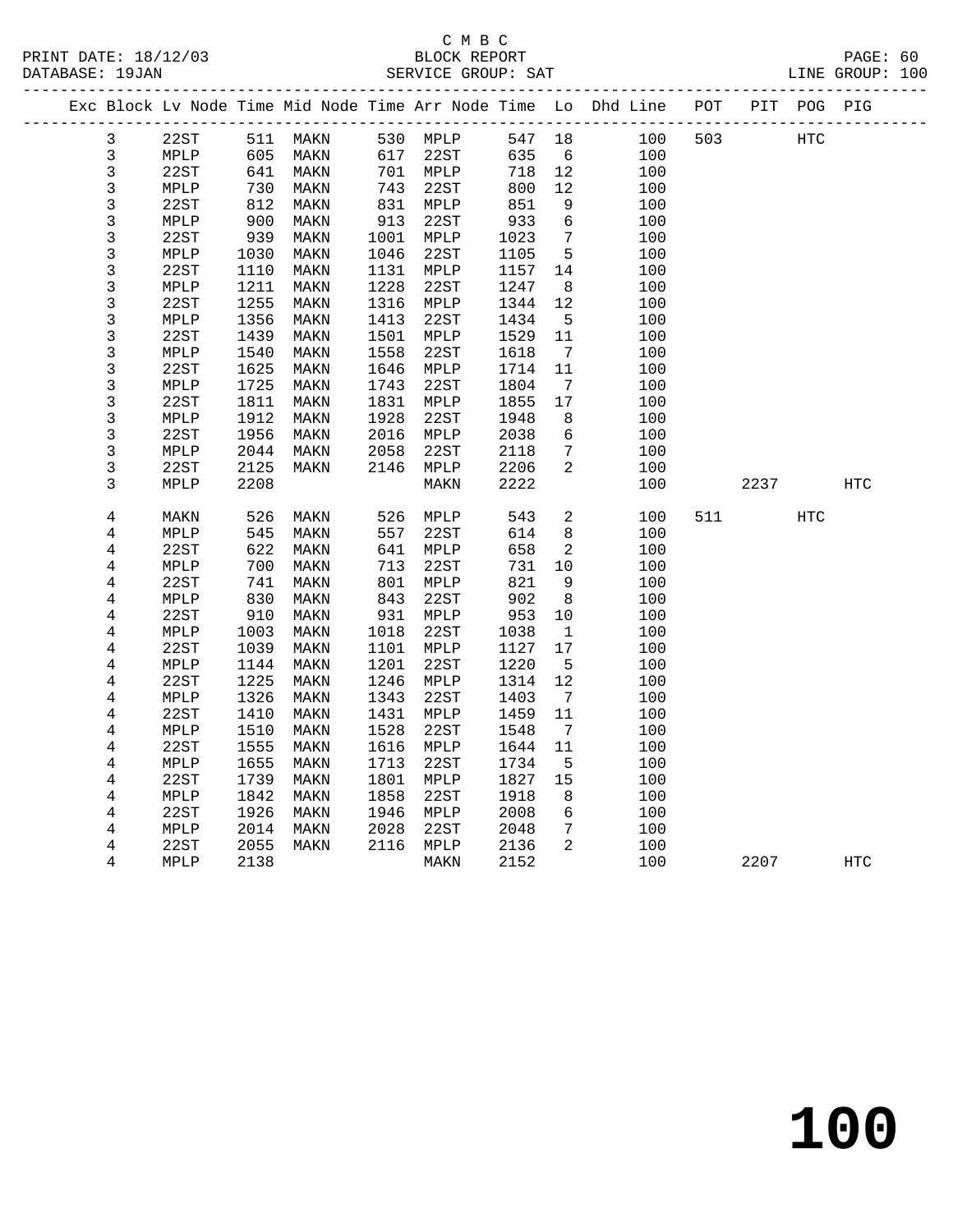### C M B C<br>BLOCK REPORT SERVICE GROUP: SAT

|  |   |             |      |      |      |      |      |                 | Exc Block Lv Node Time Mid Node Time Arr Node Time Lo Dhd Line POT |     | PIT  | POG PIG           |            |
|--|---|-------------|------|------|------|------|------|-----------------|--------------------------------------------------------------------|-----|------|-------------------|------------|
|  | 5 | MAKN        | 656  | MAKN | 656  | MPLP | 713  | 2               | 100                                                                | 641 |      | $_{\mathrm{HTC}}$ |            |
|  | 5 | MPLP        | 715  | MAKN | 728  | 22ST | 745  | 12              | 100                                                                |     |      |                   |            |
|  | 5 | 22ST        | 757  | MAKN | 816  | MPLP | 836  | 9               | 100                                                                |     |      |                   |            |
|  | 5 | MPLP        | 845  | MAKN | 858  | 22ST | 917  | 8               | 100                                                                |     |      |                   |            |
|  | 5 | 22ST        | 925  | MAKN | 946  | MPLP | 1008 | $7\phantom{.0}$ | 100                                                                |     |      |                   |            |
|  | 5 | MPLP        | 1015 | MAKN | 1031 | 22ST | 1050 | 5               | 100                                                                |     |      |                   |            |
|  | 5 | 22ST        | 1055 | MAKN | 1116 | MPLP | 1142 | 14              | 100                                                                |     |      |                   |            |
|  | 5 | MPLP        | 1156 | MAKN | 1213 | 22ST | 1233 | 6               | 100                                                                |     |      |                   |            |
|  | 5 | 22ST        | 1239 | MAKN | 1301 | MPLP | 1329 | 12              | 100                                                                |     |      |                   |            |
|  | 5 | MPLP        | 1341 | MAKN | 1358 | 22ST | 1418 | $7\phantom{.0}$ | 100                                                                |     |      |                   |            |
|  | 5 | 22ST        | 1425 | MAKN | 1446 | MPLP | 1514 | 11              | 100                                                                |     |      |                   |            |
|  | 5 | MPLP        | 1525 | MAKN | 1543 | 22ST | 1603 | 7               | 100                                                                |     |      |                   |            |
|  | 5 | 22ST        | 1610 | MAKN | 1631 | MPLP | 1659 | 11              | 100                                                                |     |      |                   |            |
|  | 5 | MPLP        | 1710 | MAKN | 1728 | 22ST | 1749 | 6               | 100                                                                |     |      |                   |            |
|  | 5 | 22ST        | 1755 | MAKN | 1816 | MPLP | 1842 | 15              | 100                                                                |     |      |                   |            |
|  | 5 | MPLP        | 1857 | MAKN | 1913 | 22ST | 1934 | 6               | 100                                                                |     |      |                   |            |
|  | 5 | 22ST        | 1940 | MAKN | 2001 | MPLP | 2023 | 6               | 100                                                                |     |      |                   |            |
|  | 5 | <b>MPLP</b> | 2029 | MAKN | 2043 | 22ST | 2104 | 7               | 100                                                                |     |      |                   |            |
|  | 5 | 22ST        | 2111 | MAKN | 2131 | MPLP | 2151 | 8               | 100                                                                |     |      |                   |            |
|  | 5 | MPLP        | 2159 | MAKN | 2213 | 22ST | 2233 | 8               | 100                                                                |     |      |                   |            |
|  | 5 | 22ST        | 2241 | MAKN | 2301 | MPLP | 2319 | 10              | 100                                                                |     |      |                   |            |
|  | 5 | MPLP        | 2329 | MAKN | 2342 | 22ST | 2403 | 9               | 100                                                                |     |      |                   |            |
|  | 5 | 22ST        | 2412 | MAKN | 2431 | MPLP | 2449 | 2               | 100                                                                |     |      |                   |            |
|  | 5 | MPLP        | 2451 |      |      | MAKN | 2504 |                 | 100                                                                |     | 2519 |                   | <b>HTC</b> |
|  | 6 | 22ST        | 712  | MAKN | 731  | MPLP | 751  | 9               | 100                                                                | 704 |      | HTC               |            |
|  | б | MPLP        | 800  | MAKN | 813  | 22ST | 833  | 6               | 100                                                                |     |      |                   |            |
|  | 6 | 22ST        | 839  | MAKN | 901  | MPLP | 923  | 7               | 100                                                                |     |      |                   |            |
|  | 6 | MPLP        | 930  | MAKN | 945  | 22ST | 1004 | 6               | 100                                                                |     |      |                   |            |
|  | б | 22ST        | 1010 | MAKN | 1031 | MPLP | 1053 | 7               | 100                                                                |     |      |                   |            |
|  | 6 | MPLP        | 1100 | MAKN | 1116 | 22ST | 1136 | $\mathbf{3}$    | 100                                                                |     |      |                   |            |
|  | б | 22ST        | 1139 | MAKN | 1201 | MPLP | 1227 | 14              | 100                                                                |     |      |                   |            |
|  | 6 | MPLP        | 1241 | MAKN | 1258 | 22ST | 1317 | 8               | 100                                                                |     |      |                   |            |
|  | б | 22ST        | 1325 | MAKN | 1346 | MPLP | 1414 | 12              | 100                                                                |     |      |                   |            |
|  | б | MPLP        | 1426 | MAKN | 1443 | 22ST | 1503 | 7               | 100                                                                |     |      |                   |            |
|  | б | 22ST        | 1510 | MAKN | 1531 | MPLP | 1559 | 11              | 100                                                                |     |      |                   |            |
|  | б | MPLP        | 1610 | MAKN | 1628 | 22ST | 1649 | 6               | 100                                                                |     |      |                   |            |
|  | 6 | 22ST        | 1655 | MAKN | 1716 | MPLP | 1744 | 11              | 100                                                                |     |      |                   |            |

 6 MPLP 1755 MAKN 1813 22ST 1834 6 100 6 22ST 1840 MAKN 1901 MPLP 1923 1 100

6 MPLP 1924 MAKN 1940 100 1955 HTC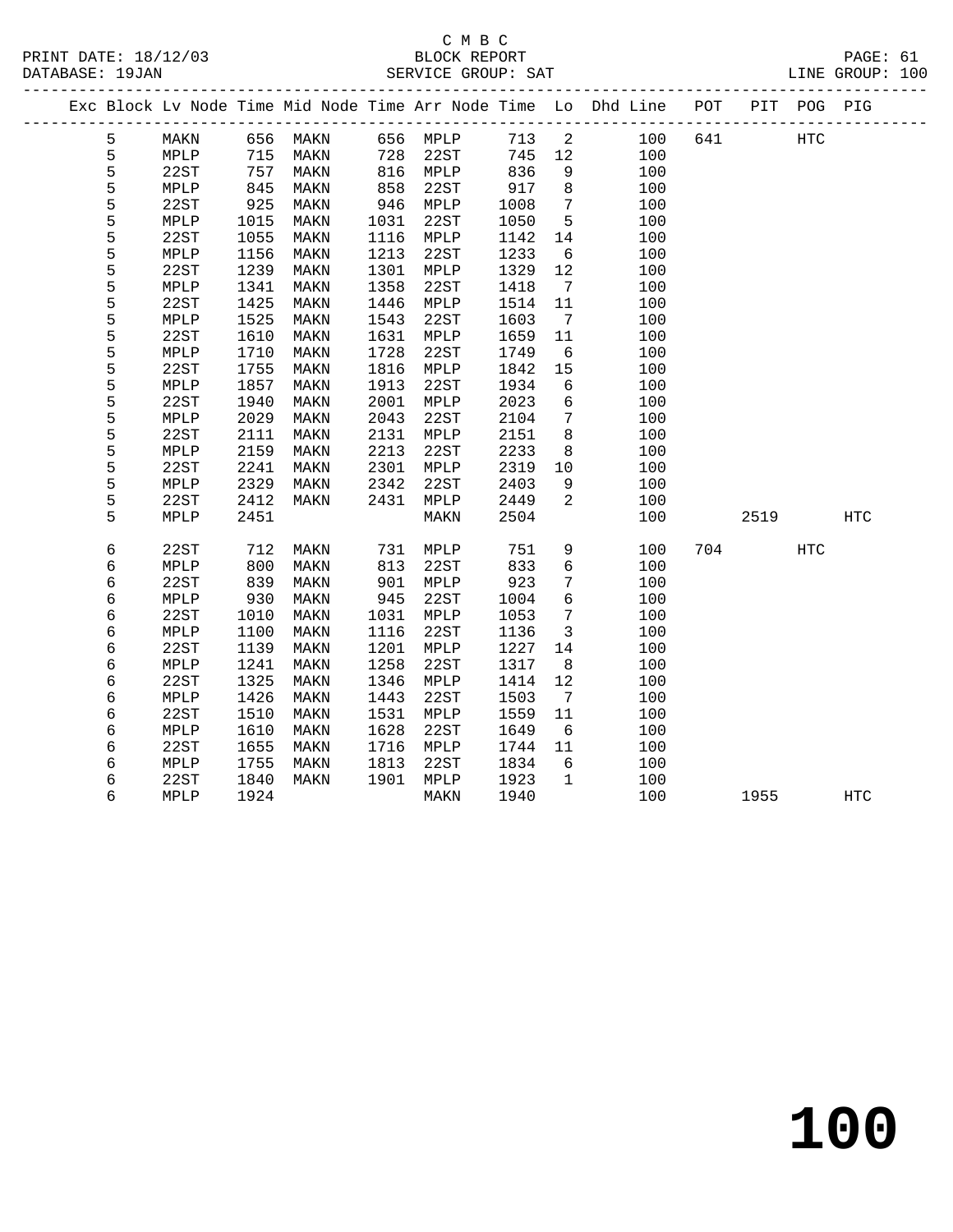# C M B C<br>BLOCK REPORT

| PRINT DATE: 18/12/03<br>DATABASE: 19JAN |      |      |      |      | BLOCK REPORT<br>SERVICE GROUP: SAT |      |     |                                                                    |          |             | PAGE: 62<br>LINE GROUP: 100 |  |
|-----------------------------------------|------|------|------|------|------------------------------------|------|-----|--------------------------------------------------------------------|----------|-------------|-----------------------------|--|
|                                         |      |      |      |      |                                    |      |     | Exc Block Lv Node Time Mid Node Time Arr Node Time Lo Dhd Line POT |          | PIT POG PIG |                             |  |
| 7                                       | MAKN | 1059 | MAKN | 1059 | MPLP                               | 1121 | 9   |                                                                    | 100 1044 | HTC         |                             |  |
|                                         | MPLP | 1130 | MAKN | 1146 | 22ST                               | 1205 | 5.  | 100                                                                |          |             |                             |  |
|                                         | 22ST | 1210 | MAKN | 1231 | MPLP                               | 1259 | 12  | 100                                                                |          |             |                             |  |
|                                         | MPLP | 1311 | MAKN | 1328 | 22ST                               | 1347 | - 8 | 100                                                                |          |             |                             |  |
|                                         | 22ST | 1355 | MAKN | 1416 | MPLP                               | 1444 | 11  | 100                                                                |          |             |                             |  |
|                                         | MPLP | 1455 | MAKN | 1513 | 22ST                               | 1535 | 4   | 100                                                                |          |             |                             |  |
| 7                                       | 22ST | 1539 | MAKN | 1601 | MPLP                               | 1629 | 11  | 100                                                                |          |             |                             |  |
|                                         | MPLP | 1640 | MAKN | 1658 | 22ST                               | 1719 | 6   | 100                                                                |          |             |                             |  |
|                                         | 22ST | 1725 | MAKN | 1746 | MPLP                               | 1812 | 13  | 100                                                                |          |             |                             |  |
|                                         | MPLP | 1825 | MAKN | 1843 | 22ST                               | 1903 | 8   | 100                                                                |          |             |                             |  |
| 7                                       | 22ST | 1911 | MAKN | 1931 | MPLP                               | 1953 | 6   | 100                                                                |          |             |                             |  |
|                                         | MPLP | 1959 | MAKN | 2013 | 22ST                               | 2033 | 8   | 100                                                                |          |             |                             |  |

7 MPLP 2543 MAKN 2556 100 2611 HTC

 7 22ST 2041 MAKN 2101 MPLP 2121 8 100 7 MPLP 2129 MAKN 2143 22ST 2204 6 100 7 22ST 2210 MAKN 2231 MPLP 2251 8 100 7 MPLP 2259 MAKN 2312 22ST 2332 11 100 7 22ST 2343 MAKN 2401 MPLP 2419 10 100 7 MPLP 2429 MAKN 2442 22ST 2503 1 100 7 22ST 2504 MAKN 2523 MPLP 2541 2 100

**100**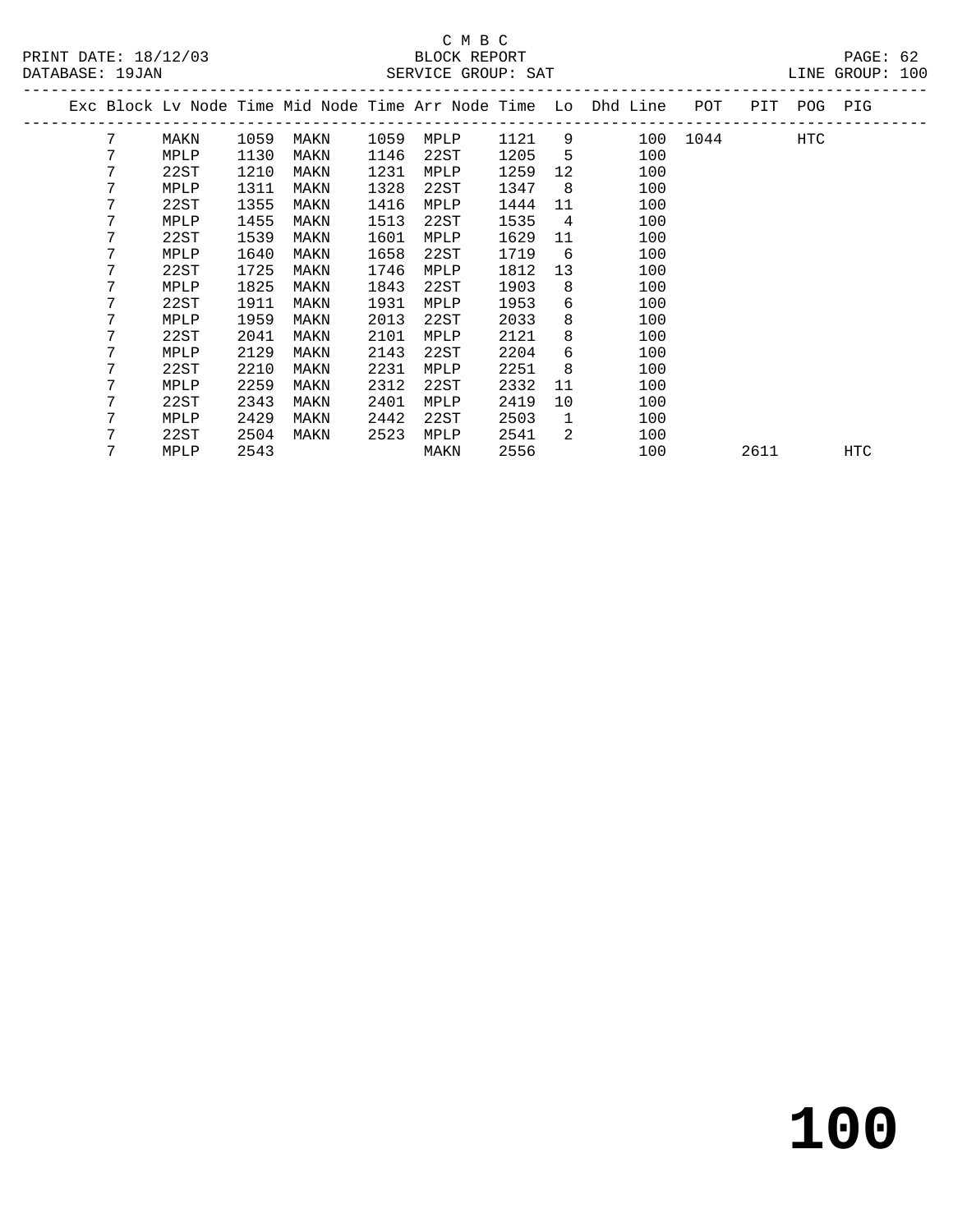| PRINT DATE: 18/12/03<br>DATABASE: 19JAN |                              |              |            |                                                         |                                           |                        | смвс<br>BLOCK REPORT     |                            |                                                                                                                                                                  |              | PAGE: 63 |  |
|-----------------------------------------|------------------------------|--------------|------------|---------------------------------------------------------|-------------------------------------------|------------------------|--------------------------|----------------------------|------------------------------------------------------------------------------------------------------------------------------------------------------------------|--------------|----------|--|
| 6&6N 6 AV & 6 ST<br>SFU SFU EXCHANGE    |                              |              |            | BW04 BRENTWOOD STN BAY4                                 |                                           |                        |                          |                            | 6&6S 6 AV & 6 ST<br>CL-E CANADA WAY & LEDGER-EAST<br>HODM HOWE & DUNSMUIR<br>LOST LOUGHEED STN<br>NWST NEW WESTMINSTER STN<br>SPST SPERLING STN                  |              |          |  |
|                                         |                              |              |            |                                                         |                                           |                        |                          |                            | Exc Block Lv Node Time Mid Node Time Arr Node Time Lo Dhd Line POT PIT POG PIG<br>Exc Block Lv Node Time Mid Node Time Arr Node Time Lo Dhd Line POT PIT POG PIG |              |          |  |
|                                         |                              |              |            |                                                         |                                           |                        |                          |                            | 1 BW04 439 CL-E 449 NWST 503 9 123 407 HTC                                                                                                                       |              |          |  |
|                                         | $\mathbf{1}$                 |              |            |                                                         |                                           |                        |                          |                            | NWST 512 6&6N 517 EDST 529 2 106<br>EDST 531 6&6S 543 NWST 550 16 106<br>NWST 606 6&6N 612 EDST 625 2 106                                                        |              |          |  |
|                                         | $\mathbf{1}$                 |              |            |                                                         |                                           |                        |                          |                            |                                                                                                                                                                  |              |          |  |
|                                         | $\mathbf 1$                  |              |            |                                                         |                                           |                        |                          |                            |                                                                                                                                                                  |              |          |  |
|                                         | $\mathbf 1$                  | EDST         |            | 627 6&6S                                                |                                           | 639 NWST               | 647                      |                            | 19<br>106                                                                                                                                                        |              |          |  |
|                                         | 1                            | NWST         |            | 706 6&6N                                                |                                           | 713 EDST               |                          |                            | $\overline{2}$<br>106                                                                                                                                            |              |          |  |
|                                         | 1                            | EDST         |            | 728 6&6S<br>806 6&6N                                    | $\begin{array}{c} 740 \\ 814 \end{array}$ | NWST                   |                          |                            | 17<br>106                                                                                                                                                        |              |          |  |
|                                         | 1<br>1                       | NWST<br>EDST | 829        | 6&6S                                                    | 843                                       | EDST<br>NWST           | 726<br>749<br>827<br>853 | $\overline{\mathbf{2}}$    | 106<br>8<br>106                                                                                                                                                  |              |          |  |
|                                         | 1                            | NWST         |            | 901 6&6N                                                | 910                                       | EDST                   | 925                      |                            | $\overline{2}$<br>106                                                                                                                                            |              |          |  |
|                                         | 1                            | EDST         | 927        | 6&6S                                                    | 943                                       | NWST                   |                          |                            | 9<br>106                                                                                                                                                         |              |          |  |
|                                         | 1                            | NWST         |            | 1001 6&6N                                               | 1010                                      | EDST                   | 952<br>1026              | $\overline{\mathbf{2}}$    | 106                                                                                                                                                              |              |          |  |
|                                         | 1                            | EDST         | 1028       | 6&6S                                                    |                                           | 1044 NWST              | 1053                     |                            | 8 <sup>1</sup><br>106                                                                                                                                            |              |          |  |
|                                         | 1                            | NWST         |            | 1101 6&6N                                               | 1111                                      | EDST                   | 1127                     |                            | $\overline{2}$<br>106                                                                                                                                            |              |          |  |
|                                         | 1                            | EDST         | 1129       | 6&6S                                                    | 1146                                      | NWST                   | 1155                     |                            | 16 16<br>106                                                                                                                                                     |              |          |  |
|                                         | 1                            | NWST         | 1211       | 6&6N                                                    | 1221                                      | EDST                   | 1238                     | $\overline{\mathbf{2}}$    | 106                                                                                                                                                              |              |          |  |
|                                         | 1                            | EDST         | 1240       | 6&6S                                                    | 1258                                      | NWST                   | 1307                     |                            | 14<br>106                                                                                                                                                        |              |          |  |
|                                         | $\mathbf 1$                  | NWST         | 1321       | 6&6N                                                    | 1331                                      | EDST                   | 1348                     |                            | $\overline{2}$<br>106                                                                                                                                            |              |          |  |
|                                         | 1                            | EDST         | 1350       | 6&6S                                                    | 1408                                      | NWST                   | 1417                     |                            | 14<br>106                                                                                                                                                        |              |          |  |
|                                         | 1                            | NWST         | 1431       | 6&6N                                                    | 1441                                      | EDST                   | 1458                     | $\overline{\mathbf{2}}$    | 106                                                                                                                                                              |              |          |  |
|                                         | 1                            | EDST         | 1500       | 6&6S                                                    |                                           | 1517 NWST              | 1526                     |                            | $\overline{15}$<br>106                                                                                                                                           |              |          |  |
|                                         | 1                            | NWST         |            | 1541 6&6N                                               |                                           | 1551 EDST              | 1607                     |                            | $\overline{2}$<br>106                                                                                                                                            |              |          |  |
|                                         | 1                            | EDST         | 1609       | 6&6S                                                    |                                           | 1625 NWST              |                          |                            | 106                                                                                                                                                              |              |          |  |
|                                         | 1<br>1                       | NWST<br>EDST | 1719       | 1651 6&6N<br>6&6S                                       |                                           | 1701 EDST<br>1735 NWST |                          |                            | 106                                                                                                                                                              | 106 1758 HTC |          |  |
|                                         |                              |              |            |                                                         |                                           |                        |                          |                            |                                                                                                                                                                  |              |          |  |
|                                         | 2                            | HODM         | 439        |                                                         |                                           |                        | NWST 541                 |                            | $1 \qquad \qquad$<br>N19                                                                                                                                         | 403 HTC      |          |  |
|                                         | 2                            | NWST         |            | 542 6&6N      547   EDST<br>601   6&6S       613   NWST |                                           |                        | 559<br>621               |                            | $\overline{2}$<br>106                                                                                                                                            |              |          |  |
|                                         | $\overline{c}$               | EDST         |            |                                                         |                                           |                        |                          | 5                          | 106                                                                                                                                                              |              |          |  |
|                                         | 2                            | NWST         |            | 626 6&6N 632 EDST 645 2                                 |                                           |                        |                          |                            | 106                                                                                                                                                              |              |          |  |
|                                         | 2                            | EDST         | 647        | 6&6S                                                    | 659                                       | NWST                   | 707                      | 14                         | 106                                                                                                                                                              |              |          |  |
|                                         | 2                            | NWST         | 721        | 6&6N                                                    | 728<br>757                                | EDST                   | 741<br>807               | 2<br>14                    | 106<br>106                                                                                                                                                       |              |          |  |
|                                         | $\overline{\mathbf{c}}$<br>2 | EDST<br>NWST | 743<br>821 | 6&6S<br>6&6N                                            | 829                                       | NWST<br>EDST           | 842                      | 2                          | 106                                                                                                                                                              |              |          |  |
|                                         | $\boldsymbol{2}$             | EDST         | 844        | 6&6S                                                    | 900                                       | NWST                   | 910                      | 15                         | 106                                                                                                                                                              |              |          |  |
|                                         | $\boldsymbol{2}$             | NWST         | 925        | 6&6N                                                    | 934                                       | EDST                   | 949                      | 2                          | 106                                                                                                                                                              |              |          |  |
|                                         | $\mathbf 2$                  | EDST         | 951        | 6&6S                                                    | 1007                                      | NWST                   | 1016                     | 9                          | 106                                                                                                                                                              |              |          |  |
|                                         | 2                            | NWST         | 1025       | 6&6N                                                    | 1034                                      | EDST                   | 1050                     | 2                          | 106                                                                                                                                                              |              |          |  |
|                                         | $\sqrt{2}$                   | EDST         | 1052       | 6&6S                                                    | 1109                                      | NWST                   | 1117                     | 14                         | 106                                                                                                                                                              |              |          |  |
|                                         | $\boldsymbol{2}$             | NWST         | 1131       | 6&6N                                                    | 1141                                      | EDST                   | 1157                     | 2                          | 106                                                                                                                                                              |              |          |  |
|                                         | $\sqrt{2}$                   | EDST         | 1159       | 6&6S                                                    | 1216                                      | NWST                   | 1225                     | 16                         | 106                                                                                                                                                              |              |          |  |
|                                         | $\overline{\mathbf{c}}$      | NWST         | 1241       | 6&6N                                                    | 1251                                      | EDST                   | 1308                     | 2                          | 106                                                                                                                                                              |              |          |  |
|                                         | $\sqrt{2}$                   | EDST         | 1310       | 6&6S                                                    | 1328                                      | NWST                   | 1337                     | 14                         | 106                                                                                                                                                              |              |          |  |
|                                         | $\boldsymbol{2}$             | NWST         | 1351       | 6&6N                                                    | 1401                                      | EDST                   | 1418                     | 2                          | 106                                                                                                                                                              |              |          |  |
|                                         | $\sqrt{2}$                   | EDST         | 1420       | 6&6S                                                    | 1437                                      | NWST                   | 1446                     | 15                         | 106                                                                                                                                                              |              |          |  |
|                                         | $\overline{\mathbf{c}}$      | NWST         | 1501       | 6&6N                                                    | 1511                                      | EDST                   | 1527                     | $\overline{\phantom{a}}^2$ | 106                                                                                                                                                              |              |          |  |
|                                         | $\mathbf{2}$                 | EDST         | 1529       | 6&6S                                                    | 1546                                      | NWST                   | 1555                     | 16                         | 106                                                                                                                                                              |              |          |  |
|                                         | 2                            | NWST         | 1611       | 6&6N                                                    | 1621                                      | EDST                   | 1637                     | 2                          | 106                                                                                                                                                              |              |          |  |
|                                         | $\overline{2}$               | EDST         | 1639       | 6&6S                                                    | 1655                                      | NWST                   | 1704                     | 17                         | 106                                                                                                                                                              |              |          |  |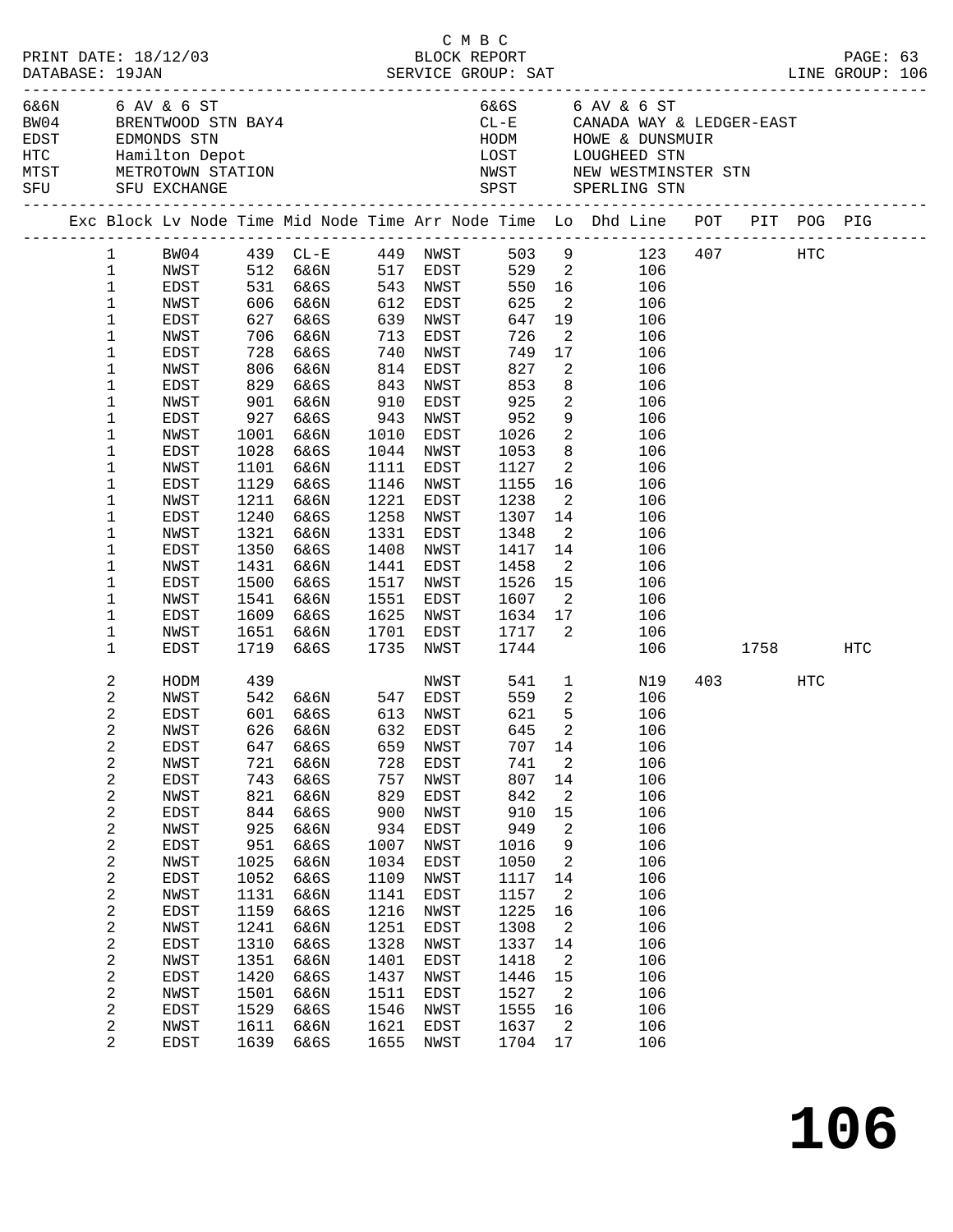|  |                |             |      |      |      |             |      |                | Exc Block Lv Node Time Mid Node Time Arr Node Time Lo Dhd Line | POT |      | PIT POG PIG |            |
|--|----------------|-------------|------|------|------|-------------|------|----------------|----------------------------------------------------------------|-----|------|-------------|------------|
|  | 2              | NWST        | 1721 | 6&6N | 1731 | EDST        | 1747 | 2              | 106                                                            |     |      |             |            |
|  | $\overline{a}$ | <b>EDST</b> | 1749 | 6&6S | 1805 | NWST        | 1814 |                | 106                                                            |     | 1828 |             | <b>HTC</b> |
|  |                |             |      |      |      |             |      |                |                                                                |     |      |             |            |
|  | 3              | NWST        | 646  | 6&6N | 652  | EDST        | 705  | 2              | 106                                                            | 632 |      | <b>HTC</b>  |            |
|  | 3              | <b>EDST</b> | 707  | 6&6S | 719  | NWST        | 728  | 8              | 106                                                            |     |      |             |            |
|  | 3              | NWST        | 736  | 6&6N | 744  | EDST        | 757  | 2              | 106                                                            |     |      |             |            |
|  | 3              | EDST        | 759  | 6&6S | 813  | NWST        | 823  | 14             | 106                                                            |     |      |             |            |
|  | 3              | NWST        | 837  | 6&6N | 845  | EDST        | 900  | $\overline{a}$ | 106                                                            |     |      |             |            |
|  | $\mathsf 3$    | EDST        | 902  | 6&6S | 918  | NWST        | 927  | 10             | 106                                                            |     |      |             |            |
|  | $\mathsf 3$    | <b>NWST</b> | 937  | 6&6N | 946  | <b>EDST</b> | 1001 | $\overline{a}$ | 106                                                            |     |      |             |            |
|  | 3              | EDST        | 1003 | 6&6S | 1019 | NWST        | 1028 | 9              | 106                                                            |     |      |             |            |
|  | 3              | NWST        | 1037 | 6&6N | 1047 | EDST        | 1103 | $\overline{a}$ | 106                                                            |     |      |             |            |
|  | $\mathsf 3$    | <b>EDST</b> | 1105 | 6&6S | 1122 | NWST        | 1131 | 10             | 106                                                            |     |      |             |            |
|  | $\mathsf 3$    | NWST        | 1141 | 6&6N | 1151 | EDST        | 1207 | 2              | 106                                                            |     |      |             |            |
|  | $\mathsf 3$    | <b>EDST</b> | 1209 | 6&6S | 1227 | NWST        | 1236 | 15             | 106                                                            |     |      |             |            |
|  | $\mathsf 3$    | NWST        | 1251 | 6&6N | 1301 | EDST        | 1318 | 2              | 106                                                            |     |      |             |            |
|  | $\mathsf 3$    | <b>EDST</b> | 1320 | 6&6S | 1338 | NWST        | 1347 | 14             | 106                                                            |     |      |             |            |
|  | 3              | NWST        | 1401 | 6&6N | 1411 | EDST        | 1428 | 2              | 106                                                            |     |      |             |            |
|  | 3              | <b>EDST</b> | 1430 | 6&6S | 1447 | NWST        | 1456 | 15             | 106                                                            |     |      |             |            |
|  | 3              | NWST        | 1511 | 6&6N | 1521 | EDST        | 1537 | 2              | 106                                                            |     |      |             |            |
|  | 3              | <b>EDST</b> | 1539 | 6&6S | 1556 | NWST        | 1605 | 16             | 106                                                            |     |      |             |            |
|  | 3              | NWST        | 1621 | 6&6N | 1631 | EDST        | 1647 | $\overline{a}$ | 106                                                            |     |      |             |            |
|  | $\mathsf 3$    | EDST        | 1649 | 6&6S | 1705 | NWST        | 1714 | 17             | 106                                                            |     |      |             |            |
|  | 3              | NWST        | 1731 | 6&6N | 1741 | EDST        | 1757 | 2              | 106                                                            |     |      |             |            |
|  | 3              | <b>EDST</b> | 1759 | 6&6S | 1815 | NWST        | 1824 | 10             | 106                                                            |     |      |             |            |
|  | 3              | NWST        | 1834 | 6&6N | 1843 | EDST        | 1858 | 2              | 106                                                            |     |      |             |            |
|  | 3              | <b>EDST</b> | 1900 | 6&6S | 1915 | NWST        | 1923 | 11             | 106                                                            |     |      |             |            |
|  | $\mathsf 3$    | NWST        | 1934 | 6&6N | 1942 | EDST        | 1956 | 2              | 106                                                            |     |      |             |            |
|  | $\mathsf 3$    | <b>EDST</b> | 1958 | 6&6S | 2012 | NWST        | 2019 | 15             | 106                                                            |     |      |             |            |
|  | 3              | NWST        | 2034 | 6&6N | 2042 | EDST        | 2056 | 2              | 106                                                            |     |      |             |            |
|  | 3              | EDST        | 2058 | 6&6S | 2112 | NWST        | 2119 | 15             | 106                                                            |     |      |             |            |
|  | 3              | NWST        | 2134 | 6&6N | 2142 | EDST        | 2156 | 2              | 106                                                            |     |      |             |            |
|  | 3              | <b>EDST</b> | 2158 | 6&6S | 2212 | NWST        | 2219 |                | 106                                                            |     | 2231 |             | <b>HTC</b> |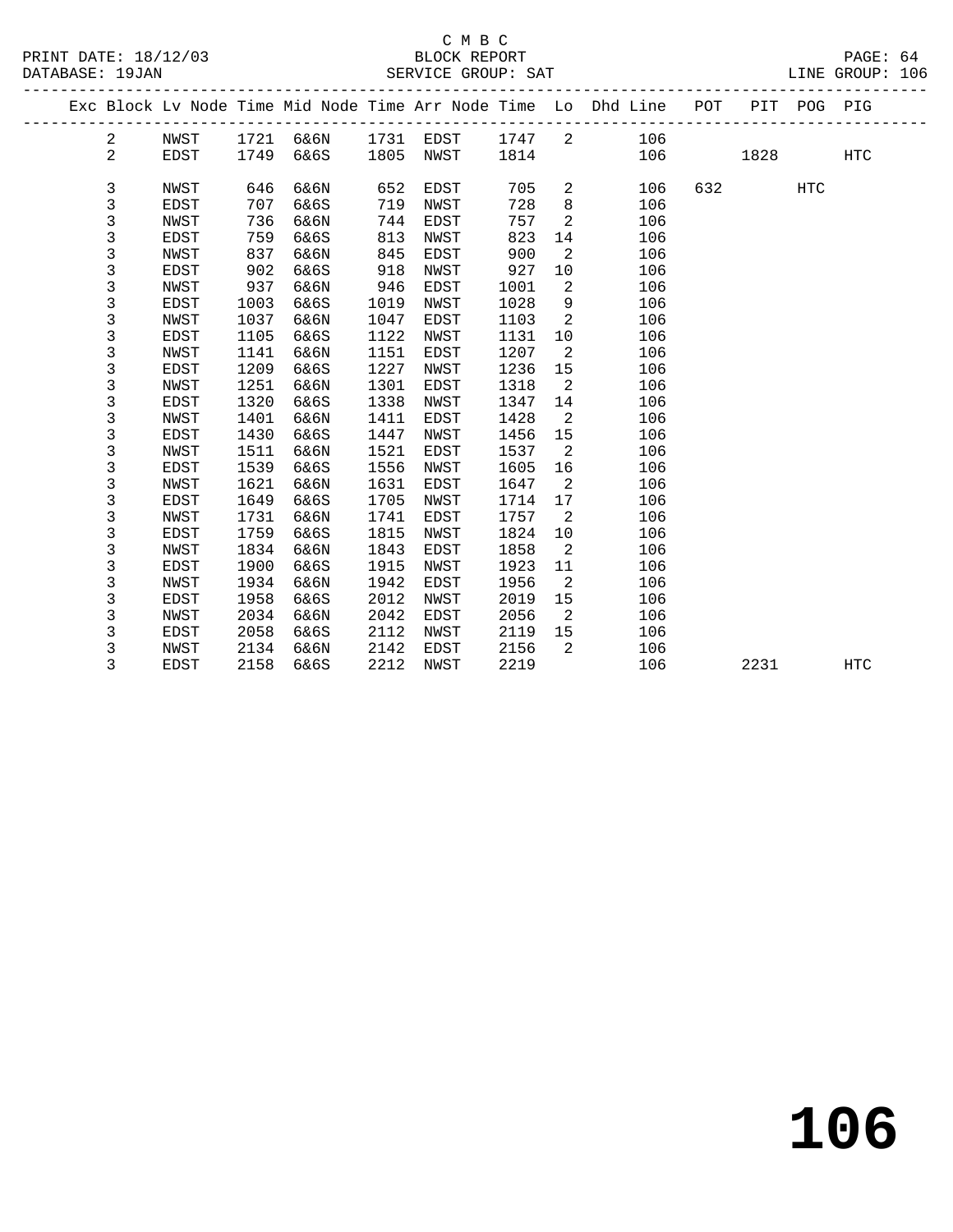### C M B C<br>BLOCK REPORT

PRINT DATE: 18/12/03 BLOCK REPORT PAGE: 65 SERVICE GROUP: SAT

|  |                |             |      |      |      |             |      |                | Exc Block Lv Node Time Mid Node Time Arr Node Time Lo Dhd Line | POT |      | PIT POG PIG |            |  |
|--|----------------|-------------|------|------|------|-------------|------|----------------|----------------------------------------------------------------|-----|------|-------------|------------|--|
|  | 4              | NWST        | 751  | 6&6N | 759  | <b>EDST</b> | 812  | $\overline{2}$ | 106                                                            | 737 |      | HTC         |            |  |
|  | 4              | EDST        | 814  | 6&6S | 828  | NWST        | 838  | 11             | 106                                                            |     |      |             |            |  |
|  | 4              | <b>NWST</b> | 849  | 6&6N | 857  | EDST        | 912  | 2              | 106                                                            |     |      |             |            |  |
|  | 4              | EDST        | 914  | 6&6S | 930  | NWST        | 939  | 10             | 106                                                            |     |      |             |            |  |
|  | 4              | <b>NWST</b> | 949  | 6&6N | 958  | EDST        | 1013 | 2              | 106                                                            |     |      |             |            |  |
|  | $\overline{4}$ | <b>EDST</b> | 1015 | 6&6S | 1031 | NWST        | 1040 | 9              | 106                                                            |     |      |             |            |  |
|  | $\overline{4}$ | <b>NWST</b> | 1049 | 6&6N | 1059 | <b>EDST</b> | 1115 | $\overline{a}$ | 106                                                            |     |      |             |            |  |
|  | 4              | EDST        | 1117 | 6&6S | 1134 | NWST        | 1143 | 8              | 106                                                            |     |      |             |            |  |
|  | 4              | <b>NWST</b> | 1151 | 6&6N | 1201 | <b>EDST</b> | 1217 | 2              | 106                                                            |     |      |             |            |  |
|  | 4              | <b>EDST</b> | 1219 | 6&6S | 1237 | NWST        | 1246 | 15             | 106                                                            |     |      |             |            |  |
|  | 4              | NWST        | 1301 | 6&6N | 1311 | EDST        | 1328 | 2              | 106                                                            |     |      |             |            |  |
|  | 4              | <b>EDST</b> | 1330 | 6&6S | 1348 | NWST        | 1357 | 14             | 106                                                            |     |      |             |            |  |
|  | 4              | <b>NWST</b> | 1411 | 6&6N | 1421 | <b>EDST</b> | 1438 | 2              | 106                                                            |     |      |             |            |  |
|  | 4              | EDST        | 1440 | 6&6S | 1457 | NWST        | 1506 | 15             | 106                                                            |     |      |             |            |  |
|  | 4              | <b>NWST</b> | 1521 | 6&6N | 1531 | <b>EDST</b> | 1547 | 2              | 106                                                            |     |      |             |            |  |
|  | 4              | <b>EDST</b> | 1549 | 6&6S | 1606 | NWST        | 1615 | 16             | 106                                                            |     |      |             |            |  |
|  | 4              | <b>NWST</b> | 1631 | 6&6N | 1641 | EDST        | 1657 | 2              | 106                                                            |     |      |             |            |  |
|  | 4              | <b>EDST</b> | 1659 | 6&6S | 1715 | NWST        | 1724 | 17             | 106                                                            |     |      |             |            |  |
|  | $\overline{4}$ | <b>NWST</b> | 1741 | 6&6N | 1751 | <b>EDST</b> | 1807 | 2              | 106                                                            |     |      |             |            |  |
|  | 4              | EDST        | 1809 | 6&6S | 1824 | NWST        | 1833 | 16             | 106                                                            |     |      |             |            |  |
|  | 4              | NWST        | 1849 | 6&6N | 1858 | <b>EDST</b> | 1913 | 2              | 106                                                            |     |      |             |            |  |
|  | 4              | EDST        | 1915 | 6&6S | 1930 | NWST        | 1938 | 11             | 106                                                            |     |      |             |            |  |
|  | 4              | <b>NWST</b> | 1949 | 6&6N | 1957 | <b>EDST</b> | 2011 | 2              | 106                                                            |     |      |             |            |  |
|  | 4              | <b>EDST</b> | 2013 | 6&6S | 2027 | NWST        | 2034 | 15             | 106                                                            |     |      |             |            |  |
|  | 4              | NWST        | 2049 | 6&6N | 2057 | <b>EDST</b> | 2111 | 2              | 106                                                            |     |      |             |            |  |
|  | 4              | EDST        | 2113 | 6&6S | 2127 | NWST        | 2134 | 15             | 106                                                            |     |      |             |            |  |
|  | 4              | <b>NWST</b> | 2149 | 6&6N | 2157 | <b>EDST</b> | 2211 | 2              | 106                                                            |     |      |             |            |  |
|  | 4              | <b>EDST</b> | 2213 | 6&6S | 2227 | NWST        | 2234 | 15             | 106                                                            |     |      |             |            |  |
|  | 4              | <b>NWST</b> | 2249 | 6&6N | 2257 | EDST        | 2310 | 2              | 106                                                            |     |      |             |            |  |
|  | 4              | EDST        | 2312 | 6&6S | 2326 | NWST        | 2333 | 16             | 106                                                            |     |      |             |            |  |
|  | 4              | NWST        | 2349 | 6&6N | 2356 | EDST        | 2409 | 2              | 106                                                            |     |      |             |            |  |
|  | 4              | <b>EDST</b> | 2411 | 6&6S | 2425 | NWST        | 2431 | 18             | 106                                                            |     |      |             |            |  |
|  | 4              | <b>NWST</b> | 2449 | 6&6N | 2456 | EDST        | 2508 | 2              | 106                                                            |     |      |             |            |  |
|  | 4              | <b>EDST</b> | 2510 | 6&6S | 2524 | NWST        | 2530 | 19             | 106                                                            |     |      |             |            |  |
|  | $\overline{4}$ | NWST        | 2549 | 6&6N | 2556 | EDST        | 2608 | 2              | 106                                                            |     |      |             |            |  |
|  | 4              | <b>EDST</b> | 2610 | 6&6S | 2624 | NWST        | 2630 |                | 106                                                            |     | 2642 |             | <b>HTC</b> |  |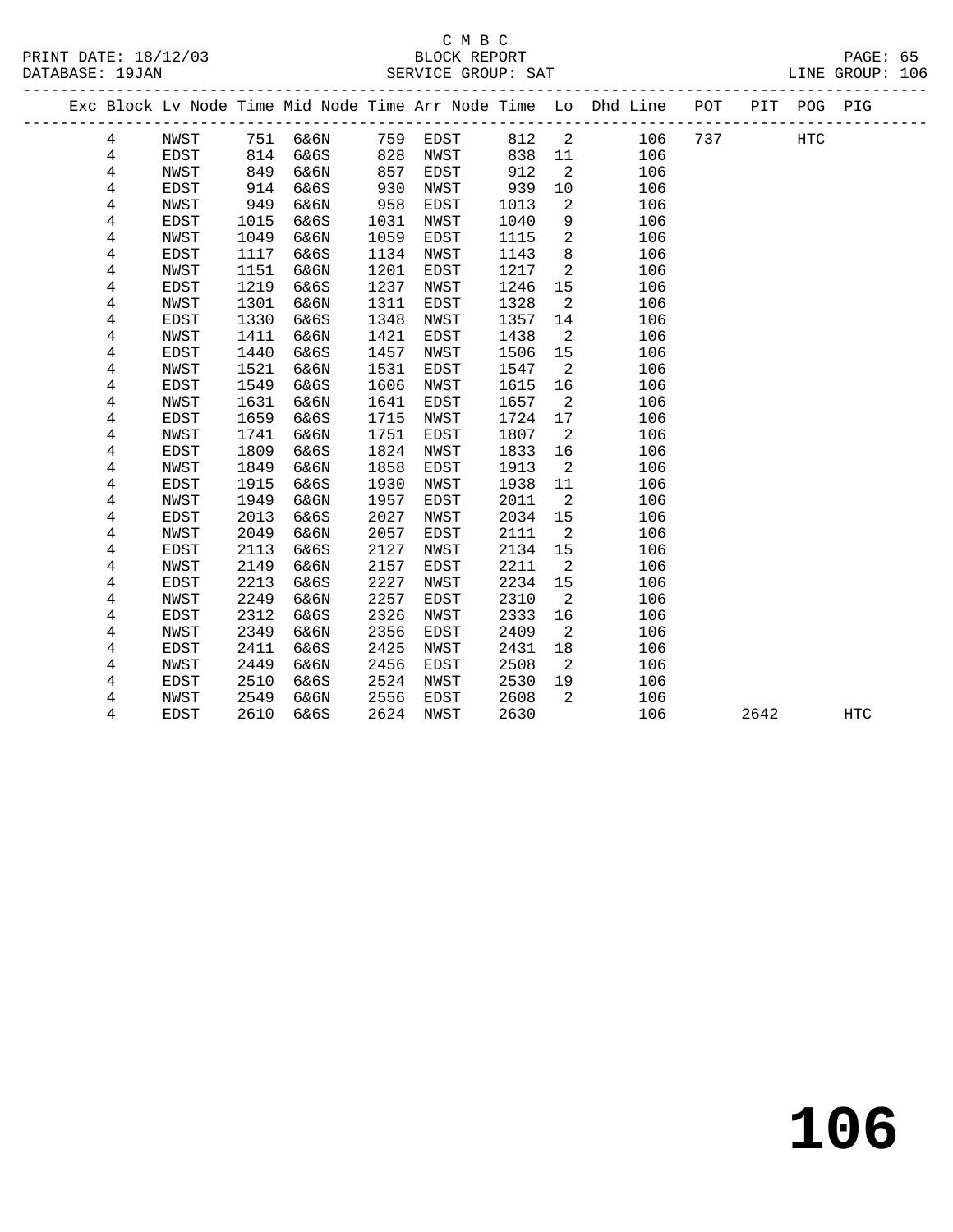# C M B C<br>BLOCK REPORT

| DATABASE: 19JAN |   |      |      |           |      | SERVICE GROUP: SAT         |         |                            |                                                                                |              |                             |            | LINE GROUP: 106 |  |
|-----------------|---|------|------|-----------|------|----------------------------|---------|----------------------------|--------------------------------------------------------------------------------|--------------|-----------------------------|------------|-----------------|--|
|                 |   |      |      |           |      |                            |         |                            | Exc Block Lv Node Time Mid Node Time Arr Node Time Lo Dhd Line POT PIT POG PIG |              |                             |            |                 |  |
|                 | 5 | NWST |      |           |      | 1111 6&6N 1121 EDST 1137 2 |         |                            |                                                                                | 106 1057 HTC |                             |            |                 |  |
|                 | 5 | EDST | 1139 | 6&6S      |      | 1156 NWST                  | 1205 16 |                            | 106                                                                            |              |                             |            |                 |  |
|                 | 5 | NWST | 1221 | 6&6N      | 1231 | EDST                       | 1248    | $\overline{\phantom{a}}^2$ | 106                                                                            |              |                             |            |                 |  |
|                 | 5 | EDST | 1250 | 6&6S      | 1308 | NWST                       | 1317    | 14                         | 106                                                                            |              |                             |            |                 |  |
|                 | 5 | NWST | 1331 | 6&6N      | 1341 | EDST                       | 1358    | 2                          | 106                                                                            |              |                             |            |                 |  |
|                 | 5 | EDST | 1400 | 6&6S      | 1417 | NWST                       | 1426    | 15                         | 106                                                                            |              |                             |            |                 |  |
|                 | 5 | NWST | 1441 | 6&6N      | 1451 | EDST                       | 1508    | 2                          | 106                                                                            |              |                             |            |                 |  |
|                 | 5 | EDST | 1510 | 6&6S      | 1527 | NWST                       | 1536    | 15                         | 106                                                                            |              |                             |            |                 |  |
|                 | 5 | NWST | 1551 | 6&6N      | 1601 | EDST                       | 1617    | $\overline{\phantom{a}}^2$ | 106                                                                            |              |                             |            |                 |  |
|                 | 5 | EDST | 1619 | 6&6S      | 1635 | NWST                       | 1644    | 17                         | 106                                                                            |              |                             |            |                 |  |
|                 | 5 | NWST | 1701 | 6&6N      | 1711 | EDST                       | 1727    | 2                          | 106                                                                            |              |                             |            |                 |  |
|                 | 5 | EDST | 1729 | 6&6S      | 1745 | NWST                       | 1754    | 10                         | 106                                                                            |              |                             |            |                 |  |
|                 | 5 | NWST | 1804 | 6&6N      | 1814 | EDST                       | 1829    | $\overline{a}$             | 106                                                                            |              |                             |            |                 |  |
|                 | 5 | EDST | 1831 | 6&6S      | 1846 | NWST                       | 1854    | 10                         | 106                                                                            |              |                             |            |                 |  |
|                 | 5 | NWST | 1904 | 6&6N      | 1913 | EDST                       | 1928    | $\overline{2}$             | 106                                                                            |              |                             |            |                 |  |
|                 | 5 | EDST | 1930 | 6&6S      | 1944 | NWST                       | 1951    | 13                         | 106                                                                            |              |                             |            |                 |  |
|                 | 5 | NWST | 2004 | 6&6N      | 2012 | EDST                       | 2026    | $\overline{\phantom{a}}$   | 106                                                                            |              |                             |            |                 |  |
|                 | 5 | EDST | 2028 | 6&6S      | 2042 | NWST                       | 2049    | 15                         | 106                                                                            |              |                             |            |                 |  |
|                 | 5 | NWST | 2104 | 6&6N      | 2112 | EDST                       | 2126    | $\overline{a}$             | 106                                                                            |              |                             |            |                 |  |
|                 | 5 | EDST | 2128 | 6&6S      | 2142 | NWST                       | 2149    | 15                         | 106                                                                            |              |                             |            |                 |  |
|                 | 5 | NWST | 2204 | 6&6N      | 2212 | EDST                       | 2225    | 2                          | 106                                                                            |              |                             |            |                 |  |
|                 | 5 | EDST | 2227 | 6&6S      | 2241 | NWST                       | 2248    |                            | 106                                                                            |              | 2300                        |            | HTC             |  |
|                 | 6 | NWST | 913  | 6&6N      | 922  | EDST                       | 937     | $\overline{a}$             | 106                                                                            |              | 859 and the state of $\sim$ | <b>HTC</b> |                 |  |
|                 | 6 | EDST | 939  | 6&6S      | 955  | NWST                       | 1004    | 9                          | 106                                                                            |              |                             |            |                 |  |
|                 | 6 | NWST | 1013 | 6&6N      | 1022 | EDST                       | 1038    | 2                          | 106                                                                            |              |                             |            |                 |  |
|                 | 6 | EDST | 1040 | 6&6S      | 1057 | NWST                       | 1105    | 16                         | 106                                                                            |              |                             |            |                 |  |
|                 | 6 | NWST | 1121 | 6&6N      | 1131 | EDST                       | 1147    | 2                          | 106                                                                            |              |                             |            |                 |  |
|                 | 6 | EDST | 1149 | 6&6S      | 1206 | NWST                       | 1215    | 16                         | 106                                                                            |              |                             |            |                 |  |
|                 | 6 | NWST | 1231 | 6&6N      | 1241 | EDST                       | 1258    | 2                          | 106                                                                            |              |                             |            |                 |  |
|                 | 6 | EDST | 1300 | 6&6S      | 1318 | NWST                       | 1327    | 14                         | 106                                                                            |              |                             |            |                 |  |
|                 | 6 | NWST | 1341 | 6&6N      | 1351 | EDST                       | 1408    | 2                          | 106                                                                            |              |                             |            |                 |  |
|                 | 6 | EDST | 1410 | 6&6S      | 1427 | NWST                       | 1436    | 15                         | 106                                                                            |              |                             |            |                 |  |
|                 | 6 | NWST | 1451 | 6&6N      | 1501 | EDST                       | 1518    | $\overline{2}$             | 106                                                                            |              |                             |            |                 |  |
|                 | 6 | EDST | 1520 | 6&6S      | 1537 | NWST                       | 1546    | 15                         | 106                                                                            |              |                             |            |                 |  |
|                 | 6 | NWST | 1601 | 6&6N      | 1611 | EDST                       | 1627    | $\overline{\phantom{a}}$   | 106                                                                            |              |                             |            |                 |  |
|                 | 6 | EDST | 1629 | 6&6S      | 1645 | NWST                       | 1654    | 17                         | 106                                                                            |              |                             |            |                 |  |
|                 | 6 | NWST | 1711 | 6&6N      |      | 1721 EDST                  | 1737    | $\overline{2}$             | 106                                                                            |              |                             |            |                 |  |
|                 | 6 | EDST |      | 1739 6&6S |      | 1755 NWST 1804 15          |         |                            | 106                                                                            |              |                             |            |                 |  |
|                 | 6 | NWST | 1819 | 6&6N      | 1829 | EDST                       | 1844    | 2                          | 106                                                                            |              |                             |            |                 |  |
|                 | 6 | EDST | 1846 | 6&6S      | 1901 | NWST                       | 1909    | 10                         | 106                                                                            |              |                             |            |                 |  |
|                 | 6 | NWST | 1919 | 6&6N      | 1928 | EDST                       | 1943    | 2                          | 106                                                                            |              |                             |            |                 |  |
|                 | 6 | EDST | 1945 | 6&6S      | 1959 | NWST                       | 2006    | 13                         | 106                                                                            |              |                             |            |                 |  |
|                 | 6 | NWST | 2019 | 6&6N      | 2027 | EDST                       | 2041    | 2                          | 106                                                                            |              |                             |            |                 |  |
|                 | 6 | EDST | 2043 | 6&6S      | 2057 | NWST                       | 2104    | 15                         | 106                                                                            |              |                             |            |                 |  |
|                 | 6 | NWST | 2119 | 6&6N      | 2127 | EDST                       | 2141    | 2                          | 106                                                                            |              |                             |            |                 |  |
|                 | 6 | EDST | 2143 | 6&6S      | 2157 | NWST                       | 2204    | 15                         | 106                                                                            |              |                             |            |                 |  |
|                 | 6 | NWST | 2219 | 6&6N      | 2227 | EDST                       | 2240    | 2                          | 106                                                                            |              |                             |            |                 |  |
|                 | 6 | EDST | 2242 | 6&6S      | 2256 | NWST                       | 2303    | 16                         | 106                                                                            |              |                             |            |                 |  |
|                 | 6 | NWST | 2319 | 6&6N      | 2326 | EDST                       | 2339    | 2                          | 106                                                                            |              |                             |            |                 |  |
|                 | 6 | EDST | 2341 | 6&6S      | 2355 | NWST                       | 2402    | 17                         | 106                                                                            |              |                             |            |                 |  |
|                 | 6 | NWST | 2419 | 6&6N      | 2426 | EDST                       | 2438    | 2                          | 106                                                                            |              |                             |            |                 |  |
|                 | 6 | EDST | 2440 | 6&6S      | 2454 | NWST                       | 2500    | 19                         | 106                                                                            |              |                             |            |                 |  |
|                 | 6 | NWST | 2519 | 6&6N      | 2526 | EDST                       | 2538    | 2                          | 106                                                                            |              |                             |            |                 |  |

6 EDST 2540 6&6S 2554 NWST 2600 106 2612 HTC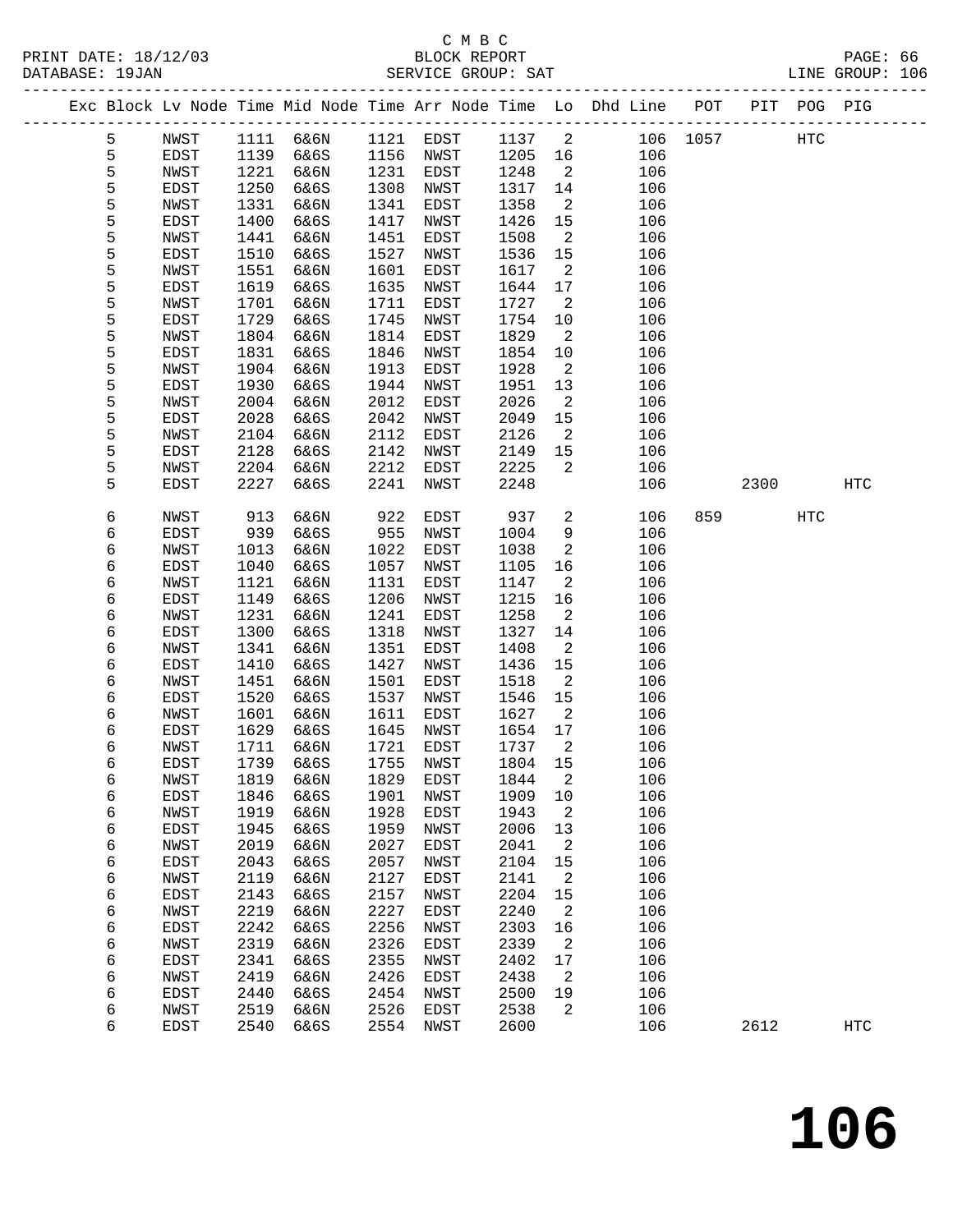|  |                  |             |              |              |              |              |              |                              | Exc Block Lv Node Time Mid Node Time Arr Node Time Lo Dhd Line POT |          |      | PIT POG PIG |            |
|--|------------------|-------------|--------------|--------------|--------------|--------------|--------------|------------------------------|--------------------------------------------------------------------|----------|------|-------------|------------|
|  | 7                | NWST        |              | 1201 6&6N    |              | 1211 EDST    | 1228         | $\overline{\phantom{a}}$     |                                                                    | 106 1147 | HTC  |             |            |
|  | 7                | EDST        | 1230         | 6&6S         |              | 1248 NWST    | 1257         | 14                           | 106                                                                |          |      |             |            |
|  | 7                | NWST        | 1311         | 6&6N         |              | 1321 EDST    | 1338         | $\overline{2}$               | 106                                                                |          |      |             |            |
|  | 7                | EDST        | 1340         | 6&6S         | 1358         | NWST         | 1407         | 14                           | 106                                                                |          |      |             |            |
|  | $\boldsymbol{7}$ | NWST        | 1421         | 6&6N         | 1431         | EDST         | 1448         | $\overline{2}$               | 106                                                                |          |      |             |            |
|  | 7                | EDST        | 1450         | 6&6S         | 1507         | NWST         | 1516         | 15                           | 106                                                                |          |      |             |            |
|  | 7                | NWST        | 1531         | 6&6N         | 1541         | EDST         | 1557         | $\overline{2}$               | 106                                                                |          |      |             |            |
|  | 7                | EDST        | 1559         | 6&6S         | 1616         | NWST         | 1625         | 16                           | 106                                                                |          |      |             |            |
|  | 7                | NWST        | 1641         | 6&6N         | 1651         | EDST         | 1707         | $\overline{2}$               | 106                                                                |          |      |             |            |
|  | $\boldsymbol{7}$ | EDST        | 1709         | 6&6S         | 1725         | NWST         | 1734         | 17                           | 106                                                                |          |      |             |            |
|  | 7                | NWST        | 1751         | 6&6N         | 1801         | EDST         | 1817         | 2                            | 106                                                                |          |      |             |            |
|  | 7                | <b>EDST</b> | 1819         | 6&6S         | 1834         | NWST         | 1843         |                              | 106                                                                |          | 1857 |             | <b>HTC</b> |
|  | 8                | MTST        | 602          | SPST         | 621          | LOST         | 639          | 11                           | 110                                                                | 540      |      | HTC         |            |
|  | 8                | LOST        | 650          | SPST         |              | 708 MTST     | 730          | 2                            | 110                                                                |          |      |             |            |
|  | 8                | MTST        | 732          |              |              | EDST         | 747          | 2                            | 119                                                                |          |      |             |            |
|  | 8                | <b>EDST</b> | 749          |              |              | MTST         | 811          | 6                            | 119                                                                |          |      |             |            |
|  | 8                | MTST        | 817          |              |              | EDST         | 832          | 2                            | 119                                                                |          |      |             |            |
|  | 8                | EDST        | 834          |              |              | MTST         | 856          | 14                           | 119                                                                |          |      |             |            |
|  | 8                | MTST        | 910          |              |              | EDST         | 927          | 2                            | 119                                                                |          |      |             |            |
|  | 8                | EDST        | 929          |              |              | MTST         | 954          | $\sqrt{6}$                   | 119                                                                |          |      |             |            |
|  | 8                | MTST        | 1000         |              |              | EDST         | 1019         | 2                            | 119                                                                |          |      |             |            |
|  | 8                | <b>EDST</b> | 1021         |              |              | MTST         | 1047         | 13                           | 119                                                                |          |      |             |            |
|  | 8                | MTST        | 1100         |              |              | EDST         | 1120         | $\overline{2}$               | 119                                                                |          |      |             |            |
|  | 8                | EDST        | 1122         |              |              | MTST         | 1148         | 12                           | 119                                                                |          |      |             |            |
|  | 8                | MTST        | 1200         |              |              | EDST         | 1221         | $\overline{\phantom{a}}$     | 119                                                                |          |      |             |            |
|  | 8                | EDST        | 1223         |              |              | MTST         | 1250         | 13                           | 119                                                                |          |      |             |            |
|  | 8                | MTST        | 1303         | SPST         | 1329         | SFU          | 1350         | $\overline{\mathbf{3}}$      | 144                                                                |          |      |             |            |
|  | 8                | SFU         | 1353         | SPST         | 1414         | MTST         | 1446         | 17                           | 144                                                                |          |      |             |            |
|  | 8                | MTST        | 1503         | SPST         | 1529         | SFU          | 1550         | $\overline{\mathbf{3}}$      | 144                                                                |          |      |             |            |
|  | 8                | SFU         | 1553         | SPST         | 1613         | MTST         | 1649         | 14                           | 144                                                                |          |      |             |            |
|  | 8<br>8           | MTST<br>SFU | 1703<br>1753 | SPST<br>SPST | 1729<br>1813 | SFU<br>MTST  | 1750<br>1844 | $\overline{\mathbf{3}}$<br>5 | 144<br>144                                                         |          |      |             |            |
|  | 8                | MTST        | 1849         | SPST         | 1911         |              | 1931         | 9                            | 110                                                                |          |      |             |            |
|  | 8                | LOST        | 1940         | SPST         | 2000         | LOST<br>MTST | 2022         | 11                           | 110                                                                |          |      |             |            |
|  | 8                | MTST        | 2033         | SPST         | 2057         | SFU          | 2117         | 11                           | 144                                                                |          |      |             |            |
|  | 8                | SFU         | 2128         | SPST         | 2147         | MTST         | 2213         | 22                           | 144                                                                |          |      |             |            |
|  | 8                | MTST        | 2235         | SPST         | 2257         | SFU          | 2317         | 11                           | 144                                                                |          |      |             |            |
|  | 8                | SFU         | 2328         | SPST         | 2346         | MTST         | 2410         | 25                           | 144                                                                |          |      |             |            |
|  | 8                | MTST        | 2435         |              |              | EDST         | 2451         | $\overline{2}$               | 119                                                                |          |      |             |            |
|  | 8                | EDST        | 2453         |              |              | MTST         | 2509         | 26                           | 119                                                                |          |      |             |            |
|  | 8                | MTST        | 2535         |              |              | EDST         | 2551         | 9                            | 119                                                                |          |      |             |            |
|  | 8                | EDST        | 2600         |              |              | MTST         | 2616         | 14                           | 119                                                                |          |      |             |            |
|  | 8                | MTST        | 2630         |              |              | NWST         | 2649         |                              | 112                                                                |          | 2701 |             | HTC        |
|  |                  |             |              |              |              |              |              |                              |                                                                    |          |      |             |            |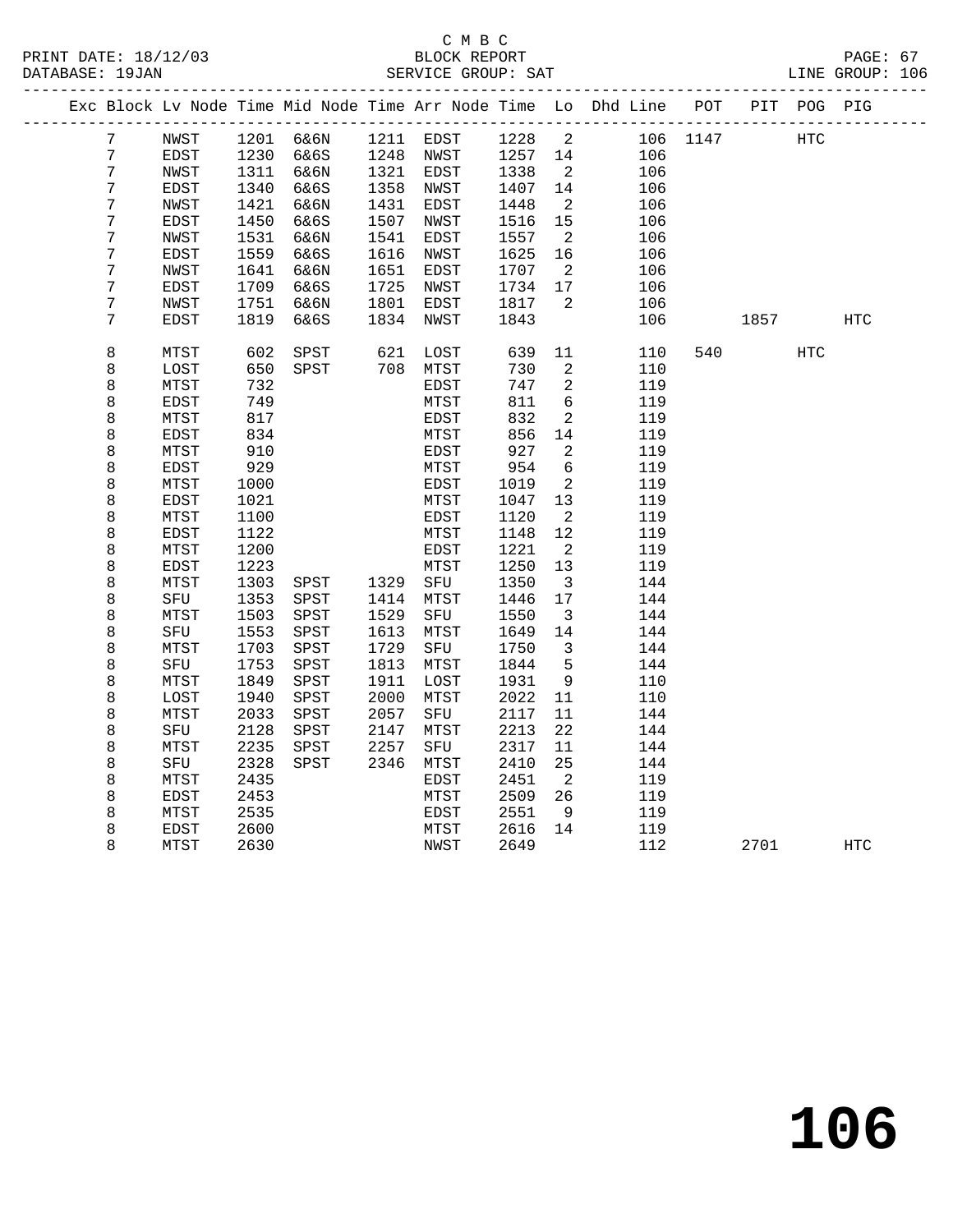#### C M B C<br>BLOCK REPORT SERVICE GROUP: SAT

| PRINT DATE: 18/12/03<br>DATABASE: 19JAN |                      |              |              | 2/03 BLOCK REPORT BLOCK REPORT                 |      |                     |              |                            |                                                                                |         |           | PAGE: 68<br>LINE GROUP: 106 |  |
|-----------------------------------------|----------------------|--------------|--------------|------------------------------------------------|------|---------------------|--------------|----------------------------|--------------------------------------------------------------------------------|---------|-----------|-----------------------------|--|
|                                         |                      |              |              |                                                |      |                     |              |                            | Exc Block Lv Node Time Mid Node Time Arr Node Time Lo Dhd Line POT PIT POG PIG |         |           |                             |  |
|                                         | 9                    | MTST 538     |              |                                                |      | EDST                |              |                            | 119 516 HTC<br>553 3                                                           |         |           |                             |  |
|                                         | 9                    | EDST         | 556          |                                                |      | MTST                |              |                            | 613 9<br>119                                                                   |         |           |                             |  |
|                                         | 9                    | MTST         | 622          |                                                |      | EDST<br>MTST        |              |                            | 637 2<br>656 6<br>119                                                          |         |           |                             |  |
|                                         | 9                    | EDST         | 639          |                                                |      | MTST                |              |                            | 119                                                                            |         |           |                             |  |
|                                         | 9                    | MTST         | 702          |                                                |      | EDST                | 717          |                            | $\overline{a}$<br>119                                                          |         |           |                             |  |
|                                         | 9                    | EDST         | 719          |                                                |      | MTST                | 738          |                            | 9<br>119                                                                       |         |           |                             |  |
|                                         | 9                    | MTST         | 747          |                                                |      | EDST                | 802          |                            | $\frac{2}{6}$<br>119                                                           |         |           |                             |  |
|                                         | 9                    | EDST         | 804          |                                                |      | MTST                | 826          | 6                          | 119                                                                            |         |           |                             |  |
|                                         | 9                    | MTST         | 832          |                                                |      | EDST                | 848          | $\overline{a}$             | 119                                                                            |         |           |                             |  |
|                                         | 9                    | EDST         | 850          |                                                |      | MTST                | 912          |                            | $7\overline{ }$<br>119                                                         |         |           |                             |  |
|                                         | 9                    | MTST         | 919          | ${\tt SPST} \hspace{1.5cm} {\tt 939\ \; LOST}$ |      |                     | 958          | 12                         | 110                                                                            |         |           |                             |  |
|                                         | 9                    | LOST         | 1010         | SPST 1030 MTST                                 |      |                     | 1055         | 8                          | 110                                                                            |         |           |                             |  |
|                                         | 9                    | MTST         | 1103         | SPST                                           | 1128 | SFU                 | 1149         |                            | $\overline{4}$<br>144                                                          |         |           |                             |  |
|                                         | 9                    | SFU          | 1153         | SPST                                           | 1214 | MTST                | 1246         |                            | $4\overline{ }$<br>144                                                         |         |           |                             |  |
|                                         | 9                    | MTST         | 1250         |                                                |      | EDST                | 1311         | 2                          | 119                                                                            |         |           |                             |  |
|                                         | 9                    | EDST         | 1313         |                                                |      | MTST                | 1340         | 10                         | 119                                                                            |         |           |                             |  |
|                                         | 9                    | MTST         | 1350         |                                                |      | EDST                | 1412         | $\overline{2}$             | 119                                                                            |         |           |                             |  |
|                                         | 9                    | EDST         | 1414         |                                                |      | MTST                | 1441         |                            | 9<br>119                                                                       |         |           |                             |  |
|                                         | 9                    | MTST         | 1450         |                                                |      | EDST                | 1512         | $\overline{a}$             | 119                                                                            |         |           |                             |  |
|                                         | 9                    | EDST         | 1514         |                                                |      | MTST                | 1541         | 9                          | 119                                                                            |         |           |                             |  |
|                                         | 9                    | MTST         | 1550         |                                                |      | EDST                | 1612         | $\overline{2}$             | 119                                                                            |         |           |                             |  |
|                                         | 9                    | EDST         | 1614         |                                                |      | MTST                | 1640         | 10                         | 119                                                                            |         |           |                             |  |
|                                         | 9                    | MTST         | 1650         |                                                |      | EDST                | 1712         | $\overline{a}$             | 119                                                                            |         |           |                             |  |
|                                         | 9                    | EDST         | 1714         |                                                |      |                     | 1740         | 9                          | 119                                                                            |         |           |                             |  |
|                                         | 9                    | MTST         | 1749         |                                                |      |                     | 1832         | 10                         | 110                                                                            |         |           |                             |  |
|                                         | 9                    | LOST         | 1842         | SPST                                           | 1903 | MTST                | 1928         |                            | 5 <sup>1</sup><br>110                                                          |         |           |                             |  |
|                                         | 9                    | MTST         | 1933         | SPST                                           | 1957 | SFU                 | 2018 10      |                            | 144                                                                            |         |           |                             |  |
|                                         | 9                    | SFU          | 2028         | SPST                                           | 2047 | MTST                | 2114         | $\overline{2}$             | 144                                                                            |         |           |                             |  |
|                                         | 9                    | MTST         | 2116         | SPST                                           | 2137 | LOST                | 2157         |                            | 110                                                                            |         | 2221 2022 | HTC                         |  |
|                                         | 10                   | SFU          | 923          | SPST 942                                       |      | MTST                | 1011 13      |                            | 144                                                                            | 843 HTC |           |                             |  |
|                                         | 10                   | MTST         | 1024         |                                                |      | EDST                | 1043         | $\overline{\mathbf{c}}$    | 119                                                                            |         |           |                             |  |
|                                         | 10                   | EDST         | 1045         |                                                |      | MTST                | 1111         | 9                          | 119                                                                            |         |           |                             |  |
|                                         | 10                   | MTST         | 1120         |                                                |      | EDST                | 1140         | $\overline{\phantom{a}}^2$ | 119                                                                            |         |           |                             |  |
|                                         | 10                   | EDST         | 1142         |                                                |      | MTST                | 1208 11      |                            | 119                                                                            |         |           |                             |  |
|                                         | 10                   | MTST         | 1219         |                                                |      |                     | 1302         | 8 <sup>8</sup>             | 110                                                                            |         |           |                             |  |
|                                         | 10                   | LOST         | 1310         |                                                |      |                     | 1358         | 12                         | 110                                                                            |         |           |                             |  |
|                                         | 10                   | MTST         |              | 1410 EDST 1432 2                               |      |                     |              |                            | 119                                                                            |         |           |                             |  |
|                                         | 10                   | EDST         | 1434         |                                                |      | MTST                | 1501         | 18                         | 119                                                                            |         |           |                             |  |
|                                         | 10                   | MTST         | 1519         | SPST                                           | 1542 | LOST                | 1602         | 8                          | 110                                                                            |         |           |                             |  |
|                                         | $10$                 | LOST         | 1610         | SPST                                           | 1631 | MTST                | 1657         | 13                         | 110                                                                            |         |           |                             |  |
|                                         | 10                   | MTST         | 1710         |                                                |      | EDST                | 1731         | 2                          | 119                                                                            |         |           |                             |  |
|                                         | 10                   | EDST         | 1733         |                                                |      | MTST                | 1756         | 7                          | 119                                                                            |         |           |                             |  |
|                                         | 10                   | MTST         | 1803         | SPST                                           | 1828 | SFU                 | 1849         | 9                          | 144                                                                            |         |           |                             |  |
|                                         | $10$                 | SFU          | 1858         | SPST                                           | 1918 | MTST                | 1949         | 8                          | 144                                                                            |         |           |                             |  |
|                                         | $10$                 | MTST         | 1957         |                                                |      | EDST                | 2015         | 2                          | 119                                                                            |         |           |                             |  |
|                                         | 10                   | EDST         | 2017         |                                                |      | MTST                | 2037         | 5                          | 119                                                                            |         |           |                             |  |
|                                         | 10                   | MTST         | 2042         |                                                |      | EDST                | 2100         | 2                          | 119                                                                            |         |           |                             |  |
|                                         | $10$                 | EDST         | 2102         |                                                |      | MTST                | 2122         | 5                          | 119                                                                            |         |           |                             |  |
|                                         | 10                   | MTST         | 2127         |                                                |      | EDST                | 2145         | 2<br>7                     | 119                                                                            |         |           |                             |  |
|                                         | 10<br>1 <sub>0</sub> | EDST<br>MTCT | 2147<br>2211 | CDCT                                           |      | MTST<br>$2225$ TOCT | 2207<br>つつにに |                            | 119<br>110                                                                     | 2210    |           | UTM                         |  |

10 MTST 2214 SPST 2235 LOST 2255 110 2319 HTC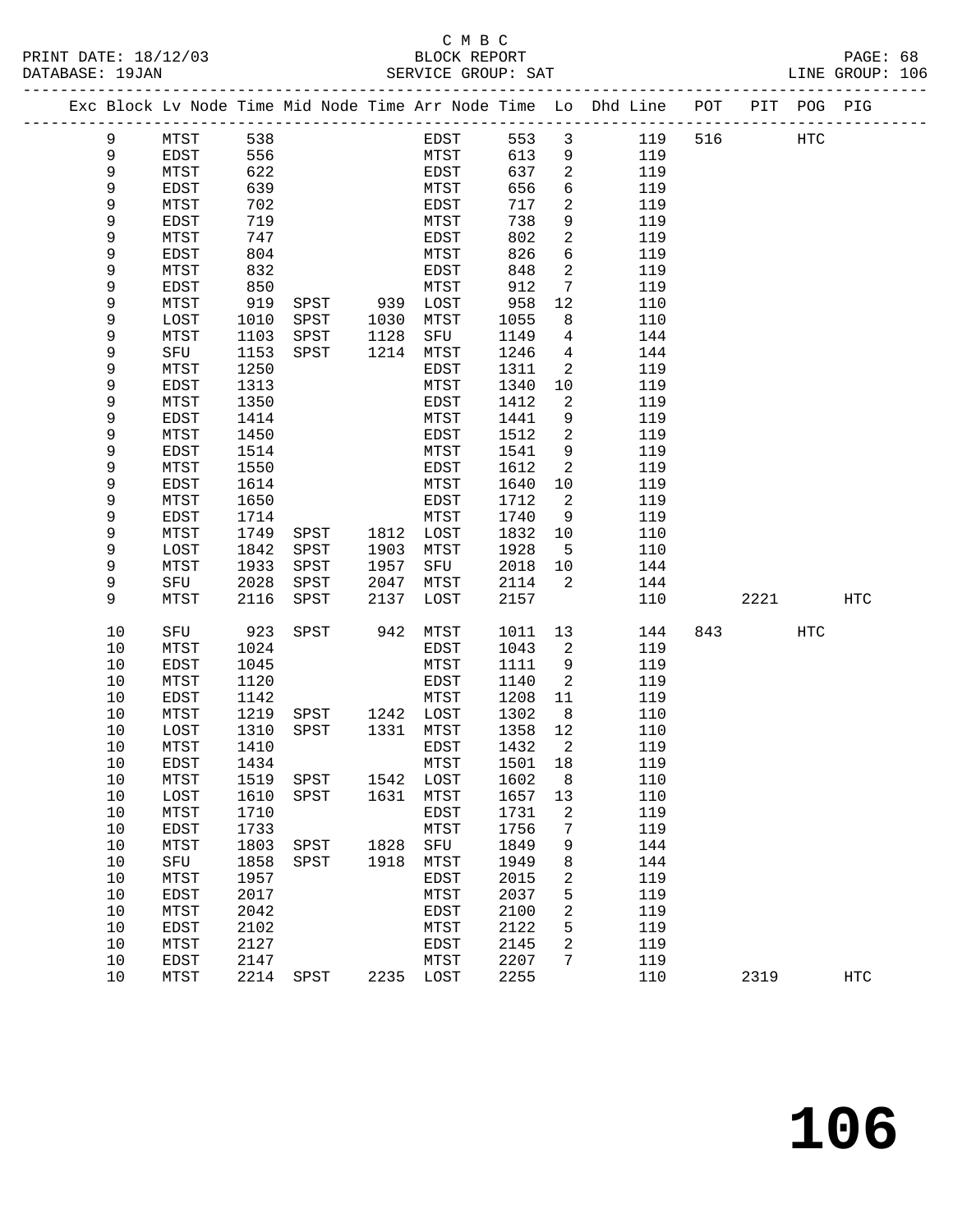#### C M B C<br>BLOCK REPORT PRINT DATE: 18/12/03 BLOCK REPORT PAGE: 69 SERVICE GROUP: SAT

| NF |  |
|----|--|

|          |              |              |                        |              |                           |              |                         | Exc Block Lv Node Time Mid Node Time Arr Node Time Lo Dhd Line POT PIT POG PIG |     |      |                   |            |
|----------|--------------|--------------|------------------------|--------------|---------------------------|--------------|-------------------------|--------------------------------------------------------------------------------|-----|------|-------------------|------------|
| 11       |              |              |                        |              |                           |              |                         | SFU 814 SPST 833 MTST 902 21 144 734                                           |     |      | $_{\mathrm{HTC}}$ |            |
| 11       | MTST         |              |                        |              | EDST 940 2<br>MTST 1007 5 |              |                         | 119                                                                            |     |      |                   |            |
| 11       | EDST         | 923<br>942   |                        |              | MTST                      | 1007 5       |                         | 119                                                                            |     |      |                   |            |
| 11       | MTST         | 1012         |                        |              | EDST                      | 1031         | $\overline{2}$          | 119                                                                            |     |      |                   |            |
| 11       | EDST         | 1033         |                        |              | MTST                      | 1059         | 11                      | 119                                                                            |     |      |                   |            |
| 11       | MTST         | 1110         |                        |              | EDST                      | 1130         | $\overline{\mathbf{c}}$ | 119                                                                            |     |      |                   |            |
| 11       | EDST         | 1132         |                        |              | MTST                      | 1158         | 12                      | 119                                                                            |     |      |                   |            |
| 11       | MTST         | 1210         |                        |              | EDST                      | 1231         | $\overline{2}$          | 119                                                                            |     |      |                   |            |
| 11       | EDST         | 1233         |                        |              | MTST                      | 1300         | 10                      | 119                                                                            |     |      |                   |            |
| 11       | MTST         | 1310         |                        |              | EDST                      | 1331         | $\overline{\mathbf{2}}$ | 119                                                                            |     |      |                   |            |
| 11       | EDST         | 1333         | MISI<br>SPST 1442 LOST |              | MTST                      | 1400         | 19                      | 119                                                                            |     |      |                   |            |
| 11       | MTST         | 1419         |                        |              |                           | 1502         | 8 <sup>8</sup>          | 110                                                                            |     |      |                   |            |
| 11       | LOST         | 1510         | SPST 1531              |              | MTST                      | 1558         | 12                      | 110                                                                            |     |      |                   |            |
| 11       | MTST         | 1610         |                        |              | EDST                      | 1632         | $\overline{2}$          | 119                                                                            |     |      |                   |            |
| 11       | EDST         | 1634         |                        |              | MTST                      | 1700         | 19                      | 119                                                                            |     |      |                   |            |
| 11       | MTST         | 1719         | SPST                   |              | 1742 LOST                 | 1802         | 8 <sup>8</sup>          | 110                                                                            |     |      |                   |            |
| 11       | LOST         | 1810         | SPST                   | 1831         | MTST                      | 1856         | $7\overline{ }$         | 110                                                                            |     |      |                   |            |
| 11       | MTST         | 1903<br>1958 | SPST<br>SPST           | 1927<br>2017 | SFU                       | 1948         | 10                      | 144                                                                            |     |      |                   |            |
| 11<br>11 | SFU          | 2049         | SPST                   | 2110         | MTST<br>LOST              | 2044<br>2130 | $5^{\circ}$<br>10       | 144<br>110                                                                     |     |      |                   |            |
| 11       | MTST         | 2140         | SPST                   | 2200         | MTST                      | 2220         | 24                      | 110                                                                            |     |      |                   |            |
| 11       | LOST<br>MTST | 2244         | SPST                   | 2305         | LOST                      | 2325         | $\overline{0}$          | 110                                                                            |     |      |                   |            |
| 11       | LOST         | 2325         | SPST                   | 2345         | MTST                      | 2404         |                         | 110                                                                            |     | 2422 |                   | <b>HTC</b> |
|          |              |              |                        |              |                           |              |                         |                                                                                |     |      |                   |            |
| 12       | LOST         | 910          | SPST                   |              | 929 MTST                  | 954          |                         | $9 \left( \frac{1}{2} \right)$<br>110                                          | 842 |      | <b>HTC</b>        |            |
| 12       | MTST         | 1003         | SPST                   | 1028         | SFU                       | 1049         | $4\overline{4}$         | 144                                                                            |     |      |                   |            |
| 12       | SFU          | 1053         | SPST                   |              | 1113 MTST                 | 1144         | 6                       | 144                                                                            |     |      |                   |            |
| 12       | MTST         | 1150         |                        |              | EDST                      | 1210         | $\overline{a}$          | 119                                                                            |     |      |                   |            |
| 12       | EDST         | 1212         |                        |              | MTST                      | 1239         | 10                      | 119                                                                            |     |      |                   |            |
| 12       | MTST         | 1249         | SPST 1312 LOST         |              |                           | 1332         | 8 <sup>8</sup>          | 110                                                                            |     |      |                   |            |
| 12       | LOST         | 1340         | SPST 1401              |              | MTST                      | 1428         | 12                      | 110                                                                            |     |      |                   |            |
| 12       | MTST         | 1440         |                        |              | EDST                      | 1502         | $\overline{2}$          | 119                                                                            |     |      |                   |            |
| 12       | EDST         | 1504         |                        |              | MTST                      | 1531         | 18                      | 119                                                                            |     |      |                   |            |
| 12       | MTST         | 1549         | SPST                   |              | 1612 LOST                 | 1632         | 8                       | 110                                                                            |     |      |                   |            |
| 12       | LOST         | 1640         | SPST                   | 1701         | MTST                      | 1727         | $6\overline{6}$         | 110                                                                            |     |      |                   |            |
| 12       | MTST         | 1733         | SPST                   | 1759         | SFU                       | 1820         | $7\overline{ }$         | 144                                                                            |     |      |                   |            |
| 12       | SFU          | 1827         | SPST                   | 1847         | MTST                      | 1918         | 9                       | 144                                                                            |     |      |                   |            |
| 12       | MTST         | 1927         |                        |              | EDST                      | 1947         | $\overline{a}$          | 119                                                                            |     |      |                   |            |
| 12       | EDST         | 1949         |                        |              | MTST                      | 2009         |                         | 119                                                                            |     | 2027 |                   | HTC        |

**106**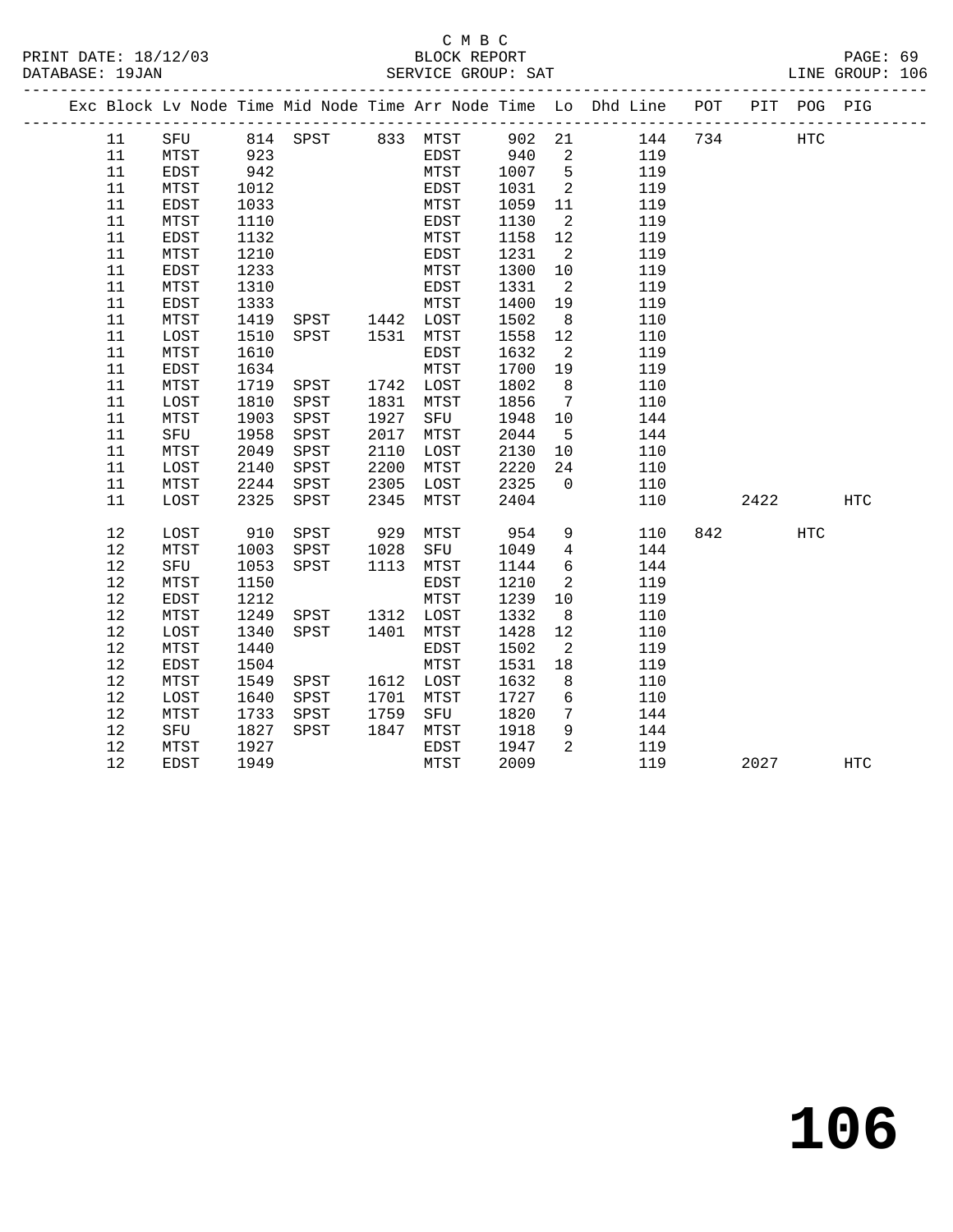### C M B C

#### PRINT DATE: 18/12/03 BLOCK REPORT PAGE: 70 DATABASE: 19JAN SERVICE GROUP: SAT LINE GROUP: 106 ------------------------------------------------------------------------------------------------- Exc Block Lv Node Time Mid Node Time Arr Node Time Lo Dhd Line POT PIT POG PIG ------------------------------------------------------------------------------------------------- 13 NWST 538 MTST 558 4 112 524 HTC 13 MTST 602 EDST 617 2 119 13 EDST 619 MTST 636 6 119 13 MTST 642 EDST 657 2 119 13 EDST 659 MTST 716 1 119 13 MTST 717 EDST 732 2 119 13 EDST 734 MTST 756 6 119 13 MTST 802 EDST 817 2 119 13 EDST 819 MTST 841 16 119 13 MTST 857 EDST 913 2 119 13 EDST 915 MTST 940 9 119 13 MTST 949 SPST 1009 LOST 1029 11 110 13 LOST 1040 SPST 1100 MTST 1125 8 110 13 MTST 1133 SPST 1158 SFU 1219 4 144 13 SFU 1223 SPST 1244 MTST 1316 4 144 13 MTST 1320 EDST 1341 2 119 13 EDST 1343 MTST 1410 10 119 13 MTST 1420 EDST 1442 2 119 13 EDST 1444 MTST 1511 9 119 13 MTST 1520 EDST 1542 2 119 13 EDST 1544 MTST 1611 9 119 13 MTST 1620 EDST 1642 2 119 13 EDST 1644 MTST 1710 10 119 13 MTST 1720 EDST 1741 2 119 13 EDST 1743 MTST 1806 9 119 13 MTST 1815 EDST 1836 2 119 13 EDST 1838 MTST 1900 12 119 13 MTST 1912 EDST 1932 2 119 13 EDST 1934 MTST 1954 18 119 13 MTST 2012 EDST 2030 2 119 13 EDST 2032 MTST 2052 5 119 13 MTST 2057 EDST 2115 2 119 13 EDST 2117 MTST 2137 5 119 13 MTST 2142 EDST 2200 2 119 13 EDST 2202 MTST 2220 15 119 13 MTST 2235 EDST 2252 2 119 13 EDST 2254 MTST 2312 28 119 13 MTST 2340 SPST 2400 SFU 2420 8 144 13 SFU 2428 SPST 2445 MTST 2509 144 2527 HTC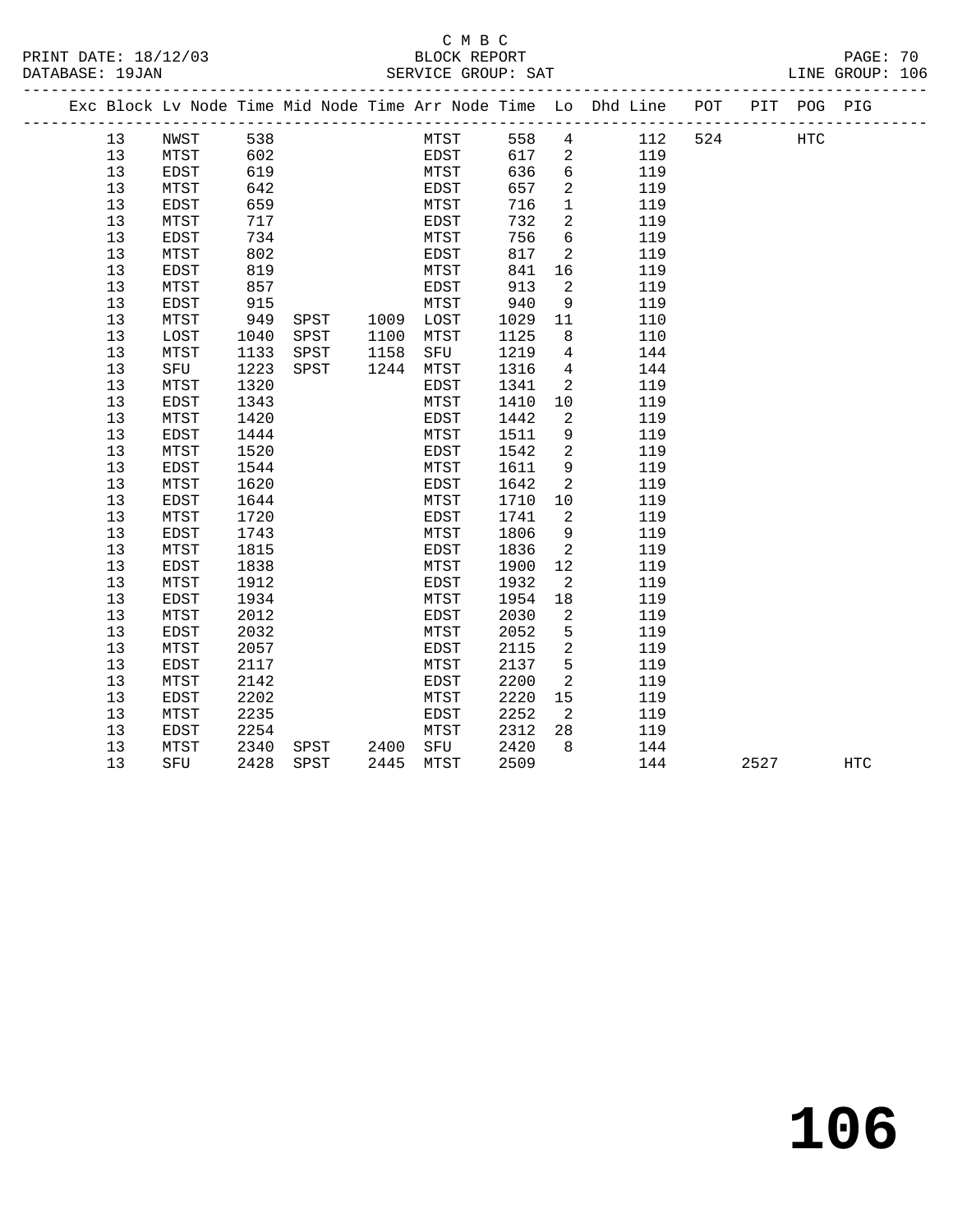# C M B C<br>BLOCK REPORT

LINE GROUP: 106

|    |             |      |      |      |              |        |                            | Exc Block Lv Node Time Mid Node Time Arr Node Time Lo Dhd Line POT |     |      | PIT POG PIG |     |
|----|-------------|------|------|------|--------------|--------|----------------------------|--------------------------------------------------------------------|-----|------|-------------|-----|
| 14 | MTST        | 632  | SPST |      | 651 LOST     | 709    | 9                          | 110                                                                | 610 |      | HTC         |     |
| 14 | LOST        | 718  | SPST | 736  | MTST         | 758    | $4\overline{ }$            | 110                                                                |     |      |             |     |
| 14 | MTST        | 802  | SPST | 821  | LOST         | 839    | $\overline{\mathbf{3}}$    | 110                                                                |     |      |             |     |
| 14 | LOST        | 842  | SPST | 900  | MTST         | 922    | 11                         | 110                                                                |     |      |             |     |
| 14 | MTST        | 933  | SPST | 956  | SFU          | 1016   | 7                          | 144                                                                |     |      |             |     |
| 14 | SFU         | 1023 | SPST | 1043 | MTST         | 1114   | 5                          | 144                                                                |     |      |             |     |
| 14 | MTST        | 1119 | SPST | 1141 | LOST         | 1201   | 9                          | 110                                                                |     |      |             |     |
| 14 | LOST        | 1210 | SPST | 1231 | MTST         | 1258   | 2                          | 110                                                                |     |      |             |     |
| 14 | MTST        | 1300 |      |      | EDST         | 1321   | 2                          | 119                                                                |     |      |             |     |
| 14 | EDST        | 1323 |      |      | MTST         | 1350   | 10                         | 119                                                                |     |      |             |     |
| 14 | MTST        | 1400 |      |      | EDST         | 1422   | 2                          | 119                                                                |     |      |             |     |
| 14 | EDST        | 1424 |      |      | MTST         | 1451   | 9                          | 119                                                                |     |      |             |     |
| 14 | MTST        | 1500 |      |      | EDST         | 1522   | 2                          | 119                                                                |     |      |             |     |
| 14 | EDST        | 1524 |      |      | MTST         | 1551   | 9                          | 119                                                                |     |      |             |     |
| 14 | MTST        | 1600 |      |      | EDST         | 1622   | 2                          | 119                                                                |     |      |             |     |
| 14 | EDST        | 1624 |      |      | MTST         | 1650   | 10                         | 119                                                                |     |      |             |     |
| 14 | MTST        | 1700 |      |      | EDST         | 1721   | $\overline{a}$             | 119                                                                |     |      |             |     |
| 14 | EDST        | 1723 |      |      | MTST         | 1749   | 11                         | 119                                                                |     |      |             |     |
| 14 | MTST        | 1800 |      |      | EDST         | 1821   | $\overline{2}$             | 119                                                                |     |      |             |     |
|    |             | 1823 |      |      |              |        |                            |                                                                    |     |      |             |     |
| 14 | EDST        |      |      |      | MTST         | 1846   | 11                         | 119                                                                |     |      |             |     |
| 14 | MTST        | 1857 |      |      | EDST         | 1917   | 2                          | 119                                                                |     |      |             |     |
| 14 | EDST        | 1919 |      |      | MTST         | 1941   | 8                          | 119                                                                |     |      |             |     |
| 14 | MTST        | 1949 | SPST | 2011 | LOST         | 2031   | 9                          | 110                                                                |     |      |             |     |
| 14 | LOST        | 2040 | SPST | 2100 | MTST         | 2122   | 13                         | 110                                                                |     |      |             |     |
| 14 | MTST        | 2135 | SPST | 2159 | SFU          | 2219   | 9                          | 144                                                                |     |      |             |     |
| 14 | SFU         | 2228 | SPST | 2246 | MTST         | 2310   | 25                         | 144                                                                |     |      |             |     |
| 14 | MTST        | 2335 |      |      | EDST         | 2351   | $\overline{2}$             | 119                                                                |     |      |             |     |
| 14 | EDST        | 2353 |      |      | MTST         | 2409   | 11                         | 119                                                                |     |      |             |     |
| 14 | MTST        | 2420 | SPST | 2440 | SFU          | 2500   |                            | 144                                                                |     | 2533 |             | HTC |
| 15 | LOST        | 620  | SPST | 638  | MTST         | 700    | 2                          | 110                                                                | 552 |      | <b>HTC</b>  |     |
| 15 | MTST        | 702  | SPST | 721  | LOST         | 739    | 7                          | 110                                                                |     |      |             |     |
| 15 | LOST        | 746  | SPST | 804  | MTST         | 826    | 14                         | 110                                                                |     |      |             |     |
| 15 | MTST        | 840  | SPST | 859  | LOST         | 917    | 23                         | 110                                                                |     |      |             |     |
| 15 | LOST        | 940  | SPST | 959  | MTST         | 1024   | 12                         | 110                                                                |     |      |             |     |
| 15 | MTST        | 1036 |      |      | EDST         | 1055   | 2                          | 119                                                                |     |      |             |     |
| 15 | EDST        | 1057 |      |      | MTST         | 1123   | $7\overline{ }$            | 119                                                                |     |      |             |     |
| 15 | MTST        | 1130 |      |      | EDST         | 1150   | $\overline{\phantom{0}}^2$ | 119                                                                |     |      |             |     |
| 15 | <b>EDST</b> | 1152 |      |      | MTST         | 1218   | 12                         | 119                                                                |     |      |             |     |
| 15 | MTST        | 1230 |      |      | EDST         | 1251 2 |                            | 119                                                                |     |      |             |     |
| 15 | EDST        | 1253 |      |      | ${\tt MTST}$ | 1320   | 10                         | 119                                                                |     |      |             |     |
| 15 | MTST        | 1330 |      |      | <b>EDST</b>  | 1352   | 2                          | 119                                                                |     |      |             |     |
| 15 | EDST        | 1354 |      |      | MTST         | 1421   | 12                         | 119                                                                |     |      |             |     |
| 15 | MTST        | 1433 | SPST | 1459 | SFU          | 1520   | 3                          | 144                                                                |     |      |             |     |
| 15 | SFU         | 1523 | SPST | 1543 | MTST         | 1618   | 15                         | 144                                                                |     |      |             |     |
| 15 | MTST        | 1633 | SPST | 1659 | SFU          | 1720   | 3                          | 144                                                                |     |      |             |     |
| 15 | SFU         | 1723 | SPST | 1743 | MTST         | 1814   | 5                          | 144                                                                |     |      |             |     |
| 15 | MTST        | 1819 | SPST | 1841 | LOST         | 1901   | 9                          | 110                                                                |     |      |             |     |
| 15 | LOST        | 1910 | SPST | 1930 | MTST         | 1952   | 10                         | 110                                                                |     |      |             |     |
| 15 | MTST        | 2002 | SPST | 2026 | SFU          | 2047   | 11                         | 144                                                                |     |      |             |     |
| 15 | SFU         | 2058 | SPST | 2117 | MTST         | 2143   | 3                          | 144                                                                |     |      |             |     |
| 15 | MTST        | 2146 | SPST | 2207 | LOST         | 2227   | 0                          | 110                                                                |     |      |             |     |

15 LOST 2227 SPST 2247 MTST 2306 110 2324 HTC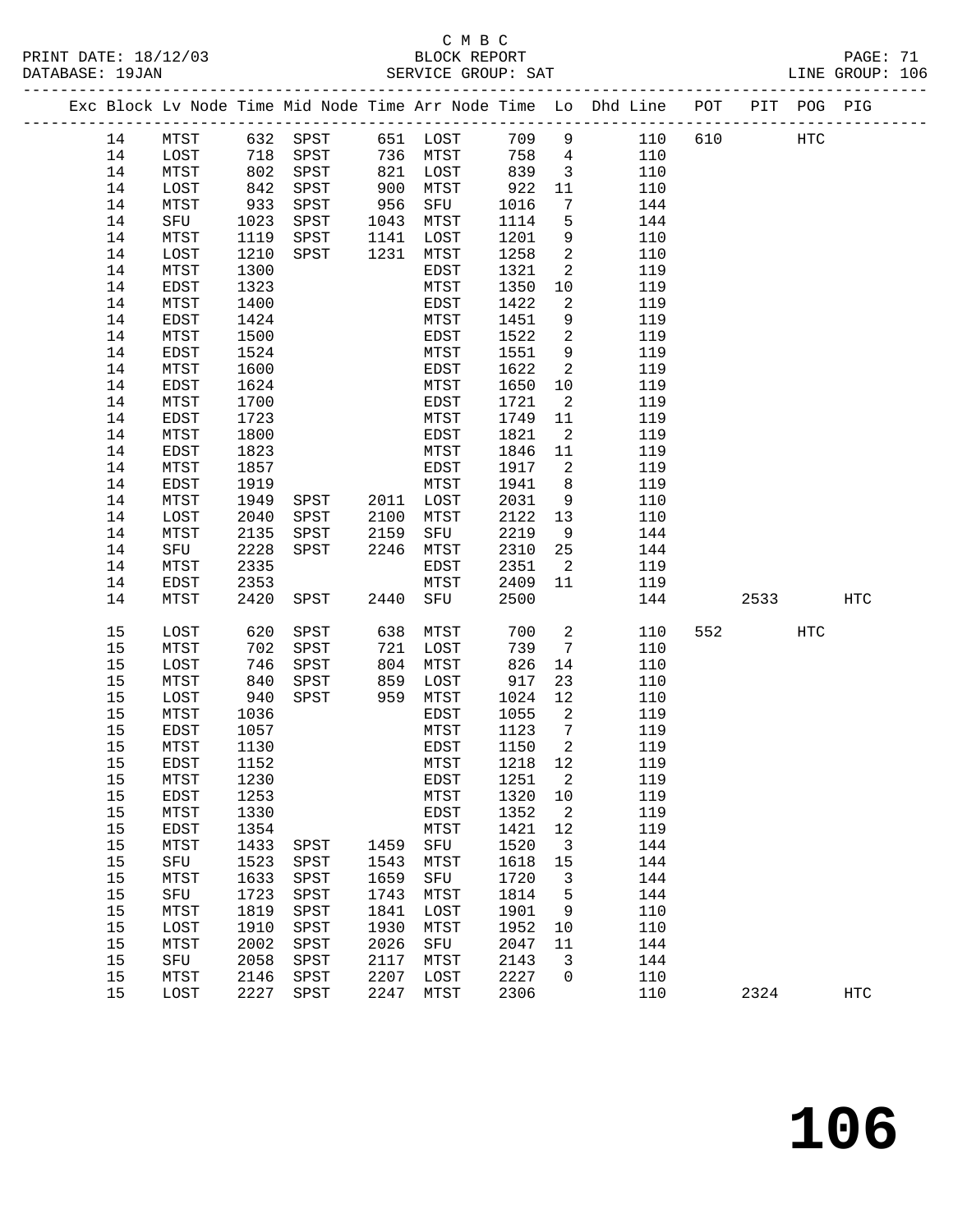# C M B C<br>BLOCK REPORT

|          |              |              |                                                             |      |              |              |                                | Exc Block Lv Node Time Mid Node Time Arr Node Time Lo Dhd Line POT PIT POG PIG |     |  |            |     |  |
|----------|--------------|--------------|-------------------------------------------------------------|------|--------------|--------------|--------------------------------|--------------------------------------------------------------------------------|-----|--|------------|-----|--|
|          |              |              | 16 MTST 509                                                 |      | EDST 524 2   |              |                                | 119  447  HTC                                                                  |     |  |            |     |  |
| 16       |              |              | EDST 526 MTST 543 17                                        |      |              |              |                                | 119                                                                            |     |  |            |     |  |
| 16       | MTST         |              | 600 SPST 620 SFU                                            |      |              | 639          | $5^{\circ}$                    | 144                                                                            |     |  |            |     |  |
| 16       | SFU          |              |                                                             |      |              | 726          | 6                              | 144                                                                            |     |  |            |     |  |
| 16       | MTST         |              | 044 SPST 701 MTST<br>732 SPST 751 LOST<br>814 SPST 832 MTST |      |              | 809          | 5                              | 110                                                                            |     |  |            |     |  |
| 16       | LOST         |              | $614$ SPST                                                  |      |              | 854          | 9                              | 110                                                                            |     |  |            |     |  |
| 16       | MTST         |              | 903 SPST                                                    | 926  | SFU          | 946          | $7\phantom{.}$                 | 144                                                                            |     |  |            |     |  |
| 16       | SFU          |              | 953 SPST                                                    | 1013 | MTST         | 1044         | 5                              | 144                                                                            |     |  |            |     |  |
| 16       | MTST         | 1049         | SPST                                                        | 1111 | LOST         | 1131         | 9                              | 110                                                                            |     |  |            |     |  |
| 16       | LOST         | 1140         | SPST                                                        | 1201 | MTST         | 1228         | $5\phantom{.0}$                | 110                                                                            |     |  |            |     |  |
| 16       | MTST         | 1233         | SPST                                                        | 1259 | SFU          | 1320         | $\overline{\mathbf{3}}$        | 144                                                                            |     |  |            |     |  |
| 16       | SFU          | 1323         | SPST                                                        |      | 1344 MTST    | 1416         | 14                             | 144                                                                            |     |  |            |     |  |
| 16       | MTST         | 1430         |                                                             |      | EDST         | 1452         | $\overline{a}$                 | 119                                                                            |     |  |            |     |  |
| 16       | EDST         | 1454         |                                                             |      | MTST         | 1521         | 9<br>2                         | 119                                                                            |     |  |            |     |  |
| 16<br>16 | MTST<br>EDST | 1530<br>1554 |                                                             |      | EDST<br>MTST | 1552<br>1621 |                                | 119<br>119                                                                     |     |  |            |     |  |
| 16       | MTST         | 1630         |                                                             |      | EDST         |              | 9<br>2                         | 119                                                                            |     |  |            |     |  |
| 16       | EDST         | 1654         |                                                             |      | MTST         | 1652<br>1720 |                                | 119                                                                            |     |  | 1742       | HTC |  |
|          |              |              |                                                             |      |              |              |                                |                                                                                |     |  |            |     |  |
| 17       | MTST         |              | 803 SPST 825 SFU 844                                        |      |              |              |                                | $4\overline{ }$<br>144                                                         |     |  | HTC        |     |  |
| 17       | SFU          | 848          | SPST 907 MTST                                               |      |              | 936          | 12                             | 144                                                                            |     |  |            |     |  |
| 17       | MTST         | 948          |                                                             |      | EDST         | 1006         | $\overline{2}$                 | 119                                                                            |     |  |            |     |  |
| 17       | EDST         | 1008         |                                                             |      | MTST         | 1034         | 14                             | 119                                                                            |     |  |            |     |  |
| 17       | MTST         | 1048         |                                                             |      | EDST         | 1107         | $\overline{\phantom{a}}^2$     | 119                                                                            |     |  |            |     |  |
| 17       | EDST         | 1109         |                                                             |      | MTST         | 1135         | $5^{\circ}$                    | 119                                                                            |     |  |            |     |  |
| 17       | MTST         | 1140         |                                                             |      | EDST         | 1200         | $\overline{\phantom{a}}$       | 119                                                                            |     |  |            |     |  |
| 17<br>17 | EDST<br>MTST | 1202<br>1239 |                                                             |      | MTST<br>EDST | 1229<br>1300 | 10<br>$\overline{\phantom{a}}$ | 119<br>119                                                                     |     |  |            |     |  |
| 17       | EDST         | 1302         |                                                             |      | MTST         | 1329         | 11                             | 119                                                                            |     |  |            |     |  |
| 17       | MTST         | 1340         |                                                             |      | EDST         | 1402         | $\overline{\phantom{a}}^2$     | 119                                                                            |     |  |            |     |  |
| 17       | EDST         | 1404         |                                                             |      | MTST         | 1431         | 18                             | 119                                                                            |     |  |            |     |  |
| 17       | MTST         |              | 1449 SPST 1512 LOST                                         |      |              | 1532         | 8 <sup>8</sup>                 | 110                                                                            |     |  |            |     |  |
| 17       | LOST         | 1540         | SPST 1601 MTST                                              |      |              | 1628         | 12                             | 110                                                                            |     |  |            |     |  |
| 17       | MTST         | 1640         |                                                             |      | EDST         | 1702         | $\overline{\phantom{a}}$       | 119                                                                            |     |  |            |     |  |
| 17       | EDST         | 1704         |                                                             |      | MTST         | 1730         | 10                             | 119                                                                            |     |  |            |     |  |
| 17       | MTST         | 1740         |                                                             |      | EDST         | 1801         | $\overline{\phantom{a}}$       | 119                                                                            |     |  |            |     |  |
| 17       | EDST         | 1803         |                                                             |      | MTST         | 1826         |                                | 119                                                                            |     |  | 1848       | HTC |  |
| 18       | MTST         | 700          | SPST                                                        | 722  | SFU          | 741          | 3                              | 144                                                                            | 638 |  | <b>HTC</b> |     |  |
| $18\,$   | SFU          | 744          | SPST                                                        | 802  | MTST         | 829          | 15                             | 144                                                                            |     |  |            |     |  |
| 18       | MTST         | 844          |                                                             |      | EDST         | 900          | 2                              | 119                                                                            |     |  |            |     |  |
| $18$     | EDST         | 902          |                                                             |      | ${\tt MTST}$ | 927          | 9                              | 119                                                                            |     |  |            |     |  |
| $18$     | ${\tt MTST}$ | 936          |                                                             |      | EDST         | 954          | 2                              | 119                                                                            |     |  |            |     |  |
| $18\,$   | EDST         | 956          |                                                             |      | MTST         | 1021         | 12                             | 119                                                                            |     |  |            |     |  |
| 18       | ${\tt MTST}$ | 1033         | SPST                                                        | 1058 | SFU          | 1119         | 4                              | 144                                                                            |     |  |            |     |  |
| 18       | ${\rm SFU}$  | 1123         | SPST                                                        | 1144 | MTST         | 1216         | 4                              | 144                                                                            |     |  |            |     |  |
| 18       | ${\tt MTST}$ | 1220         |                                                             |      | EDST         | 1241         | 2                              | 119                                                                            |     |  |            |     |  |
| 18       | EDST         | 1243         |                                                             |      | MTST         | 1310         | 9                              | 119                                                                            |     |  |            |     |  |
| 18       | MTST         | 1319         | SPST                                                        | 1342 | LOST         | 1402         | 8                              | 110                                                                            |     |  |            |     |  |
| $18$     | LOST         | 1410         | SPST                                                        | 1431 | MTST         | 1458         | 12                             | 110                                                                            |     |  |            |     |  |
| $18$     | ${\tt MTST}$ | 1510         |                                                             |      | EDST         | 1532         | 2                              | 119                                                                            |     |  |            |     |  |
| $18$     | EDST         | 1534         |                                                             |      | MTST         | 1601         | 18                             | 119                                                                            |     |  |            |     |  |

18 MTST 1619 SPST 1642 LOST 1702 8 110

18 LOST 1710 SPST 1731 MTST 1757 110 1819 HTC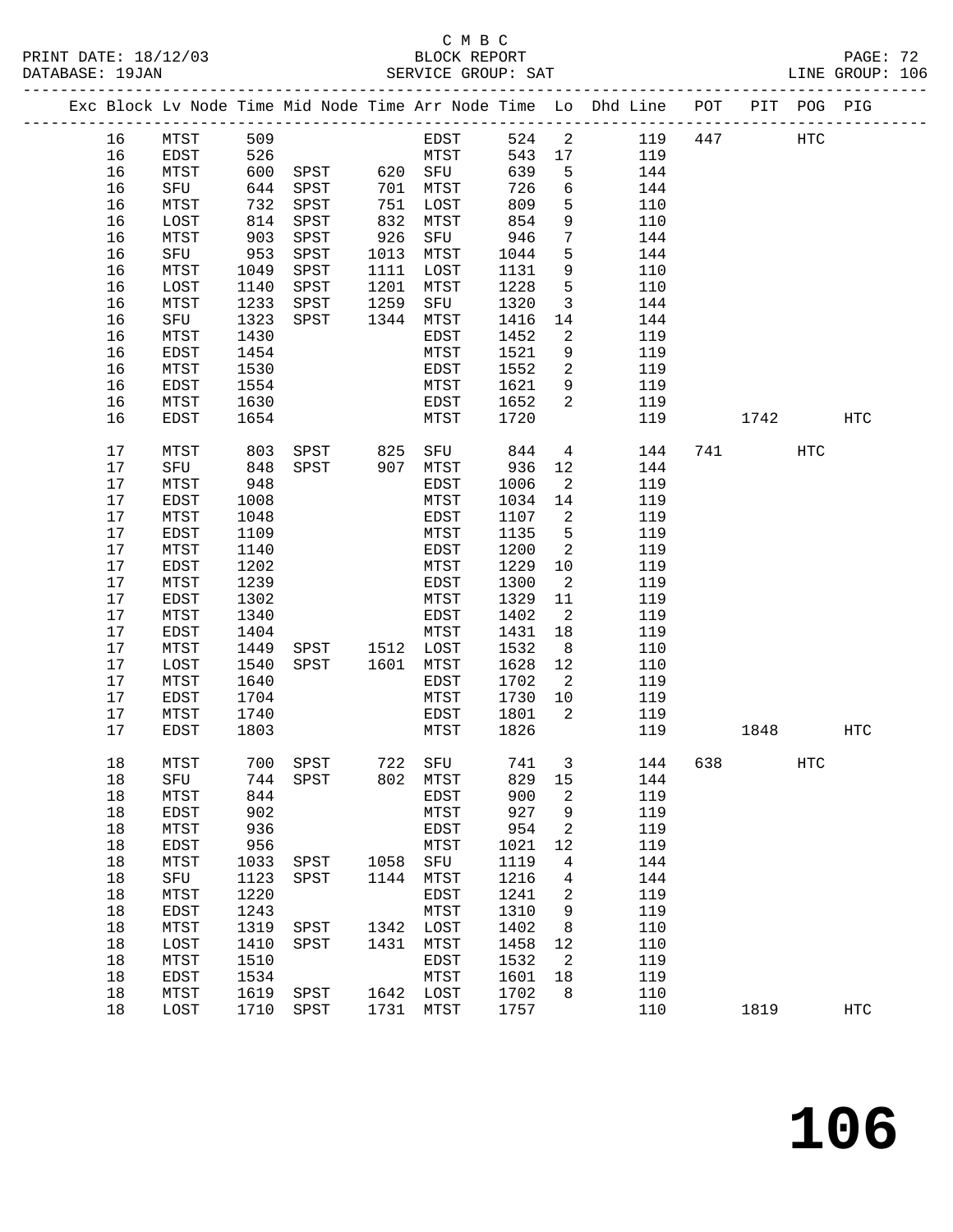PRINT DATE: 18/12/03 BLOCK REPORT BATABASE: 19JAN BLOCK REPORT

# C M B C<br>BLOCK REPORT

PAGE: 73<br>LINE GROUP: 106

|  |      |             |      |                |      |           |      |                          | Exc Block Lv Node Time Mid Node Time Arr Node Time Lo Dhd Line POT PIT POG PIG |          |      |     |                   |
|--|------|-------------|------|----------------|------|-----------|------|--------------------------|--------------------------------------------------------------------------------|----------|------|-----|-------------------|
|  | 55   | MTST        |      | 1019 SPST      |      | 1041 LOST | 1101 | 9                        | 110                                                                            | 957      |      | HTC |                   |
|  | 55   | LOST        | 1110 | SPST           |      |           |      | $5^{\circ}$              | 110                                                                            |          |      |     |                   |
|  | 55   | MTST        | 1203 | SPST           |      |           |      | $\overline{4}$           | 144                                                                            |          |      |     |                   |
|  | 55   | SFU         | 1253 | SPST           |      | 1314 MTST | 1346 | $\overline{\mathbf{3}}$  | 144                                                                            |          |      |     |                   |
|  | 55   | MTST        | 1349 | SPST           | 1412 | LOST      | 1432 | 8                        | 110                                                                            |          |      |     |                   |
|  | 55   | LOST        | 1440 | SPST           | 1501 | MTST      | 1528 | 12                       | 110                                                                            |          |      |     |                   |
|  | 55   | MTST        | 1540 |                |      | EDST      | 1602 | $\overline{\phantom{a}}$ | 119                                                                            |          |      |     |                   |
|  | 55   | EDST        | 1604 |                |      | MTST      | 1630 | 19                       | 119                                                                            |          |      |     |                   |
|  | 55   | MTST        | 1649 | SPST           |      | 1712 LOST | 1732 | 8                        | 110                                                                            |          |      |     |                   |
|  | 55   | LOST        | 1740 | SPST           | 1801 | MTST      | 1827 | 6                        | 110                                                                            |          |      |     |                   |
|  | 55   | MTST        | 1833 | SPST           | 1858 | SFU       | 1919 | 9                        | 144                                                                            |          |      |     |                   |
|  | 55   | SFU         | 1928 | SPST           | 1947 | MTST      | 2014 | $5\overline{)}$          | 144                                                                            |          |      |     |                   |
|  | 55   | MTST        | 2019 | SPST           | 2040 | LOST      | 2100 | 10                       | 110                                                                            |          |      |     |                   |
|  | 55   | LOST        | 2110 | SPST           | 2130 | MTST      | 2150 | 15                       | 110                                                                            |          |      |     |                   |
|  | 55   | MTST        | 2205 | SPST           | 2227 | SFU       | 2247 | 11                       | 144                                                                            |          |      |     |                   |
|  | 55   | SFU         | 2258 | SPST           | 2316 | MTST      | 2340 | 25                       | 144                                                                            |          |      |     |                   |
|  | 55   | MTST        | 2405 |                |      | EDST      | 2421 | 2                        | 119                                                                            |          |      |     |                   |
|  | 55   | EDST        | 2423 |                |      | MTST      | 2439 | $6\overline{6}$          | 119                                                                            |          |      |     |                   |
|  | 55   | MTST        | 2445 | SPST           |      | 2504 LOST | 2522 | $\overline{3}$           | 110                                                                            |          |      |     |                   |
|  | 55   | LOST        | 2525 | SPST           |      | 2544 MTST | 2602 |                          | 110                                                                            |          | 2620 |     | $_{\mathrm{HTC}}$ |
|  | 71   | MTST        | 1403 | SPST           | 1429 | SFU       | 1450 | $\overline{\mathbf{3}}$  |                                                                                | 144 1341 |      | HTC |                   |
|  | 71   | SFU         | 1453 | SPST           |      | 1514 MTST | 1549 | 14                       | 144                                                                            |          |      |     |                   |
|  | $71$ | MTST        | 1603 | SPST           | 1629 | SFU       | 1650 | $\overline{3}$           | 144                                                                            |          |      |     |                   |
|  | 71   | SFU         | 1653 | SPST           |      | 1713 MTST | 1744 | 6                        | 144                                                                            |          |      |     |                   |
|  | 71   | MTST        | 1750 |                |      | EDST      | 1811 | $\overline{2}$           | 119                                                                            |          |      |     |                   |
|  | 71   | EDST        | 1813 |                |      | MTST      | 1836 | 9                        | 119                                                                            |          |      |     |                   |
|  | 71   | MTST        | 1845 |                |      | EDST      | 1905 | 2                        | 119                                                                            |          |      |     |                   |
|  | 71   | EDST        | 1907 |                |      | MTST      | 1929 | 13                       | 119                                                                            |          |      |     |                   |
|  | 71   | MTST        | 1942 |                |      | EDST      | 2000 | $\overline{2}$           | 119                                                                            |          |      |     |                   |
|  | 71   | EDST        | 2002 |                |      | MTST      | 2022 | 5                        | 119                                                                            |          |      |     |                   |
|  | 71   | MTST        | 2027 |                |      | EDST      | 2045 | $\overline{a}$           | 119                                                                            |          |      |     |                   |
|  | 71   | <b>EDST</b> | 2047 |                |      | MTST      | 2107 | 5                        | 119                                                                            |          |      |     |                   |
|  | 71   | MTST        | 2112 |                |      | EDST      | 2130 | 2                        | 119                                                                            |          |      |     |                   |
|  | 71   | EDST        | 2132 |                |      | MTST      | 2152 | 13                       | 119                                                                            |          |      |     |                   |
|  | 71   | MTST        | 2205 |                |      | EDST      | 2222 | $\overline{a}$           | 119                                                                            |          |      |     |                   |
|  | 71   | EDST        | 2224 |                |      | MTST      | 2242 | 23                       | 119                                                                            |          |      |     |                   |
|  | 71   | MTST        | 2305 |                |      | EDST      | 2321 | 2                        | 119                                                                            |          |      |     |                   |
|  | 71   | EDST        | 2323 |                |      | MTST      | 2339 | $6\overline{6}$          | 119                                                                            |          |      |     |                   |
|  | 71   | MTST        | 2345 | SPST 2404 LOST |      |           | 2422 | $\overline{3}$           | 110                                                                            |          |      |     |                   |
|  | 71   | LOST        | 2425 | SPST           |      | 2445 MTST | 2504 |                          | 110                                                                            |          | 2522 |     | <b>HTC</b>        |

**106**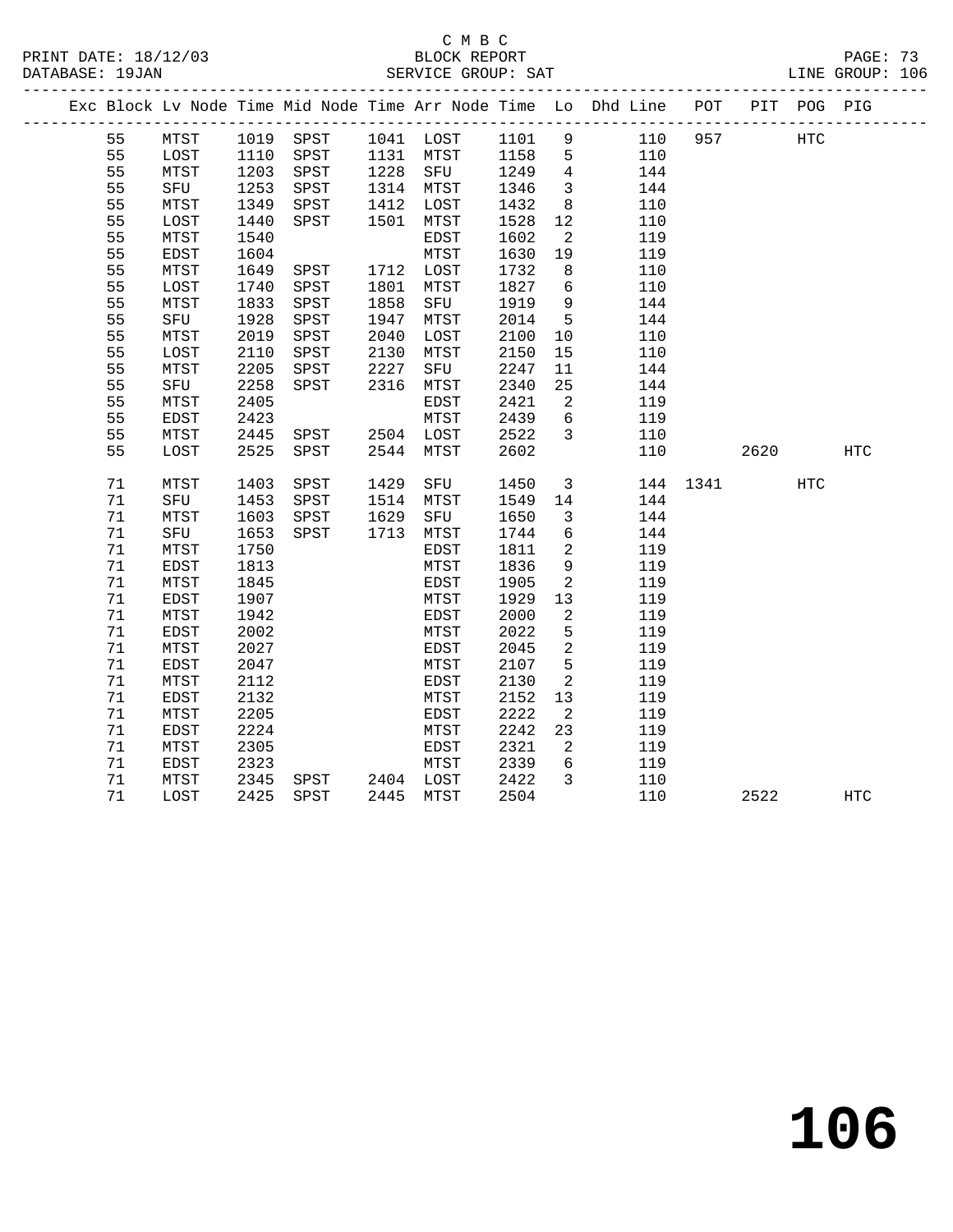## C M B C DATABASE: 19JAN SERVICE GROUP: SAT LINE GROUP: 106

| PRINT DATE: 18/12/03<br>$\mathtt{PAGE}$ :<br>BLOCK REPORT |  |  | 74 |  |
|-----------------------------------------------------------|--|--|----|--|
|-----------------------------------------------------------|--|--|----|--|

|  |    |      |      | Exc Block Lv Node Time Mid Node Time Arr Node Time Lo Dhd Line |      |      |      |                         |     | POT      |      | PIT POG PIG |     |
|--|----|------|------|----------------------------------------------------------------|------|------|------|-------------------------|-----|----------|------|-------------|-----|
|  | 72 | MTST | 1149 | SPST                                                           | 1211 | LOST | 1231 | 9                       |     | 110 1127 |      | HTC         |     |
|  | 72 | LOST | 1240 | SPST                                                           | 1301 | MTST | 1328 | 5                       | 110 |          |      |             |     |
|  | 72 | MTST | 1333 | SPST                                                           | 1359 | SFU  | 1420 | 3                       | 144 |          |      |             |     |
|  | 72 | SFU  | 1423 | SPST                                                           | 1444 | MTST | 1519 | 14                      | 144 |          |      |             |     |
|  | 72 | MTST | 1533 | SPST                                                           | 1559 | SFU  | 1620 | $\overline{\mathbf{3}}$ | 144 |          |      |             |     |
|  | 72 | SFU  | 1623 | SPST                                                           | 1643 | MTST | 1716 | 14                      | 144 |          |      |             |     |
|  | 72 | MTST | 1730 |                                                                |      | EDST | 1751 | -2                      | 119 |          |      |             |     |
|  | 72 | EDST | 1753 |                                                                |      | MTST | 1816 | 14                      | 119 |          |      |             |     |
|  | 72 | MTST | 1830 |                                                                |      | EDST | 1850 | 2                       | 119 |          |      |             |     |
|  | 72 | EDST | 1852 |                                                                |      | MTST | 1914 | 5                       | 119 |          |      |             |     |
|  | 72 | MTST | 1919 | SPST                                                           | 1941 | LOST | 2001 | 9                       | 110 |          |      |             |     |
|  | 72 | LOST | 2010 | SPST                                                           | 2030 | MTST | 2052 | 13                      | 110 |          |      |             |     |
|  | 72 | MTST | 2105 | SPST                                                           | 2129 | SFU  | 2149 | 9                       | 144 |          |      |             |     |
|  | 72 | SFU  | 2158 | SPST                                                           | 2217 | MTST | 2243 | 22                      | 144 |          |      |             |     |
|  | 72 | MTST | 2305 | SPST                                                           | 2325 | SFU  | 2345 | 13                      | 144 |          |      |             |     |
|  | 72 | SFU  | 2358 | SPST                                                           | 2416 | MTST | 2440 | 25                      | 144 |          |      |             |     |
|  | 72 | MTST | 2505 |                                                                |      | EDST | 2521 | -2                      | 119 |          |      |             |     |
|  | 72 | EDST | 2523 |                                                                |      | MTST | 2539 | 26                      | 119 |          |      |             |     |
|  | 72 | MTST | 2605 |                                                                |      | EDST | 2621 |                         | 119 |          | 2631 |             | HTC |
|  |    |      |      |                                                                |      |      |      |                         |     |          |      |             |     |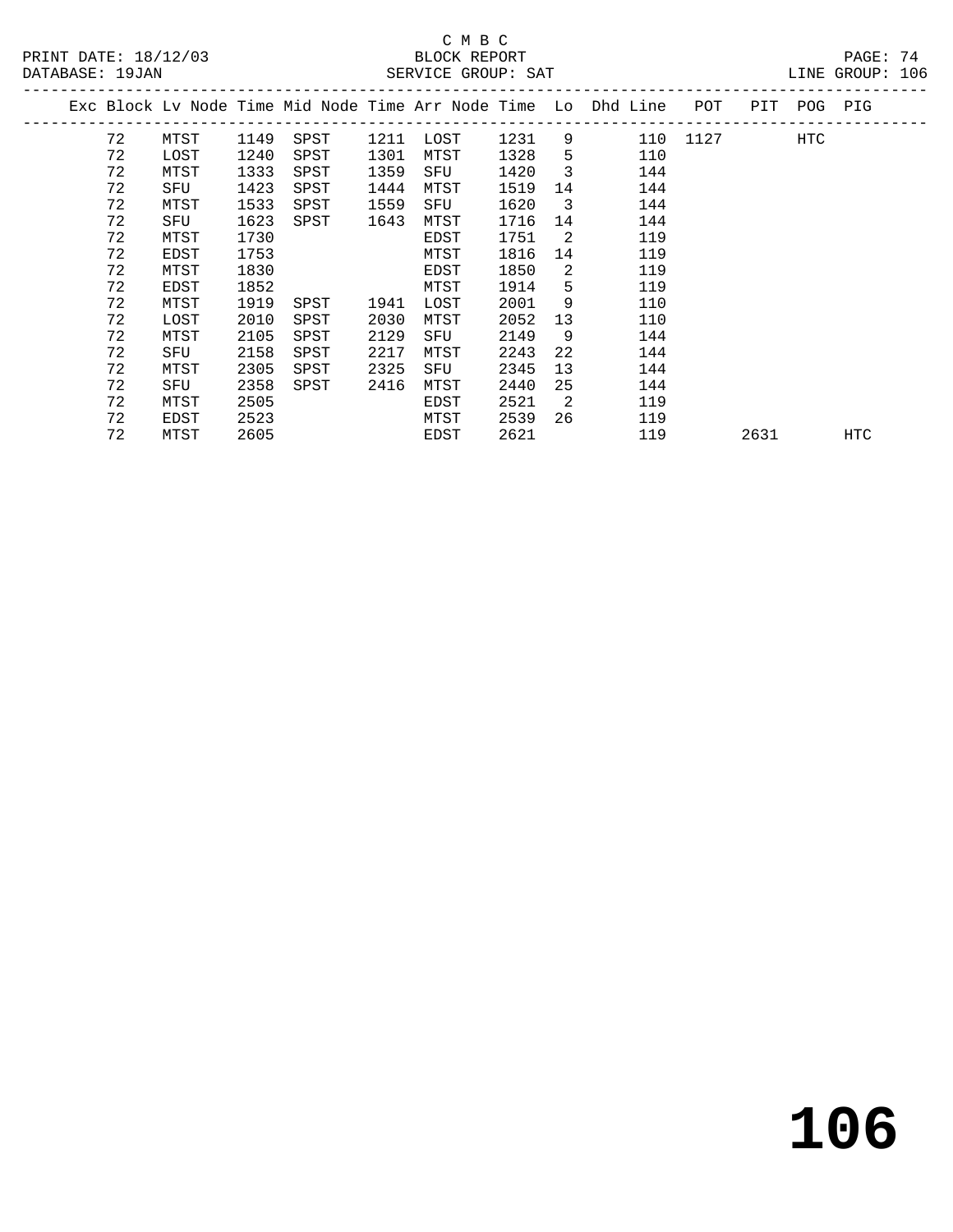|  |                                                                                                                                                                                                                                           |                                                                                                                                                                                                                      |                                                                                                                                                     |                                                                                                                                                                                                                                                                                                                       |                                                                                             |                                                                                                                                                                                                                                                                              | C M B C                                                                                                                                                                                               |                                                                                                                                                                                                                                                                                           |                                                                                                                                                                                                                                                                                           |      |            |  |
|--|-------------------------------------------------------------------------------------------------------------------------------------------------------------------------------------------------------------------------------------------|----------------------------------------------------------------------------------------------------------------------------------------------------------------------------------------------------------------------|-----------------------------------------------------------------------------------------------------------------------------------------------------|-----------------------------------------------------------------------------------------------------------------------------------------------------------------------------------------------------------------------------------------------------------------------------------------------------------------------|---------------------------------------------------------------------------------------------|------------------------------------------------------------------------------------------------------------------------------------------------------------------------------------------------------------------------------------------------------------------------------|-------------------------------------------------------------------------------------------------------------------------------------------------------------------------------------------------------|-------------------------------------------------------------------------------------------------------------------------------------------------------------------------------------------------------------------------------------------------------------------------------------------|-------------------------------------------------------------------------------------------------------------------------------------------------------------------------------------------------------------------------------------------------------------------------------------------|------|------------|--|
|  |                                                                                                                                                                                                                                           | SUST SURREY CENTRAL STATION                                                                                                                                                                                          |                                                                                                                                                     |                                                                                                                                                                                                                                                                                                                       |                                                                                             |                                                                                                                                                                                                                                                                              |                                                                                                                                                                                                       |                                                                                                                                                                                                                                                                                           | BOHL BURNABY CITY HALL BOHN BRENTWOOD STN BAY4<br>CL-E CANADA WAY & LEDGER-EAST CL-W CANADA WAY & LEDGER-WEST<br>EDST EDMONDS STN GIST GILMORE STATION<br>HODM HOWE & DUNSMUIR<br>HOLD HOLDOM STATION<br>HOLD HOLDOM STATION<br>NWST NEW W                                                |      |            |  |
|  |                                                                                                                                                                                                                                           |                                                                                                                                                                                                                      |                                                                                                                                                     |                                                                                                                                                                                                                                                                                                                       |                                                                                             |                                                                                                                                                                                                                                                                              |                                                                                                                                                                                                       |                                                                                                                                                                                                                                                                                           | Exc Block Lv Node Time Mid Node Time Arr Node Time Lo Dhd Line POT PIT POG PIG                                                                                                                                                                                                            |      |            |  |
|  | $1 \quad$<br>$\mathbf{1}$<br>$\mathbf{1}$<br>$\mathbf 1$<br>$\mathbf{1}$<br>$\mathbf 1$<br>$\mathbf 1$<br>$\mathbf 1$<br>1<br>1<br>1<br>1<br>1<br>1<br>1<br>1<br>1<br>1<br>1<br>1<br>$\mathbf{1}$<br>1<br>1<br>1<br>1<br>1<br>$\mathbf 1$ | BW04<br>NWST<br>BW04<br>NWST<br>BW04<br>NWST<br>BW04<br>NWST<br>BW04<br>NWST<br>BW04<br>NWST<br>BW04<br>NWST<br>BW04<br>NWST<br>BW04<br>NWST<br>BW04<br>NWST<br>BW04<br>NWST<br>BW04<br>NWST<br>BW04<br>NWST<br>BW04 | 813<br>1001<br>1043<br>1158<br>1232<br>1313<br>1348<br>1428<br>1503<br>1543<br>1618<br>1658<br>1733<br>1813<br>1846<br>1928<br>2002<br>2040<br>2117 | 528 CL-E<br>$601$ $CL-W$<br>633 CL-E<br>701 CL-W<br>733 CL-E<br>$CL-W$<br>846 CL-E<br>928 CL-W<br>$CL-W$<br>$CL-E$<br>$CL - W$<br>1117 CL-E<br>$CL-W$<br>$CL - E$<br>$CL-W$<br>$CL-E$<br>$CL-W$<br>$CL - E$<br>$CL-W$<br>$CL - E$<br>$CL-W$<br>$CL-E$<br>$CL-W$<br>$CL - E$<br>$CL-W$<br>$CL-E$<br>$CL-W$<br>$CL - E$ | 831<br>1130<br>1218<br>1246<br>1448<br>1632<br>1718<br>1833<br>1858<br>1948<br>2014<br>2100 | 614 BW04<br>643 NWST<br>716 BW04<br>743 NWST<br>BW04<br>856 NWST<br>946 BW04<br>1013 NWST<br>1103 BW04<br>NWST<br>BW04<br>NWST<br>1333 BW04<br>1402 NWST<br>BW04<br>1517 NWST<br>1603 BW04<br>NWST<br>BW04<br>1746 NWST<br>BW04<br>NWST<br>BW04<br>NWST<br>BW04<br>2129 NWST | 657<br>728<br>800<br>843<br>914<br>914<br>958<br>1032<br>1115<br>1149<br>1230<br>1305<br>1346<br>1421<br>1501<br>1536<br>1616<br>1651<br>1731<br>1804<br>1844<br>1915<br>1958<br>2029<br>2109<br>2144 | 5 <sup>5</sup><br>14<br>$\overline{\mathbf{3}}$<br>11<br>2<br>9<br>$\overline{\phantom{a}}$<br>2<br>$7\phantom{.0}$<br>$\overline{a}$<br>$7\overline{ }$<br>2<br>$7\overline{ }$<br>$\overline{2}$<br>9<br>$\overline{\mathbf{2}}$<br>13<br>$4\overline{4}$<br>11<br>8 <sup>8</sup><br>16 | 538 NWST 552 9 123 456 HTC<br>625 8 123<br>$657$ 4 123<br>123<br>13<br>123<br>$\overline{\mathbf{3}}$<br>123<br>123<br>123<br>123<br>123<br>123<br>123<br>$8\overline{)}$<br>123<br>123<br>123<br>123<br>123<br>123<br>123<br>123<br>123<br>123<br>123<br>123<br>123<br>123<br>123<br>112 |      |            |  |
|  | 1<br>1<br>1                                                                                                                                                                                                                               | NWST<br>EDST<br>HOLD                                                                                                                                                                                                 | 2200<br>2223<br>2246                                                                                                                                | BCHL<br>GIST                                                                                                                                                                                                                                                                                                          |                                                                                             | EDST<br>2239 HOLD<br>2300 PAST                                                                                                                                                                                                                                               | 2215<br>2246<br>2317                                                                                                                                                                                  | 8 <sup>8</sup><br>$\overline{0}$                                                                                                                                                                                                                                                          | 133<br>129                                                                                                                                                                                                                                                                                | 2335 | <b>HTC</b> |  |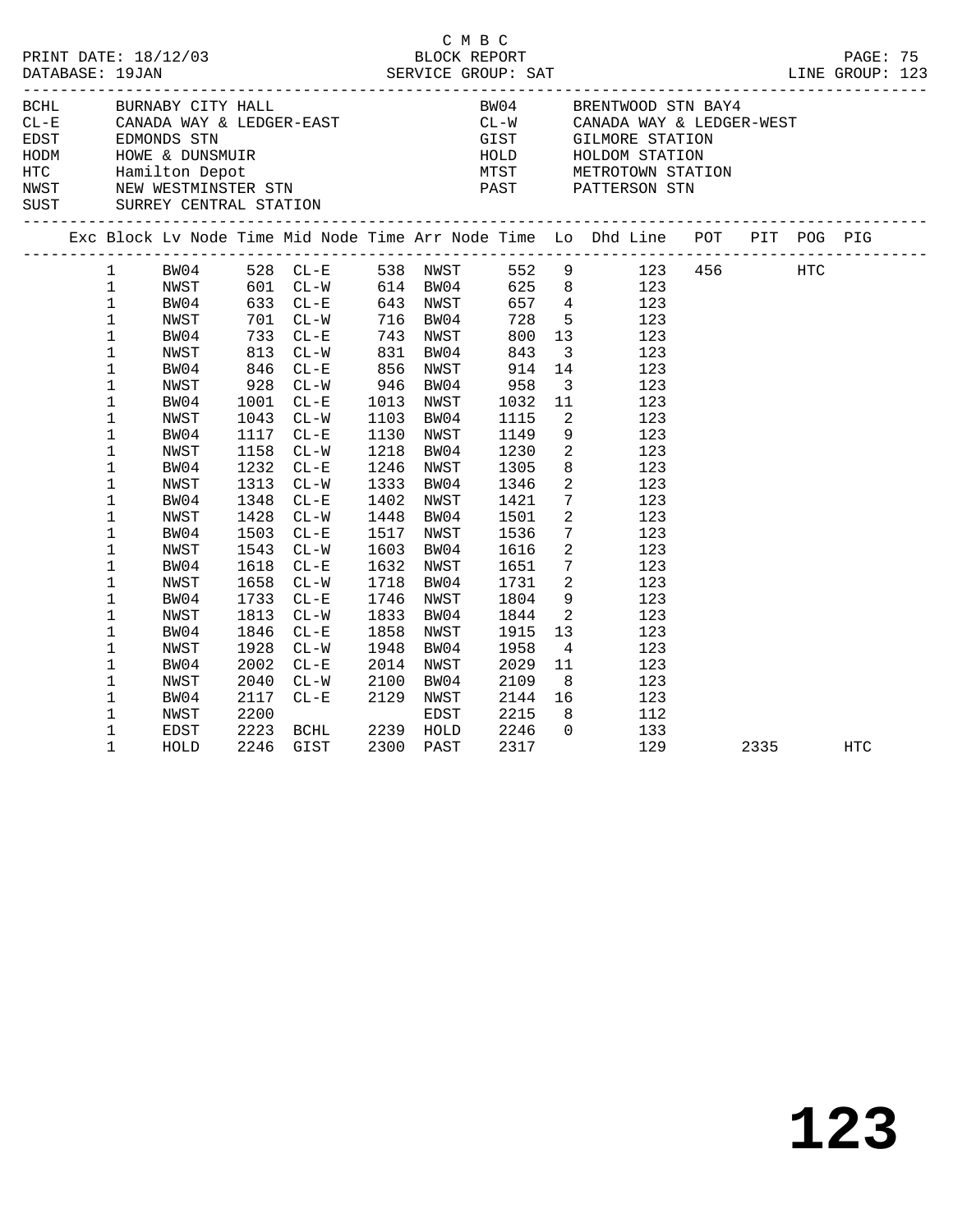### C M B C<br>BLOCK REPORT DATABASE: 19JAN SERVICE GROUP: SAT LINE GROUP: 123

#### ------------------------------------------------------------------------------------------------- Exc Block Lv Node Time Mid Node Time Arr Node Time Lo Dhd Line POT PIT POG PIG ------------------------------------------------------------------------------------------------- 2 NWST 828 CL-W 846 BW04 858 3 123 814 HTC 2 BW04 901 CL-E 912 NWST 930 13 123 2 NWST 943 CL-W 1003 BW04 1015 2 123 2 BW04 1017 CL-E 1029 NWST 1048 10 123 2 NWST 1058 CL-W 1118 BW04 1130 2 123 2 BW04 1132 CL-E 1145 NWST 1204 9 123 2 NWST 1213 CL-W 1233 BW04 1245 2 123 2 BW04 1247 CL-E 1301 NWST 1320 8 123 2 NWST 1328 CL-W 1348 BW04 1401 2 123 2 BW04 1403 CL-E 1417 NWST 1436 7 123 2 NWST 1443 CL-W 1503 BW04 1516 2 123 2 BW04 1518 CL-E 1532 NWST 1551 7 123 2 NWST 1558 CL-W 1618 BW04 1631 2 123 2 BW04 1633 CL-E 1647 NWST 1706 7 123 2 NWST 1713 CL-W 1733 BW04 1746 2 123 2 BW04 1748 CL-E 1800 NWST 1818 10 123 2 NWST 1828 CL-W 1848 BW04 1859 3 123 2 BW04 1902 CL-E 1914 NWST 1930 13 123 2 NWST 1943 CL-W 2003 BW04 2013 4 123 2 BW04 2017 CL-E 2029 NWST 2044 11 123 2 NWST 2055 CL-W 2115 BW04 2124 123 2156 HTC 3 MTST 600 GIST 616 HOLD 631 0 129 538 HTC 3 HOLD 631 BCHL EDST 651 19 133 3 EDST 710 NWST 723 8 112 3 NWST 731 CL-W 746 BW04 758 5 123 3 BW04 803 CL-E 813 NWST 831 12 123 3 NWST 843 CL-W 901 BW04 913 3 123 3 BW04 916 CL-E 927 NWST 945 13 123 3 NWST 958 CL-W 1018 BW04 1030 2 123 3 BW04 1032 CL-E 1044 NWST 1103 10 123 3 NWST 1113 CL-W 1133 BW04 1145 2 123 3 BW04 1147 CL-E 1200 NWST 1219 9 123 3 NWST 1228 CL-W 1248 BW04 1300 2 123 3 BW04 1302 CL-E 1316 NWST 1335 8 123 3 NWST 1343 CL-W 1403 BW04 1416 2 123 3 BW04 1418 CL-E 1432 NWST 1451 7 123 3 NWST 1458 CL-W 1518 BW04 1531 2 123 3 BW04 1533 CL-E 1547 NWST 1606 7 123 3 NWST 1613 CL-W 1633 BW04 1646 2 123 3 BW04 1648 CL-E 1702 NWST 1721 7 123 3 NWST 1728 CL-W 1748 BW04 1801 2 123 3 BW04 1803 CL-E 1815 NWST 1832 11 123 3 NWST 1843 CL-W 1903 BW04 1913 4 123 3 BW04 1917 CL-E 1929 NWST 1945 10 123 3 NWST 1955 CL-W 2015 BW04 2025 7 123 3 BW04 2032 CL-E 2044 NWST 2059 11 123 3 NWST 2110 CL-W 2130 BW04 2139 8 123 3 BW04 2147 CL-E 2159 NWST 2214 16 123 3 NWST 2230 EDST 2245 7 112 3 EDST 2252 BCHL 2308 HOLD 2315 0 133 3 HOLD 2315 GIST 2329 PAST 2346 14 129 3 PAST 2400 GIST 2414 HOLD 2428 0 129 3 HOLD 2428 BCHL 2436 EDST 2451 133 2501 HTC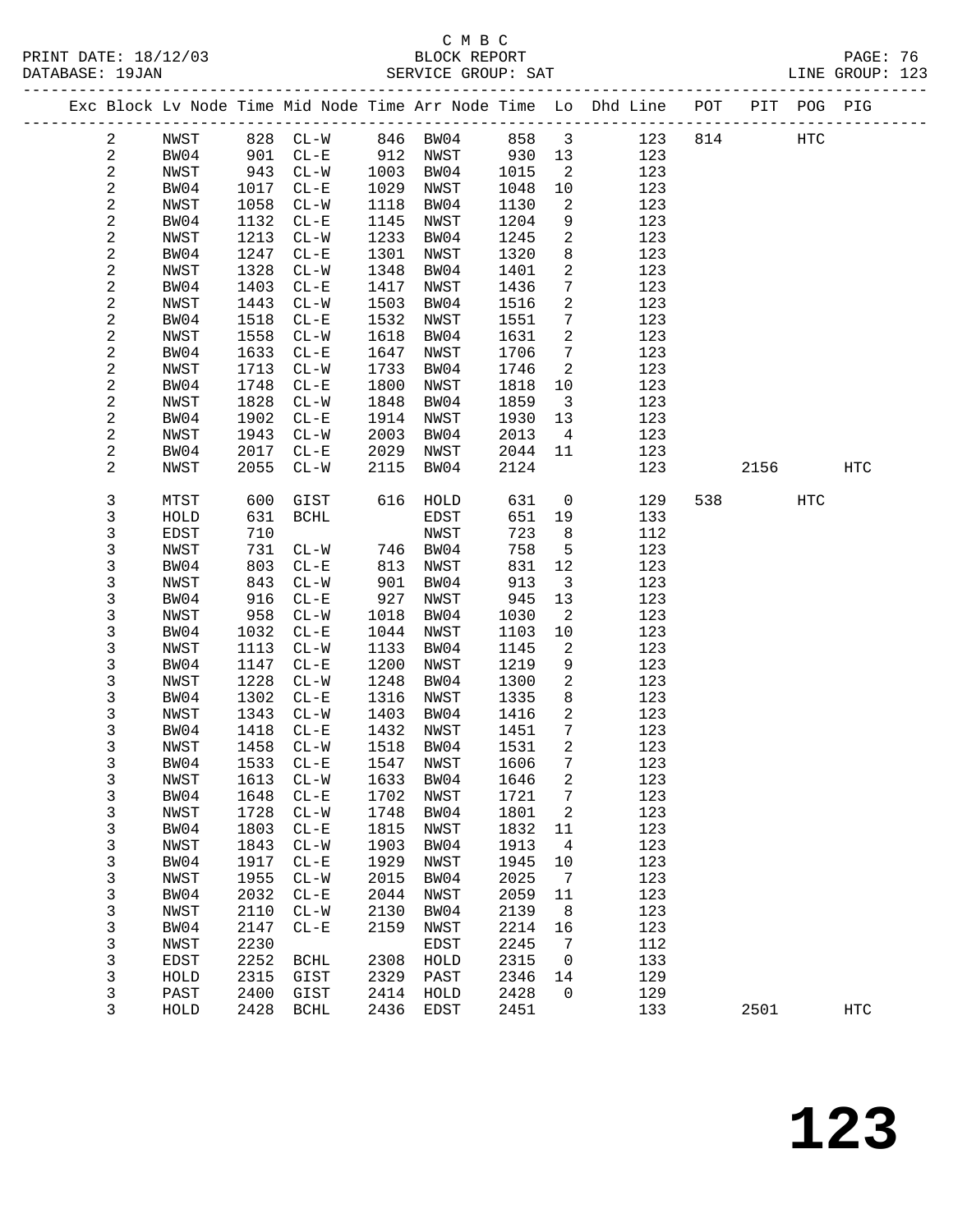PRINT DATE: 18/12/03 BLOCK REPORT PAGE: 77 DATABASE: 19JAN

# C M B C<br>BLOCK REPORT

| DAIABASL · IYUAN |   |      |      |        |      |          | DAKVILA GRUUF. DAI |                         |                                                                |     |     |         | LINA GKUUF. IZJ |  |
|------------------|---|------|------|--------|------|----------|--------------------|-------------------------|----------------------------------------------------------------|-----|-----|---------|-----------------|--|
|                  |   |      |      |        |      |          |                    |                         | Exc Block Lv Node Time Mid Node Time Arr Node Time Lo Dhd Line | POT | PIT | POG PIG |                 |  |
|                  | 4 | BW04 | 818  | CL-E   | 828  | NWST     | 846 12             |                         | 123                                                            | 746 |     | HTC     |                 |  |
|                  | 4 | NWST | 858  | CL-W   |      | 916 BW04 | 928                | $\overline{\mathbf{3}}$ | 123                                                            |     |     |         |                 |  |
|                  | 4 | BW04 | 931  | $CL-E$ | 943  | NWST     | 1002               | -11                     | 123                                                            |     |     |         |                 |  |
|                  | 4 | NWST | 1013 | CL-W   | 1033 | BW04     | 1045               | 2                       | 123                                                            |     |     |         |                 |  |
|                  | 4 | BW04 | 1047 | CL-E   | 1059 | NWST     | 1118               | 10                      | 123                                                            |     |     |         |                 |  |
|                  | 4 | NWST | 1128 | CL-W   | 1148 | BW04     | 1200               | - 2                     | 123                                                            |     |     |         |                 |  |
|                  | 4 | BW04 | 1202 | $CL-E$ | 1215 | NWST     | 1234               | 9                       | 123                                                            |     |     |         |                 |  |
|                  |   |      |      |        |      |          |                    |                         |                                                                |     |     |         |                 |  |

| 4              | BW04        | 1202 | $CL - E$                 | 1215 | NWST | 1234 | 9              | 123       |     |      |     |                   |  |
|----------------|-------------|------|--------------------------|------|------|------|----------------|-----------|-----|------|-----|-------------------|--|
| 4              | NWST        | 1243 | $\mathtt{CL}-\mathtt{W}$ | 1303 | BW04 | 1316 | 2              | 123       |     |      |     |                   |  |
| 4              | BW04        | 1318 | $CL-E$                   | 1332 | NWST | 1351 | 7              | 123       |     |      |     |                   |  |
| $\overline{4}$ | NWST        | 1358 | $CL-W$                   | 1418 | BW04 | 1431 | 2              | 123       |     |      |     |                   |  |
| 4              | BW04        | 1433 | $CL-E$                   | 1447 | NWST | 1506 | 7              | 123       |     |      |     |                   |  |
| 4              | <b>NWST</b> | 1513 | $\mathtt{CL}-\mathtt{W}$ | 1533 | BW04 | 1546 | 2              | 123       |     |      |     |                   |  |
| 4              | BW04        | 1548 | $CL - E$                 | 1602 | NWST | 1621 | 7              | 123       |     |      |     |                   |  |
| $\overline{4}$ | NWST        | 1628 | $\mathtt{CL}-\mathtt{W}$ | 1648 | BW04 | 1701 | 2              | 123       |     |      |     |                   |  |
| 4              | BW04        | 1703 | $CL-E$                   | 1716 | NWST | 1734 | 9              | 123       |     |      |     |                   |  |
| 4              | NWST        | 1743 | $\mathtt{CL}-\mathtt{W}$ | 1803 | BW04 | 1816 | 2              | 123       |     |      |     |                   |  |
| 4              | BW04        | 1818 | $CL-E$                   | 1830 | NWST | 1847 | 11             | 123       |     |      |     |                   |  |
| 4              | NWST        | 1858 | $CL-W$                   | 1918 | BW04 | 1928 | 4              | 123       |     |      |     |                   |  |
| 4              | BW04        | 1932 | $CL - E$                 | 1944 | NWST | 2000 | 10             | 123       |     |      |     |                   |  |
| 4              | NWST        | 2010 | $\mathtt{CL}-\mathtt{W}$ | 2030 | BW04 | 2039 | 8              | 123       |     |      |     |                   |  |
| 4              | BW04        | 2047 | $CL - E$                 | 2059 | NWST | 2114 |                | 123       |     | 2126 |     | $_{\mathrm{HTC}}$ |  |
|                |             |      |                          |      |      |      |                |           |     |      |     |                   |  |
| 5              | HODM        | 609  | NWST                     | 711  | SUST | 731  | 15             | 15<br>N19 | 533 |      | HTC |                   |  |
| 5              | NWST        | 801  | $CL - W$                 | 819  | BW04 | 831  | $\sqrt{2}$     | 123       |     |      |     |                   |  |
| 5              | BW04        | 833  | $CL - E$                 | 843  | NWST | 901  | 12             | 123       |     |      |     |                   |  |
| 5              | NWST        | 913  | $\mathtt{CL}-\mathtt{W}$ | 931  | BW04 | 943  | $\mathsf{3}$   | 123       |     |      |     |                   |  |
| 5              | BW04        | 946  | $\rm CL-E$               | 958  | NWST | 1017 | 11             | 123       |     |      |     |                   |  |
| 5              | NWST        | 1028 | $\mathtt{CL}-\mathtt{W}$ | 1048 | BW04 | 1100 | $\sqrt{2}$     | 123       |     |      |     |                   |  |
| 5              | BW04        | 1102 | $CL-E$                   | 1115 | NWST | 1134 | 9              | 123       |     |      |     |                   |  |
| 5              | NWST        | 1143 | $CL-W$                   | 1203 | BW04 | 1215 | 2              | 123       |     |      |     |                   |  |
| 5              | BW04        | 1217 | $CL - E$                 | 1230 | NWST | 1249 | 9              | 123       |     |      |     |                   |  |
| $\mathsf S$    | NWST        | 1258 | $\mathtt{CL}-\mathtt{W}$ | 1318 | BW04 | 1331 | $\overline{c}$ | 123       |     |      |     |                   |  |
| 5              | BW04        | 1333 | $CL-E$                   | 1347 | NWST | 1406 | 7              | 123       |     |      |     |                   |  |
| 5              | NWST        | 1413 | $CL-W$                   | 1433 | BW04 | 1446 | 2              | 123       |     |      |     |                   |  |
| 5              | BW04        | 1448 | $CL - E$                 | 1502 | NWST | 1521 | 7              | 123       |     |      |     |                   |  |
| 5              | NWST        | 1528 | $CL-W$                   | 1548 | BW04 | 1601 | 2              | 123       |     |      |     |                   |  |
| 5              | BW04        | 1603 | $CL - E$                 | 1617 | NWST | 1636 | 7              | 123       |     |      |     |                   |  |
| 5              | <b>NWST</b> | 1643 | $CL-W$                   | 1703 | BW04 | 1716 | 2              | 123       |     |      |     |                   |  |
| 5              | BW04        | 1718 | $CL-E$                   | 1731 | NWST | 1749 | 9              | 123       |     |      |     |                   |  |
| 5              | NWST        | 1758 | $\mathtt{CL}-\mathtt{W}$ | 1818 | BW04 | 1831 | 2              | 123       |     |      |     |                   |  |
| 5              | BW04        | 1833 | $CL-E$                   | 1845 | NWST | 1902 | $11\,$         | 123       |     |      |     |                   |  |
| 5              | NWST        | 1913 | $\mathtt{CL}-\mathtt{W}$ | 1933 | BW04 | 1943 | $\overline{4}$ | 123       |     |      |     |                   |  |
| 5              | BW04        | 1947 | $CL - E$                 | 1959 | NWST | 2015 | 10             | 123       |     |      |     |                   |  |
| 5              | NWST        | 2025 | $CL-W$                   | 2045 | BW04 | 2054 | 8              | 123       |     |      |     |                   |  |
| 5              | BW04        | 2102 | $CL-E$                   | 2114 | NWST | 2129 | 11             | 123       |     |      |     |                   |  |
| 5              | NWST        | 2140 | $CL-W$                   | 2200 | BW04 | 2209 | 8              | 123       |     |      |     |                   |  |
| 5              | BW04        | 2217 | $CL - E$                 | 2229 | NWST | 2244 | 16             | 123       |     |      |     |                   |  |
| 5              | NWST        | 2300 |                          |      | EDST | 2315 |                | 112       |     | 2325 |     | $_{\mathrm{HTC}}$ |  |
|                |             |      |                          |      |      |      |                |           |     |      |     |                   |  |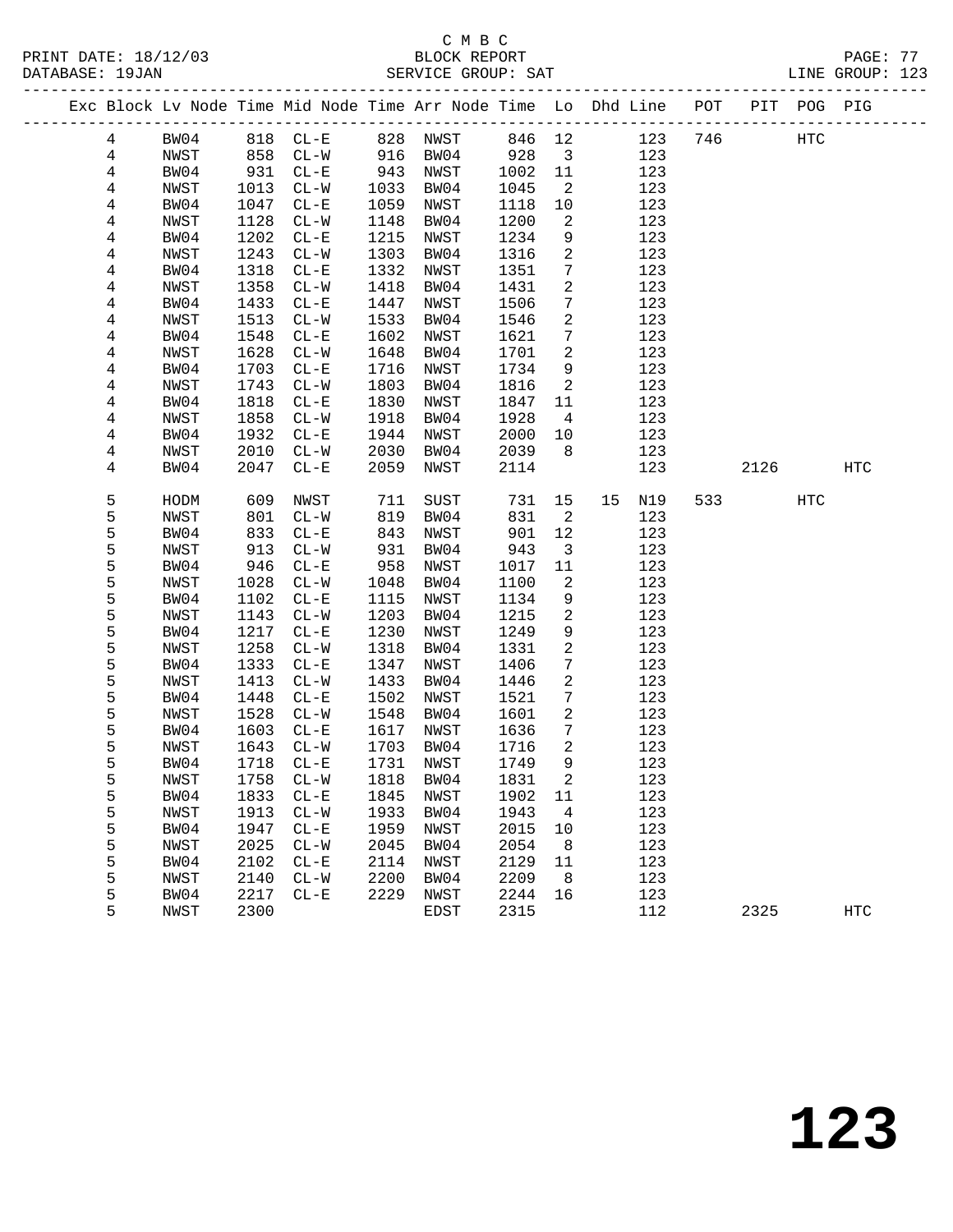## C M B C<br>BLOCK REPORT SERVICE GROUP: SAT

| 20 | PAST |      |      |          |      | 731  | $\overline{0}$ | 129 |                                                                    | HTC            |             |
|----|------|------|------|----------|------|------|----------------|-----|--------------------------------------------------------------------|----------------|-------------|
| 20 | HOLD | 731  | BCHL |          | EDST | 751  | 7              | 133 |                                                                    |                |             |
| 20 | EDST | 758  |      |          | NWST | 811  | 9              | 112 |                                                                    |                |             |
| 20 | NWST | 820  |      |          | EDST | 834  | 9              | 112 |                                                                    |                |             |
| 20 | EDST | 843  |      |          | NWST | 856  | 11             | 112 |                                                                    |                |             |
| 20 | NWST | 907  |      |          | EDST | 922  | 6              | 112 |                                                                    |                |             |
| 20 | EDST | 928  |      |          | NWST | 941  | 10             | 112 |                                                                    |                |             |
| 20 | NWST | 951  |      |          | EDST | 1008 | 11             | 112 |                                                                    |                |             |
| 20 | EDST | 1019 | BCHL |          | HOLD | 1044 | $\overline{0}$ | 133 |                                                                    |                |             |
| 20 | HOLD | 1044 | GIST | 1105     | PAST | 1125 | 7              | 129 |                                                                    |                |             |
| 20 | PAST | 1132 | GIST | 1147     | HOLD | 1205 | $\overline{0}$ | 129 |                                                                    |                |             |
| 20 | HOLD | 1205 | BCHL |          | EDST | 1229 | 13             | 133 |                                                                    |                |             |
| 20 | EDST | 1242 |      |          | NWST | 1258 | 7              | 112 |                                                                    |                |             |
| 20 | NWST | 1305 |      |          | EDST | 1323 | 5              | 112 |                                                                    |                |             |
| 20 | EDST | 1328 |      |          | NWST | 1344 | 7              | 112 |                                                                    |                |             |
| 20 | NWST | 1351 |      |          | EDST | 1409 | 10             | 112 |                                                                    |                |             |
| 20 | EDST | 1419 | BCHL |          | HOLD | 1445 | $\overline{0}$ | 133 |                                                                    |                |             |
| 20 | HOLD | 1445 | GIST | 1505     | PAST | 1525 | 7              | 129 |                                                                    |                |             |
| 20 | PAST | 1532 | GIST | 1548     | HOLD | 1607 | $\overline{0}$ | 129 |                                                                    |                |             |
| 20 | HOLD | 1607 | BCHL |          | EDST | 1631 | 11             | 133 |                                                                    |                |             |
| 20 | EDST | 1642 |      |          | NWST | 1658 | 8              | 112 |                                                                    |                |             |
| 20 | NWST | 1706 |      |          | EDST | 1724 | 3              | 112 |                                                                    |                |             |
| 20 | EDST | 1727 |      |          | NWST | 1743 | 7              | 112 |                                                                    |                |             |
| 20 | NWST | 1750 |      |          | EDST | 1808 |                | 112 |                                                                    |                | <b>HTC</b>  |
|    |      |      |      | 702 GIST |      |      | 716 HOLD       |     | Exc Block Lv Node Time Mid Node Time Arr Node Time Lo Dhd Line POT | 641 64<br>1822 | PIT POG PIG |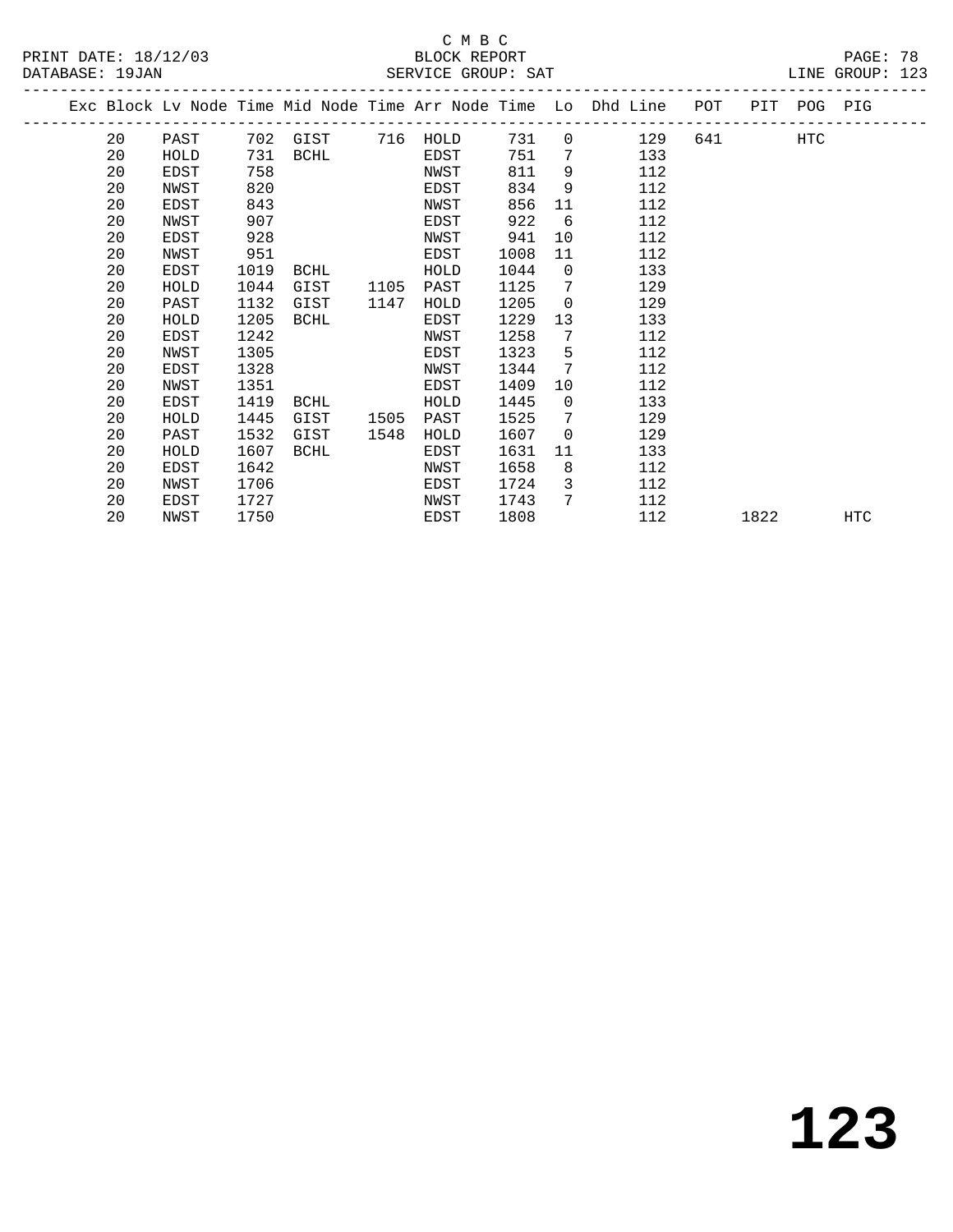## C M B C

PRINT DATE: 18/12/03 BLOCK REPORT PAGE: 79 DATABASE: 19JAN SERVICE GROUP: SAT ------------------------------------------------------------------------------------------------- Exc Block Lv Node Time Mid Node Time Arr Node Time Lo Dhd Line POT PIT POG PIG ------------------------------------------------------------------------------------------------- 21 EDST 613 NWST 626 5 112 559 HTC 21 NWST 631 CL-W 644 BW04 655 8 123 21 BW04 703 CL-E 713 NWST 730 5 123 21 NWST 735 EDST 749 0 112 21 EDST 749 BCHL HOLD 813 0 133 21 HOLD 813 GIST 831 PAST 850 12 129 21 PAST 902 GIST 916 HOLD 933 0 129 21 HOLD 933 BCHL EDST 955 18 133 21 EDST 1013 NWST 1029 6 112 21 NWST 735 EDST 749 O 112<br>
21 EDST 749 BCHL HOLD 813 0 133<br>
21 HOLD 813 GIST 831 PAST 850 12 129<br>
21 PAST 902 GIST 916 HOLD 933 0 129<br>
21 HOLD 933 BCHL EDST 955 18 133<br>
21 EDST 1013 NWST 1029 6 112<br>
21 NWST 1035 EDST 1053 21 EDST 1058 NWST 1114 6 112 21 NWST 1120 EDST 1138 11 112 21 EDST 1149 BCHL HOLD 1214 0 133 21 HOLD 1214 GIST 1235 PAST 1255 7 129 21 PAST 1302 GIST 1318 HOLD 1337 0 129 21 HOLD 1337 BCHL EDST 1401 12 133 21 EDST 1413 NWST 1429 7 112 21 NWST 1436 EDST 1454 4 112 21 EDST 1458 NWST 1514 7 112 21 NWST 1521 EDST 1539 10 112 21 EDST 1549 BCHL HOLD 1615 0 133 21 HOLD 1615 GIST 1635 PAST 1655 7 129 21 PAST 1702 GIST 1718 HOLD 1737 0 129 21 HOLD 1737 BCHL EDST 1800 13 133 21 EDST 1813 NWST 1829 2 112 21 NWST 1831 EDST 1848 5 112 21 EDST 1853 BCHL 1911 HOLD 1919 0 133 21 HOLD 1919 GIST 1937 PAST 1956 5 129 21 PAST 2001 GIST 2016 HOLD 2034 0 129 21 HOLD 2034 BCHL 2042 EDST 2058 14 133 21 EDST 2112 NWST 2127 2 112 21 NWST 2129 EDST 2145 8 112 21 EDST 2153 BCHL 2209 HOLD 2216 0 133 21 HOLD 2216 GIST 2233 PAST 2251 9 129 21 PAST 2300 GIST 2314 HOLD 2328 0 129 21 HOLD 2328 BCHL 2336 EDST 2351 21 133 21 EDST 2412 NWST 2425 15 112 21 NWST 2440 CL-W 2456 BW04 2505 5 123 21 BW04 2510 CL-E 2522 NWST 2537 12 123 21 NWST 2549 CL-W 2603 BW04 2612 123 2644 HTC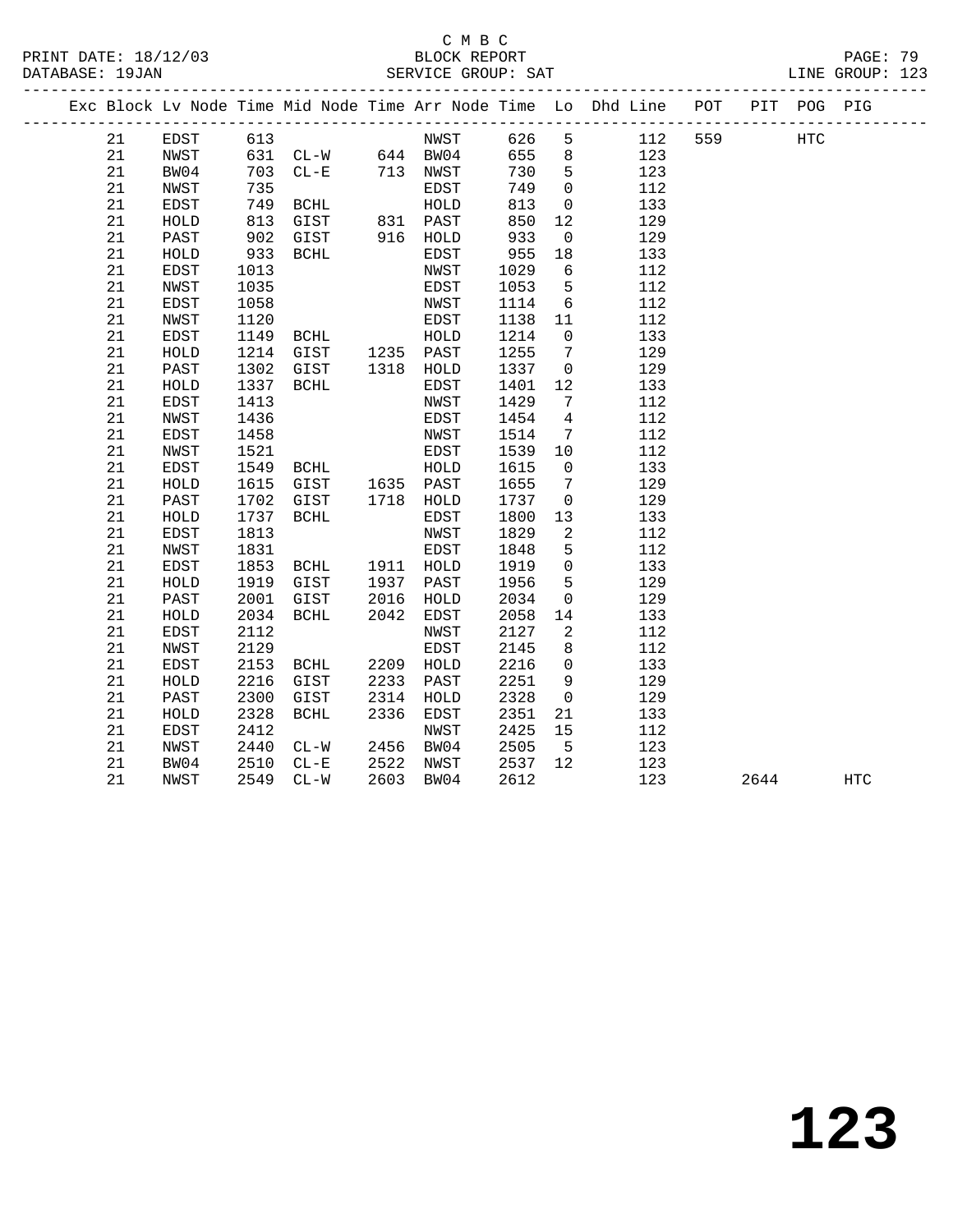## C M B C<br>BLOCK REPORT SERVICE GROUP: SAT

|  |    |      |      |             |      |      |      |                | Exc Block Lv Node Time Mid Node Time Arr Node Time Lo Dhd Line POT |       |      | PIT POG PIG |     |
|--|----|------|------|-------------|------|------|------|----------------|--------------------------------------------------------------------|-------|------|-------------|-----|
|  | 22 | BW04 |      | 603 CL-E    | 613  | NWST | 627  |                | $6 \qquad \qquad$<br>123                                           | 531 7 |      | HTC         |     |
|  | 22 | NWST | 633  |             |      | EDST | 646  | $\overline{3}$ | 112                                                                |       |      |             |     |
|  | 22 | EDST | 649  | BCHL        |      | HOLD | 709  | $\Omega$       | 133                                                                |       |      |             |     |
|  | 22 | HOLD | 709  | GIST        | 725  | PAST | 742  | 20             | 129                                                                |       |      |             |     |
|  | 22 | PAST | 802  | GIST        | 816  | HOLD | 833  | $\overline{0}$ | 129                                                                |       |      |             |     |
|  | 22 | HOLD | 833  | BCHL        |      | EDST | 855  | 18             | 133                                                                |       |      |             |     |
|  | 22 | EDST | 913  |             |      | NWST | 926  | 11             | 112                                                                |       |      |             |     |
|  | 22 | NWST | 937  |             |      | EDST | 952  | 6              | 112                                                                |       |      |             |     |
|  | 22 | EDST | 958  |             |      | NWST | 1014 | 6              | 112                                                                |       |      |             |     |
|  | 22 | NWST | 1020 |             |      | EDST | 1038 | 11             | 112                                                                |       |      |             |     |
|  | 22 | EDST | 1049 | BCHL        |      | HOLD | 1114 | $\mathbf 0$    | 133                                                                |       |      |             |     |
|  | 22 | HOLD | 1114 | GIST        | 1135 | PAST | 1155 | 7              | 129                                                                |       |      |             |     |
|  | 22 | PAST | 1202 | GIST        | 1218 | HOLD | 1237 | $\overline{0}$ | 129                                                                |       |      |             |     |
|  | 22 | HOLD | 1237 | BCHL        |      | EDST | 1301 | 12             | 133                                                                |       |      |             |     |
|  | 22 | EDST | 1313 |             |      | NWST | 1329 | 7              | 112                                                                |       |      |             |     |
|  | 22 | NWST | 1336 |             |      | EDST | 1354 | 4              | 112                                                                |       |      |             |     |
|  | 22 | EDST | 1358 |             |      | NWST | 1414 | 7              | 112                                                                |       |      |             |     |
|  | 22 | NWST | 1421 |             |      | EDST | 1439 | 10             | 112                                                                |       |      |             |     |
|  | 22 | EDST | 1449 | BCHL        |      | HOLD | 1515 | $\overline{0}$ | 133                                                                |       |      |             |     |
|  | 22 | HOLD | 1515 | GIST        | 1535 | PAST | 1555 | 7              | 129                                                                |       |      |             |     |
|  | 22 | PAST | 1602 | GIST        | 1618 | HOLD | 1637 | $\Omega$       | 129                                                                |       |      |             |     |
|  | 22 | HOLD | 1637 | <b>BCHL</b> |      | EDST | 1701 | 11             | 133                                                                |       |      |             |     |
|  | 22 | EDST | 1712 |             |      | NWST | 1728 | 8              | 112                                                                |       |      |             |     |
|  | 22 | NWST | 1736 |             |      | EDST | 1754 | 3              | 112                                                                |       |      |             |     |
|  | 22 | EDST | 1757 |             |      | NWST | 1813 |                | 112                                                                |       | 1827 |             | HTC |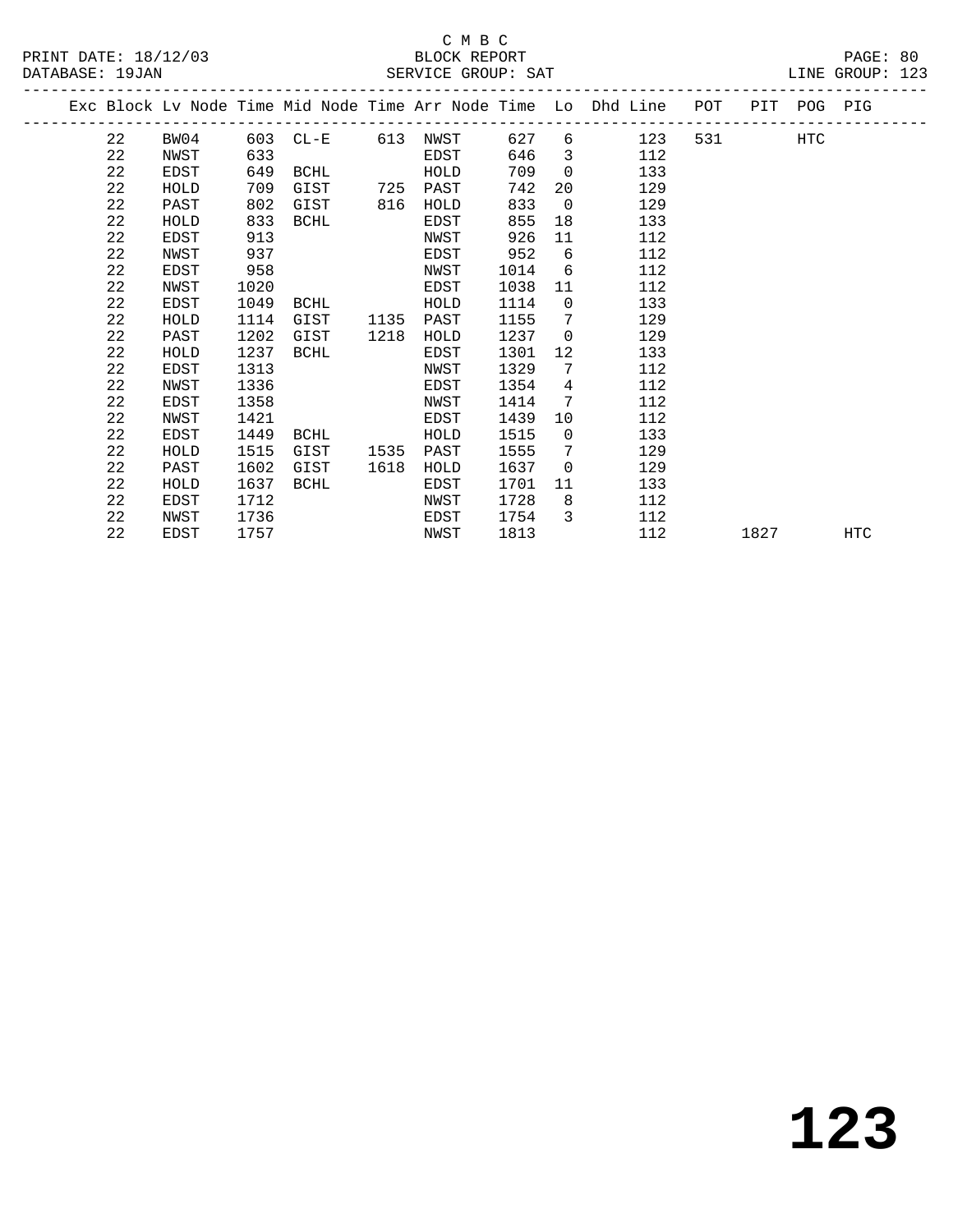#### C M B C<br>BLOCK REPORT PRINT DATE: 18/12/03 BLOCK REPORT PAGE: 81 SERVICE GROUP: SAT

|    |              |      | Exc Block Lv Node Time Mid Node Time Arr Node Time Lo Dhd Line POT |           |      |      |      |                         |     |     |      | PIT POG PIG |     |
|----|--------------|------|--------------------------------------------------------------------|-----------|------|------|------|-------------------------|-----|-----|------|-------------|-----|
| 23 | EDST         | 640  |                                                                    |           |      | NWST | 653  | 9                       | 112 | 626 |      | <b>HTC</b>  |     |
| 23 | NWST         | 702  |                                                                    |           | EDST |      | 716  | $\overline{\mathbf{3}}$ | 112 |     |      |             |     |
| 23 | EDST         |      |                                                                    |           |      |      | 739  | $\overline{0}$          | 133 |     |      |             |     |
| 23 | HOLD         | 739  |                                                                    |           |      |      | 812  | 20                      | 129 |     |      |             |     |
| 23 | PAST         | 832  | GIST 846 HOLD                                                      |           |      |      | 903  | $\overline{0}$          | 129 |     |      |             |     |
| 23 | HOLD         | 903  | BCHL                                                               |           | EDST |      | 925  | 18                      | 133 |     |      |             |     |
| 23 | EDST         | 943  |                                                                    |           | NWST |      | 959  | $7\overline{ }$         | 112 |     |      |             |     |
| 23 | NWST         | 1006 |                                                                    |           | EDST |      | 1023 | 20                      | 112 |     |      |             |     |
| 23 | <b>EDST</b>  | 1043 |                                                                    |           | NWST |      | 1059 | $6\overline{6}$         | 112 |     |      |             |     |
| 23 | <b>NWST</b>  | 1105 |                                                                    |           | EDST |      | 1123 | $5^{\circ}$             | 112 |     |      |             |     |
| 23 | <b>EDST</b>  | 1128 |                                                                    |           | NWST |      | 1144 | $6\overline{6}$         | 112 |     |      |             |     |
| 23 | NWST         | 1150 |                                                                    |           | EDST |      | 1208 | 11                      | 112 |     |      |             |     |
| 23 | EDST         | 1219 | BCHL HOLD<br>GIST 1306 PAST<br>GIST 1348 HOLD                      |           |      |      | 1245 | $\overline{0}$          | 133 |     |      |             |     |
| 23 | ${\tt HOLD}$ | 1245 |                                                                    |           |      |      | 1326 | 6                       | 129 |     |      |             |     |
| 23 | PAST         | 1332 |                                                                    |           |      |      | 1407 | $\overline{0}$          | 129 |     |      |             |     |
| 23 | HOLD         | 1407 | BCHL                                                               |           | EDST |      | 1431 | 12                      | 133 |     |      |             |     |
| 23 | <b>EDST</b>  | 1443 |                                                                    |           | NWST |      | 1459 | $\overline{7}$          | 112 |     |      |             |     |
| 23 | NWST         | 1506 |                                                                    |           | EDST |      | 1524 | $\overline{4}$          | 112 |     |      |             |     |
| 23 | <b>EDST</b>  | 1528 |                                                                    |           | NWST |      | 1544 | 7                       | 112 |     |      |             |     |
| 23 | <b>NWST</b>  | 1551 |                                                                    |           | EDST |      | 1609 | 10                      | 112 |     |      |             |     |
| 23 | EDST         | 1619 | <b>BCHL</b>                                                        |           | HOLD |      | 1645 | $\overline{0}$          | 133 |     |      |             |     |
| 23 | HOLD         | 1645 | GIST 1705 PAST                                                     |           |      |      | 1725 | $\overline{7}$          | 129 |     |      |             |     |
| 23 | PAST         | 1732 | GIST                                                               | 1748      | HOLD |      | 1807 | $\mathbf 0$             | 129 |     |      |             |     |
| 23 | HOLD         | 1807 | BCHL                                                               |           | EDST |      | 1830 | 12                      | 133 |     |      |             |     |
| 23 | <b>EDST</b>  | 1842 |                                                                    |           | NWST |      | 1858 | 2                       | 112 |     |      |             |     |
| 23 | NWST         | 1900 |                                                                    |           | EDST |      | 1917 | 6                       | 112 |     |      |             |     |
| 23 | EDST         | 1923 | BCHL                                                               | 1941 HOLD |      |      | 1949 | $\overline{0}$          | 133 |     |      |             |     |
| 23 | HOLD         | 1949 | GIST                                                               | 2007      | PAST |      | 2026 | 6                       | 129 |     |      |             |     |
| 23 | PAST         | 2032 | GIST                                                               | 2047      | HOLD |      | 2103 | $\overline{0}$          | 129 |     |      |             |     |
| 23 | HOLD         | 2103 | BCHL                                                               | 2111      | EDST |      | 2127 | 15                      | 133 |     |      |             |     |
| 23 | EDST         | 2142 |                                                                    |           | NWST |      | 2157 | 13                      | 112 |     |      |             |     |
| 23 | NWST         | 2210 | $CL-W$                                                             | 2230      | BW04 |      | 2239 | 8                       | 123 |     |      |             |     |
| 23 | BW04         | 2247 | $CL-E$                                                             | 2259      | NWST |      | 2314 | 13                      | 123 |     |      |             |     |
| 23 | <b>NWST</b>  | 2327 |                                                                    |           | EDST |      | 2342 | $\overline{0}$          | 112 |     |      |             |     |
| 23 | EDST         | 2342 |                                                                    |           | NWST |      | 2355 | 15                      | 112 |     |      |             |     |
| 23 | NWST         | 2410 | $CL-W$                                                             | 2426 BW04 |      |      | 2435 | 2                       | 123 |     |      |             |     |
| 23 | BW04         | 2437 | $CL-E$                                                             | 2449      | NWST |      | 2504 | $\mathbf{1}$            | 123 |     |      |             |     |
| 23 | NWST         | 2505 | $CL-W$                                                             | 2519      | BW04 |      | 2528 |                         | 123 |     | 2600 |             | HTC |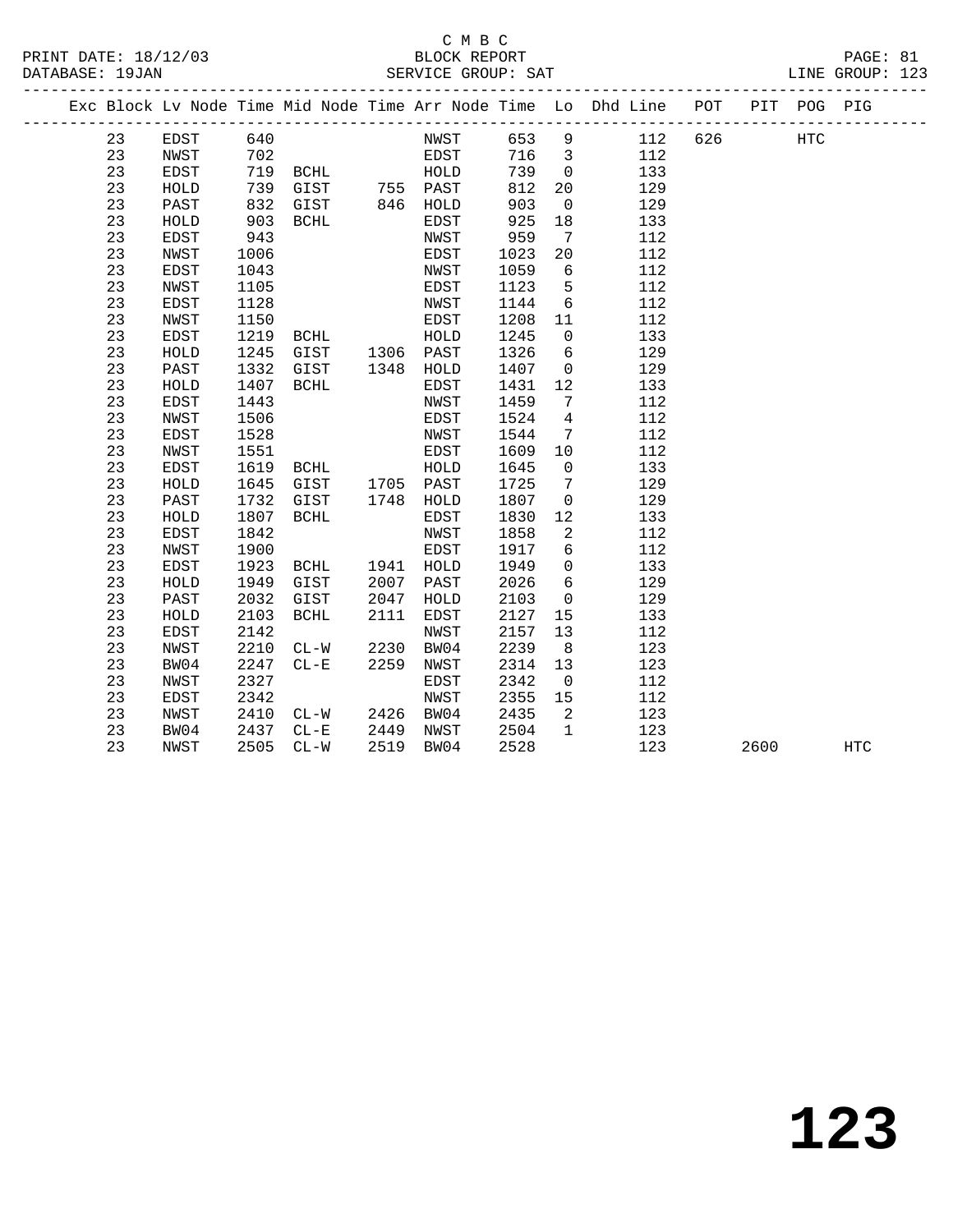## C M B C

|  | DATABASE: 19JAN |             |      |               |      | SERVICE GROUP: SAT |       |                 | T<br>-------------------------                                     |     |      |             | LINE GROUP: 123 |  |
|--|-----------------|-------------|------|---------------|------|--------------------|-------|-----------------|--------------------------------------------------------------------|-----|------|-------------|-----------------|--|
|  |                 |             |      |               |      |                    |       |                 | Exc Block Lv Node Time Mid Node Time Arr Node Time Lo Dhd Line POT |     |      | PIT POG PIG |                 |  |
|  | 24              | NWST        | 720  |               |      | EDST               | 734 9 |                 | 112                                                                | 706 |      | <b>HTC</b>  |                 |  |
|  | 24              | EDST        | 743  |               |      | NWST               | 756   | 9               | 112                                                                |     |      |             |                 |  |
|  | 24              | NWST        | 805  |               |      | EDST               | 819   | $\mathbf{0}$    | 112                                                                |     |      |             |                 |  |
|  | 24              | EDST        | 819  | BCHL          |      | HOLD               | 843   | $\mathbf 0$     | 133                                                                |     |      |             |                 |  |
|  | 24              | HOLD        | 843  | GIST 901 PAST |      |                    | 920   | 12              | 129                                                                |     |      |             |                 |  |
|  | 24              | PAST        | 932  | GIST          |      | 946 HOLD           | 1003  | $\mathbf 0$     | 129                                                                |     |      |             |                 |  |
|  | 24              | HOLD        | 1003 | BCHL          |      | EDST               | 1025  | $\overline{3}$  | 133                                                                |     |      |             |                 |  |
|  | 24              | EDST        | 1028 |               |      | NWST               | 1044  | 6               | 112                                                                |     |      |             |                 |  |
|  | 24              | NWST        | 1050 |               |      | EDST               | 1108  | 11              | 112                                                                |     |      |             |                 |  |
|  | 24              | EDST        | 1119 | BCHL          |      | HOLD               | 1144  | $\overline{0}$  | 133                                                                |     |      |             |                 |  |
|  | 24              | HOLD        | 1144 | GIST          |      | 1205 PAST          | 1225  | 7               | 129                                                                |     |      |             |                 |  |
|  | 24              | PAST        | 1232 | GIST          | 1248 | HOLD               | 1307  | $\mathbf 0$     | 129                                                                |     |      |             |                 |  |
|  | 24              | HOLD        | 1307 | BCHL          |      | EDST               | 1331  | 12              | 133                                                                |     |      |             |                 |  |
|  | 24              | EDST        | 1343 |               |      | NWST               | 1359  | 7               | 112                                                                |     |      |             |                 |  |
|  | 24              | NWST        | 1406 |               |      | EDST               | 1424  | $\overline{4}$  | 112                                                                |     |      |             |                 |  |
|  | 24              | EDST        | 1428 |               |      | NWST               | 1444  | $7\phantom{.0}$ | 112                                                                |     |      |             |                 |  |
|  | 24              | NWST        | 1451 |               |      | EDST               | 1509  | 10              | 112                                                                |     |      |             |                 |  |
|  | 24              | EDST        | 1519 | BCHL          |      | HOLD               | 1545  | $\overline{0}$  | 133                                                                |     |      |             |                 |  |
|  | 24              | HOLD        | 1545 | GIST          |      | 1605 PAST          | 1625  | 7               | 129                                                                |     |      |             |                 |  |
|  | 24              | PAST        | 1632 | GIST          |      | 1648 HOLD          | 1707  | $\overline{0}$  | 129                                                                |     |      |             |                 |  |
|  | 24              | HOLD        | 1707 | BCHL          |      | EDST               | 1730  | 12              | 133                                                                |     |      |             |                 |  |
|  | 24              | EDST        | 1742 |               |      | NWST               | 1758  | $7\phantom{.0}$ | 112                                                                |     |      |             |                 |  |
|  | 24              | NWST        | 1805 |               |      | EDST               | 1823  | $\overline{0}$  | 112                                                                |     |      |             |                 |  |
|  | 24              | EDST        | 1823 | BCHL          |      | HOLD               | 1847  | $\overline{0}$  | 133                                                                |     |      |             |                 |  |
|  | 24              | HOLD        | 1847 | GIST          |      | 1907 PAST          | 1927  | $4\overline{ }$ | 129                                                                |     |      |             |                 |  |
|  | 24              | PAST        | 1931 | GIST          | 1946 | HOLD               | 2004  | $\mathbf 0$     | 129                                                                |     |      |             |                 |  |
|  | 24              | HOLD        | 2004 | BCHL          | 2012 | EDST               | 2028  | 14              | 133                                                                |     |      |             |                 |  |
|  | 24              | EDST        | 2042 |               |      | NWST               | 2057  | 2               | 112                                                                |     |      |             |                 |  |
|  | 24              | NWST        | 2059 |               |      | EDST               | 2115  | 8               | 112                                                                |     |      |             |                 |  |
|  | 24              | <b>EDST</b> | 2123 | BCHL          | 2139 | HOLD               | 2146  | $\mathbf 0$     | 133                                                                |     |      |             |                 |  |
|  | 24              | HOLD        | 2146 | GIST          | 2203 | PAST               | 2221  | 7               | 129                                                                |     |      |             |                 |  |
|  | 24              | PAST        | 2228 | GIST          | 2243 | HOLD               | 2258  | $\mathsf{O}$    | 129                                                                |     |      |             |                 |  |
|  | 24              | HOLD        | 2258 | BCHL          | 2306 | EDST               | 2321  | $\mathbf{1}$    | 133                                                                |     |      |             |                 |  |
|  | 24              | EDST        | 2322 | BCHL          | 2338 | HOLD               | 2345  | $\Omega$        | 133                                                                |     |      |             |                 |  |
|  | 24              | HOLD        | 2345 | GIST          | 2359 | PAST               | 2416  |                 | 129                                                                |     | 2434 |             | <b>HTC</b>      |  |
|  |                 |             |      |               |      |                    |       |                 |                                                                    |     |      |             |                 |  |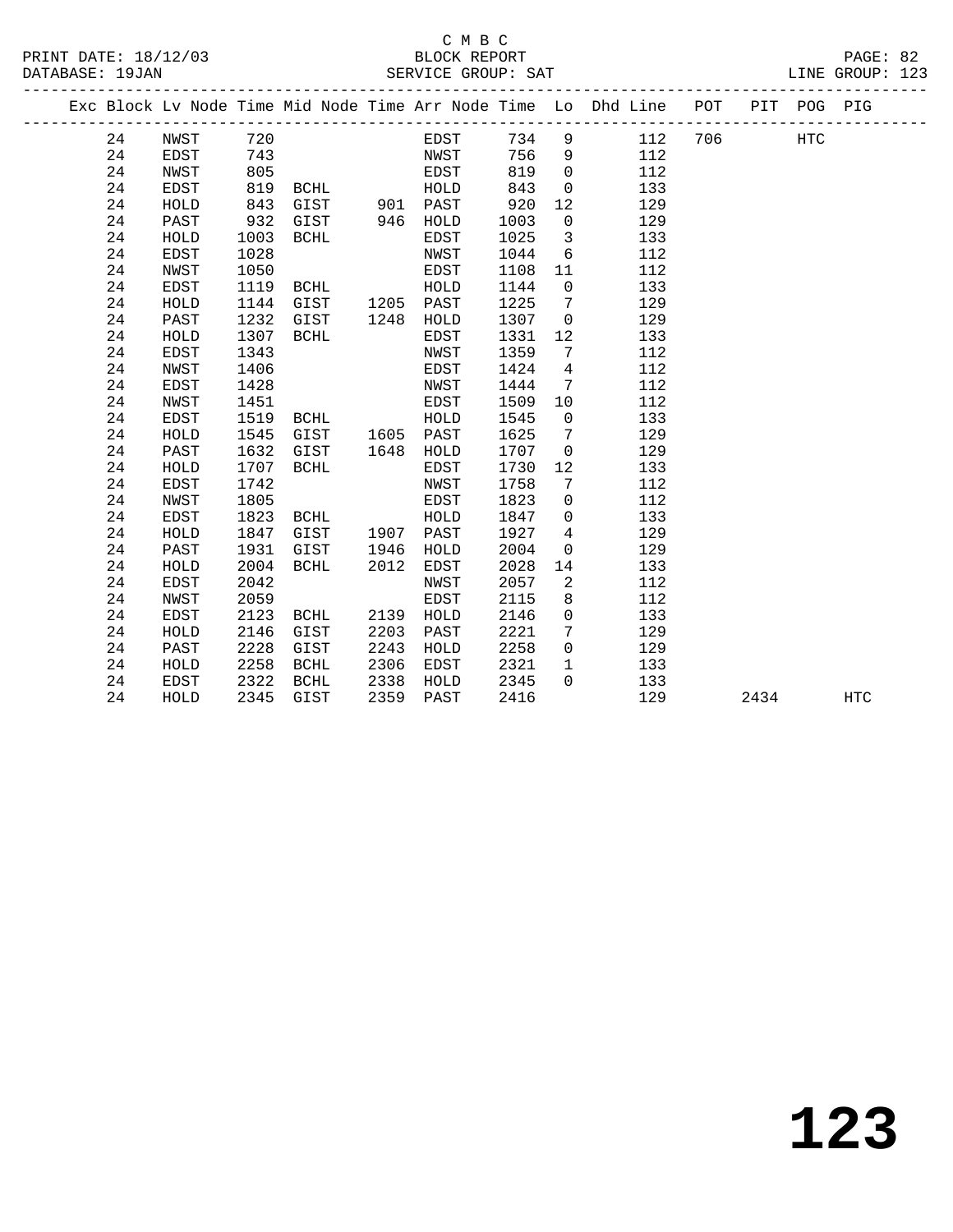## C M B C

| DATABASE: 19JAN |    | ________________________ |      |           |          | SERVICE GROUP: SAT |      |                |                                                                                |          |     | LINE GROUP: 123 |
|-----------------|----|--------------------------|------|-----------|----------|--------------------|------|----------------|--------------------------------------------------------------------------------|----------|-----|-----------------|
|                 |    |                          |      |           |          |                    |      |                | Exc Block Lv Node Time Mid Node Time Arr Node Time Lo Dhd Line POT PIT POG PIG |          |     |                 |
|                 | 25 | PAST                     |      |           |          | 632 GIST 646 HOLD  | 701  |                | $0$ 129                                                                        | 611 — 10 | HTC |                 |
|                 | 25 | HOLD                     |      |           | 701 BCHL | EDST               | 721  |                | 7<br>133                                                                       |          |     |                 |
|                 | 25 | EDST                     | 728  |           |          | NWST               | 741  | 9              | 112                                                                            |          |     |                 |
|                 | 25 | NWST                     | 750  |           |          | EDST               | 804  | 9              | 112                                                                            |          |     |                 |
|                 | 25 | EDST                     | 813  |           |          | NWST               | 826  | 8              | 112                                                                            |          |     |                 |
|                 | 25 | NWST                     | 834  |           |          | EDST               | 849  | $\mathbf 0$    | 112                                                                            |          |     |                 |
|                 | 25 | EDST                     | 849  | BCHL      |          | HOLD               | 913  | $\overline{0}$ | 133                                                                            |          |     |                 |
|                 | 25 | HOLD                     | 913  | GIST      |          | 931 PAST           | 950  | 12             | 129                                                                            |          |     |                 |
|                 | 25 | PAST                     | 1002 | GIST      | 1016     | HOLD               | 1033 | $\overline{0}$ | 129                                                                            |          |     |                 |
|                 | 25 | HOLD                     | 1033 | BCHL      |          | EDST               | 1055 | 18             | 133                                                                            |          |     |                 |
|                 | 25 | EDST                     | 1113 |           |          | NWST               | 1129 | 6              | 112                                                                            |          |     |                 |
|                 | 25 | NWST                     | 1135 |           |          | EDST               | 1153 | 5              | 112                                                                            |          |     |                 |
|                 | 25 | EDST                     | 1158 |           |          | NWST               | 1214 | 6              | 112                                                                            |          |     |                 |
|                 | 25 | NWST                     | 1220 |           |          | EDST               | 1238 | 11             | 112                                                                            |          |     |                 |
|                 | 25 | EDST                     | 1249 | BCHL      |          | HOLD               | 1315 | $\overline{0}$ | 133                                                                            |          |     |                 |
|                 | 25 | HOLD                     | 1315 | GIST      | 1336     | PAST               | 1356 | 6              | 129                                                                            |          |     |                 |
|                 | 25 | PAST                     | 1402 | GIST      | 1418     | HOLD               | 1437 | $\overline{0}$ | 129                                                                            |          |     |                 |
|                 | 25 | HOLD                     | 1437 | BCHL      |          | EDST               | 1501 | 12             | 133                                                                            |          |     |                 |
|                 | 25 | EDST                     | 1513 |           |          | NWST               | 1529 | 7              | 112                                                                            |          |     |                 |
|                 | 25 | NWST                     | 1536 |           |          | EDST               | 1554 | $3^{\circ}$    | 112                                                                            |          |     |                 |
|                 | 25 | EDST                     | 1557 |           |          | NWST               | 1613 | 8              | 112                                                                            |          |     |                 |
|                 | 25 | NWST                     | 1621 |           |          | EDST               | 1639 | 10             | 112                                                                            |          |     |                 |
|                 | 25 | EDST                     |      | 1649 BCHL |          | HOLD               | 1715 | $\Omega$       | 133                                                                            |          |     |                 |

 25 HOLD 1715 GIST 1735 PAST 1755 7 129 25 PAST 1802 GIST 1817 HOLD 1835 0 129 25 HOLD 1835 BCHL EDST 1858 14 133 25 EDST 1912 NWST 1928 2 112 25 NWST 1930 EDST 1947 6 112

 25 HOLD 2017 GIST 2034 PAST 2053 9 129 25 PAST 2102 GIST 2117 HOLD 2133 0 129 25 HOLD 2133 BCHL 2141 EDST 2157 15 133

 25 BW04 2317 CL-E 2329 NWST 2344 13 123 25 NWST 2357 EDST 2412 10 112 25 EDST 2422 BCHL 2438 HOLD 2445 0 133

 $\begin{tabular}{lllllllllll} 25 & NWST & 1930 & \text{EDST} & 1947 & 6 & 112 \\ 25 & \text{EDST} & 1953 & \text{BCHL} & 2010 & \text{HOLD} & 2017 & 0 & 133 \\ 25 & \text{HOLD} & 2017 & \text{GIST} & 2034 & \text{PAST} & 2053 & 9 & 129 \\ 25 & \text{PAST} & 2102 & \text{GIST} & 2117 & \text{HOLD} & 2133 & 0 & 129 \\ 25 & \text{HOLD} & 2133 & \text$ 

25 HOLD 2133 BCHL 2141 EDST 2157 15 133<br>25 EDST 2212 MWST 2227 13 112<br>25 NWST 2240 CL-W 2300 BW04 2309 8 123 25 NWST 2240 CL-W 2300 BW04 2309 8 123

25 HOLD 2445 GIST 2459 PAST 2516 129 2534 HTC

**123**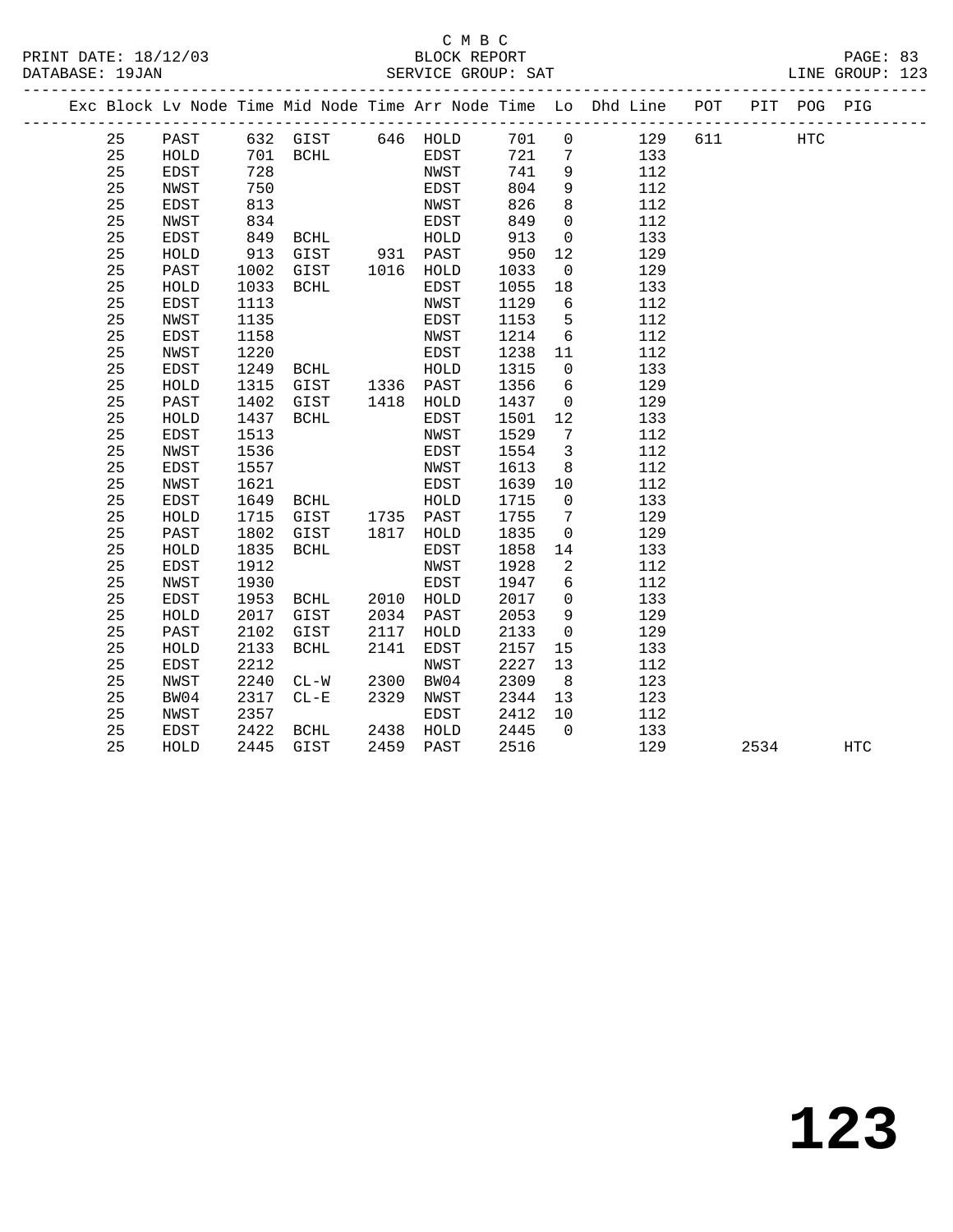#### C M B C<br>BLOCK REPORT PRINT DATE: 18/12/03 BLOCK REPORT PAGE: 84 SERVICE GROUP: SAT

|  |    |              |      | Exc Block Lv Node Time Mid Node Time Arr Node Time Lo Dhd Line POT |      |             |        |                              |       |     |      | PIT POG PIG |            |
|--|----|--------------|------|--------------------------------------------------------------------|------|-------------|--------|------------------------------|-------|-----|------|-------------|------------|
|  | 26 | MTST         | 530  |                                                                    |      | NWST        | 549 14 |                              | 112   | 508 |      | HTC         |            |
|  | 26 | NWST         | 603  |                                                                    |      | EDST        | 616    | $\overline{1}$               | 112   |     |      |             |            |
|  | 26 | EDST         |      | 617 BCHL                                                           |      | HOLD        | 637    | $\overline{0}$               | 133   |     |      |             |            |
|  | 26 | HOLD         | 637  | GIST                                                               |      | 653 PAST    | 710    | 22                           | 129   |     |      |             |            |
|  | 26 | PAST         | 732  | GIST                                                               |      | 746 HOLD    | 801    | $\overline{0}$               | 129   |     |      |             |            |
|  | 26 | HOLD         | 801  | BCHL                                                               |      | EDST        | 821    | $7\phantom{.0}\phantom{.0}7$ | 133   |     |      |             |            |
|  | 26 | EDST         | 828  |                                                                    |      | NWST        | 841    | 11                           | 112   |     |      |             |            |
|  | 26 | NWST         | 852  |                                                                    |      | EDST        | 907    | 12                           | 112   |     |      |             |            |
|  | 26 | EDST         | 919  | BCHL                                                               |      | HOLD        | 944    | $\mathbf 0$                  | 133   |     |      |             |            |
|  | 26 | HOLD         | 944  | GIST                                                               |      | 1004 PAST   | 1024   | 8                            | 129   |     |      |             |            |
|  | 26 | PAST         | 1032 | GIST                                                               |      | 1046 HOLD   | 1103   | $\overline{0}$               | 129   |     |      |             |            |
|  | 26 | HOLD         | 1103 | BCHL                                                               |      | EDST        | 1125   | 18                           | 133   |     |      |             |            |
|  | 26 | EDST         | 1143 |                                                                    |      | NWST        | 1159   | 6                            | 112   |     |      |             |            |
|  | 26 | NWST         | 1205 |                                                                    |      | EDST        | 1223   | 4                            | 112   |     |      |             |            |
|  | 26 | EDST         | 1227 |                                                                    |      | NWST        | 1243   | $7\overline{ }$              | 112   |     |      |             |            |
|  | 26 | NWST         | 1250 |                                                                    |      | EDST        | 1308   | 11                           | 112   |     |      |             |            |
|  | 26 | EDST         | 1319 | BCHL                                                               |      | HOLD        | 1345   | $\overline{0}$               | 133   |     |      |             |            |
|  | 26 | HOLD         | 1345 | GIST                                                               |      | 1406 PAST   | 1426   | 6                            | 129   |     |      |             |            |
|  | 26 | PAST         | 1432 | GIST                                                               |      | $1448$ HOLD | 1507   | $\mathbf 0$                  | 129   |     |      |             |            |
|  | 26 | HOLD         | 1507 | BCHL                                                               |      | EDST        | 1531   | 12                           | 133   |     |      |             |            |
|  | 26 | EDST         | 1543 |                                                                    |      | NWST        | 1559   | 7                            | 112   |     |      |             |            |
|  | 26 | NWST         | 1606 |                                                                    |      | EDST        | 1624   | $\overline{3}$               | 112   |     |      |             |            |
|  | 26 | EDST         | 1627 |                                                                    |      | NWST        | 1643   | 8                            | 112   |     |      |             |            |
|  | 26 | NWST         | 1651 |                                                                    |      | EDST        | 1709   | 10                           | 112   |     |      |             |            |
|  | 26 | EDST         | 1719 | BCHL                                                               |      | HOLD        | 1743   | $\overline{0}$               | 133   |     |      |             |            |
|  | 26 | HOLD         | 1743 | GIST                                                               |      | 1803 PAST   | 1823   | 9                            | 129   |     |      |             |            |
|  | 26 | PAST         | 1832 | GIST                                                               | 1847 | HOLD        | 1905   | $\overline{0}$               | 129   |     |      |             |            |
|  | 26 | HOLD         | 1905 | BCHL                                                               | 1913 | EDST        | 1929   | 13                           | 133   |     |      |             |            |
|  | 26 | EDST         | 1942 |                                                                    |      | NWST        | 1958   | 2                            | 112   |     |      |             |            |
|  | 26 | NWST         | 2000 |                                                                    |      | EDST        | 2016   | $7\phantom{.0}$              | 112   |     |      |             |            |
|  | 26 | EDST         | 2023 | BCHL                                                               |      | 2040 HOLD   | 2047   | $\mathbf 0$                  | 133   |     |      |             |            |
|  | 26 | ${\tt HOLD}$ | 2047 | GIST                                                               | 2104 | PAST        | 2123   | 9                            | 129   |     |      |             |            |
|  | 26 | PAST         | 2132 | GIST                                                               | 2147 | HOLD        | 2203   | $\overline{0}$               | 129   |     |      |             |            |
|  | 26 | ${\tt HOLD}$ | 2203 | $\operatorname{BCHL}$                                              | 2211 | EDST        | 2227   | 15                           | 133   |     |      |             |            |
|  | 26 | EDST         | 2242 |                                                                    |      | NWST        | 2257   | 13                           | 112   |     |      |             |            |
|  | 26 | <b>NWST</b>  | 2310 | $CL-W$                                                             | 2330 | BW04        | 2339   | 8                            | 123   |     |      |             |            |
|  | 26 | BW04         | 2347 | $CL-E$                                                             | 2359 | NWST        | 2414   | 13                           | 123   |     |      |             |            |
|  | 26 | <b>NWST</b>  | 2427 |                                                                    |      | <b>EDST</b> | 2442   | $\mathbf 0$                  | 112   |     |      |             |            |
|  | 26 | EDST         | 2442 |                                                                    |      | NWST        | 2455   | 2                            | 112   |     |      |             |            |
|  | 26 | NWST         | 2457 |                                                                    |      | <b>EDST</b> | 2512   | $\mathbf 0$                  | 9 112 |     |      |             |            |
|  | 26 | NWST         | 2521 |                                                                    |      | <b>EDST</b> | 2536   | 6                            | 112   |     |      |             |            |
|  | 26 | <b>EDST</b>  | 2542 |                                                                    |      | NWST        | 2555   |                              | 112   |     | 2607 |             | <b>HTC</b> |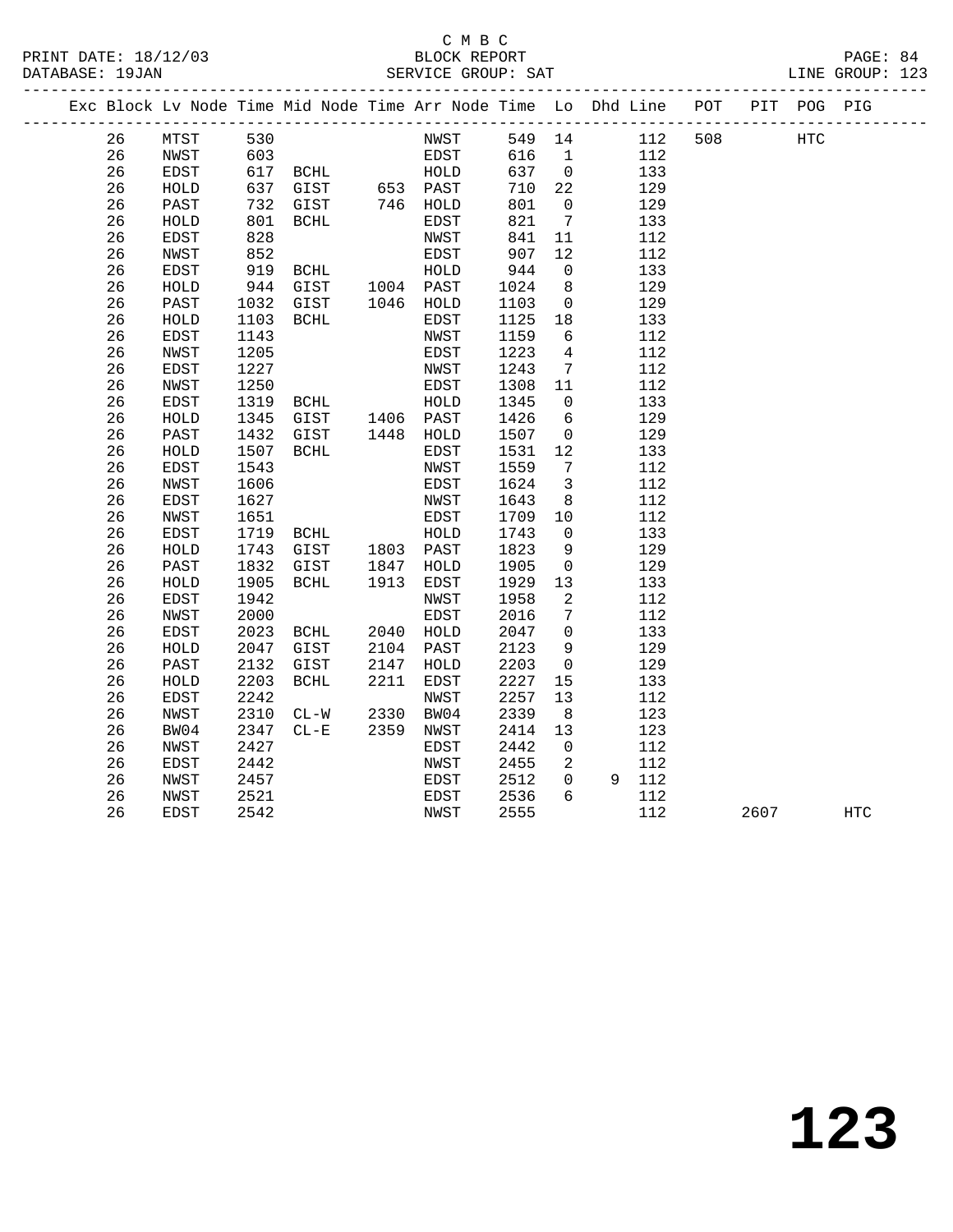#### C M B C<br>BLOCK REPORT PRINT DATE: 18/12/03 BLOCK REPORT PAGE: 85 SERVICE GROUP: SAT

|    |             |      |             |      |             |        |                | Exc Block Lv Node Time Mid Node Time Arr Node Time Lo Dhd Line POT PIT POG PIG |     |      |     |            |
|----|-------------|------|-------------|------|-------------|--------|----------------|--------------------------------------------------------------------------------|-----|------|-----|------------|
| 27 | EDST        | 858  |             |      | NWST        | 911 11 |                | 112                                                                            | 844 |      | HTC |            |
| 27 | NWST        | 922  |             |      | EDST        | 937    | 12             | 112                                                                            |     |      |     |            |
| 27 | EDST        | 949  | BCHL        |      | HOLD        | 1014   | $\overline{0}$ | 133                                                                            |     |      |     |            |
| 27 | HOLD        | 1014 | GIST        |      | 1034 PAST   | 1054   | 8              | 129                                                                            |     |      |     |            |
| 27 | PAST        | 1102 | GIST        | 1117 | HOLD        | 1135   | $\overline{0}$ | 129                                                                            |     |      |     |            |
| 27 | HOLD        | 1135 | BCHL        |      | EDST        | 1159   | 14             | 133                                                                            |     |      |     |            |
| 27 | <b>EDST</b> | 1213 |             |      | NWST        | 1229   | 6              | 112                                                                            |     |      |     |            |
| 27 | NWST        | 1235 |             |      | EDST        | 1253   | $\overline{4}$ | 112                                                                            |     |      |     |            |
| 27 | EDST        | 1257 |             |      | NWST        | 1313   | 7              | 112                                                                            |     |      |     |            |
| 27 | NWST        | 1320 |             |      | EDST        | 1338   | 11             | 112                                                                            |     |      |     |            |
| 27 | EDST        | 1349 | BCHL        |      | HOLD        | 1415   | $\overline{0}$ | 133                                                                            |     |      |     |            |
| 27 | HOLD        | 1415 | GIST        |      | 1436 PAST   | 1456   | 6              | 129                                                                            |     |      |     |            |
| 27 | PAST        | 1502 | GIST        | 1518 | HOLD        | 1537   | $\overline{0}$ | 129                                                                            |     |      |     |            |
| 27 | HOLD        | 1537 | <b>BCHL</b> |      | EDST        | 1601   | 11             | 133                                                                            |     |      |     |            |
| 27 | EDST        | 1612 |             |      | NWST        | 1628   | 8              | 112                                                                            |     |      |     |            |
| 27 | NWST        | 1636 |             |      | EDST        | 1654   | $\overline{3}$ | 112                                                                            |     |      |     |            |
| 27 | EDST        | 1657 |             |      | NWST        | 1713   | 8              | 112                                                                            |     |      |     |            |
| 27 | NWST        | 1721 |             |      | EDST        | 1739   | 10             | 112                                                                            |     |      |     |            |
| 27 | EDST        | 1749 | BCHL        |      | HOLD        | 1813   | $\overline{0}$ | 133                                                                            |     |      |     |            |
| 27 | HOLD        | 1813 | GIST        | 1833 | PAST        | 1853   | 8              | 129                                                                            |     |      |     |            |
| 27 | PAST        | 1901 | GIST        | 1916 | HOLD        | 1934   | $\overline{0}$ | 129                                                                            |     |      |     |            |
| 27 | HOLD        | 1934 | <b>BCHL</b> | 1942 | EDST        | 1958   | 14             | 133                                                                            |     |      |     |            |
| 27 | <b>EDST</b> | 2012 |             |      | <b>NWST</b> | 2027   | $\overline{2}$ | 112                                                                            |     |      |     |            |
| 27 | NWST        | 2029 |             |      | EDST        | 2045   | 8              | 112                                                                            |     |      |     |            |
| 27 | EDST        | 2053 | <b>BCHL</b> | 2109 | HOLD        | 2116   | $\mathbf 0$    | 133                                                                            |     |      |     |            |
| 27 | HOLD        | 2116 | GIST        | 2133 | PAST        | 2151   | 11             | 129                                                                            |     |      |     |            |
| 27 | PAST        | 2202 | GIST        | 2217 | HOLD        | 2232   | $\overline{0}$ | 129                                                                            |     |      |     |            |
| 27 | HOLD        | 2232 | <b>BCHL</b> | 2240 | EDST        | 2255   | 17             | 133                                                                            |     |      |     |            |
| 27 | <b>EDST</b> | 2312 |             |      | NWST        | 2325   | 15             | 112                                                                            |     |      |     |            |
| 27 | NWST        | 2340 | CL-W        | 2400 | BW04        | 2409   | 8              | 123                                                                            |     |      |     |            |
| 27 | BW04        | 2417 | $CL - E$    | 2429 | NWST        | 2444   |                | 123                                                                            |     | 2456 |     | <b>HTC</b> |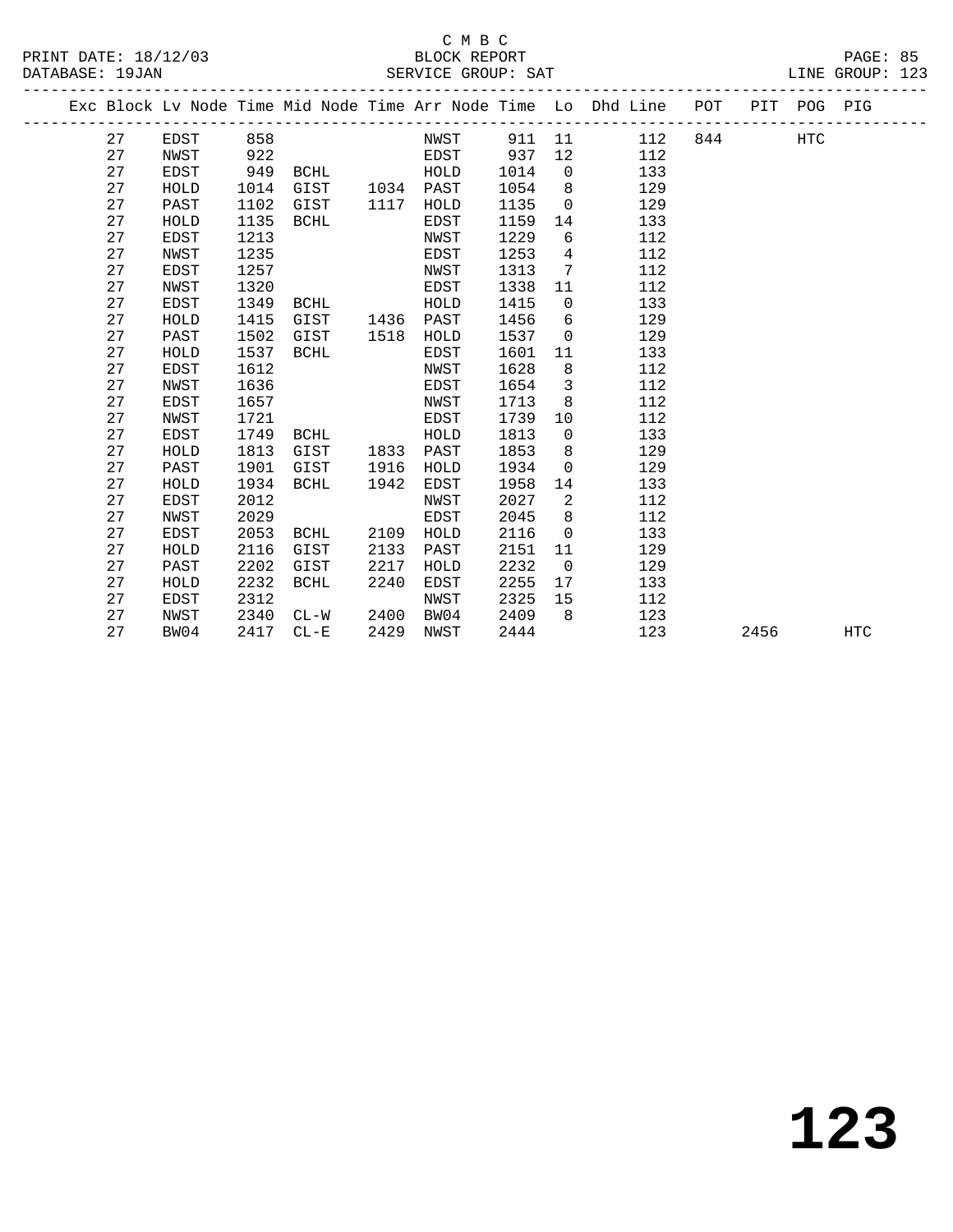|      |                  | PRINT DATE: 18/12/03                                           |            |                                                                  |      | СМВС<br>BLOCK REPORT |                      |                 |                                                                                |          |         | PAGE: 86   |  |
|------|------------------|----------------------------------------------------------------|------------|------------------------------------------------------------------|------|----------------------|----------------------|-----------------|--------------------------------------------------------------------------------|----------|---------|------------|--|
|      |                  |                                                                |            |                                                                  |      |                      |                      |                 |                                                                                |          |         |            |  |
| 22ST |                  | 22 ST STN                                                      |            |                                                                  |      |                      |                      |                 | 6&6N 6 AV & 6 ST                                                               |          |         |            |  |
|      |                  | 6&6W 6 ST & 6 AV                                               |            |                                                                  |      |                      |                      |                 | ADBS ANDERSON & BUSWELL                                                        |          |         |            |  |
| BHST |                  | BRIGHOUSE STATION                                              |            |                                                                  |      |                      |                      |                 | BRST BRAID STN                                                                 |          |         |            |  |
|      |                  |                                                                |            |                                                                  |      |                      |                      |                 |                                                                                |          |         |            |  |
|      |                  | CLFO        CLIVEDEN & FOSTERS<br>HODM         HOWE & DUNSMUIR |            |                                                                  |      |                      |                      |                 |                                                                                |          |         |            |  |
| HTCE |                  |                                                                |            |                                                                  |      |                      |                      |                 |                                                                                |          |         |            |  |
| LOST |                  | LOUGHEED STN                                                   |            |                                                                  |      |                      |                      |                 | NWST NEW WESTMINSTER STN                                                       |          |         |            |  |
|      |                  |                                                                |            | QU-S SB HOWES ST FS HOWES ST RAMP                                |      |                      |                      |                 |                                                                                |          |         |            |  |
|      |                  |                                                                |            |                                                                  |      |                      |                      |                 | Exc Block Lv Node Time Mid Node Time Arr Node Time Lo Dhd Line POT PIT POG PIG |          |         |            |  |
|      | $\mathbf{1}$     | HTCW                                                           |            |                                                                  |      |                      |                      |                 |                                                                                |          |         |            |  |
|      | $\mathbf 1$      | ADBS                                                           |            |                                                                  |      |                      |                      |                 |                                                                                |          |         |            |  |
|      | $\mathbf 1$      | 22ST                                                           |            | $542$ CM#6 601 ADBS<br>630 BHST<br>715 CM#6 735 ADBS<br>800 BHST |      |                      | 620 10               |                 | 410                                                                            |          |         |            |  |
|      | $\mathbf 1$      | ADBS                                                           |            |                                                                  |      |                      | 708                  | $7\overline{ }$ | 410                                                                            |          |         |            |  |
|      | $\mathbf 1$      | 22ST                                                           |            |                                                                  |      |                      | $75 -$<br>839<br>931 | 5 <sub>5</sub>  | 410                                                                            |          |         |            |  |
|      | 1                | ADBS                                                           |            |                                                                  |      | 22ST                 |                      | 8 <sup>8</sup>  | 410                                                                            |          |         |            |  |
|      | 1                | 22ST                                                           | 847        |                                                                  |      |                      | 931                  | 5 <sup>5</sup>  | 410                                                                            |          |         |            |  |
|      | 1                | ADBS                                                           | 936        | BHST                                                             |      | 22ST                 | 1016 11              |                 | 410                                                                            |          |         |            |  |
|      | 1                | 22ST                                                           | 1027       | CM#6 1047 ADBS<br>BHST 22ST                                      |      |                      | 1115                 | $5^{\circ}$     | 410                                                                            |          |         |            |  |
|      | 1                | ADBS                                                           | 1120       | BHST                                                             |      | 22ST                 | 1208 16              |                 | 410                                                                            |          |         |            |  |
|      | 1                | 22ST                                                           | 1224       | CM#6 1246 ADBS                                                   |      |                      | 1315                 | 5 <sup>5</sup>  | 410                                                                            |          |         |            |  |
|      | 1                | ADBS                                                           | 1320       | BHST                                                             |      | 22ST                 | 1412 14              |                 | 410                                                                            |          |         |            |  |
|      | 1                | 22ST                                                           | 1426       | CM#6                                                             |      | 1449 ADBS            | 1520                 | 5 <sup>5</sup>  | 410                                                                            |          |         |            |  |
|      | 1                | ADBS                                                           | 1525       | BHST                                                             |      | 22ST                 | 1618                 | 8 <sup>8</sup>  | 410                                                                            |          |         |            |  |
|      | 1                | 22ST                                                           | 1626       | $CM#6$ $1647$ $ADBS$                                             |      |                      | 1715 5               |                 | 410                                                                            |          |         |            |  |
|      | 1                | ADBS                                                           | 1720       | BHST                                                             |      | 22ST                 | 1810 11              |                 | 410                                                                            |          |         |            |  |
|      | 1                | 22ST                                                           | 1821       | CM#6 1842 ADBS                                                   |      |                      | 1907                 | 5 <sup>5</sup>  | 410                                                                            |          |         |            |  |
|      | 1                | ADBS                                                           | 1912       | BHST                                                             |      | 22ST                 | 1956                 | 18              | 410                                                                            |          |         |            |  |
|      | 1                | 22ST                                                           |            | 2014 CM#6 2033 ADBS                                              |      |                      | 2055                 | 5 <sup>5</sup>  | 410                                                                            |          |         |            |  |
|      | 1                | ADBS                                                           | 2100       | <b>BHST</b>                                                      |      |                      |                      |                 | 22ST 2138 19 410                                                               |          |         |            |  |
|      | 1                | 22ST                                                           |            | 2157 CM#6 2215 ADBS 2235 5                                       |      |                      |                      |                 | 410                                                                            |          |         |            |  |
|      | $\mathbf 1$      | ADBS                                                           | 2240       | BHST                                                             |      | 22ST                 | 2317                 |                 |                                                                                | 410 2324 |         | HTC        |  |
|      | 2                | HTCW                                                           |            | 501 BHST                                                         |      | ADBS                 |                      |                 | 530 0<br>410                                                                   |          | 500 HTC |            |  |
|      | $\overline{a}$   | ADBS                                                           | 530        | <b>BHST</b>                                                      |      | 22ST                 |                      |                 | 605 20 410                                                                     |          |         |            |  |
|      | 2                | 22ST                                                           | 625<br>710 | CM#6 645 ADBS                                                    |      |                      | 705                  | $-5$            | 410                                                                            |          |         |            |  |
|      | $\sqrt{2}$       | ADBS                                                           |            | 710 BHST                                                         |      | 22ST                 | 748 11               |                 | 410                                                                            |          |         |            |  |
|      | 2                | 22ST                                                           |            | 759 CM#6                                                         |      | 819 ADBS             |                      |                 | 840 5 410                                                                      |          |         |            |  |
|      | 2                | ADBS                                                           | 845        | <b>BHST</b>                                                      |      | 22ST                 | 924                  | 6               | 410                                                                            |          |         |            |  |
|      | $\sqrt{2}$       | 22ST                                                           | 930        | CM#6                                                             |      | 952 ADBS             | 1015                 | 5               | 410                                                                            |          |         |            |  |
|      | $\boldsymbol{2}$ | ADBS                                                           | 1020       | BHST                                                             |      | 22ST                 | 1103                 | 13              | 410                                                                            |          |         |            |  |
|      | 2                | 22ST                                                           | 1116       | CM#6                                                             | 1137 | ADBS                 | 1205                 | 5               | 410                                                                            |          |         |            |  |
|      | 2                | ADBS                                                           | 1210       | BHST                                                             |      | 22ST                 | 1301                 | 9               | 410                                                                            |          |         |            |  |
|      | 2                | 22ST                                                           | 1310       | CM#6                                                             | 1333 | ADBS                 | 1404                 | 5               | 410                                                                            |          |         |            |  |
|      | $\sqrt{2}$       | ADBS                                                           | 1409       | BHST                                                             |      | 22ST                 | 1502                 | 14              | 410                                                                            |          |         |            |  |
|      | 2                | 22ST                                                           | 1516       | CM#6                                                             | 1538 | ADBS                 | 1608                 | 5               | 410                                                                            |          |         |            |  |
|      | $\sqrt{2}$       | ADBS                                                           | 1613       | BHST                                                             |      | 22ST                 | 1705                 | 13              | 410                                                                            |          |         |            |  |
|      | 2                | 22ST                                                           | 1718       | CM#6                                                             | 1739 | ADBS                 | 1807                 | 5               | 410                                                                            |          |         |            |  |
|      | $\sqrt{2}$       | ADBS                                                           | 1812       | BHST                                                             |      | 22ST                 | 1902                 | 11              | 410                                                                            |          |         |            |  |
|      | 2                | 22ST                                                           | 1913       | CM#6                                                             | 1933 | ADBS                 | 1955                 | 5               | 410                                                                            |          |         |            |  |
|      | $\sqrt{2}$       | ADBS                                                           | 2000       | BHST                                                             |      | 22ST                 | 2038                 | 19              | 410                                                                            |          |         |            |  |
|      | 2                | 22ST                                                           | 2057       | CM#6                                                             | 2115 | ${\tt ADBS}$         | 2135                 | 5               | 410                                                                            |          |         |            |  |
|      | $\sqrt{2}$       | ADBS                                                           | 2140       | BHST                                                             |      | 22ST                 | 2218                 | 21              | 410                                                                            |          |         |            |  |
|      | $\sqrt{2}$       | 22ST                                                           | 2239       | CM#6                                                             | 2257 | ADBS                 | 2315                 | 5               | 410                                                                            |          |         |            |  |
|      | $\overline{a}$   | ADBS                                                           | 2320       | BHST                                                             |      | 22ST                 | 2355                 |                 | 410                                                                            |          | 2402    | <b>HTC</b> |  |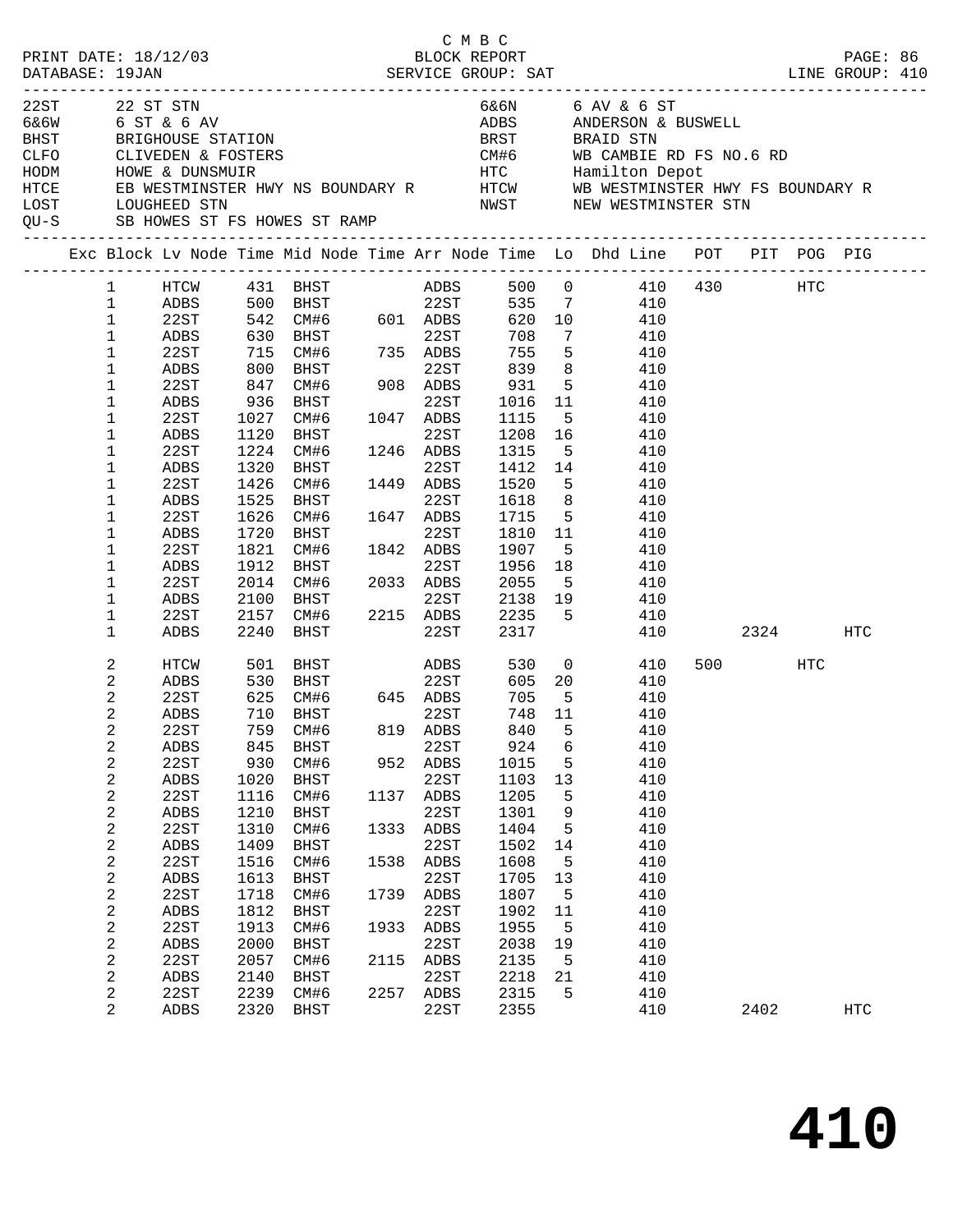#### C M B C<br>BLOCK REPORT PRINT DATE: 18/12/03 BLOCK REPORT PAGE: 87 SERVICE GROUP: SAT

|  |  | <sup>n</sup> |
|--|--|--------------|
|  |  |              |

|  |   | Exc Block Lv Node Time Mid Node Time Arr Node Time Lo Dhd Line |      |  |             |             |        |                 |       | POT |      | PIT POG PIG |            |  |
|--|---|----------------------------------------------------------------|------|--|-------------|-------------|--------|-----------------|-------|-----|------|-------------|------------|--|
|  | 3 | HODM                                                           | 539  |  | NWST        |             | 641    | $5^{\circ}$     | 9 N19 | 503 |      | <b>HTC</b>  |            |  |
|  | 3 | 22ST                                                           | 655  |  |             | <b>BRST</b> | 709 16 |                 | 128   |     |      |             |            |  |
|  | 3 | BRST                                                           | 725  |  | 22ST        |             | 743    | 12              | 128   |     |      |             |            |  |
|  | 3 | 22ST                                                           | 755  |  | BRST        |             | 811    | 14              | 128   |     |      |             |            |  |
|  | 3 | BRST                                                           | 825  |  | 22ST        |             | 843    | 12              | 128   |     |      |             |            |  |
|  | 3 | 22ST                                                           | 855  |  | BRST        |             | 913    | 12              | 128   |     |      |             |            |  |
|  | 3 | <b>BRST</b>                                                    | 925  |  | 22ST        |             | 943    | 12              | 128   |     |      |             |            |  |
|  | 3 | 22ST                                                           | 955  |  | BRST        |             | 1013   | 12              | 128   |     |      |             |            |  |
|  | 3 | BRST                                                           | 1025 |  | 22ST        |             | 1045   | 10              | 128   |     |      |             |            |  |
|  | 3 | 22ST                                                           | 1055 |  | BRST        |             | 1113   | 12              | 128   |     |      |             |            |  |
|  | 3 | BRST                                                           | 1125 |  | 22ST        |             | 1145   | 10              | 128   |     |      |             |            |  |
|  | 3 | 22ST                                                           | 1155 |  | <b>BRST</b> |             | 1214   | 11              | 128   |     |      |             |            |  |
|  | 3 | BRST                                                           | 1225 |  | 22ST        |             | 1245   | 10              | 128   |     |      |             |            |  |
|  | 3 | 22ST                                                           | 1255 |  | <b>BRST</b> |             | 1314   | 11              | 128   |     |      |             |            |  |
|  | 3 | <b>BRST</b>                                                    | 1325 |  | 22ST        |             | 1345   | 10              | 128   |     |      |             |            |  |
|  | 3 | 22ST                                                           | 1355 |  | <b>BRST</b> |             | 1416   | 9               | 128   |     |      |             |            |  |
|  | 3 | <b>BRST</b>                                                    | 1425 |  | 22ST        |             | 1445   | 10              | 128   |     |      |             |            |  |
|  | 3 | 22ST                                                           | 1455 |  | <b>BRST</b> |             | 1516   | 9               | 128   |     |      |             |            |  |
|  | 3 | BRST                                                           | 1525 |  | 22ST        |             | 1546   | 9               | 128   |     |      |             |            |  |
|  | 3 | 22ST                                                           | 1555 |  | <b>BRST</b> |             | 1616   | 9               | 128   |     |      |             |            |  |
|  | 3 | <b>BRST</b>                                                    | 1625 |  | 22ST        |             | 1646   | $\overline{9}$  | 128   |     |      |             |            |  |
|  | 3 | 22ST                                                           | 1655 |  | BRST        |             | 1716   | 9               | 128   |     |      |             |            |  |
|  | 3 | <b>BRST</b>                                                    | 1725 |  | 22ST        |             | 1746   | 9               | 128   |     |      |             |            |  |
|  | 3 | 22ST                                                           | 1755 |  | <b>BRST</b> |             | 1814   | 11              | 128   |     |      |             |            |  |
|  | 3 | BRST                                                           | 1825 |  | 22ST        |             | 1846   | 9               | 128   |     |      |             |            |  |
|  | 3 | 22ST                                                           | 1855 |  | BRST        |             | 1914   | 11              | 128   |     |      |             |            |  |
|  | 3 | BRST                                                           | 1925 |  | 22ST        |             | 1943   | 12              | 128   |     |      |             |            |  |
|  | 3 | 22ST                                                           | 1955 |  | BRST        |             | 2014   | 11              | 128   |     |      |             |            |  |
|  | 3 | BRST                                                           | 2025 |  | 22ST        |             | 2043   | 12              | 128   |     |      |             |            |  |
|  | 3 | 22ST                                                           | 2055 |  | BRST        |             | 2112   | 13              | 128   |     |      |             |            |  |
|  | 3 | <b>BRST</b>                                                    | 2125 |  | 22ST        |             | 2143   | 17              | 128   |     |      |             |            |  |
|  | 3 | 22ST                                                           | 2200 |  | BRST        |             | 2219   | 11              | 155   |     |      |             |            |  |
|  | 3 | BRST                                                           | 2230 |  | 22ST        |             | 2246   | 14              | 128   |     |      |             |            |  |
|  | 3 | 22ST                                                           | 2300 |  | BRST        |             | 2318   | 12              | 155   |     |      |             |            |  |
|  | 3 | <b>BRST</b>                                                    | 2330 |  | 22ST        |             | 2346   | 14              | 128   |     |      |             |            |  |
|  | 3 | 22ST                                                           | 2400 |  | <b>BRST</b> |             | 2418   | 12              | 155   |     |      |             |            |  |
|  | 3 | BRST                                                           | 2430 |  | 22ST        |             | 2446   | $4\overline{4}$ | 128   |     |      |             |            |  |
|  | 3 | 22ST                                                           | 2450 |  | <b>BRST</b> |             | 2505   | 25              | 128   |     |      |             |            |  |
|  | 3 | <b>BRST</b>                                                    | 2530 |  | 22ST        |             | 2546   | $\overline{4}$  | 128   |     |      |             |            |  |
|  | 3 | 22ST                                                           | 2550 |  | <b>BRST</b> |             | 2605   |                 | 128   |     | 2626 |             | <b>HTC</b> |  |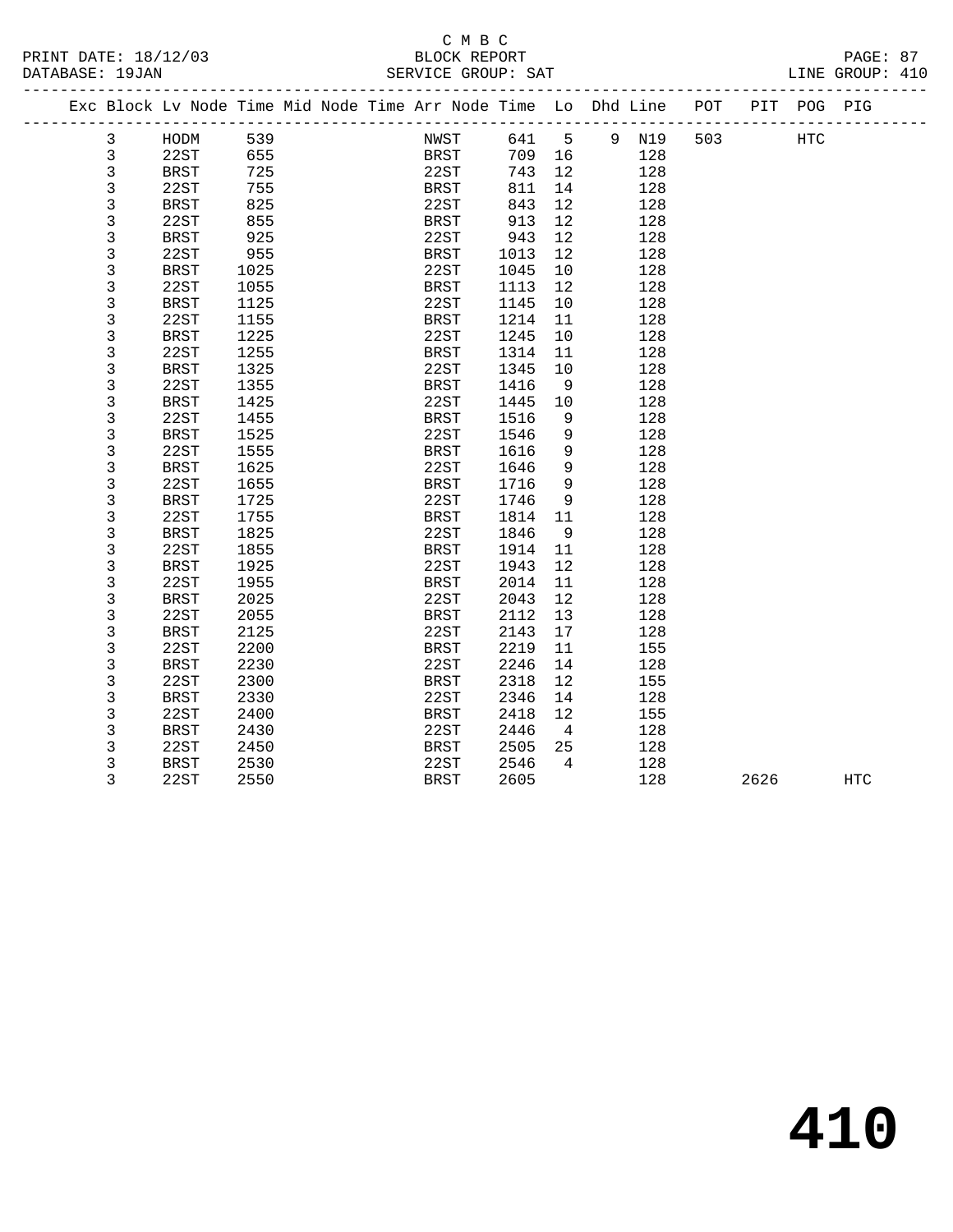## C M B C<br>BLOCK REPORT SERVICE GROUP: SAT

PRINT DATE: 18/12/03 BLOCK REPORT PAGE: 88

|                |             |      |                       |      |             |        |                         | Exc Block Lv Node Time Mid Node Time Arr Node Time Lo Dhd Line POT |     |      | PIT POG PIG |     |
|----------------|-------------|------|-----------------------|------|-------------|--------|-------------------------|--------------------------------------------------------------------|-----|------|-------------|-----|
| 4              | BRST        | 540  |                       |      | 22ST        | 558 12 |                         | 155                                                                | 519 |      | <b>HTC</b>  |     |
| $\overline{4}$ | 22ST        |      | $610$ QU-S $616$ CLFO |      |             | 631 0  |                         | 104                                                                |     |      |             |     |
| 4              | <b>CLFO</b> | 631  |                       |      | 22ST        | 653 17 |                         | 104                                                                |     |      |             |     |
| 4              | 22ST        | 710  | $QU-S$ 716 $CLFO$     |      |             | 731    | $\overline{0}$          | 104                                                                |     |      |             |     |
| 4              | <b>CLFO</b> | 731  |                       |      | 22ST        | 753    | 17                      | 104                                                                |     |      |             |     |
| $\overline{4}$ | 22ST        | 810  | $QU-S$ 816 $CLFO$     |      |             | 832    | $\overline{0}$          | 104                                                                |     |      |             |     |
| 4              | CLFO        | 832  |                       |      | 22ST        | 854    | 16                      | 104                                                                |     |      |             |     |
| 4              | 22ST        | 910  | QU-S 916 CLFO         |      |             | 932    | $\overline{0}$          | 104                                                                |     |      |             |     |
| 4              | CLFO        | 932  |                       |      | 22ST        | 954    | 16                      | 104                                                                |     |      |             |     |
| 4              | 22ST        | 1010 | OU-S                  |      | 1016 CLFO   | 1032   | $\overline{0}$          | 104                                                                |     |      |             |     |
| 4              | <b>CLFO</b> | 1032 |                       |      | 22ST        | 1054   | 16                      | 104                                                                |     |      |             |     |
| 4              | 22ST        | 1110 | QU-S                  |      | 1117 CLFO   | 1133   | $\overline{0}$          | 104                                                                |     |      |             |     |
| 4              | <b>CLFO</b> | 1133 |                       |      | 22ST        | 1155   | 15                      | 104                                                                |     |      |             |     |
| 4              | 22ST        | 1210 | $QU-S$                |      | 1217 CLFO   | 1233   | $\overline{0}$          | 104                                                                |     |      |             |     |
| 4              | <b>CLFO</b> | 1233 |                       |      | 22ST        | 1255   | 15                      | 104                                                                |     |      |             |     |
| 4              | 22ST        | 1310 | QU-S                  |      | 1317 CLFO   | 1333   | $\overline{0}$          | 104                                                                |     |      |             |     |
| 4              | <b>CLFO</b> | 1333 |                       |      | 22ST        | 1355   | 15                      | 104                                                                |     |      |             |     |
| 4              | 22ST        | 1410 | QU-S                  | 1417 | CLFO        | 1435   | $\overline{0}$          | 104                                                                |     |      |             |     |
| 4              | CLFO        | 1435 |                       |      | 22ST        | 1457   | 13                      | 104                                                                |     |      |             |     |
| 4              | 22ST        | 1510 | OU-S                  |      | 1517 CLFO   | 1534   | $\overline{0}$          | 104                                                                |     |      |             |     |
| 4              | <b>CLFO</b> | 1534 |                       |      | 22ST        | 1556   | 14                      | 104                                                                |     |      |             |     |
| 4              | 22ST        | 1610 | OU-S                  |      | 1617 CLFO   | 1634   | $\overline{\mathbf{0}}$ | 104                                                                |     |      |             |     |
| 4              | <b>CLFO</b> | 1634 |                       |      | 22ST        | 1656   | 14                      | 104                                                                |     |      |             |     |
| 4              | 22ST        | 1710 | QU-S                  |      | 1716 CLFO   | 1733   | $\overline{0}$          | 104                                                                |     |      |             |     |
| 4              | <b>CLFO</b> | 1733 |                       |      | 22ST        | 1755   | 20                      | 104                                                                |     |      |             |     |
| 4              | 22ST        | 1815 | QU-S                  |      | 1821 CLFO   | 1838   | $\overline{0}$          | 104                                                                |     |      |             |     |
| 4              | <b>CLFO</b> | 1838 |                       |      | 22ST        | 1900   | 25                      | 104                                                                |     |      |             |     |
| 4              | 22ST        | 1925 | QU-S                  |      | 1931 CLFO   | 1948   | $\overline{0}$          | 104                                                                |     |      |             |     |
| 4              | CLFO        | 1948 |                       |      | 22ST        | 2010   | 20                      | 104                                                                |     |      |             |     |
| 4              | 22ST        | 2030 | $OU-S$                |      | 2036 CLFO   | 2051   | $\overline{0}$          | 104                                                                |     |      |             |     |
| 4              | <b>CLFO</b> | 2051 |                       |      | 22ST        | 2113   | 22                      | 104                                                                |     |      |             |     |
| 4              | 22ST        | 2135 | $OU-S$                | 2141 | <b>CLFO</b> | 2156   | $\overline{0}$          | 104                                                                |     |      |             |     |
| 4              | CLFO        | 2156 |                       |      | 22ST        | 2218   | 19                      | 104                                                                |     |      |             |     |
| $\overline{4}$ | 22ST        | 2237 | OU-S                  |      | 2243 CLFO   | 2258   | $\overline{0}$          | 104                                                                |     |      |             |     |
| 4              | <b>CLFO</b> | 2258 |                       |      | 22ST        | 2320   | 17                      | 104                                                                |     |      |             |     |
| 4              | 22ST        | 2337 | QU-S 2343 CLFO        |      |             | 2358   | $\overline{0}$          | 104                                                                |     |      |             |     |
| 4              | <b>CLFO</b> | 2358 |                       |      | 22ST        | 2418   | 19                      | 104                                                                |     |      |             |     |
| 4              | 22ST        | 2437 | QU-S                  |      | 2443 CLFO   | 2458   | $\overline{0}$          | 104                                                                |     |      |             |     |
| 4              | <b>CLFO</b> | 2458 |                       |      | 22ST        | 2518   |                         | 104                                                                |     | 2525 |             | HTC |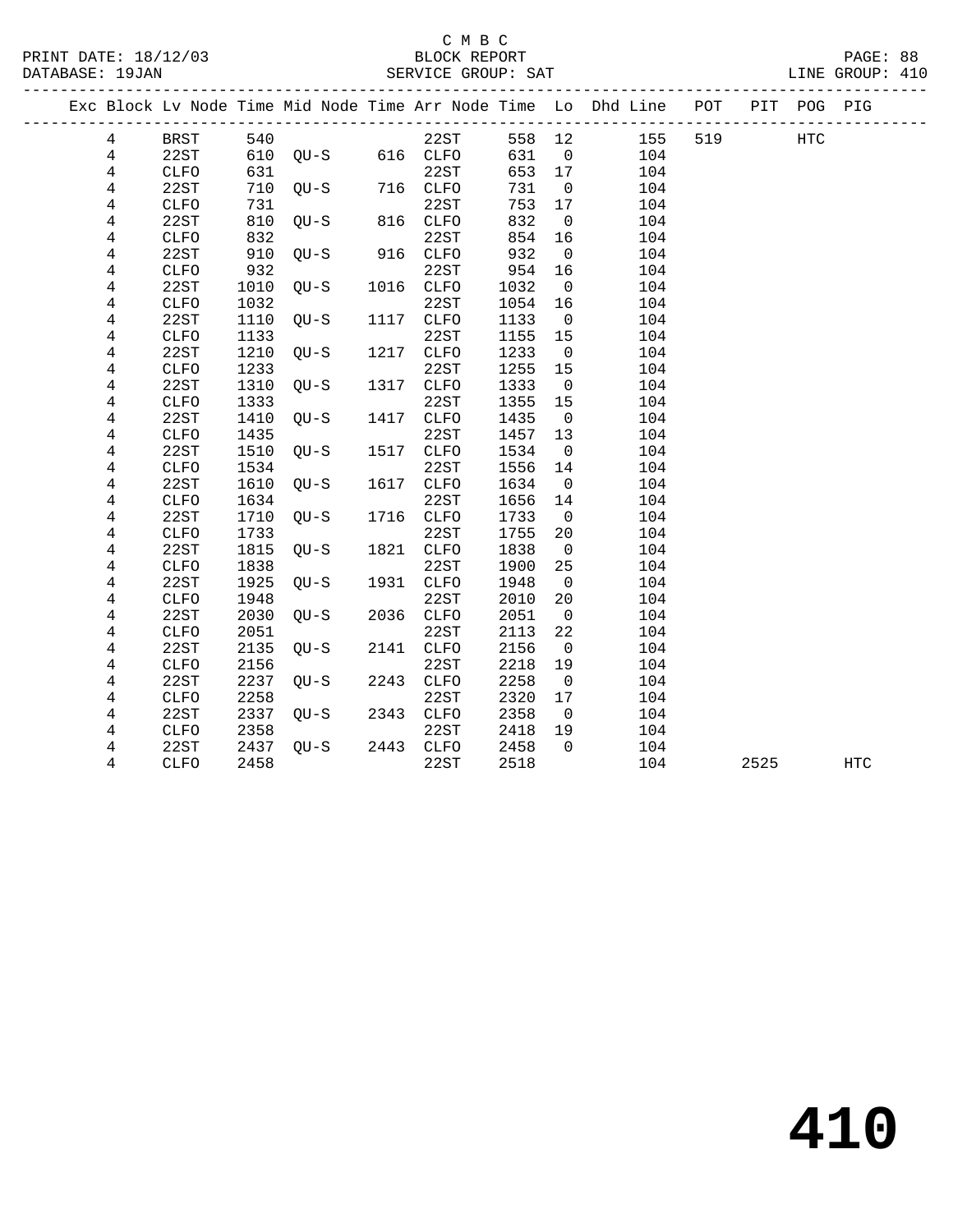### C M B C<br>BLOCK REPORT SERVICE GROUP: SAT

|  |        |                     |              |             |      |                     |              |                | Exc Block Lv Node Time Mid Node Time Arr Node Time Lo Dhd Line POT |     |      | PIT POG PIG |     |
|--|--------|---------------------|--------------|-------------|------|---------------------|--------------|----------------|--------------------------------------------------------------------|-----|------|-------------|-----|
|  | 5      | HTCW                |              | 521 BHST    |      | ADBS                | 550          | $\overline{0}$ | 410                                                                | 520 |      | <b>HTC</b>  |     |
|  | 5      | ADBS                | 550          | BHST        |      | 22ST                | 625          | 20             | 410                                                                |     |      |             |     |
|  | 5      | 22ST                | 645          | CM#6        |      | 705 ADBS            | 725          | 5              | 410                                                                |     |      |             |     |
|  | 5      | ADBS                | 730          | BHST        |      | 22ST                | 808          | 16             | 410                                                                |     |      |             |     |
|  | 5      | 22ST                | 824          | CM#6        |      | 845 ADBS            | 907          | 5              | 410                                                                |     |      |             |     |
|  | 5      | ADBS                | 912          | BHST        |      | 22ST                | 951          | 19             | 410                                                                |     |      |             |     |
|  | 5      | 22ST                | 1010         | CM#6        |      | 1030 ADBS           | 1055         | 5              | 410                                                                |     |      |             |     |
|  | 5      | ADBS                | 1100         | BHST        |      | 22ST                | 1147         | 17             | 410                                                                |     |      |             |     |
|  | 5      | 22ST                | 1204         | CM#6        |      | 1226 ADBS           | 1255         | 5              | 410                                                                |     |      |             |     |
|  | 5      | ADBS                | 1300         | BHST        |      | 22ST                | 1351         | 16             | 410                                                                |     |      |             |     |
|  | 5      | 22ST                | 1407         | CM#6        | 1430 | ADBS                | 1501         | 5              | 410                                                                |     |      |             |     |
|  | 5      | ADBS                | 1506         | BHST        |      | 22ST                | 1559         | 16             | 410                                                                |     |      |             |     |
|  | 5      | 22ST                | 1615         | CM#6        | 1637 | ADBS                | 1705         | 5              | 410                                                                |     |      |             |     |
|  | 5      | ADBS                | 1710         | <b>BHST</b> |      | 22ST                | 1800         | 9              | 410                                                                |     |      |             |     |
|  | 5      | 22ST                | 1809         | CM#6        | 1830 | ADBS                | 1855         | 5              | 410                                                                |     |      |             |     |
|  | 5      | ADBS                | 1900         | BHST        |      | 22ST                | 1944         | 15             | 410                                                                |     |      |             |     |
|  | 5      | 22ST                | 1959         | CM#6        |      | 2018 ADBS           | 2040         | 5              | 410                                                                |     |      |             |     |
|  | 5      | ADBS                | 2045         | <b>BHST</b> |      | 22ST                | 2123         | 14             | 410                                                                |     |      |             |     |
|  | 5      | 22ST                | 2137         | CM#6        | 2155 | ADBS                | 2215         | 5              | 410                                                                |     |      |             |     |
|  | 5      | ADBS                | 2220         | BHST        |      | 22ST                | 2257         | 22             | 410                                                                |     |      |             |     |
|  | 5      | 22ST                | 2319         | CM#6        |      | 2337 ADBS           | 2355         | 5              | 410                                                                |     |      |             |     |
|  | 5      | ADBS                | 2400         | BHST        |      | 22ST                | 2434         |                | 410                                                                |     | 2441 |             | HTC |
|  | 6      | LOST                | 600          | 6&6W        | 618  | 22ST                | 625          | 15             | 101                                                                | 532 |      | HTC         |     |
|  | 6      | 22ST                | 640          | $QU-S$      | 646  | CLFO                | 701          | $\overline{0}$ | 104                                                                |     |      |             |     |
|  | 6      | <b>CLFO</b>         | 701          |             |      | 22ST                | 723          | 17             | 104                                                                |     |      |             |     |
|  | 6      | 22ST                | 740          | $QU-S$      | 746  | CLFO                | 801          | 0              | 104                                                                |     |      |             |     |
|  | 6      | CLFO                | 801          |             |      | 22ST                | 823          | 17             | 104                                                                |     |      |             |     |
|  | 6      | 22ST                | 840          | $QU-S$      | 846  | CLFO                | 902          | $\overline{0}$ | 104                                                                |     |      |             |     |
|  | 6      | <b>CLFO</b>         | 902          |             |      | 22ST                | 924          | 16             | 104                                                                |     |      |             |     |
|  | 6      | 22ST                | 940          | $OU-S$      | 946  | CLFO                | 1002         | 0              | 104                                                                |     |      |             |     |
|  | 6      | CLFO                | 1002         |             |      | 22ST                | 1024         | 16             | 104                                                                |     |      |             |     |
|  | 6      | 22ST                | 1040         | $QU-S$      | 1047 | <b>CLFO</b>         | 1103         | $\overline{0}$ | 104                                                                |     |      |             |     |
|  | 6      | <b>CLFO</b>         | 1103         |             |      | 22ST                | 1125         | 15             | 104                                                                |     |      |             |     |
|  | 6      | 22ST                | 1140         | $OU-S$      | 1147 | <b>CLFO</b>         | 1203         | $\overline{0}$ | 104                                                                |     |      |             |     |
|  | 6      | <b>CLFO</b>         | 1203         |             |      | 22ST                | 1225         | 15             | 104                                                                |     |      |             |     |
|  | 6      | 22ST                | 1240         | $QU-S$      | 1247 | CLFO                | 1303         | $\overline{0}$ | 104                                                                |     |      |             |     |
|  | 6      | CLFO                | 1303         |             |      | 22ST                | 1325         | 15             | 104                                                                |     |      |             |     |
|  | 6      | 22ST                | 1340         | QU-S        | 1347 | CLFO                | 1403         | $\overline{0}$ | 104                                                                |     |      |             |     |
|  | 6      | CLFO                | 1403         |             |      | 22ST                | 1425 15      |                | 104                                                                |     |      |             |     |
|  | 6      | 22ST                | 1440         | $OU-S$      | 1447 | CLFO                | 1505         | 0              | 104                                                                |     |      |             |     |
|  | 6      | <b>CLFO</b>         | 1505         |             |      | 22ST                | 1527         | 13             | 104                                                                |     |      |             |     |
|  | 6      | 22ST                | 1540         | $QU-S$      | 1547 | <b>CLFO</b>         | 1604         | 0              | 104                                                                |     |      |             |     |
|  | 6<br>6 | <b>CLFO</b><br>22ST | 1604<br>1640 | $QU-S$      | 1646 | 22ST<br><b>CLFO</b> | 1626<br>1703 | 14<br>0        | 104<br>104                                                         |     |      |             |     |
|  | 6      | <b>CLFO</b>         | 1703         |             |      | 22ST                | 1725         | 15             | 104                                                                |     |      |             |     |
|  | 6      | 22ST                | 1740         | $QU-S$      | 1746 | ${\tt CLFO}$        | 1803         | 0              | 104                                                                |     |      |             |     |
|  |        |                     |              |             |      |                     |              |                |                                                                    |     |      |             |     |

6 CLFO 1803 22ST 1825 104 1834 HTC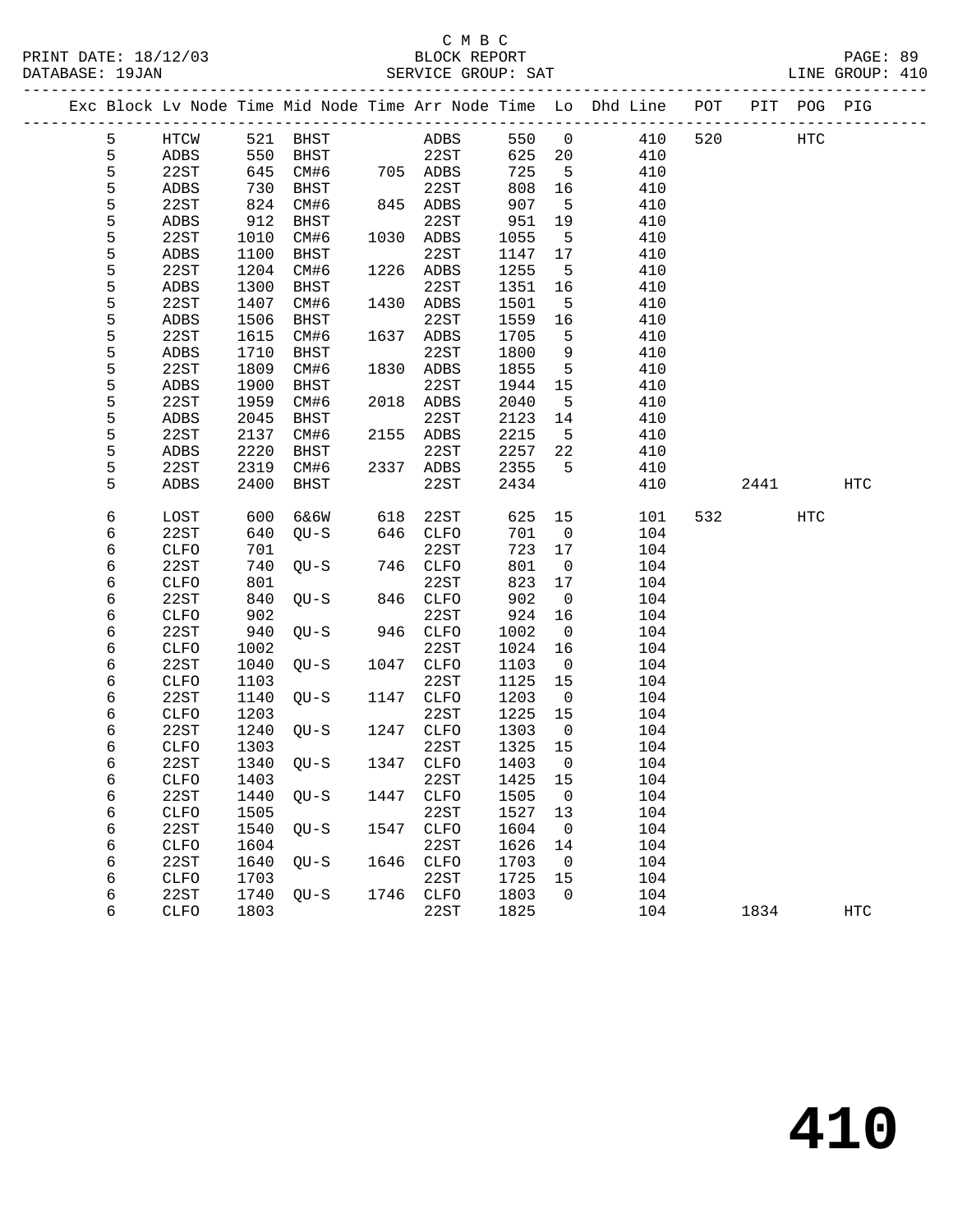## C M B C<br>BLOCK REPORT SERVICE GROUP: SAT

|  |                | Exc Block Lv Node Time Mid Node Time Arr Node Time Lo Dhd Line POT |          |             |      |             |      |        |                |     |     |      | PIT POG PIG |            |
|--|----------------|--------------------------------------------------------------------|----------|-------------|------|-------------|------|--------|----------------|-----|-----|------|-------------|------------|
|  | $7\phantom{.}$ | BRST                                                               | 555      |             |      |             | 22ST | 610 15 |                | 128 | 534 |      | HTC         |            |
|  | 7              | 22ST                                                               | 625      |             |      | BRST        |      | 639 16 |                | 128 |     |      |             |            |
|  | 7              | BRST                                                               | 655      |             |      | 22ST        |      | 710    | 15             | 128 |     |      |             |            |
|  | 7              | 22ST                                                               | 725      |             |      | BRST        |      | 741    | 14             | 128 |     |      |             |            |
|  | 7              | BRST                                                               | 755      |             |      | 22ST        |      | 813    | 12             | 128 |     |      |             |            |
|  | 7              | 22ST                                                               | 825      |             |      | BRST        |      | 843    | 12             | 128 |     |      |             |            |
|  | 7              | BRST                                                               | 855      |             |      | 22ST        |      | 913    | 12             | 128 |     |      |             |            |
|  | 7              | 22ST                                                               | 925      |             |      | BRST        |      | 943    | 12             | 128 |     |      |             |            |
|  | 7              | BRST                                                               | 955      |             |      | 22ST        |      | 1015   | 10             | 128 |     |      |             |            |
|  | 7              | 22ST                                                               | 1025     |             |      | BRST        |      | 1043   | 12             | 128 |     |      |             |            |
|  | 7              | BRST                                                               | 1055     |             |      | 22ST        |      | 1115   | 10             | 128 |     |      |             |            |
|  | 7              | 22ST                                                               | 1125     |             |      | BRST        |      | 1143   | 12             | 128 |     |      |             |            |
|  | 7              | BRST                                                               | 1155     |             |      | 22ST        |      | 1215   | 10             | 128 |     |      |             |            |
|  | 7              | 22ST                                                               | 1225     |             |      | BRST        |      | 1244   | 11             | 128 |     |      |             |            |
|  | 7              | BRST                                                               | 1255     |             |      | 22ST        |      | 1315   | 10             | 128 |     |      |             |            |
|  | 7              | 22ST                                                               | 1325     |             |      | <b>BRST</b> |      | 1344   | 11             | 128 |     |      |             |            |
|  | 7              | <b>BRST</b>                                                        | 1355     |             |      | 22ST        |      | 1415   | 10             | 128 |     |      |             |            |
|  | 7              | 22ST                                                               | 1425     |             |      | <b>BRST</b> |      | 1446   | 9              | 128 |     |      |             |            |
|  | 7              | BRST                                                               | 1455     |             |      | 22ST        |      | 1515   | 10             | 128 |     |      |             |            |
|  | 7              | 22ST                                                               | 1525     |             |      | BRST        |      | 1546   | 9              | 128 |     |      |             |            |
|  | 7              | <b>BRST</b>                                                        | 1555     |             |      | 22ST        |      | 1616   | 9              | 128 |     |      |             |            |
|  | 7              | 22ST                                                               | 1625     |             |      | BRST        |      | 1646   | 9              | 128 |     |      |             |            |
|  | 7              | BRST                                                               | 1655     |             |      | 22ST        |      | 1716   | 9              | 128 |     |      |             |            |
|  | 7              | 22ST                                                               | 1725     |             |      | BRST        |      | 1746   | 9              | 128 |     |      |             |            |
|  | 7              | BRST                                                               | 1755     |             |      | 22ST        |      | 1816   | 9              | 128 |     |      |             |            |
|  | 7              | 22ST                                                               | 1825     |             |      | BRST        |      | 1844   | 11             | 128 |     |      |             |            |
|  | 7              | BRST                                                               | 1855     |             |      | 22ST        |      | 1916   | 9              | 128 |     |      |             |            |
|  | 7              | 22ST                                                               | 1925     |             |      | BRST        |      | 1944   | 11             | 128 |     |      |             |            |
|  | 7              | BRST                                                               | 1955     |             |      | 22ST        |      | 2013   | 12             | 128 |     |      |             |            |
|  | 7              | 22ST                                                               | 2025     |             |      | BRST        |      | 2042   | 13             | 128 |     |      |             |            |
|  | 7              | BRST                                                               | 2055     |             |      | 22ST        |      | 2113   | 17             | 128 |     |      |             |            |
|  | 7              | 22ST                                                               | 2130     |             |      | BRST        |      | 2147   | 18             | 128 |     |      |             |            |
|  | 7              | BRST                                                               | 2205     |             |      | 22ST        |      | 2222   | 8              | 155 |     |      |             |            |
|  | 7              | 22ST                                                               | 2230     |             |      | BRST        |      | 2247   | 18             | 128 |     |      |             |            |
|  | 7              | BRST                                                               | 2305     |             |      | 22ST        |      | 2322   | 8 <sup>8</sup> | 155 |     |      |             |            |
|  | 7              | 22ST                                                               | 2330     |             |      | BRST        |      | 2347   | 18             | 128 |     |      |             |            |
|  | 7              | BRST                                                               | 2405     |             |      | 22ST        |      | 2422   |                | 155 |     | 2429 |             | HTC        |
|  | 8              | HTCW                                                               |          | 541 BHST    |      | ADBS        |      | 610    | $\overline{0}$ | 410 | 540 |      | <b>HTC</b>  |            |
|  | 8              | ADBS                                                               | 610 BHST |             |      | 22ST        |      | 645 15 |                | 410 |     |      |             |            |
|  | 8              | 22ST                                                               | 700      | CM#6        | 720  | ADBS        |      | 740    | 5              | 410 |     |      |             |            |
|  | 8              | ADBS                                                               | 745      | <b>BHST</b> |      | 22ST        |      | 823    | 12             | 410 |     |      |             |            |
|  | 8              | 22ST                                                               | 835      | CM#6        | 856  | ADBS        |      | 919    | 5              | 410 |     |      |             |            |
|  | 8              | ADBS                                                               | 924      | <b>BHST</b> |      | 22ST        |      | 1004   | 13             | 410 |     |      |             |            |
|  | 8              | 22ST                                                               | 1017     | CM#6        | 1037 | ADBS        |      | 1105   | 5              | 410 |     |      |             |            |
|  | 8              | ADBS                                                               | 1110     | BHST        |      | 22ST        |      | 1157   | 17             | 410 |     |      |             |            |
|  | 8              | 22ST                                                               | 1214     | CM#6        | 1236 | ADBS        |      | 1305   | 5              | 410 |     |      |             |            |
|  | 8              | ADBS                                                               | 1310     | <b>BHST</b> |      | 22ST        |      | 1401   | 16             | 410 |     |      |             |            |
|  | 8              | 22ST                                                               | 1417     | CM#6        | 1440 | ADBS        |      | 1511   | 5              | 410 |     |      |             |            |
|  | 8              | ADBS                                                               | 1516     | BHST        |      | 22ST        |      | 1609   |                | 410 |     | 1618 |             | <b>HTC</b> |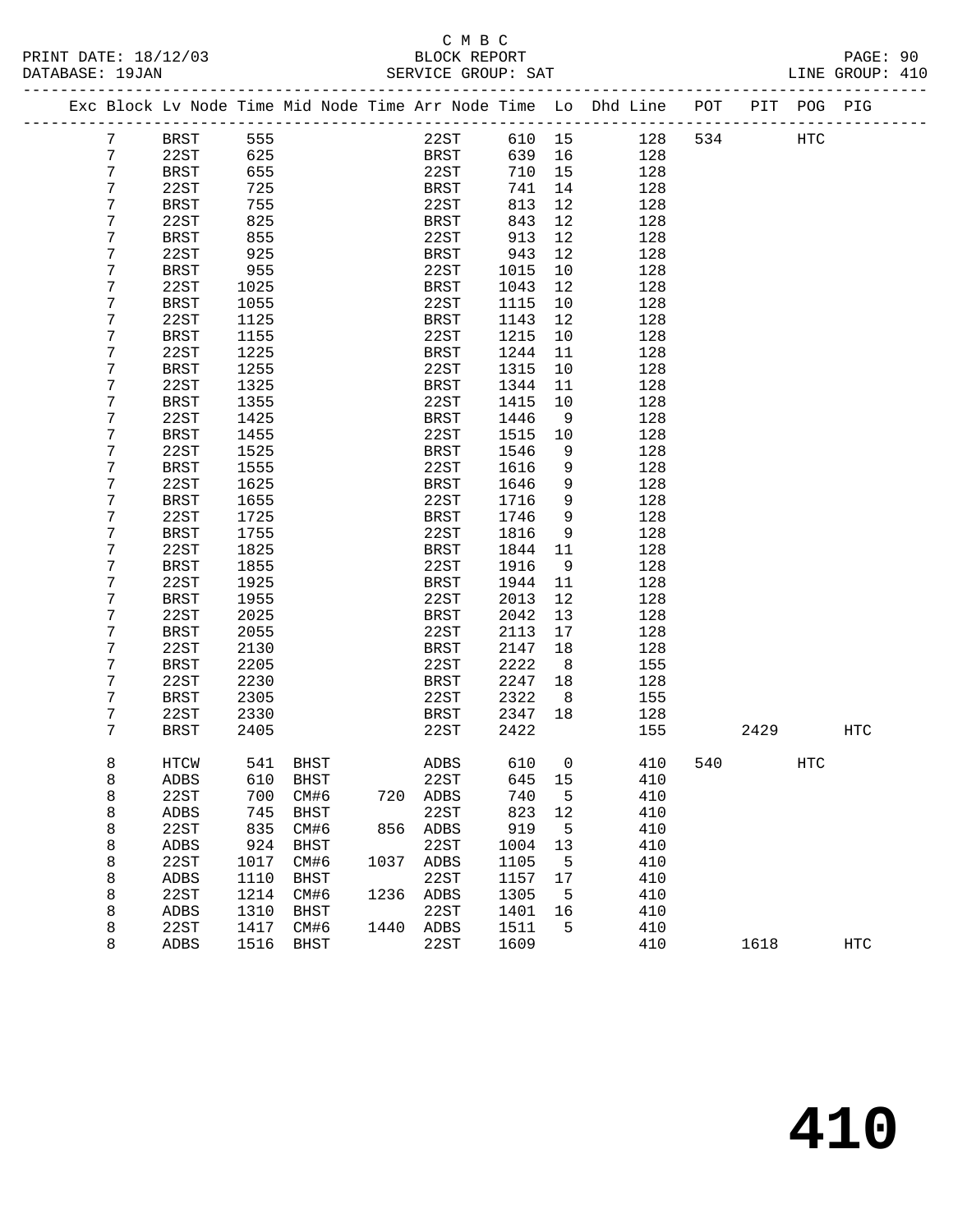## C M B C<br>BLOCK REPORT SERVICE GROUP: SAT

PRINT DATE: 18/12/03 BLOCK REPORT PAGE: 91

|  |      |             |      |               |      |             |        |                 | Exc Block Lv Node Time Mid Node Time Arr Node Time Lo Dhd Line POT |     |      | PIT POG PIG |            |
|--|------|-------------|------|---------------|------|-------------|--------|-----------------|--------------------------------------------------------------------|-----|------|-------------|------------|
|  | 9    | 22ST        | 555  |               |      | BRST        | 609 16 |                 | 128                                                                | 547 |      | HTC         |            |
|  | 9    | BRST        | 625  |               |      | 22ST        | 640    | $5^{\circ}$     | 128                                                                |     |      |             |            |
|  | 9    | 22ST        | 645  | 6&6N 653 LOST |      |             | 710    | 20              | 101                                                                |     |      |             |            |
|  | 9    | LOST        | 730  | 6&6W          | 749  | 22ST        | 756    | 19              | 101                                                                |     |      |             |            |
|  | 9    | 22ST        | 815  | 6&6N          | 823  | LOST        | 840    | 20              | 101                                                                |     |      |             |            |
|  | 9    | LOST        | 900  | 6&6W          | 924  | 22ST        | 933    | 12              | 101                                                                |     |      |             |            |
|  | 9    | 22ST        | 945  | 6&6N          | 954  | LOST        | 1013   | 17              | 101                                                                |     |      |             |            |
|  | 9    | LOST        | 1030 | 6&6W          | 1054 | 22ST        | 1103   | 12              | 101                                                                |     |      |             |            |
|  | 9    | 22ST        | 1115 | 6&6N          | 1125 | LOST        | 1146   | 14              | 101                                                                |     |      |             |            |
|  | 9    | LOST        | 1200 | 6&6W          | 1224 | 22ST        | 1233   | 12              | 101                                                                |     |      |             |            |
|  | 9    | 22ST        | 1245 | 6&6N          | 1255 | LOST        | 1316   | 14              | 101                                                                |     |      |             |            |
|  | 9    | LOST        | 1330 | 6&6W          | 1354 | 22ST        | 1403   | 12              | 101                                                                |     |      |             |            |
|  | 9    | 22ST        | 1415 | 6&6N          | 1425 | LOST        | 1448   | 12              | 101                                                                |     |      |             |            |
|  | 9    | LOST        | 1500 | 6&6W          | 1524 | 22ST        | 1533   | 12              | 101                                                                |     |      |             |            |
|  | 9    | 22ST        | 1545 | 6&6N          | 1555 | LOST        | 1616   | 14              | 101                                                                |     |      |             |            |
|  | 9    | LOST        | 1630 | 6&6W          | 1654 | 22ST        | 1703   | 12              | 101                                                                |     |      |             |            |
|  | 9    | 22ST        | 1715 | 6&6N          | 1725 | LOST        | 1746   | 14              | 101                                                                |     |      |             |            |
|  | 9    | LOST        | 1800 | 6&6W          | 1823 | 22ST        | 1832   | 13              | 101                                                                |     |      |             |            |
|  | 9    | 22ST        | 1845 | 6&6N          | 1854 | LOST        | 1913   | 17              | 101                                                                |     |      |             |            |
|  | 9    | LOST        | 1930 | 6&6W          | 1949 | 22ST        | 1956   | 19              | 101                                                                |     |      |             |            |
|  | 9    | 22ST        | 2015 | 6&6N          | 2024 | LOST        | 2043   | 10              | 101                                                                |     |      |             |            |
|  | 9    | LOST        | 2053 | 6&6W          | 2112 | 22ST        | 2119   |                 | 101                                                                |     | 2126 |             | HTC        |
|  |      |             |      |               |      |             |        |                 |                                                                    |     |      |             |            |
|  | 10   | <b>BRST</b> | 610  |               |      | 22ST        | 628    | 12              | 155                                                                |     | 549  | <b>HTC</b>  |            |
|  | 10   | 22ST        | 640  |               |      | BRST        | 657    | 13              | 155                                                                |     |      |             |            |
|  | $10$ | BRST        | 710  |               |      | 22ST        | 728    | 12              | 155                                                                |     |      |             |            |
|  | 10   | 22ST        | 740  |               |      | BRST        | 800    | 10              | 155                                                                |     |      |             |            |
|  | 10   | <b>BRST</b> | 810  |               |      | 22ST        | 830    | 10              | 155                                                                |     |      |             |            |
|  | 10   | 22ST        | 840  |               |      | BRST        | 900    | 10              | 155                                                                |     |      |             |            |
|  | 10   | <b>BRST</b> | 910  |               |      | 22ST        | 931    | 9               | 155                                                                |     |      |             |            |
|  | $10$ | 22ST        | 940  |               |      | BRST        | 1000   | 10              | 155                                                                |     |      |             |            |
|  | 10   | BRST        | 1010 |               |      | 22ST        | 1033   | 7               | 155                                                                |     |      |             |            |
|  | 10   | 22ST        | 1040 |               |      | BRST        | 1103   | 7               | 155                                                                |     |      |             |            |
|  | 10   | <b>BRST</b> | 1110 |               |      | 22ST        | 1133   | 7               | 155                                                                |     |      |             |            |
|  | 10   | 22ST        | 1140 |               |      | BRST        | 1203   | $7\phantom{.0}$ | 155                                                                |     |      |             |            |
|  | 10   | BRST        | 1210 |               |      | 22ST        | 1233   | 7               | 155                                                                |     |      |             |            |
|  | 10   | 22ST        | 1240 |               |      | BRST        | 1303   | 7               | 155                                                                |     |      |             |            |
|  | 10   | BRST        | 1310 |               |      | 22ST        | 1333   | 7               | 155                                                                |     |      |             |            |
|  | 10   | 22ST        | 1340 |               |      | BRST        | 1403   | 7               | 155                                                                |     |      |             |            |
|  | 10   | BRST        | 1410 |               |      | 22ST        | 1433   | $7\overline{ }$ | 155                                                                |     |      |             |            |
|  | 10   | 22ST        | 1440 |               |      | BRST        | 1503   | 7               | 155                                                                |     |      |             |            |
|  | $10$ | <b>BRST</b> | 1510 |               |      | 22ST        | 1533   | 7               | 155                                                                |     |      |             |            |
|  | 10   | 22ST        | 1540 |               |      | <b>BRST</b> | 1603   | 7               | 155                                                                |     |      |             |            |
|  | 10   | <b>BRST</b> | 1610 |               |      | 22ST        | 1633   | 7               | 155                                                                |     |      |             |            |
|  | 10   | 22ST        | 1640 |               |      | <b>BRST</b> | 1703   | 7               | 155                                                                |     |      |             |            |
|  | 10   | <b>BRST</b> | 1710 |               |      | 22ST        | 1733   | 7               | 155                                                                |     |      |             |            |
|  | 10   | 22ST        | 1740 |               |      | <b>BRST</b> | 1803   | 7               | 155                                                                |     |      |             |            |
|  | 10   | <b>BRST</b> | 1810 |               |      | 22ST        | 1833   | 7               | 155                                                                |     |      |             |            |
|  | 10   | 22ST        | 1840 |               |      | <b>BRST</b> | 1901   | 9               | 155                                                                |     |      |             |            |
|  | 10   | <b>BRST</b> | 1910 |               |      | 22ST        | 1930   | 10              | 155                                                                |     |      |             |            |
|  | 10   | 22ST        | 1940 |               |      | <b>BRST</b> | 1959   | 6               | 155                                                                |     |      |             |            |
|  | 10   | <b>BRST</b> | 2005 |               |      | 22ST        | 2022   | 18              | 155                                                                |     |      |             |            |
|  | 10   | 22ST        | 2040 |               |      | <b>BRST</b> | 2059   | 6               | 155                                                                |     |      |             |            |
|  | 10   | <b>BRST</b> | 2105 |               |      | 22ST        | 2122   |                 | 155                                                                |     | 2129 |             | <b>HTC</b> |
|  |      |             |      |               |      |             |        |                 |                                                                    |     |      |             |            |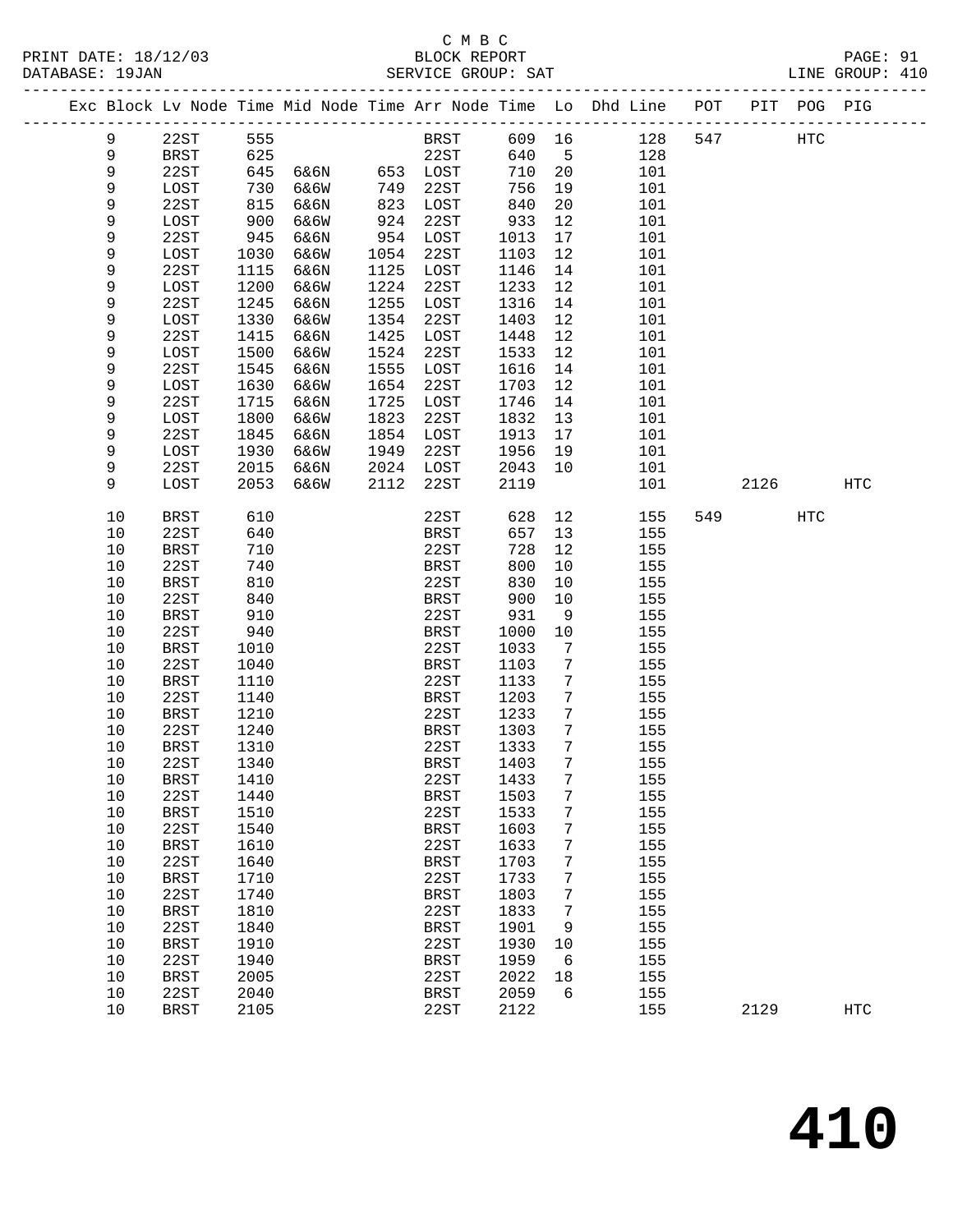#### C M B C<br>BLOCK REPORT PRINT DATE: 18/12/03 BLOCK REPORT PAGE: 92 SERVICE GROUP: SAT

|  |        |              |      |           |      |           |         |                | Exc Block Lv Node Time Mid Node Time Arr Node Time Lo Dhd Line POT |     |      | PIT POG PIG |                   |
|--|--------|--------------|------|-----------|------|-----------|---------|----------------|--------------------------------------------------------------------|-----|------|-------------|-------------------|
|  | 11     | 22ST         |      | 605 CM#6  |      | 625 ADBS  | 645 5   |                | 410                                                                | 557 |      | <b>HTC</b>  |                   |
|  | 11     | ADBS         | 650  | BHST      |      | 22ST      | 728 17  |                | 410                                                                |     |      |             |                   |
|  | 11     | 22ST         | 745  | CM#6      |      | 805 ADBS  | 825     | $5^{\circ}$    | 410                                                                |     |      |             |                   |
|  | 11     | ADBS         | 830  | BHST      |      | 22ST      | 909     | 11             | 410                                                                |     |      |             |                   |
|  | 11     | 22ST         | 920  | CM#6      |      | 942 ADBS  | 1005    | $5^{\circ}$    | 410                                                                |     |      |             |                   |
|  | 11     | ADBS         | 1010 | BHST      |      | 22ST      | 1053    | 14             | 410                                                                |     |      |             |                   |
|  | 11     | 22ST         | 1107 | CM#6      |      | 1127 ADBS | 1155    | $5^{\circ}$    | 410                                                                |     |      |             |                   |
|  | 11     | ADBS         | 1200 | BHST      |      | 22ST      | 1251    | 11             | 410                                                                |     |      |             |                   |
|  | 11     | 22ST         | 1302 | CM#6      |      | 1324 ADBS | 1355    | $5^{\circ}$    | 410                                                                |     |      |             |                   |
|  | 11     | ADBS         | 1400 | BHST      |      | 22ST      | 1453    | 13             | 410                                                                |     |      |             |                   |
|  | 11     | 22ST         | 1506 | CM#6      |      | 1528 ADBS | 1558    | $5^{\circ}$    | 410                                                                |     |      |             |                   |
|  | 11     | ${\tt ADBS}$ | 1603 | BHST      |      | 22ST      | 1655    | 11             | 410                                                                |     |      |             |                   |
|  | 11     | 22ST         | 1706 | CM#6      |      | 1727 ADBS | 1755    | 5              | 410                                                                |     |      |             |                   |
|  | 11     | ${\tt ADBS}$ | 1800 | BHST      |      | 22ST      | 1850    | 9              | 410                                                                |     |      |             |                   |
|  | 11     | 22ST         | 1859 | CM#6      |      | 1919 ADBS | 1943    | 5              | 410                                                                |     |      |             |                   |
|  | 11     | ${\tt ADBS}$ | 1948 | BHST      |      | 22ST      | 2029    | 8              | 410                                                                |     |      |             |                   |
|  | 11     | 22ST         | 2037 | CM#6      |      | 2055 ADBS | 2115    | 5              | 410                                                                |     |      |             |                   |
|  | 11     | ADBS         | 2120 | BHST      |      | 22ST      | 2158    | 19             | 410                                                                |     |      |             |                   |
|  | 11     | 22ST         | 2217 | CM#6      |      | 2235 ADBS | 2255    | $5^{\circ}$    | 410                                                                |     |      |             |                   |
|  | 11     | ADBS         | 2300 | BHST      |      | 22ST      | 2335    | 14             | 410                                                                |     |      |             |                   |
|  | 11     | 22ST         | 2349 | CM#6      | 2407 | ADBS      | 2425    | 5              | 410                                                                |     |      |             |                   |
|  | 11     | ADBS         | 2430 | BHST      |      | 22ST      | 2504    | 5              | 410                                                                |     |      |             |                   |
|  | 11     | 22ST         | 2509 | CM#6      |      | 2527 ADBS | 2545    | $\overline{0}$ | 410                                                                |     |      |             |                   |
|  | 11     | ADBS         | 2545 |           |      | HTCE      | 2611    |                | 410                                                                |     | 2612 |             | HTC               |
|  |        |              |      |           |      |           |         |                |                                                                    |     |      |             |                   |
|  | 12     | LOST         | 630  | 6&6W      | 648  | 22ST      | 655     | 20             | 101                                                                | 602 |      | HTC         |                   |
|  | 12     | 22ST         | 715  | 6&6N      | 723  | LOST      | 740     | 20             | 101                                                                |     |      |             |                   |
|  | 12     | LOST         | 800  | 6&6W      | 819  | 22ST      | 826     | 19             | 101                                                                |     |      |             |                   |
|  | 12     | 22ST         | 845  | 6&6N      | 853  | LOST      | 912     | 18             | 101                                                                |     |      |             |                   |
|  | 12     | LOST         | 930  | 6&6W      | 954  | 22ST      | 1003    | 12             | 101                                                                |     |      |             |                   |
|  | 12     | 22ST         | 1015 | 6&6N      | 1025 | LOST      | 1044    | 16             | 101                                                                |     |      |             |                   |
|  | 12     | LOST         | 1100 | 6&6W      | 1124 | 22ST      | 1133    | 12             | 101                                                                |     |      |             |                   |
|  | 12     | 22ST         | 1145 | 6&6N      | 1155 | LOST      | 1216    | 14             | 101                                                                |     |      |             |                   |
|  | 12     | LOST         | 1230 | 6&6W      | 1254 | 22ST      | 1303    | 12             | 101                                                                |     |      |             |                   |
|  | 12     | 22ST         | 1315 | 6&6N      | 1325 | LOST      | 1346    | 14             | 101                                                                |     |      |             |                   |
|  | 12     | LOST         | 1400 | 6&6W      | 1424 | 22ST      | 1433    | 12             | 101                                                                |     |      |             |                   |
|  | 12     | 22ST         | 1445 | 6&6N      | 1455 | LOST      | 1518    | 12             | 101                                                                |     |      |             |                   |
|  | 12     | LOST         | 1530 | 6&6W      |      | 1554 22ST | 1603    | 12             | 101                                                                |     |      |             |                   |
|  | 12     | 22ST         | 1615 | 6&6N      |      | 1625 LOST | 1646    | 14             | 101                                                                |     |      |             |                   |
|  | $12\,$ | LOST         |      | 1700 6&6W |      | 1723 22ST | 1732 13 |                | 101                                                                |     |      |             |                   |
|  | 12     | 22ST         | 1745 | 6&6N      | 1755 | LOST      | 1816    | 14             | 101                                                                |     |      |             |                   |
|  | 12     | LOST         | 1830 | 6&6W      | 1850 | 22ST      | 1859    | 16             | 101                                                                |     |      |             |                   |
|  | 12     | 22ST         | 1915 | 6&6N      | 1924 | LOST      | 1943    | 17             | 101                                                                |     |      |             |                   |
|  | 12     | LOST         | 2000 | 6&6W      | 2019 | 22ST      | 2026    | 19             | 101                                                                |     |      |             |                   |
|  | 12     | 22ST         | 2045 | 6&6N      | 2054 | LOST      | 2113    | 2              | 101                                                                |     |      |             |                   |
|  | 12     | LOST         | 2115 | 6&6W      | 2134 | 22ST      | 2141    | 4              | 101                                                                |     |      |             |                   |
|  | 12     | 22ST         | 2145 | 6&6N      | 2154 | LOST      | 2213    | 2              | 101                                                                |     |      |             |                   |
|  | 12     | LOST         | 2215 | 6&6W      | 2234 | 22ST      | 2241    | 4              | 101                                                                |     |      |             |                   |
|  | 12     | 22ST         | 2245 | 6&6N      | 2254 | LOST      | 2313    | 2              | 101                                                                |     |      |             |                   |
|  | 12     | LOST         | 2315 | 6&6W      | 2334 | 22ST      | 2341    | 4              | 101                                                                |     |      |             |                   |
|  | 12     | 22ST         | 2345 | 6&6N      | 2354 | LOST      | 2413    | 2              | 101                                                                |     |      |             |                   |
|  | $12$   | LOST         | 2415 | 6&6W      | 2433 | 22ST      | 2440    | 5              | 101                                                                |     |      |             |                   |
|  | 12     | 22ST         | 2445 | 6&6N      | 2453 | LOST      | 2510    | 5              | 101                                                                |     |      |             |                   |
|  | $12$   | LOST         | 2515 | 6&6W      | 2533 | 22ST      | 2540    |                | 101                                                                |     | 2547 |             | $_{\mathrm{HTC}}$ |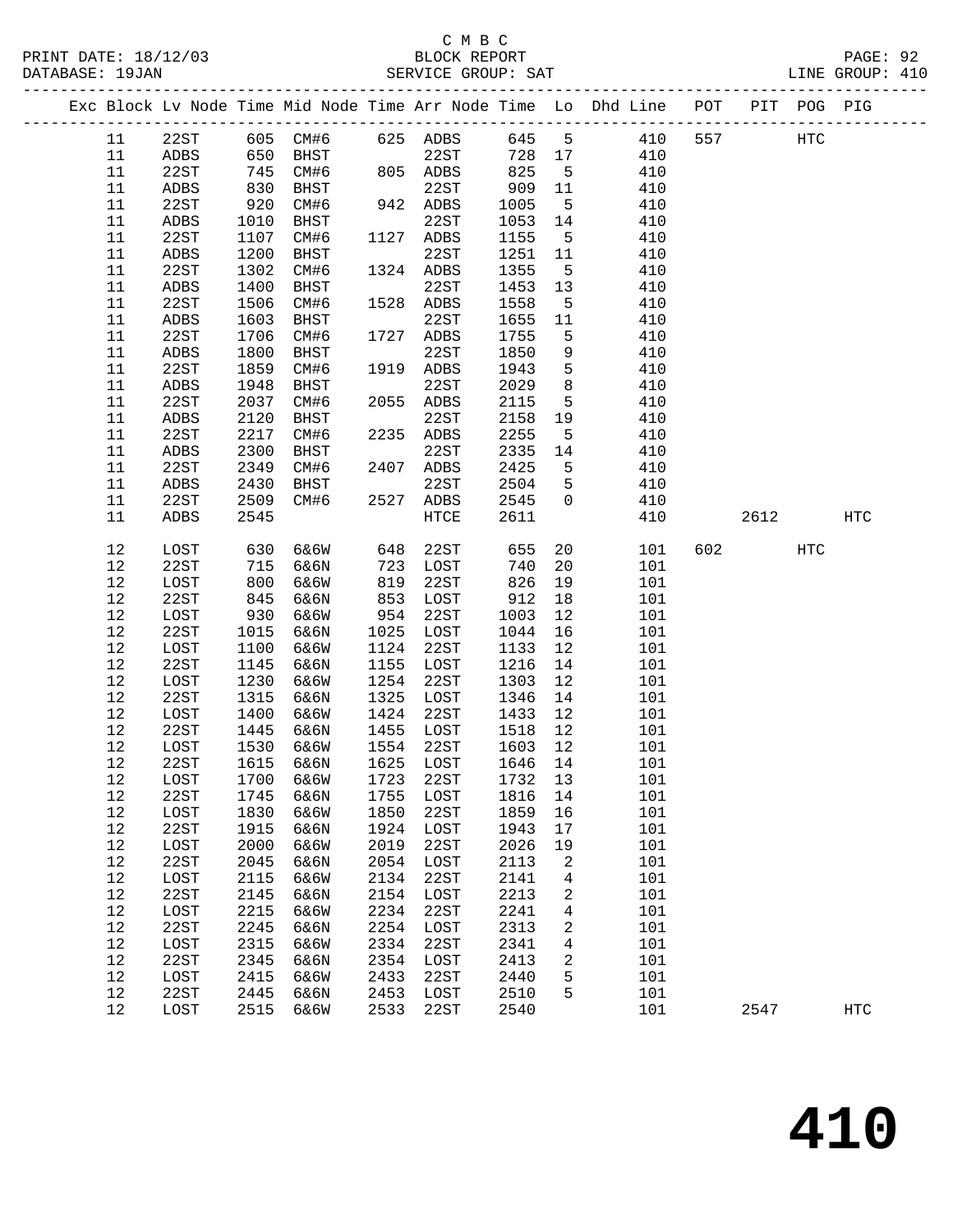## C M B C<br>BLOCK REPORT SERVICE GROUP: SAT

|          |              |                |          |      |              |              |                      | Exc Block Lv Node Time Mid Node Time Arr Node Time Lo Dhd Line POT PIT POG PIG |     |          |            |            |
|----------|--------------|----------------|----------|------|--------------|--------------|----------------------|--------------------------------------------------------------------------------|-----|----------|------------|------------|
| 13       | 22ST         |                | 615 6&6N |      | 623 LOST     | 640 20       |                      | 101                                                                            | 607 |          | HTC        |            |
| 13       | LOST         | 700            | 6&6W     |      | 718 22ST     | 725          | 20                   | 101                                                                            |     |          |            |            |
| 13       | 22ST         | $700$<br>$745$ | 6&6N     |      | 753 LOST     | 810          | 20                   | 101                                                                            |     |          |            |            |
| 13       | LOST         | 830            | 6&6W     | 849  | 22ST         | 858          | 17                   | 101                                                                            |     |          |            |            |
| 13       | 22ST         | 915            | 6&6N     | 923  | LOST         | 942          | 18                   | 101                                                                            |     |          |            |            |
| 13       | LOST         | 1000           | 6&6W     | 1024 | 22ST         | 1033         | 12                   | 101                                                                            |     |          |            |            |
| 13       | 22ST         | 1045           | 6&6N     | 1055 | LOST         | 1116         | 14                   | 101                                                                            |     |          |            |            |
| 13       | LOST         | 1130           | 6&6W     | 1154 | 22ST         | 1203         | 12                   | 101                                                                            |     |          |            |            |
| 13       | 22ST         | 1215           | 6&6N     | 1225 | LOST         | 1246         | 14                   | 101                                                                            |     |          |            |            |
| 13       | LOST         | 1300           | 6&6W     | 1324 | 22ST         | 1333         | 12                   | 101                                                                            |     |          |            |            |
| 13       | 22ST         | 1345           | 6&6N     | 1355 | LOST         | 1418         | 12                   | 101                                                                            |     |          |            |            |
| 13       | LOST         | 1430           | 6&6W     | 1454 | 22ST         | 1503         | 12                   | 101                                                                            |     |          |            |            |
| 13       | 22ST         | 1515           | 6&6N     | 1525 | LOST         | 1546         | 14                   | 101                                                                            |     |          |            |            |
| 13       | LOST         | 1600           | 6&6W     | 1624 | 22ST         | 1633         | 12                   | 101                                                                            |     |          |            |            |
| 13       | 22ST         | 1645           | 6&6N     | 1655 | LOST         | 1716         | 14                   | 101                                                                            |     |          |            |            |
| 13       | LOST         | 1730           | 6&6W     | 1753 | 22ST         | 1802         | 13                   | 101                                                                            |     |          |            |            |
| 13       | 22ST         | 1815           | 6&6N     | 1824 | LOST         | 1843         | 17                   | 101                                                                            |     |          |            |            |
| 13       | LOST         | 1900           | 6&6W     | 1919 | 22ST         | 1928         | 17                   | 101                                                                            |     |          |            |            |
| 13<br>13 | 22ST         | 1945<br>2030   | 6&6N     | 2049 | 1954 LOST    | 2013<br>2056 | 17                   | 101                                                                            |     | 2103     |            | HTC        |
|          | LOST         |                | 6&6W     |      | 22ST         |              |                      | 101                                                                            |     |          |            |            |
| 14       | <b>BRST</b>  | 640            |          |      | 22ST         | 658          | 12                   | 155                                                                            |     | 619 — 10 | <b>HTC</b> |            |
| 14       | 22ST         | 710            |          |      | BRST         | 729          | 11                   | 155                                                                            |     |          |            |            |
| 14       | BRST         | 740            |          |      | 22ST         | 758          | 12                   | 155                                                                            |     |          |            |            |
| 14       | 22ST         | 810            |          |      | BRST         | 830          | 10                   | 155                                                                            |     |          |            |            |
| 14       | <b>BRST</b>  | 840            |          |      | 22ST         | 900          | 10                   | 155                                                                            |     |          |            |            |
| 14       | 22ST         | 910            |          |      | BRST         | 930          | 10                   | 155                                                                            |     |          |            |            |
| 14       | BRST         | 940            |          |      | 22ST         | 1001         | 9                    | 155                                                                            |     |          |            |            |
| 14       | 22ST         | 1010           |          |      | BRST         | 1031         | 9                    | 155                                                                            |     |          |            |            |
| 14       | BRST         | 1040           |          |      | 22ST         | 1103         | 7                    | 155                                                                            |     |          |            |            |
| 14       | 22ST         | 1110           |          |      | BRST         | 1133         | $7\phantom{.0}$      | 155                                                                            |     |          |            |            |
| 14       | BRST         | 1140           |          |      | 22ST         | 1203         | $7\phantom{.0}$      | 155                                                                            |     |          |            |            |
| 14       | 22ST         | 1210           |          |      | BRST         | 1233         | $7\phantom{.0}$      | 155                                                                            |     |          |            |            |
| 14       | BRST         | 1240           |          |      | 22ST         | 1303         | 7                    | 155                                                                            |     |          |            |            |
| 14       | 22ST         | 1310           |          |      | BRST         | 1333         | $7\phantom{.0}$      | 155                                                                            |     |          |            |            |
| 14       | BRST         | 1340           |          |      | 22ST         | 1403         | $7\phantom{.0}$<br>7 | 155                                                                            |     |          |            |            |
| 14<br>14 | 22ST<br>BRST | 1410<br>1440   |          |      | BRST<br>22ST | 1433<br>1503 | 7                    | 155<br>155                                                                     |     |          |            |            |
| 14       | 22ST         | 1510           |          |      | BRST         | 1533         | 7                    | 155                                                                            |     |          |            |            |
| 14       | <b>BRST</b>  | 1540           |          |      | 22ST         | 1603         | 7 <sup>7</sup>       | 155                                                                            |     |          |            |            |
| 14       | 22ST         | 1610           |          |      | <b>BRST</b>  | 1633         | 7                    | 155                                                                            |     |          |            |            |
| 14       | <b>BRST</b>  | 1640           |          |      | 22ST         | 1703         | 7                    | 155                                                                            |     |          |            |            |
| 14       | 22ST         | 1710           |          |      | <b>BRST</b>  | 1733         | 7                    | 155                                                                            |     |          |            |            |
| 14       | <b>BRST</b>  | 1740           |          |      | 22ST         | 1803         | 7                    | 155                                                                            |     |          |            |            |
| 14       | 22ST         | 1810           |          |      | <b>BRST</b>  | 1831         | 11                   | 155                                                                            |     |          |            |            |
| 14       | <b>BRST</b>  | 1842           |          |      | 22ST         | 1907         | 3                    | 155                                                                            |     |          |            |            |
| 14       | 22ST         | 1910           |          |      | <b>BRST</b>  | 1929         | 6                    | 155                                                                            |     |          |            |            |
| 14       | <b>BRST</b>  | 1935           |          |      | 22ST         | 1955         | 15                   | 155                                                                            |     |          |            |            |
| 14       | 22ST         | 2010           |          |      | <b>BRST</b>  | 2029         | 6                    | 155                                                                            |     |          |            |            |
| 14       | <b>BRST</b>  | 2035           |          |      | 22ST         | 2052         | 8                    | 155                                                                            |     |          |            |            |
| 14       | 22ST         | 2100           |          |      | <b>BRST</b>  | 2119         |                      | 155                                                                            |     | 2140     |            | <b>HTC</b> |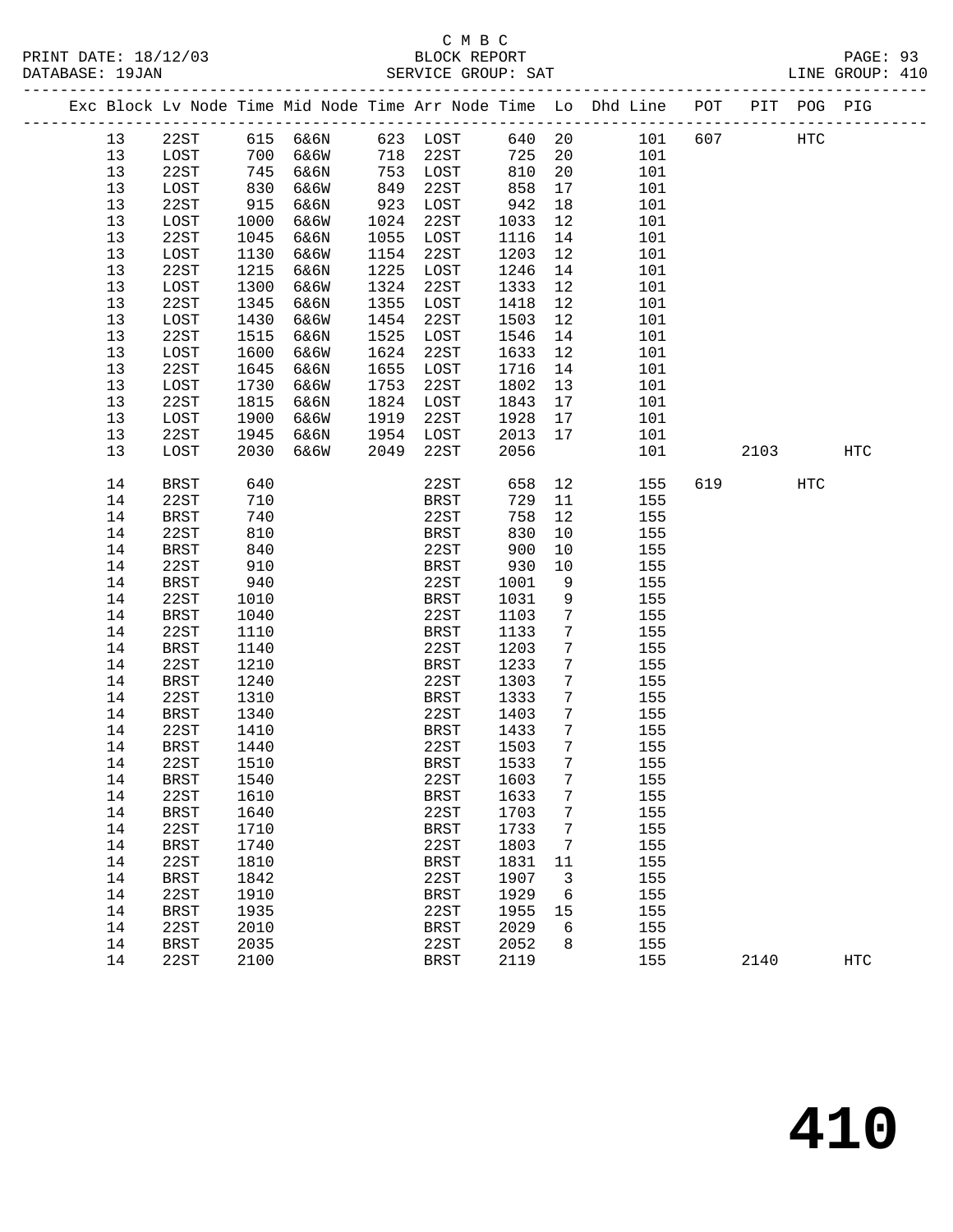## C M B C<br>
PRINT DATE: 18/12/03 BLOCK REPOR

| DATABASE: 19JAN |    |             |      |           |      | SERVICE GROUP: SAT           |      |                 | LINE GROUP: 410                                                                |             |      |                   |  |
|-----------------|----|-------------|------|-----------|------|------------------------------|------|-----------------|--------------------------------------------------------------------------------|-------------|------|-------------------|--|
|                 |    |             |      |           |      |                              |      |                 | Exc Block Lv Node Time Mid Node Time Arr Node Time Lo Dhd Line POT PIT POG PIG |             |      |                   |  |
|                 | 15 |             |      |           |      | 22ST 730 CM#6 750 ADBS 810 5 |      |                 |                                                                                | 410 722 HTC |      |                   |  |
|                 | 15 | ADBS        |      | 815 BHST  |      | 22ST 854 17                  |      |                 | 410                                                                            |             |      |                   |  |
|                 | 15 | 22ST        | 911  | CM#6      |      | 932 ADBS                     | 955  | $5^{\circ}$     | 410                                                                            |             |      |                   |  |
|                 | 15 | ADBS        | 1000 | BHST      |      | 22ST                         | 1043 | 14              | 410                                                                            |             |      |                   |  |
|                 | 15 | 22ST        | 1057 | CM#6      |      | 1117 ADBS                    | 1145 | $5^{\circ}$     | 410                                                                            |             |      |                   |  |
|                 | 15 | ADBS        | 1150 | BHST      |      | 22ST                         | 1240 | 12              | 410                                                                            |             |      |                   |  |
|                 | 15 | 22ST        | 1252 | CM#6      |      | 1314 ADBS                    | 1345 | 5               | 410                                                                            |             |      |                   |  |
|                 | 15 | ADBS        | 1350 | BHST      |      | 22ST                         | 1443 | 14              | 410                                                                            |             |      |                   |  |
|                 | 15 | 22ST        | 1457 | CM#6      |      | 1519 ADBS                    | 1549 | 5               | 410                                                                            |             |      |                   |  |
|                 | 15 | ADBS        | 1554 | BHST      |      | 22ST                         | 1647 | 9               | 410                                                                            |             |      |                   |  |
|                 | 15 | 22ST        | 1656 | CM#6      |      | 1717 ADBS                    | 1745 | 5               | 410                                                                            |             |      |                   |  |
|                 | 15 | ADBS        | 1750 | BHST      |      | 22ST                         | 1840 | $7\phantom{.0}$ | 410                                                                            |             |      |                   |  |
|                 | 15 | 22ST        | 1847 | CM#6      |      | 1907 ADBS                    | 1931 | 5               | 410                                                                            |             |      |                   |  |
|                 | 15 | ADBS        | 1936 | BHST      |      | 22ST                         | 2017 |                 | 410                                                                            |             | 2024 | <b>HTC</b>        |  |
|                 |    |             |      |           |      |                              |      |                 |                                                                                |             |      |                   |  |
|                 | 16 | 22ST        | 812  | CM#6      |      | 833 ADBS                     | 855  | 5 <sup>5</sup>  | 410                                                                            | 804 700     | HTC  |                   |  |
|                 | 16 | ADBS        | 900  | BHST      |      | 22ST                         | 939  | 11              | 410                                                                            |             |      |                   |  |
|                 | 16 | 22ST        | 950  | CM#6      |      | 1010 ADBS                    | 1035 | 5               | 410                                                                            |             |      |                   |  |
|                 | 16 | ADBS        | 1040 | BHST      |      | 22ST                         | 1125 | 11              | 410                                                                            |             |      |                   |  |
|                 | 16 | 22ST        | 1136 | CM#6      |      | 1157 ADBS                    | 1225 | 5               | 410                                                                            |             |      |                   |  |
|                 | 16 | ADBS        | 1230 | BHST      |      | 22ST                         | 1321 | 8               | 410                                                                            |             |      |                   |  |
|                 | 16 | 22ST        | 1329 | CM#6      |      | 1352 ADBS                    | 1423 | 5               | 410                                                                            |             |      |                   |  |
|                 | 16 | ADBS        | 1428 | BHST      |      | 22ST                         | 1521 | 14              | 410                                                                            |             |      |                   |  |
|                 | 16 | 22ST        | 1535 | CM#6      |      | 1557 ADBS                    | 1627 | 5               | 410                                                                            |             |      |                   |  |
|                 | 16 | ADBS        | 1632 | BHST      |      | 22ST                         | 1722 | 8               | 410                                                                            |             |      |                   |  |
|                 | 16 | 22ST        | 1730 | CM#6      |      | 1751 ADBS                    | 1819 | 5               | 410                                                                            |             |      |                   |  |
|                 | 16 | ADBS        | 1824 | BHST      |      | 22ST                         | 1913 | 15              | 410                                                                            |             |      |                   |  |
|                 | 16 | 22ST        | 1928 | CM#6      |      | 1948 ADBS                    | 2010 | 5 <sup>1</sup>  | 410                                                                            |             |      |                   |  |
|                 | 16 | ADBS        | 2015 | BHST      |      | 22ST                         | 2053 |                 | 410                                                                            |             | 2100 | HTC               |  |
|                 |    |             |      |           |      |                              |      |                 |                                                                                |             |      |                   |  |
|                 | 17 | 22ST        | 859  | CM#6      |      | 920 ADBS                     | 943  | 5               | 410                                                                            | 851 7       | HTC  |                   |  |
|                 | 17 | ADBS        | 948  | BHST      |      | 22ST                         | 1030 | $7\overline{ }$ | 410                                                                            |             |      |                   |  |
|                 | 17 | 22ST        | 1037 | CM#6      |      | 1057 ADBS                    | 1125 | 5               | 410                                                                            |             |      |                   |  |
|                 | 17 | ADBS        | 1130 | BHST      |      | 22ST                         | 1219 | 15              | 410                                                                            |             |      |                   |  |
|                 | 17 | 22ST        | 1234 | CM#6      |      | 1256 ADBS                    | 1325 | 5               | 410                                                                            |             |      |                   |  |
|                 | 17 | ADBS        | 1330 | BHST      |      | 22ST                         | 1423 | 15              | 410                                                                            |             |      |                   |  |
|                 | 17 | 22ST        | 1438 | CM#6      |      | 1500 ADBS                    | 1530 | $5^{\circ}$     | 410                                                                            |             |      |                   |  |
|                 | 17 | <b>ADBS</b> | 1535 | BHST      |      | 22ST                         | 1628 | 8               | 410                                                                            |             |      |                   |  |
|                 | 17 | 22ST        |      |           |      | 1636 CM#6 1657 ADBS 1725     |      | 5               | 410                                                                            |             |      |                   |  |
|                 | 17 | ADBS        | 1730 | BHST      |      | 22ST                         | 1820 | 15              | 410                                                                            |             |      |                   |  |
|                 | 17 | 22ST        | 1835 | CM#6      |      | 1855 ADBS                    | 1919 | 5               | 410                                                                            |             |      |                   |  |
|                 | 17 | ADBS        | 1924 | BHST      |      | 22ST                         | 2007 |                 | 410                                                                            | 2014        |      | <b>HTC</b>        |  |
|                 | 18 | 22ST        | 940  | CM#6      | 1002 | ADBS                         | 1025 | 5               | 410                                                                            | 932         | HTC  |                   |  |
|                 | 18 | ADBS        | 1030 | BHST      |      | 22ST                         | 1115 | 11              | 410                                                                            |             |      |                   |  |
|                 | 18 | 22ST        | 1126 | CM#6      | 1147 | ADBS                         | 1215 | 5               | 410                                                                            |             |      |                   |  |
|                 | 18 | ADBS        | 1220 | BHST      |      | 22ST                         | 1311 | 9               | 410                                                                            |             |      |                   |  |
|                 | 18 | 22ST        | 1320 | CM#6      | 1343 | ADBS                         | 1414 | 5               | 410                                                                            |             |      |                   |  |
|                 | 18 | ADBS        | 1419 | BHST      |      | 22ST                         | 1512 | 13              | 410                                                                            |             |      |                   |  |
|                 | 18 | 22ST        | 1525 | CM#6      | 1547 | ADBS                         | 1617 | 5               | 410                                                                            |             |      |                   |  |
|                 | 18 | ADBS        |      | 1622 BHST |      | 22ST                         | 1713 |                 | 410                                                                            | 1722        |      | $_{\mathrm{HTC}}$ |  |
|                 |    |             |      |           |      |                              |      |                 |                                                                                |             |      |                   |  |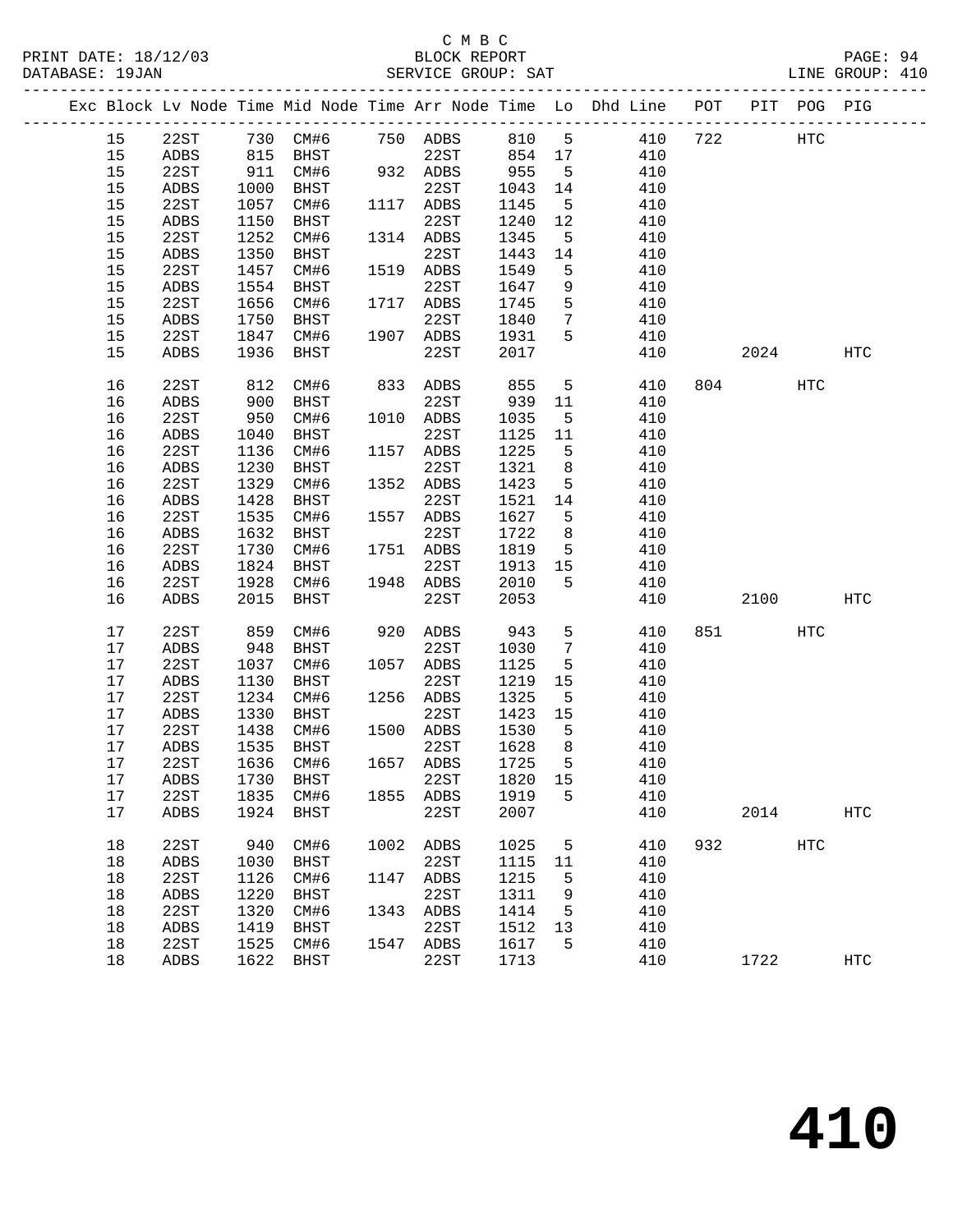## C M B C<br>BLOCK REPORT

|    |      |      |             | SERVICE GROUP: SAT |      |                 |                                                                                |      |      |                                                                                                            | PAGE: 95<br>LINE GROUP: 410 |  |
|----|------|------|-------------|--------------------|------|-----------------|--------------------------------------------------------------------------------|------|------|------------------------------------------------------------------------------------------------------------|-----------------------------|--|
|    |      |      |             |                    |      |                 | Exc Block Lv Node Time Mid Node Time Arr Node Time Lo Dhd Line POT PIT POG PIG |      |      |                                                                                                            |                             |  |
| 19 | 22ST |      | 1000 CM#6   | 1020 ADBS          | 1045 | 5               | 410                                                                            | 952  |      | HTC                                                                                                        |                             |  |
| 19 | ADBS | 1050 | BHST        | 22ST               | 1136 | 8               | 410                                                                            |      |      |                                                                                                            |                             |  |
| 19 | 22ST |      | 1144 CM#6   | 1206 ADBS          | 1235 | 5               | 410                                                                            |      |      |                                                                                                            |                             |  |
| 19 | ADBS | 1240 | BHST        | 22ST               | 1331 | 8               | 410                                                                            |      |      |                                                                                                            |                             |  |
| 19 | 22ST | 1339 | CM#6        | 1402 ADBS          | 1433 | 5               | 410                                                                            |      |      |                                                                                                            |                             |  |
| 19 | ADBS | 1438 | BHST        | 22ST               | 1531 | 14              | 410                                                                            |      |      |                                                                                                            |                             |  |
| 19 | 22ST | 1545 | CM#6        | 1607 ADBS          | 1636 | - 6             | 410                                                                            |      |      |                                                                                                            |                             |  |
| 19 | ADBS |      | 1642 BHST   | 22ST               | 1732 | 12              | 410                                                                            |      |      |                                                                                                            |                             |  |
| 19 | 22ST | 1744 | CM#6        | 1806 ADBS          | 1831 | 5               | 410                                                                            |      |      |                                                                                                            |                             |  |
| 19 | ADBS | 1836 | BHST        | 22ST               | 1923 |                 | 410                                                                            |      | 1930 |                                                                                                            | HTC                         |  |
| 20 | 22ST | 1047 | CM#6        | 1107 ADBS          | 1135 | 5               | 410                                                                            | 1039 |      | HTC                                                                                                        |                             |  |
| 20 | ADBS | 1140 | <b>BHST</b> | 22ST               | 1229 | 15              | 410                                                                            |      |      |                                                                                                            |                             |  |
| 20 | 22ST | 1244 | CM#6        | 1306 ADBS          | 1335 | 5               | 410                                                                            |      |      |                                                                                                            |                             |  |
| 20 | ADBS | 1340 | <b>BHST</b> | 22ST               | 1433 | 14              | 410                                                                            |      |      |                                                                                                            |                             |  |
| 20 | 22ST | 1447 | CM#6        | 1509 ADBS          | 1539 | 5               | 410                                                                            |      |      |                                                                                                            |                             |  |
| 20 | ADBS | 1544 | BHST        | 22ST               | 1637 | 9               | 410                                                                            |      |      |                                                                                                            |                             |  |
| 20 | 22ST | 1646 | CM#6        | 1707 ADBS          | 1735 | 5               | 410                                                                            |      |      |                                                                                                            |                             |  |
| 20 | ADBS | 1740 | <b>BHST</b> | 22ST               | 1830 |                 | 410                                                                            |      |      | 1839 — 1839 — 1840 — 1840 — 1840 — 1840 — 1850 — 1850 — 1850 — 1850 — 1850 — 1850 — 1850 — 1850 — 1850 — 1 | <b>HTC</b>                  |  |
| 21 | 22ST | 1154 | CM#6        | 1216 ADBS          | 1245 | 5               | 410                                                                            |      | 1146 | HTC                                                                                                        |                             |  |
| 21 | ADBS | 1250 | BHST        | 22ST               | 1341 | $7\phantom{.0}$ | 410                                                                            |      |      |                                                                                                            |                             |  |
| 21 | 22ST | 1348 | CM#6        | 1411 ADBS          | 1442 | 5               | 410                                                                            |      |      |                                                                                                            |                             |  |
| 21 | ADBS | 1447 | BHST        | 22ST               | 1540 | 15              | 410                                                                            |      |      |                                                                                                            |                             |  |
| 21 | 22ST | 1555 | CM#6        | 1617 ADBS          | 1646 | 6               | 410                                                                            |      |      |                                                                                                            |                             |  |
| 21 | ADBS | 1652 | BHST        | 22ST               | 1742 | 14              | 410                                                                            |      |      |                                                                                                            |                             |  |
| 21 | 22ST | 1756 | CM#6        | 1818 ADBS          | 1843 | 5               | 410                                                                            |      |      |                                                                                                            |                             |  |
| 21 | ADBS | 1848 | <b>BHST</b> | 22ST               | 1934 | $7\phantom{.0}$ | 410                                                                            |      |      |                                                                                                            |                             |  |
| 21 | 22ST | 1941 | CM#6        | 2001 ADBS          | 2023 | $7\phantom{.0}$ | 410                                                                            |      |      |                                                                                                            |                             |  |
| 21 | ADBS | 2030 | <b>BHST</b> | 22ST               | 2108 | 9               | 410                                                                            |      |      |                                                                                                            |                             |  |
| 21 | 22ST | 2117 | CM#6        | 2135 ADBS          | 2155 | 5               | 410                                                                            |      |      |                                                                                                            |                             |  |
| 21 | ADBS | 2200 | <b>BHST</b> | 22ST               | 2237 | 22              | 410                                                                            |      |      |                                                                                                            |                             |  |
| 21 | 22ST | 2259 | CM#6        | 2317 ADBS          | 2335 | 5               | 410                                                                            |      |      |                                                                                                            |                             |  |
| 21 | ADBS | 2340 | BHST        | 22ST               | 2415 | $\overline{4}$  | 410                                                                            |      |      |                                                                                                            |                             |  |
| 21 | 22ST | 2419 | CM#6        | 2437 ADBS          | 2455 | 5               | 410                                                                            |      |      |                                                                                                            |                             |  |
| 21 | ADBS | 2500 | <b>BHST</b> | 22ST               | 2534 |                 | 410                                                                            |      |      | 2541                                                                                                       | <b>HTC</b>                  |  |
| 22 | 22ST | 1358 | CM#6        | 1421 ADBS          | 1452 | 5               | 410                                                                            | 1350 |      | <b>HTC</b>                                                                                                 |                             |  |
| 22 | ADBS | 1457 | <b>BHST</b> | 22ST               | 1550 | 14              | 410                                                                            |      |      |                                                                                                            |                             |  |
| 22 | 22ST | 1604 | CM#6        | 1626 ADBS          | 1655 | 5               | 410                                                                            |      |      |                                                                                                            |                             |  |

22 ADBS 1700 BHST 22ST 1750 410 1759 HTC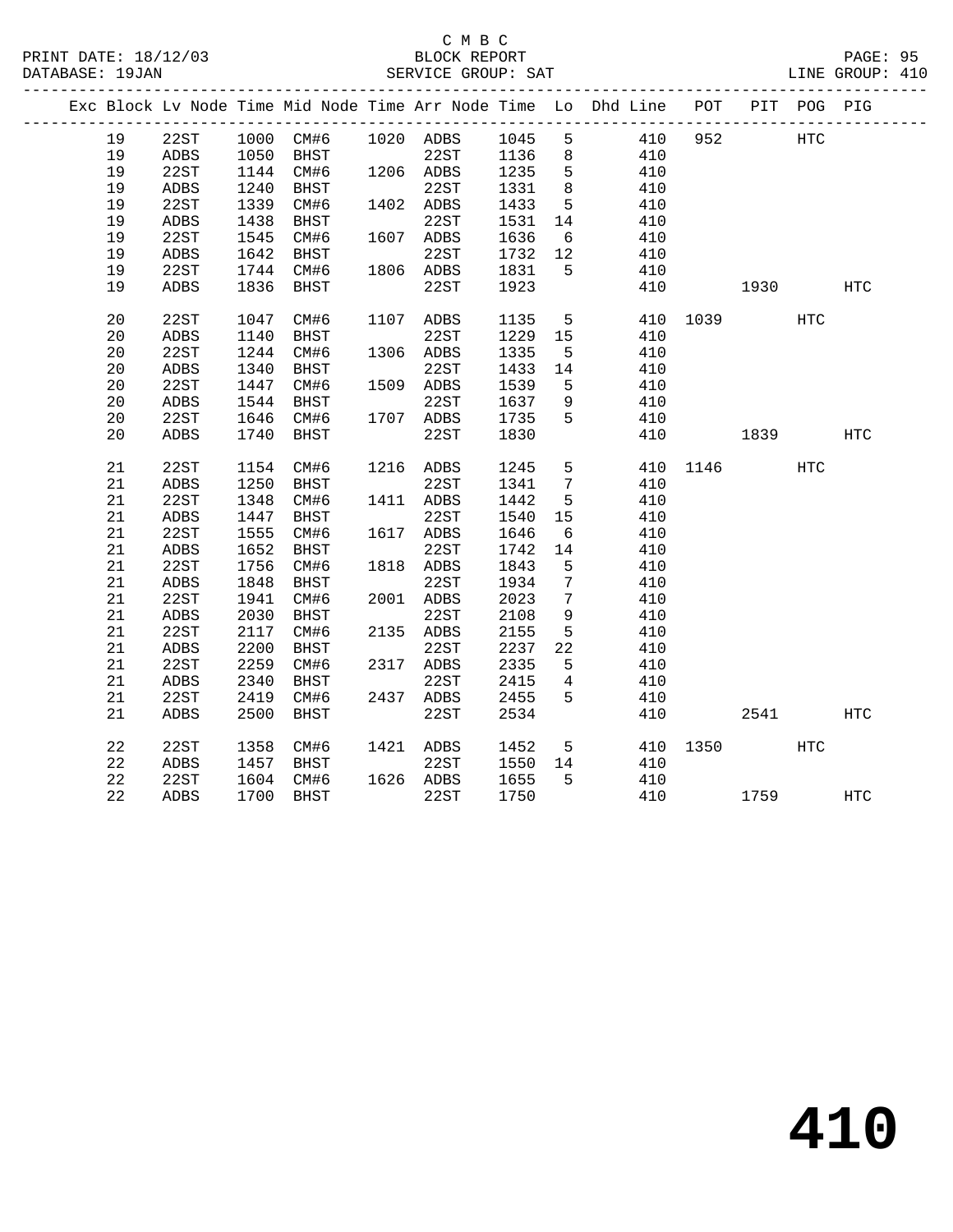|           | PRINT DATE: 18/12/03 |  |
|-----------|----------------------|--|
| --------- | $- - - - -$          |  |

| MAKN | 22ST 22 ST STN |                 |             |                                                                          |      |          |            |                 |                                                                                |             |            |            |
|------|----------------|-----------------|-------------|--------------------------------------------------------------------------|------|----------|------------|-----------------|--------------------------------------------------------------------------------|-------------|------------|------------|
|      |                |                 |             |                                                                          |      |          |            |                 | Exc Block Lv Node Time Mid Node Time Arr Node Time Lo Dhd Line POT PIT POG PIG |             |            |            |
|      | 10             | MAKN            |             | 448 MAKN      448 MPLP<br>506 MAKN     517 22ST<br>542 MAKN     603 MPLP |      |          |            |                 | 504 2                                                                          | 100 433 HTC |            |            |
|      | 10             | MPLP            |             |                                                                          |      |          | 534 8      |                 | 100                                                                            |             |            |            |
|      | 10             | 22ST            |             |                                                                          |      |          | 619        | $7\overline{ }$ | 100                                                                            |             |            |            |
|      | $10$           | MPLP            | 626         | MAKN                                                                     | 637  | 22ST     | 654        | 11              | 100                                                                            |             |            |            |
|      | 10             | 22ST            | 705         | MAKN                                                                     | 723  | MPLP     | 740        | 6               | 100                                                                            |             |            |            |
|      | 10             | MPLP            | 746<br>828  | MAKN                                                                     | 757  | 22ST     | 814        | 14              | 100                                                                            |             |            |            |
|      | 10             | 22ST            |             | MAKN                                                                     | 848  | MPLP     | 906        | 10              | 100                                                                            |             |            |            |
|      | 10             | MPLP            | 916         | MAKN                                                                     | 928  | 22ST     | 946        | 9               | 100                                                                            |             |            |            |
|      | 10             | 22ST            | 955         | MAKN                                                                     | 1015 | MPLP     | 1035       | 8 <sup>8</sup>  | 100                                                                            |             |            |            |
|      | 10             | MPLP            | 1043        | MAKN                                                                     | 1058 | 22ST     | 1117       | $7\overline{ }$ | 100                                                                            |             |            |            |
|      | 10             | 22ST            | 1124        | MAKN                                                                     | 1145 | MPLP     | 1207       | $4\overline{4}$ | 100                                                                            |             |            |            |
|      | $10$           | MPLP            | 1211        | MAKN                                                                     | 1227 | 22ST     | 1247       | $7\overline{ }$ | 100                                                                            |             |            |            |
|      | 10             | 22ST            | 1254        | MAKN                                                                     | 1315 | MPLP     | 1339       | 13              | 100                                                                            |             |            |            |
|      | 10             | MPLP            | 1352        | MAKN                                                                     | 1408 | 22ST     | 1429       | 10              | 100                                                                            |             |            |            |
|      | $10$           | 22ST            | 1439        | MAKN                                                                     | 1501 | MPLP     | 1524       | 10              | 100                                                                            |             |            |            |
|      | $10$           | MPLP            | 1534        | MAKN                                                                     | 1552 | 22ST     | 1612       | 12              | 100                                                                            |             |            |            |
|      | 10             | 22ST            | 1624        | MAKN                                                                     | 1646 | MPLP     | 1708       | 14              | 100                                                                            |             |            |            |
|      | $10$           | MPLP            | 1722        | MAKN                                                                     | 1738 | 22ST     | 1758       | 12              | 100                                                                            |             |            |            |
|      | $10$           | 22ST            | 1810        | MAKN                                                                     | 1830 | MPLP     | 1852       | $6\overline{6}$ | 100                                                                            |             |            |            |
|      | $10$           | MPLP            | 1858        | MAKN                                                                     | 1914 | 22ST     | 1934       | $5^{\circ}$     | 100                                                                            |             |            |            |
|      | 10             | 22ST            | 1939        | MAKN                                                                     | 2001 | MPLP     | 2021       | $6\overline{6}$ | 100                                                                            |             |            |            |
|      | 10             | MPLP            | 2027        | MAKN                                                                     | 2043 | 22ST     | 2102       | $7\overline{ }$ | 100                                                                            |             |            |            |
|      | $10$           | 22ST            | 2109        | MAKN                                                                     | 2129 | MPLP     | 2147       | 14              | 100                                                                            |             |            |            |
|      | 10             | MPLP            | 2201        | MAKN                                                                     | 2216 | 22ST     | 2234       | $7\overline{ }$ | 100                                                                            |             |            |            |
|      | 10             | 22ST            | 2241        | MAKN                                                                     | 2301 | MPLP     | 2317 15    |                 | 100                                                                            |             |            |            |
|      | 10             | MPLP            | 2332        | MAKN                                                                     | 2346 | 22ST     | 2405       | $\overline{0}$  | 100                                                                            |             |            |            |
|      | 10             | 22ST            | 2405        | MAKN                                                                     | 2426 | MPLP     | 2442       | $\mathsf{O}$    | 100                                                                            |             |            |            |
|      | 10             | MPLP            | 2442        |                                                                          |      | MAKN     | 2456       |                 | 100                                                                            | 2511        |            | <b>HTC</b> |
|      |                |                 |             |                                                                          |      |          |            |                 |                                                                                |             |            |            |
|      | 11             | MAKN            | 509         | MAKN                                                                     | 509  | MPLP     | 525        | $\overline{a}$  | 100                                                                            | 454         | <b>HTC</b> |            |
|      | 11             | MPLP            | 527         | MAKN                                                                     | 538  | 22ST     | 555        | 10              | 100                                                                            |             |            |            |
|      | 11             | 22ST            | 605         | MAKN                                                                     | 623  | MPLP     | 639        | 8 <sup>8</sup>  | 100                                                                            |             |            |            |
|      | 11             | MPLP            | 647         | MAKN                                                                     | 658  | 22ST     | 715        | 10              | 100                                                                            |             |            |            |
|      | 11             | 22ST            | 725         | MAKN                                                                     | 743  | MPLP     | 800        | $\overline{1}$  | 100                                                                            |             |            |            |
|      | 11             | MPLP            | $801$ $844$ | MAKN                                                                     | 813  | 22ST     | 832<br>924 | 12              | 100                                                                            |             |            |            |
|      | 11             | 22ST            |             | 844 MAKN                                                                 |      | 904 MPLP |            | $\overline{7}$  | 100                                                                            |             |            |            |
|      | 11 MPLP        |                 |             | 931 MAKN                                                                 |      | 944 22ST | 1003 7     |                 | 100                                                                            |             |            |            |
|      | 11             | 22ST            | 1010        | MAKN                                                                     | 1030 | MPLP     | 1050       | 8               | 100                                                                            |             |            |            |
|      | 11             | MPLP            | 1058        | MAKN                                                                     | 1113 | 22ST     | 1133       | 6               | 100                                                                            |             |            |            |
|      | 11             | 22ST            | 1139        | MAKN                                                                     | 1201 | MPLP     | 1223       | $\mathbf{3}$    | 100                                                                            |             |            |            |
|      | 11             | MPLP            | 1226        | MAKN                                                                     | 1242 | 22ST     | 1302       | 7               | 100                                                                            |             |            |            |
|      | 11             | 22ST            | 1309        | MAKN                                                                     | 1330 | MPLP     | 1354       | 12              | 100                                                                            |             |            |            |
|      | 11             | $\texttt{MPLP}$ | 1406        | MAKN                                                                     | 1422 | 22ST     | 1442       | 12              | 100                                                                            |             |            |            |
|      | 11             | 22ST            | 1454        | MAKN                                                                     | 1515 | MPLP     | 1538       | 11              | 100                                                                            |             |            |            |
|      | 11             | $\texttt{MPLP}$ | 1549        | MAKN                                                                     | 1607 | 22ST     | 1628       | 11              | 100                                                                            |             |            |            |
|      | 11             | 22ST            | 1639        | MAKN                                                                     | 1701 | MPLP     | 1723       | 15              | 100                                                                            |             |            |            |
|      | 11             | $\texttt{MPLP}$ | 1738        | MAKN                                                                     | 1754 | 22ST     | 1814       | 11              | 100                                                                            |             |            |            |
|      | 11             | 22ST            | 1825        | MAKN                                                                     | 1845 | MPLP     | 1907       | 5               | 100                                                                            |             |            |            |
|      | 11             | $\texttt{MPLP}$ | 1912        | MAKN                                                                     | 1928 | 22ST     | 1947       | $\overline{7}$  | 100                                                                            |             |            |            |
|      | 11             | 22ST            | 1954        | MAKN                                                                     | 2014 | MPLP     | 2034       | 8               | 100                                                                            |             |            |            |
|      | 11             | $\texttt{MPLP}$ | 2042        | MAKN                                                                     | 2058 | 22ST     | 2116       | 5               | 100                                                                            |             |            |            |
|      | 11             | 22ST            | 2121        | MAKN                                                                     | 2143 | MPLP     | 2201       | $\mathsf{O}$    | 100                                                                            |             |            |            |
|      | 11             | MPLP            | 2201        |                                                                          |      | MAKN     | 2216       |                 | 100                                                                            | 2231        |            | HTC        |
|      |                |                 |             |                                                                          |      |          |            |                 |                                                                                |             |            |            |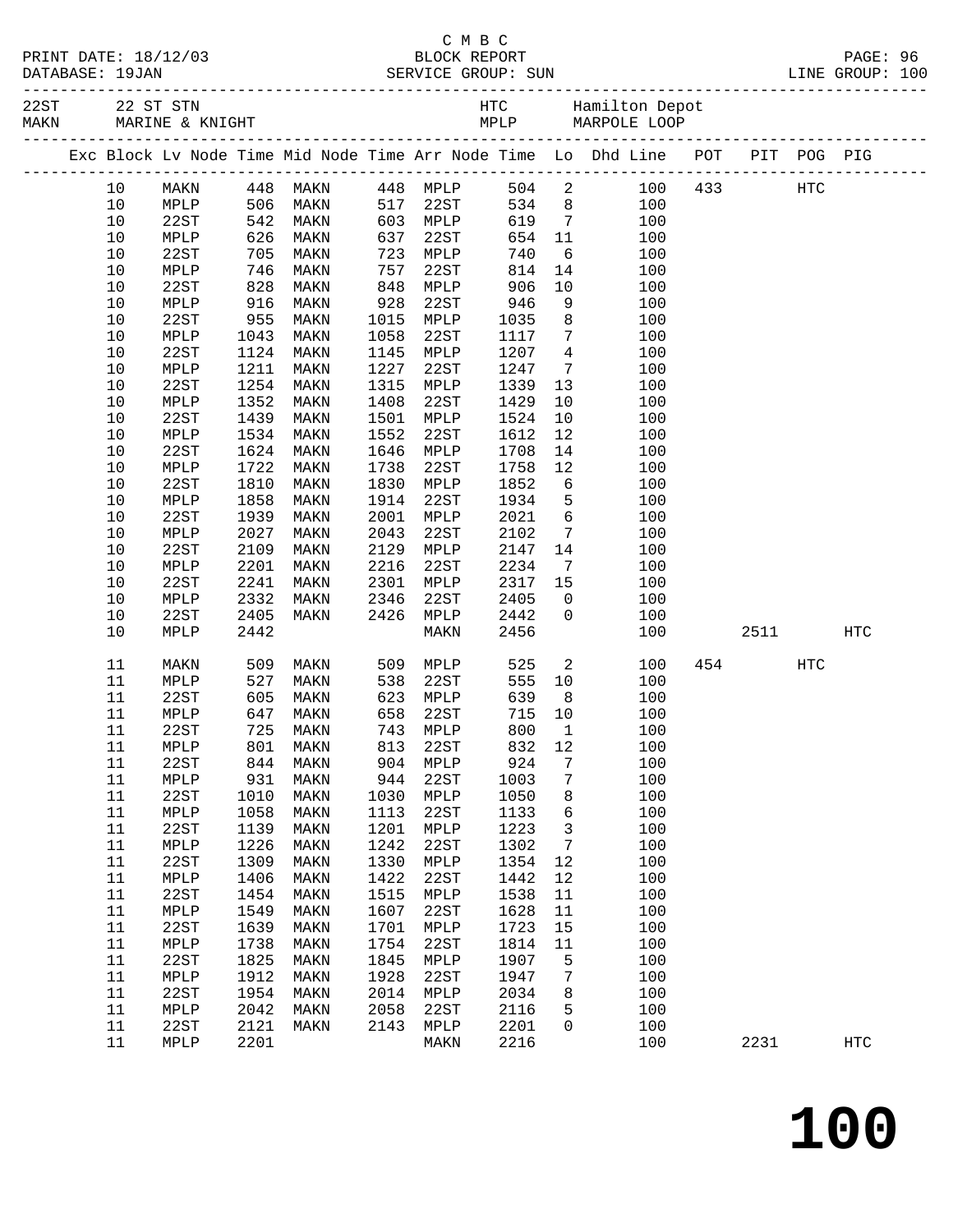# C M B C<br>BLOCK REPORT

|          |              |              | PRINT DATE: 18/12/03 BLOCK REPORT DATABASE: 19JAN SERVICE GROUP: 5 |              | SERVICE GROUP: SUN   |              |                                    |                                                                                |                          |     | PAGE: 97<br>LINE GROUP: 100 |  |
|----------|--------------|--------------|--------------------------------------------------------------------|--------------|----------------------|--------------|------------------------------------|--------------------------------------------------------------------------------|--------------------------|-----|-----------------------------|--|
|          |              |              |                                                                    |              |                      |              |                                    | Exc Block Lv Node Time Mid Node Time Arr Node Time Lo Dhd Line POT PIT POG PIG |                          |     |                             |  |
| 12       |              |              | 22ST 510 MAKN                                                      |              | 528 MPLP 544 2       |              |                                    | 100                                                                            | 502 HTC                  |     |                             |  |
| 12       |              |              | MPLP 546 MAKN 557 22ST                                             |              |                      |              |                                    | 614 11<br>100                                                                  |                          |     |                             |  |
| 12       | 22ST         |              |                                                                    |              | 643 MPLP<br>718 22st | 659          | $\overline{\phantom{a}}$ 8         | 100                                                                            |                          |     |                             |  |
| 12       | MPLP         |              | 625 MAKN<br>707 MAKN<br>742 MAKN                                   | 718          | 22ST                 | 736          | 6                                  | 100                                                                            |                          |     |                             |  |
| 12       | 22ST         |              |                                                                    | 803          | MPLP                 | 819          | 11                                 | 100                                                                            |                          |     |                             |  |
| 12       | MPLP         | 830          | MAKN                                                               | 842          | 22ST                 | 900          | 12                                 | 100                                                                            |                          |     |                             |  |
| 12       | 22ST         | 912<br>958   | MAKN                                                               | 932          | MPLP                 | 952<br>1033  | 6                                  | 100                                                                            |                          |     |                             |  |
| 12       | MPLP         |              | MAKN                                                               | 1013         | 22ST                 |              | 6                                  | 100                                                                            |                          |     |                             |  |
| 12       | 22ST         | 1039         | MAKN                                                               | 1101         | MPLP                 | 1123         | $\overline{4}$                     | 100                                                                            |                          |     |                             |  |
| 12<br>12 | MPLP<br>22ST | 1127<br>1209 | MAKN<br>MAKN                                                       | 1143<br>1230 | 22ST                 | 1202<br>1254 | $7\overline{ }$<br>$\overline{2}$  | 100<br>100                                                                     |                          |     |                             |  |
| 12       | MPLP         | 1256         | MAKN                                                               | 1312         | MPLP<br>22ST         | 1333         | $6\overline{6}$                    | 100                                                                            |                          |     |                             |  |
| 12       | 22ST         | 1339         | MAKN                                                               | 1401         | MPLP                 | 1425         | 11                                 | 100                                                                            |                          |     |                             |  |
| 12       | MPLP         | 1436         | MAKN                                                               | 1452         | 22ST                 | 1512         | 11                                 | 100                                                                            |                          |     |                             |  |
| 12       | 22ST         | 1523         | MAKN                                                               | 1545         | MPLP                 | 1608         | 11                                 | 100                                                                            |                          |     |                             |  |
| 12       | MPLP         | 1619         | MAKN                                                               | 1637         | 22ST                 | 1657         | 10                                 | 100                                                                            |                          |     |                             |  |
| 12       | 22ST         | 1707         | MAKN                                                               | 1729         | MPLP                 | 1751         | 18                                 | 100                                                                            |                          |     |                             |  |
| 12       | MPLP         | 1809         | MAKN                                                               | 1825         | 22ST                 | 1845         | 9                                  | 100                                                                            |                          |     |                             |  |
| 12       | 22ST         | 1854         | MAKN                                                               | 1914         | MPLP                 | 1936         | 6                                  | 100                                                                            |                          |     |                             |  |
| 12       | MPLP         | 1942         | MAKN                                                               | 1958         | 22ST                 | 2018         | 5 <sup>5</sup>                     | 100                                                                            |                          |     |                             |  |
| 12       | 22ST         | 2023         | MAKN                                                               | 2043         | MPLP                 | 2103         | $\overline{0}$                     | 100                                                                            |                          |     |                             |  |
| 12       | MPLP         | 2103         |                                                                    |              | MAKN                 | 2119         |                                    | 100                                                                            | 2134                     |     | HTC                         |  |
| 13       | MAKN         | 548<br>606   | MAKN                                                               | 548          | MPLP                 | 604          | $\overline{a}$                     | 100                                                                            | 533 and $\overline{533}$ | HTC |                             |  |
| 13       | MPLP         |              | MAKN                                                               | 617          | 22ST                 | 635          | $7\overline{ }$                    | 100                                                                            |                          |     |                             |  |
| 13       | 22ST         | 642          | MAKN                                                               | 703          | MPLP                 | 719          | 6                                  | 100                                                                            |                          |     |                             |  |
| 13       | MPLP         | 725          | MAKN                                                               | 736          | 22ST                 | 753          | 5 <sup>5</sup>                     | 100                                                                            |                          |     |                             |  |
| 13       | 22ST         | 758<br>845   | MAKN                                                               | 818          | MPLP                 | 836          | 9                                  | 100                                                                            |                          |     |                             |  |
| 13       | MPLP         | 926          | MAKN                                                               | 857          | 22ST                 | 915          | 11                                 | 100                                                                            |                          |     |                             |  |
| 13<br>13 | 22ST<br>MPLP | 1013         | MAKN<br>MAKN                                                       | 946<br>1028  | MPLP<br>22ST         | 1006<br>1047 | $7\overline{ }$<br>$7\overline{ }$ | 100<br>100                                                                     |                          |     |                             |  |
| 13       | 22ST         | 1054         | MAKN                                                               | 1114         | MPLP                 | 1136         | $5\overline{)}$                    | 100                                                                            |                          |     |                             |  |
| 13       | MPLP         | 1141         | MAKN                                                               | 1157         | 22ST                 | 1216         | 8 <sup>8</sup>                     | 100                                                                            |                          |     |                             |  |
| 13       | 22ST         | 1224         | MAKN                                                               | 1245         | MPLP                 | 1309         | $\overline{\mathbf{2}}$            | 100                                                                            |                          |     |                             |  |
| 13       | MPLP         | 1311         | MAKN                                                               | 1327         | 22ST                 | 1347         |                                    | $7\overline{ }$<br>100                                                         |                          |     |                             |  |
| 13       | 22ST         | 1354         | MAKN                                                               | 1415         | MPLP                 | 1439         | 10                                 | 100                                                                            |                          |     |                             |  |
| 13       | MPLP         | 1449         | MAKN                                                               | 1507         | 22ST                 | 1528 11      |                                    | 100                                                                            |                          |     |                             |  |
| 13       | 22ST         |              | 1539 MAKN 1601 MPLP 1624 10                                        |              |                      |              |                                    | 100                                                                            |                          |     |                             |  |
| 13       | MPLP         | 1634         | MAKN                                                               | 1652         | 22ST                 | 1712 13      |                                    | 100                                                                            |                          |     |                             |  |
| 13       | 22ST         | 1725         | MAKN                                                               | 1746         | MPLP                 | 1808         | 18                                 | 100                                                                            |                          |     |                             |  |
| 13       | MPLP         | 1826         | MAKN                                                               | 1842         | 22ST                 | 1901         | 8                                  | 100                                                                            |                          |     |                             |  |
| 13       | 22ST         | 1909         | MAKN                                                               | 1929         | MPLP                 | 1951         | $\epsilon$                         | 100                                                                            |                          |     |                             |  |
| 13       | MPLP         | 1957         | MAKN                                                               | 2013         | 22ST                 | 2031         | 8                                  | 100                                                                            |                          |     |                             |  |
| 13       | 22ST         | 2039         | MAKN                                                               | 2101         | MPLP                 | 2119         | 11                                 | 100                                                                            |                          |     |                             |  |
| 13       | MPLP         | 2130         | MAKN                                                               | 2146         | 22ST                 | 2205         | $\overline{a}$                     | 100                                                                            |                          |     |                             |  |
| 13       | 22ST         | 2207         | MAKN                                                               | 2229         | MPLP                 | 2247         | 16                                 | 100                                                                            |                          |     |                             |  |
| 13       | MPLP         | 2303         | MAKN                                                               | 2317         | 22ST                 | 2334         | $\overline{7}$                     | 100                                                                            |                          |     |                             |  |
| 13<br>13 | 22ST         | 2341<br>2430 | MAKN                                                               | 2400<br>2441 | MPLP                 | 2416         | 14<br>3                            | 100                                                                            |                          |     |                             |  |
|          | MPLP         |              | MAKN                                                               |              | 22ST                 | 2459         |                                    | 100                                                                            |                          |     |                             |  |

13 22ST 2502 MAKN 2521 MPLP 2536 3 100

13 MPLP 2539 MAKN 2553 100 2608 HTC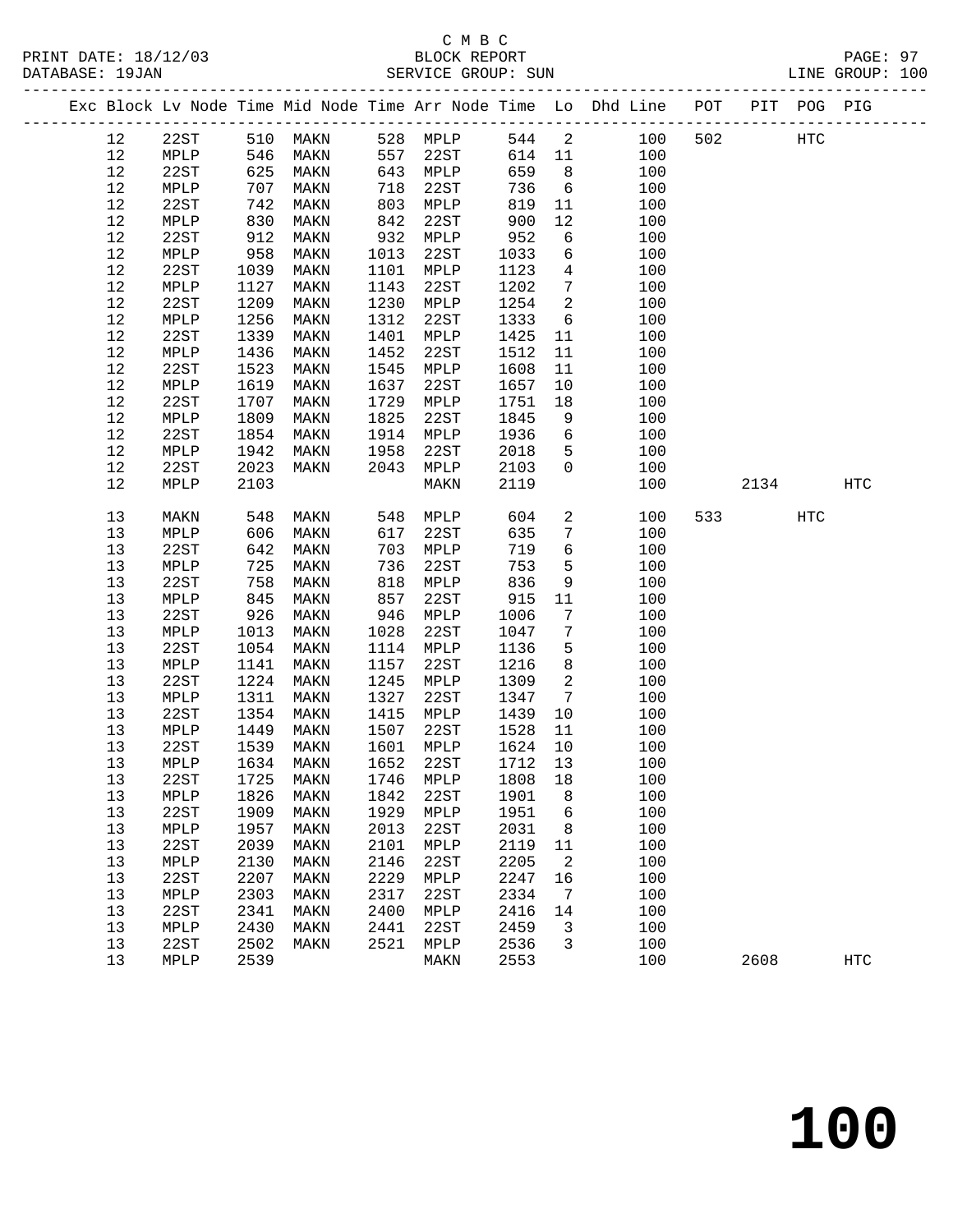## C M B C<br>
PRINT DATE: 18/12/03 BLOCK REPOR PRINT DATE: 18/12/03 BLOCK REPORT<br>DATABASE: 19JAN SERVICE GROUP: SUN

|          |              |              |              |              |                                 |              |                              | Exc Block Lv Node Time Mid Node Time Arr Node Time Lo Dhd Line POT PIT POG PIG |      |         |            |                   |  |
|----------|--------------|--------------|--------------|--------------|---------------------------------|--------------|------------------------------|--------------------------------------------------------------------------------|------|---------|------------|-------------------|--|
| 14       |              |              |              |              |                                 |              |                              | MAKN 756 MAKN 756 MPLP 814 2 100 741 HTC                                       |      |         |            |                   |  |
| 14       | MPLP         | 816          |              |              | MAKN 828 22ST 846 12            |              |                              | 100                                                                            |      |         |            |                   |  |
| 14       | 22ST         | 858          | MAKN         |              | 918 MPLP                        | 938          | 5 <sup>5</sup>               | 100                                                                            |      |         |            |                   |  |
| 14       | MPLP         | 943          | MAKN         | 958          | 22ST                            | 1017 7       |                              | 100                                                                            |      |         |            |                   |  |
| 14       | 22ST         | 1024         | MAKN         | 1044         | MPLP                            | 1104         | $7\overline{ }$              | 100                                                                            |      |         |            |                   |  |
| 14       | MPLP         | 1111         | MAKN         | 1127         | 22ST                            | 1146         | 8 <sup>8</sup>               | 100                                                                            |      |         |            |                   |  |
| 14       | 22ST         | 1154         | MAKN         | 1215         | MPLP                            | 1237         | $\overline{4}$               | 100                                                                            |      |         |            |                   |  |
| 14       | MPLP         | 1241         | MAKN         | 1257         | 22ST                            | 1317         | $7\overline{ }$              | 100                                                                            |      |         |            |                   |  |
| 14       | 22ST         | 1324         | MAKN         | 1345         | MPLP                            | 1409         | 12                           | 100                                                                            |      |         |            |                   |  |
| 14       | MPLP         | 1421         | MAKN         | 1437         | 22ST                            | 1457         | 12                           | 100                                                                            |      |         |            |                   |  |
| 14       | 22ST         | 1509         | MAKN         | 1530         | MPLP                            | 1553         | 11                           | 100                                                                            |      |         |            |                   |  |
| 14       | MPLP         | 1604         | MAKN         | 1622         | 22ST                            | 1642         | 12                           | 100                                                                            |      |         |            |                   |  |
| 14       | 22ST         | 1654         | MAKN         | 1716         | MPLP                            | 1738         | 14                           | 100                                                                            |      |         |            |                   |  |
| 14       | MPLP         | 1752         | MAKN         | 1808         | 22ST                            | 1829         | 10                           | 100                                                                            |      |         |            |                   |  |
| 14       | 22ST         | 1839         | MAKN         | 1901         | MPLP                            | 1923         | $\overline{4}$               | 100                                                                            |      |         |            |                   |  |
| 14       | MPLP         | 1927         | MAKN         | 1943         | 22ST                            | 2002         | $7\overline{ }$              | 100                                                                            |      |         |            |                   |  |
| 14       | 22ST         | 2009         | MAKN         | 2029         | MPLP                            | 2049         | 8 <sup>8</sup>               | 100                                                                            |      |         |            |                   |  |
| 14       | MPLP         | 2057         | MAKN         | 2113         | 22ST                            | 2131         | 10                           | 100                                                                            |      |         |            |                   |  |
| 14       | 22ST         | 2141         | MAKN         | 2201         | MPLP                            | 2219         | 13                           | 100                                                                            |      |         |            |                   |  |
| 14       | MPLP         | 2232         | MAKN         | 2247         | 22ST                            | 2306         | $\overline{\mathbf{2}}$      | 100                                                                            |      |         |            |                   |  |
| 14       | 22ST         | 2308         | MAKN         | 2329         | MPLP                            | 2345         | 17                           | 100                                                                            |      |         |            |                   |  |
| 14       | MPLP         | 2402         | MAKN         | 2416         | 22ST                            | 2433         | $\overline{4}$               | 100                                                                            |      |         |            |                   |  |
| 14       | 22ST         | 2437         | MAKN         | 2456         | MPLP                            | 2512         | $\overline{0}$               | 100                                                                            |      |         |            |                   |  |
| 14       | MPLP         | 2512         |              |              | MAKN                            | 2526         |                              | 100                                                                            |      |         | 2541 254   | <b>HTC</b>        |  |
| 15       | 22ST         | 813          | MAKN         |              | 833 MPLP                        | 851          |                              | 9<br>100                                                                       |      | 805 700 | HTC        |                   |  |
| 15       | MPLP         | 900          | MAKN         | 912          | 22ST                            | 931 10       |                              | 100                                                                            |      |         |            |                   |  |
| 15       | 22ST         | 941          | MAKN         | 1001         | MPLP                            | 1021         | $7\phantom{.0}\phantom{.0}7$ | 100                                                                            |      |         |            |                   |  |
| 15       | MPLP         | 1028         | MAKN         | 1043         | 22ST                            | 1102         | $7\overline{ }$              | 100                                                                            |      |         |            |                   |  |
| 15       | 22ST         | 1109         | MAKN         | 1129         | MPLP                            | 1151         | $5^{\circ}$                  | 100                                                                            |      |         |            |                   |  |
| 15       | MPLP         | 1156         | MAKN         | 1212         | 22ST                            | 1233         | $6\overline{6}$              | 100                                                                            |      |         |            |                   |  |
| 15       | 22ST         | 1239         | MAKN         | 1301         | MPLP                            | 1325         | 12                           | 100                                                                            |      |         |            |                   |  |
| 15       | MPLP         | 1337         | MAKN         | 1353         | 22ST                            | 1413         | 11                           | 100                                                                            |      |         |            |                   |  |
| 15       | 22ST         | 1424         | MAKN         | 1445         | MPLP                            | 1508         | 11                           | 100                                                                            |      |         |            |                   |  |
| 15       | MPLP         | 1519         | MAKN         | 1537         | 22ST                            | 1557         | 12                           | 100                                                                            |      |         |            |                   |  |
| 15       | 22ST         | 1609         | MAKN         |              | 1631 MPLP                       | 1653 12      |                              | 100                                                                            |      |         |            |                   |  |
| 15       | MPLP         | 1705         | MAKN         |              | 1723 22ST                       | 1743         | 11                           | 100                                                                            |      |         |            |                   |  |
| 15       |              |              |              |              | 22ST 1754 MAKN 1815 MPLP 1837 5 |              |                              | 100                                                                            |      |         |            |                   |  |
| 15       | MPLP         | 1842         | MAKN         | 1858         | 22ST                            | 1917         | 7                            | 100                                                                            |      |         |            |                   |  |
| 15<br>15 | 22ST         | 1924<br>2012 | MAKN         | 1944<br>2028 | MPLP<br>22ST                    | 2004<br>2046 | 8                            | 100<br>100                                                                     |      |         |            |                   |  |
| 15       | MPLP<br>22ST | 2053         | MAKN<br>MAKN | 2113         | MPLP                            | 2131         | 7<br>0                       | 100                                                                            |      |         |            |                   |  |
| 15       | MPLP         | 2131         |              |              | MAKN                            | 2147         |                              | 100                                                                            |      | 2202    |            | $_{\mathrm{HTC}}$ |  |
|          |              |              |              |              |                                 |              |                              |                                                                                |      |         |            |                   |  |
| 16       | MAKN         | 1258         | MAKN         | 1258         | MPLP                            | 1322         | 2                            | 100                                                                            | 1243 |         | <b>HTC</b> |                   |  |
| 16       | MPLP         | 1324         | MAKN         | 1340         | 22ST                            | 1400         | 9                            | 100                                                                            |      |         |            |                   |  |
| 16       | 22ST         | 1409         | MAKN         | 1430         | MPLP                            | 1453         | 11                           | 100                                                                            |      |         |            |                   |  |
| 16       | MPLP         | 1504         | MAKN         | 1522         | 22ST                            | 1542         | 12                           | 100                                                                            |      |         |            |                   |  |
| 16       | 22ST         | 1554         | MAKN         | 1616         | MPLP                            | 1639         | 10                           | 100                                                                            |      |         |            |                   |  |
| 16       | MPLP         | 1649         | MAKN         | 1707         | 22ST                            | 1728         | 11                           | 100                                                                            |      |         |            |                   |  |
| 16       | 22ST         | 1739         | MAKN         | 1801         | MPLP                            | 1823         | 2                            | 100                                                                            |      |         |            |                   |  |
| 16       | MPLP         | 1825         |              |              | MAKN                            | 1841         |                              | 100                                                                            |      | 1856    |            | $_{\mathrm{HTC}}$ |  |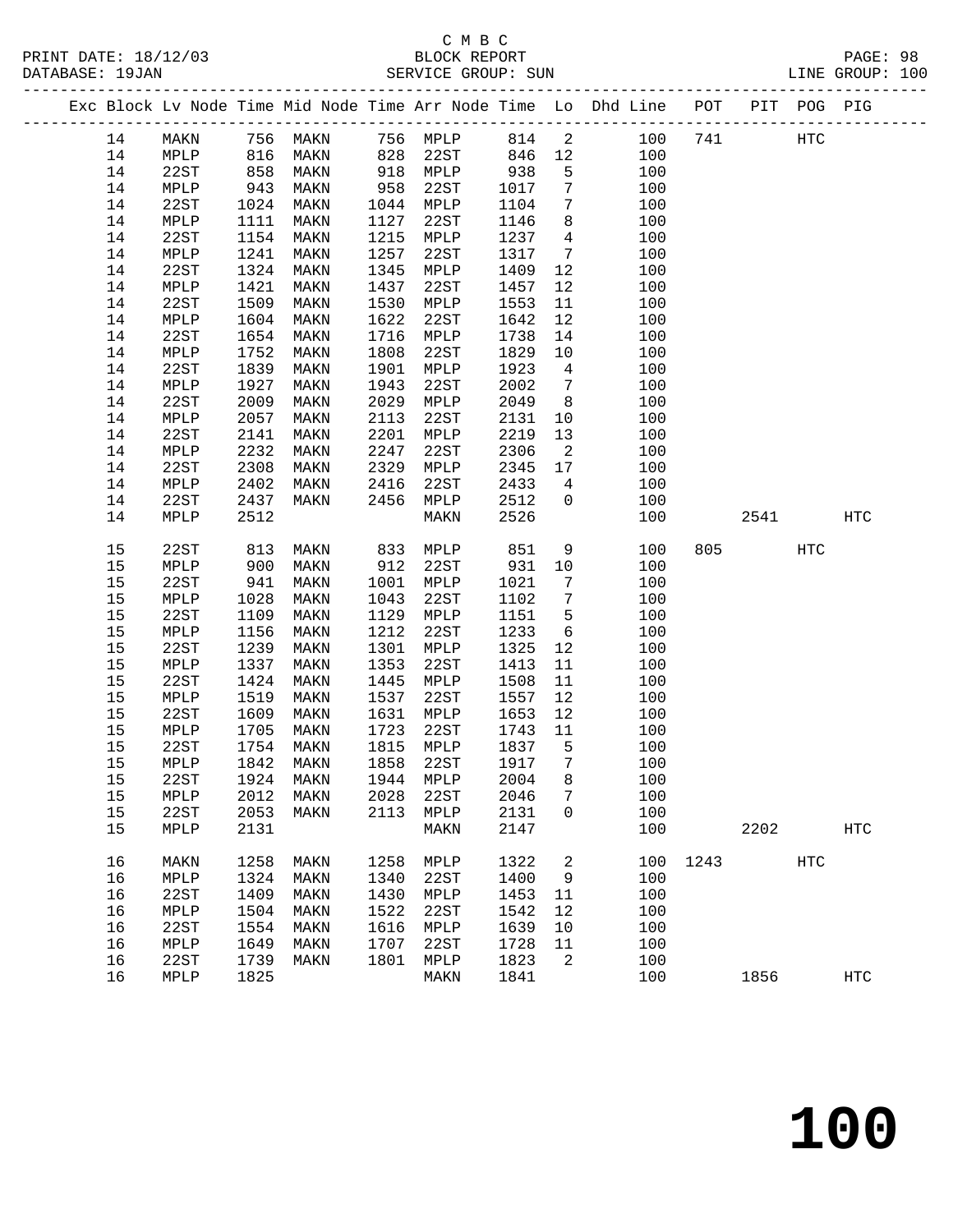|                                                     | DATABASE: 19JAN | PRINT DATE: 18/12/03                                                                              |      |                                                                       |      | --------------- | C M B C<br>BLOCK REPORT<br>SERVICE GROUP: SUN |                 | LINE GROUP: 106                                                                                                            |        |     | PAGE: 99   |  |
|-----------------------------------------------------|-----------------|---------------------------------------------------------------------------------------------------|------|-----------------------------------------------------------------------|------|-----------------|-----------------------------------------------|-----------------|----------------------------------------------------------------------------------------------------------------------------|--------|-----|------------|--|
| BCHL<br>GIST<br>HOLD<br>LOST<br>NWST<br>SFU<br>SUST |                 | 6&6N 6 AV & 6 ST<br>LOUGHEED STN<br>NEW WESTMINSTER STN<br>SFU EXCHANGE<br>SURREY CENTRAL STATION |      | 6 AV & 0 51<br>BURNABY CITY HALL<br>GILMORE STATION<br>HOLDOM STATION |      |                 | EDST<br>HODM<br>HTC<br>MTST<br>PAST<br>SPST   |                 | 6&6S 6 AV & 6 ST<br>EDMONDS STN<br>HOWE & DUNSMUIR<br>Hamilton Depot<br>METROTOWN STATION<br>PATTERSON STN<br>SPERLING STN |        |     |            |  |
|                                                     |                 |                                                                                                   |      |                                                                       |      |                 |                                               |                 | Exc Block Lv Node Time Mid Node Time Arr Node Time Lo Dhd Line POT PIT POG PIG                                             |        |     |            |  |
|                                                     | $\mathbf{1}$    | MTST                                                                                              |      | 704 SPST                                                              |      | 724 SFU         |                                               |                 | 740 5<br>144                                                                                                               | 642 64 | HTC |            |  |
|                                                     | $\mathbf 1$     | SFU                                                                                               | 745  | SPST                                                                  |      | 805 MTST        |                                               |                 | 830 10<br>144                                                                                                              |        |     |            |  |
|                                                     | $\mathbf 1$     | MTST                                                                                              | 840  | SPST 859 LOST                                                         |      |                 | 917                                           | 23              | 110                                                                                                                        |        |     |            |  |
|                                                     | $\mathbf 1$     | LOST                                                                                              | 940  | SPST 1001 MTST                                                        |      |                 | 1024                                          | - 9             | 110                                                                                                                        |        |     |            |  |
|                                                     | 1               | MTST                                                                                              | 1033 |                                                                       |      | EDST            | 1050                                          | $\overline{2}$  | 119                                                                                                                        |        |     |            |  |
|                                                     | 1               | EDST                                                                                              | 1052 |                                                                       |      | MTST            | 1115                                          | 18              | 119                                                                                                                        |        |     |            |  |
|                                                     | 1               | MTST                                                                                              | 1133 |                                                                       |      | EDST            | 1152                                          | $\overline{2}$  | 119                                                                                                                        |        |     |            |  |
|                                                     | 1               | EDST                                                                                              | 1154 |                                                                       |      | MTST            | 1217                                          | 10 <sub>1</sub> | 119                                                                                                                        |        |     |            |  |
|                                                     | 1               | MTST                                                                                              | 1227 |                                                                       |      | EDST            | 1246                                          | 2               | 119                                                                                                                        |        |     |            |  |
|                                                     | 1               | EDST                                                                                              | 1248 |                                                                       |      | MTST            | 1312                                          | $7\phantom{.0}$ | 119                                                                                                                        |        |     |            |  |
|                                                     | 1               | MTST                                                                                              | 1319 | SPST 1341 LOST                                                        |      |                 | 1402                                          | 8               | 110                                                                                                                        |        |     |            |  |
|                                                     | 1               | LOST                                                                                              | 1410 | SPST                                                                  | 1431 | MTST            | 1456                                          | 9               | 110                                                                                                                        |        |     |            |  |
|                                                     | 1               | MTST                                                                                              | 1505 | SPST                                                                  | 1530 | SFU             | 1549                                          | 6               | 144                                                                                                                        |        |     |            |  |
|                                                     | 1               | SFU                                                                                               | 1555 | SPST                                                                  | 1614 | MTST            | 1646                                          | 5               | 144                                                                                                                        |        |     |            |  |
|                                                     | 1               | MTST                                                                                              | 1651 |                                                                       |      | EDST            | 1711                                          | 2               | 119                                                                                                                        |        |     |            |  |
|                                                     | 1               | <b>EDST</b>                                                                                       | 1713 |                                                                       |      | MTST            | 1736                                          | 9               | 119                                                                                                                        |        |     |            |  |
|                                                     | 1               | MTST                                                                                              | 1745 |                                                                       |      | EDST            | 1805                                          | 2               | 119                                                                                                                        |        |     |            |  |
|                                                     | 1               | EDST                                                                                              | 1807 |                                                                       |      | MTST            | 1828                                          | 17              | 119                                                                                                                        |        |     |            |  |
|                                                     | 1               | MTST                                                                                              | 1845 |                                                                       |      | EDST            | 1905                                          | $\overline{2}$  | 119                                                                                                                        |        |     |            |  |
|                                                     | 1               | EDST                                                                                              | 1907 |                                                                       |      | MTST            | 1928                                          | 17              | 119                                                                                                                        |        |     |            |  |
|                                                     | 1               | MTST                                                                                              | 1945 |                                                                       |      | EDST            | 2005                                          | 2               | 119                                                                                                                        |        |     |            |  |
|                                                     | 1               | <b>EDST</b>                                                                                       | 2007 |                                                                       |      | MTST            | 2026                                          |                 | 119                                                                                                                        | 2044   |     | <b>HTC</b> |  |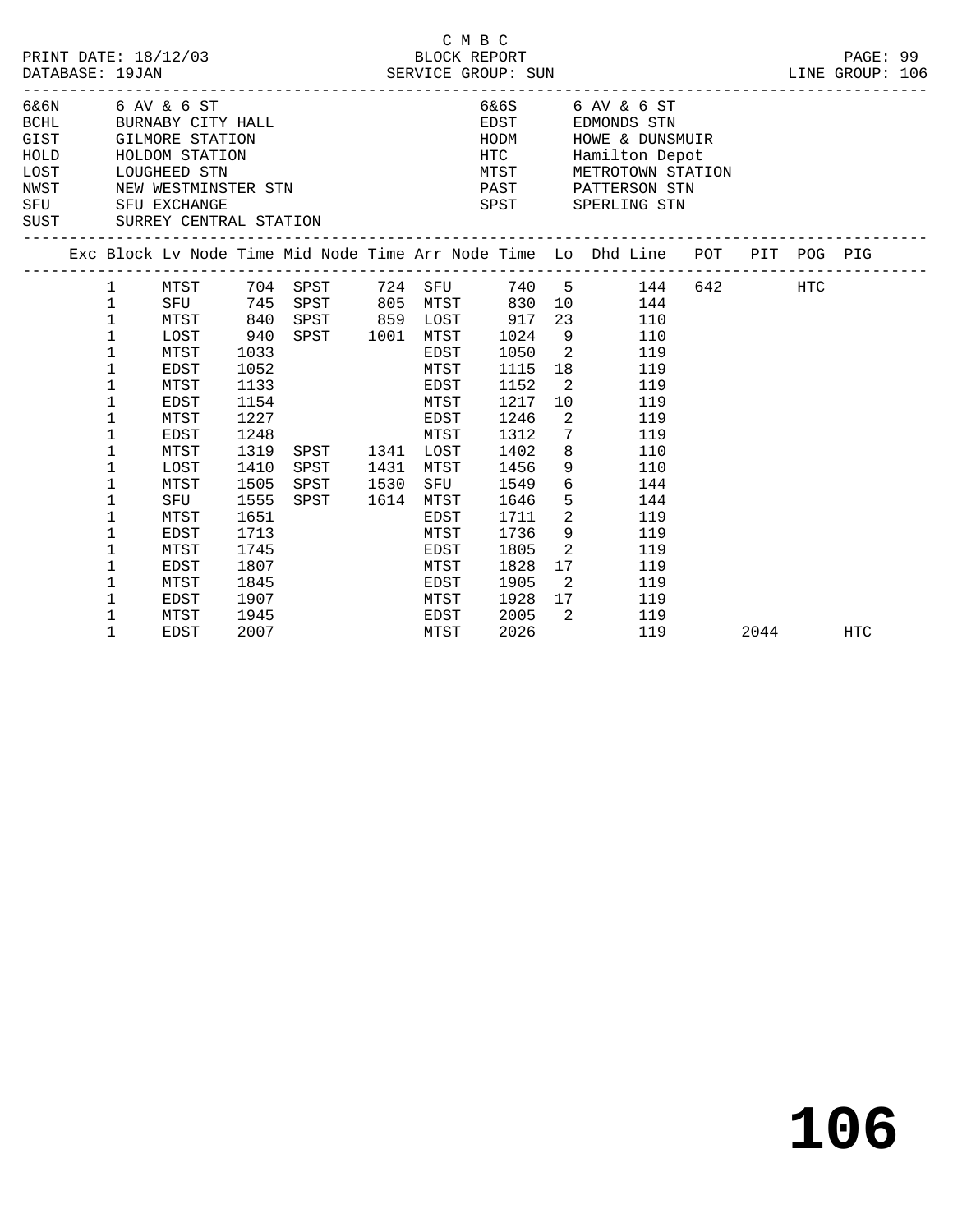## C M B C<br>BLOCK REPORT

| PRINT DATE: 18/12/03 | BLOCK REPORT       | PAGE:                  |
|----------------------|--------------------|------------------------|
| DATABASE: 19JAN      | SERVICE GROUP: SUN | 106<br>.TNE.<br>GROUP: |
|                      |                    |                        |

|  |                |             |      |          |      |      |        |                | Exc Block Lv Node Time Mid Node Time Arr Node Time Lo Dhd Line | POT |      | PIT POG PIG |            |
|--|----------------|-------------|------|----------|------|------|--------|----------------|----------------------------------------------------------------|-----|------|-------------|------------|
|  | $\overline{2}$ | LOST        | 910  | SPST 929 |      | MTST | 952 11 |                | 110                                                            | 842 |      | <b>HTC</b>  |            |
|  | 2              | MTST        | 1003 |          |      | EDST | 1019   | 2              | 119                                                            |     |      |             |            |
|  | 2              | EDST        | 1021 |          |      | MTST | 1044   | $\overline{4}$ | 119                                                            |     |      |             |            |
|  | 2              | MTST        | 1048 |          |      | EDST | 1105   | 2              | 119                                                            |     |      |             |            |
|  | $\overline{a}$ | EDST        | 1107 |          |      | MTST | 1130   | 18             | 119                                                            |     |      |             |            |
|  | $\overline{a}$ | MTST        | 1148 |          |      | EDST | 1207   | 2              | 119                                                            |     |      |             |            |
|  | 2              | EDST        | 1209 |          |      | MTST | 1233   | 6              | 119                                                            |     |      |             |            |
|  | 2              | MTST        | 1239 |          |      | EDST | 1258   | 2              | 119                                                            |     |      |             |            |
|  | 2              | EDST        | 1300 |          |      | MTST | 1324   | 11             | 119                                                            |     |      |             |            |
|  | 2              | MTST        | 1335 | SPST     | 1400 | SFU  | 1419   | 6              | 144                                                            |     |      |             |            |
|  | $\overline{a}$ | SFU         | 1425 | SPST     | 1444 | MTST | 1516   | 11             | 144                                                            |     |      |             |            |
|  | 2              | MTST        | 1527 |          |      | EDST | 1548   | 2              | 119                                                            |     |      |             |            |
|  | 2              | EDST        | 1550 |          |      | MTST | 1614   | 5              | 119                                                            |     |      |             |            |
|  | $\overline{a}$ | MTST        | 1619 | SPST     | 1640 | LOST | 1703   | 7              | 110                                                            |     |      |             |            |
|  | 2              | LOST        | 1710 | SPST     | 1730 | MTST | 1754   | 11             | 110                                                            |     |      |             |            |
|  | 2              | MTST        | 1805 | SPST     | 1829 | SFU  | 1849   | 6              | 144                                                            |     |      |             |            |
|  | $\overline{a}$ | SFU         | 1855 | SPST     | 1916 | MTST | 1943   | 6              | 144                                                            |     |      |             |            |
|  | $\overline{c}$ | MTST        | 1949 | SPST     | 2009 | LOST | 2031   | 9              | 110                                                            |     |      |             |            |
|  | 2              | LOST        | 2040 | SPST     | 2059 | MTST | 2119   | 16             | 110                                                            |     |      |             |            |
|  | 2              | MTST        | 2135 |          |      | EDST | 2154   | 2              | 119                                                            |     |      |             |            |
|  | 2              | EDST        | 2156 |          |      | MTST | 2215   | 20             | 119                                                            |     |      |             |            |
|  | 2              | MTST        | 2235 |          |      | EDST | 2251   | 2              | 119                                                            |     |      |             |            |
|  | 2              | EDST        | 2253 |          |      | MTST | 2311   | 24             | 119                                                            |     |      |             |            |
|  | $\overline{a}$ | MTST        | 2335 |          |      | EDST | 2351   | 2              | 119                                                            |     |      |             |            |
|  | 2              | <b>EDST</b> | 2353 |          |      | MTST | 2411   | 24             | 119                                                            |     |      |             |            |
|  | 2              | MTST        | 2435 |          |      | EDST | 2451   | 2              | 119                                                            |     |      |             |            |
|  | 2              | EDST        | 2453 |          |      | MTST | 2511   | 29             | 119                                                            |     |      |             |            |
|  | $\overline{2}$ | MTST        | 2540 |          |      | EDST | 2556   |                | 119                                                            |     | 2606 |             | <b>HTC</b> |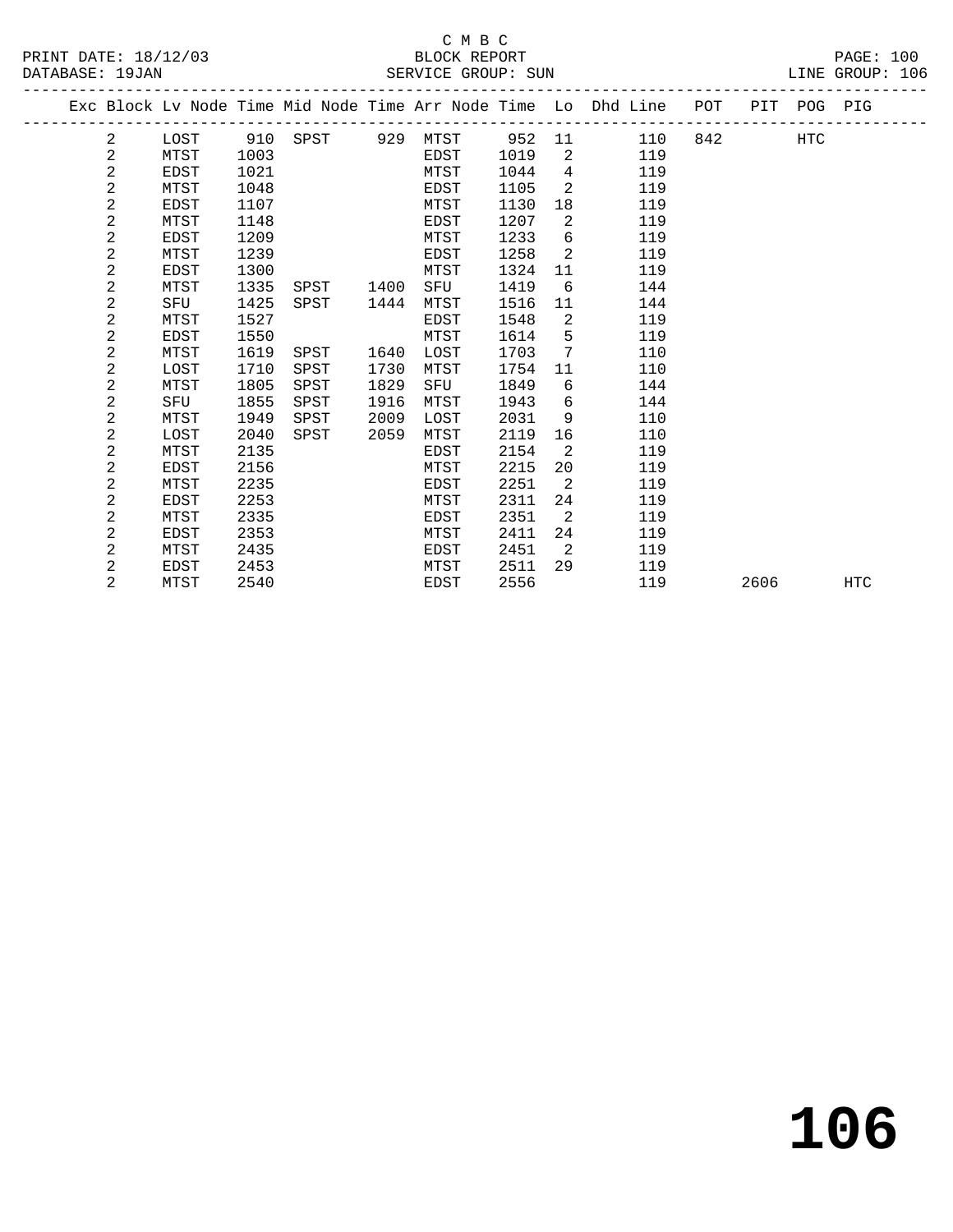PRINT DATE: 18/12/03 BLOCK REPORT BAGES BLOCK REPORT BATABASE: 19JAN

## C M B C<br>BLOCK REPORT

PAGE: 101<br>LINE GROUP: 106

|  | DAIADASL · 190AN |              |              |              |      | OPKATCP GKAOR. SAM  |              |                              |                                                                    |      |      |             | TIME GROOF. TOO |
|--|------------------|--------------|--------------|--------------|------|---------------------|--------------|------------------------------|--------------------------------------------------------------------|------|------|-------------|-----------------|
|  |                  |              |              |              |      |                     |              |                              | Exc Block Lv Node Time Mid Node Time Arr Node Time Lo Dhd Line POT |      |      | PIT POG PIG |                 |
|  | 3                | MTST         | 602          |              |      | EDST                | 614          | $\overline{a}$               | 119                                                                | 540  |      | HTC         |                 |
|  | 3                | EDST         | 616          |              |      | MTST                | 633          | 9                            | 119                                                                |      |      |             |                 |
|  | 3                | MTST         | 642          |              |      | EDST                | 654          | $\overline{\phantom{a}}$     | 119                                                                |      |      |             |                 |
|  | $\mathsf 3$      | EDST         | 656          |              |      | MTST                | 713          | 9                            | 119                                                                |      |      |             |                 |
|  | 3                | MTST         | 722          |              |      | EDST                | 735          | $\overline{a}$               | 119                                                                |      |      |             |                 |
|  | 3                | EDST         | 737          |              |      | MTST                | 754          | 11                           | 119                                                                |      |      |             |                 |
|  | 3                | MTST         | 805          | SPST 825 SFU |      |                     | 841          | 14                           | 144                                                                |      |      |             |                 |
|  | 3                | SFU          | 855          | SPST 916     |      | MTST                | 943          | 5                            | 144                                                                |      |      |             |                 |
|  | 3                | MTST         | 948          |              |      | EDST                | 1004         | $\overline{a}$               | 119                                                                |      |      |             |                 |
|  | 3                | EDST         | 1006         |              |      | MTST                | 1029         | 6                            | 119                                                                |      |      |             |                 |
|  | 3                | MTST         | 1035         | SPST         | 1058 | SFU                 | 1116         | 9                            | 144                                                                |      |      |             |                 |
|  | 3                | SFU          | 1125         | SPST         | 1146 | MTST                | 1215         | $\overline{4}$               | 144                                                                |      |      |             |                 |
|  | 3                | MTST         | 1219         | SPST         | 1241 | LOST                | 1302         | 8                            | 110                                                                |      |      |             |                 |
|  | 3                | LOST         | 1310         | SPST         | 1331 | MTST                | 1356         | 9                            | 110                                                                |      |      |             |                 |
|  | 3                | MTST         | 1405         | SPST         | 1430 | SFU                 | 1449         | 6                            | 144                                                                |      |      |             |                 |
|  | 3                | SFU          | 1455         | SPST         | 1514 | MTST                | 1546         | 5                            | 144                                                                |      |      |             |                 |
|  | 3                | MTST         | 1551         |              |      | EDST                | 1612         | 2                            | 119                                                                |      |      |             |                 |
|  | 3                | EDST         | 1614         |              |      | MTST                | 1638         | 11                           | 119                                                                |      |      |             |                 |
|  | 3                | MTST         | 1649         | SPST         | 1710 | LOST                | 1733         | $7\phantom{.0}\phantom{.0}7$ | 110                                                                |      |      |             |                 |
|  | 3                | LOST         | 1740         | SPST         | 1800 | MTST                | 1824         | 11                           | 110                                                                |      |      |             |                 |
|  | 3                | MTST         | 1835         | SPST         | 1859 | SFU                 | 1919         | 6                            | 144                                                                |      |      |             |                 |
|  | 3                | SFU          | 1925         | SPST         | 1945 | MTST                | 2010         | 5                            | 144                                                                |      |      |             |                 |
|  | 3                | MTST         | 2015         |              |      | EDST                | 2034         | 2                            | 119                                                                |      |      |             |                 |
|  | 3                | EDST         | 2036         |              |      | MTST                | 2055         | 10                           | 119                                                                |      |      |             |                 |
|  | 3                | MTST         | 2105         |              |      | EDST                | 2124         | 2                            | 119                                                                |      |      |             |                 |
|  | 3                | EDST         | 2126         |              |      | MTST                | 2145         | 20                           | 119                                                                |      |      |             |                 |
|  | 3                | MTST         | 2205         |              |      | EDST                | 2221         | 2                            | 119                                                                |      |      |             |                 |
|  | 3                | EDST         | 2223         |              |      | MTST                | 2242         | 23                           | 119                                                                |      |      |             |                 |
|  | 3                | MTST         | 2305         |              |      | EDST                | 2321         | 2                            | 119                                                                |      |      |             |                 |
|  | 3                | EDST         | 2323         |              |      | MTST                | 2341         | $\overline{3}$<br>6          | 119                                                                |      |      |             |                 |
|  | 3<br>3           | MTST<br>LOST | 2344<br>2425 | SPST<br>SPST | 2442 | 2402 LOST<br>MTST   | 2419<br>2500 |                              | 110<br>110                                                         |      | 2518 |             | HTC             |
|  |                  |              |              |              |      |                     |              |                              |                                                                    |      |      |             |                 |
|  | 5                | MTST         | 1049         | SPST         | 1110 | LOST                | 1130         | 10                           | 110                                                                | 1027 |      | HTC         |                 |
|  | 5                | LOST         | 1140         | SPST         | 1201 | MTST                | 1225         | 10                           | 110                                                                |      |      |             |                 |
|  | 5                | MTST         | 1235         | SPST         | 1259 | SFU                 | 1316         | 9                            | 144                                                                |      |      |             |                 |
|  | 5                | SFU          | 1325         | SPST         | 1344 | MTST                | 1416         | 11                           | 144                                                                |      |      |             |                 |
|  | 5                | MTST         | 1427         |              |      | EDST                | 1447         | 2                            | 119                                                                |      |      |             |                 |
|  | 5                | EDST         | 1449         |              |      | MTST                | 1513         | 6                            | 119                                                                |      |      |             |                 |
|  | 5                | MTST         | 1519         | SPST         | 1540 | LOST                | 1603         | 7                            | 110                                                                |      |      |             |                 |
|  | 5                | LOST         | 1610         | SPST         | 1631 | MTST                | 1655         | 10                           | 110                                                                |      |      |             |                 |
|  | 5                | MTST         | 1705         | SPST         | 1729 | SFU                 | 1749         | 6                            | 144                                                                |      |      |             |                 |
|  | 5                | SFU          | 1755         | SPST         | 1817 | MTST                | 1844         | 16                           | 144                                                                |      |      |             |                 |
|  | 5                | MTST         | 1900         |              |      | EDST                | 1920         | 2                            | 119                                                                |      |      |             |                 |
|  | 5                | EDST         | 1922         |              |      | MTST                | 1943         | 17                           | 119                                                                |      |      |             |                 |
|  | 5                | MTST         | 2000         |              |      | EDST                | 2019         | 2                            | 119                                                                |      |      |             |                 |
|  | 5                | EDST         | 2021         |              |      | MTST                | 2040         | 5                            | 119                                                                |      |      |             |                 |
|  | 5                | MTST         | 2045         |              |      | EDST                | 2104         | 2                            | 119                                                                |      |      |             |                 |
|  | 5<br>5           | EDST         | 2106         | SPST         |      | MTST<br>${\tt SFU}$ | 2125<br>2215 | 10<br>10                     | 119<br>144                                                         |      |      |             |                 |
|  |                  | MTST         | 2135         |              | 2156 |                     |              |                              |                                                                    |      |      |             |                 |

5 SFU 2225 SPST 2245 MTST 2306 144 2324 HTC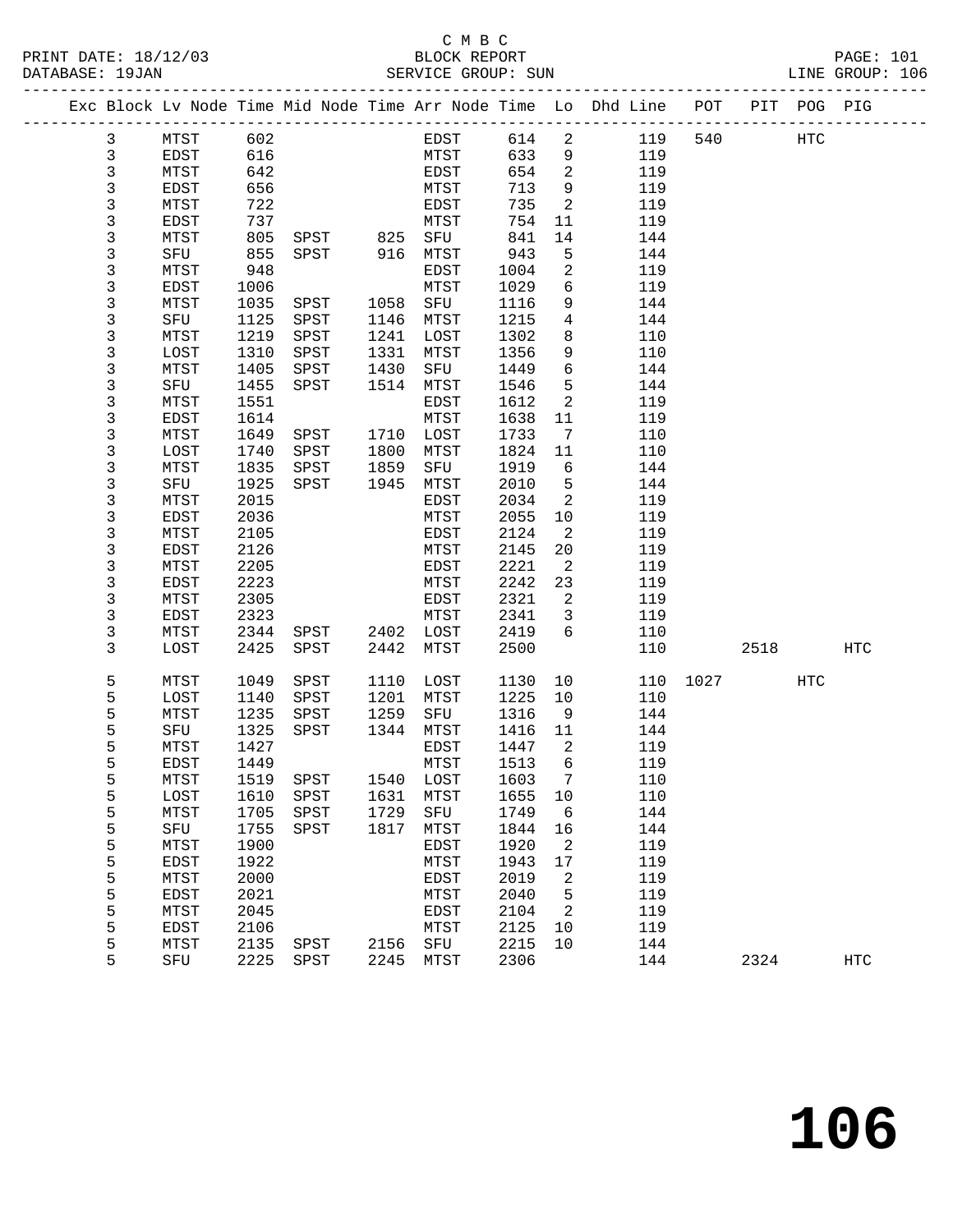## C M B C DATABASE: 19JAN SERVICE GROUP: SUN

|                |             |      |      |      |                      |        |                 | Exc Block Lv Node Time Mid Node Time Arr Node Time Lo Dhd Line POT PIT POG PIG |     |            |     |
|----------------|-------------|------|------|------|----------------------|--------|-----------------|--------------------------------------------------------------------------------|-----|------------|-----|
| 6              | BCHL        | 740  | SPST |      | MTST 755 7           |        |                 | 144                                                                            | 717 | <b>HTC</b> |     |
| 6              | MTST        | 802  | SPST |      |                      | 839 11 |                 | 110                                                                            |     |            |     |
| 6              | LOST        | 850  | SPST |      | 821 LOST<br>909 MTST | 931    | $\overline{4}$  | 110                                                                            |     |            |     |
| 6              | MTST        | 935  | SPST | 956  | SFU                  | 1013   | 12              | 144                                                                            |     |            |     |
| 6              | SFU         | 1025 | SPST | 1046 | MTST                 | 1115   | $\overline{4}$  | 144                                                                            |     |            |     |
| $\epsilon$     | MTST        | 1119 | SPST | 1140 | LOST                 | 1200   | 10              | 110                                                                            |     |            |     |
| 6              | LOST        | 1210 | SPST | 1231 | MTST                 | 1255   | 10              | 110                                                                            |     |            |     |
| 6              | MTST        | 1305 | SPST | 1330 | SFU                  | 1349   | 6               | 144                                                                            |     |            |     |
| 6              | SFU         | 1355 | SPST | 1414 | MTST                 | 1446   | 5               | 144                                                                            |     |            |     |
| $\epsilon$     | MTST        | 1451 |      |      | EDST                 | 1511   | 2               | 119                                                                            |     |            |     |
| 6              | EDST        | 1513 |      |      | MTST                 | 1537   | 12              | 119                                                                            |     |            |     |
| 6              | MTST        | 1549 | SPST | 1610 | LOST                 | 1633   | $7\phantom{.0}$ | 110                                                                            |     |            |     |
| 6              | LOST        | 1640 | SPST | 1701 | MTST                 | 1725   | 10              | 110                                                                            |     |            |     |
| 6              | MTST        | 1735 | SPST | 1759 | SFU                  | 1819   | 6               | 144                                                                            |     |            |     |
| 6              | SFU         | 1825 | SPST | 1846 | MTST                 | 1913   | 6               | 144                                                                            |     |            |     |
| 6              | MTST        | 1919 | SPST | 1939 | LOST                 | 2001   | 9               | 110                                                                            |     |            |     |
| 6              | LOST        | 2010 | SPST | 2029 | MTST                 | 2049   | 16              | 110                                                                            |     |            |     |
| 6              | MTST        | 2105 | SPST | 2126 | SFU                  | 2145   | 10              | 144                                                                            |     |            |     |
| 6              | SFU         | 2155 | SPST | 2215 | MTST                 | 2240   | 4               | 144                                                                            |     |            |     |
| 6              | MTST        | 2244 | SPST | 2302 | LOST                 | 2319   | 6               | 110                                                                            |     |            |     |
| 6              | LOST        | 2325 | SPST | 2343 | MTST                 | 2401   | $\overline{4}$  | 110                                                                            |     |            |     |
| $\epsilon$     | MTST        | 2405 |      |      | EDST                 | 2421   | $\overline{2}$  | 119                                                                            |     |            |     |
| 6              | EDST        | 2423 |      |      | MTST                 | 2441   | 24              | 119                                                                            |     |            |     |
| 6              | MTST        | 2505 |      |      | EDST                 | 2521   |                 | 119                                                                            |     | 2531       | HTC |
| $\overline{7}$ | MTST        | 732  | SPST | 751  | LOST                 | 809    | 11              | 110                                                                            | 710 | HTC        |     |
| 7              | LOST        | 820  | SPST | 839  | MTST                 | 901    | 13              | 110                                                                            |     |            |     |
| 7              | MTST        | 914  | SPST | 933  | LOST                 | 951    | 19              | 110                                                                            |     |            |     |
| 7              | LOST        | 1010 | SPST | 1031 | MTST                 | 1054   | 11              | 110                                                                            |     |            |     |
| 7              | MTST        | 1105 | SPST | 1128 | SFU                  | 1146   | 9               | 144                                                                            |     |            |     |
| 7              | SFU         | 1155 | SPST | 1216 | MTST                 | 1245   | 4               | 144                                                                            |     |            |     |
| 7              | MTST        | 1249 | SPST | 1311 | LOST                 | 1332   | 8               | 110                                                                            |     |            |     |
| $\overline{7}$ | LOST        | 1340 | SPST | 1401 | MTST                 | 1426   | 13              | 110                                                                            |     |            |     |
| 7              | MTST        | 1439 |      |      | EDST                 | 1459   | 2               | 119                                                                            |     |            |     |
| 7              | <b>EDST</b> | 1501 |      |      | MTST                 | 1525   | 10              | 119                                                                            |     |            |     |
| 7              | MTST        | 1535 | SPST | 1559 | SFU                  | 1619   | 6               | 144                                                                            |     |            |     |
| 7              | SFU         | 1625 | SPST | 1647 | MTST                 | 1716   | 14              | 144                                                                            |     |            |     |
| 7              | MTST        | 1730 |      |      | EDST                 | 1750   | $\mathbf{2}$    | 119                                                                            |     |            |     |
| 7              | EDST        | 1752 |      |      | MTST                 | 1814   | 5               | 119                                                                            |     |            |     |
| 7              | MTST        | 1819 | SPST |      | 1839 LOST            | 1901   | 9               | 110                                                                            |     |            |     |

 7 LOST 1910 SPST 1929 MTST 1951 14 110 7 MTST 2005 SPST 2027 SFU 2047 8 144 7 SFU 2055 SPST 2115 MTST 2140 4 144 7 MTST 2144 SPST 2203 LOST 2225 0 110 7 LOST 2225 SPST 2243 MTST 2301 4 110 7 MTST 2305 SPST 2326 SFU 2345 10 144 7 SFU 2355 SPST 2414 MTST 2434 8 144 7 MTST 2442 SPST 2500 LOST 2517 6 110 7 LOST 2523 SPST 2540 MTST 2558 2 110

7 MTST 2600 EDST 2616 119 2626 HTC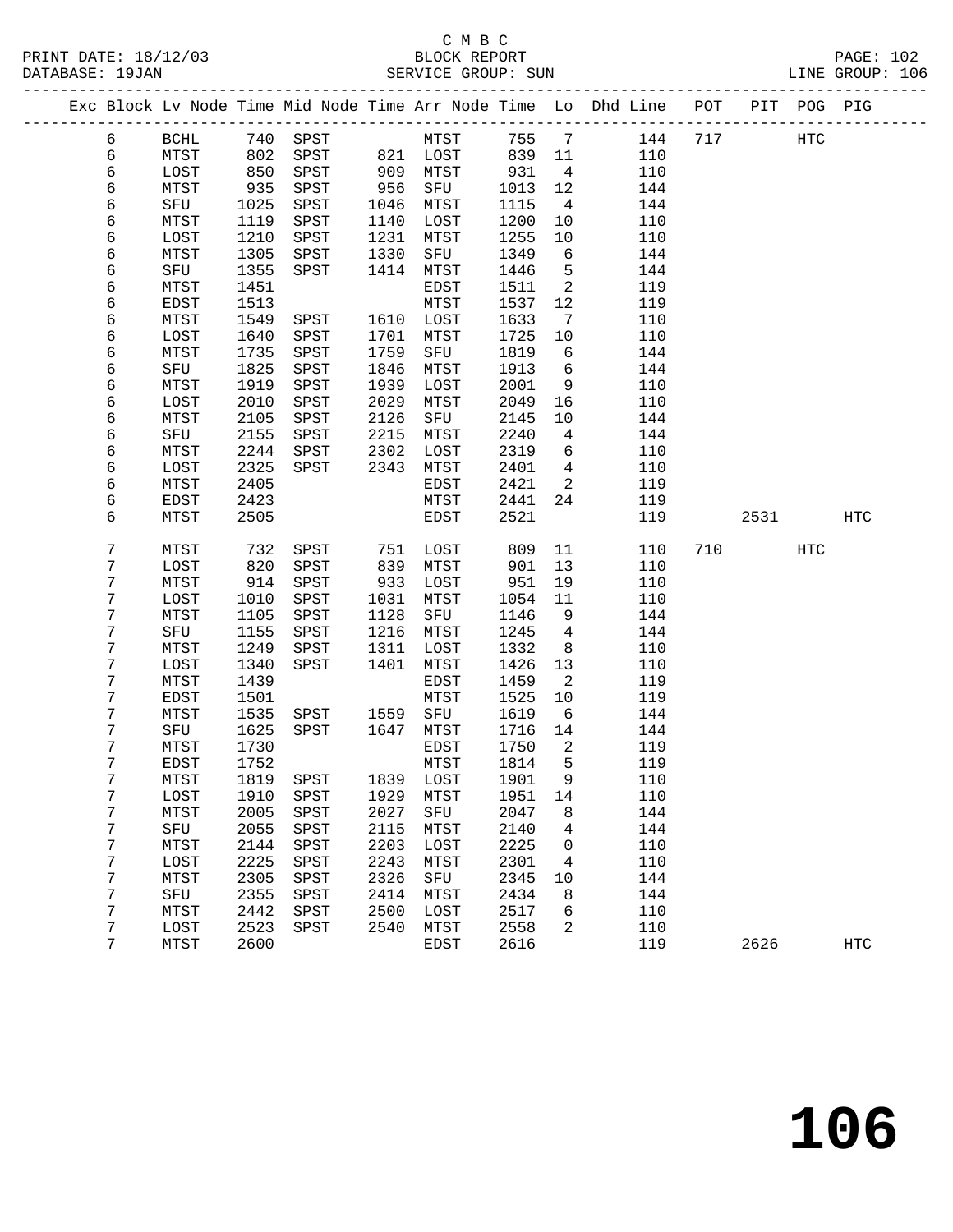### C M B C<br>BLOCK REPORT SERVICE GROUP: SUN

| Exc Block Lv Node Time Mid Node Time Arr Node Time Lo Dhd Line POT PIT POG PIG |              |              |                                  |              |              |              |                          |            |          |      |            |     |
|--------------------------------------------------------------------------------|--------------|--------------|----------------------------------|--------------|--------------|--------------|--------------------------|------------|----------|------|------------|-----|
| 8                                                                              | MTST         | 1251         |                                  |              | EDST         | 1310         | $\overline{\phantom{a}}$ |            | 119 1229 |      | HTC        |     |
| $\,8\,$                                                                        | EDST         | 1312         |                                  |              | MTST         | 1336         | 13                       | 119        |          |      |            |     |
| 8                                                                              | MTST         | 1349         |                                  |              |              | 1432         | 8 <sup>8</sup>           | 110        |          |      |            |     |
| 8                                                                              | LOST         | 1440         | SPST 1411 LOST<br>SPST 1501 MTST |              |              | 1526         | 13                       | 110        |          |      |            |     |
| 8                                                                              | MTST         | 1539         |                                  |              | EDST         | 1600         | $\overline{2}$           | 119        |          |      |            |     |
| 8                                                                              | <b>EDST</b>  | 1602         |                                  |              | MTST         | 1626         | 13                       | 119        |          |      |            |     |
| 8                                                                              | MTST         | 1639         |                                  |              | EDST         | 1659         | 2                        | 119        |          |      |            |     |
| 8                                                                              | EDST         | 1701         |                                  |              | MTST         | 1724         |                          | 119        |          | 1746 |            | HTC |
|                                                                                |              |              |                                  |              |              |              |                          |            |          |      |            |     |
| 9                                                                              | <b>BCHL</b>  | 840          | SPST                             |              | MTST         | 855          | 10                       | 144        |          | 817  | <b>HTC</b> |     |
| 9                                                                              | MTST         | 905          | SPST                             |              | 926 SFU      | 943          | 12                       | 144        |          |      |            |     |
| 9                                                                              | SFU          | 955          | SPST                             | 1016         | MTST         | 1045         | 18                       | 144        |          |      |            |     |
| 9                                                                              | MTST         | 1103         |                                  |              | EDST         | 1120         | $\overline{2}$           | 119        |          |      |            |     |
| 9                                                                              | EDST         | 1122         |                                  |              | MTST         | 1145         | 18                       | 119        |          |      |            |     |
| 9                                                                              | MTST         | 1203         |                                  |              | EDST         | 1222         | 2                        | 119        |          |      |            |     |
| 9                                                                              | EDST         | 1224         |                                  |              | MTST         | 1248         | 15                       | 119        |          |      |            |     |
| 9                                                                              | MTST         | 1303         |                                  |              | EDST         | 1322         | 2                        | 119        |          |      |            |     |
| 9                                                                              | EDST         | 1324         |                                  |              | MTST         | 1348         | 15                       | 119        |          |      |            |     |
| 9                                                                              | MTST         | 1403         |                                  |              | EDST         | 1423         | 2                        | 119        |          |      |            |     |
| 9                                                                              | EDST         | 1425         |                                  |              | MTST         | 1449         | 14                       | 119        |          |      |            |     |
| 9                                                                              | MTST         | 1503         |                                  |              | EDST         | 1524         | 2                        | 119        |          |      |            |     |
| 9                                                                              | <b>EDST</b>  | 1526         |                                  |              | MTST         | 1550         | 13                       | 119        |          |      |            |     |
| 9                                                                              | MTST         | 1603         |                                  |              | EDST         | 1624         | 2                        | 119        |          |      |            |     |
| 9                                                                              | <b>EDST</b>  | 1626         |                                  |              | MTST         | 1650         | 13                       | 119        |          |      |            |     |
| 9                                                                              | MTST         | 1703         |                                  |              | EDST         | 1723         | 2                        | 119        |          |      |            |     |
| 9                                                                              | <b>EDST</b>  | 1725         |                                  |              | MTST         | 1748         | 12                       | 119        |          |      |            |     |
| 9                                                                              | MTST         | 1800         |                                  |              | EDST         | 1820         | 2                        | 119        |          |      |            |     |
| 9                                                                              | EDST         | 1822         |                                  |              | MTST         | 1843         | 6                        | 119        |          |      |            |     |
| 9                                                                              | MTST         | 1849         | SPST                             | 1909         | LOST         | 1931         | 9                        | 110        |          |      |            |     |
| 9                                                                              | LOST         | 1940         | SPST                             | 1959         | MTST         | 2021         | 14                       | 110        |          |      |            |     |
| 9                                                                              | MTST         | 2035         | SPST                             | 2057         | SFU          | 2117         | 8                        | 144        |          |      |            |     |
| 9                                                                              | SFU          | 2125         | SPST                             | 2145         | MTST         | 2210         | 4                        | 144        |          |      |            |     |
| 9                                                                              | MTST         | 2214         | SPST                             | 2232         | LOST         | 2249         |                          | 110        |          | 2313 |            | HTC |
| 10                                                                             | HODM         | 509          | NWST                             | 611          | SUST         | 631          | 9                        | 15<br>N19  | 433      |      | <b>HTC</b> |     |
| 10                                                                             | NWST         | 655          |                                  |              | EDST         | 708          | 9                        | 112        |          |      |            |     |
| 10                                                                             | EDST         | 717          | BCHL                             |              | HOLD         | 737          | $\mathsf{O}$             | 133        |          |      |            |     |
| 10                                                                             | HOLD         | 737          | GIST                             |              | 753 PAST     | 809          | 5                        | 3 129      |          |      |            |     |
| 10                                                                             | MTST         | 817          |                                  |              | EDST         | 831          | 2                        | 119        |          |      |            |     |
| 10                                                                             | EDST         | 833          |                                  |              | MTST         | 852 11       |                          | 119        |          |      |            |     |
| 10                                                                             | MTST         | 903          |                                  |              | EDST         | 917          | 2                        | 119        |          |      |            |     |
| $10$                                                                           | EDST         | 919          |                                  |              | MTST         | 940          | 9                        | 119        |          |      |            |     |
| 10                                                                             | MTST         | 949          | SPST                             | 1010         | LOST         | 1030         | 10                       | 110        |          |      |            |     |
| $10$                                                                           | LOST         | 1040         | SPST                             | 1101         | MTST         | 1124         | 11                       | 110        |          |      |            |     |
| $10$                                                                           | MTST         | 1135         | SPST                             | 1158         | SFU          | 1216         | 9                        | 144        |          |      |            |     |
| 10                                                                             | ${\rm SFU}$  | 1225         | SPST                             | 1246         | MTST         | 1315         | 12                       | 144        |          |      |            |     |
| $10$                                                                           | MTST         | 1327         |                                  |              | EDST         | 1346         | 2                        | 119        |          |      |            |     |
| 10                                                                             | EDST         | 1348         |                                  |              | MTST         | 1412         | 7                        | 119        |          |      |            |     |
| 10                                                                             | MTST         | 1419         | SPST                             | 1441         | LOST         | 1502         | 8                        | 110        |          |      |            |     |
| $10$                                                                           | LOST         | 1510         | SPST                             | 1531         | MTST         | 1555         | 10                       | 110        |          |      |            |     |
| 10                                                                             | MTST         | 1605         | SPST                             | 1629         | SFU          | 1649         | 6                        | 144        |          |      |            |     |
| 10                                                                             | SFU          | 1655         | SPST                             | 1717<br>1810 | MTST         | 1746         | 3                        | 144        |          |      |            |     |
| 10<br>10                                                                       | MTST<br>LOST | 1749<br>1840 | SPST                             | 1859         | LOST<br>MTST | 1833<br>1921 | 7<br>14                  | 110<br>110 |          |      |            |     |
| 10                                                                             | MTST         | 1935         | SPST<br>SPST                     | 1959         | SFU          | 2019         | б                        | 144        |          |      |            |     |
| 10                                                                             | SFU          | 2025         | SPST                             | 2045         | MTST         | 2110         | 4                        | 144        |          |      |            |     |
|                                                                                |              |              |                                  |              |              |              |                          |            |          |      |            |     |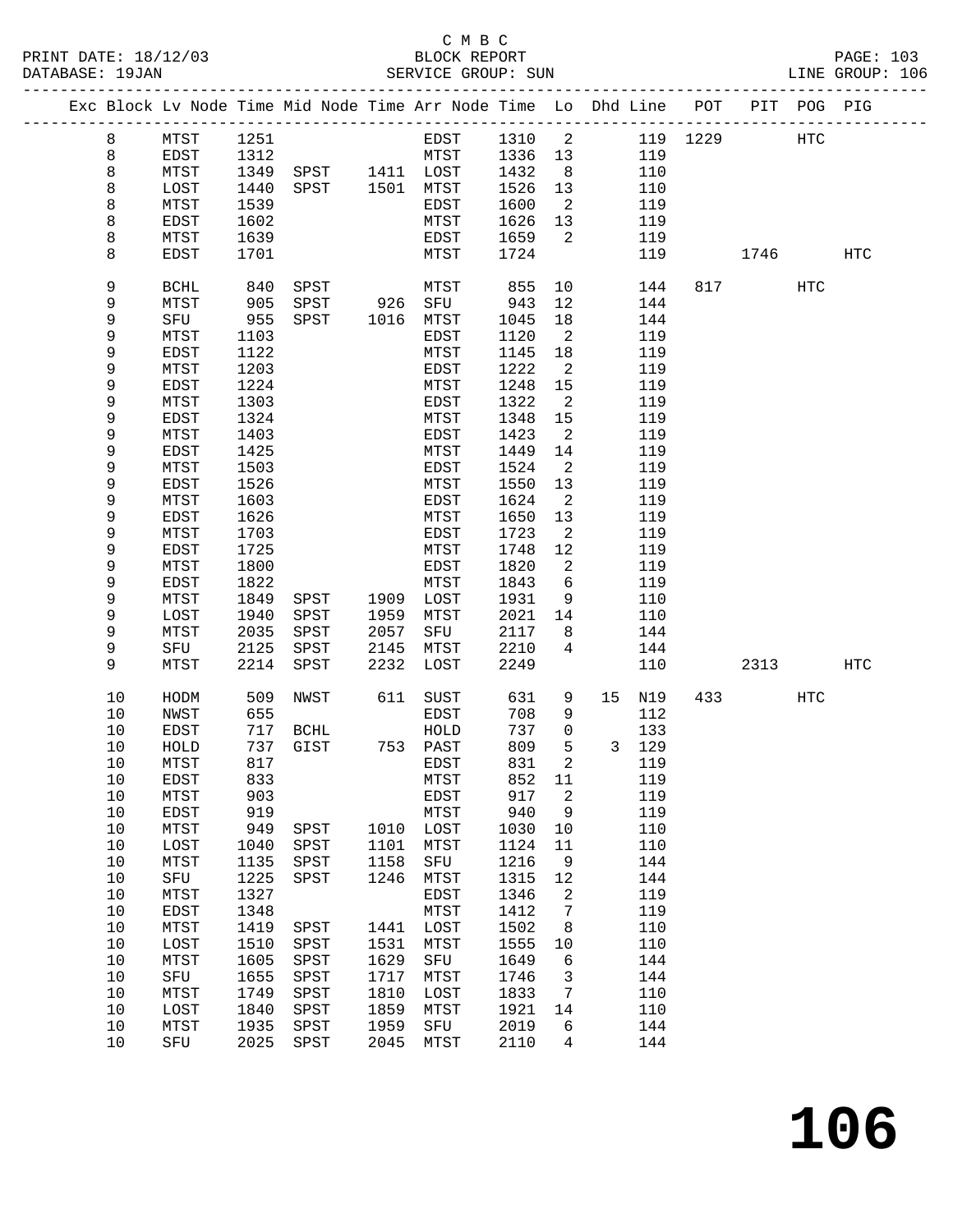## C M B C<br>BLOCK REPORT SERVICE GROUP: SUN

|  |    |             |      |               |      |                     |      |                            | Exc Block Lv Node Time Mid Node Time Arr Node Time Lo Dhd Line POT PIT POG PIG |        |            |            |
|--|----|-------------|------|---------------|------|---------------------|------|----------------------------|--------------------------------------------------------------------------------|--------|------------|------------|
|  | 10 | MTST        |      |               |      | 2114 SPST 2133 LOST | 2155 |                            | 110                                                                            | 2219   |            | <b>HTC</b> |
|  | 11 | LOST        | 720  | SPST 739 MTST |      |                     | 801  | $\mathbf{1}$               | 110                                                                            | 652 11 | <b>HTC</b> |            |
|  | 11 | MTST        | 802  |               |      | EDST                | 816  | 2                          | 119                                                                            |        |            |            |
|  | 11 | <b>EDST</b> | 818  |               |      | MTST                | 837  | 10                         | 119                                                                            |        |            |            |
|  | 11 | MTST        | 847  |               |      | EDST                | 901  | 2                          | 119                                                                            |        |            |            |
|  | 11 | EDST        | 903  |               |      | MTST                | 924  | 9                          | 119                                                                            |        |            |            |
|  | 11 | MTST        | 933  |               |      | EDST                | 949  | $\overline{a}$             | 119                                                                            |        |            |            |
|  | 11 | EDST        | 951  |               |      | MTST                | 1014 | $4\overline{ }$            | 119                                                                            |        |            |            |
|  | 11 | MTST        | 1018 |               |      | EDST                | 1034 | $\overline{2}$             | 119                                                                            |        |            |            |
|  | 11 | EDST        | 1036 |               |      | MTST                | 1059 | 19                         | 119                                                                            |        |            |            |
|  | 11 | MTST        | 1118 |               |      | EDST                | 1135 | 2                          | 119                                                                            |        |            |            |
|  | 11 | EDST        | 1137 |               |      | MTST                | 1200 | 15                         | 119                                                                            |        |            |            |
|  | 11 | MTST        | 1215 |               |      | EDST                | 1234 | 2                          | 119                                                                            |        |            |            |
|  | 11 | EDST        | 1236 |               |      | MTST                | 1300 | 15                         | 119                                                                            |        |            |            |
|  | 11 | MTST        | 1315 |               |      | EDST                | 1334 | 2                          | 119                                                                            |        |            |            |
|  | 11 | EDST        | 1336 |               |      | MTST                | 1400 | 15                         | 119                                                                            |        |            |            |
|  | 11 | MTST        | 1415 |               |      | EDST                | 1435 | $\overline{2}$             | 119                                                                            |        |            |            |
|  | 11 | EDST        | 1437 |               |      | MTST                | 1501 | 14                         | 119                                                                            |        |            |            |
|  | 11 | MTST        | 1515 |               |      | EDST                | 1536 | $\overline{\phantom{0}}^2$ | 119                                                                            |        |            |            |
|  | 11 | EDST        | 1538 |               |      | MTST                | 1602 | 13                         | 119                                                                            |        |            |            |
|  | 11 | MTST        | 1615 |               |      | EDST                | 1636 | $\overline{\phantom{0}}^2$ | 119                                                                            |        |            |            |
|  | 11 | EDST        | 1638 |               |      | MTST                | 1702 | 13                         | 119                                                                            |        |            |            |
|  | 11 | MTST        | 1715 |               |      | EDST                | 1735 | $\overline{2}$             | 119                                                                            |        |            |            |
|  | 11 | EDST        | 1737 |               |      | MTST                | 1759 | 16                         | 119                                                                            |        |            |            |
|  | 11 | MTST        | 1815 |               |      | EDST                | 1835 | $\overline{2}$             | 119                                                                            |        |            |            |
|  | 11 | EDST        | 1837 |               |      | MTST                | 1858 | 17                         | 119                                                                            |        |            |            |
|  | 11 | MTST        | 1915 |               |      | EDST                | 1935 | $\overline{\phantom{0}}^2$ | 119                                                                            |        |            |            |
|  | 11 | EDST        | 1937 |               |      | MTST                | 1957 | 17                         | 119                                                                            |        |            |            |
|  | 11 | MTST        | 2014 | SPST          | 2033 | LOST                | 2055 | 15                         | 110                                                                            |        |            |            |
|  | 11 | LOST        | 2110 | SPST          | 2129 | MTST                | 2149 | 16                         | 110                                                                            |        |            |            |
|  | 11 | MTST        | 2205 | SPST          | 2226 | SFU                 | 2245 | 10                         | 144                                                                            |        |            |            |
|  | 11 | SFU         | 2255 | SPST          | 2315 | MTST                | 2336 | 4                          | 144                                                                            |        |            |            |
|  | 11 | MTST        | 2340 | SPST          | 2359 | SFU                 | 2416 | 9                          | 144                                                                            |        |            |            |
|  | 11 | SFU         | 2425 | SPST          | 2444 | MTST                | 2504 |                            | 144                                                                            | 2522   |            | <b>HTC</b> |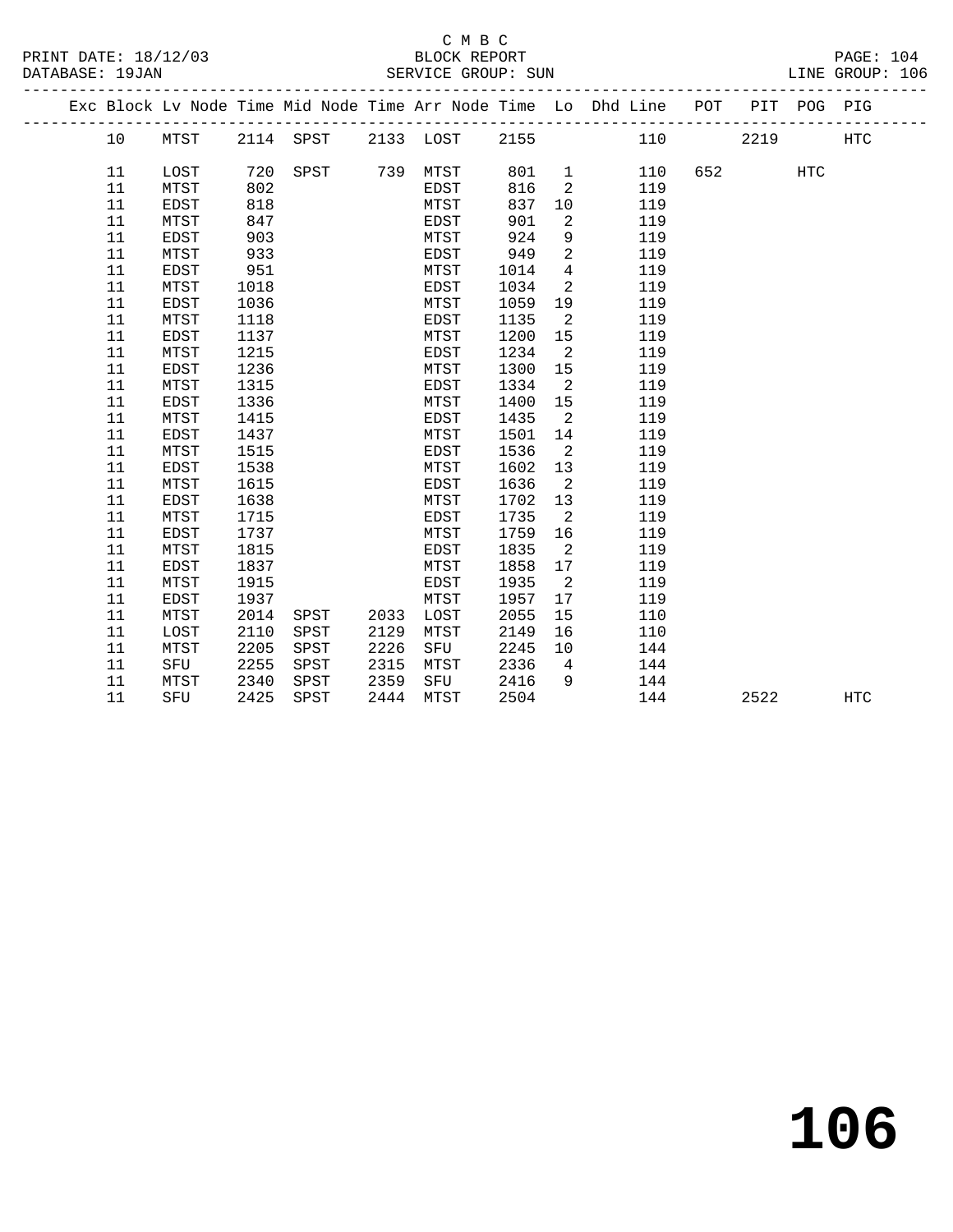## C M B C<br>BLOCK REPORT SERVICE GROUP: SUN

|  |      |      |      |               |      |                       |         |                            | Exc Block Lv Node Time Mid Node Time Arr Node Time Lo Dhd Line POT PIT POG PIG |     |      |     |            |
|--|------|------|------|---------------|------|-----------------------|---------|----------------------------|--------------------------------------------------------------------------------|-----|------|-----|------------|
|  | 12   | MTST | 542  |               |      | EDST                  |         | 554 2                      | 119                                                                            | 520 | HTC  |     |            |
|  | 12   | EDST | 556  |               |      | <b>MTST</b>           | 613     | 9                          | 119                                                                            |     |      |     |            |
|  | 12   | MTST | 622  |               |      | EDST                  | 634     | $\overline{\phantom{a}}$   | 119                                                                            |     |      |     |            |
|  | 12   | EDST | 636  |               |      | MTST                  | 653     | 9                          | 119                                                                            |     |      |     |            |
|  | 12   | MTST | 702  |               |      | EDST                  | 715     | $\overline{2}$             | 119                                                                            |     |      |     |            |
|  | 12   | EDST | 717  |               |      | MTST                  | 734     | 8 <sup>8</sup>             | 119                                                                            |     |      |     |            |
|  | 12   | MTST | 742  |               |      | EDST                  | 755     | $\overline{2}$             | 119                                                                            |     |      |     |            |
|  | 12   | EDST | 757  |               |      | MTST                  | 814     | 18                         | 119                                                                            |     |      |     |            |
|  | 12   | MTST | 832  |               |      | EDST                  | 846     | $\overline{2}$             | 119                                                                            |     |      |     |            |
|  | 12   | EDST | 848  |               |      | MTST                  | 907     | 11                         | 119                                                                            |     |      |     |            |
|  | 12   | MTST | 918  |               |      | EDST                  | 932     | $\overline{2}$             | 119                                                                            |     |      |     |            |
|  | 12   | EDST | 934  |               |      | MTST                  | 957     | 8 <sup>8</sup>             | 119                                                                            |     |      |     |            |
|  | 12   | MTST | 1005 |               |      |                       | 1046    | 9                          | 144                                                                            |     |      |     |            |
|  | 12   | SFU  | 1055 |               |      |                       | 1145    | $\overline{4}$             | 144                                                                            |     |      |     |            |
|  | 12   | MTST | 1149 | SPST          | 1210 | LOST                  | 1230    | 10                         | 110                                                                            |     |      |     |            |
|  | $12$ | LOST | 1240 | SPST          | 1301 | MTST                  | 1326    | 13                         | 110                                                                            |     |      |     |            |
|  | 12   | MTST | 1339 |               |      | EDST                  | 1358    | $\overline{\mathbf{c}}$    | 119                                                                            |     |      |     |            |
|  | 12   | EDST | 1400 |               |      | MTST                  | 1424    | 11                         | 119                                                                            |     |      |     |            |
|  | 12   | MTST | 1435 | SPST 1500 SFU |      |                       | 1519    | 6                          | 144                                                                            |     |      |     |            |
|  | 12   | SFU  | 1525 | SPST 1544     |      | MTST                  | 1616    | 11                         | 144                                                                            |     |      |     |            |
|  | 12   | MTST | 1627 |               |      | EDST                  | 1648    | $\overline{a}$             | 119                                                                            |     |      |     |            |
|  | 12   | EDST | 1650 |               |      | MTST                  | 1714    | $5\overline{5}$            | 119                                                                            |     |      |     |            |
|  | 12   | MTST | 1719 | SPST          |      | 1740 LOST             | 1803    | $\overline{7}$             | 110                                                                            |     |      |     |            |
|  | 12   | LOST | 1810 | SPST          | 1829 | MTST                  | 1851    | 14                         | 110                                                                            |     |      |     |            |
|  | 12   | MTST | 1905 | SPST          | 1929 | SFU                   | 1949    | 6                          | 144                                                                            |     |      |     |            |
|  | 12   | SFU  | 1955 | SPST          | 2015 | MTST                  | 2040    | $\overline{4}$             | 144                                                                            |     |      |     |            |
|  | 12   | MTST | 2044 | SPST          | 2103 | LOST                  | 2125    | 15                         | 110                                                                            |     |      |     |            |
|  | 12   | LOST | 2140 | SPST          | 2158 | MTST                  | 2216    | 19                         | 110                                                                            |     |      |     |            |
|  | 12   | MTST | 2235 | SPST          | 2256 | SFU                   | 2315    | 10                         | 144                                                                            |     |      |     |            |
|  | 12   | SFU  | 2325 | SPST          | 2344 | MTST                  | 2404    | 16                         | 144                                                                            |     |      |     |            |
|  | 12   | MTST | 2420 | SPST          | 2439 | SFU                   | 2456    |                            | 144                                                                            |     | 2529 |     | <b>HTC</b> |
|  | 13   | SFU  | 925  | SPST          | 946  | MTST                  | 1013    | 6                          | 144                                                                            |     | 845  | HTC |            |
|  | 13   | MTST | 1019 | SPST          |      | 1040 LOST             | 1100    | 10                         | 110                                                                            |     |      |     |            |
|  | 13   | LOST | 1110 | SPST          | 1131 | MTST                  | 1155    | 10                         | 110                                                                            |     |      |     |            |
|  | 13   | MTST | 1205 | SPST          | 1229 | SFU                   | 1246    | 9                          | 144                                                                            |     |      |     |            |
|  | 13   | SFU  | 1255 | SPST          | 1316 | MTST                  | 1345    | $6\overline{6}$            | 144                                                                            |     |      |     |            |
|  | 13   | MTST | 1351 |               |      | EDST                  | 1410    | $\overline{\phantom{0}}^2$ | 119                                                                            |     |      |     |            |
|  | 13   | EDST | 1412 |               |      | MTST                  | 1436 13 |                            | 119                                                                            |     |      |     |            |
|  | 13   | MTST | 1449 |               |      | SPST 1511 LOST 1533 7 |         |                            | 110                                                                            |     |      |     |            |
|  | 13   | LOST | 1540 | SPST          | 1601 | MTST                  | 1625    | 10                         | 110                                                                            |     |      |     |            |
|  | 13   | MTST | 1635 | SPST          | 1659 | SFU                   | 1719    | 6                          | 144                                                                            |     |      |     |            |
|  | 13   | SFU  | 1725 | SPST          | 1747 | MTST                  | 1816    | 14                         | 144                                                                            |     |      |     |            |
|  | 13   | MTST | 1830 |               |      | EDST                  | 1850    | 2                          | 119                                                                            |     |      |     |            |
|  | 13   | EDST | 1852 |               |      | MTST                  | 1913    | 17                         | 119                                                                            |     |      |     |            |
|  | 13   | MTST | 1930 |               |      | EDST                  | 1950    | 2                          | 119                                                                            |     |      |     |            |
|  | 13   | EDST | 1952 |               |      | MTST                  | 2012    | 18                         | 119                                                                            |     |      |     |            |
|  | 13   | MTST | 2030 |               |      | EDST                  | 2049    | 2                          | 119                                                                            |     |      |     |            |

13 EDST 2051 MTST 2110 119 2128 HTC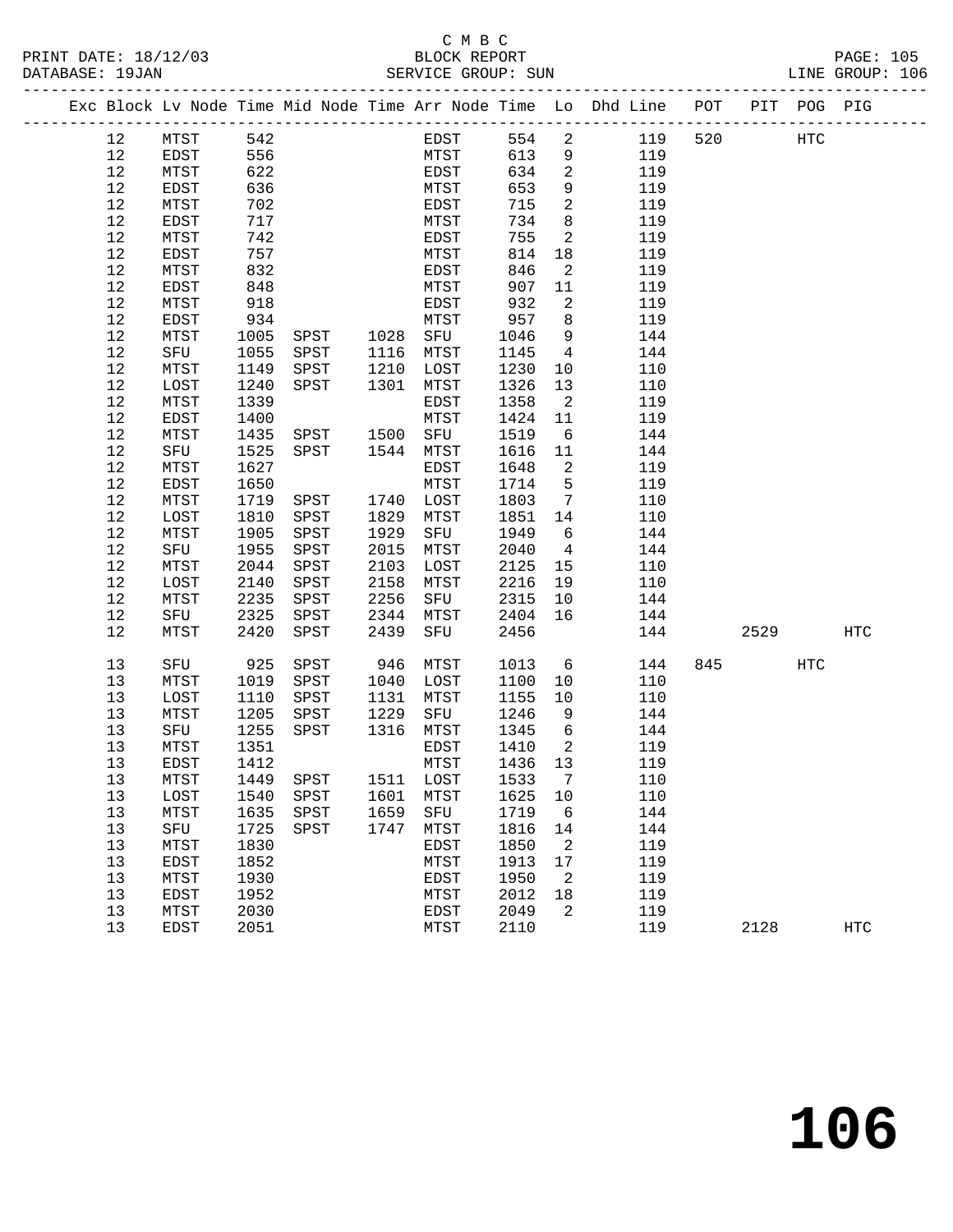## C M B C<br>BLOCK REPORT SERVICE GROUP: SUN

PRINT DATE: 18/12/03 BLOCK REPORT PAGE: 106

|  |    |             |      |      |      |      |      |                | Exc Block Lv Node Time Mid Node Time Arr Node Time Lo Dhd Line | POT    |      | PIT POG PIG |            |
|--|----|-------------|------|------|------|------|------|----------------|----------------------------------------------------------------|--------|------|-------------|------------|
|  | 14 | MTST        | 626  |      |      | NWST |      |                | 112<br>645 18                                                  | 604 60 |      | HTC         |            |
|  | 14 | NWST        | 703  | 6&6N | 709  | EDST | 721  | 2              | 106                                                            |        |      |             |            |
|  | 14 | EDST        | 723  | 6&6S | 733  | NWST | 740  | 23             | 106                                                            |        |      |             |            |
|  | 14 | NWST        | 803  | 6&6N | 810  | EDST | 823  | $\overline{2}$ | 106                                                            |        |      |             |            |
|  | 14 | EDST        | 825  | 6&6S | 836  | NWST | 845  | 13             | 106                                                            |        |      |             |            |
|  | 14 | NWST        | 858  | 6&6N | 905  | EDST | 918  | 2              | 106                                                            |        |      |             |            |
|  | 14 | EDST        | 920  | 6&6S | 933  | NWST | 942  | 18             | 106                                                            |        |      |             |            |
|  | 14 | NWST        | 1000 | 6&6N | 1008 | EDST | 1023 | 2              | 106                                                            |        |      |             |            |
|  | 14 | EDST        | 1025 | 6&6S | 1038 | NWST | 1048 | 14             | 106                                                            |        |      |             |            |
|  | 14 | NWST        | 1102 | 6&6N | 1110 | EDST | 1126 | 2              | 106                                                            |        |      |             |            |
|  | 14 | EDST        | 1128 | 6&6S | 1143 | NWST | 1153 | 10             | 106                                                            |        |      |             |            |
|  | 14 | NWST        | 1203 | 6&6N | 1213 | EDST | 1229 | 2              | 106                                                            |        |      |             |            |
|  | 14 | EDST        | 1231 | 6&6S | 1247 | NWST | 1256 | 8              | 106                                                            |        |      |             |            |
|  | 14 | NWST        | 1304 | 6&6N | 1314 | EDST | 1330 | $\overline{2}$ | 106                                                            |        |      |             |            |
|  | 14 | EDST        | 1332 | 6&6S | 1347 | NWST | 1356 | 8              | 106                                                            |        |      |             |            |
|  | 14 | NWST        | 1404 | 6&6N | 1414 | EDST | 1430 | $\overline{a}$ | 106                                                            |        |      |             |            |
|  | 14 | EDST        | 1432 | 6&6S | 1447 | NWST | 1456 | 8              | 106                                                            |        |      |             |            |
|  | 14 | NWST        | 1504 | 6&6N | 1513 | EDST | 1529 | 2              | 106                                                            |        |      |             |            |
|  | 14 | EDST        | 1531 | 6&6S | 1546 | NWST | 1555 | 9              | 106                                                            |        |      |             |            |
|  | 14 | NWST        | 1604 | 6&6N | 1613 | EDST | 1629 | 2              | 106                                                            |        |      |             |            |
|  | 14 | EDST        | 1631 | 6&6S | 1646 | NWST | 1655 | 9              | 106                                                            |        |      |             |            |
|  | 14 | NWST        | 1704 | 6&6N | 1713 | EDST | 1728 | 2              | 106                                                            |        |      |             |            |
|  | 14 | EDST        | 1730 | 6&6S | 1745 | NWST | 1753 | 19             | 106                                                            |        |      |             |            |
|  | 14 | NWST        | 1812 | 6&6N | 1821 | EDST | 1835 | $\overline{2}$ | 106                                                            |        |      |             |            |
|  | 14 | <b>EDST</b> | 1837 | 6&6S | 1851 | NWST | 1859 | 15             | 106                                                            |        |      |             |            |
|  | 14 | NWST        | 1914 | 6&6N | 1922 | EDST | 1935 | 2              | 106                                                            |        |      |             |            |
|  | 14 | EDST        | 1937 | 6&6S | 1950 | NWST | 1958 | 16             | 106                                                            |        |      |             |            |
|  | 14 | NWST        | 2014 | 6&6N | 2022 | EDST | 2035 | 2              | 106                                                            |        |      |             |            |
|  | 14 | <b>EDST</b> | 2037 | 6&6S | 2050 | NWST | 2058 |                | 106                                                            |        | 2110 |             | <b>HTC</b> |
|  |    |             |      |      |      |      |      |                |                                                                |        |      |             |            |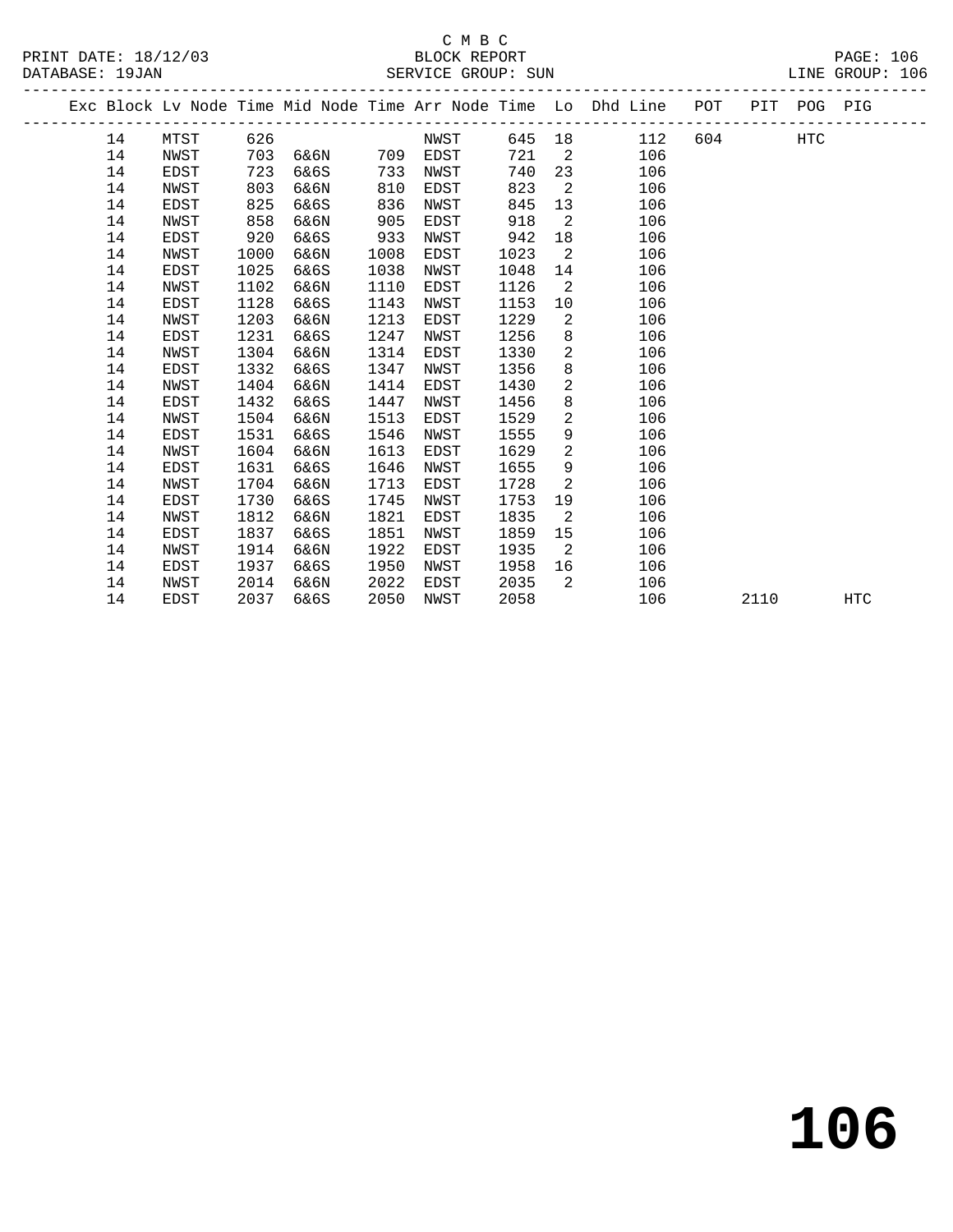## C M B C<br>BLOCK REPORT SERVICE GROUP: SUN

|  |    |             |      |      |      |             |      |                 | Exc Block Lv Node Time Mid Node Time Arr Node Time Lo Dhd Line POT |     | PIT POG PIG |  |
|--|----|-------------|------|------|------|-------------|------|-----------------|--------------------------------------------------------------------|-----|-------------|--|
|  | 15 | NWST        | 603  | 6&6N | 608  | EDST        | 618  | 2               | 106                                                                | 549 | <b>HTC</b>  |  |
|  | 15 | <b>EDST</b> | 620  | 6&6S | 630  | NWST        | 636  | $7\overline{ }$ | 106                                                                |     |             |  |
|  | 15 | NWST        | 643  | 6&6N | 649  | EDST        | 701  | 2               | 106                                                                |     |             |  |
|  | 15 | EDST        | 703  | 6&6S | 713  | NWST        | 720  | 23              | 106                                                                |     |             |  |
|  | 15 | NWST        | 743  | 6&6N | 749  | EDST        | 801  | $\overline{4}$  | 106                                                                |     |             |  |
|  | 15 | EDST        | 805  | 6&6S | 816  | NWST        | 825  | 18              | 106                                                                |     |             |  |
|  | 15 | NWST        | 843  | 6&6N | 850  | EDST        | 903  | 2               | 106                                                                |     |             |  |
|  | 15 | <b>EDST</b> | 905  | 6&6S | 918  | NWST        | 927  | 16              | 106                                                                |     |             |  |
|  | 15 | NWST        | 943  | 6&6N | 951  | EDST        | 1005 | 2               | 106                                                                |     |             |  |
|  | 15 | <b>EDST</b> | 1007 | 6&6S | 1020 | NWST        | 1030 | 17              | 106                                                                |     |             |  |
|  | 15 | NWST        | 1047 | 6&6N | 1055 | EDST        | 1111 | 2               | 106                                                                |     |             |  |
|  | 15 | <b>EDST</b> | 1113 | 6&6S | 1128 | NWST        | 1138 | 14              | 106                                                                |     |             |  |
|  | 15 | NWST        | 1152 | 6&6N | 1201 | EDST        | 1217 | 2               | 106                                                                |     |             |  |
|  | 15 | EDST        | 1219 | 6&6S | 1236 | NWST        | 1246 | 6               | 106                                                                |     |             |  |
|  | 15 | NWST        | 1252 | 6&6N | 1302 | EDST        | 1318 | 2               | 106                                                                |     |             |  |
|  | 15 | EDST        | 1320 | 6&6S | 1335 | NWST        | 1344 | 8               | 106                                                                |     |             |  |
|  | 15 | NWST        | 1352 | 6&6N | 1402 | EDST        | 1418 | $\mathbf{2}$    | 106                                                                |     |             |  |
|  | 15 | EDST        | 1420 | 6&6S | 1435 | NWST        | 1444 | 8               | 106                                                                |     |             |  |
|  | 15 | NWST        | 1452 | 6&6N | 1502 | EDST        | 1518 | 2               | 106                                                                |     |             |  |
|  | 15 | EDST        | 1520 | 6&6S | 1535 | NWST        | 1544 | 8               | 106                                                                |     |             |  |
|  | 15 | NWST        | 1552 | 6&6N | 1601 | EDST        | 1617 | $\overline{a}$  | 106                                                                |     |             |  |
|  | 15 | <b>EDST</b> | 1619 | 6&6S | 1634 | NWST        | 1643 | 9               | 106                                                                |     |             |  |
|  | 15 | NWST        | 1652 | 6&6N | 1701 | EDST        | 1716 | 2               | 106                                                                |     |             |  |
|  | 15 | EDST        | 1718 | 6&6S | 1733 | NWST        | 1741 | 18              | 106                                                                |     |             |  |
|  | 15 | NWST        | 1759 | 6&6N | 1808 | EDST        | 1823 | 2               | 106                                                                |     |             |  |
|  | 15 | EDST        | 1825 | 6&6S | 1839 | NWST        | 1847 | 12              | 106                                                                |     |             |  |
|  | 15 | NWST        | 1859 | 6&6N | 1907 | EDST        | 1920 | 2               | 106                                                                |     |             |  |
|  | 15 | EDST        | 1922 | 6&6S | 1935 | NWST        | 1943 | 16              | 106                                                                |     |             |  |
|  | 15 | NWST        | 1959 | 6&6N | 2007 | EDST        | 2020 | 2               | 106                                                                |     |             |  |
|  | 15 | <b>EDST</b> | 2022 | 6&6S | 2035 | <b>NWST</b> | 2043 | 16              | 106                                                                |     |             |  |
|  | 15 | NWST        | 2059 | 6&6N | 2106 | EDST        | 2119 | 2               | 106                                                                |     |             |  |
|  | 15 | EDST        | 2121 | 6&6S | 2134 | NWST        | 2142 | 7               | 106                                                                |     |             |  |
|  | 15 | NWST        | 2149 | 6&6N | 2156 | EDST        | 2209 | 2               | 106                                                                |     |             |  |
|  | 15 | EDST        | 2211 | 6&6S | 2224 | NWST        | 2232 | 17              | 106                                                                |     |             |  |
|  | 15 | NWST        | 2249 | 6&6N | 2255 | EDST        | 2308 | 2               | 106                                                                |     |             |  |
|  | 15 | EDST        | 2310 | 6&6S | 2323 | NWST        | 2331 | 16              | 106                                                                |     |             |  |
|  | 15 | NWST        | 2347 | 6&6N | 2353 | EDST        | 2406 | 2               | 106                                                                |     |             |  |
|  | 15 | EDST        | 2408 | 6&6S | 2419 | NWST        | 2426 | 21              | 106                                                                |     |             |  |
|  | 15 | NWST        | 2447 | 6&6N | 2453 | EDST        | 2506 | $\overline{2}$  | 106                                                                |     |             |  |

15 EDST 2508 6&6S 2519 NWST 2526 106 2538 HTC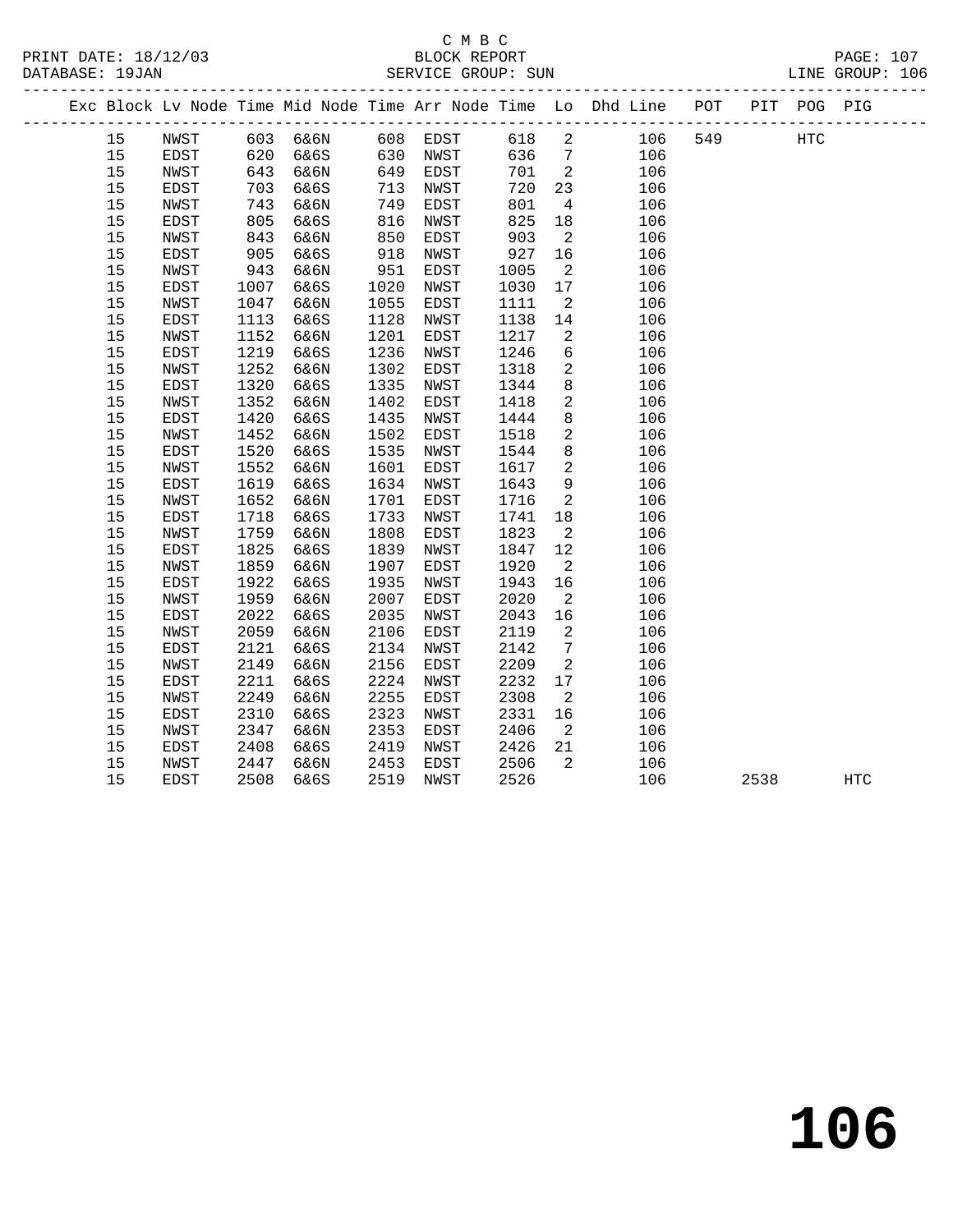## C M B C<br>BLOCK REPORT SERVICE GROUP: SUN

PRINT DATE: 18/12/03 BLOCK REPORT PAGE: 108

|  |    |      |      |      |      |      |      |                | Exc Block Lv Node Time Mid Node Time Arr Node Time Lo Dhd Line | POT PIT POG PIG |      |            |            |
|--|----|------|------|------|------|------|------|----------------|----------------------------------------------------------------|-----------------|------|------------|------------|
|  | 16 | HODM | 439  |      |      | NWST | 541  |                | N19<br>$6 \qquad \qquad$                                       | 403             |      | <b>HTC</b> |            |
|  | 16 | NWST | 547  | 6&6N | 552  | EDST | 602  | $\overline{a}$ | 106                                                            |                 |      |            |            |
|  | 16 | EDST | 604  | 6&6S | 614  | NWST | 620  | $\mathbf{3}$   | 106                                                            |                 |      |            |            |
|  | 16 | NWST | 623  | 6&6N | 628  | EDST | 638  | 2              | 106                                                            |                 |      |            |            |
|  | 16 | EDST | 640  | 6&6S | 650  | NWST | 656  | 27             | 106                                                            |                 |      |            |            |
|  | 16 | NWST | 723  | 6&6N | 729  | EDST | 741  | 2              | 106                                                            |                 |      |            |            |
|  | 16 | EDST | 743  | 6&6S | 754  | NWST | 801  | 22             | 106                                                            |                 |      |            |            |
|  | 16 | NWST | 823  | 6&6N | 830  | EDST | 843  | $\overline{2}$ | 106                                                            |                 |      |            |            |
|  | 16 | EDST | 845  | 6&6S | 856  | NWST | 905  | 8              | 106                                                            |                 |      |            |            |
|  | 16 | NWST | 913  | 6&6N | 920  | EDST | 934  | $\overline{2}$ | 106                                                            |                 |      |            |            |
|  | 16 | EDST | 936  | 6&6S | 949  | NWST | 959  | 16             | 106                                                            |                 |      |            |            |
|  | 16 | NWST | 1015 | 6&6N | 1023 | EDST | 1038 | 2              | 106                                                            |                 |      |            |            |
|  | 16 | EDST | 1040 | 6&6S | 1054 | NWST | 1104 | 13             | 106                                                            |                 |      |            |            |
|  | 16 | NWST | 1117 | 6&6N | 1125 | EDST | 1141 | $\overline{2}$ | 106                                                            |                 |      |            |            |
|  | 16 | EDST | 1143 | 6&6S | 1200 | NWST | 1210 | 6              | 106                                                            |                 |      |            |            |
|  | 16 | NWST | 1216 | 6&6N | 1226 | EDST | 1242 | $\overline{a}$ | 106                                                            |                 |      |            |            |
|  | 16 | EDST | 1244 | 6&6S | 1300 | NWST | 1309 | $7\phantom{.}$ | 106                                                            |                 |      |            |            |
|  | 16 | NWST | 1316 | 6&6N | 1326 | EDST | 1342 | $\overline{a}$ | 106                                                            |                 |      |            |            |
|  | 16 | EDST | 1344 | 6&6S | 1359 | NWST | 1408 | 8              | 106                                                            |                 |      |            |            |
|  | 16 | NWST | 1416 | 6&6N | 1426 | EDST | 1442 | $\overline{a}$ | 106                                                            |                 |      |            |            |
|  | 16 | EDST | 1444 | 6&6S | 1459 | NWST | 1508 | 8              | 106                                                            |                 |      |            |            |
|  | 16 | NWST | 1516 | 6&6N | 1525 | EDST | 1541 | $\overline{a}$ | 106                                                            |                 |      |            |            |
|  | 16 | EDST | 1543 | 6&6S | 1558 | NWST | 1607 | 9              | 106                                                            |                 |      |            |            |
|  | 16 | NWST | 1616 | 6&6N | 1625 | EDST | 1641 | $\overline{2}$ | 106                                                            |                 |      |            |            |
|  | 16 | EDST | 1643 | 6&6S | 1658 | NWST | 1707 | 9              | 106                                                            |                 |      |            |            |
|  | 16 | NWST | 1716 | 6&6N | 1725 | EDST | 1740 | 2              | 106                                                            |                 |      |            |            |
|  | 16 | EDST | 1742 | 6&6S | 1757 | NWST | 1805 |                | 106                                                            |                 | 1819 |            | <b>HTC</b> |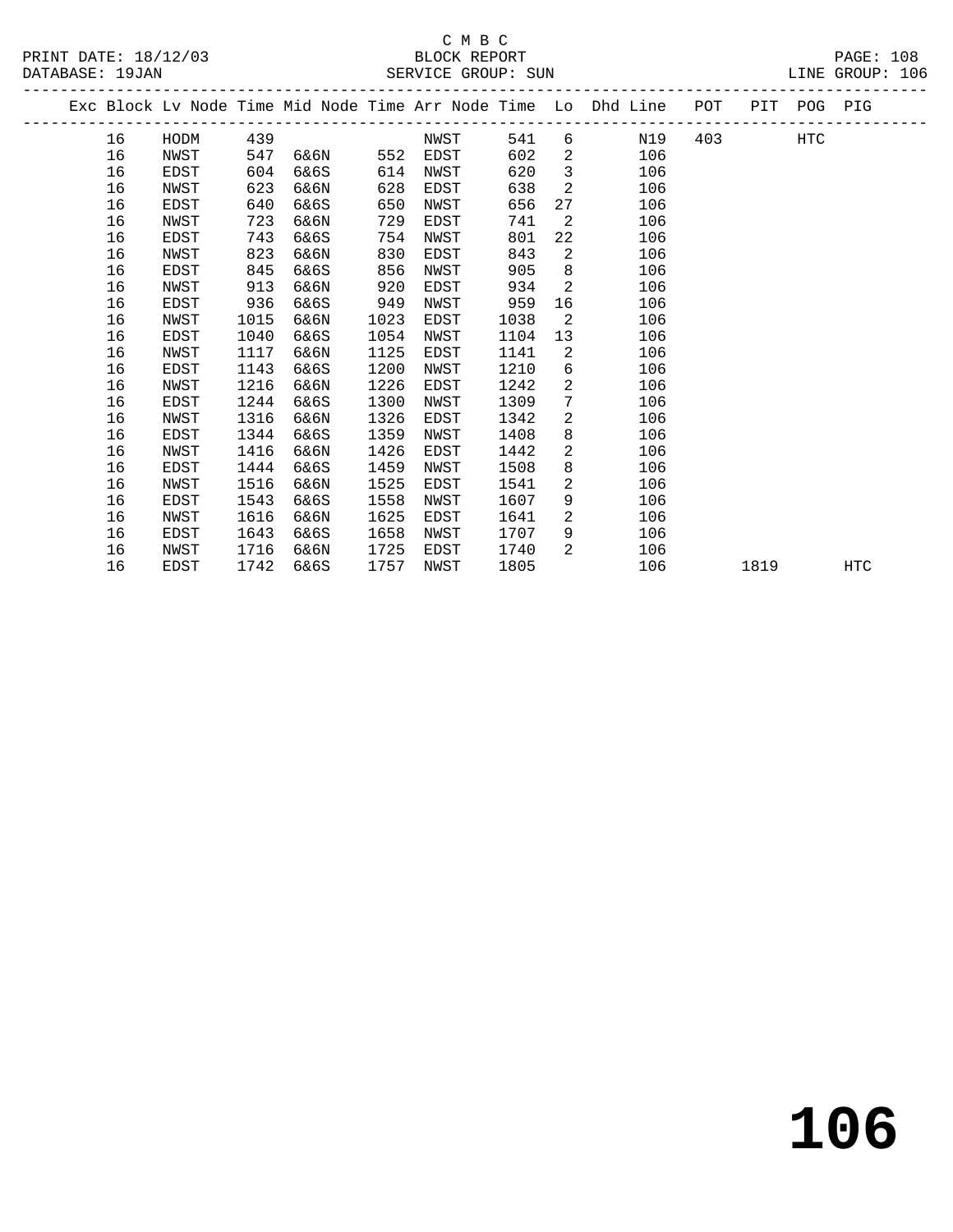|  |    |             |              |                         |         | Exc Block Lv Node Time Mid Node Time Arr Node Time Lo Dhd Line POT PIT POG PIG |  |     |  |
|--|----|-------------|--------------|-------------------------|---------|--------------------------------------------------------------------------------|--|-----|--|
|  | 17 | NWST        | 928 б&бN     | 935 EDST                | 949 2   | 106 914                                                                        |  | HTC |  |
|  | 17 | EDST        | 951 6&6S     | 1004 NWST               | 1014 16 | 106                                                                            |  |     |  |
|  | 17 | NWST        | 1030 6&6N    | 1038 EDST               | 1054    | 106                                                                            |  |     |  |
|  |    | <b>EDCT</b> | $1056$ $605$ | $1110 \quad \text{MHz}$ | 1100 10 | 106                                                                            |  |     |  |

| 17     | NWST         | 1030 | 6&6N | 1038      | EDST        | 1054 | $\mathbf{2}$            | 106 |      |      |                   |                   |
|--------|--------------|------|------|-----------|-------------|------|-------------------------|-----|------|------|-------------------|-------------------|
| 17     | EDST         | 1056 | 6&6S | 1110      | NWST        | 1120 | 10                      | 106 |      |      |                   |                   |
| $17$   | NWST         | 1130 | 6&6N | 1139      | EDST        | 1155 | $\sqrt{2}$              | 106 |      |      |                   |                   |
| 17     | EDST         | 1157 | 6&6S | 1214      | NWST        | 1224 | 4                       | 106 |      |      |                   |                   |
| 17     | ${\tt NWST}$ | 1228 | 6&6N | 1238      | EDST        | 1254 | 2                       | 106 |      |      |                   |                   |
| 17     | EDST         | 1256 | 6&6S | 1312      | NWST        | 1321 | $\overline{7}$          | 106 |      |      |                   |                   |
| 17     | NWST         | 1328 |      | 1338      |             | 1354 |                         | 106 |      |      |                   |                   |
|        |              |      | 6&6N |           | EDST        |      | 2                       |     |      |      |                   |                   |
| 17     | EDST         | 1356 | 6&6S | 1411      | NWST        | 1420 | 8                       | 106 |      |      |                   |                   |
| 17     | NWST         | 1428 | 6&6N | 1438      | EDST        | 1454 | 2                       | 106 |      |      |                   |                   |
| 17     | EDST         | 1456 | 6&6S | 1511      | NWST        | 1520 | 8                       | 106 |      |      |                   |                   |
| 17     | NWST         | 1528 | 6&6N | 1537      | EDST        | 1553 | 2                       | 106 |      |      |                   |                   |
| 17     | EDST         | 1555 | 6&6S | 1610      | NWST        | 1619 | 9                       | 106 |      |      |                   |                   |
| 17     | NWST         | 1628 | 6&6N | 1637      | EDST        | 1653 | $\boldsymbol{2}$        | 106 |      |      |                   |                   |
| $17$   | EDST         | 1655 | 6&6S | 1710      | NWST        | 1719 | 11                      | 106 |      |      |                   |                   |
| 17     | NWST         | 1730 | 6&6N | 1739      | EDST        | 1754 | 2                       | 106 |      |      |                   |                   |
| 17     | EDST         | 1756 | 6&6S | 1811      | NWST        | 1819 | 8                       | 106 |      |      |                   |                   |
| 17     | NWST         | 1827 | 6&6N | 1836      | EDST        | 1850 | $\overline{\mathbf{c}}$ | 106 |      |      |                   |                   |
| $17$   | EDST         | 1852 | 6&6S | 1906      | NWST        | 1914 | 15                      | 106 |      |      |                   |                   |
| 17     | NWST         | 1929 | 6&6N | 1937      | <b>EDST</b> | 1950 | $\sqrt{2}$              | 106 |      |      |                   |                   |
| $17$   | EDST         | 1952 | 6&6S | 2005      | NWST        | 2013 | 16                      | 106 |      |      |                   |                   |
| 17     | NWST         | 2029 | 6&6N | 2037      | EDST        | 2050 | 2                       | 106 |      |      |                   |                   |
| 17     | EDST         | 2052 | 6&6S | 2105      | NWST        | 2113 | 6                       | 106 |      |      |                   |                   |
| 17     | NWST         | 2119 | 6&6N | 2126      | EDST        | 2139 | $\mathbf{2}$            | 106 |      |      |                   |                   |
| 17     | EDST         | 2141 | 6&6S | 2154      | NWST        | 2202 | 17                      | 106 |      |      |                   |                   |
| 17     | NWST         | 2219 | 6&6N | 2225      | EDST        | 2238 | $\mathbf{2}$            | 106 |      |      |                   |                   |
| 17     | ${\tt EDST}$ | 2240 | 6&6S | 2253      | NWST        | 2301 | 18                      | 106 |      |      |                   |                   |
| 17     | NWST         | 2319 | 6&6N | 2325      | EDST        | 2338 | $\mathbf{2}$            | 106 |      |      |                   |                   |
| 17     | ${\tt EDST}$ | 2340 | 6&6S | 2353      | NWST        | 2401 | 16                      | 106 |      |      |                   |                   |
| 17     | NWST         | 2417 | 6&6N | 2423      | EDST        | 2436 | 2                       | 106 |      |      |                   |                   |
| 17     |              |      |      |           | NWST        |      |                         | 106 |      |      |                   |                   |
|        | EDST         | 2438 | 6&6S | 2449      |             | 2456 | 21                      |     |      |      |                   |                   |
| 17     | ${\tt NWST}$ | 2517 | 6&6N | 2523      | EDST        | 2536 | 9                       | 106 |      |      |                   |                   |
| 17     | EDST         | 2545 | 6&6S | 2556      | NWST        | 2603 |                         | 106 |      | 2615 |                   | <b>HTC</b>        |
|        |              |      |      |           |             |      |                         |     |      |      |                   |                   |
| 18     | NWST         | 1140 | 6&6N | 1149      | EDST        | 1205 | $\mathbf{2}$            | 106 | 1126 |      | $_{\mathrm{HTC}}$ |                   |
| $18\,$ | EDST         | 1207 | 6&6S | 1224      | NWST        | 1234 | 6                       | 106 |      |      |                   |                   |
| 18     | NWST         | 1240 | 6&6N | 1250      | EDST        | 1306 | 2                       | 106 |      |      |                   |                   |
| 18     | EDST         | 1308 | 6&6S | 1323      | NWST        | 1332 | 8                       | 106 |      |      |                   |                   |
| 18     | NWST         | 1340 | 6&6N | 1350      | EDST        | 1406 | 2                       | 106 |      |      |                   |                   |
| 18     | EDST         | 1408 | 6&6S | 1423      | NWST        | 1432 | 8                       | 106 |      |      |                   |                   |
| 18     | NWST         | 1440 | 6&6N | 1450      | EDST        | 1506 | 2                       | 106 |      |      |                   |                   |
| 18     | EDST         | 1508 | 6&6S | 1523      | NWST        | 1532 | 8                       | 106 |      |      |                   |                   |
| 18     | NWST         | 1540 | 6&6N | 1549      | <b>EDST</b> | 1605 | 2                       | 106 |      |      |                   |                   |
| $18\,$ | EDST         | 1607 | 6&6S | 1622 NWST |             | 1631 | 9                       | 106 |      |      |                   |                   |
| 18     | NWST         | 1640 | 6&6N | 1649      | EDST        | 1704 | 2                       | 106 |      |      |                   |                   |
| 18     | EDST         | 1706 | 6&6S | 1721      | NWST        | 1729 | 15                      | 106 |      |      |                   |                   |
| 18     | NWST         | 1744 | 6&6N | 1753      | EDST        | 1808 | 2                       | 106 |      |      |                   |                   |
| 18     | EDST         | 1810 | 6&6S | 1824      | NWST        | 1832 | 12                      | 106 |      |      |                   |                   |
| 18     | NWST         | 1844 | 6&6N | 1852      | EDST        | 1905 | 2                       | 106 |      |      |                   |                   |
| 18     | EDST         | 1907 | 6&6S | 1920      | NWST        | 1928 | 16                      | 106 |      |      |                   |                   |
| 18     | NWST         | 1944 | 6&6N | 1952      | <b>EDST</b> | 2005 | 2                       | 106 |      |      |                   |                   |
| 18     | EDST         | 2007 | 6&6S | 2020      | NWST        | 2028 | 16                      | 106 |      |      |                   |                   |
| 18     | NWST         | 2044 | 6&6N | 2051      | EDST        | 2104 | 2                       | 106 |      |      |                   |                   |
| 18     | EDST         | 2106 | 6&6S | 2119      | NWST        | 2127 |                         | 106 |      | 2139 |                   | $_{\mathrm{HTC}}$ |
|        |              |      |      |           |             |      |                         |     |      |      |                   |                   |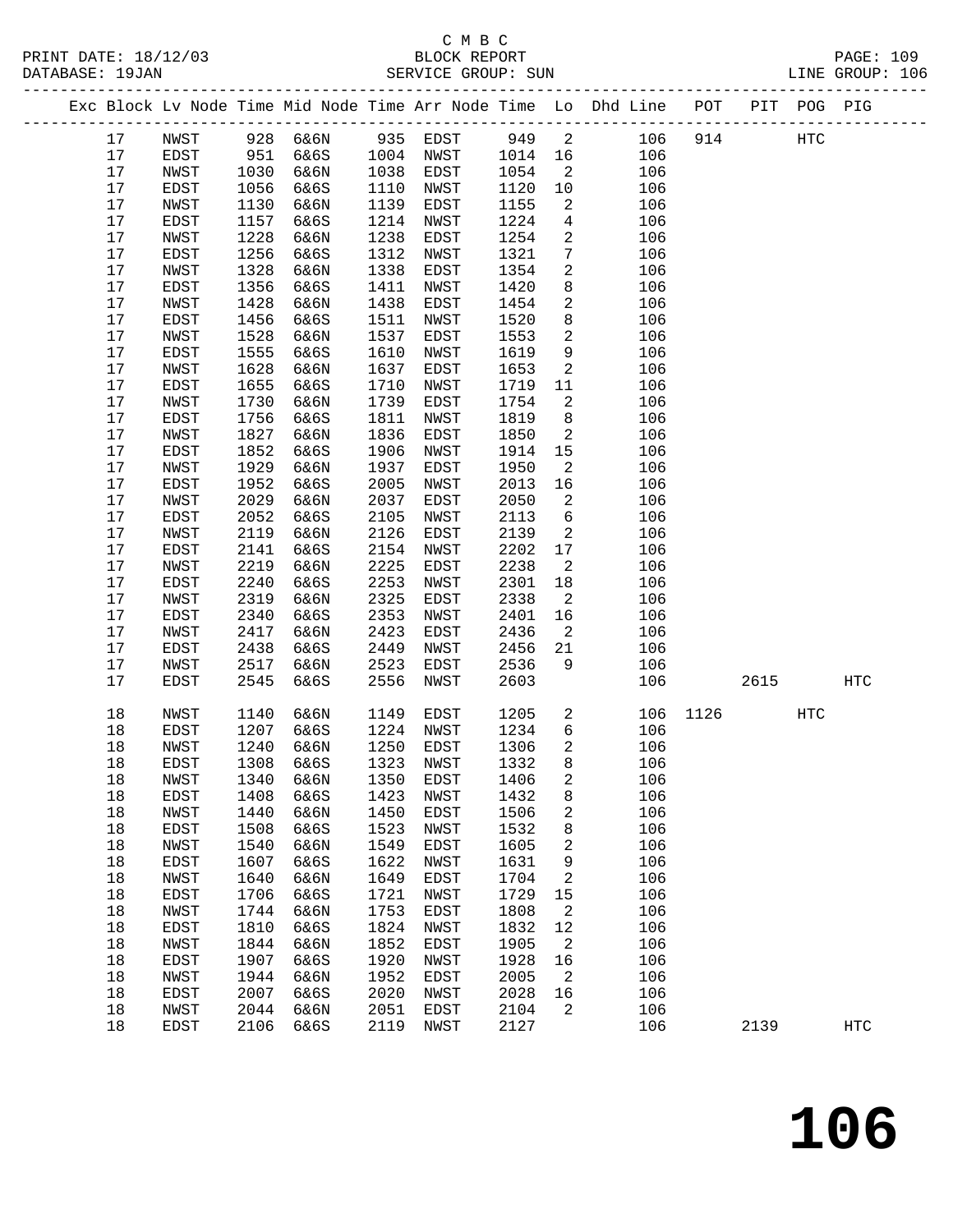|  | DATABASE: 19JAN                                                                                                                                                                                                                                     | PRINT DATE: 18/12/03                                                                                                                                                                         |                                                                                                                                                    |                                                                                                                                                                                                                                                                                                                         |                                                                                                                                                    | СМВС<br>BLOCK REPORT                                                                                                                                                                                                            |                                                                                                                                                                                                |                                                                                                                                                                                                                       |                                                                                                                                                                                                                                                                                                                                                                                                                                                                                                      |  |     | PAGE: 110 |
|--|-----------------------------------------------------------------------------------------------------------------------------------------------------------------------------------------------------------------------------------------------------|----------------------------------------------------------------------------------------------------------------------------------------------------------------------------------------------|----------------------------------------------------------------------------------------------------------------------------------------------------|-------------------------------------------------------------------------------------------------------------------------------------------------------------------------------------------------------------------------------------------------------------------------------------------------------------------------|----------------------------------------------------------------------------------------------------------------------------------------------------|---------------------------------------------------------------------------------------------------------------------------------------------------------------------------------------------------------------------------------|------------------------------------------------------------------------------------------------------------------------------------------------------------------------------------------------|-----------------------------------------------------------------------------------------------------------------------------------------------------------------------------------------------------------------------|------------------------------------------------------------------------------------------------------------------------------------------------------------------------------------------------------------------------------------------------------------------------------------------------------------------------------------------------------------------------------------------------------------------------------------------------------------------------------------------------------|--|-----|-----------|
|  |                                                                                                                                                                                                                                                     | BCHL BURNABY CITY HALL<br>SUST SURREY CENTRAL STATION                                                                                                                                        |                                                                                                                                                    |                                                                                                                                                                                                                                                                                                                         |                                                                                                                                                    |                                                                                                                                                                                                                                 |                                                                                                                                                                                                |                                                                                                                                                                                                                       | BW04 BRENTWOOD STN BAY4<br>$\begin{array}{lllllllll} \texttt{CL-E} & \texttt{CANADA WAY & \& LEDGER-EAST} & \texttt{CL-W} & \texttt{CANADA WAY & \& LEDGER-WEST} \\ \texttt{EDST} & \texttt{EDMONDS STN} & & & & & \\ \end{array}$<br>EDST EDMONDS STN EDMONDS STN GIST GILMORE STATION<br>HODM HOWE & DUNSMUIR<br>HODM HOWE & DUNSMUIR<br>HOLD HOLDOM STATION<br>HOLD HOLDOM STATION<br>NETROTOWN STATION<br>NETROTOWN STATION<br>NETROTOWN STATION<br>NETROTOWN STATION<br>NETROTOWN               |  |     |           |
|  |                                                                                                                                                                                                                                                     |                                                                                                                                                                                              |                                                                                                                                                    |                                                                                                                                                                                                                                                                                                                         |                                                                                                                                                    |                                                                                                                                                                                                                                 |                                                                                                                                                                                                |                                                                                                                                                                                                                       | Exc Block Lv Node Time Mid Node Time Arr Node Time Lo Dhd Line POT PIT POG PIG                                                                                                                                                                                                                                                                                                                                                                                                                       |  |     |           |
|  | $\mathbf{1}$<br>$\mathbf{1}$<br>$\mathbf{1}$<br>$\mathbf{1}$<br>$\mathbf{1}$<br>$\mathbf{1}$<br>1<br>1<br>1<br>1<br>1<br>1<br>1<br>1<br>$\mathbf 1$<br>$\mathbf 1$<br>1<br>1<br>$\mathbf 1$<br>1<br>1<br>1<br>1<br>$\mathbf 1$<br>1<br>$\mathbf{1}$ | NWST<br>BW04<br>NWST<br>BW04<br>NWST<br>BW04<br>NWST<br>BW04<br>NWST<br>BW04<br>NWST<br>BW04<br>NWST<br>BW04<br>NWST<br>BW04<br>NWST<br>BW04<br>NWST<br>BW04<br>NWST<br>BW04<br>NWST<br>BW04 | 1912<br>1955<br>2027<br>2110<br>2210<br>2240                                                                                                       | 1111 CL-W<br>1143 CL-E<br>1226 CL-W<br>1258 CL-E<br>1341 CL-W<br>1414 CL-E<br>1456 CL-W<br>1529 CL-E<br>1611 CL-W<br>1644 CL-E<br>1726 CL-W<br>1758 CL-E<br>1840 CL-W<br>$CL-E$<br>$CL-W$<br>$CL - E$<br>$CL-W$<br>2140 CL-E<br>$CL - W$<br>$CL - E$<br>2310 CL-W<br>2340 CL-E<br>2410 CL-W 2425 BW04 2435<br>2440 CL-E | 2013<br>2150<br>2227<br>2250                                                                                                                       | 1244 BW04<br>1310 NWST<br>1400 BW04<br>1426 NWST<br>1515 BW04<br>1541 NWST<br>1630 BW04<br>1656 NWST<br>1745 BW04<br>1810 NWST<br>1858 BW04<br>1924 NWST<br>BW04<br>2039 NWST<br>2128 BW04<br>NWST<br>BW04<br>NWST<br>2325 BW04 | 1129 BW04 1140<br>1255<br>1328<br>1412<br>1444 12<br>1527<br>1559<br>1642<br>1714 12<br>1756<br>1827<br>1908<br>1940<br>2023<br>2054<br>2138<br>2204<br>2237<br>2304<br>2335<br>2449 NWST 2502 | 13<br>12<br>$\overline{\phantom{a}}$<br>$\overline{\phantom{a}}$<br>13<br>$4\overline{4}$<br>$\overline{\phantom{a}}^2$<br>$\overline{\mathbf{3}}$                                                                    | 1 BW04 915 CL-E 926 NWST 942 14 123 843 HTC<br>NWST 956 CL-W 1013 BW04 1024 4 123<br>BW04 1028 CL-E 1039 NWST 1057 14 123<br>3 123<br>1154 NWST 1212 14 123<br>$\frac{3}{2}$ 123<br>123<br>2 123<br>123<br>$\overline{\mathbf{2}}$<br>123<br>123<br>123<br>123<br>123<br>123<br>123<br>15<br>123<br>$4\overline{ }$<br>123<br>16<br>$\frac{123}{11}$<br>123<br>$6\overline{6}$<br>123<br>123<br>$\begin{array}{ccc} 6 & & 123 \\ 5 & & 123 \end{array}$<br>2349 NWST 2402 8 123<br>5 123<br>123 2514 |  |     | HTC       |
|  | 2<br>2<br>2<br>2<br>2<br>2<br>2<br>2<br>2<br>2<br>2<br>2<br>2<br>2<br>2<br>2<br>2<br>2<br>2<br>2                                                                                                                                                    | NWST<br>BW04<br>NWST<br>BW04<br>NWST<br>BW04<br>NWST<br>BW04<br>NWST<br>BW04<br>NWST<br>BW04<br>NWST<br>BW04<br>NWST<br>BW04<br>NWST<br>BW04<br>NWST                                         | 856<br>928<br>1011<br>1043<br>1126<br>1158<br>1241<br>1314<br>1356<br>1429<br>1511<br>1544<br>1626<br>1659<br>1741<br>1812<br>1855<br>1927<br>2010 | $CL - W$<br>$CL - E$<br>$CL-W$<br>$CL - E$<br>$CL - W$<br>$CL - E$<br>$CL - W$<br>$CL - E$<br>$CL - W$<br>$CL - E$<br>$CL-W$<br>$CL - E$<br>$CL - W$<br>$CL - E$<br>$CL-W$<br>$CL - E$<br>$CL-W$<br>$CL - E$<br>$CL-W$                                                                                                  | 912<br>939<br>1028<br>1054<br>1144<br>1209<br>1300<br>1326<br>1415<br>1441<br>1530<br>1556<br>1645<br>1711<br>1800<br>1824<br>1913<br>1939<br>2028 | BW04<br>NWST<br>BW04<br>NWST<br>BW04<br>NWST<br>BW04<br>NWST<br>BW04<br>NWST<br>BW04<br>NWST<br>BW04<br>NWST<br>BW04<br>NWST<br>BW04<br>NWST<br>BW04                                                                            | 923<br>955<br>1039<br>1112<br>1155<br>1227<br>1312<br>1344<br>1427<br>1459<br>1542<br>1615<br>1657<br>1729<br>1810<br>1840<br>1923<br>1955<br>2038                                             | 5<br>16<br>$\overline{4}$<br>14<br>$\overline{3}$<br>14<br>$\overline{a}$<br>12<br>$\overline{\phantom{a}}^2$<br>12<br>$\overline{2}$<br>11<br>$\overline{\phantom{a}}$<br>12<br>2<br>15<br>$\overline{4}$<br>15<br>4 | HODM 709 NWST 811 SUST 831 10 15 N19 633<br>123<br>123<br>123<br>123<br>123<br>123<br>123<br>123<br>123<br>123<br>123<br>123<br>123<br>123<br>123<br>123<br>123<br>123<br>123                                                                                                                                                                                                                                                                                                                        |  | HTC |           |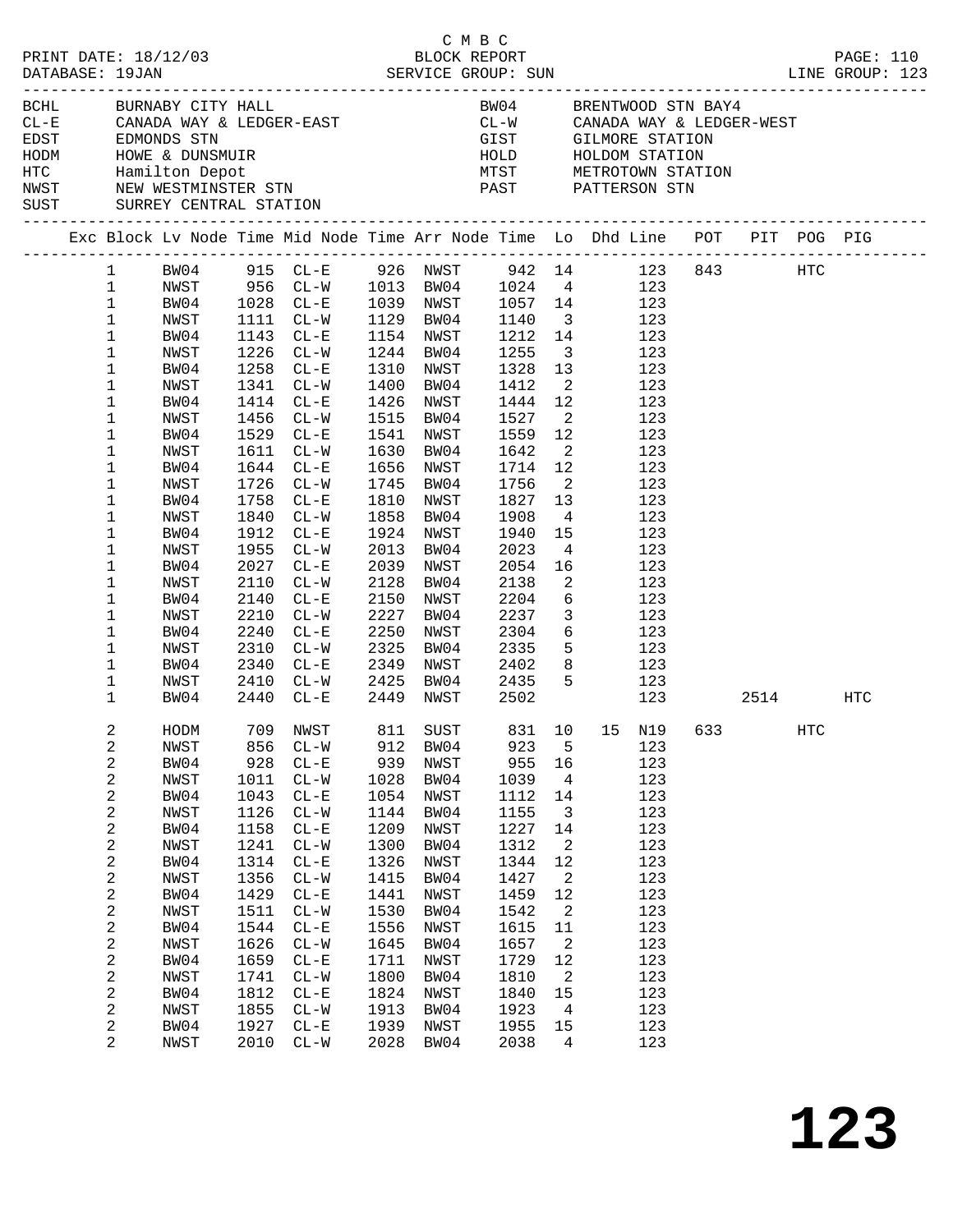|  |                |      |      |                             |      |           |         |                            | Exc Block Lv Node Time Mid Node Time Arr Node Time Lo Dhd Line POT PIT POG PIG |        |     |                   |
|--|----------------|------|------|-----------------------------|------|-----------|---------|----------------------------|--------------------------------------------------------------------------------|--------|-----|-------------------|
|  | $\overline{a}$ | BW04 |      | 2042 CL-E 2054 NWST 2109    |      |           |         |                            | 123                                                                            | 2121   |     | HTC               |
|  | 3              | MTST |      | 658 GIST                    |      | 715 HOLD  | 730     | $\overline{0}$             | 129                                                                            | 636 70 | HTC |                   |
|  | 3              | HOLD | 730  | BCHL                        |      | EDST      | 750     | 20                         | 133                                                                            |        |     |                   |
|  | 3              | EDST | 810  |                             |      | NWST      | 823     | $\overline{4}$             | 112                                                                            |        |     |                   |
|  | 3              | NWST | 827  |                             |      | EDST      | 841     | 8 <sup>8</sup>             | 112                                                                            |        |     |                   |
|  | 3              | EDST | 849  | BCHL                        |      | HOLD      | 910     | $\overline{0}$             | 133                                                                            |        |     |                   |
|  | 3              | HOLD | 910  | GIST                        | 927  | PAST      | 945     | 15                         | 129                                                                            |        |     |                   |
|  | 3              | PAST | 1000 | GIST                        |      | 1015 HOLD | 1030    | $\overline{0}$             | 129                                                                            |        |     |                   |
|  | 3              | HOLD | 1030 | BCHL                        |      | EDST      | 1052    | 18                         | 133                                                                            |        |     |                   |
|  | 3              | EDST | 1110 |                             |      | NWST      | 1124    | 17                         | 112                                                                            |        |     |                   |
|  | 3              | NWST | 1141 | $CL - W$                    |      | 1159 BW04 | 1210    | $\overline{\mathbf{3}}$    | 123                                                                            |        |     |                   |
|  | 3              | BW04 | 1213 | $CL - E$                    | 1224 | NWST      | 1242    | 14                         | 123                                                                            |        |     |                   |
|  | 3              | NWST | 1256 | $CL-W$                      |      | 1315 BW04 | 1327    | $\overline{\mathbf{2}}$    | 123                                                                            |        |     |                   |
|  | 3              | BW04 | 1329 | $CL - E$                    | 1341 | NWST      | 1359    | 12                         | 123                                                                            |        |     |                   |
|  | $\mathsf{3}$   | NWST | 1411 | $CL-W$                      | 1430 | BW04      | 1442    | $\overline{\mathbf{2}}$    | 123                                                                            |        |     |                   |
|  | $\mathfrak{Z}$ | BW04 | 1444 | $CL-E$                      | 1456 | NWST      | 1514    | 12                         | 123                                                                            |        |     |                   |
|  | 3              | NWST | 1526 | $CL-W$                      | 1545 | BW04      | 1557    | $\overline{\mathbf{c}}$    | 123                                                                            |        |     |                   |
|  | 3              | BW04 | 1559 | $CL - E$                    | 1611 | NWST      | 1630    | 11                         | 123                                                                            |        |     |                   |
|  | 3              | NWST | 1641 | $CL-W$                      | 1700 | BW04      | 1712    | $\overline{\phantom{a}}^2$ | 123                                                                            |        |     |                   |
|  | 3              | BW04 | 1714 | $CL - E$                    | 1726 | NWST      | 1743    | 13                         | 123                                                                            |        |     |                   |
|  | 3              | NWST | 1756 | $CL-W$                      | 1815 | BW04      | 1825    | $\overline{2}$             | 123                                                                            |        |     |                   |
|  | 3              | BW04 | 1827 | $CL - E$                    | 1839 | NWST      | 1855    | 15                         | 123                                                                            |        |     |                   |
|  | 3              | NWST | 1910 | $CL - W$                    | 1928 | BW04      | 1938    | $\overline{4}$             | 123                                                                            |        |     |                   |
|  | 3              | BW04 | 1942 | $CL - E$                    | 1954 | NWST      | 2010    | 15                         | 123                                                                            |        |     |                   |
|  | 3              | NWST | 2025 | $CL-W$                      | 2043 | BW04      | 2053    | $\overline{4}$             | 123                                                                            |        |     |                   |
|  | 3              | BW04 | 2057 | $CL-E$                      | 2109 | NWST      | 2124    | 16                         | 123                                                                            |        |     |                   |
|  | 3              | NWST | 2140 | $CL-W$                      | 2158 | BW04      | 2208    | $\overline{2}$             | 123                                                                            |        |     |                   |
|  | 3              | BW04 | 2210 | $CL - E$                    | 2220 | NWST      | 2234    | 6                          | 123                                                                            |        |     |                   |
|  | 3              | NWST | 2240 | $CL-W$                      | 2257 | BW04      | 2307    | $\overline{\mathbf{3}}$    | 123                                                                            |        |     |                   |
|  | 3              | BW04 | 2310 | $CL-E$                      | 2319 | NWST      | 2332    | 8                          | 123                                                                            |        |     |                   |
|  | 3              | NWST | 2340 | $CL-W$                      | 2355 | BW04      | 2405    | 5                          | 123                                                                            |        |     |                   |
|  | 3              | BW04 | 2410 | $CL - E$                    | 2419 | NWST      | 2432    | 13                         | 123                                                                            |        |     |                   |
|  | 3              | NWST | 2445 | $CL-W$                      | 2500 | BW04      | 2510    | $\overline{0}$             | 123                                                                            |        |     |                   |
|  | 3              | BW04 | 2510 | $CL - E$                    | 2519 | NWST      | 2532    |                            | 123                                                                            | 2544   |     | HTC               |
|  | 4              | NWST | 926  | $CL-W$                      | 942  | BW04      | 953     | $5^{\circ}$                | 123                                                                            | 912    | HTC |                   |
|  | 4              | BW04 | 958  | $CL - E$                    |      | 1009 NWST | 1026 15 |                            | 123                                                                            |        |     |                   |
|  | 4              | NWST |      | 1041 CL-W                   |      | 1059 BW04 | 1110    | $\overline{\mathbf{3}}$    | 123                                                                            |        |     |                   |
|  | 4              | BW04 |      | 1113 CL-E 1124 NWST 1142 14 |      |           |         |                            | 123                                                                            |        |     |                   |
|  | 4              | NWST | 1156 | $CL - W$                    | 1214 | BW04      | 1225    | 3                          | 123                                                                            |        |     |                   |
|  | 4              | BW04 | 1228 | $CL - E$                    | 1239 | NWST      | 1257    | 14                         | 123                                                                            |        |     |                   |
|  | 4              | NWST | 1311 | $CL - W$                    | 1330 | BW04      | 1342    | $\overline{a}$             | 123                                                                            |        |     |                   |
|  | 4              | BW04 | 1344 | $CL-E$                      | 1356 | NWST      | 1414    | 12                         | 123                                                                            |        |     |                   |
|  | 4              | NWST | 1426 | $CL-W$                      | 1445 | BW04      | 1457    | 2                          | 123                                                                            |        |     |                   |
|  | 4              | BW04 | 1459 | $CL - E$                    | 1511 | NWST      | 1529    | 12                         | 123                                                                            |        |     |                   |
|  | 4              | NWST | 1541 | $CL - W$                    | 1600 | BW04      | 1612    | $\overline{a}$             | 123                                                                            |        |     |                   |
|  | 4              | BW04 | 1614 | $CL-E$                      | 1626 | NWST      | 1644    | 12                         | 123                                                                            |        |     |                   |
|  | 4              | NWST | 1656 | $CL-W$                      | 1715 | BW04      | 1727    | $\overline{\phantom{a}}$   | 123                                                                            |        |     |                   |
|  | 4              | BW04 | 1729 | $CL - E$                    | 1741 | NWST      | 1758    | 13                         | 123                                                                            |        |     |                   |
|  | 4              | NWST | 1811 | $CL-W$                      | 1830 | BW04      | 1840    | $\overline{a}$             | 123                                                                            |        |     |                   |
|  | 4              | BW04 | 1842 | $CL-E$                      | 1854 | NWST      | 1910    | 15                         | 123                                                                            |        |     |                   |
|  | 4              | NWST | 1925 | $CL - W$                    | 1943 | BW04      | 1953    | $\overline{4}$             | 123                                                                            |        |     |                   |
|  | 4              | BW04 | 1957 | $CL - E$                    | 2009 | NWST      | 2025    | 15                         | 123                                                                            |        |     |                   |
|  | 4              | NWST | 2040 | $CL-W$                      | 2058 | BW04      | 2108    | 2                          | 123                                                                            |        |     |                   |
|  | 4              | BW04 | 2110 | $CL - E$                    | 2120 | NWST      | 2134    |                            | 123                                                                            | 2146   |     | $_{\mathrm{HTC}}$ |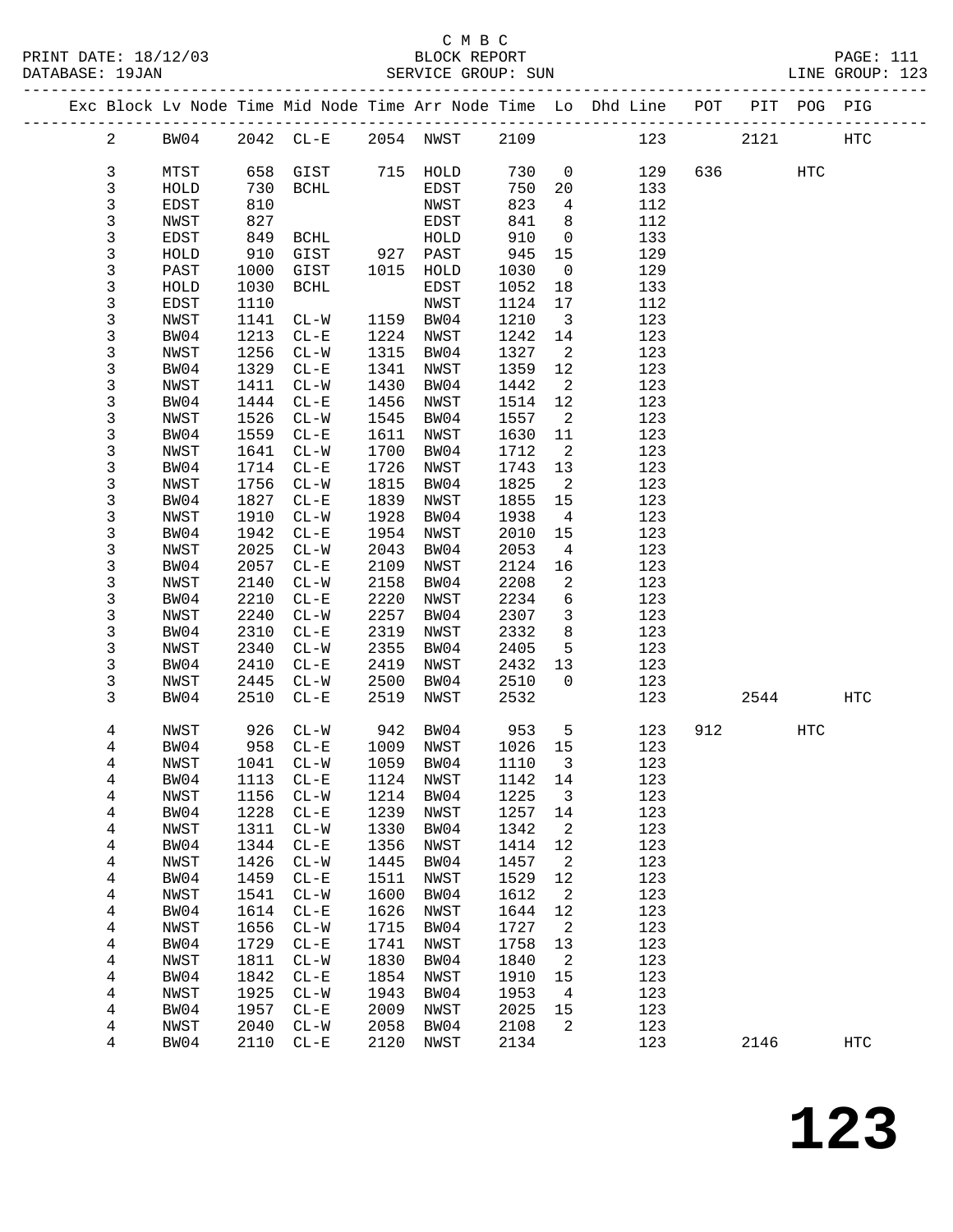|  |   |      |      | ---------------------------- |      |      |      |                         | Exc Block Lv Node Time Mid Node Time Arr Node Time Lo Dhd Line POT PIT POG PIG |         |      |     |
|--|---|------|------|------------------------------|------|------|------|-------------------------|--------------------------------------------------------------------------------|---------|------|-----|
|  | 5 | BW04 |      | 558 CL-E                     | 607  | NWST |      |                         | 621 10<br>123                                                                  | 526 HTC |      |     |
|  | 5 | NWST | 631  | $CL-W$                       | 645  | BW04 | 655  | $\overline{\mathbf{3}}$ | 123                                                                            |         |      |     |
|  | 5 | BW04 | 658  | $CL - E$                     | 707  | NWST | 721  | 10                      | 123                                                                            |         |      |     |
|  | 5 | NWST | 731  | $CL-W$                       | 746  | BW04 | 756  | 2                       | 123                                                                            |         |      |     |
|  | 5 | BW04 | 758  | $CL - E$                     | 807  | NWST | 822  | 9                       | 123                                                                            |         |      |     |
|  | 5 | NWST | 831  | $CL-W$                       | 847  | BW04 | 858  | 2                       | 123                                                                            |         |      |     |
|  | 5 | BW04 | 900  | $CL - E$                     | 911  | NWST | 927  | 14                      | 123                                                                            |         |      |     |
|  | 5 | NWST | 941  | $CL-W$                       | 958  | BW04 | 1009 | $\overline{4}$          | 123                                                                            |         |      |     |
|  | 5 | BW04 | 1013 | $CL - E$                     | 1024 | NWST | 1042 | 14                      | 123                                                                            |         |      |     |
|  | 5 | NWST | 1056 | $CL-W$                       | 1114 | BW04 | 1125 | 3                       | 123                                                                            |         |      |     |
|  | 5 | BW04 | 1128 | $CL - E$                     | 1139 | NWST | 1157 | 14                      | 123                                                                            |         |      |     |
|  | 5 | NWST | 1211 | $CL-W$                       | 1229 | BW04 | 1240 | $\overline{3}$          | 123                                                                            |         |      |     |
|  | 5 | BW04 | 1243 | $CL - E$                     | 1255 | NWST | 1313 | 13                      | 123                                                                            |         |      |     |
|  | 5 | NWST | 1326 | $CL-W$                       | 1345 | BW04 | 1357 | 2                       | 123                                                                            |         |      |     |
|  | 5 | BW04 | 1359 | $CL - E$                     | 1411 | NWST | 1429 | 12 <sup>°</sup>         | 123                                                                            |         |      |     |
|  | 5 | NWST | 1441 | $CL-W$                       | 1500 | BW04 | 1512 | 2                       | 123                                                                            |         |      |     |
|  | 5 | BW04 | 1514 | $CL - E$                     | 1526 | NWST | 1544 | $12 \overline{ }$       | 123                                                                            |         |      |     |
|  | 5 | NWST | 1556 | $CL-W$                       | 1615 | BW04 | 1627 | $\overline{2}$          | 123                                                                            |         |      |     |
|  | 5 | BW04 | 1629 | $CL - E$                     | 1641 | NWST | 1659 | 12 <sup>°</sup>         | 123                                                                            |         |      |     |
|  | 5 | NWST | 1711 | $CL-W$                       | 1730 | BW04 | 1741 | $\overline{2}$          | 123                                                                            |         |      |     |
|  | 5 | BW04 | 1743 | $CL - E$                     | 1755 | NWST | 1812 | 14                      | 123                                                                            |         |      |     |
|  | 5 | NWST | 1826 | $CL-W$                       | 1845 | BW04 | 1855 | $\overline{2}$          | 123                                                                            |         |      |     |
|  | 5 | BW04 | 1857 | $CL - E$                     | 1909 | NWST | 1925 | 15                      | 123                                                                            |         |      |     |
|  | 5 | NWST | 1940 | $CL-W$                       | 1958 | BW04 | 2008 | $\overline{4}$          | 123                                                                            |         |      |     |
|  | 5 | BW04 | 2012 | $CL - E$                     | 2024 | NWST | 2039 | 16                      | 123                                                                            |         |      |     |
|  | 5 | NWST | 2055 | $CL-W$                       | 2113 | BW04 | 2123 |                         | 123                                                                            |         | 2155 | HTC |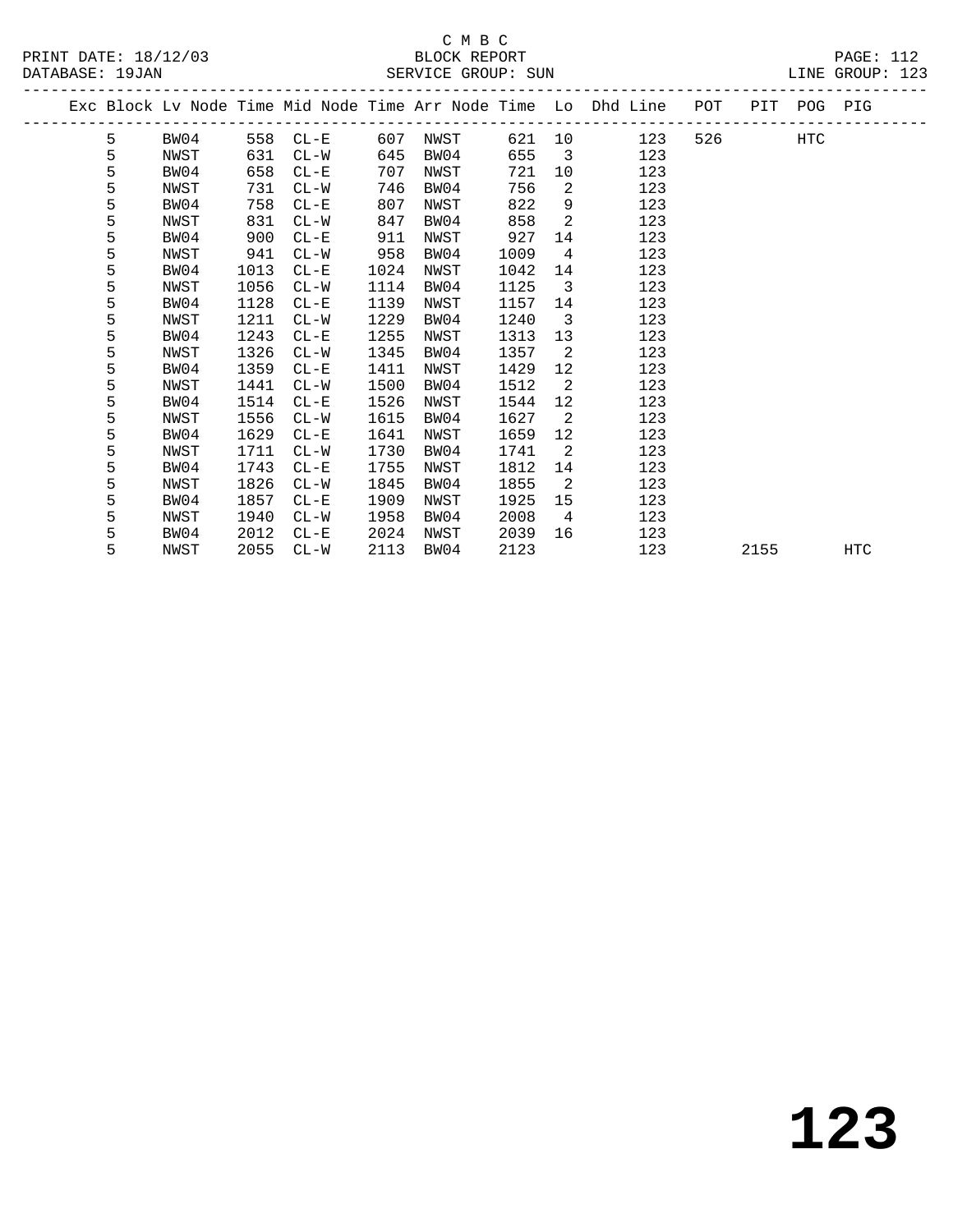#### C M B C<br>BLOCK REPORT PRINT DATE: 18/12/03 BLOCK REPORT PAGE: 113 SERVICE GROUP: SUN

|  |   |             |      | Exc Block Lv Node Time Mid Node Time Arr Node Time Lo Dhd Line |      |             |      |                |    |     | POT | PIT  | POG PIG    |            |
|--|---|-------------|------|----------------------------------------------------------------|------|-------------|------|----------------|----|-----|-----|------|------------|------------|
|  | 6 | HODM        | 639  |                                                                |      | NWST        | 741  | $\overline{0}$ | 19 | N19 | 603 |      | <b>HTC</b> |            |
|  | 6 | PAST        | 800  | GIST                                                           |      | 815 HOLD    | 830  | $\Omega$       |    | 129 |     |      |            |            |
|  | 6 | HOLD        | 830  | <b>BCHL</b>                                                    |      | <b>EDST</b> | 852  | 18             |    | 133 |     |      |            |            |
|  | 6 | <b>EDST</b> | 910  |                                                                |      | NWST        | 924  | 2              |    | 112 |     |      |            |            |
|  | 6 | NWST        | 926  |                                                                |      | EDST        | 941  | 8              |    | 112 |     |      |            |            |
|  | 6 | <b>EDST</b> | 949  | <b>BCHL</b>                                                    |      | HOLD        | 1010 | $\Omega$       |    | 133 |     |      |            |            |
|  | 6 | HOLD        | 1010 | GIST                                                           | 1027 | PAST        | 1045 | 15             |    | 129 |     |      |            |            |
|  | 6 | PAST        | 1100 | GIST                                                           | 1115 | HOLD        | 1130 | $\mathbf 0$    |    | 129 |     |      |            |            |
|  | 6 | HOLD        | 1130 | <b>BCHL</b>                                                    |      | <b>EDST</b> | 1153 | 17             |    | 133 |     |      |            |            |
|  | 6 | <b>EDST</b> | 1210 |                                                                |      | NWST        | 1225 | 2              |    | 112 |     |      |            |            |
|  | 6 | <b>NWST</b> | 1227 |                                                                |      | <b>EDST</b> | 1244 | 5              |    | 112 |     |      |            |            |
|  | 6 | EDST        | 1249 | <b>BCHL</b>                                                    |      | HOLD        | 1312 | $\mathbf 0$    |    | 133 |     |      |            |            |
|  | 6 | HOLD        | 1312 | GIST                                                           | 1330 | PAST        | 1349 | 11             |    | 129 |     |      |            |            |
|  | 6 | PAST        | 1400 | GIST                                                           | 1415 | HOLD        | 1432 | $\mathbf 0$    |    | 129 |     |      |            |            |
|  | 6 | HOLD        | 1432 | <b>BCHL</b>                                                    |      | EDST        | 1455 | 15             |    | 133 |     |      |            |            |
|  | 6 | EDST        | 1510 |                                                                |      | NWST        | 1525 | 2              |    | 112 |     |      |            |            |
|  | 6 | NWST        | 1527 |                                                                |      | EDST        | 1544 | 5              |    | 112 |     |      |            |            |
|  | 6 | EDST        | 1549 | <b>BCHL</b>                                                    |      | HOLD        | 1612 | $\mathbf 0$    |    | 133 |     |      |            |            |
|  | 6 | HOLD        | 1612 | GIST                                                           | 1630 | PAST        | 1649 | 11             |    | 129 |     |      |            |            |
|  | 6 | PAST        | 1700 | GIST                                                           | 1715 | HOLD        | 1732 | 0              |    | 129 |     |      |            |            |
|  | 6 | HOLD        | 1732 | BCHL                                                           |      | EDST        | 1755 | 15             |    | 133 |     |      |            |            |
|  | 6 | EDST        | 1810 |                                                                |      | NWST        | 1825 | 2              |    | 112 |     |      |            |            |
|  | 6 | <b>NWST</b> | 1827 |                                                                |      | EDST        | 1843 | 10             |    | 112 |     |      |            |            |
|  | 6 | EDST        | 1853 | <b>BCHL</b>                                                    | 1910 | HOLD        | 1918 | $\Omega$       |    | 133 |     |      |            |            |
|  | 6 | HOLD        | 1918 | GIST                                                           | 1934 | PAST        | 1952 | 8              |    | 129 |     |      |            |            |
|  | 6 | PAST        | 2000 | GIST                                                           | 2015 | HOLD        | 2030 | $\mathbf 0$    |    | 129 |     |      |            |            |
|  | 6 | HOLD        | 2030 | <b>BCHL</b>                                                    | 2038 | EDST        | 2054 | 19             |    | 133 |     |      |            |            |
|  | 6 | <b>EDST</b> | 2113 |                                                                |      | NWST        | 2126 | 2              |    | 112 |     |      |            |            |
|  | 6 | NWST        | 2128 |                                                                |      | EDST        | 2143 | 10             |    | 112 |     |      |            |            |
|  | 6 | EDST        | 2153 | BCHL                                                           | 2209 | HOLD        | 2216 | 0              |    | 133 |     |      |            |            |
|  | 6 | HOLD        | 2216 | GIST                                                           | 2230 | PAST        | 2246 | 14             |    | 129 |     |      |            |            |
|  | 6 | PAST        | 2300 | GIST                                                           | 2314 | HOLD        | 2328 | $\Omega$       |    | 129 |     |      |            |            |
|  | 6 | HOLD        | 2328 | <b>BCHL</b>                                                    | 2336 | EDST        | 2352 |                |    | 133 |     | 2402 |            | <b>HTC</b> |
|  |   |             |      |                                                                |      |             |      |                |    |     |     |      |            |            |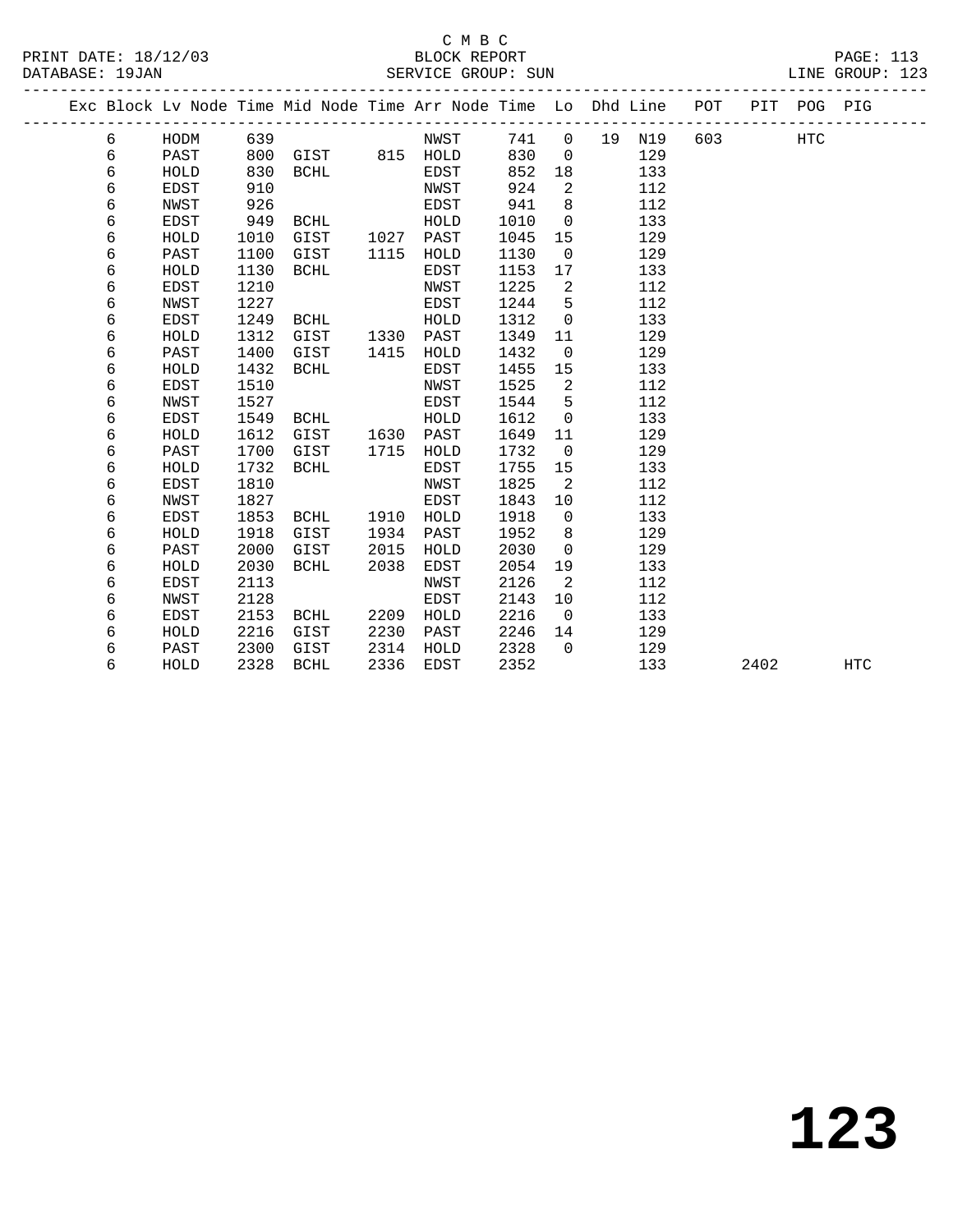#### C M B C<br>BLOCK REPORT PRINT DATE: 18/12/03 BLOCK REPORT PAGE: 114 SERVICE GROUP: SUN

|  |    |             |      |             |      |             |      |                         | Exc Block Lv Node Time Mid Node Time Arr Node Time Lo Dhd Line POT PIT POG PIG |           |      |            |     |
|--|----|-------------|------|-------------|------|-------------|------|-------------------------|--------------------------------------------------------------------------------|-----------|------|------------|-----|
|  | 20 | PAST        |      |             |      |             |      |                         | 830 GIST 845 HOLD 900 0 129                                                    | 809 — 100 |      | <b>HTC</b> |     |
|  | 20 | HOLD        | 900  | <b>BCHL</b> |      | EDST        | 922  |                         | 133                                                                            |           |      |            |     |
|  | 20 | EDST        | 940  |             |      | NWST        | 954  | $\overline{\mathbf{3}}$ | 112                                                                            |           |      |            |     |
|  | 20 | NWST        | 957  |             |      | EDST        | 1013 | 6                       | 112                                                                            |           |      |            |     |
|  | 20 | EDST        | 1019 | BCHL        |      | HOLD        | 1040 | $\overline{0}$          | 133                                                                            |           |      |            |     |
|  | 20 | HOLD        | 1040 | GIST        |      | 1057 PAST   | 1115 | 15                      | 129                                                                            |           |      |            |     |
|  | 20 | PAST        | 1130 | GIST        | 1145 | HOLD        | 1200 | $\overline{0}$          | 129                                                                            |           |      |            |     |
|  | 20 | HOLD        | 1200 | BCHL        |      | EDST        | 1223 | 17                      | 133                                                                            |           |      |            |     |
|  | 20 | EDST        | 1240 |             |      | NWST        | 1255 | $\overline{2}$          | 112                                                                            |           |      |            |     |
|  | 20 | NWST        | 1257 |             |      | EDST        | 1314 | 5                       | 112                                                                            |           |      |            |     |
|  | 20 | EDST        | 1319 | BCHL        |      | HOLD        | 1342 | $\Omega$                | 133                                                                            |           |      |            |     |
|  | 20 | HOLD        | 1342 | GIST        | 1400 | PAST        | 1419 | 11                      | 129                                                                            |           |      |            |     |
|  | 20 | PAST        | 1430 | GIST        | 1445 | HOLD        | 1502 | $\overline{0}$          | 129                                                                            |           |      |            |     |
|  | 20 | HOLD        | 1502 | BCHL        |      | EDST        | 1525 | 15                      | 133                                                                            |           |      |            |     |
|  | 20 | <b>EDST</b> | 1540 |             |      | NWST        | 1555 | 2                       | 112                                                                            |           |      |            |     |
|  | 20 | NWST        | 1557 |             |      | EDST        | 1614 | $5^{\circ}$             | 112                                                                            |           |      |            |     |
|  | 20 | EDST        | 1619 | BCHL        |      | HOLD        | 1642 | $\Omega$                | 133                                                                            |           |      |            |     |
|  | 20 | HOLD        | 1642 | GIST        | 1700 | PAST        | 1719 | 11                      | 129                                                                            |           |      |            |     |
|  | 20 | PAST        | 1730 | GIST        | 1745 | HOLD        | 1802 | $\Omega$                | 129                                                                            |           |      |            |     |
|  | 20 | HOLD        | 1802 | BCHL        |      | EDST        | 1825 | 15                      | 133                                                                            |           |      |            |     |
|  | 20 | EDST        | 1840 |             |      | NWST        | 1855 | $\overline{2}$          | 112                                                                            |           |      |            |     |
|  | 20 | NWST        | 1857 |             |      | <b>EDST</b> | 1913 | 10                      | 112                                                                            |           |      |            |     |
|  | 20 | EDST        | 1923 |             |      | HOLD        | 1948 | $\Omega$                | 133                                                                            |           |      |            |     |
|  | 20 | HOLD        | 1948 | GIST        | 2004 | PAST        | 2022 | 8                       | 129                                                                            |           |      |            |     |
|  | 20 | PAST        | 2030 | GIST        | 2044 | HOLD        | 2059 | $\Omega$                | 129                                                                            |           |      |            |     |
|  | 20 | HOLD        | 2059 | BCHL        | 2107 | EDST        | 2123 | 21                      | 133                                                                            |           |      |            |     |
|  | 20 | <b>EDST</b> | 2144 |             |      | NWST        | 2157 | 2                       | 112                                                                            |           |      |            |     |
|  | 20 | NWST        | 2159 |             |      | EDST        | 2213 | 10                      | 112                                                                            |           |      |            |     |
|  | 20 | EDST        | 2223 | BCHL        |      | 2239 HOLD   | 2246 | $\Omega$                | 133                                                                            |           |      |            |     |
|  | 20 | HOLD        | 2246 | GIST        | 2300 | PAST        | 2316 |                         | 129                                                                            |           | 2334 |            | HTC |
|  |    |             |      |             |      |             |      |                         |                                                                                |           |      |            |     |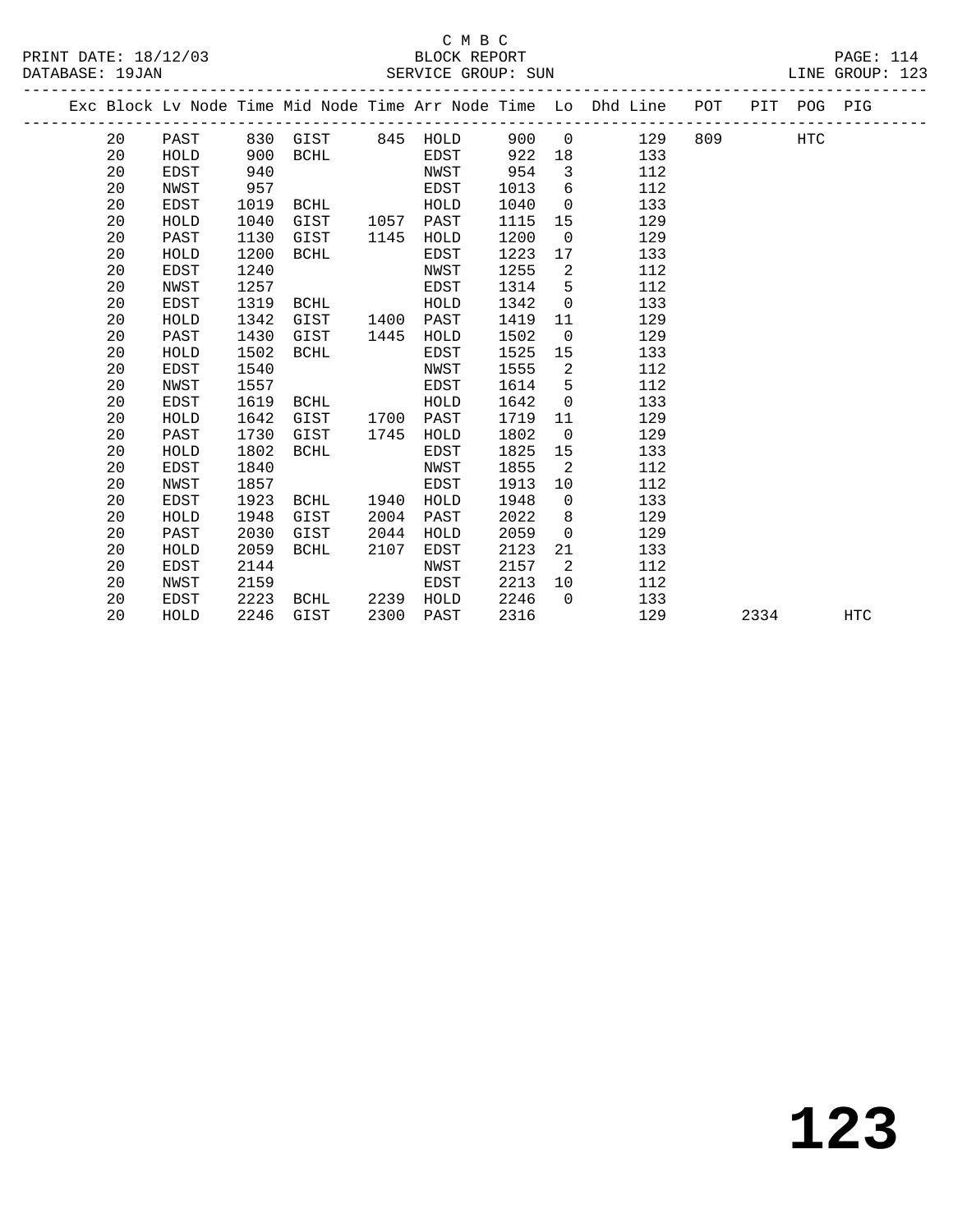|  |    |             |      |             |      | Exc Block Lv Node Time Mid Node Time Arr Node Time Lo Dhd Line POT |      |                            |        |     |     |      | PIT POG PIG |            |  |
|--|----|-------------|------|-------------|------|--------------------------------------------------------------------|------|----------------------------|--------|-----|-----|------|-------------|------------|--|
|  | 21 | NWST        |      | 601 CL-W    |      | 615 BW04                                                           | 625  | $\overline{\mathbf{3}}$    |        | 123 | 547 |      | <b>HTC</b>  |            |  |
|  | 21 | BW04        | 628  | $CL - E$    | 637  | NWST                                                               | 651  | 10                         |        | 123 |     |      |             |            |  |
|  | 21 | NWST        | 701  | $CL-W$      |      | 716 BW04                                                           | 726  | 2                          |        | 123 |     |      |             |            |  |
|  | 21 | BW04        | 728  | $CL - E$    | 737  | NWST                                                               | 752  | 9                          |        | 123 |     |      |             |            |  |
|  | 21 | NWST        | 801  | $CL-W$      | 817  | BW04                                                               | 828  | $\overline{2}$             |        | 123 |     |      |             |            |  |
|  | 21 | BW04        | 830  | $CL - E$    | 841  | NWST                                                               | 857  | 14                         |        | 123 |     |      |             |            |  |
|  | 21 | NWST        | 911  | $CL-W$      | 927  | BW04                                                               | 938  | 5                          |        | 123 |     |      |             |            |  |
|  | 21 | BW04        | 943  | $CL - E$    | 954  | NWST                                                               | 1011 | 15                         |        | 123 |     |      |             |            |  |
|  | 21 | NWST        | 1026 | $CL-W$      | 1043 | BW04                                                               | 1054 | $\overline{4}$             |        | 123 |     |      |             |            |  |
|  | 21 | BW04        | 1058 | $CL - E$    | 1109 | NWST                                                               | 1127 | $\overline{0}$             |        | 123 |     |      |             |            |  |
|  | 21 | NWST        | 1127 |             |      | EDST                                                               | 1143 | 6                          |        | 112 |     |      |             |            |  |
|  | 21 | EDST        | 1149 | BCHL        |      | HOLD                                                               | 1212 | $\mathsf{O}$               |        | 133 |     |      |             |            |  |
|  | 21 | HOLD        | 1212 | GIST        | 1230 | PAST                                                               | 1249 | 11                         |        | 129 |     |      |             |            |  |
|  | 21 | PAST        | 1300 | GIST        | 1315 | HOLD                                                               | 1332 | $\overline{0}$             |        | 129 |     |      |             |            |  |
|  | 21 | HOLD        | 1332 | <b>BCHL</b> |      | EDST                                                               | 1355 | 15                         |        | 133 |     |      |             |            |  |
|  | 21 | EDST        | 1410 |             |      | NWST                                                               | 1425 | $\overline{2}$             |        | 112 |     |      |             |            |  |
|  | 21 | NWST        | 1427 |             |      | EDST                                                               | 1444 | $5^{\circ}$                |        | 112 |     |      |             |            |  |
|  | 21 | <b>EDST</b> | 1449 | BCHL        |      | HOLD                                                               | 1512 | $\mathbf 0$                |        | 133 |     |      |             |            |  |
|  | 21 | HOLD        | 1512 | GIST        |      | 1530 PAST                                                          | 1549 | 11                         |        | 129 |     |      |             |            |  |
|  | 21 | PAST        | 1600 | GIST        |      | 1615 HOLD                                                          | 1632 | $\overline{0}$             |        | 129 |     |      |             |            |  |
|  | 21 | HOLD        | 1632 | <b>BCHL</b> |      | EDST                                                               | 1655 | 15                         |        | 133 |     |      |             |            |  |
|  | 21 | <b>EDST</b> | 1710 |             |      | NWST                                                               | 1725 | $\overline{2}$             |        | 112 |     |      |             |            |  |
|  | 21 | NWST        | 1727 |             |      | EDST                                                               | 1743 | 6                          |        | 112 |     |      |             |            |  |
|  | 21 | <b>EDST</b> | 1749 | BCHL        |      | HOLD                                                               | 1813 | $\overline{0}$             |        | 133 |     |      |             |            |  |
|  | 21 | HOLD        | 1813 | GIST        | 1830 | PAST                                                               | 1849 | 11                         |        | 129 |     |      |             |            |  |
|  | 21 | PAST        | 1900 | GIST        | 1915 | HOLD                                                               | 1931 | $\overline{0}$             |        | 129 |     |      |             |            |  |
|  | 21 | HOLD        | 1931 | BCHL        | 1939 | EDST                                                               | 1956 | 14                         |        | 133 |     |      |             |            |  |
|  | 21 | <b>EDST</b> | 2010 |             |      | NWST                                                               | 2025 | $\overline{\phantom{0}}^2$ |        | 112 |     |      |             |            |  |
|  | 21 | NWST        | 2027 |             |      | EDST                                                               | 2042 | 11                         |        | 112 |     |      |             |            |  |
|  | 21 | EDST        | 2053 | BCHL        | 2110 | HOLD                                                               | 2117 | $\overline{0}$             |        | 133 |     |      |             |            |  |
|  | 21 | HOLD        | 2117 | GIST        | 2131 | PAST                                                               | 2149 | 11                         |        | 129 |     |      |             |            |  |
|  | 21 | PAST        | 2200 | GIST        | 2214 | HOLD                                                               | 2228 | $\overline{0}$             |        | 129 |     |      |             |            |  |
|  | 21 | HOLD        | 2228 | BCHL        | 2236 | EDST                                                               | 2252 | 22                         |        | 133 |     |      |             |            |  |
|  | 21 | EDST        | 2314 |             |      | NWST                                                               | 2326 | $\overline{2}$             |        | 112 |     |      |             |            |  |
|  | 21 | NWST        | 2328 |             |      | EDST                                                               | 2340 | 12                         |        | 112 |     |      |             |            |  |
|  | 21 | EDST        | 2352 | BCHL        | 2408 | HOLD                                                               | 2415 | $\overline{0}$             |        | 133 |     |      |             |            |  |
|  | 21 | HOLD        | 2415 | GIST        | 2429 | PAST                                                               | 2445 | 10                         | 10 129 |     |     |      |             |            |  |
|  | 21 | <b>EDST</b> | 2505 |             |      | NWST                                                               | 2517 |                            |        | 112 |     | 2529 |             | <b>HTC</b> |  |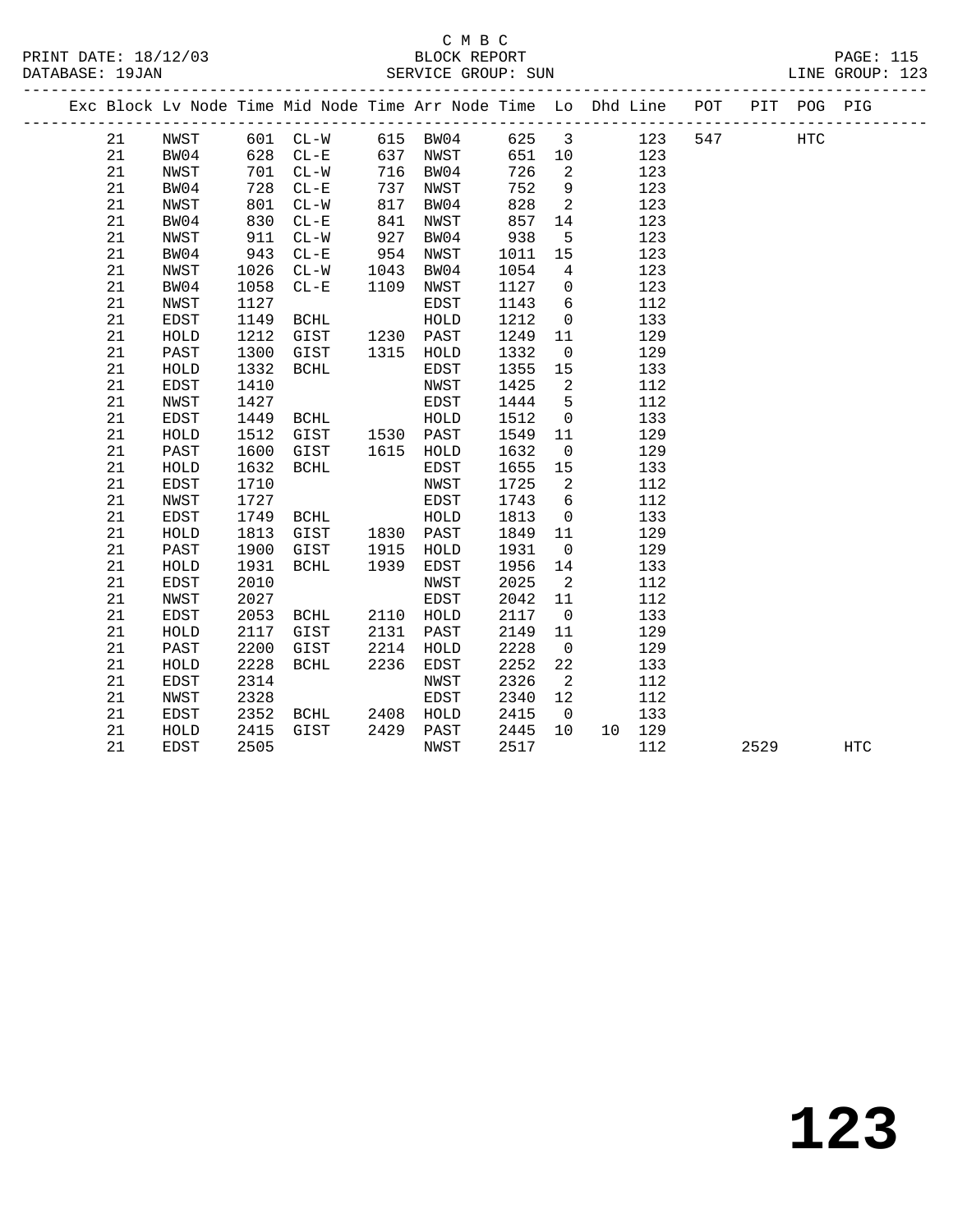## C M B C<br>BLOCK REPORT

| PRINT DATE: 18/12/03 | BLOCK REPORT       | <b>PAGE: 116</b> |  |
|----------------------|--------------------|------------------|--|
| DATABASE: 19JAN      | SERVICE GROUP: SUN | LINE GROUP: 123  |  |

|     | .      |  |
|-----|--------|--|
| ᅚᇧᇃ | CDOTID |  |

|  |    |             |      |           |      |           |      |                          | Exc Block Lv Node Time Mid Node Time Arr Node Time Lo Dhd Line POT |     |      | PIT POG PIG |     |
|--|----|-------------|------|-----------|------|-----------|------|--------------------------|--------------------------------------------------------------------|-----|------|-------------|-----|
|  | 22 | EDST        | 712  |           |      | NWST      |      |                          | 725 3 112                                                          | 658 |      | <b>HTC</b>  |     |
|  | 22 | NWST        | 728  |           |      | EDST      | 741  | 8 <sup>8</sup>           | 112                                                                |     |      |             |     |
|  | 22 | EDST        |      | 749 BCHL  |      | HOLD      | 809  | $\overline{0}$           | 133                                                                |     |      |             |     |
|  | 22 | HOLD        | 809  | GIST      |      | 825 PAST  | 841  | 19                       | 129                                                                |     |      |             |     |
|  | 22 | PAST        | 900  | GIST      |      | 915 HOLD  | 930  | $\mathbf 0$              | 129                                                                |     |      |             |     |
|  | 22 | HOLD        | 930  | BCHL      |      | EDST      | 952  | 18                       | 133                                                                |     |      |             |     |
|  | 22 | EDST        | 1010 |           |      | NWST      | 1024 | $\overline{3}$           | 112                                                                |     |      |             |     |
|  | 22 | NWST        | 1027 |           |      | EDST      | 1043 | 6                        | 112                                                                |     |      |             |     |
|  | 22 | EDST        | 1049 | BCHL      |      | HOLD      | 1111 | $\overline{0}$           | 133                                                                |     |      |             |     |
|  | 22 | HOLD        | 1111 | GIST      |      | 1129 PAST | 1148 | 12                       | 129                                                                |     |      |             |     |
|  | 22 | PAST        | 1200 | GIST      |      | 1215 HOLD | 1231 | $\overline{0}$           | 129                                                                |     |      |             |     |
|  | 22 | HOLD        | 1231 | BCHL      |      | EDST      | 1254 | 16                       | 133                                                                |     |      |             |     |
|  | 22 | EDST        | 1310 |           |      | NWST      | 1325 | 2                        | 112                                                                |     |      |             |     |
|  | 22 | NWST        | 1327 |           |      | EDST      | 1344 | 5                        | 112                                                                |     |      |             |     |
|  | 22 | <b>EDST</b> | 1349 | BCHL      |      | HOLD      | 1412 | $\mathsf{O}$             | 133                                                                |     |      |             |     |
|  | 22 | HOLD        | 1412 | GIST      |      | 1430 PAST | 1449 | 11                       | 129                                                                |     |      |             |     |
|  | 22 | PAST        | 1500 | GIST      |      | 1515 HOLD | 1532 | $\overline{0}$           | 129                                                                |     |      |             |     |
|  | 22 | HOLD        | 1532 | BCHL      |      | EDST      | 1555 | 15                       | 133                                                                |     |      |             |     |
|  | 22 | <b>EDST</b> | 1610 |           |      | NWST      | 1625 | $\overline{\phantom{a}}$ | 112                                                                |     |      |             |     |
|  | 22 | NWST        | 1627 |           |      | EDST      | 1644 | 5                        | 112                                                                |     |      |             |     |
|  | 22 | EDST        | 1649 | BCHL      |      | HOLD      | 1713 | $\mathbf 0$              | 133                                                                |     |      |             |     |
|  | 22 | HOLD        | 1713 | GIST      |      | 1730 PAST | 1749 | 11                       | 129                                                                |     |      |             |     |
|  | 22 | PAST        | 1800 | GIST      |      | 1815 HOLD | 1831 | $\overline{0}$           | 129                                                                |     |      |             |     |
|  | 22 | HOLD        | 1831 | BCHL      |      | EDST      | 1853 | 17                       | 133                                                                |     |      |             |     |
|  | 22 | <b>EDST</b> | 1910 |           |      | NWST      | 1925 | $\overline{2}$           | 112                                                                |     |      |             |     |
|  | 22 | NWST        | 1927 |           |      | EDST      | 1942 | 11                       | 112                                                                |     |      |             |     |
|  | 22 | <b>EDST</b> | 1953 | BCHL      | 2010 | HOLD      | 2018 | $\overline{0}$           | 133                                                                |     |      |             |     |
|  | 22 | HOLD        | 2018 | GIST      | 2034 | PAST      | 2052 | 8                        | 129                                                                |     |      |             |     |
|  | 22 | PAST        | 2100 | GIST      | 2114 | HOLD      | 2129 | $\mathbf 0$              | 129                                                                |     |      |             |     |
|  | 22 | HOLD        | 2129 | BCHL      | 2137 | EDST      | 2153 | 21                       | 133                                                                |     |      |             |     |
|  | 22 | EDST        | 2214 |           |      | NWST      | 2227 | 2                        | 112                                                                |     |      |             |     |
|  | 22 | NWST        | 2229 |           |      | EDST      | 2243 | 5                        | 112                                                                |     |      |             |     |
|  | 22 | EDST        | 2248 | BCHL      |      | 2304 HOLD | 2311 | $\overline{0}$           | 133                                                                |     |      |             |     |
|  | 22 | HOLD        | 2311 | GIST      | 2325 | PAST      | 2341 | 21                       | 129                                                                |     |      |             |     |
|  | 22 | PAST        | 2402 | GIST      | 2416 | HOLD      | 2430 | $\Omega$                 | 129                                                                |     |      |             |     |
|  | 22 | HOLD        |      | 2430 BCHL | 2438 | EDST      | 2454 |                          | 133                                                                |     | 2504 |             | HTC |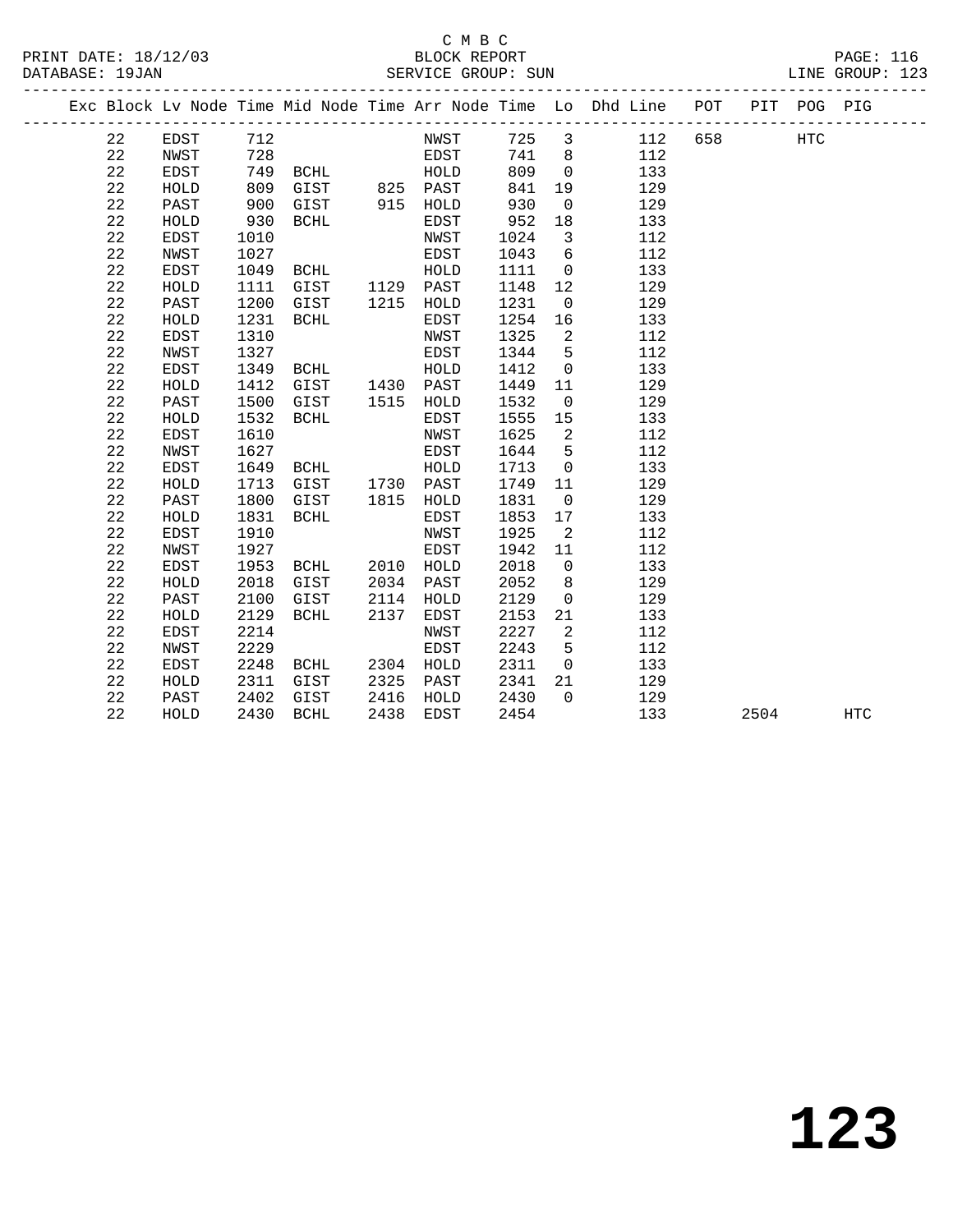## C M B C<br>BLOCK REPORT

|         |              |      |                                                              |      |           |             |                            | PRINT DATE: 18/12/03 BLOCK REPORT PAGE: 117<br>DATABASE: 19JAN SERVICE GROUP: SUN LINE GROUP: 123 |  |      |     |  |
|---------|--------------|------|--------------------------------------------------------------|------|-----------|-------------|----------------------------|---------------------------------------------------------------------------------------------------|--|------|-----|--|
|         |              |      |                                                              |      |           |             |                            | Exc Block Lv Node Time Mid Node Time Arr Node Time Lo Dhd Line POT PIT POG PIG                    |  |      |     |  |
| 23 MTST |              |      |                                                              |      |           |             |                            | 728 GIST 745 HOLD 800 0 129 706 HTC                                                               |  |      |     |  |
| 23      |              |      |                                                              |      |           |             |                            |                                                                                                   |  |      |     |  |
| 23      |              |      |                                                              |      |           |             |                            | HOLD 800 BCHL FIDST 820 20 133<br>EDST 840 NWST 853 3 112                                         |  |      |     |  |
| 23      | NWST         |      |                                                              |      |           | 911         | 8 <sup>8</sup>             | 112                                                                                               |  |      |     |  |
| 23      | <b>EDST</b>  |      |                                                              |      |           | 940<br>1015 | $\overline{0}$             | 133                                                                                               |  |      |     |  |
| 23      | ${\tt HOLD}$ |      |                                                              |      |           |             | 15                         | 129                                                                                               |  |      |     |  |
| 23      | PAST         |      | 1030 GIST 1045 HOLD                                          |      |           | 1100        | $\overline{0}$             | 129                                                                                               |  |      |     |  |
| 23      | HOLD         | 1100 | BCHL                                                         |      | EDST      | 1123        | 17                         | 133                                                                                               |  |      |     |  |
| 23      | EDST         |      |                                                              |      |           | 1154        | $\overline{\phantom{a}}$   | 112                                                                                               |  |      |     |  |
| 23      | NWST         |      |                                                              |      |           | 1213        | $6\overline{6}$            | 112                                                                                               |  |      |     |  |
| 23      | EDST         |      |                                                              |      |           | 1242        | $\overline{0}$             | 133                                                                                               |  |      |     |  |
| 23      | HOLD         | 1242 | GIST 1300 PAST                                               |      |           | 1319 11     |                            | 129                                                                                               |  |      |     |  |
| 23      | PAST         | 1330 | GIST                                                         |      | 1345 HOLD | 1402        | $\overline{0}$             | 129                                                                                               |  |      |     |  |
| 23      | HOLD         | 1402 | BCHL                                                         |      | EDST      | 1425        | 15                         | 133                                                                                               |  |      |     |  |
| 23      | EDST         | 1440 |                                                              |      | NWST      | 1455        | $\overline{2}$             | 112                                                                                               |  |      |     |  |
| 23      | NWST         | 1457 | EDST                                                         |      |           | 1514        | 5 <sup>5</sup>             | 112                                                                                               |  |      |     |  |
| 23      | EDST         | 1519 | <b>BCHL</b>                                                  |      | HOLD      | 1542        | $\overline{0}$             | 133                                                                                               |  |      |     |  |
| 23      | HOLD         |      | 1542 GIST 1600 PAST<br>1630 GIST 1645 HOLD<br>1702 BCHL EDST |      |           | 1619 11     |                            | 129                                                                                               |  |      |     |  |
| 23      | PAST         |      |                                                              |      |           | 1702        | $\overline{0}$             | 129                                                                                               |  |      |     |  |
| 23      | HOLD         |      |                                                              |      |           | 1725 15     |                            | 133                                                                                               |  |      |     |  |
| 23      | EDST         | 1740 |                                                              |      | NWST      | 1755        | $\overline{\mathbf{2}}$    | 112                                                                                               |  |      |     |  |
| 23      | NWST         | 1757 |                                                              |      | EDST      | 1813        | 10                         | 112                                                                                               |  |      |     |  |
| 23      | EDST         | 1823 | <b>BCHL</b>                                                  |      | HOLD      | 1845        | $\overline{0}$             | 133                                                                                               |  |      |     |  |
| 23      | ${\tt HOLD}$ | 1845 | GIST                                                         |      | 1901 PAST | 1919 11     |                            | 129                                                                                               |  |      |     |  |
| 23      | PAST         | 1930 | GIST                                                         |      | 1945 HOLD | 2000        | $\overline{0}$             | 129                                                                                               |  |      |     |  |
| 23      | HOLD         | 2000 | BCHL                                                         |      | 2008 EDST | 2024        | 16                         | 133                                                                                               |  |      |     |  |
| 23      | EDST         | 2040 |                                                              |      | NWST      | 2055        | $\overline{\phantom{0}}^2$ | 112                                                                                               |  |      |     |  |
| 23      | NWST         | 2057 |                                                              |      | EDST      | 2112        | 11                         | 112                                                                                               |  |      |     |  |
| 23      | EDST         |      | 2123 BCHL                                                    |      | 2140 HOLD | 2147        | $\overline{0}$             | 133                                                                                               |  |      |     |  |
| 23      | HOLD         | 2147 | GIST                                                         | 2201 | PAST      | 2219        | 11                         | 129                                                                                               |  |      |     |  |
| 23      | PAST         | 2230 | GIST                                                         | 2244 | HOLD      | 2258        | $\overline{0}$             | 129                                                                                               |  |      |     |  |
| 23      | HOLD         | 2258 | BCHL                                                         |      | 2306 EDST | 2322        | 22                         | 133                                                                                               |  |      |     |  |
| 23      | EDST         | 2344 |                                                              |      | NWST      | 2356        | $\overline{2}$             | 112                                                                                               |  |      |     |  |
| 23      | NWST         | 2358 |                                                              |      | EDST      | 2410        | $\overline{4}$             | 112                                                                                               |  |      |     |  |
| 23      | EDST         | 2414 |                                                              |      | NWST      | 2426        |                            | 2 112                                                                                             |  |      |     |  |
| 23      | NWST         | 2428 |                                                              |      | EDST      | 2440        |                            | 8 112                                                                                             |  |      |     |  |
| 23      | EDST         | 2448 |                                                              |      | NWST      | 2500        |                            | 112                                                                                               |  | 2512 | HTC |  |
|         |              |      |                                                              |      |           |             |                            |                                                                                                   |  |      |     |  |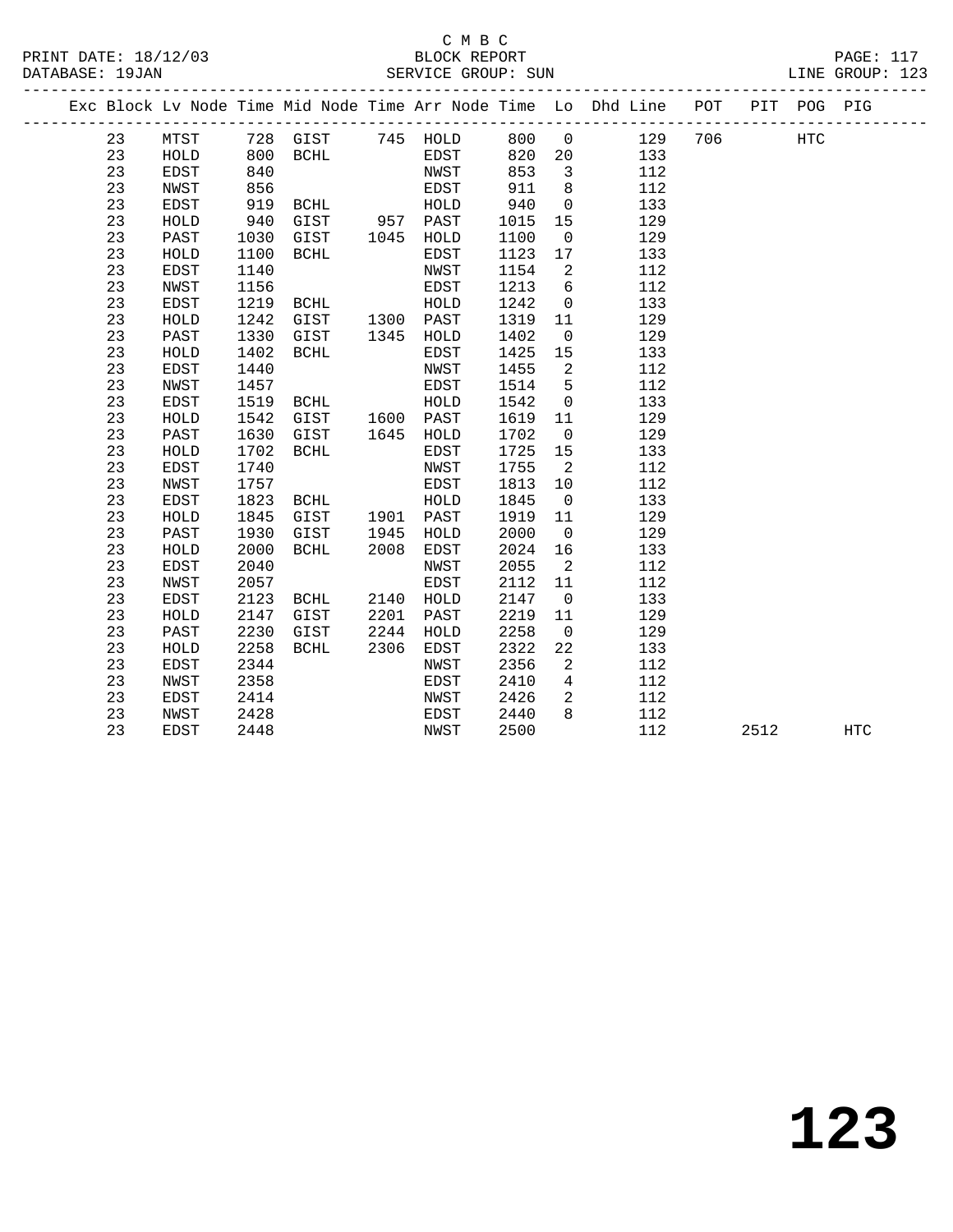## C M B C<br>BLOCK REPORT SERVICE GROUP: SUN

PRINT DATE: 18/12/03 BLOCK REPORT PAGE: 118

|  |    |             |      |             |      |          |      |                | Exc Block Lv Node Time Mid Node Time Arr Node Time Lo Dhd Line POT |     |      | PIT POG PIG |            |
|--|----|-------------|------|-------------|------|----------|------|----------------|--------------------------------------------------------------------|-----|------|-------------|------------|
|  | 24 | EDST        | 740  |             |      | NWST     | 753  | 5              | 112                                                                | 726 |      | HTC         |            |
|  | 24 | NWST        | 758  |             |      | EDST     | 811  | 8              | 112                                                                |     |      |             |            |
|  | 24 | <b>EDST</b> | 819  | BCHL        |      | HOLD     | 840  | $\Omega$       | 133                                                                |     |      |             |            |
|  | 24 | HOLD        | 840  | GIST        |      | 857 PAST | 915  | 15             | 129                                                                |     |      |             |            |
|  | 24 | PAST        | 930  | GIST        | 945  | HOLD     | 1000 | $\overline{0}$ | 129                                                                |     |      |             |            |
|  | 24 | HOLD        | 1000 | BCHL        |      | EDST     | 1022 | 18             | 133                                                                |     |      |             |            |
|  | 24 | EDST        | 1040 |             |      | NWST     | 1054 | 3              | 112                                                                |     |      |             |            |
|  | 24 | NWST        | 1057 |             |      | EDST     | 1113 | 6              | 112                                                                |     |      |             |            |
|  | 24 | EDST        | 1119 | BCHL        |      | HOLD     | 1142 | $\mathbf 0$    | 133                                                                |     |      |             |            |
|  | 24 | HOLD        | 1142 | GIST        | 1200 | PAST     | 1219 | 11             | 129                                                                |     |      |             |            |
|  | 24 | PAST        | 1230 | GIST        | 1245 | HOLD     | 1302 | $\overline{0}$ | 129                                                                |     |      |             |            |
|  | 24 | HOLD        | 1302 | <b>BCHL</b> |      | EDST     | 1325 | 15             | 133                                                                |     |      |             |            |
|  | 24 | EDST        | 1340 |             |      | NWST     | 1355 | 2              | 112                                                                |     |      |             |            |
|  | 24 | NWST        | 1357 |             |      | EDST     | 1414 | 5              | 112                                                                |     |      |             |            |
|  | 24 | <b>EDST</b> | 1419 | BCHL        |      | HOLD     | 1442 | $\mathbf 0$    | 133                                                                |     |      |             |            |
|  | 24 | HOLD        | 1442 | GIST        | 1500 | PAST     | 1519 | 11             | 129                                                                |     |      |             |            |
|  | 24 | PAST        | 1530 | GIST        | 1545 | HOLD     | 1602 | $\mathbf 0$    | 129                                                                |     |      |             |            |
|  | 24 | HOLD        | 1602 | <b>BCHL</b> |      | EDST     | 1625 | 15             | 133                                                                |     |      |             |            |
|  | 24 | EDST        | 1640 |             |      | NWST     | 1655 | 2              | 112                                                                |     |      |             |            |
|  | 24 | NWST        | 1657 |             |      | EDST     | 1713 | 6              | 112                                                                |     |      |             |            |
|  | 24 | <b>EDST</b> | 1719 | BCHL        |      | HOLD     | 1743 | $\mathbf 0$    | 133                                                                |     |      |             |            |
|  | 24 | HOLD        | 1743 | GIST        | 1800 | PAST     | 1819 | 11             | 129                                                                |     |      |             |            |
|  | 24 | PAST        | 1830 | GIST        | 1845 | HOLD     | 1901 | $\Omega$       | 129                                                                |     |      |             |            |
|  | 24 | HOLD        | 1901 | <b>BCHL</b> | 1909 | EDST     | 1926 | 14             | 133                                                                |     |      |             |            |
|  | 24 | <b>EDST</b> | 1940 |             |      | NWST     | 1955 | 2              | 112                                                                |     |      |             |            |
|  | 24 | NWST        | 1957 |             |      | EDST     | 2012 | 11             | 112                                                                |     |      |             |            |
|  | 24 | EDST        | 2023 | BCHL        | 2040 | HOLD     | 2047 | $\mathbf 0$    | 133                                                                |     |      |             |            |
|  | 24 | HOLD        | 2047 | GIST        | 2101 | PAST     | 2119 | 11             | 129                                                                |     |      |             |            |
|  | 24 | PAST        | 2130 | GIST        | 2144 | HOLD     | 2159 | $\overline{0}$ | 129                                                                |     |      |             |            |
|  | 24 | HOLD        | 2159 | BCHL        | 2207 | EDST     | 2223 | 21             | 133                                                                |     |      |             |            |
|  | 24 | <b>EDST</b> | 2244 |             |      | NWST     | 2257 | 2              | 112                                                                |     |      |             |            |
|  | 24 | NWST        | 2259 |             |      | EDST     | 2311 |                | 112                                                                |     | 2321 |             | <b>HTC</b> |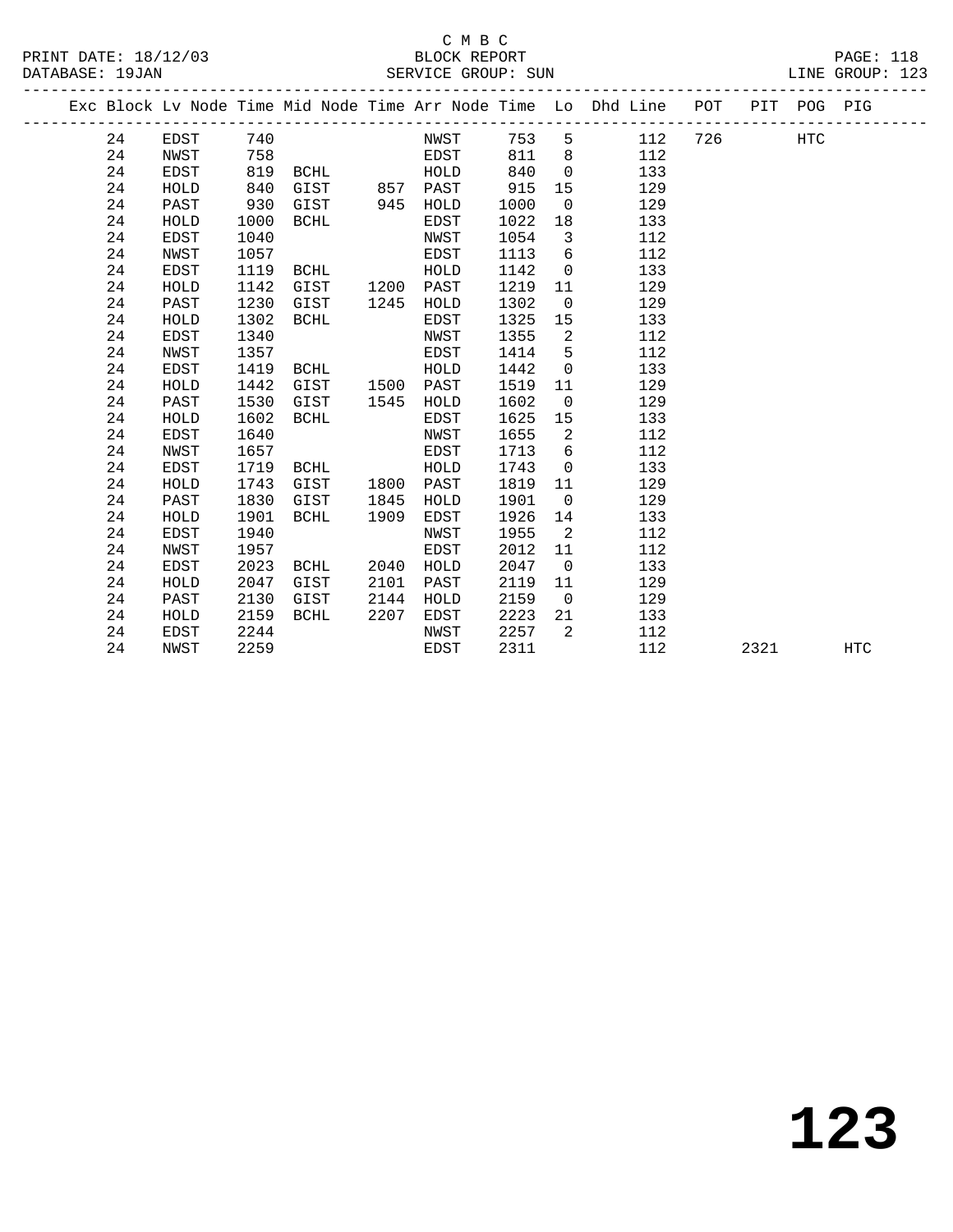| PRINT DATE: 18/12/03<br>DATABASE: 19JAN |                                                                                                                                                                                                                                                                                                                  |                                                                                                                                              |                                                                                                                 |                                                                                                                                                                                                                                                    |                              | C M B C                                                                                                          | BLOCK REPORT                                                                                                                           |                                                                                                                                                                                 |                                                                                                                                                                                                                                                                                   |             |     | PAGE: 119  |
|-----------------------------------------|------------------------------------------------------------------------------------------------------------------------------------------------------------------------------------------------------------------------------------------------------------------------------------------------------------------|----------------------------------------------------------------------------------------------------------------------------------------------|-----------------------------------------------------------------------------------------------------------------|----------------------------------------------------------------------------------------------------------------------------------------------------------------------------------------------------------------------------------------------------|------------------------------|------------------------------------------------------------------------------------------------------------------|----------------------------------------------------------------------------------------------------------------------------------------|---------------------------------------------------------------------------------------------------------------------------------------------------------------------------------|-----------------------------------------------------------------------------------------------------------------------------------------------------------------------------------------------------------------------------------------------------------------------------------|-------------|-----|------------|
| 22ST                                    |                                                                                                                                                                                                                                                                                                                  | 22 ST STN<br>6&6W 6 ST & 6 AV                                                                                                                |                                                                                                                 | QU-S SB HOWES ST FS HOWES ST RAMP                                                                                                                                                                                                                  |                              |                                                                                                                  |                                                                                                                                        |                                                                                                                                                                                 | 6&6N 6 AV & 6 ST<br>ADBS ANDERSON & BUSWELL<br>BHST BRIGHOUSE STATION BRST BRAID STN<br>CLFO CLIVEDEN & FOSTERS CLEVED COME COME COME CAMBIE RD FS NO.6 RD<br>HTC Hamilton Depot HTCE EB WESTMINSTER HWY NS BOUNDARY R<br>HTCW WB WESTMINSTER HWY FS BOUNDARY R LOST LOUGHEED STN |             |     |            |
|                                         |                                                                                                                                                                                                                                                                                                                  |                                                                                                                                              |                                                                                                                 |                                                                                                                                                                                                                                                    |                              |                                                                                                                  |                                                                                                                                        |                                                                                                                                                                                 | Exc Block Lv Node Time Mid Node Time Arr Node Time Lo Dhd Line POT PIT POG PIG                                                                                                                                                                                                    |             |     |            |
|                                         | $\mathbf{1}$<br>$\mathbf{1}$<br>$\mathbf{1}$<br>$\mathbf{1}$<br>$\mathbf{1}$<br>$\mathbf{1}$<br>$\mathbf{1}$<br>$\mathbf{1}$<br>$\mathbf{1}$<br>$\mathbf{1}$<br>$\mathbf{1}$<br>$\mathbf{1}$<br>$\mathbf{1}$<br>$\mathbf{1}$<br>$\mathbf{1}$<br>$\mathbf{1}$<br>1<br>$\mathbf 1$<br>$\mathbf{1}$<br>$\mathbf{1}$ | 22ST<br>ADBS<br>22ST<br>ADBS<br>22ST<br>ADBS<br>22ST<br>ADBS<br>22ST<br>ADBS<br>22ST<br>ADBS<br>22ST<br>ADBS<br>22ST<br>ADBS                 | 1011<br>1100<br>1150<br>1240<br>1338<br>1430<br>1528<br>1620<br>1711<br>1800<br>1900                            | ADBS 500 BHST 22ST<br>22ST 536 CM#6 552 ADBS<br>ADBS 620 BHST 22ST<br>708 CM#6 725 ADBS<br>750 BHST 22ST<br>834 CM#6 853 ADBS<br>920 BHST<br>CM#6 1029 ADBS<br>BHST<br>CM#6<br>BHST<br>CM#6<br>BHST<br>CM#6<br>BHST<br>CM#6 1731 ADBS<br>1948 BHST | 1549                         | 22ST<br>22ST<br>1209 ADBS<br>22ST<br>1359 ADBS<br>22ST<br>1549 ADBS<br>22ST                                      | 652<br>745<br>824<br>915<br>1000<br>1055<br>1143<br>1235<br>1326<br>1425<br>1517<br>1615<br>1704<br>1755<br>1943<br>2027               | $5^{\circ}$<br>10<br>5 <sub>5</sub><br>11<br>$5^{\circ}$<br>$7\overline{ }$<br>5 <sup>5</sup><br>12<br>$5^{\circ}$<br>11<br>5 <sup>5</sup><br>$7\overline{ }$<br>5 <sub>5</sub> | HTCW $428$ BHST $ADBS$ $455$ 5 $410$ $427$ HTC<br>532  4  410<br>611  9  410<br>16 16<br>410<br>410<br>410<br>410<br>410<br>410<br>410<br>410<br>410<br>410<br>410<br>410<br>410<br>$5^{\circ}$<br>410<br>1844 16<br>410<br>410<br>410                                            | 2034        |     | HTC        |
|                                         | 2<br>2<br>2<br>2<br>2<br>2<br>2<br>2<br>2<br>2<br>2<br>2<br>2<br>2<br>2<br>2<br>2<br>2                                                                                                                                                                                                                           | HTCW<br>ADBS<br>22ST<br>ADBS<br>22ST<br>ADBS<br>22ST<br>22ST<br>ADBS<br>22ST<br>ADBS<br>22ST<br>${\tt ADBS}$<br>22ST<br>ADBS<br>22ST<br>ADBS | 458<br>530<br>620<br>700<br>751<br>1101<br>1150<br>1248<br>1340<br>1438<br>1530<br>1631<br>1720<br>1811<br>1900 | <b>BHST</b><br>BHST<br>CM#6 808 ADBS<br>835 BHST 22ST<br>922 CM#6 940 ADBS<br>ADBS 1010 BHST 22ST<br>CM#6<br>BHST<br>CM#6<br>BHST<br>CM#6<br>BHST<br>CM#6<br><b>BHST</b><br>CM#6<br>BHST                                                           | 1119<br>1309<br>1459<br>1831 | ADBS<br>22ST<br>22ST<br>ADBS<br>22ST<br>ADBS<br>22ST<br>ADBS<br>22ST<br>1650 ADBS<br>22ST<br><b>ADBS</b><br>22ST | 525<br>602<br>655<br>733<br>830<br>$-30$<br>913<br>101<br>1145<br>1234<br>1335<br>1426<br>1525<br>1615<br>1715<br>1804<br>1855<br>1939 | 18<br>5 <sup>5</sup><br>18<br>$5^{\circ}$<br>9<br>$5^{\circ}$<br>5<br>14<br>5<br>12<br>5<br>16<br>5<br>7<br>5                                                                   | $5 - 5$<br>410<br>410<br>410<br>410<br>410<br>410<br>410<br>1051 10 410<br>410<br>410<br>410<br>410<br>410<br>410<br>410<br>410<br>410<br>410                                                                                                                                     | 457<br>1946 | HTC | <b>HTC</b> |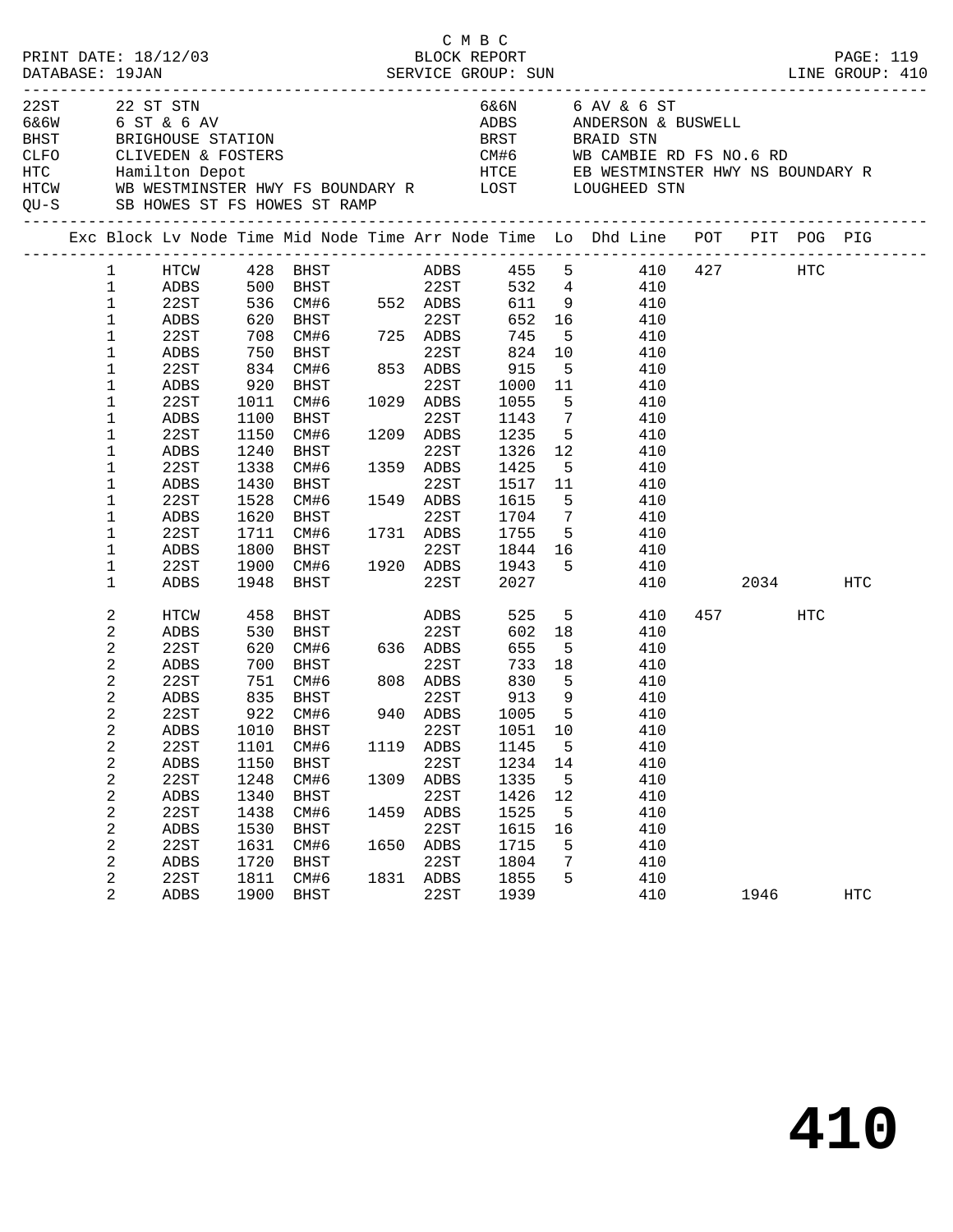|  |      |     |              |     |         |       | Exc Block Lv Node Time Mid Node Time Arr Node Time Lo Dhd Line POT PIT POG PIG |     |      |  |
|--|------|-----|--------------|-----|---------|-------|--------------------------------------------------------------------------------|-----|------|--|
|  | HTCW |     | 528 BHST     |     | ADBS    | 555 5 | 410                                                                            | 527 | HTC. |  |
|  | ADBS | 600 | BHST         |     | 22ST    | 632   | 410                                                                            |     |      |  |
|  | つつぐす |     | $638$ $CMH6$ | 655 | 7. DR C | 715   | 41 N                                                                           |     |      |  |

| 3              | ADBS        | 600  | <b>BHST</b> |      | 22ST        | 632  | 6              | 410 |     |      |     |            |  |
|----------------|-------------|------|-------------|------|-------------|------|----------------|-----|-----|------|-----|------------|--|
| 3              | 22ST        | 638  | CM#6        | 655  | ADBS        | 715  | 5              | 410 |     |      |     |            |  |
| 3              | <b>ADBS</b> | 720  | <b>BHST</b> |      | 22ST        | 753  | 11             | 410 |     |      |     |            |  |
| 3              | 22ST        | 804  | CM#6        | 823  | ADBS        | 845  | 5              | 410 |     |      |     |            |  |
| 3              | <b>ADBS</b> | 850  | <b>BHST</b> |      | 22ST        | 929  | 13             | 410 |     |      |     |            |  |
| 3              | 22ST        | 942  | CM#6        | 1000 | ADBS        | 1025 | 5              | 410 |     |      |     |            |  |
| 3              | ADBS        | 1030 | <b>BHST</b> |      | 22ST        | 1113 | $7\phantom{.}$ | 410 |     |      |     |            |  |
| 3              | 22ST        | 1120 | CM#6        | 1139 | ADBS        | 1205 | 5              | 410 |     |      |     |            |  |
| 3              | ADBS        | 1210 | <b>BHST</b> |      | 22ST        | 1255 | 13             | 410 |     |      |     |            |  |
| 3              | 22ST        | 1308 | CM#6        | 1329 | ADBS        | 1355 | 5              | 410 |     |      |     |            |  |
| 3              | <b>ADBS</b> | 1400 | <b>BHST</b> |      | 22ST        | 1446 | $12$           | 410 |     |      |     |            |  |
| 3              | 22ST        | 1458 | CM#6        | 1519 | ADBS        | 1545 | 5              | 410 |     |      |     |            |  |
| 3              | ADBS        | 1550 | BHST        |      | 22ST        | 1635 | 16             | 410 |     |      |     |            |  |
| 3              | 22ST        | 1651 | CM#6        | 1711 | <b>ADBS</b> | 1735 | 5              | 410 |     |      |     |            |  |
| 3              | ADBS        | 1740 | <b>BHST</b> |      | 22ST        | 1824 | $12$           | 410 |     |      |     |            |  |
| 3              | 22ST        | 1836 | CM#6        | 1856 | ADBS        | 1919 | 5              | 410 |     |      |     |            |  |
| 3              | <b>ADBS</b> | 1924 | BHST        |      | 22ST        | 2003 |                | 410 |     | 2010 |     | HTC        |  |
|                |             |      |             |      |             |      |                |     |     |      |     |            |  |
| 4              | 22ST        | 600  | CM#6        | 616  | ADBS        | 635  | 5              | 410 | 552 |      | HTC |            |  |
| 4              | <b>ADBS</b> | 640  | <b>BHST</b> |      | 22ST        | 713  | 8              | 410 |     |      |     |            |  |
| $\overline{4}$ | 22ST        | 721  | CM#6        | 738  | <b>ADBS</b> | 800  | 5              | 410 |     |      |     |            |  |
| $\overline{4}$ | <b>ADBS</b> | 805  | <b>BHST</b> |      | 22ST        | 840  | $\,8\,$        | 410 |     |      |     |            |  |
| $\overline{4}$ | 22ST        | 848  | CM#6        | 906  | <b>ADBS</b> | 930  | 5              | 410 |     |      |     |            |  |
| 4              | <b>ADBS</b> | 935  | <b>BHST</b> |      | 22ST        | 1015 | 16             | 410 |     |      |     |            |  |
| 4              | 22ST        | 1031 | CM#6        | 1049 | ADBS        | 1115 | 5              | 410 |     |      |     |            |  |
| 4              | ADBS        | 1120 | <b>BHST</b> |      | 22ST        | 1203 | 7              | 410 |     |      |     |            |  |
| 4              | 22ST        | 1210 | CM#6        | 1229 | ADBS        | 1255 | 5              | 410 |     |      |     |            |  |
| $\overline{4}$ | <b>ADBS</b> | 1300 | <b>BHST</b> |      | 22ST        | 1346 | $12$           | 410 |     |      |     |            |  |
| $\overline{4}$ | 22ST        | 1358 | CM#6        | 1419 | ADBS        | 1445 | 5              | 410 |     |      |     |            |  |
| 4              | <b>ADBS</b> | 1450 | <b>BHST</b> |      | 22ST        | 1537 | 11             | 410 |     |      |     |            |  |
| 4              | 22ST        | 1548 | CM#6        | 1609 | <b>ADBS</b> | 1635 | 5              | 410 |     |      |     |            |  |
| 4              | <b>ADBS</b> | 1640 | <b>BHST</b> |      | 22ST        | 1724 | 11             | 410 |     |      |     |            |  |
|                |             |      |             |      |             |      |                |     |     |      |     |            |  |
| 4              | 22ST        | 1735 | CM#6        | 1755 | ADBS        | 1819 | 5              | 410 |     |      |     |            |  |
| 4              | ADBS        | 1824 | <b>BHST</b> |      | 22ST        | 1908 |                | 410 |     | 1915 |     | <b>HTC</b> |  |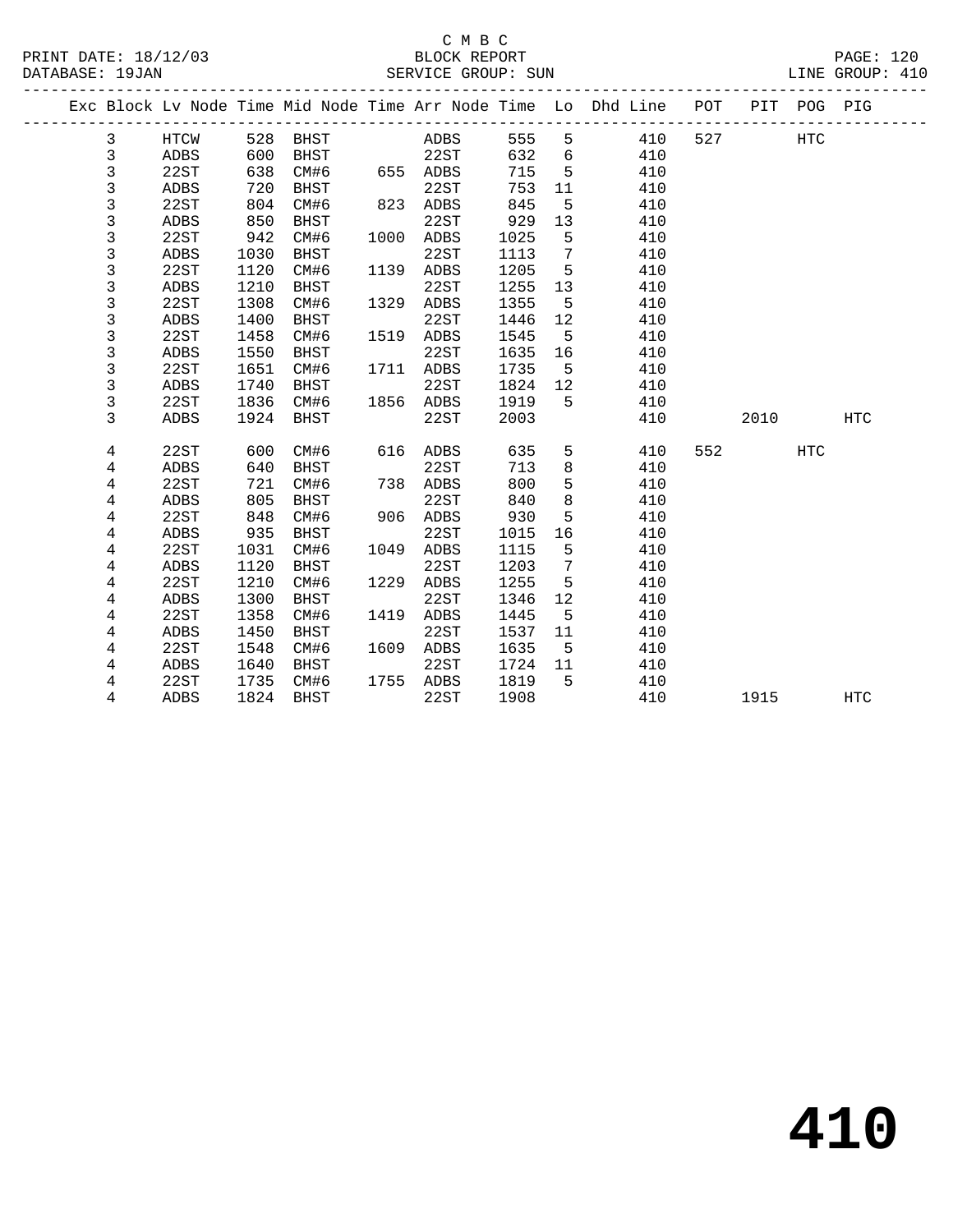## C M B C<br>BLOCK REPORT SERVICE GROUP: SUN

PRINT DATE: 18/12/03 BLOCK REPORT PAGE: 121

|  |   |      |                                                              |                   |            |           |            |                 | Exc Block Lv Node Time Mid Node Time Arr Node Time Lo Dhd Line POT |     |      | PIT POG PIG |            |
|--|---|------|--------------------------------------------------------------|-------------------|------------|-----------|------------|-----------------|--------------------------------------------------------------------|-----|------|-------------|------------|
|  | 5 | 22ST |                                                              | 653 CM#6 710 ADBS |            |           | 730        | $5^{\circ}$     | 410                                                                | 645 |      | HTC         |            |
|  | 5 | ADBS |                                                              | BHST              |            | 22ST      | 809 10     |                 | 410                                                                |     |      |             |            |
|  | 5 | 22ST | $\begin{array}{c}\n 2 \\  819 \\  \hline\n 25\n \end{array}$ | CM#6              |            | 838 ADBS  | 809<br>900 | 5               | 410                                                                |     |      |             |            |
|  | 5 | ADBS | 905                                                          | BHST              |            | 22ST      | 945        | $7\phantom{.0}$ | 410                                                                |     |      |             |            |
|  | 5 | 22ST | 952                                                          | CM#6              |            | 1010 ADBS | 1035       | $5\overline{5}$ | 410                                                                |     |      |             |            |
|  | 5 | ADBS | 1040                                                         | BHST              |            | 22ST      | 1123       | $7\phantom{.0}$ | 410                                                                |     |      |             |            |
|  | 5 | 22ST | 1130                                                         | CM#6              |            | 1149 ADBS | 1215       | $5^{\circ}$     | 410                                                                |     |      |             |            |
|  | 5 | ADBS | 1220                                                         | BHST              |            | 22ST      | 1305       | 13              | 410                                                                |     |      |             |            |
|  | 5 | 22ST | 1318                                                         | CM#6              |            | 1339 ADBS | 1405       | 5               | 410                                                                |     |      |             |            |
|  | 5 | ADBS | 1410                                                         | <b>BHST</b>       |            | 22ST      | 1456       | 12              | 410                                                                |     |      |             |            |
|  | 5 | 22ST | 1508                                                         | CM#6              |            | 1529 ADBS | 1555       | $5^{\circ}$     | 410                                                                |     |      |             |            |
|  | 5 | ADBS | 1600                                                         | BHST              |            | 22ST      | 1644       | 17              | 410                                                                |     |      |             |            |
|  | 5 | 22ST | 1701                                                         | CM#6              |            | 1721 ADBS | 1745       | $5^{\circ}$     | 410                                                                |     |      |             |            |
|  | 5 | ADBS | 1750                                                         | BHST              |            | 22ST      | 1834       | 14              | 410                                                                |     |      |             |            |
|  | 5 | 22ST | 1848                                                         | CM#6              |            | 1908 ADBS | 1931       | $5^{\circ}$     | 410                                                                |     |      |             |            |
|  | 5 | ADBS | 1936                                                         | BHST              |            | 22ST      | 2015       | 11              | 410                                                                |     |      |             |            |
|  | 5 | 22ST | 2026                                                         | CM#6              |            | 2044 ADBS | 2105       | $5^{\circ}$     | 410                                                                |     |      |             |            |
|  | 5 | ADBS | 2110                                                         | BHST              |            | 22ST      | 2146       | 20              | 410                                                                |     |      |             |            |
|  | 5 | 22ST | 2206                                                         | CM#6              |            | 2224 ADBS | 2245       | 5               | 410                                                                |     |      |             |            |
|  | 5 | ADBS | 2250                                                         | BHST              |            | 22ST      | 2326       | 16              | 410                                                                |     |      |             |            |
|  | 5 | 22ST | 2342                                                         | CM#6              |            | 2358 ADBS | 2415       | $5^{\circ}$     | 410                                                                |     |      |             |            |
|  | 5 | ADBS | 2420                                                         | <b>BHST</b>       |            | 22ST      | 2452       | 10              | 410                                                                |     |      |             |            |
|  | 5 | 22ST | 2502                                                         | CM#6              |            | 2518 ADBS | 2535       | $-5$            | 410                                                                |     |      |             |            |
|  | 5 | ADBS | 2540                                                         |                   |            | HTCE      | 2603       |                 | 410                                                                |     | 2604 |             | HTC        |
|  | 6 | LOST | 730                                                          | 6&6W              | 748<br>823 | 22ST      | 755        | 20              | 101                                                                | 702 |      | <b>HTC</b>  |            |
|  | 6 | 22ST | 815                                                          | 6&6N              |            | LOST      | 841        | 19              | 101                                                                |     |      |             |            |
|  | 6 | LOST | 900                                                          | 6&6W              | 922        | 22ST      | 929        | 16              | 101                                                                |     |      |             |            |
|  | 6 | 22ST | 945                                                          | 6&6N              | 953        | LOST      | 1013       | 17              | 101                                                                |     |      |             |            |
|  | 6 | LOST | 1030                                                         | 6&6W              | 1054       | 22ST      | 1101       | 14              | 101                                                                |     |      |             |            |
|  | 6 | 22ST | 1115                                                         | 6&6N              | 1124       | LOST      | 1144       | 16              | 101                                                                |     |      |             |            |
|  | 6 | LOST | 1200                                                         | 6&6W              | 1221       | 22ST      | 1228       | 17              | 101                                                                |     |      |             |            |
|  | 6 | 22ST | 1245                                                         | 6&6N              | 1254       | LOST      | 1316       | 14              | 101                                                                |     |      |             |            |
|  | 6 | LOST | 1330                                                         | 6&6W              | 1353       | 22ST      | 1402       | 13              | 101                                                                |     |      |             |            |
|  | 6 | 22ST | 1415                                                         | 6&6N              |            | 1424 LOST | 1445       | 15              | 101                                                                |     |      |             |            |
|  | 6 | LOST | 1500                                                         | 6&6W              | 1523       | 22ST      | 1530       | 15              | 101                                                                |     |      |             |            |
|  | 6 | 22ST | 1545                                                         | 6&6N              | 1554       | LOST      | 1615       | 15              | 101                                                                |     |      |             |            |
|  | 6 | LOST | 1630                                                         | 6&6W              | 1653       | 22ST      | 1700       | 15              | 101                                                                |     |      |             |            |
|  | 6 | 22ST | 1715                                                         | 6&6N              | 1724       | LOST      | 1745       | 15              | 101                                                                |     |      |             |            |
|  | 6 | LOST | 1800                                                         | 6&6W              | 1821       | 22ST      | 1828       | 17              | 101                                                                |     |      |             |            |
|  | 6 | 22ST | 1845                                                         | 6&6N              | 1854       | LOST      | 1915       | 15              | 101                                                                |     |      |             |            |
|  | 6 | LOST | 1930                                                         | 6&6W              | 1950       | 22ST      | 1957       | 18              | 101                                                                |     |      |             |            |
|  | 6 | 22ST | 2015                                                         | 6&6N              | 2023       | LOST      | 2042       | 8 <sup>8</sup>  | 101                                                                |     |      |             |            |
|  | 6 | LOST | 2050                                                         | 6&6W              | 2109       | 22ST      | 2116       |                 | 101                                                                |     | 2123 |             | <b>HTC</b> |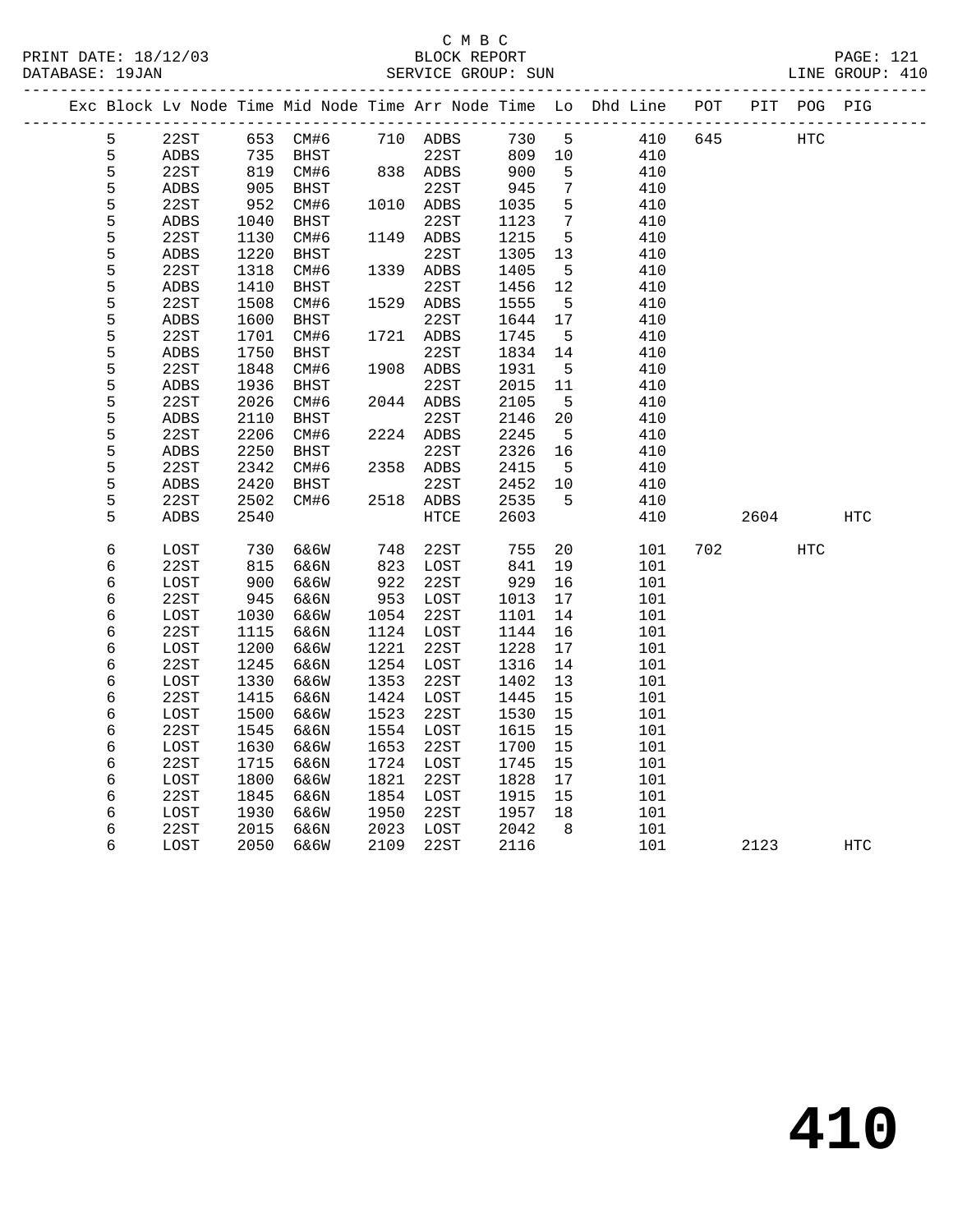#### C M B C<br>BLOCK REPORT PRINT DATE: 18/12/03 BLOCK REPORT PAGE: 122 SERVICE GROUP: SUN

|  |                |      |      |           |      |           |        |                         | Exc Block Lv Node Time Mid Node Time Arr Node Time Lo Dhd Line POT |     |      | PIT POG PIG |            |
|--|----------------|------|------|-----------|------|-----------|--------|-------------------------|--------------------------------------------------------------------|-----|------|-------------|------------|
|  | 7              | 22ST |      | 736 CM#6  |      | 753 ADBS  | 815    | 5                       | 410                                                                | 728 |      | <b>HTC</b>  |            |
|  | 7              | ADBS | 820  | BHST      |      | 22ST      | 855    | 8 <sup>8</sup>          | 410                                                                |     |      |             |            |
|  | $\overline{7}$ | 22ST | 903  | CM#6      |      | 921 ADBS  | 945    | $5^{\circ}$             | 410                                                                |     |      |             |            |
|  | 7              | ADBS | 950  | BHST      |      | 22ST      | 1030   | 11                      | 410                                                                |     |      |             |            |
|  | 7              | 22ST | 1041 | CM#6      |      | 1059 ADBS | 1125   | 5                       | 410                                                                |     |      |             |            |
|  | 7              | ADBS | 1130 | BHST      |      | 22ST      | 1214   | 14                      | 410                                                                |     |      |             |            |
|  | 7              | 22ST | 1228 | CM#6      |      | 1249 ADBS | 1315   | $5^{\circ}$             | 410                                                                |     |      |             |            |
|  | 7              | ADBS | 1320 | BHST      |      | 22ST      | 1406   | 12                      | 410                                                                |     |      |             |            |
|  | 7              | 22ST | 1418 | CM#6      | 1439 | ADBS      | 1505   | $5^{\circ}$             | 410                                                                |     |      |             |            |
|  | 7              | ADBS | 1510 | BHST      |      | 22ST      | 1555   | 13                      | 410                                                                |     |      |             |            |
|  | 7              | 22ST | 1608 | CM#6      |      | 1629 ADBS | 1655   | $5^{\circ}$             | 410                                                                |     |      |             |            |
|  | 7              | ADBS | 1700 | BHST      |      | 22ST      | 1744   | 15                      | 410                                                                |     |      |             |            |
|  | 7              | 22ST | 1759 | CM#6      | 1819 | ADBS      | 1843   | 5                       | 410                                                                |     |      |             |            |
|  | 7              | ADBS | 1848 | BHST      |      | 22ST      | 1929   | 14                      | 410                                                                |     |      |             |            |
|  | 7              | 22ST | 1943 | CM#6      |      | 2002 ADBS | 2025   | $5\overline{)}$         | 410                                                                |     |      |             |            |
|  | 7              | ADBS | 2030 | BHST      |      | 22ST      | 2108   | 18                      | 410                                                                |     |      |             |            |
|  | 7              | 22ST | 2126 | CM#6      |      | 2144 ADBS | 2205   | $5^{\circ}$             | 410                                                                |     |      |             |            |
|  | 7              | ADBS | 2210 | BHST      |      | 22ST      | 2246   | 23                      | 410                                                                |     |      |             |            |
|  | 7              | 22ST | 2309 | CM#6      |      | 2326 ADBS | 2345   | $5^{\circ}$             | 410                                                                |     |      |             |            |
|  | 7              | ADBS | 2350 | BHST      |      | 22ST      | 2423   |                         | 410                                                                |     | 2430 |             | HTC        |
|  | 8              | LOST | 800  | 6&6W      | 818  | 22ST      | 825    | 20                      | 101                                                                |     | 732  | HTC         |            |
|  | 8              | 22ST | 845  | 6&6N      | 853  | LOST      | 911    | 19                      | 101                                                                |     |      |             |            |
|  | 8              | LOST | 930  | 6&6W      | 952  | 22ST      | 959    | 16                      | 101                                                                |     |      |             |            |
|  | 8              | 22ST | 1015 | 6&6N      | 1023 | LOST      | 1043   | 17                      | 101                                                                |     |      |             |            |
|  | 8              | LOST | 1100 | 6&6W      | 1123 | 22ST      | 1130   | 15                      | 101                                                                |     |      |             |            |
|  | 8              | 22ST | 1145 | 6&6N      | 1154 | LOST      | 1214   | 16                      | 101                                                                |     |      |             |            |
|  | 8              | LOST | 1230 | 6&6W      | 1252 | 22ST      | 1259   | 16                      | 101                                                                |     |      |             |            |
|  | 8              | 22ST | 1315 | 6&6N      | 1324 | LOST      | 1346   | 14                      | 101                                                                |     |      |             |            |
|  | 8              | LOST | 1400 | 6&6W      | 1423 | 22ST      | 1432   | 13                      | 101                                                                |     |      |             |            |
|  | 8              | 22ST | 1445 | 6&6N      | 1454 | LOST      | 1515   | 15                      | 101                                                                |     |      |             |            |
|  | 8              | LOST | 1530 | 6&6W      | 1553 | 22ST      | 1600   | 15                      | 101                                                                |     |      |             |            |
|  | 8              | 22ST | 1615 | 6&6N      | 1624 | LOST      | 1645   | 15                      | 101                                                                |     |      |             |            |
|  | 8              | LOST | 1700 | 6&6W      | 1723 | 22ST      | 1730   | 15                      | 101                                                                |     |      |             |            |
|  | 8              | 22ST | 1745 | 6&6N      | 1754 | LOST      | 1815   | 15                      | 101                                                                |     |      |             |            |
|  | 8              | LOST | 1830 | 6&6W      | 1850 | 22ST      | 1857   | 18                      | 101                                                                |     |      |             |            |
|  | 8              | 22ST | 1915 | 6&6N      | 1924 | LOST      | 1945   | 15                      | 101                                                                |     |      |             |            |
|  | 8              | LOST | 2000 | 6&6W      | 2020 | 22ST      | 2027   | 18                      | 101                                                                |     |      |             |            |
|  | 8              | 22ST | 2045 | 6&6N      | 2053 | LOST      | 2112   | $\overline{\mathbf{3}}$ | 101                                                                |     |      |             |            |
|  | 8              | LOST |      | 2115 6&6W |      | 2134 22ST | 2141 4 |                         | 101                                                                |     |      |             |            |
|  | 8              | 22ST | 2145 | 6&6N      | 2153 | LOST      | 2212   | 3                       | 101                                                                |     |      |             |            |
|  | 8              | LOST | 2215 | 6&6W      | 2234 | 22ST      | 2241   | 4                       | 101                                                                |     |      |             |            |
|  | 8              | 22ST | 2245 | 6&6N      | 2253 | LOST      | 2312   | 3                       | 101                                                                |     |      |             |            |
|  | 8              | LOST | 2315 | 6&6W      | 2332 | 22ST      | 2339   | 6                       | 101                                                                |     |      |             |            |
|  | 8              | 22ST | 2345 | 6&6N      | 2353 | LOST      | 2412   | 3                       | 101                                                                |     |      |             |            |
|  | 8              | LOST | 2415 | 6&6W      | 2432 | 22ST      | 2439   | 6                       | 101                                                                |     |      |             |            |
|  | 8              | 22ST | 2445 | 6&6N      | 2453 | LOST      | 2510   |                         | 101                                                                |     | 2534 |             | <b>HTC</b> |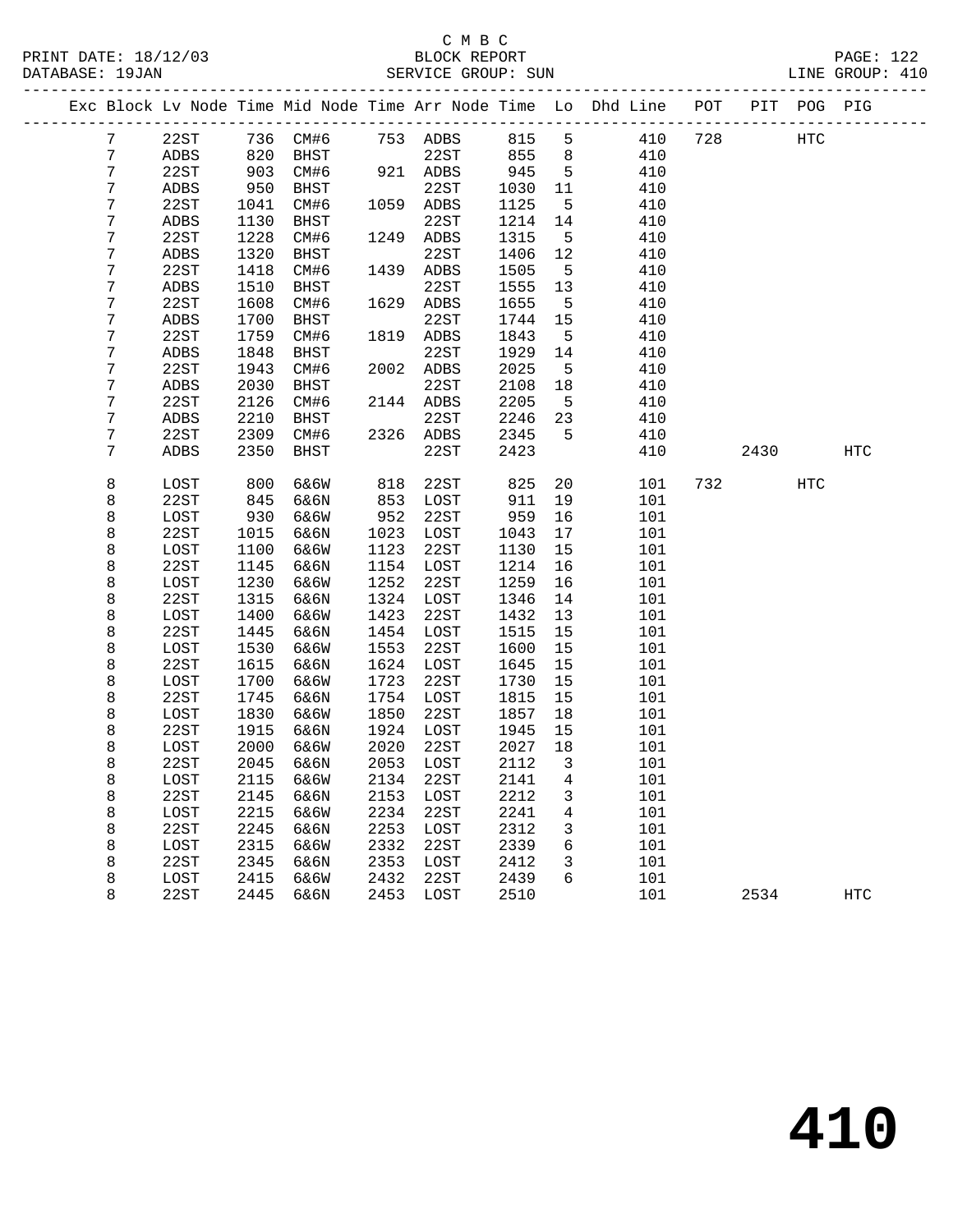|             |             |      | Exc Block Lv Node Time Mid Node Time Arr Node Time Lo Dhd Line |      |             |        |     |     | POT |      | PIT POG PIG |            |
|-------------|-------------|------|----------------------------------------------------------------|------|-------------|--------|-----|-----|-----|------|-------------|------------|
| 9           | 22ST        |      | 745 6&6N                                                       |      | 753 LOST    | 811 19 |     | 101 | 737 |      | HTC         |            |
| 9           | LOST        |      | 6&6W                                                           |      | 848 22ST    | 855 20 |     | 101 |     |      |             |            |
| 9           | 22ST        |      | 830 б&бW<br>915 б&бN                                           |      | 923 LOST    | 941 19 |     | 101 |     |      |             |            |
| $\mathsf 9$ | LOST        | 1000 | 6&6W                                                           |      | 1024 22ST   | 1031   | 14  | 101 |     |      |             |            |
| $\mathsf 9$ | 22ST        | 1045 | 6&6N                                                           |      | 1053 LOST   | 1113   | 17  | 101 |     |      |             |            |
| 9           | LOST        | 1130 | 6&6W                                                           | 1153 | 22ST        | 1200   | 15  | 101 |     |      |             |            |
| 9           | 22ST        | 1215 | 6&6N                                                           |      | 1224 LOST   | 1244   | 16  | 101 |     |      |             |            |
| 9           | LOST        | 1300 | 6&6W                                                           | 1322 | 22ST        | 1331   | 14  | 101 |     |      |             |            |
| 9           | 22ST        | 1345 | 6&6N                                                           |      | 1354 LOST   | 1416   | 14  | 101 |     |      |             |            |
| 9           | LOST        | 1430 | 6&6W                                                           | 1453 | 22ST        | 1502   | 13  | 101 |     |      |             |            |
| 9           | 22ST        | 1515 | 6&6N                                                           |      | 1524 LOST   | 1545   | 15  | 101 |     |      |             |            |
| 9           | LOST        | 1600 | 6&6W                                                           | 1623 | 22ST        | 1630   | 15  | 101 |     |      |             |            |
| 9           | 22ST        | 1645 | 6&6N                                                           |      | 1654 LOST   | 1715   | 15  | 101 |     |      |             |            |
| 9           | LOST        | 1730 | 6&6W                                                           | 1752 | 22ST        | 1759   | 16  | 101 |     |      |             |            |
| 9           | 22ST        | 1815 | 6&6N                                                           |      | 1824 LOST   | 1845   | 15  | 101 |     |      |             |            |
| 9           | LOST        | 1900 | 6&6W                                                           | 1920 | 22ST        | 1927   | 18  | 101 |     |      |             |            |
| 9           | 22ST        | 1945 | 6&6N                                                           |      | 1954 LOST   | 2015   | 10  | 101 |     |      |             |            |
| 9           | LOST        | 2025 | 6&6W                                                           | 2045 | 22ST        | 2052   |     | 101 |     | 2059 |             | <b>HTC</b> |
| 10          | BRST        | 810  |                                                                |      | 22ST        | 827    | 13  | 155 |     | 749  | <b>HTC</b>  |            |
| 10          | 22ST        | 840  |                                                                |      | <b>BRST</b> | 857    | 13  | 155 |     |      |             |            |
| 10          | <b>BRST</b> | 910  |                                                                |      | 22ST        | 929    | 11  | 155 |     |      |             |            |
| 10          | 22ST        | 940  |                                                                |      | <b>BRST</b> | 958    | 12  | 155 |     |      |             |            |
| 10          | <b>BRST</b> | 1010 |                                                                |      | 22ST        | 1030   | 10  | 155 |     |      |             |            |
| 10          | 22ST        | 1040 |                                                                |      | <b>BRST</b> | 1100   | 10  | 155 |     |      |             |            |
| $10$        | <b>BRST</b> | 1110 |                                                                |      | 22ST        | 1130   | 10  | 155 |     |      |             |            |
| $10$        | 22ST        | 1140 |                                                                |      | <b>BRST</b> | 1200   | 10  | 155 |     |      |             |            |
| 10          | <b>BRST</b> | 1210 |                                                                |      | 22ST        | 1232   | 8   | 155 |     |      |             |            |
| 10          | 22ST        | 1240 |                                                                |      | BRST        | 1300   | 10  | 155 |     |      |             |            |
| 10          | <b>BRST</b> | 1310 |                                                                |      | 22ST        | 1332   | - 8 | 155 |     |      |             |            |
| 10          | 22ST        | 1340 |                                                                |      | <b>BRST</b> | 1400   | 10  | 155 |     |      |             |            |
| 10          | <b>BRST</b> | 1410 |                                                                |      | 22ST        | 1432   | 8   | 155 |     |      |             |            |
| 10          | 22ST        | 1440 |                                                                |      | BRST        | 1500   | 10  | 155 |     |      |             |            |
| 10          | <b>BRST</b> | 1510 |                                                                |      | 22ST        | 1532   | - 8 | 155 |     |      |             |            |
| 10          | 22ST        | 1540 |                                                                |      | <b>BRST</b> | 1600   | 10  | 155 |     |      |             |            |
| 10          | <b>BRST</b> | 1610 |                                                                |      | 22ST        | 1632   | 8   | 155 |     |      |             |            |
| 10          | 22ST        | 1640 |                                                                |      | <b>BRST</b> | 1700   | 10  | 155 |     |      |             |            |
| 10          | <b>BRST</b> | 1710 |                                                                |      | 22ST        | 1730   | 10  | 155 |     |      |             |            |
| 10          | 22ST        | 1740 |                                                                |      | <b>BRST</b> | 1800   | 10  | 155 |     |      |             |            |
| $10$        | <b>BRST</b> | 1810 |                                                                |      | 22ST        | 1830   | 10  | 155 |     |      |             |            |
| 10          | 22ST        | 1840 |                                                                |      | <b>BRST</b> | 1858   | 12  | 155 |     |      |             |            |
| 10          | BRST        | 1910 |                                                                |      | 22ST        | 1929   | 11  | 155 |     |      |             |            |
| 10          | 22ST        | 1940 |                                                                |      | BRST        | 1957   | 8   | 155 |     |      |             |            |
| 10          | BRST        | 2005 |                                                                |      | 22ST        | 2024   | 16  | 155 |     |      |             |            |
| 10          | 22ST        | 2040 |                                                                |      | BRST        | 2057   | 8   | 155 |     |      |             |            |
| 10          | BRST        | 2105 |                                                                |      | 22ST        | 2122   |     | 155 |     | 2129 |             | HTC        |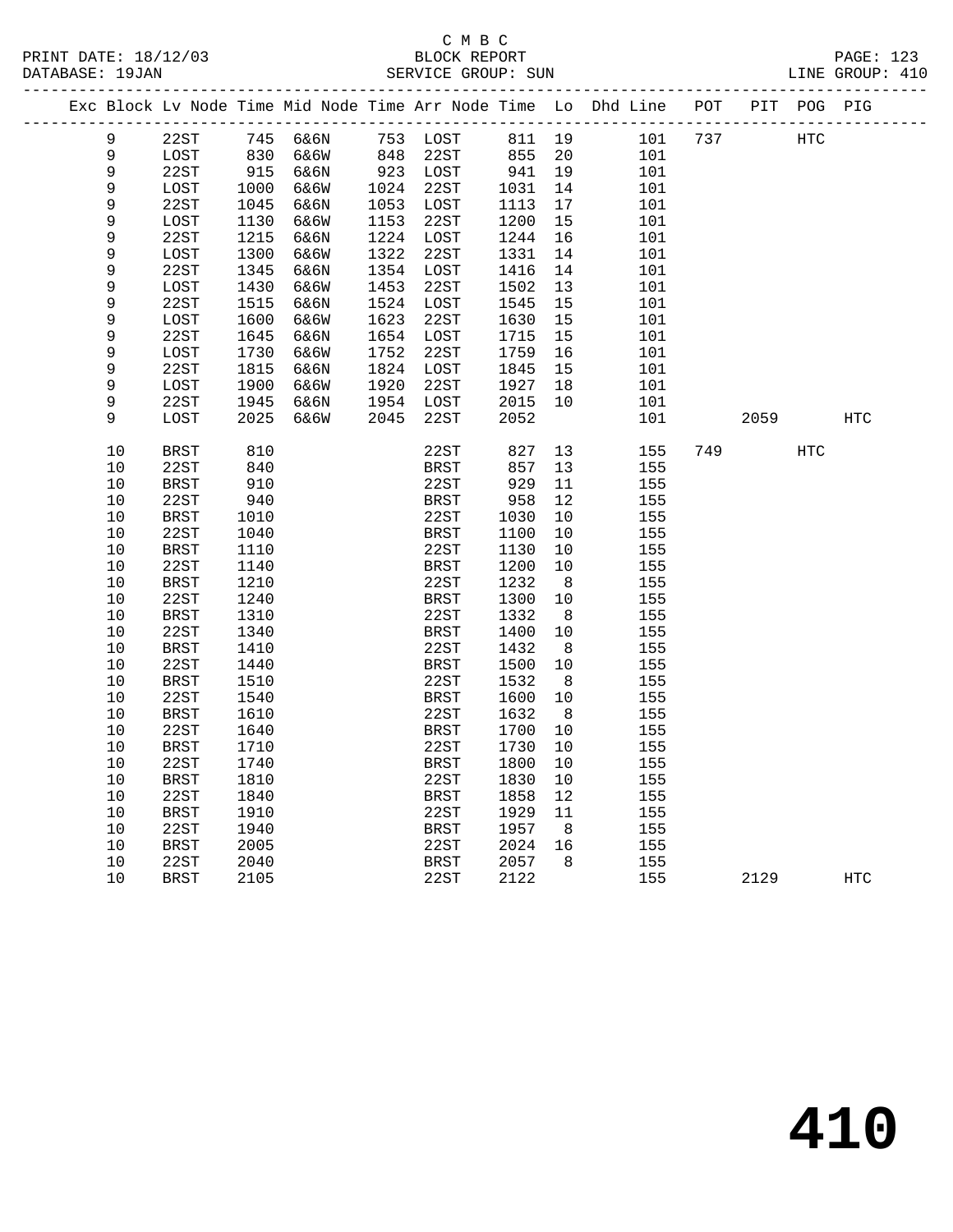|  |        |             |      |          |      |             |        |                         | Exc Block Lv Node Time Mid Node Time Arr Node Time Lo Dhd Line POT |     |      | PIT POG PIG |            |
|--|--------|-------------|------|----------|------|-------------|--------|-------------------------|--------------------------------------------------------------------|-----|------|-------------|------------|
|  | 11     | 22ST        |      | 810 OU-S |      | 819 CLFO    | 832    | $\overline{0}$          | 104                                                                | 802 |      | HTC         |            |
|  | 11     | <b>CLFO</b> | 832  |          |      | 22ST        | 854 16 |                         | 104                                                                |     |      |             |            |
|  | 11     | 22ST        | 910  | $OU-S$   | 919  | CLFO        | 932    | $\overline{0}$          | 104                                                                |     |      |             |            |
|  | 11     | CLFO        | 932  |          |      | 22ST        | 954    | 16                      | 104                                                                |     |      |             |            |
|  | 11     | 22ST        | 1010 | QU-S     | 1021 | CLFO        | 1034   | $\overline{0}$          | 104                                                                |     |      |             |            |
|  | 11     | CLFO        | 1034 |          |      | 22ST        | 1056   | 14                      | 104                                                                |     |      |             |            |
|  | 11     | 22ST        | 1110 | $QU-S$   | 1121 | CLFO        | 1135   | $\overline{0}$          | 104                                                                |     |      |             |            |
|  | 11     | CLFO        | 1135 |          |      | 22ST        | 1157   | 13                      | 104                                                                |     |      |             |            |
|  | 11     | 22ST        | 1210 | $QU-S$   | 1221 | <b>CLFO</b> | 1235   | $\overline{0}$          | 104                                                                |     |      |             |            |
|  | 11     | <b>CLFO</b> | 1235 |          |      | 22ST        | 1259   | 11                      | 104                                                                |     |      |             |            |
|  | 11     | 22ST        | 1310 | $OU-S$   | 1322 | <b>CLFO</b> | 1336   | $\overline{0}$          | 104                                                                |     |      |             |            |
|  | 11     | CLFO        | 1336 |          |      | 22ST        | 1400   | 10                      | 104                                                                |     |      |             |            |
|  | 11     | 22ST        | 1410 | $OU-S$   | 1421 | <b>CLFO</b> | 1435   | $\overline{0}$          | 104                                                                |     |      |             |            |
|  | 11     | CLFO        | 1435 |          |      | 22ST        | 1456   | 14                      | 104                                                                |     |      |             |            |
|  | 11     | 22ST        | 1510 | $OU-S$   | 1521 | <b>CLFO</b> | 1535   | $\overline{0}$          | 104                                                                |     |      |             |            |
|  | 11     | CLFO        | 1535 |          |      | 22ST        | 1556   | 14                      | 104                                                                |     |      |             |            |
|  | 11     | 22ST        | 1610 | $OU-S$   | 1621 | CLFO        | 1635   | $\overline{0}$          | 104                                                                |     |      |             |            |
|  | 11     | CLFO        | 1635 |          |      | 22ST        | 1656   | 14                      | 104                                                                |     |      |             |            |
|  | 11     | 22ST        | 1710 | $OU-S$   | 1721 | CLFO        | 1735   | $\overline{0}$          | 104                                                                |     |      |             |            |
|  | 11     | CLFO        | 1735 |          |      | 22ST        | 1757   | 18                      | 104                                                                |     |      |             |            |
|  | 11     | 22ST        | 1815 | $QU-S$   | 1826 | CLFO        | 1840   | $\overline{0}$          | 104                                                                |     |      |             |            |
|  | 11     | CLFO        | 1840 |          |      | 22ST        | 1902   | 23                      | 104                                                                |     |      |             |            |
|  | 11     | 22ST        | 1925 | $QU-S$   | 1936 | CLFO        | 1950   | $\overline{0}$          | 104                                                                |     |      |             |            |
|  | 11     | CLFO        | 1950 |          |      | 22ST        | 2012   | 18                      | 104                                                                |     |      |             |            |
|  | 11     | 22ST        | 2030 | $QU-S$   | 2039 | CLFO        | 2053   | $\overline{0}$          | 104                                                                |     |      |             |            |
|  | $11\,$ | CLFO        | 2053 |          |      | 22ST        | 2114   | 21                      | 104                                                                |     |      |             |            |
|  | 11     | 22ST        | 2135 | $QU-S$   | 2144 | CLFO        | 2158   | $\overline{0}$          | 104                                                                |     |      |             |            |
|  | 11     | <b>CLFO</b> | 2158 |          |      | 22ST        | 2219   | 18                      | 104                                                                |     |      |             |            |
|  | 11     | 22ST        | 2237 | $OU-S$   | 2246 | <b>CLFO</b> | 2259   | $\overline{\mathbf{0}}$ | 104                                                                |     |      |             |            |
|  | 11     | <b>CLFO</b> | 2259 |          |      | 22ST        | 2320   | 17                      | 104                                                                |     |      |             |            |
|  | 11     | 22ST        | 2337 | $OU-S$   | 2346 | CLFO        | 2359   | $\overline{0}$          | 104                                                                |     |      |             |            |
|  | 11     | CLFO        | 2359 |          |      | 22ST        | 2419   | 18                      | 104                                                                |     |      |             |            |
|  | 11     | 22ST        | 2437 | $QU-S$   | 2446 | CLFO        | 2458   | $\Omega$                | 104                                                                |     |      |             |            |
|  | 11     | <b>CLFO</b> | 2458 |          |      | 22ST        | 2518   |                         | 104                                                                |     | 2525 |             | <b>HTC</b> |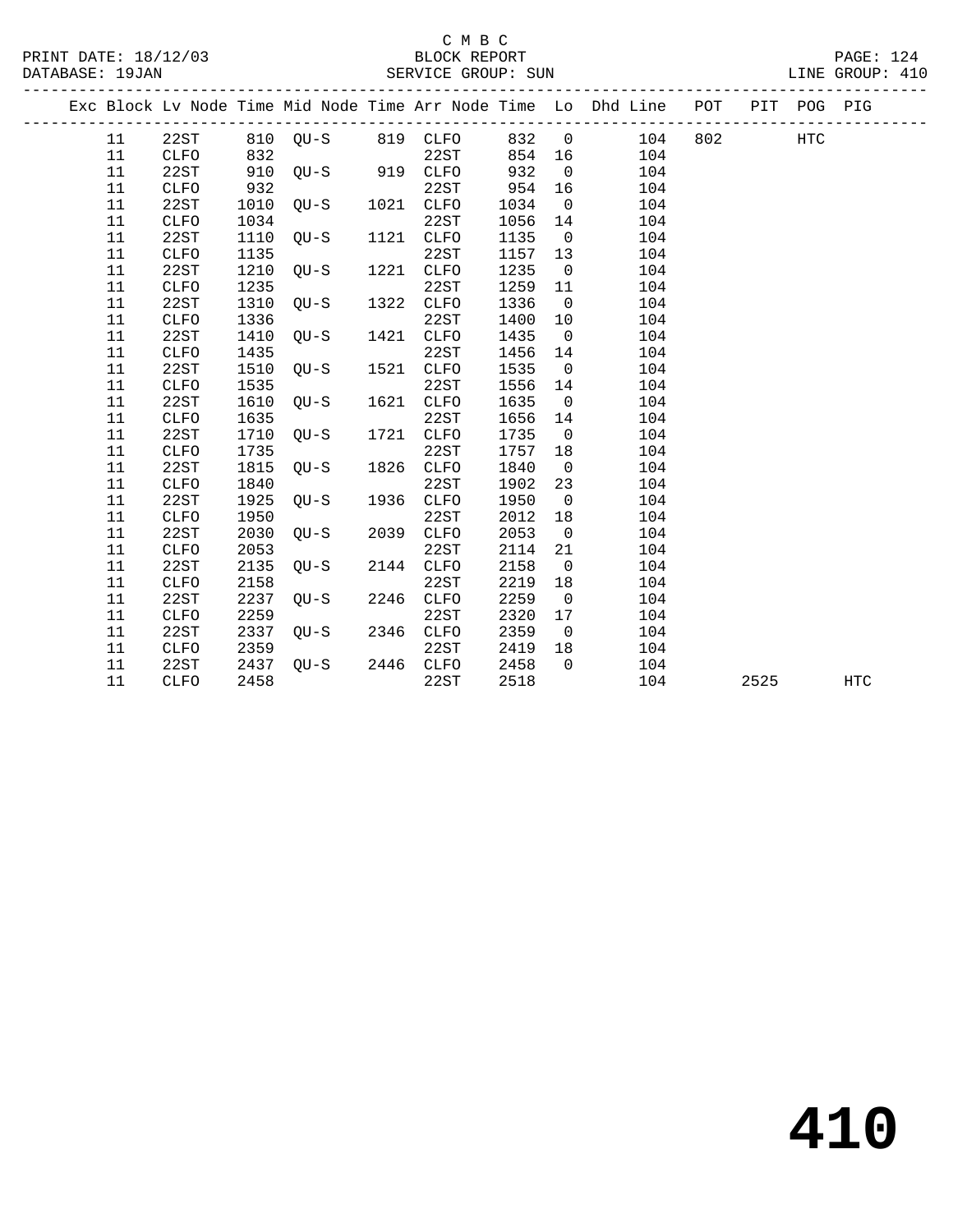|  |                 |             |      |  | Exc Block Lv Node Time Mid Node Time Arr Node Time Lo Dhd Line POT PIT POG PIG |      |                 |               |     |      |     |            |
|--|-----------------|-------------|------|--|--------------------------------------------------------------------------------|------|-----------------|---------------|-----|------|-----|------------|
|  | 12 <sup>°</sup> | BRST        | 825  |  | 22ST                                                                           |      |                 | 841 14<br>128 | 804 |      | HTC |            |
|  | 12              | 22ST        | 855  |  | BRST                                                                           | 911  | 14              | 128           |     |      |     |            |
|  | 12              | <b>BRST</b> | 925  |  | 22ST                                                                           | 943  | 12              | 128           |     |      |     |            |
|  | 12              | 22ST        | 955  |  | BRST                                                                           | 1011 | 14              | 128           |     |      |     |            |
|  | 12              | <b>BRST</b> | 1025 |  | 22ST                                                                           | 1043 | 12              | 128           |     |      |     |            |
|  | 12              | 22ST        | 1055 |  | BRST                                                                           | 1111 | 14              | 128           |     |      |     |            |
|  | 12              | <b>BRST</b> | 1125 |  | 22ST                                                                           | 1143 | 12              | 128           |     |      |     |            |
|  | 12              | 22ST        | 1155 |  | BRST                                                                           | 1213 | 12 <sup>°</sup> | 128           |     |      |     |            |
|  | 12              | <b>BRST</b> | 1225 |  | 22ST                                                                           | 1243 | 12              | 128           |     |      |     |            |
|  | 12              | 22ST        | 1255 |  | <b>BRST</b>                                                                    | 1313 | 12              | 128           |     |      |     |            |
|  | 12              | <b>BRST</b> | 1325 |  | 22ST                                                                           | 1343 | 12              | 128           |     |      |     |            |
|  | 12              | 22ST        | 1355 |  | BRST                                                                           | 1413 | 12              | 128           |     |      |     |            |
|  | $1\,2$          | <b>BRST</b> | 1425 |  | 22ST                                                                           | 1443 | 12              | 128           |     |      |     |            |
|  | 12              | 22ST        | 1455 |  | BRST                                                                           | 1513 | 12              | 128           |     |      |     |            |
|  | 12              | <b>BRST</b> | 1525 |  | 22ST                                                                           | 1543 | 12              | 128           |     |      |     |            |
|  | 12              | 22ST        | 1555 |  | BRST                                                                           | 1613 | 12              | 128           |     |      |     |            |
|  | 12              | <b>BRST</b> | 1625 |  | 22ST                                                                           | 1643 | 12              | 128           |     |      |     |            |
|  | 12              | 22ST        | 1655 |  | BRST                                                                           | 1713 | 12 <sup>°</sup> | 128           |     |      |     |            |
|  | 12              | <b>BRST</b> | 1725 |  | 22ST                                                                           | 1743 | 12              | 128           |     |      |     |            |
|  | 12              | 22ST        | 1755 |  | BRST                                                                           | 1813 | 12              | 128           |     |      |     |            |
|  | 12              | <b>BRST</b> | 1825 |  | 22ST                                                                           | 1843 | 12              | 128           |     |      |     |            |
|  | 12              | 22ST        | 1855 |  | BRST                                                                           | 1913 | 12              | 128           |     |      |     |            |
|  | 12              | <b>BRST</b> | 1925 |  | 22ST                                                                           | 1941 | 14              | 128           |     |      |     |            |
|  | 12              | 22ST        | 1955 |  | BRST                                                                           | 2013 | 12              | 128           |     |      |     |            |
|  | 12              | <b>BRST</b> | 2025 |  | 22ST                                                                           | 2041 | 14              | 128           |     |      |     |            |
|  | 12              | 22ST        | 2055 |  | <b>BRST</b>                                                                    | 2113 | 12              | 128           |     |      |     |            |
|  | 12              | <b>BRST</b> | 2125 |  | 22ST                                                                           | 2139 | 21              | 128           |     |      |     |            |
|  | 12              | 22ST        | 2200 |  | BRST                                                                           | 2217 | 13              | 155           |     |      |     |            |
|  | 12              | <b>BRST</b> | 2230 |  | 22ST                                                                           | 2244 | 16              | 128           |     |      |     |            |
|  | 12              | 22ST        | 2300 |  | BRST                                                                           | 2317 | 13              | 155           |     |      |     |            |
|  | 12              | <b>BRST</b> | 2330 |  | 22ST                                                                           | 2344 | 16              | 128           |     |      |     |            |
|  | 12              | 22ST        | 2400 |  | BRST                                                                           | 2417 | 13              | 155           |     |      |     |            |
|  | 12              | <b>BRST</b> | 2430 |  | 22ST                                                                           | 2444 |                 | 128           |     | 2451 |     | <b>HTC</b> |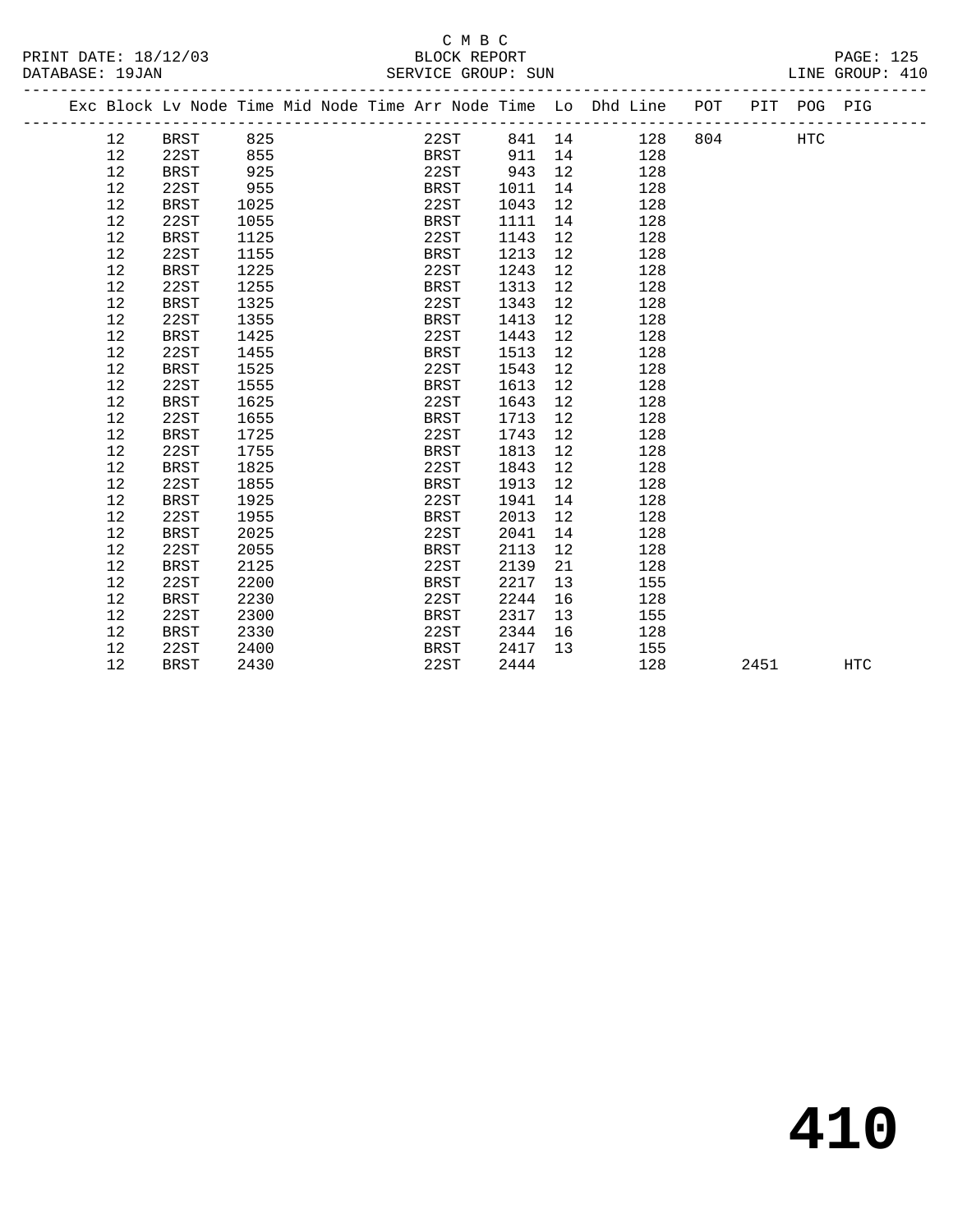PRINT DATE: 18/12/03 BLOCK REPORT<br>
DATABASE: 19JAN

## C M B C<br>BLOCK REPORT

PAGE: 126<br>LINE GROUP: 410

| DATABASE: 19JAN |    |             |      |  | SEKVICE GROUP: SUN                                                             |      |                |        |     |          |     | TINE GKOOL: 4TO |  |
|-----------------|----|-------------|------|--|--------------------------------------------------------------------------------|------|----------------|--------|-----|----------|-----|-----------------|--|
|                 |    |             |      |  | Exc Block Lv Node Time Mid Node Time Arr Node Time Lo Dhd Line POT PIT POG PIG |      |                |        |     |          |     |                 |  |
|                 | 13 | BRST        | 840  |  | 22ST                                                                           |      |                | 857 13 | 155 | 819 — 10 | HTC |                 |  |
|                 | 13 | 22ST        | 910  |  | BRST                                                                           | 927  | 13             |        | 155 |          |     |                 |  |
|                 | 13 | BRST        | 940  |  | 22ST                                                                           | 959  | 11             |        | 155 |          |     |                 |  |
|                 | 13 | 22ST        | 1010 |  | BRST                                                                           | 1030 | 10             |        | 155 |          |     |                 |  |
|                 | 13 | <b>BRST</b> | 1040 |  | 22ST                                                                           | 1100 | 10             |        | 155 |          |     |                 |  |
|                 | 13 | 22ST        | 1110 |  | BRST                                                                           | 1130 | 10             |        | 155 |          |     |                 |  |
|                 | 13 | <b>BRST</b> | 1140 |  | 22ST                                                                           | 1200 | 10             |        | 155 |          |     |                 |  |
|                 | 13 | 22ST        | 1210 |  | BRST                                                                           | 1230 | 10             |        | 155 |          |     |                 |  |
|                 | 13 | <b>BRST</b> | 1240 |  | 22ST                                                                           | 1302 | 8 <sup>8</sup> |        | 155 |          |     |                 |  |
|                 | 13 | 22ST        | 1310 |  | BRST                                                                           | 1330 | 10             |        | 155 |          |     |                 |  |
|                 | 13 | BRST        | 1340 |  | 22ST                                                                           | 1402 | 8 <sup>8</sup> |        | 155 |          |     |                 |  |
|                 | 13 | 22ST        | 1410 |  | BRST                                                                           | 1430 | 10             |        | 155 |          |     |                 |  |
|                 | 13 | <b>BRST</b> | 1440 |  | 22ST                                                                           | 1502 | 8              |        | 155 |          |     |                 |  |
|                 | 13 | 22ST        | 1510 |  | <b>BRST</b>                                                                    | 1530 | 10             |        | 155 |          |     |                 |  |
|                 | 13 | BRST        | 1540 |  | 22ST                                                                           | 1602 | 8              |        | 155 |          |     |                 |  |
|                 | 13 | 22ST        | 1610 |  | <b>BRST</b>                                                                    | 1630 | 10             |        | 155 |          |     |                 |  |
|                 | 13 | BRST        | 1640 |  | 22ST                                                                           | 1702 | 8              |        | 155 |          |     |                 |  |
|                 | 13 | 22ST        | 1710 |  | BRST                                                                           | 1730 | 10             |        | 155 |          |     |                 |  |
|                 | 13 | BRST        | 1740 |  | 22ST                                                                           | 1800 | 10             |        | 155 |          |     |                 |  |
|                 | 13 | 22ST        | 1810 |  | BRST                                                                           | 1830 | 10             |        | 155 |          |     |                 |  |
|                 | 13 | <b>BRST</b> | 1840 |  | 22ST                                                                           | 1900 | 10             |        | 155 |          |     |                 |  |
|                 | 13 | 22ST        | 1910 |  | BRST                                                                           | 1928 | $\overline{7}$ |        | 155 |          |     |                 |  |
|                 | 13 | <b>BRST</b> | 1935 |  | 22ST                                                                           | 1954 | 16             |        | 155 |          |     |                 |  |
|                 | 13 | 22ST        | 2010 |  | BRST                                                                           | 2027 | 8 <sup>8</sup> |        | 155 |          |     |                 |  |
|                 | 13 | BRST        | 2035 |  | 22ST                                                                           | 2052 | 8              |        | 155 |          |     |                 |  |

13 22ST 2100 BRST 2117 155 2138 HTC

**410**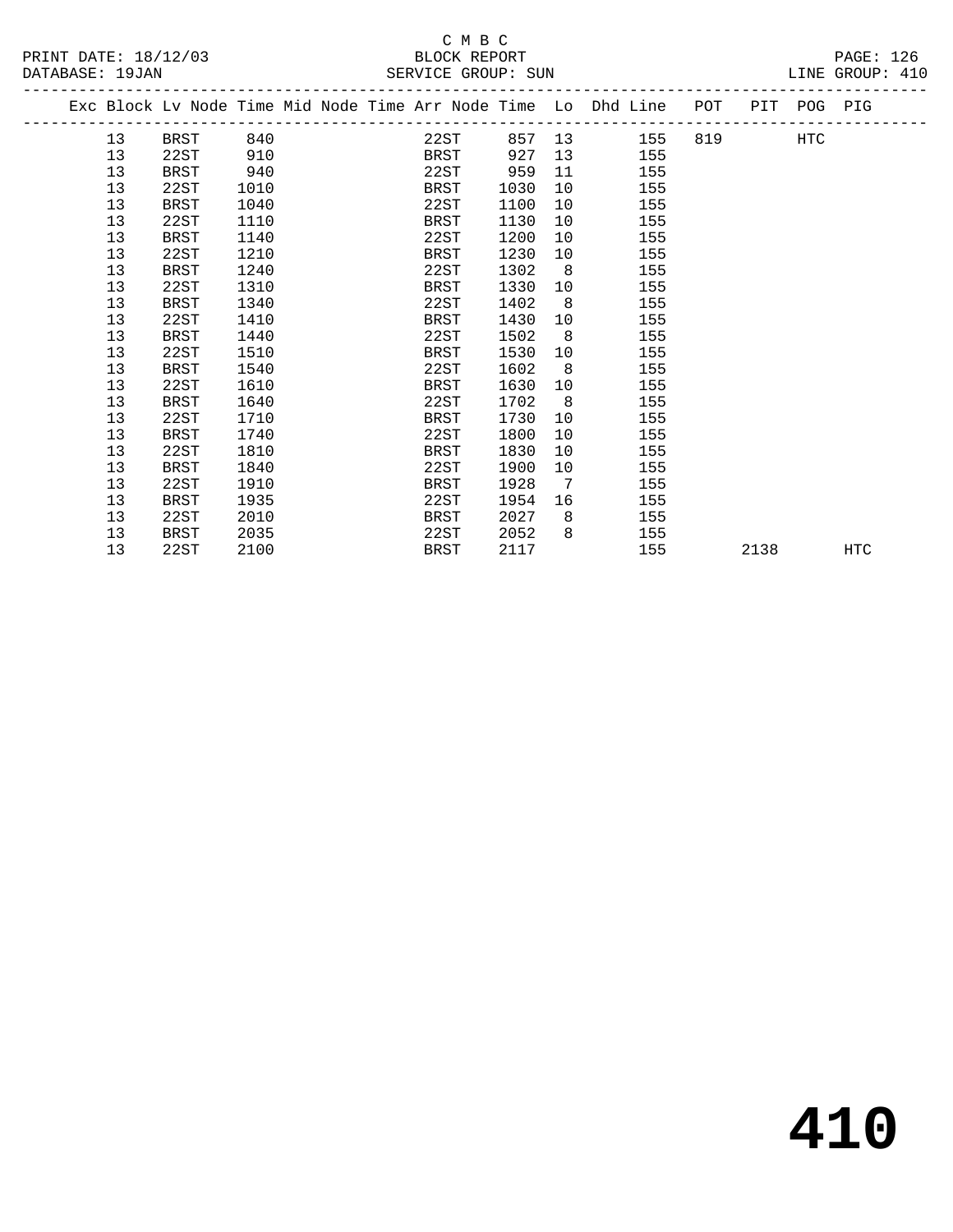## C M B C

#### DATABASE: 19JAN SERVICE GROUP: SUN LINE GROUP: 410 ------------------------------------------------------------------------------------------------- Exc Block Lv Node Time Mid Node Time Arr Node Time Lo Dhd Line POT PIT POG PIG ------------------------------------------------------------------------------------------------- 14 BRST 855 22ST 913 12 128 834 HTC 14 22ST 925 BRST 941 14 128 14 BRST 955 22ST 1013 12 128 14 22ST 1025 BRST 1041 14 128 14 BRST 1055 22ST 1113 12 128 14 22ST 1125 BRST 1141 14 128 14 BRST 1155 22ST 1213 12 128 14 22ST 1225 BRST 1243 12 128 14 BRST 1255 22ST 1313 12 128 14 22ST 1325 BRST 1343 12 128 14 BRST 1355 22ST 1413 12 128 14 22ST 1425 BRST 1443 12 128 14 BRST 1455 22ST 1513 12 128 14 22ST 1525 BRST 1543 12 128 14 BRST 1555 22ST 1613 12 128 14 22ST 1625 BRST 1643 12 128 14 BRST 1655 22ST 1713 12 128 14 22ST 1725 BRST 1743 12 128 14 BRST 1755 22ST 1813 12 128 14 22ST 1825 BRST 1843 12 128 14 BRST 1855 22ST 1913 12 128 14 22ST 1925 BRST 1943 12 128 14 BRST 1955 22ST 2011 14 128 14 22ST 2025 BRST 2043 12 128 14 BRST 2055 22ST 2111 19 128 14 22ST 2130 BRST 2148 17 128 14 BRST 2205 22ST 2222 8 155 14 22ST 2230 BRST 2248 17 128 14 BRST 2305 22ST 2322 8 155 14 22ST 2330 BRST 2348 17 128 14 BRST 2405 22ST 2422 8 155 14 22ST 2430 BRST 2445 128 2506 HTC 15 22ST 913 CM#6 931 ADBS 955 5 410 905 HTC 15 ADBS 1000 BHST 22ST 1041 10 410 15 22ST 1051 CM#6 1109 ADBS 1135 5 410 15 ADBS 1140 BHST 22ST 1224 14 410 15 22ST 1238 CM#6 1259 ADBS 1325 5 410 15 ADBS 1330 BHST 22ST 1416 12 410 15 22ST 1428 CM#6 1449 ADBS 1515 5 410 15 ADBS 1520 BHST 22ST 1605 16 410 15 22ST 1621 CM#6 1640 ADBS 1705 5 410

15 ADBS 1710 BHST 22ST 1754 410 1803 HTC

# **410**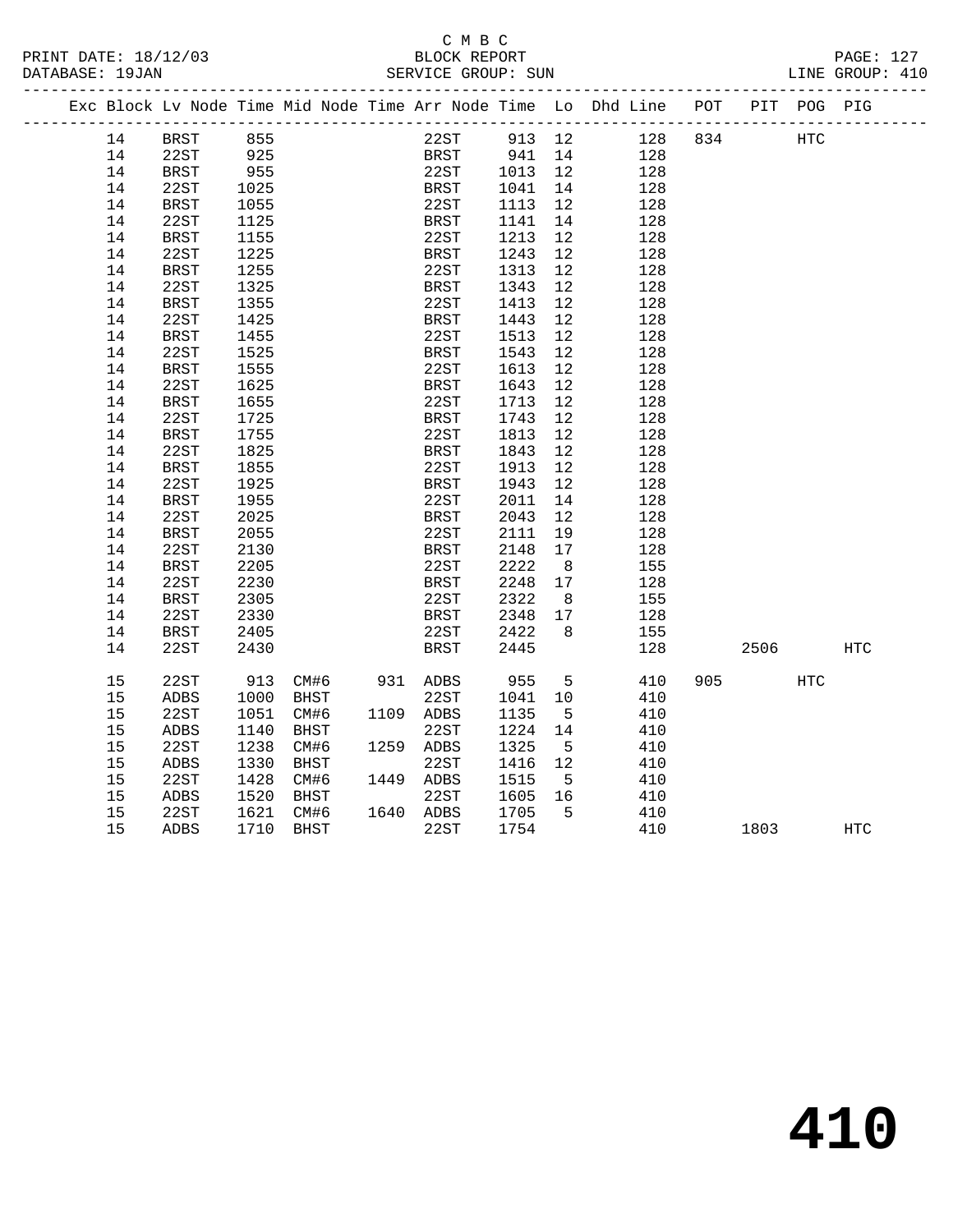### C M B C<br>BLOCK REPORT SERVICE GROUP: SUN

|  |      |              |      |           |      |              |      |                 | Exc Block Lv Node Time Mid Node Time Arr Node Time Lo Dhd Line POT |      |      | PIT POG PIG |            |
|--|------|--------------|------|-----------|------|--------------|------|-----------------|--------------------------------------------------------------------|------|------|-------------|------------|
|  | 16   | 22ST         | 932  | CM#6      |      | 950 ADBS     | 1015 | $5\phantom{.0}$ | 410                                                                | 924  |      | HTC         |            |
|  | 16   | ADBS         | 1020 | BHST      |      | 22ST         | 1101 | 10              | 410                                                                |      |      |             |            |
|  | 16   | 22ST         | 1111 | CM#6      |      | 1129 ADBS    | 1155 | $5^{\circ}$     | 410                                                                |      |      |             |            |
|  | 16   | ADBS         | 1200 | BHST      |      | 22ST         | 1245 | 13              | 410                                                                |      |      |             |            |
|  | 16   | 22ST         | 1258 | CM#6      | 1319 | ADBS         | 1345 | 5               | 410                                                                |      |      |             |            |
|  | 16   | ADBS         | 1350 | BHST      |      | 22ST         | 1436 | 12              | 410                                                                |      |      |             |            |
|  | 16   | 22ST         | 1448 | CM#6      |      | 1509 ADBS    | 1535 | $-5$            | 410                                                                |      |      |             |            |
|  | 16   | ADBS         | 1540 | BHST      |      | 22ST         | 1625 | 16              | 410                                                                |      |      |             |            |
|  | 16   | 22ST         | 1641 | CM#6      | 1700 | ADBS         | 1725 | 5               | 410                                                                |      |      |             |            |
|  | 16   | ADBS         | 1730 | BHST      |      | 22ST         | 1814 | 10              | 410                                                                |      |      |             |            |
|  | 16   | 22ST         | 1824 | CM#6      |      | 1844 ADBS    | 1907 | $-5$            | 410                                                                |      |      |             |            |
|  | 16   | ADBS         | 1912 | BHST      |      | 22ST         | 1951 | 15              | 410                                                                |      |      |             |            |
|  | 16   | 22ST         | 2006 | CM#6      |      | 2024 ADBS    | 2045 | 5               | 410                                                                |      |      |             |            |
|  | 16   | ADBS         | 2050 | BHST      |      | 22ST         | 2128 | 18              | 410                                                                |      |      |             |            |
|  | 16   | 22ST         | 2146 | CM#6      |      | 2204 ADBS    | 2225 | 5               | 410                                                                |      |      |             |            |
|  | 16   | ADBS         | 2230 | BHST      |      | 22ST         | 2306 |                 | 410                                                                |      | 2313 |             | <b>HTC</b> |
|  |      |              |      |           |      |              |      |                 |                                                                    |      |      |             |            |
|  | 17   | 22ST         | 1001 | CM#6      | 1019 | ADBS         | 1045 | 5               | 410                                                                | 953  |      | <b>HTC</b>  |            |
|  | 17   | ADBS         | 1050 | BHST      |      | 22ST         | 1133 | $7\phantom{.0}$ | 410                                                                |      |      |             |            |
|  | 17   | 22ST         | 1140 | CM#6      | 1159 | ADBS         | 1225 | 5               | 410                                                                |      |      |             |            |
|  | 17   | ADBS         | 1230 | BHST      |      | 22ST         | 1316 | 12              | 410                                                                |      |      |             |            |
|  | 17   | 22ST         | 1328 | CM#6      | 1349 | ADBS         | 1415 | 5               | 410                                                                |      |      |             |            |
|  | 17   | ADBS         | 1420 | BHST      |      | 22ST         | 1506 | 12              | 410                                                                |      |      |             |            |
|  | 17   | 22ST         | 1518 | CM#6      |      | 1539 ADBS    | 1605 | 5               | 410                                                                |      |      |             |            |
|  | 17   | ADBS         | 1610 | BHST      |      | 22ST         | 1654 |                 | 410                                                                |      | 1703 |             | <b>HTC</b> |
|  |      |              |      |           |      |              |      |                 |                                                                    |      |      |             |            |
|  | 18   | 22ST         | 1021 | CM#6      | 1039 | ADBS         | 1105 | 5               | 410                                                                | 1013 |      | <b>HTC</b>  |            |
|  | 18   | ADBS         | 1110 | BHST      |      | 22ST         | 1153 | $7\phantom{.0}$ | 410                                                                |      |      |             |            |
|  | $18$ | 22ST         | 1200 | CM#6      | 1219 | ADBS         | 1245 | 5               | 410                                                                |      |      |             |            |
|  | 18   | ADBS         | 1250 | BHST      |      | 22ST         | 1336 | 12              | 410                                                                |      |      |             |            |
|  | $18$ | 22ST         | 1348 | CM#6      | 1409 | ADBS         | 1435 | 5               | 410                                                                |      |      |             |            |
|  | $18$ | ADBS         | 1440 | BHST      |      | 22ST         | 1527 | 11              | 410                                                                |      |      |             |            |
|  | $18$ | 22ST         | 1538 | CM#6      | 1559 | ADBS         | 1625 | 5               | 410                                                                |      |      |             |            |
|  | 18   | ADBS         | 1630 | BHST      |      | 22ST         | 1714 | 9               | 410                                                                |      |      |             |            |
|  | 18   | 22ST         | 1723 | CM#6      | 1743 | ADBS         | 1807 | 5               | 410                                                                |      |      |             |            |
|  | 18   | ADBS         | 1812 | BHST      |      | 22ST         | 1856 | 16              | 410                                                                |      |      |             |            |
|  | $18$ | 22ST         | 1912 | CM#6      |      | 1932 ADBS    | 1955 | 5               | 410                                                                |      |      |             |            |
|  | 18   | ADBS         | 2000 | BHST      |      | 22ST         | 2038 | 8               | 410                                                                |      |      |             |            |
|  | 18   | 22ST         | 2046 | CM#6      |      | 2104 ADBS    | 2125 | 5               | 410                                                                |      |      |             |            |
|  | 18   | ADBS         |      | 2130 BHST |      | 22ST 2206 20 |      |                 | 410                                                                |      |      |             |            |
|  | 18   | 22ST         | 2226 | CM#6      |      | 2244 ADBS    | 2305 | 5               | 410                                                                |      |      |             |            |
|  | 18   | ADBS         | 2310 | BHST      |      | 22ST         | 2343 |                 | 410                                                                |      | 2350 |             | <b>HTC</b> |
|  |      |              |      |           |      |              |      |                 |                                                                    |      |      |             |            |
|  | 19   | 22ST         | 1140 | $QU-S$    | 1151 | <b>CLFO</b>  | 1205 | 0               | 104                                                                | 1132 |      | <b>HTC</b>  |            |
|  | 19   | ${\tt CLFO}$ | 1205 |           |      | 22ST         | 1229 | 11              | 104                                                                |      |      |             |            |
|  | 19   | 22ST         | 1240 | $QU-S$    | 1251 | CLFO         | 1305 | 0               | 104                                                                |      |      |             |            |
|  | 19   | CLFO         | 1305 |           |      | 22ST         | 1329 | 11              | 104                                                                |      |      |             |            |
|  | 19   | 22ST         | 1340 | $QU-S$    | 1352 | CLFO         | 1406 | $\mathsf{O}$    | 104                                                                |      |      |             |            |
|  | 19   | CLFO         | 1406 |           |      | 22ST         | 1429 | 11              | 104                                                                |      |      |             |            |
|  | 19   | 22ST         | 1440 | $QU-S$    | 1451 | CLFO         | 1505 | 0               | 104                                                                |      |      |             |            |
|  | 19   | ${\tt CLFO}$ | 1505 |           |      | 22ST         | 1526 | 14              | 104                                                                |      |      |             |            |
|  | 19   | 22ST         | 1540 | $OU-S$    | 1551 | ${\tt CLFO}$ | 1605 | 0               | 104                                                                |      |      |             |            |
|  | 19   | ${\tt CLFO}$ | 1605 |           |      | 22ST         | 1626 | 14              | 104                                                                |      |      |             |            |
|  | 19   | 22ST         | 1640 | $QU-S$    | 1651 | ${\tt CLFO}$ | 1705 | 0               | 104                                                                |      |      |             |            |
|  | 19   | <b>CLFO</b>  | 1705 |           |      | 22ST         | 1727 | 13              | 104                                                                |      |      |             |            |
|  | 19   | 22ST         | 1740 | $QU-S$    | 1751 | ${\tt CLFO}$ | 1805 | 0               | 104                                                                |      |      |             |            |

**410**